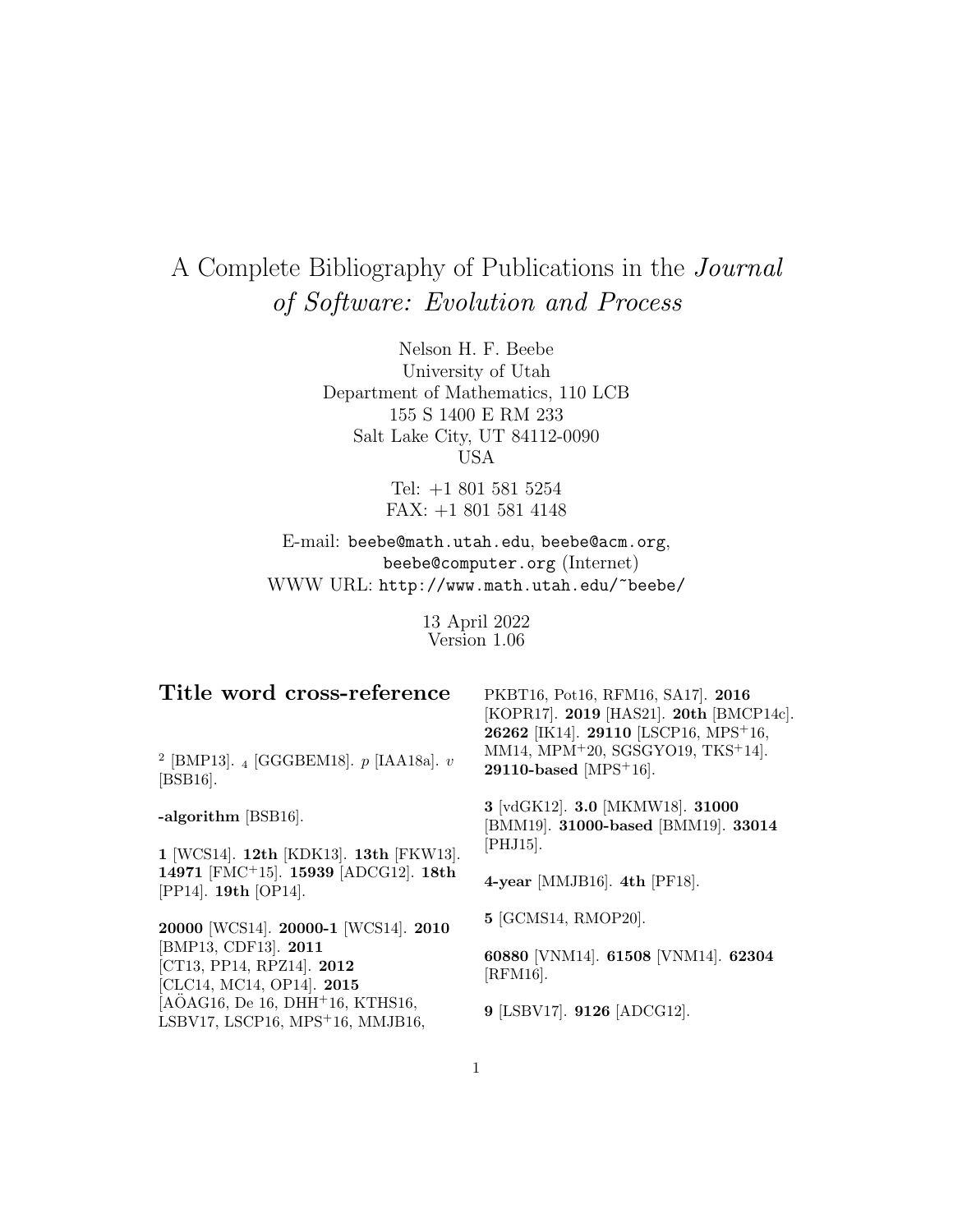**A/B** [FDM<sup>+</sup>18]. **abilities** [SRSEGA14]. **abnormality** [AAYK20]. **abstract** [NSDD17, YZT22, BGM20]. **academia** [RBE<sup>+</sup>21]. **accessibility** [SGSGYO19]. **accidents** [CKMN15]. **according** [LLLL21, MM14]. **Accounting** [Al 15]. **accuracy** [IAA18a]. **Accurate** [WL16, KTYK16, TUF20, WWQ<sup>+</sup>21]. **Achieving** [BJF12, GCMS14]. **Acknowledgements** [Ano17m]. **across** [JPvdW<sup>+</sup>17, LSFG20]. **actionable** [MGN18]. **activities** [WWQ<sup>+</sup>21]. **actual** [LHEG18]. **ad** [OB17]. **adapted** [HGGASVD14]. **adaptive** [GNIS18, LAF<sup>+</sup>18, RM22]. **ADAS** [MKMW18]. **Additional** [JN12]. **Addressing** [BCPM20a, SL20]. **Adopting** [MMC14, NMA<sup>+</sup>17]. **adoption** [ASA<sup>+</sup>20, CV21, TST17]. **Advances** [BCPM19, BMCP15]. **affecting** [WKB<sup>+</sup>15]. **affects** [GWA15, RHD<sup>+</sup>16]. **after** [EKV15, SJG<sup>+</sup>14]. **again** [TPB<sup>+</sup>17]. **Agency** [PBDJ16]. **aggregating** [MV14]. **aggregation** [MAL<sup>+</sup>13]. **Agile** [GGJ20, HGGASVD14, PL14, RK18a, SVK<sup>+</sup>14, TWFF18, ASA<sup>+</sup>20, AAM<sup>+</sup>21, ALK<sup>+</sup>17, Ano21b, DT18, Dow14, El 18, ECRJVA<sup>+</sup>18, JW12, KHR18, KMB17, Kos21, Kru13, MPB16, MMC14, NGAEE22, OMTR12, PA14, Pot16, PSMM19, RK18b, SKK<sup>+</sup>18, TGE17, TST17, MGW<sup>+</sup>17, RBG15]. **Agile MANTEMA** [PRGP12]. **AHP** [Yag18]. **aid** [El 18]. **Akari** [HOD<sup>+</sup>14]. **algorithm** [BSB16, KTYK16, KRG<sup>+</sup>13, LSRT16]. **algorithms** [KRR<sup>+</sup>16]. **Alignment** [MGW<sup>+</sup>17]. **allocation** [EKG18, FPA17, II17, RMCLGAM14]. **allocation-based** [EKG18]. **Allura** [TP21]. **alternatives** [LMdVT<sup>+</sup>12]. **AmaLgam** [WL16]. **among** [AAM<sup>+</sup>21, PBSA17, SS18]. **amongst** [AHKL20]. **analogy**

[AI21, HIA19, IAA18b]. **analogy-based** [IAA18b]. **Analysing**

[LGNEAO20, KLWA20, SVK<sup>+</sup>14]. **Analysis** [ECRJVA<sup>+</sup>18, FPA17, KLG17, MPM<sup>+</sup>20, AVC20, AL17, AAYK20, Ano21c, Ano21t, BSEA14, BHLO16, CPR15, CLC14, EPG18, JMCC18, Jun12, KKK<sup>+</sup>21, Kos13, KFYI13, LSBV16, LSBV17, LHR18, LHA $+16$ , NSDD17, PMT20, QB21, SJG<sup>+</sup>14, SZ12, SP22, Stu12, UY13, XLWZ15, ZWW<sup>+</sup>20, CS13]. **Analytic** [KHZ21, SKK<sup>+</sup>18]. **analytical** [AKKM20, ASK<sup>+</sup>21, AKM<sup>+</sup>21, KS20]. **Analyzing** [AN17, LLLW18, ABB14, BMZP14, RF16]. **Android** [MDV<sup>+</sup>18, QB21]. **animations** [Sir18]. **Anniversary** [BMCP14c]. **Antecedents** [CCUP21]. **Anti** [MPSM22]. **Anti-bloater** [MPSM22]. **Apache** [TP21, TFAL21]. **API** [CdSdAM16, GRK17, ND20, PJS<sup>+</sup>17]. **App** [GLL<sup>+</sup>21, DGVP21, GLL<sup>+</sup>20, LLLL21, TRC<sup>+</sup>17, LLLW18]. **Application** [BMCP14a, LLLL21, OCCSBDBP20, AHH17, AAYK20, BCC<sup>+</sup>15, BSEA14, BMCP14b, GdSC21, HGGASVD14, Ost14]. **applications** [AMB18, ADFT16, BCD13, CYK20, CLAD17, DMT13, LGS<sup>+</sup>17, LB13,  $OFAT+18$ , RRDPD<sup>+</sup>13, UIK20, WRC<sup>+</sup>13. **applied** [PCCP14]. **Applying** [RMAB15, BM12a, De 15]. **Appraisal** [dH13]. **appraisals** [De 15, De 16, SV21]. **Approach** [ARSH16, SDG21, AKKM20, AHKL20, Ano21p, AAA13, BM13, BHZK12, BCD14, BCD16, CS19, DCVM20, DP15, EIA19, GP16, GEK14, GKHE18, GDAG13, HF12, HH12, IK14, JMR18, KLC<sup>+</sup>14, KKK<sup>+</sup>21, Kos21, Kuh15, KKW18, MAD<sup>+</sup>14, NLNL20, NHLTL17,  $OKO+17$ ,  $OTM18$ , PGM21, SLHS18, SKWD15, SSL15, SNP22, SLMW21, SBPS12, SAC21, UWKRS21, UTZ13, UIK20, WSB14, ZKK13]. **Approaches** [BDB<sup>+</sup>18, BJF12, BMCP15, DRW14, KJS<sup>+</sup>13, LM18, PUWS21]. **Approaching** [GCPM19]. **ArchiMate** [PCCRP21]. **ArchiRev** [PCCRP21].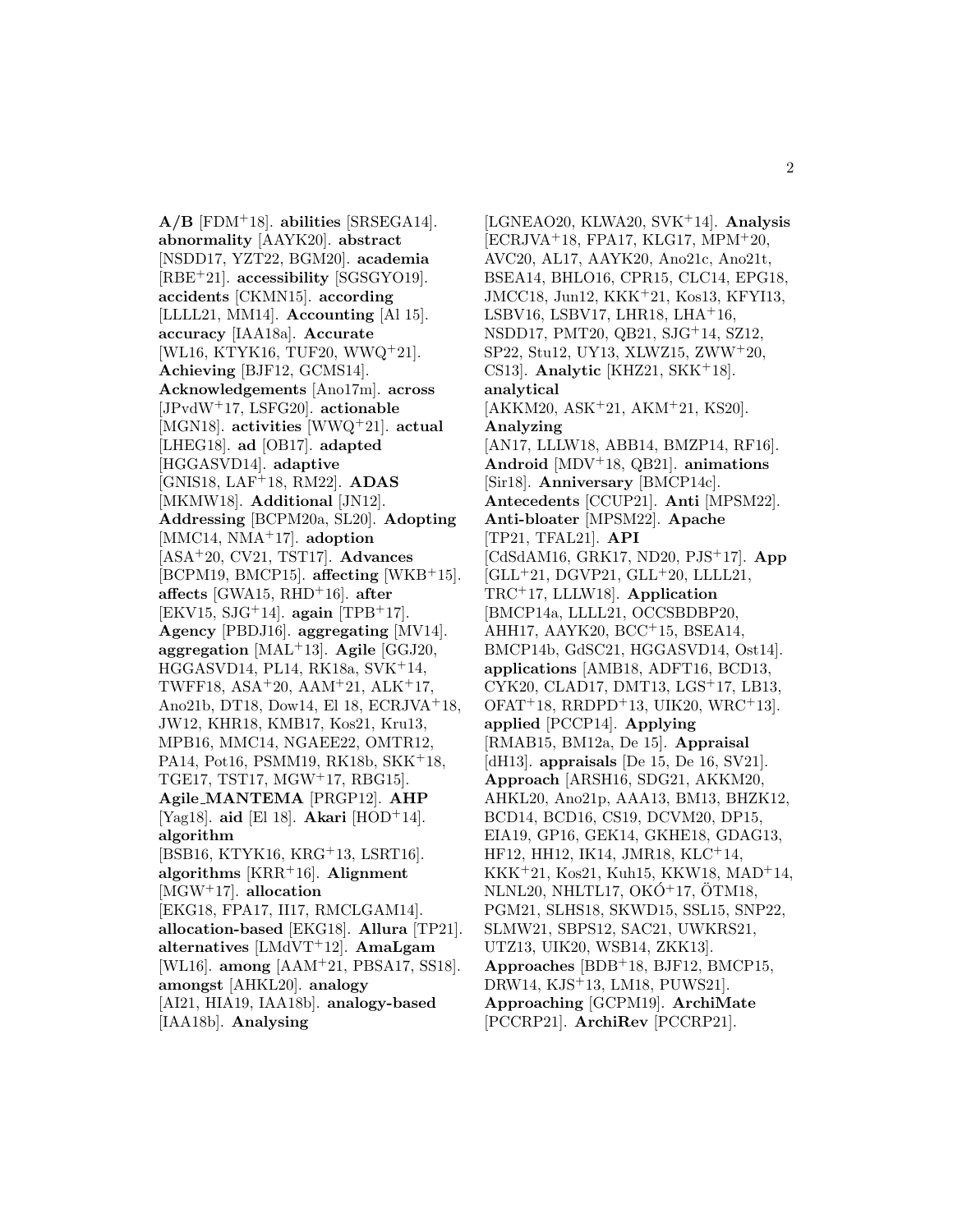**ArchiRev-Reverse** [PCCRP21]. **architects** [VKPvV13]. **architectural** [CNPR13, MB17, SAPF22]. **architecture** [AJP14, Bab12, LGNEAO20, LLSA22, NSDP15, OEC17, PJW17, WRC<sup>+</sup>13, YYF<sup>+</sup>22]. **architectures** [MKMW18, PJW17, PDP18]. **Archive** [MCSGBSA20]. **Arg** [KLWA20]. **arguments** [KLWA20]. **art** [GS18b]. **artifacts** [CDO<sup>+</sup>13]. **artificial** [KTYK16]. **aspect** [AAJE13, BJF12, JMR18]. **aspect-oriented** [AAJE13, JMR18]. **aspects** [AY20, ABG18, KGW13, KJS<sup>+</sup>13, MSB<sup>+</sup>14, Pot16]. **assessed** [GWA15]. **Assessing** [CRP14, LSCP16, RBFM15, TST17, UFF18, SG17]. **assessment** [Abu16, BMM19, BMP13, BMCP14a, CC13, CS13, CYK20, CG14, CWBC17, CPSGAA20, JN12, Jun12, KKN<sup>+</sup>19, KMH<sup>+</sup>15, LS14, LCM<sup>+</sup>15, LMC16, dSLBF15, MMK16, MV14, OTM18, PPdAPP21, SKTW14, ¨ SN14, SBPS12, TKS<sup>+</sup>14]. **assessments** [CRP14, VMCN20]. **assessor** [ISK15]. **assets** [Ano21v]. **Assigning** [KGPH12]. **assignment**  $[KRR<sup>+</sup>16, LMdVT<sup>+</sup>12, SBS20, ZKN<sup>+</sup>21].$ **Assisting** [PGAP17]. **association**  $[AAM+21, AHKL20, LLJ+14].$ **assumptions** [EMRF14]. **assurance** [BW18, HMMR18, LML<sup>+</sup>18, Pot16, PBDJ16]. **asynchrony** [JGHA14]. **Atlas** [SNP22]. **attackers** [IZJG18]. **attribute** [Jun12]. **attributes** [NBF18]. **automate** [GP16]. **Automated** [AMB18, HBG21, MLM16, PPPdG20, VMSH13, WFB<sup>+</sup>18, dGNFAT17, NBD17, UIK20]. **Automatic** [FHS13, WPVS14, XBS<sup>+</sup>21, NBCM17]. **Automatically** [ND20]. **Automating** [SGD<sup>+</sup>13]. **Automotive** [Kra13, MKMW18, NRB13, NGAEE22, SSB<sup>+</sup>20, VKC<sup>+</sup>21]. **autonomous** [HMB<sup>+</sup>18]. **autonomy** [GdSC21]. **availability** [BM13]. **Avispa** [ABB14]. **aware** [MSK18, PKY14].

**B** [BAAO<sup>+</sup>20, FDM<sup>+</sup>18]. **back** [TPB<sup>+</sup>17]. **Bad** [MRJ20]. **bagging** [ZHC<sup>+</sup>18]. **balance** [HD17]. **Balanced** [dH13]. **banking** [Ano21b]. **barriers** [AHKL20, ALK<sup>+</sup>20, BDB<sup>+</sup>18]. **Base** [KL18]. **based** [AMH15, AAM<sup>+</sup>20, AIA20, AKM<sup>+</sup>21, ASACG13, ABQO14, ADFT16, AL15, AI21, Ano21v, APL<sup>+</sup>14, AYB<sup>+</sup>18, BMM19, BH16, BSEA14, BCD16, CDO<sup>+</sup>13, CS19, DRW14, DMT13, EKG18, EIA19, EMRF14, EKP18, FTW16, GLL<sup>+</sup>21, GGGBEM18, GP16, GA20, GEK14, GKHE18, dH13, IAA18b, JbAPT18, KMB17, KKT12, KÓ16, KHZ21,  $KKK+21$ , KST14, KFYI13, LMdVT<sup>+</sup>12, LGNEAO20, aRL21, MKA20, MPS<sup>+</sup>16, MA12,  $MCL+18$ , NHLTL17, NSDP15, OCCSBDBP20, PMT20, PCCP14, RLMC19, RCL19, SLHS18, SDWA20, SKWD15, SKTW14, SG20, SGD<sup>+</sup>13, TKS<sup>+</sup>14, UIK20, WSB14, YZT22, ZKK13, ZWY<sup>+</sup>20, ZLM<sup>+</sup>21, ZLW22,  $dSPF+12$ ,  $dGNA+16$ ,  $dGNFAT17$ . **basic** [CMCG<sup>+</sup>12, MPM<sup>+</sup>20]. **Bayesian** [PGAP17]. **becoming** [IZJG18]. **BEFTIGRE** [CLAD17]. **behavior** [JMCC18]. **behavioral** [AHA17, GD21]. **Behaviour** [CLAD17]. **Behaviour-driven** [CLAD17]. **behaviours** [RGSR20]. **being** [DT18, RGSR20]. **benchmarking** [MA20]. **benchmarks** [BAAO<sup>+</sup>20]. **benefits** [JbAPT18, LMC16]. **best** [TUF20]. **better** [KL18, NXC13]. **between** [ASG18, AN17, DRM21, KJ14, KCH<sup>+</sup>17, KMH<sup>+</sup>15, LSBV16, LSBV17,  $MGW^+17$ ,  $SAPF22$ ,  $WFB^+18$ . **beyond** [KPG14]. **bi** [SKWD15]. **bi-level** [SKWD15]. **Big** [SKR15, KKK<sup>+</sup>21]. **binary** [QSM15]. **Blended** [CD19]. **Blending** [NGAEE22]. **bloater** [MPSM22]. **blockchain** [CPSGAA20]. **Blocks** [WPVS14]. **blueprint** [SSB<sup>+</sup>20]. **boolean** [PCL21]. **born** [CDR12]. **both** [GLL<sup>+</sup>21]. **bottlenecks** [PRNR14]. **bounds** [BGV18]. **BPaaS** [HMB22]. **BPM** [CV21, GCPM19]. **BPMN** [AYB<sup>+</sup>18]. **BPMN-based** [AYB<sup>+</sup>18]. **Brazil** [GdOK18]. **BS**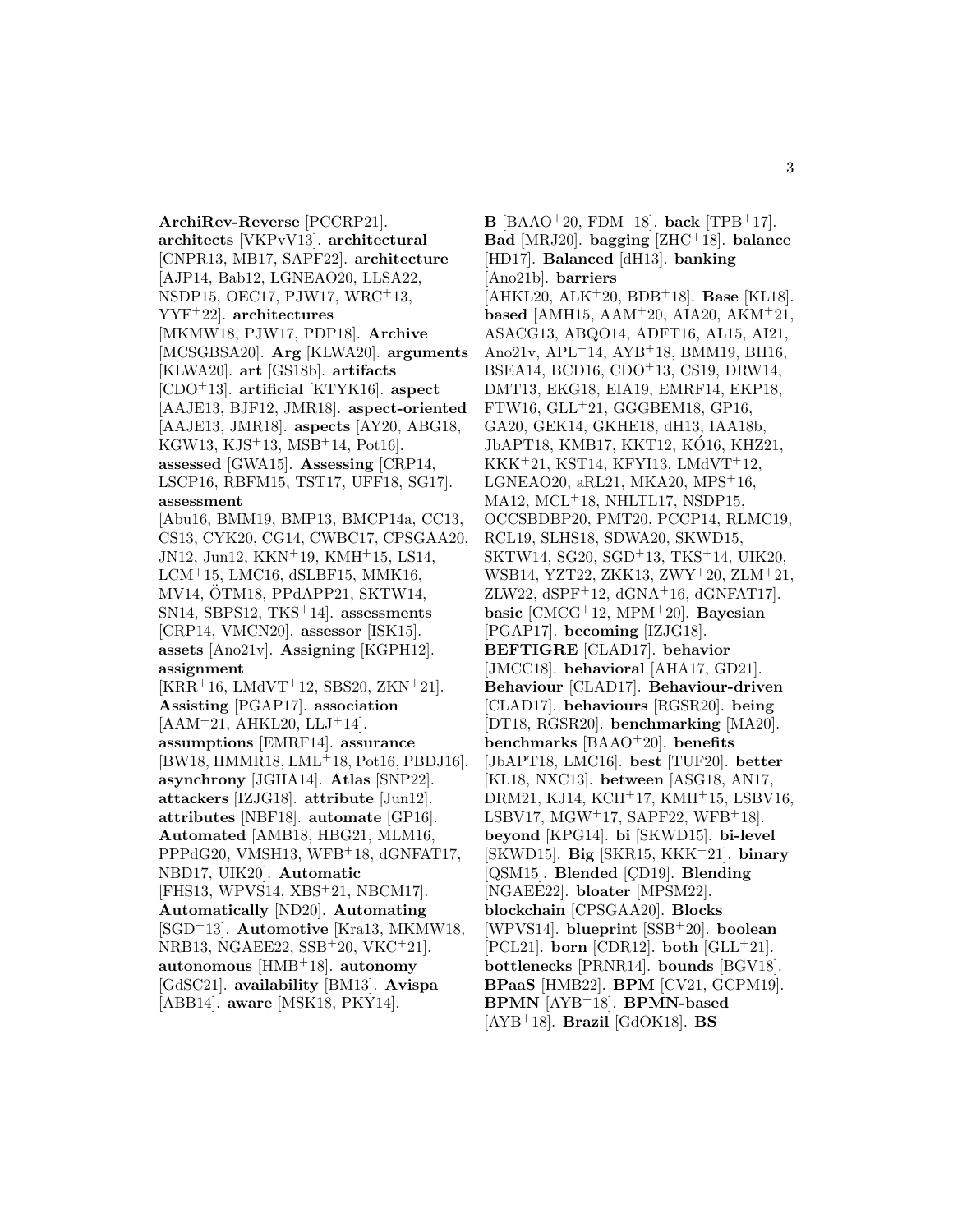[GGGBEM18]. **BSCBAS** [dH13]. **Bug** [WL16, ATR<sup>+</sup>17, DRM21, NHLTL17,  $RHD+16$ , SBS20, SAK17, WWQ<sup>+</sup>21, WSB<sup>+</sup>21, ZTGG16]. **bug-assignment** [SBS20]. **bugs** [DRW14, KRR<sup>+</sup>16, XLWZ15]. **Build** [DBP22, NH14]. **building** [CKP15]. **bulk** [MA20]. **Business** [Kos21, ARD<sup>+</sup>12, CPMS<sup>+</sup>14, DMS12, GNIS18, HBG21, JMR18, LWY<sup>+</sup>16, NSBR12, PCCP14, PPdAPP21, RLR21, Sch12, SZ12, Stu12]. **bytecode** [PB17].

**C** [HD17, BGM20, GJ13, LSBV16, LSBV17]. **Can**

 $[KMH<sup>+</sup>15, TPB<sup>+</sup>17, Kra13, PPdAPP21].$ **capabilities** [FDM<sup>+</sup>18]. **capability** [Cao12, GdOK18, SG20, UC12, WCS14, SKTW14]. **care** [EKP18, PDP18, WFB<sup>+</sup>18]. **Case** [TGE17, AIA20, AY20, Ano21b, AN17, BLGZ18, BABW12, BCSS18, EKV15, GP13, HD17, HZ14, KFYI13, KO13, LSW13, MKA20, MGUA14, MPB16, MMPN20, MBMR19, NH14, OCCSBDBP20, PMT20, PCCRP21, PCMCAC14, RGS<sup>+</sup>15, RCL19, RMOP20, RBE<sup>+</sup>21, SDG21, TFAL21, TG20, TMDE21, VvV15].

**case-based-reasoning-based** [AIA20]. **cases** [GRK17, KMB17, PPPdG20]. **catalog** [PGCMA15]. **Category** [KL18]. **causes** [RF16]. **CC** [LSBV16, LSBV17]. **centered** [GD21]. **centric** [NBD17, WPXZ13]. **certification** [CPMS<sup>+</sup>14, KBM<sup>+</sup>12]. **Challenges**

[AM20, CKR18, CdMSNdCM<sup>+</sup>14, IK17, SK18, AKKM20, Cap13, GFK<sup>+</sup>20, KHR18, KJ14, KHZ21, KKK<sup>+</sup>21, PUWS21, SKK<sup>+</sup>18, UWGP15, MVRP20]. **challenging** [KS20]. **Change** [PJW17, AMA<sup>+</sup>20, AKKM20, AMH<sup>+</sup>20, ASK<sup>+</sup>21, Ano21q, CMCG<sup>+</sup>12, CdMSNdCM<sup>+</sup>14, CS19, ETT<sup>+</sup>21, EAK13, Ghe17, HLP15, JGHA14, KGPH12, KA20, LHEG18, PHJ15,  $SSB<sup>+</sup>20$ , YZT22, ZHC<sup>+</sup>18,  $ZLW22$ . **change-level**  $[ETT+21]$ . **change-prone** [EAK13].

**change-proneness** [ZHC<sup>+</sup>18, ZLW22]. **changes** [Bol13, CKS18, EAK13, ECRJVA<sup>+</sup>18, HCL<sup>+</sup>17, JRSS13, JPW<sup>+</sup>17, SAPF22, THP<sup>+</sup>16]. **changing** [HD17, RM22, Rya16]. **characterisation** [GCPM19]. **characteristics** [SVK<sup>+</sup>14, WSB<sup>+</sup>21]. **Characterizing** [SAEH16, TBP<sup>+</sup>17]. **check** [LP17]. **checking** [FHS13, LHA<sup>+</sup>16, NHLTL17, NL18]. **Choice** [KL18, NPLP12]. **Choosing** [PHJ15]. **class** [Al 15, MPSM22]. **Classes** [SVB<sup>+</sup>17, EAK13, SAC21]. **classical** [HD17, SKR15]. **Classification** [AJP14,  $GJC<sup>+</sup>18$ , NLNL20, RLMC19, ZTGG16. **click** [IZJG18]. **click-fraud** [IZJG18]. **client** [AMA<sup>+</sup>20]. **client-vendor** [AMA<sup>+</sup>20]. **Clone** [CKS18, PTK13, BKZ13, GK13, Kos14, SSL15, SKR15]. **Cloned** [HG13]. **clones** [KR15]. **cloning** [PCP18]. **Cloud** [EKP18, PJW17, AKM<sup>+</sup>21, CLAD17, FHS13, KKK<sup>+</sup>21]. **Cloud-based** [EKP18, AKM<sup>+</sup>21]. **Cluster** [DMT13, KMB17, JMCC18]. **Cluster-based** [DMT13, KMB17]. **clustering** [AI21, AFK22, CKP15, LS19, PCCP14]. **clustering-based** [AI21]. **clusters** [SJG<sup>+</sup>14]. **CMMI** [GP13, GCMS14, RMOP20]. **CMMI-DEV** [RMOP20]. **Co** [dGNA<sup>+</sup>16]. **Co-located** [dGNA<sup>+</sup>16]. **coaching** [PL14]. **Coadapting** [KBHG17]. **COBOL** [HF12]. **Code** [ARSH16, KLG17, SVB<sup>+</sup>17, WPVS14, AVC20, AM16, BHLO16, BGM20, CLC14, DRGP13, GDJV18, HG13, HCL<sup>+</sup>17, JPW<sup>+</sup>17, KMH<sup>+</sup>15, LHEG18, MLM16,  $MdGC+17$ , NBCM17, OK $O+17$ , PCP18, PB17, QSM15, QBO<sup>+</sup>13, RA15, SLHS18, SWT<sup>+</sup>16, San14, SAPF22, SLVOP18,  $SLL+21$ , SAK17, XBS<sup>+</sup>21, YYF<sup>+</sup>22, ZBGH22]. **coding** [HD17]. **coengineering** [TMDE21]. **coherence** [CNS14]. **cohesion** [Al 15]. **Cohesive** [KO13]. **collaboration** [RDD<sup>+</sup>12]. **Collaborative**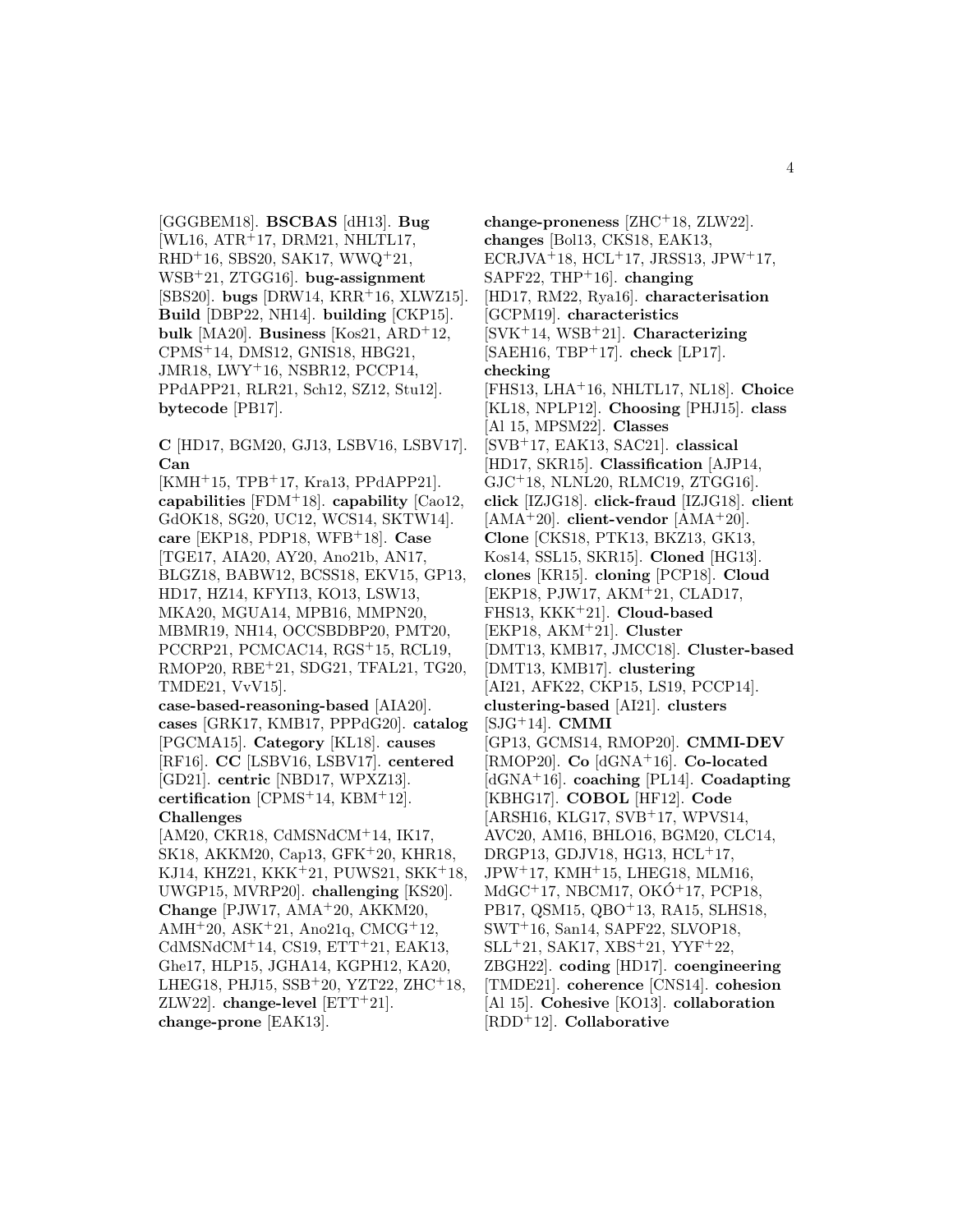[MDSSMS15, DFGP18, JPW<sup>+</sup>17, KLC<sup>+</sup>14]. **collection** [KGW13]. **combination** [BJF12, ZHC<sup>+</sup>18]. **combinatorial** [PPPdG20]. **combined** [HD17]. **Combining** [CS13, ZTGG16]. **come** [RZL<sup>+</sup>15]. **commercial** [Dow14]. **commit** [BKS<sup>+</sup>17]. **commits** [GFKH18, TBP<sup>+</sup>17, WG18]. **communicated** [SJA<sup>+</sup>14]. **communication** [ECRJVA<sup>+</sup>18, NPLP12, PK14, RBE<sup>+</sup>21]. **communicators** [UWKRS21]. **communities** [RCO20]. **community** [EKP18]. **companies** [ALK<sup>+</sup>17, BO21, FDM<sup>+</sup>18, GP13, LCMCPA15, MPB16, OTM18]. **company** [GCMS14, MFA12]. **Comparative** [FZW<sup>+</sup>18, Nia15]. **Comparing** [BKS<sup>+</sup>17, DRW14]. **comparison** [AJP14, AG21, Ano21t]. **competence** [SRSEGA14]. **competences** [HLP15]. **compile** [TPB<sup>+</sup>17]. **complete** [TG20]. **Completion** [ARSH16, YYF<sup>+</sup>22]. **complex** [BM13, LSW13, WYW<sup>+</sup>13]. **compliance** [DMS12, NGAEE22, VMCN20]. **compliant** [Gal20, KK14, RFM16]. **component** [MA12, SP22]. **component-based** [MA12]. **components** [CMCG<sup>+</sup>12, NEU<sup>+</sup>19]. **Composing** [WL16]. **composite** [Ano21v, WRC<sup>+</sup>13]. **composition** [GJC<sup>+</sup>18, LM18, UTZ13]. **compositions** [AYB<sup>+</sup>18]. **comprehending** [ADFT16]. **Comprehension** [RBM16, BMC18, GAA18, PA16]. **comprehensive** [Ano21b, LLJ<sup>+</sup>14, MCL<sup>+</sup>18, SLVOP18, TNLJ<sup>+</sup>17, UWKRS21, WSB<sup>+</sup>21, MCSGBSA20]. **computations** [WZ17]. **computer** [MDSSMS15, RGSR20]. **computing** [HMB22, KKK<sup>+</sup>21, LAF<sup>+</sup>18, NMA<sup>+</sup>17, Sir18]. **concentration** [BPKZ16]. **concept** [IK14]. **conceptual** [UWGP15, UGI<sup>+</sup>14, ZPFV14]. **Conceptualising** [KLWA20]. **concerns** [BCD16, CGN17, MBMCP18]. **Concrete** [BLGZ18]. **Conference** [CDF13, FKW13, OP14, PF18, PP14, BMCP14c].

**configuration** [BDGR12, NBD17]. **conflict** [WFB<sup>+</sup>18]. **conflicts** [DBP22]. **conformance** [FHS13]. **connected** [OFAT<sup>+</sup>18, CKR18]. **connections** [ASG18]. **consequences** [CCUP21]. **consistency** [HLWL15, LHA<sup>+</sup>16]. **consistent** [TMDE21]. **constraints** [KL18]. **construct** [AAA13]. **construction** [Ano21a, GDJV18, NBCM17, TKK<sup>+</sup>21]. **consultancy** [GCMS14]. **consultants** [GdOK18]. **consumer** [HB16]. **consumption** [AVC20, FAA<sup>+</sup>17]. **contagious** [MB17]. **content** [BCC<sup>+</sup>15, Cap13]. **Context** [ARSH16, HMB<sup>+</sup>18, SLHS18, EMRF14, LSFG20, PCP18]. **Context-based** [SLHS18]. **Context-dependent** [HMB<sup>+</sup>18]. **Context-sensitive** [ARSH16]. **context-specific** [EMRF14]. **Contextual** [CV21]. **Contextualizing** [Kru13]. **continuity** [PJW17]. **Continuous** [OEC17, PGAP17, RM22]. **contract** [AVC20]. **contributions** [LML<sup>+</sup>18]. **control** [ECRJFZ13, OCCSBDBP20, QSM15]. **controlled** [QBO<sup>+</sup>13]. **conversation** [BAAO<sup>+</sup>20]. **coordinated** [SR19]. **coordination** [SSM21]. **COQUALMO** [HBH12]. **corpus** [LSBV16, LSBV17]. **Correct** [GDJV18]. **Correct-by-construction** [GDJV18]. **correctness** [KKW18]. **correlation** [GWA15]. **Correlations** [LS19, CKP15]. **Corrigendum** [LSBV17]. **Cost** [SV20, KTYK16, NSDP15, PBSA17]. **Cost-driven** [SV20]. **cost-effective** [NSDP15]. **costs** [BGV18]. **coupling** [APL<sup>+</sup>14, CN12, KCH<sup>+</sup>17]. **Cover** [GS18a, Raj18a]. **coverage** [CS19]. **coverage-based** [CS19]. **Crafting** [Kuh15]. **CRAN** [MCSGBSA20]. **crash** [NHLTL17]. **Creating** [Sir18]. **Creation** [RFM16]. **crisis** [ZCL<sup>+</sup>18]. **criteria** [HB16, IAA18a, KKT12]. **criterion** [KL18]. **critical** [BZ21, CPR15, CPSGAA20, JN12, LYL<sup>+</sup>12,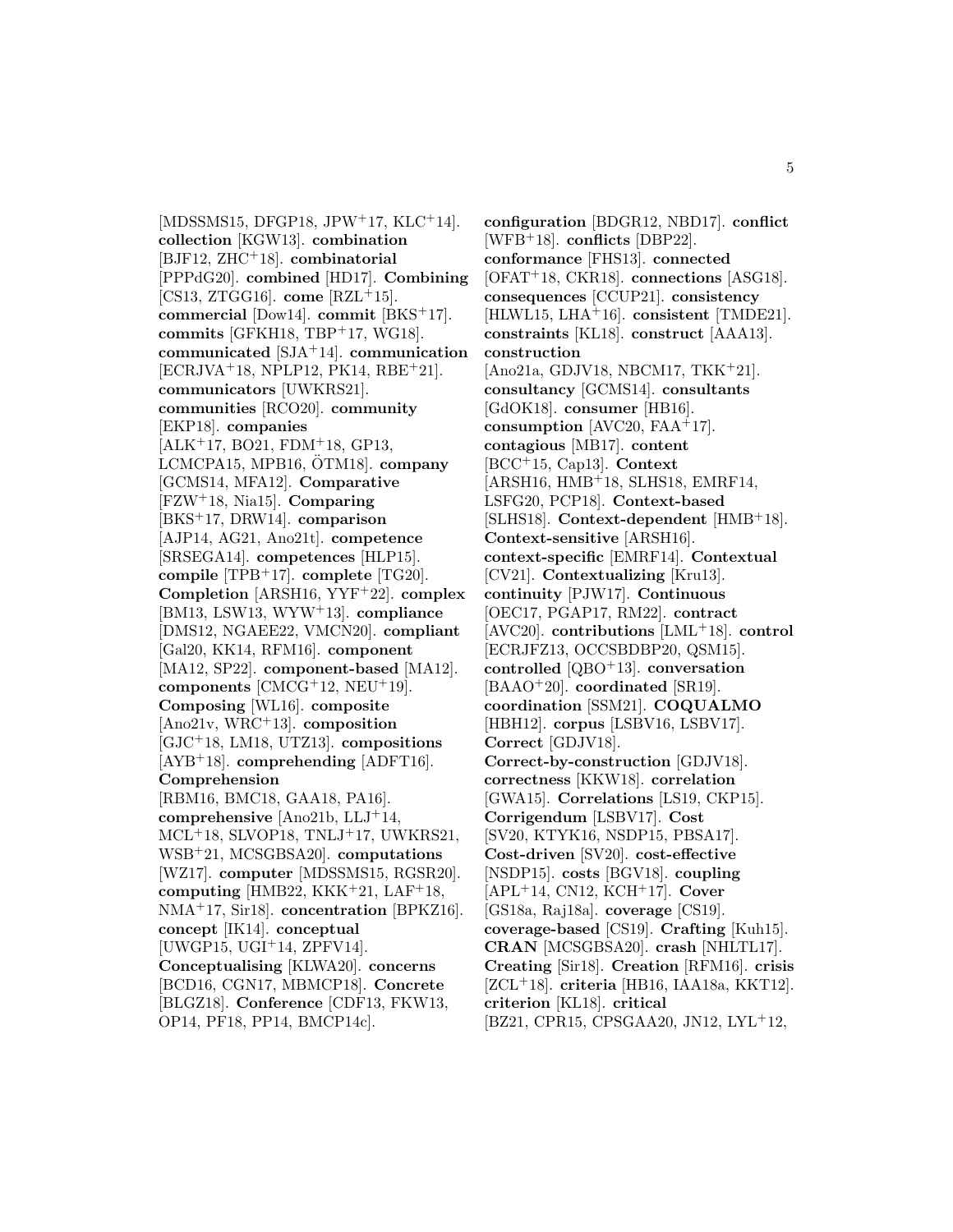MSBE20, SLMW21, Wal18]. **criticality** [DGVP21]. **cross** [CMQ<sup>+</sup>20, HH12]. **cross-project** [CMQ<sup>+</sup>20]. **cross-section** [HH12]. **crosscutting** [BCD16]. **crossroads** [ZRB<sup>+</sup>14]. **crowd** [CdSdAM16]. **CrowdRE** [KLWA20]. **CrowdRE-Arg** [KLWA20]. **Crowdsourcing** [ZKN<sup>+</sup>21]. **CSCW** [TNLJ<sup>+</sup>17]. **CSMR** [Ano13, FKW13, MC14]. **Cultural** [MVP12, BABW12]. **Current** [BCPM20b, KKT12, LM18, SN14]. **currently** [DT18]. **customer** [KJ14, KPG14, RMAB15]. **customized** [LMdVT<sup>+</sup>12]. **cyber** [BZ21, BGV18, BMS21, CYK20, GdSC21, MSBE20, PMT20, PDP18, RMP<sup>+</sup>20, TMDE21, ZIDM20, ZIDM21]. **cyber-physical** [BZ21, BGV18, BMS21, GdSC21, MSBE20, PMT20, PDP18, TMDE21]. **Cybersecurity** [Wal18, MBMCP18]. **cycle** [AOAG16, Sch12, ZPW12]. **cycles** [Hou14, MPM<sup>+</sup>20].

**Data** [MA20, VBMH22, AIA20, Al 15, Ano21t, CYK20, CSGR17, GA20, KKK<sup>+</sup>21, KMH<sup>+</sup>15, LHEG18, RL14, Stu12, SKR15, ZPFV14, ZTGG16, CS13]. **Data-driven** [MA20]. **data-intensive** [ZPFV14]. **Database** [MAzGB18]. **databases** [PCdGCP13]. **datasets** [AHH17]. **De-motivators** [ASA<sup>+</sup>20, AAM<sup>+</sup>21]. **debt** [CWBC17, LSFG20, MB17, TFAL21, ZBGH22]. **debugging** [Ano21q, CS19]. **December** [LSBV17]. **decision** [Ano21v, El 18, FPA17, GP16, HB16, JMCC18, KS20, aRL21, dSLBF15, WKB<sup>+</sup>15]. **decision-making** [Ano21v, JMCC18, KS20]. **decision-support** [GP16]. **declarative** [ZPW12]. **decomposition** [SL20, VKPvV13]. **deep** [ZLM<sup>+</sup>21, ZLW22]. **deep-learning-based** [ZLM<sup>+</sup>21]. **Defect** [CPR15, Ano21u, CMQ<sup>+</sup>20, ETT<sup>+</sup>21, RLMC19, SLL<sup>+</sup>21]. **defective** [CMQ<sup>+</sup>20].

**Defectivity** [HBH12]. **defects** [HLWL15, JWP<sup>+</sup>16, KCH<sup>+</sup>17]. **define** [MA20]. **definition** [KPG14]. **delivery** [RGS<sup>+</sup>15]. **Delta** [AMH15]. **Delta-based** [AMH15]. **deltas** [DCVM20]. **demand** [HF12]. **demand-driven** [HF12]. demonstration [SGD<sup>+</sup>13]. **demonstration-based** [SGD<sup>+</sup>13]. **dependability** [ZWY<sup>+</sup>20]. **dependence** [DRW14, SJG<sup>+</sup>14, UY13]. **dependence-based** [DRW14]. **dependences** [APL<sup>+</sup>14, yCP12]. **dependencies** [BPKZ16, KMH<sup>+</sup>15, LHEG18, SS18]. **dependency** [Ano21q, BPKZ16, JbAPT18]. **dependent** [HMB<sup>+</sup>18]. **dephase** [JGHA14]. **deployed** [SPC16]. **Deployment** [ETT<sup>+</sup>21, NSBR12, PGM21, RGSR20]. **derivation** [OMTR12]. **Deriving** [Sha15]. **descriptions** [DS17, LLLW18]. **Design** [BCD14, BGM20, CsZZ<sup>+</sup>13, FMR13, WPVS14, BM13, BAAO<sup>+</sup>20, BCD13, FAA<sup>+</sup>17, NSBR12, OKO<sup>+</sup>17, PVA<sup>+</sup>21, PPdAPP21, RTCL16, SGSGYO19, SV21]. **detailed** [CPR15]. **detect** [DP15]. **Detecting** [ATR<sup>+</sup>17, BMZP14, JGHA14, CKS18]. **detection** [AAG21, BCD14, CS19, GK13, Kos14, MRJ20, MAMN19, PCL21, SSL15, SKR15, Wan21, WFB<sup>+</sup>18, ZPFV14]. **detectors** [SKR15]. **determining** [DRW14]. **DEV** [GP13, RMOP20]. **develop** [GJC<sup>+</sup>18]. developer [CSGR17, DRM21, KRR<sup>+</sup>16, TBP<sup>+</sup>17, WWQ<sup>+</sup>21]. **developer-related** [TBP<sup>+</sup>17]. **developers** [BCSS18, KGPH12, KTHS16, MGN18, WPXZ13, XLWZ15]. **Developing** [SV21, MMC14, NBF18, PKY14]. **Development** [LCM<sup>+</sup>15, LMC16, ASA<sup>+</sup>20, AY20, AHA17, AMH<sup>+</sup>20, ASK<sup>+</sup>21, AKM<sup>+</sup>21, AOAG16, ASG18, AI21, Ano21b, ¨ Bab12, BM12a, BM13, BCC<sup>+</sup>15, BH16, BJBM21, Cao12, CN12, CD19, DT18, DHH<sup>+</sup>16, EIA19, FPA17, GS18b, GKS<sup>+</sup>12,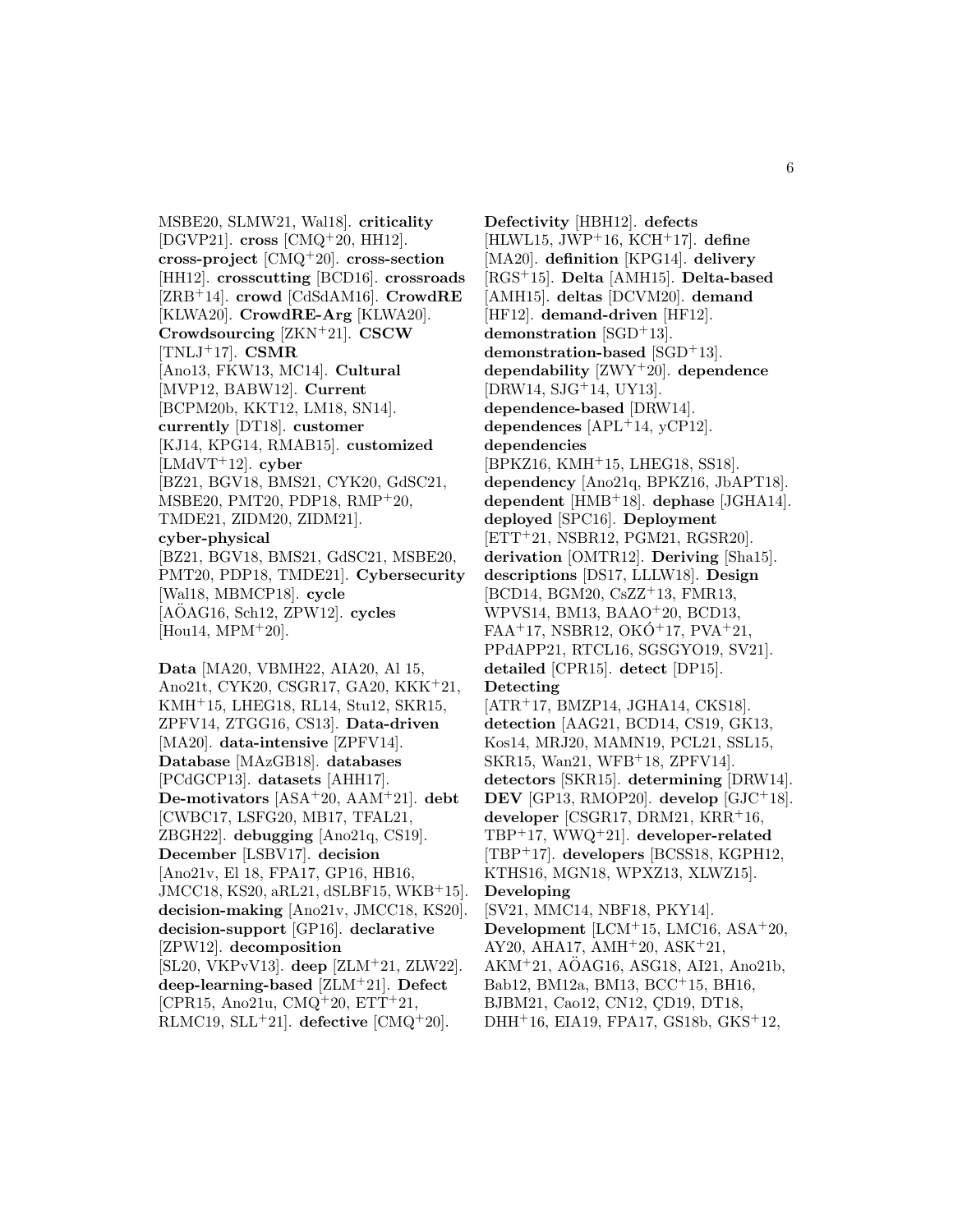GD21, HD17, HGGASVD14, HLP15, HIA19, IAA18a, IAA18b, IK17, II17, JWP<sup>+</sup>16, KLC<sup>+</sup>14, KKN<sup>+</sup>19, KA20, KHZ21, KGW13, Kru13, LSW13, LMdVT<sup>+</sup>12, LLLW18, MMK16, MKA20, MPS<sup>+</sup>16, MVRP20, MGUA14, MA20, MA12, NMA<sup>+</sup>17, NPLP12, ND20, OTM18, PL14, PBSA17, PRNR14, PK14, PUWS21, RGSR20, RCL19, RMOP20, RK18a, RK18b, RMCLGAM14, RFM16, SSM21, SK18, SRSEGA14, SKK<sup>+</sup>18, SAEH16, SLMW21, TGE17, TKK<sup>+</sup>21, TWFF18, TRC<sup>+</sup>17, THP13, TST17, VKC<sup>+</sup>21, WWQ<sup>+</sup>21, dSPF<sup>+</sup>12, AL17]. **device** [CC13, LCM<sup>+</sup>15, LMC16, OTM18]. **DevOps** [ADH20, BEB21, EAD17, JbAPT18, KS20, RYA<sup>+</sup>21]. **diagram** [SNP22]. **diagrams** [GAA18, MMPN20]. **dictionary** [HBG21]. **differences** [KJ14]. **differencing** [DCVM20]. **different** [CMQ<sup>+</sup>20, MPM<sup>+</sup>20]. **differential** [BH16]. **Digital** [BO21, OB20]. **digitalization** [PPdAPP21]. **dimension** [GSB<sup>+</sup>20]. **direct** [San14]. **directed** [NHLTL17]. **directions** [MGW<sup>+</sup>17, RPV12]. **Dirichlet** [EKG18]. **disasters** [McQ12]. **discipline** [GdSC21]. **Discovering** [yCP12, PJS<sup>+</sup>17, BSB16]. **discovery** [MLM16]. **discriminative** [HCL<sup>+</sup>17]. **disjunctive** [PCL21]. **Disruption** [OB20]. **distance** [Pri12]. **distinguished** [OP14, PP14]. **distributed** [BCSS18, FPA17, LMdVT<sup>+</sup>12, Pri12, RBG15, SKK<sup>+</sup>18, THP13, UFF18, dSPF<sup>+</sup>12, dGNA<sup>+</sup>16]. **distribution** [Ano21u, CN12, PBSA17, SP22]. **distrust** [PNL12]. **divergence** [MGW<sup>+</sup>17]. **diversity** [SVSC20]. **Do** [CMQ<sup>+</sup>20, GWA15, LHEG18, DS17]. **documentation** [NSDP15, PJS<sup>+</sup>17]. **does** [GKS<sup>+</sup>12, RZL<sup>+</sup>15, SWT<sup>+</sup>16]. **domain** [ATR<sup>+</sup>17, APL<sup>+</sup>14, BSEA14, BO21, JN12, KKN<sup>+</sup>19, MMC14, RPZ14, RLR21]. **domain-based** [APL<sup>+</sup>14]. **domains** [BMCP14b, DT18]. **down** [AAA13]. **drive** [NRB13]. **driven**

[AMH15, Ano21p, BJF12, BCD14, CLAD17, De 16, DP15, GGPT12, HF12, HD17, MA20, PGM21, SZ12, SV20, WWKC18]. **driver** [CNPR13]. **drivers** [SSB<sup>+</sup>20]. **DRIVES** [SSB<sup>+</sup>20]. **DRIVES-EU** [SSB<sup>+</sup>20]. **driving** [MKMW18]. **DSL** [BCD14]. **DSL-driven** [BCD14]. **Dthreads** [FZW<sup>+</sup>18]. **Dual** [XLWZ15]. **duplicate** [ATR<sup>+</sup>17]. **duration** [BEB21, Hou14]. **during** [CKG15, CKS18, ECRJVA<sup>+</sup>18, GJ13, HH12, PPdAPP21, SPC16]. **Dynamic** [Cao12, BCD16, CsZZ<sup>+</sup>13, GS12, HBH12, QVR<sup>+</sup>21, RPZ14, SAM13, WRC<sup>+</sup>13]. **Dynamics** [II17, dSLBF15].

**each** [Kra13]. **Early** [PRNR14, AN18, LHEG18]. **economical** [Pot16]. **Ecosystem** [BO18, MCSGBSA20, OB17, TFAL21]. **ecosystems** [AY20, DRM21, HB16, OB20]. **ECQA** [ISK15, KBM<sup>+</sup>12]. **editing** [ZKZH14]. **edition** [PF18]. **editor** [GW12, HAE14, HZR16, KLG17, RBM16]. **Editorial** [Ano13, BMP13, BMCP14a, BMCP14b, BMCP15, BMCP16, CDR17, CDF13, CLC14, CT13, FKW13, GW12, HOJ15, HAE14, HZR16, KO16, KLG17, ´ KDK13, LP17, MC14, MAD12, MGW<sup>+</sup>17, MP16, PP14, RPZ14, RBM16]. **Editorials** [BM12b, BMCP14c, CDR12, NSBR12, RPV12]. **edits** [ZKK13]. **education** [Sir18]. **educational** [De 16]. **effect** [FAA<sup>+</sup>17, ZKZH14]. **effective** [EPG18, GJC<sup>+</sup>18, NSDP15, VvV15]. **effectiveness** [ASG18, AL15, HH12, RMOP20, VMCN20]. **Effectivity** [Pot16]. **efficiency** [JPvdW<sup>+</sup>17, LSW13, RMOP20]. **Efficient** [ARSH16, ACM<sup>+</sup>14, SSL15]. **Effort** [Ano21a, QB21, RCL19, TGE17, AL15, AI21, Ano21r, AN18, BCC<sup>+</sup>15, BH16, EIA19, GS18b, HOJ15, HIA19, IAA18a, IAA18b, KFYI13, LHA<sup>+</sup>16, MKA20, MA20, PBSA17, TUF20, vdGK12]. **electronic**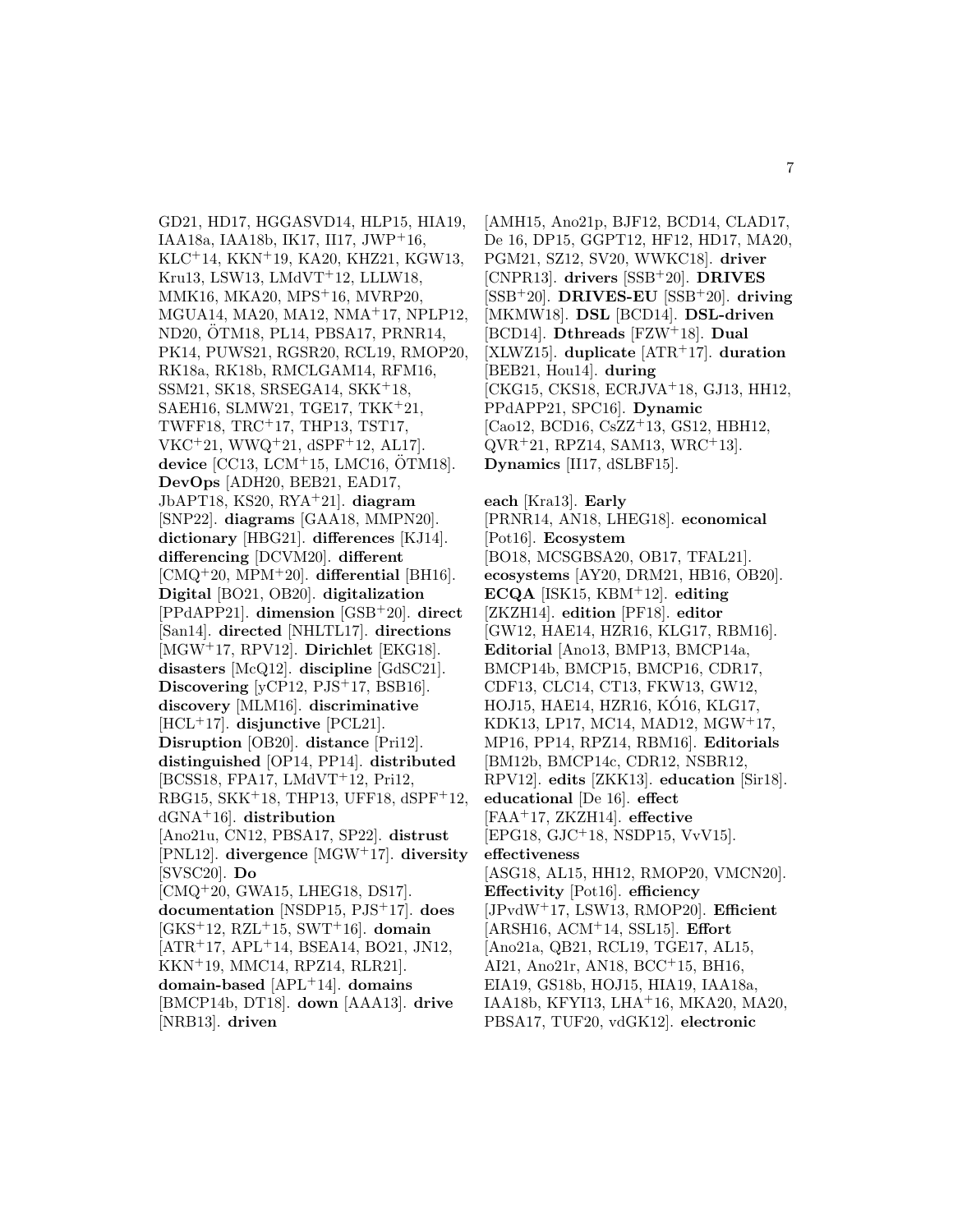[OCCSBDBP20]. **electronics** [HB16]. **elicitation**

[AL17, DFGP18, SDWA20, SL20].

**Embedded**

[BSEA14, BO21, DT18, MPB16, OB20]. **embedding** [SLL<sup>+</sup>21]. **Embracing** [GJ13]. **Emerging** [BW18]. **Empirical** [ABG18, AAJE13, AAYK20, CAKA21, EIA19, HSvG17, LSBV16, LSBV17, PA14, AAM<sup>+</sup>20, ALK<sup>+</sup>17, AVC20, ALK<sup>+</sup>20, AG21, BKZ13, CO13, CWBC17, CV21, CNS14, FQA17, GFK<sup>+</sup>20, GdOK18, JPvdW<sup>+</sup>17, JRSS13, KRR<sup>+</sup>16, KA20, LMB12, LGS<sup>+</sup>17, LML<sup>+</sup>18, NXC13, NMA<sup>+</sup>17, PCP18, RHD<sup>+</sup>16, SS18, TBP<sup>+</sup>17, VMSH13, ZKZH14]. **employing** [MPB16]. **employment** [dSVB<sup>+</sup>22]. **empowering** [MMJB16]. **Enabling** [PB17]. **enactment** [THP<sup>+</sup>16]. **encapsulation** [Al 15]. **encryption** [LGNEAO20]. **Energy** [JPvdW<sup>+</sup>17, FAA<sup>+</sup>17, SWT<sup>+</sup>16]. **engine** [OCCSBDBP20]. **engineered** [GAA18]. **Engineering** [OP14, PMT20, PP14, RRDPD<sup>+</sup>13, AIA20, ARD<sup>+</sup>12, ATR<sup>+</sup>17, AHC21, BSEA14, BJF12, BCPM20b, Bor16, BDB<sup>+</sup>18, CKR18, GKHE18, GGPT12, GWA15, HBM<sup>+</sup>16, JW12, KÓ16, KFT14, LMB12, LP17, LFT19, LHIE18, MAD12, MBMR19, MPM<sup>+</sup>20, OEC17, OMTR12, PCCRP21, PNL12, Pri12, RPZ14, RPV12, RBE<sup>+</sup>21, RDD<sup>+</sup>12, RBG15, SKWD15, SL20,  $WKB<sup>+</sup>15, dGNFAT17, dSVB<sup>+</sup>22$ . **engineers** [MVP12, PPdAPP21]. **engines** [MAzGB18]. **enhanced** [ZPW12]. **Enhancing** [Ano21b]. **ensemble** [Ano21t]. **ensembles** [Ano21r, HIA19]. **Ensuring** [TMDE21]. **enterprise** [GPM<sup>+</sup>12]. **enterprises** [Abu16, ABG18, CG14, ECRJFZ16, LCMCPA15, Pot16, SG20]. **entities** [HCL<sup>+</sup>17, MPS<sup>+</sup>16, MPM<sup>+</sup>20]. **entrepreneurial** [TWFF18]. **entropy** [EIA19]. **entropy-based** [EIA19]. **Envelopment** [CS13, Ano21t]. **environment** [AN17, SKK<sup>+</sup>18]. **environmental** [JMCC18]. **environments**

[GGGBEM18, PSMM19]. **equivalent** [NLNL20]. **erosion** [LLSA22]. **Error** [LHA<sup>+</sup>16]. **essential** [PGM21]. **estimate** [BH16]. **Estimating** [AI21]. **estimation** [AL15, Ano21r, AN18, BCC<sup>+</sup>15, EIA19, GS18b, HOJ15, HIA19, IAA18a, IAA18b, MKA20, MA20, PBSA17, QB21, RCL19, TGE17, TUF20]. **ETGM** [KRG<sup>+</sup>13]. **ethical** [RGSR20]. **ethics** [MdGC<sup>+</sup>17]. **EU** [SSB<sup>+</sup>20]. **European** [FKW13, CDF13]. **EuroSPI** [BMCP14c,  $A\ddot{\text{O}}$ AG16, De 16, DHH<sup>+</sup>16, KTHS16, LSCP16, MPS<sup>+</sup>16, MMJB16, Pot16, RFM16, BMP13]. **evaluate** [FQA17]. **Evaluating** [HH12, HIA19, IAA18a, QBO<sup>+</sup>13, ISK15, SBS20]. **Evaluation** [VBMH22, WPVS14, AN18, Bab12, CLAD17, El 18, EIA19, ECRJFZ13, Gal20, HHW12, LMdVT<sup>+</sup>12, LB13, NSBR12, RMP<sup>+</sup>20, UGI<sup>+</sup>14, VMCN20, VMSH13, WCS14]. **Event** [BAAO<sup>+</sup>20]. **Event-B** [BAAO<sup>+</sup>20]. **events** [ZCL<sup>+</sup>18]. **evidence** [Ano21v, PA14, dSPF<sup>+</sup>12]. **evidence-based** [Ano21v, dSPF<sup>+</sup>12]. **Evolution** [CNPR13, KDK13, LLT20, MAzGB18, MCSGBSA20, PF18, QVR<sup>+</sup>21, TFAL21, AJP14, BZ21, BH16, BCD13, CDR12, CKG15, CS13, CKS18, CPSGAA20, GLL<sup>+</sup>20, GK13, GG14, GBRHO14, HH12, KRG<sup>+</sup>13, KKW18, LGS<sup>+</sup>17, LLLW18, MDV<sup>+</sup>18, MP16, NXC13, PTK13, RHL15,  $SJA+14, SR19, TWL+21, WYW+13$ . **evolution-based** [BH16]. **evolutionary**  $[BPKZ16, Bol13, JPW<sup>+</sup>17, KRR<sup>+</sup>16,$ KCH<sup>+</sup>17]. **evolvability** [Raj18b]. **Evolving** [FDM<sup>+</sup>18, TP21, BCPM20a, HSvG17, HAS21, JWP<sup>+</sup>16, RPZ14]. **EXACT** [ADFT16]. **examination** [CO13, RGS<sup>+</sup>15, SS18]. **examining** [Pri12]. **example** [GKHE18]. **examples** [GRK17, GEK14]. **Excel** [AHH17, ADFT16].  $e$ **x**ecutables [CsZZ<sup>+</sup>13]. **Execute** [SJG<sup>+</sup>14]. **execution** [AAA13, AM16, BJF12,  $CsZZ+13$ , MAD<sup>+</sup>14, SJA<sup>+</sup>14, UTZ13.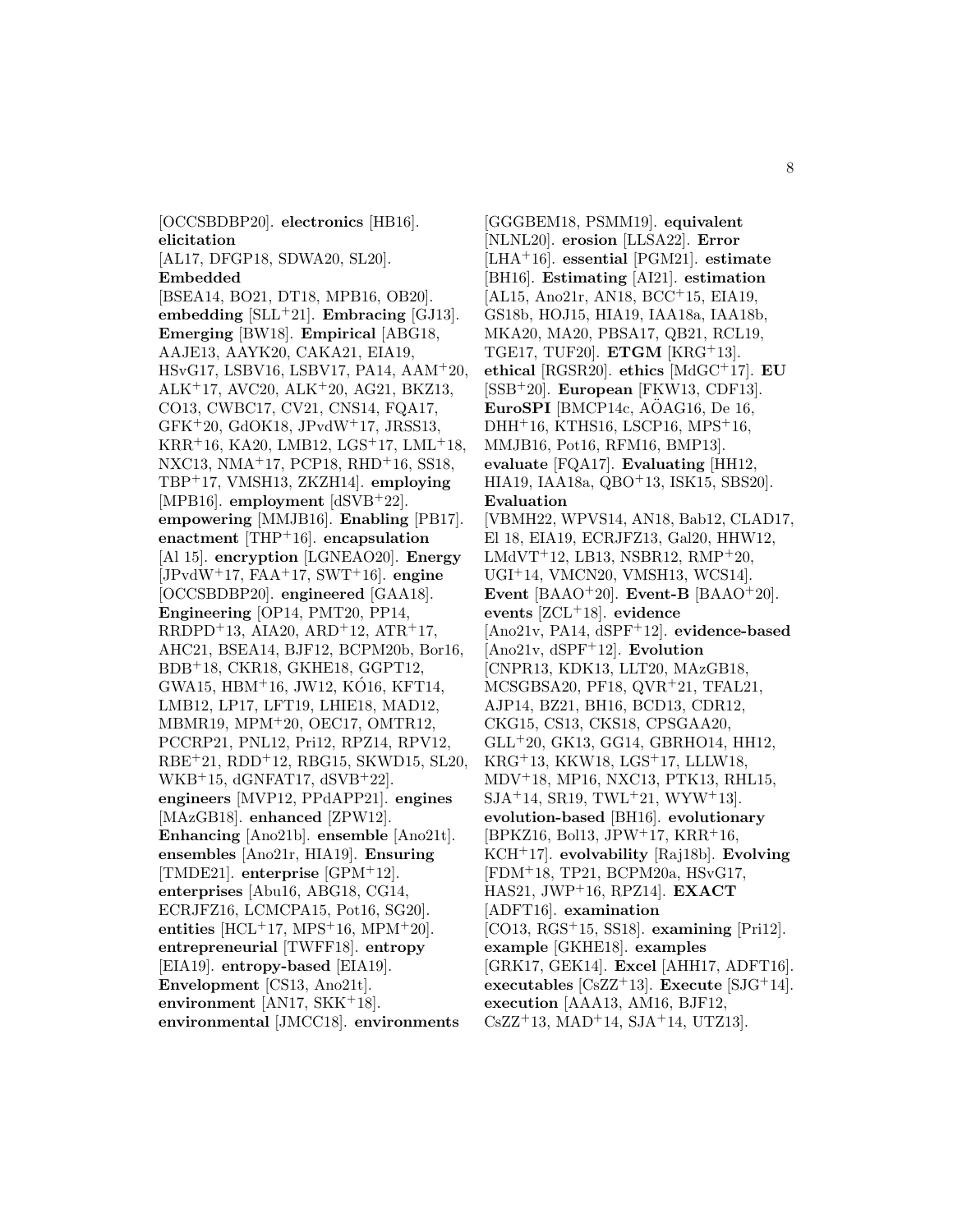**exhaustive** [KGW13]. **Experience**  $[AOAG16, BMP13, De 15, KK14, BRDL21,$ HOD<sup>+</sup>14, LSCP16, PMT20, SV20, TKS<sup>+</sup>14, TP21, WWKC18]. **experiences** [BMP13, BMCP14c, LS19, RBFM15]. **Experiment** [AL15, De 16]. **Experimentation** [FDM<sup>+</sup>18]. **experiments**  $[BAAO+20, QBO+13]$ . **expert** [MKA20, OCCSBDBP20, RHD<sup>+</sup>16]. **expert-based** [MKA20]. **experts** [GSB<sup>+</sup>20]. **explication** [HBH12]. **Exploiting** [SAK17]. **exploration** [ALK<sup>+</sup>20]. **explorative** [HLP15]. **exploratory** [Ano21c, MPSM22, MDV<sup>+</sup>18, Nia12, SGAP14, SJA<sup>+</sup>14, SKR15, WPXZ13, ZKJ12]. **explore** [RCO20]. **Exploring** [GFK<sup>+</sup>20, WKB<sup>+</sup>15]. **expressions** [PPPdG20]. **Extended** [LLJ<sup>+</sup>14, QSM15]. **Extending** [KL18, KPG14, MKMW18]. **extent** [CO13]. **external** [LML<sup>+</sup>18, SSM21]. **extracting** [KLWA20].

**faced** [BCPM20a]. **factors** [ASK<sup>+</sup>21, AKM<sup>+</sup>21, AN17, BABW12, BDB<sup>+</sup>18, CV21, ECRJFZ13, JMCC18, KHR18, KS20, Nia15, RK18b, TBP<sup>+</sup>17, WKB<sup>+</sup>15, Yag18]. **factory** [LSCP16]. **failure** [ZKK13]. **failure-inducing** [ZKK13]. **fair** [EKV15]. **fault** [AAYK20, CS19, LAF<sup>+</sup>18, LLJ<sup>+</sup>14, PCL21, PA16, SPC16, Wan21, ZLM<sup>+</sup>21]. **fault-prone** [AAYK20]. **faults** [Ano21q, BKZ13, DP15]. **FaultTracer** [ZKK13]. **Fear** [PNL12]. **feasibility** [KFT14]. **Feature** [DRGP13, Ano21r, BDGR12, EKG18, HZ14, HCL<sup>+</sup>17, LYL<sup>+</sup>12, LLLL21, MLM16, WPXZ13]. **features** [YYF<sup>+</sup>22, YZT22]. **feelings** [GWA15]. **FermaT** [PB17]. **fertilised** [BMCP15]. **few** [MA20]. **file** [RM22, ZKZH14]. **filter** [Ano21r, HIA19]. **financial** [VvV15]. **find** [BO18]. **Finding** [GJC<sup>+</sup>18]. **Findings** [SK18, CKP15]. **firefly** [KTYK16]. **Five** [Raj18b, CDR17]. **fix** [Hou14, TBP<sup>+</sup>17].

fix-inducing  $[TBP+17]$ . fixing  $[OKO+17]$ . **flexibility** [NBF18]. **flexible** [GNIS18]. **FlexParser** [RM22]. **FLOSS** [GBRHO14]. **flow** [QSM15]. **fluctuations** [PCMCAC14]. **focus** [TRC<sup>+</sup>17]. **focused** [KLC<sup>+</sup>14]. **focusing** [CMCG<sup>+</sup>12]. **forecasting** [Hou14]. **Foreword** [SA17]. **forges** [TP21]. **Formal** [BRDL21, BAAO<sup>+</sup>20, NL18, AMH15, BGM18, SLMW21, WZ17]. **Formalizing** [BDGR12, RRL22]. **formation** [AHKL20, ALK<sup>+</sup>20]. **formulas** [AHH17]. **Formulation** [NEU<sup>+</sup>19]. **forums** [KLWA20]. **forward** [ACM<sup>+</sup>14]. **FOSS** [DP15]. **four** [GS12, PBSA17]. **four-loop** [GS12]. **four-stage** [PBSA17]. **fragmentation** [CSGR17]. **Framework** [SS18, AMH15, AAM<sup>+</sup>20, AAM<sup>+</sup>21, AKM<sup>+</sup>21, AHKL20, Bab12, BCC<sup>+</sup>15, BLGZ18, Bor16, ECRJFZ13, KLWA20, KHZ21, KO13, LS14, LCM<sup>+</sup>15, LMC16, LB13, MMK16, NMA20, NBF18, OKA14, PKY14, RMCLGAM14, SDWA20, TGE17, TNLJ<sup>+</sup>17, UWGP15, UGI<sup>+</sup>14, ZIDM20, TST17]. **Framing** [PA16]. **fraud** [IZJG18]. **full** [CLAD17]. **full-tier** [CLAD17]. **functional** [GNIS18, LGNEAO20, LLT20, MBMCP18, SL20]. **functions** [LSBV16, LSBV17, QSM15]. **Further** [ZBGH22]. **Future** [MGW<sup>+</sup>17, EAK13, McQ12, MKMW18]. **Fuzzy** [AIA20, ASK<sup>+</sup>21, AI21, El 18, HIA19, KKK<sup>+</sup>21, Yag18]. **fuzzy-TOPSIS**  $[KKK+21].$ 

**game** [PVA<sup>+</sup>21]. **gamification** [AM20]. **genealogies** [BKZ13]. **generalized** [Hou14]. **generate** [GA20]. **generating** [LSRT16]. **generation** [HBG21, MMPN20, NRB13, PPPdG20, UIK20, XBS<sup>+</sup>21]. **generator** [BGM20]. **geographic** [CN12]. **German** [PBDJ16]. **getting** [GKS<sup>+</sup>12]. **GitHub** [GFKH18, LML<sup>+</sup>18, ZWW<sup>+</sup>20]. **GLOB** [NMA20]. **Global** [JW12, MVRP20, AMA<sup>+</sup>20, AMH<sup>+</sup>20,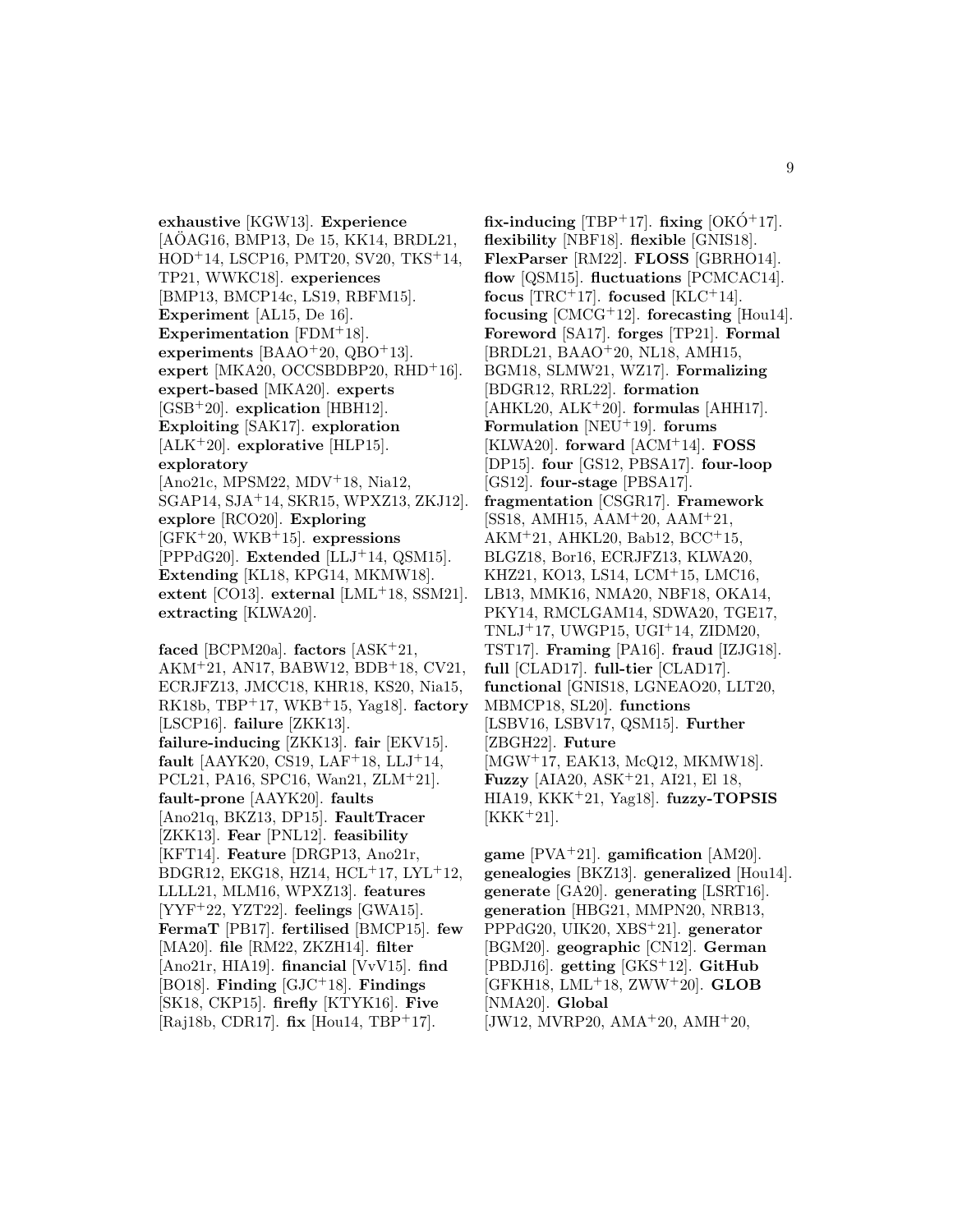ASK<sup>+</sup>21, Bab12, BJBM21, CN12, GKS<sup>+</sup>12, HLP15, IK17, II17, JWP<sup>+</sup>16, KKN<sup>+</sup>19, KA20, KHZ21, LMB12, MAD12, NMA<sup>+</sup>17, NMA20, NPLP12, PL14, PNL12, Pri12, RK18a, RPV12, RMCLGAM14, SRSEGA14, UWGP15, dGNFAT17, AL17]. **globally** [BCSS18, Pri12, THP13]. **go** [dSVB<sup>+</sup>22]. **goal** [GLL<sup>+</sup>20, PGM21, SZ12]. **goal-driven** [PGM21, SZ12]. **Goals** [PUWS21]. **Going** [OB20]. **good** [NEU<sup>+</sup>19]. **Governance** [ISK15, MVRP20, PPdAPP21]. **grammar** [AHH17]. **graph** [BCD14, CKP15, YYF<sup>+</sup>22]. **graphs** [QSM15]. **GreCo** [MdGC<sup>+</sup>17]. **Green** [MdGC<sup>+</sup>17, CLAD17, RK18a, RK18b, SK18, CV21, GCPM19]. **greenness** [MAzGB18]. **Group** [RMOP20, ASG18, MPB16]. **Grouping** [JMCC18]. **groupware** [Bab12]. **groupware-supported** [Bab12]. **growth** [Ano21q, CS19, FDM<sup>+</sup>18, HSvG17]. **GSD** [AKKM20, IK17, MVP12, RK18b]. **GSEPIM** [KKN<sup>+</sup>19]. **guardian** [KKW18]. **Guest** [CLC14, GW12, HZR16, KLG17, MC14, RBM16]. **GUI** [AMB18, San14]. **guide** [MPM<sup>+</sup>20]. **guided** [LLLW18]. **Guidelines** [SBS20].

**handling** [SN14, VvV14]. **hands** [Bor16]. **hands-on** [Bor16]. **hardware** [OCCSBDBP20]. **hardware-in-the-loop** [OCCSBDBP20]. **hashing** [Kos14]. **HCI** [GdOK18]. **Health** [BNBA21, RGSR20, OFAT<sup>+</sup>18, PDP18, RLMC19, CKR18]. **healthiness** [BZ21]. **help** [PPdAPP21]. **hemodialysis** [LHR18]. **heuristic** [GA20]. **hierarchy** [AKKM20, ASK<sup>+</sup>21, AKM<sup>+</sup>21, KS20, KHZ21, SKK<sup>+</sup>18]. **High** [GCMS14, BW18, HMMR18]. **High-maturity** [GCMS14]. **higher** [BPKZ16]. **highly** [TUF20]. **historical** [EAK13]. **history** [OKA14]. **hoc** [OB17]. **homogeneous** [Ano21r, AFK22, HIA19]. **Horizontal** [HZ14, UC12]. **human** [ABG18, WPXZ13]. **human-centric**

[WPXZ13]. **Hybrid** [BHZK12, HAS21, ADH20, FPA17, JMR18,  $\overline{O}$ TM18, PUWS21, SGAP14, TKK<sup>+</sup>21. **hyperheuristic** [BLGZ18].

**I/O** [BMZP14]. **ICONIX** [LLT20]. **ICPC** [RBM16]. **ICSM** [CT13]. **ICSSP** [HAS21, KOPR17, PKBT16, RPZ14]. **idea** [NRB13]. **Identification** [KKK<sup>+</sup>21, Ano21v,  $HCL+17$ ,  $LMdVT+12$ ,  $PRNR14$ ,  $RAS+13$ . **identifier** [GDAG13]. **identify** [CMQ<sup>+</sup>20]. **Identifying** [CKP15, GFKH18, KKT12, QSM15, SVB<sup>+</sup>17, ND20]. **IEC** [LSCP16, MFA12, MM14, MPM<sup>+</sup>20, PHJ15, RFM16, SGSGYO19, TKS<sup>+</sup>14, VNM14, WCS14]. **IEEE** [PF18]. **II** [GS12]. **Image** [GS18a, Raj18a, XBS<sup>+</sup>21]. **image2emmet** [XBS<sup>+</sup>21]. **imbalanced** [Ano21u]. **Impact** [EKG18, SJG<sup>+</sup>14, BL15, BABW12, CN12, HLWL15, LHEG18, PJ16, SWT<sup>+</sup>16, SVSC20, SS18, TWL<sup>+</sup>21]. **impacts** [PCP18]. **imperfect** [Ano21q, CS19]. **implementation**  $[AMA^+20, CsZZ^+13,$ FMC<sup>+</sup>15, KK14, LCMCPA15, Nia12, Nia15, RYA<sup>+</sup>21, SGSGYO19, SS18, SDWA20]. **implementations** [MPM<sup>+</sup>20]. **Implementing** [PVA<sup>+</sup>21, SDG21, AÖAG16]. **implications** [HSvG17, WCS14]. **improve** [AMA<sup>+</sup>20, DCVM20, McQ12, RMAB15, VKPvV13]. **improved** [ARD<sup>+</sup>12, PCMCAC14, SDWA20, SAK17]. **Improvement** [BM12b, BMCP16, GSB<sup>+</sup>20, AM20, ABG18, BMP13, BMCP14a, BMCP14b, BMCP15, BCPM19, CKMN15, CMCG<sup>+</sup>12, CKP15, CG14, CCUP21, CO13, CPMS<sup>+</sup>14, ECRJFZ13, GPM<sup>+</sup>12, GP13, HHW12, KK14, KKT12, KKN<sup>+</sup>19, KJS<sup>+</sup>13, Kuh15, MBMCP18, MM14, Nia12, Nia15, NEU<sup>+</sup>19, OKA14, PGAP17, PSMM19, RAS<sup>+</sup>13, RMP<sup>+</sup>20, SSA15, SG20, TGE17]. **Improving** [BM12a, BM13, CDO<sup>+</sup>13,  $LYL+12$ , THP13, VvV14, ZLM+21, dH13, Kos21, MMK16, UFF18]. **imputation**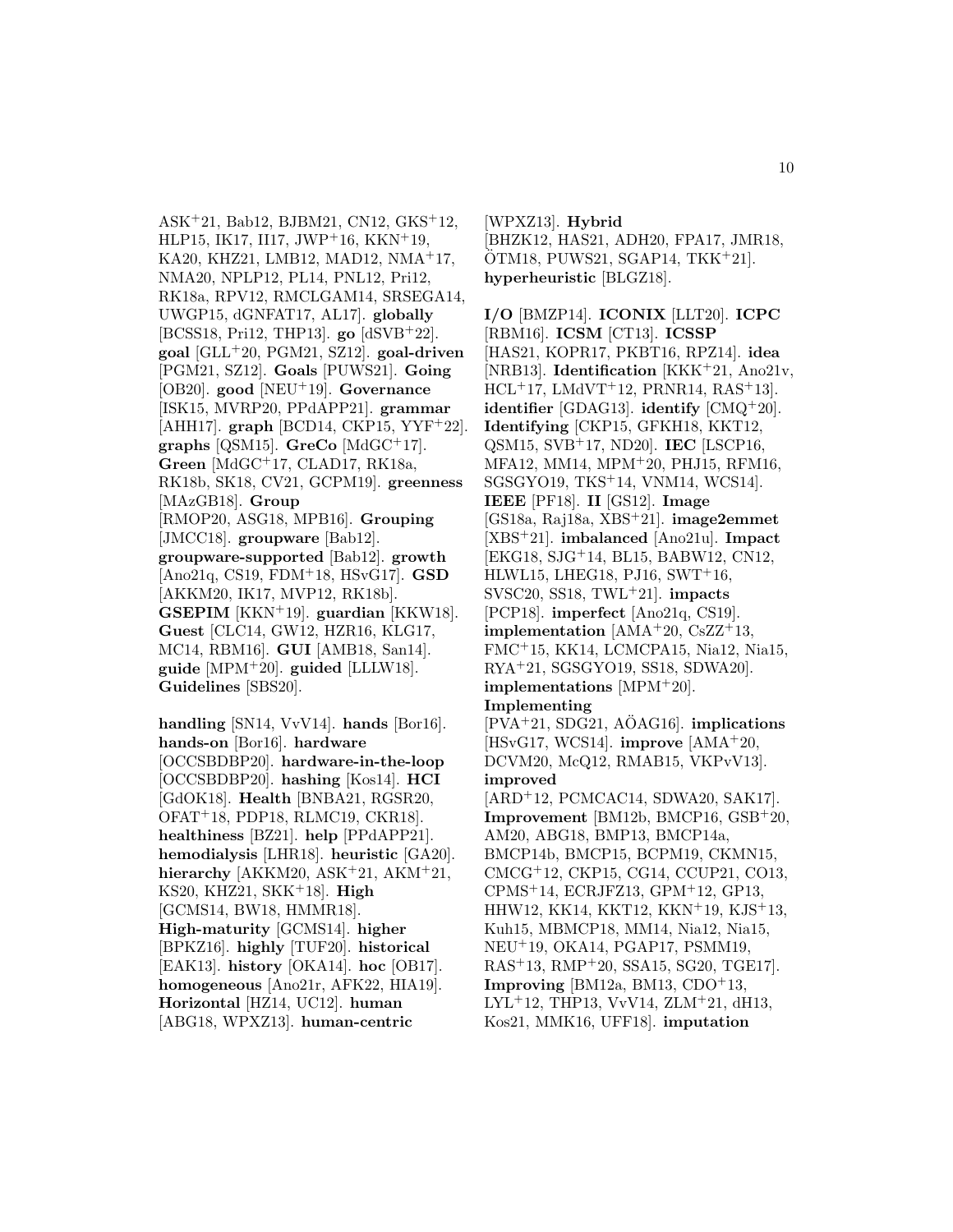[AIA20, IAA18b]. **incident** [VvV14, VvV15]. **incomplete** [AIA20]. **inconsistent** [CKS18]. **Increasing** [LSW13]. **Incremental** [Kos13, GK13]. **indexed**  $[ILLL21]$ . **indexing**  $[CDO+13]$ . **India**  $[\text{SW12}]$ . **Indian**  $[\text{CCUP21}, \text{SG20}]$ . **indicators** [GKS<sup>+</sup>12]. **individual** [JMCC18]. **inducing** [TBP<sup>+</sup>17, ZKK13]. **Industrial** [BMP13, AY20, BMCP14c, ETT<sup>+</sup>21, KCH<sup>+</sup>17, LSW13, LS14, PCCRP21, RL14, SK18]. **industry** [BCPM20a, CCUP21, CWBC17, GFK<sup>+</sup>20, MDSSMS15, MAL<sup>+</sup>13, NGvD13, NRB13,  $RBE+21$ , SSA15, SSB+20. **industry-academia** [RBE<sup>+</sup>21]. **infer** [MBMR19]. **inference** [WWQ<sup>+</sup>21]. **influence** [ECRJFZ13, RTCL16]. **influencing** [JMCC18]. **informal** [DMS12]. **Information** [Ano14a, Ano14b, Ano14c, Ano14d, Ano14e, Ano14f, Ano14g, Ano14h, Ano14i, Ano14j, Ano14k, Ano14l, Ano15a, Ano15b, Ano15c, Ano15d, Ano15e, Ano15f, Ano15g, Ano15h, Ano15i, Ano15j, Ano15k, Ano15l, Ano16a, Ano16b, Ano16c, Ano16d, Ano16e, Ano16f, Ano16g, Ano16h, Ano16i, Ano16j, Ano16k, Ano16l, Ano17a, Ano17b, Ano17c, Ano17d, Ano17e, Ano17f, Ano17g, Ano17h, Ano17i, Ano17j, Ano17k, Ano17l, Ano18a, Ano18b, Ano18c, Ano18d, Ano18e, Ano18f, Ano18g, Ano18h, Ano18i, Ano18j, Ano18k, Ano18l, Ano19a, Ano19b, Ano19c, Ano20a, Ano20b, Ano20c, Ano20d, Ano20e, Ano20f, Ano20g, Ano20h, Ano20i, Ano20j, Ano20k, Ano20l, Ano21d, Ano21e, Ano21f, Ano21g, Ano21h, Ano21i, Ano21j, Ano21k, Ano21l, Ano21m, Ano21n, Ano21o, Ano22a]. **Information** [Ano22b, Ano22c, Ano22d, VvV15, WL16, CG14, LHIE18, PCCRP21, RGSR20, SJA<sup>+</sup>14, VvV14]. **informed** [Gal20]. **infrastructure** [HOD<sup>+</sup>14]. **infrastructures** [FHS13]. **inhibitors** [SS18]. **initiatives** [CPSGAA20, KKT12, SS18]. **Innovation**

[BMCP16, BCPM19, MBMCP18, NRB13,

RDD<sup>+</sup>12]. **insertion** [PCL21]. **inspection** [CKS18, EMRF14, MFCP14]. **INSPEX** [BRDL21]. **instructions** [Bor16]. **Integrated**  $[HBM+16, BM13, BMM19, ISK15, RDD+12].$ **Integrating** [EMRF14, KTYK16, THP+16, VNM14]. **Integration** [SKTW14, SGSGYO19, vdGK12, IK17, KLC<sup>+</sup>14, SG20, WG18]. **Integration-based** [SKTW14, SG20]. **integration-focused** [KLC<sup>+</sup>14]. **intelligence** [MSK18]. **intensive** [AAA13, KGW13, OB20, ZPFV14]. **intentional** [NBD17]. **inter** [Kos14, MPB16]. **inter-group** [MPB16]. **inter-system** [Kos14]. **interaction** [CSGR17, MPB16, MMPN20, San14, WWQ<sup>+</sup>21]. **interactions** [DRM21, ECRJVA<sup>+</sup>18]. **interactive** [BDGR12]. **interest** [MB17]. **interface** [LLLL21, XBS<sup>+</sup>21]. **Internal** [LML<sup>+</sup>18]. **International** [KDK13]. **Internet** [BNBA21, IZJG18]. **interpretation** [NSDD17]. **interpretive** [AHKL20]. **interprocedural** [yCP12]. **interrupts** [KTHS16]. **introducing**  $[OKO+17]$ . **Introduction** [BMC18, FKW13, GGPT12, KÓ16, KOPR17, MP16, PKBT16, GW12, HAE14, HZR16, KLG17, RBM16, Wan21]. **Investigating**  $[DGVP21, FAA<sup>+</sup>17, SVSC20, JWP<sup>+</sup>16].$ **investigation** [CPR15, JRSS13, KRR<sup>+</sup>16, KA20, LML<sup> $+$ </sup>18, PBSA17, ZBGH22. **Involving** [Lin15]. **IR**  $[CDO+13]$ .  $IR-based [CDO<sup>+</sup>13]$ . **ISO** [ADCG12, BMM19, FMC<sup>+</sup>15, IK14, KO13, LSCP16, MPS<sup>+</sup>16, MFA12, MM14, MPM<sup>+</sup>20, PHJ15, SGSGYO19, TKS<sup>+</sup>14, WCS14]. **ISO/IEC** [LSCP16, MFA12, MM14, MPM<sup>+</sup>20, PHJ15, SGSGYO19, TKS<sup>+</sup>14, WCS14]. **Issue** [Ano14a, Ano14b, Ano14c, Ano14d, Ano14e, Ano14f, Ano14g, Ano14h, Ano14i, Ano14j,

Ano14k, Ano14l, Ano15a, Ano15b, Ano15c,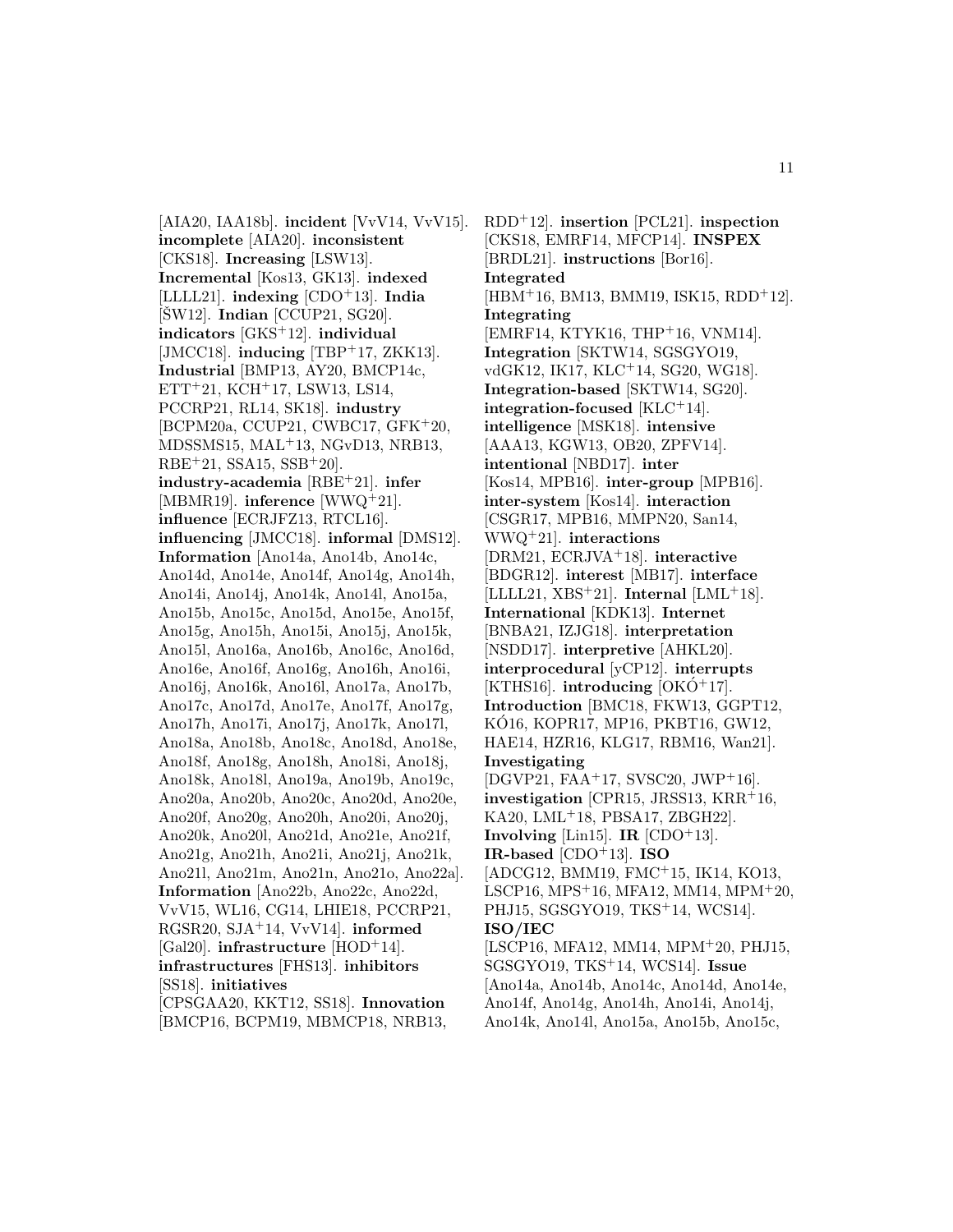Ano15d, Ano15e, Ano15f, Ano15g, Ano15h, Ano15i, Ano15j, Ano15k, Ano15l, Ano16a, Ano16b, Ano16c, Ano16d, Ano16e, Ano16f, Ano16g, Ano16h, Ano16i, Ano16j, Ano16k, Ano16l, Ano17a, Ano17b, Ano17c, Ano17d, Ano17e, Ano17f, Ano17g, Ano17h, Ano17i, Ano17j, Ano17k, Ano17l, Ano18a, Ano18b, Ano18c, Ano18d, Ano18e, Ano18f, Ano18g, Ano18h, Ano18i, Ano18j, Ano18k, Ano18l, Ano19a, Ano19b, Ano19c, Ano20a, Ano20b, Ano20c, Ano20d, Ano20e, Ano20f, Ano20g, Ano20h, Ano20i, Ano20j, Ano20k, Ano20l, Ano21d, Ano21e, Ano21f, Ano21g, Ano21h, Ano21i, Ano21j, Ano21k, Ano21l, Ano21m, Ano21n, Ano21o, Ano22a]. **Issue** [Ano22b, Ano22c, Ano22d, BMP13, FKW13, KLG17, KOPR17, PKBT16, RBM16, Ano13, BMC18, CKR18, CLC14, HAS21, KO16, KDK13, MC14, MAD12, MP16, NSBR12, PP14, RPZ14, SA17]. **issues** [DGVP21, LM18, MVP12, SN14]. **IT-supported** [NRB13]. **items** [ZBGH22]. **iterative** [HBM<sup>+</sup>16]. **ITIL** [LCMCPA15]. **ITMark** [LSCP16]. **IWSC'13** [KR15].

**Java** [AAYK20, LSBV16, LSBV17, SAC21, TFPB14]. **JavaScript** [NSDD17, SVB<sup>+</sup>17]. **joint** [PGM21, RBE<sup>+</sup>21]. **journal** [CDR12, PF18]. **Jsvee** [Sir18]. **just** [HZ14]. **just-in-time** [HZ14].

**Kanban** [ALK<sup>+</sup>17, SDG21]. **KASL** [GS12]. **KASL-II** [GS12]. **Kelmu** [Sir18]. **kernel** [NH14]. **kernels** [WYW<sup>+</sup>13]. **key** [Yag18]. **know** [GKS<sup>+</sup>12]. **Knowledge** [BABW12, PPdAPP21, ATR<sup>+</sup>17, AJP14, CdSdAM16, CCUP21, CPMS<sup>+</sup>14, CNS14, CNPR13, GS12, LLLL21, NEU<sup>+</sup>19, RCO20, RHD<sup>+</sup>16].

 $label [MAD+14]$ . **Labelling**  $[ZCL+18]$ . **Language** [BZ21, dGNA<sup>+</sup>16, SNP22]. **languages** [Ano21p]. **LAPPI** [RAS<sup>+</sup>13]. **Large** [Kos14, ASA<sup>+</sup>20, AHH17, AAA13, DRM21, KHR18, KCH<sup>+</sup>17, KRG<sup>+</sup>13,

LSBV16, LSBV17, MPB16, PRNR14, Pot16, SSM21, SSL15, SJA<sup>+</sup>14, TUF20, WKB<sup>+</sup>15]. **Large-scale** [Kos14, ASA<sup>+</sup>20, SSM21, WKB<sup>+</sup>15]. **late** [BKZ13]. **latent** [EKG18]. **law** [SP22]. **laws** [GBRHO14, GG14]. **Layer** [OB17]. **LDA** [BHLO16]. **lead** [WKB<sup>+</sup>15]. **leakage** [LHA<sup>+</sup>16]. **Lean** [PSMM19, SSA15, ALK<sup>+</sup>17, RL14]. **learn** [Kra13]. **learned** [BMCP16, CRP14, MFA12, MMJB16, NGvD13, RGS<sup>+</sup>15, RBFM15, SW12, VKPvV13. Learning [Ost14, GS12, LMB12, NLNL20, SLL<sup>+</sup>21, SAC21, YZT22, ZLM<sup>+</sup>21, ZLW22]. **Legacy** [SVB<sup>+</sup>17, BCSS18, HF12, PCdGCP13]. **Lehman** [GG14]. **Lessons** [MFA12, MMJB16, SW12, BMCP16, CRP14, NGvD13, RGS<sup>+</sup>15, RBFM15, VKPvV13]. **Level** [RMOP20,  $ETT^+21$ , SKWD15, TST17, UIK20]. **levels** [GCMS14]. **leverage** [NRB13]. **leveraged** [BMCP14b]. **LHV**  $[Ano21b]$ . **library**  $[TFPB14]$ . **life**  $[AOAG16]$ , MPM<sup>+</sup>20, SDWA20, Sch12, ZPW12]. **life-cycle** [ZPW12]. **lifecycle** [NSBR12]. **lifetime** [Ano21s, BPKZ16]. **light** [RAS<sup>+</sup>13]. **light-weight** [RAS<sup>+</sup>13]. **lightweight** [CC13]. **limit** [CLMZ13]. **line** [HOD<sup>+</sup>14, KFT16, LHIE18, NBD17, OMTR12]. **linear** [AL15]. **lines** [BSEA14, BSB16, CGN17, Gal20, QVR<sup>+</sup>21]. **linguistic** [MVP12]. **Linux** [NH14, WYW<sup>+</sup>13, WG18]. **literal** [PCL21]. **Literature** [NBF18, AAG21, AHC21, BNBA21, BGM18, BDB<sup>+</sup>18, JbAPT18, KA20, PDP18, RL15, SK18, SSB<sup>+</sup>20, VKC<sup>+</sup>21, ZKN<sup>+</sup>21]. **lived** [GBRHO14]. **LLP** [RGS<sup>+</sup>15]. **local** [AAYK20]. **Localization** [WL16, LLJ<sup>+</sup>14, PA16, SAK17, ZLM<sup>+</sup>21]. **localizing** [ZKK13]. **located** [dGNA<sup>+</sup>16]. **location** [DRGP13, EKG18, WPXZ13]. **locators** [LSRT16]. **Log** [VBMH22, RM22, Sha15]. **logging** [Ano21c]. **logistics** [KO13]. **logs** [UTZ13]. **long**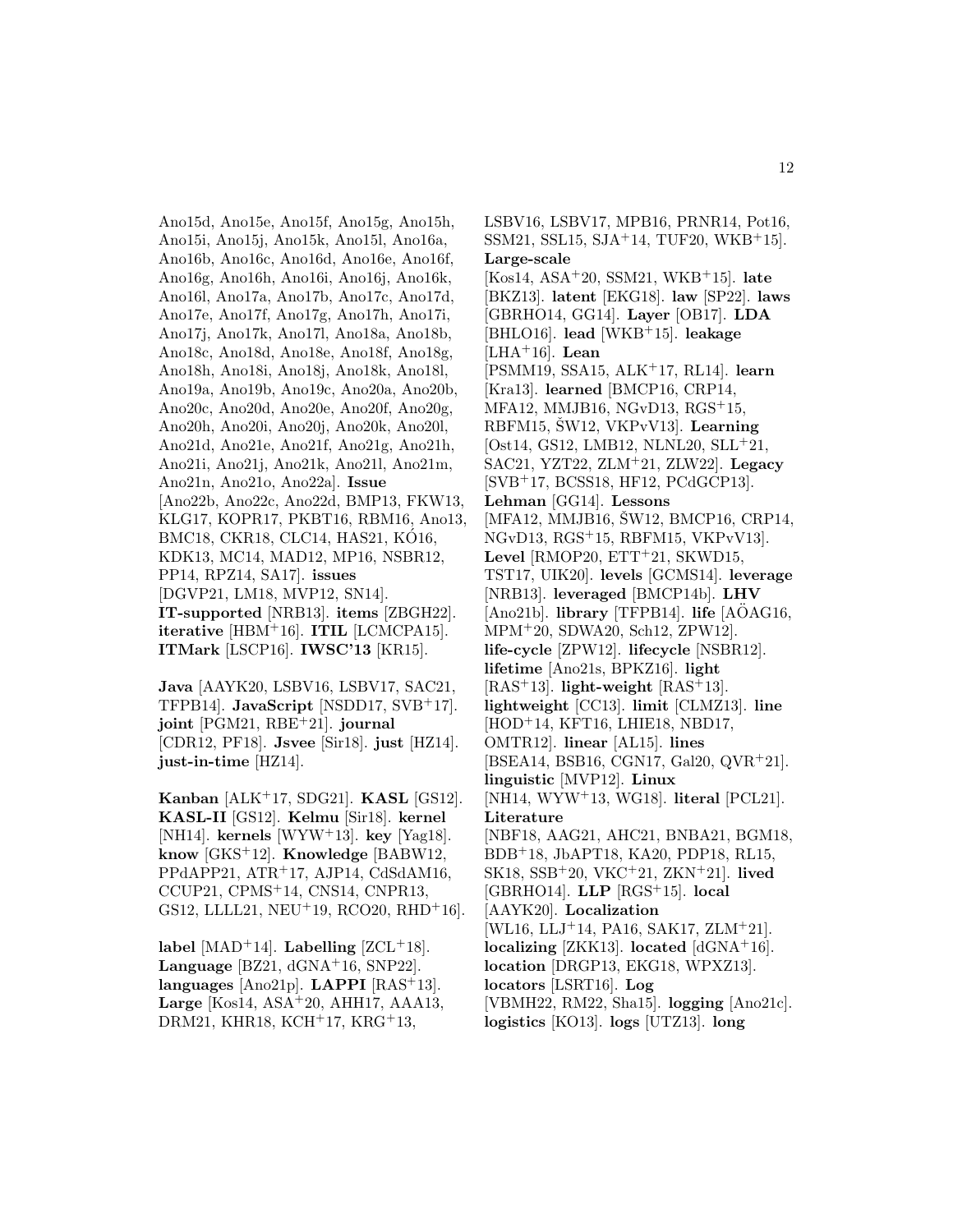[GBRHO14, HSvG17]. **long-lived** [GBRHO14]. **long-term** [HSvG17]. **lookup** [WSB14]. **loop** [GS12, OCCSBDBP20].

**machine** [LHR18, NLNL20, SAC21]. **Machines** [BGM20]. **maintainability** [ASACG13, LSW13]. **Maintenance** [FKW13, WRC<sup>+</sup>13, Ano13, CDF13, CLMZ13, KFYI13, MP16, PRGP12, SGD<sup>+</sup>13, TWL<sup>+</sup>21, UWGP15]. **Make** [SBPS12, LYL<sup>+</sup>12]. **making** [Ano21v, JMCC18, KS20, aRL21]. **Malaysian** [ABG18]. **malware** [MDV<sup>+</sup>18]. **manage** [IK14]. **management**  $[AAM<sup>+</sup>20, ASA<sup>+</sup>20, ALK<sup>+</sup>17, AMA<sup>+</sup>20,$ AKKM20, AMH<sup>+</sup>20, ASK<sup>+</sup>21, Ano21t, BHZK12, BCC<sup>+</sup>15, BMM19, CYK20, CG14, EKP18, GGPT12, HMB22, ISK15, KA20, KJS<sup>+</sup>13, Kos21, KST14, Lin15, MMK16, MMJB16, MM14, MPM<sup>+</sup>20, NRB13, NMA20, OB17, ZCL<sup>+</sup>18, dSPF<sup>+</sup>12]. **manager** [KBM<sup>+</sup>12]. **Managing** [AY20, GPM<sup>+</sup>12, HMMR18, JRSS13, LSFG20, UWGP15]. **manifesto** [KBM<sup>+</sup>12, GSB<sup>+</sup>20]. **Manipulation** [KLG17, CLC14]. **map** [KGW13]. **mapping** [CdMSNdCM<sup>+</sup>14, CAKA21, KPG14, KFT14, LLSA22, LHIE18, MMPN20, MdlRT19, RRDPD<sup>+</sup>13, TWL<sup>+</sup>21, ZIDM21, dSPF<sup>+</sup>12, dSVB<sup>+</sup>22]. **MapReduce** [MdlRT19]. **market** [GGPT12, HGGASVD14]. **market-driven** [GGPT12]. **Markovian** [BEB21]. **mass** [HGGASVD14]. **mass-market** [HGGASVD14]. **matching** [BCD14]. **matter** [GKS<sup>+</sup>12, GWA15]. **Maturity** [CG14, KJ14, SKTW14, ASG18, GdOK18, GGPT12, GGJ20, GCMS14, HHW12, Kos21, PPdAPP21, RMOP20, SVK<sup>+</sup>14, SG20, TST17]. **MDE** [ABQO14]. **MDE-based** [ABQO14]. **MDevSPICE(R)** [LCM<sup>+</sup>15, LMC16]. **mean** [RL14]. **Meaningful** [WPVS14, BGV18]. **means** [CS13, LSCP16]. **Measurement**

[ADCG12, Al 15, KO13, RLTTC14]. **measures** [LLT20, LLJ<sup>+</sup>14, MV14]. **Measuring** [SG20]. **mechanism** [RCO20, RMP<sup>+</sup>20]. **mechanisms** [LGNEAO20]. **mechatronic** [BM12a]. **media** [CPMS<sup>+</sup>14, NPLP12]. **medical** [BGM18, CC13, Kra13, LCM<sup>+</sup>15, LMC16, MMK16, MMC14, OTM18, PK14, TRC+17, WFB<sup>+</sup>18]. **MedITNet** [MMK16]. **medium** [Abu16, ABG18, CG14, LCMCPA15, SG20]. **medium-sized** [LCMCPA15]. **Merge** [WG18]. **Merge-Tree** [WG18]. **Meta** [Sch12, AHA17, RRDPD<sup>+</sup>13]. **meta-model** [AHA17, RRDPD<sup>+</sup>13]. **Meta-service** [Sch12]. **metamodel** [SNP22]. **Method** [WPVS14, Abu16, AL17, AAYK20, AFK22, AN17, CC13, DMS12, DHH<sup>+</sup>16, GA20, HB16, JWP<sup>+</sup>16, KMH<sup>+</sup>15, KFT14, MV14, RLR21, SPC16, SZ12, SAEH16, SR19, UWKRS21]. **Methodological** [RMCLGAM14]. **methodologies**  $[ASA<sup>+</sup>20, NGAEE22, UFF18].$ **Methodology** [CMCG<sup>+</sup>12, BCC<sup>+</sup>15, FPA17, KST14, PRGP12]. **methods** [AG21, AAJE13, BRDL21, BGM18, CMQ<sup>+</sup>20, El 18, FQA17, HHW12, LSBV16, LSBV17, PJS<sup>+</sup>17, QBO<sup>+</sup>13, RGS<sup>+</sup>15, RK18b, SAC21, TKK<sup>+</sup>21, ZWW<sup>+</sup>20, ZKN<sup>+</sup>21, ZHC<sup>+</sup>18]. **Metrics** [Bol13, VKC<sup>+</sup>21, AVC20, CS13, EAK13, KFYI13, MRJ20, MAL<sup>+</sup>13, PGAP17, SVSC20, Sha15, SAEH16, SAC21]. **Mexican** [ECRJFZ16]. **Micro** [KFYI13, FMR13]. **micro-structures** [FMR13]. **microservices** [OEC17]. **migrating** [FHS13]. **migration** [NGvD13, RL14, RL15, SV20]. **migrations** [TFPB14]. **milestone** [ZWW<sup>+</sup>20]. **minds** [RTCL16]. **mined** [LLLL21]. **Mining** [BCD16, GRK17, yCP12, JGHA14, JPW<sup>+</sup>17, PJS<sup>+</sup>17, RA15, SKTW14, UTZ13, ZTGG16]. **minority** [Ano21u]. **Misaligned** [LFT19]. **mission** [CPR15]. **mission-critical** [CPR15]. **mitigation** [BJBM21, ZIDM20]. **mixed** [Ano21t, HMB<sup>+</sup>18, ZWW<sup>+</sup>20].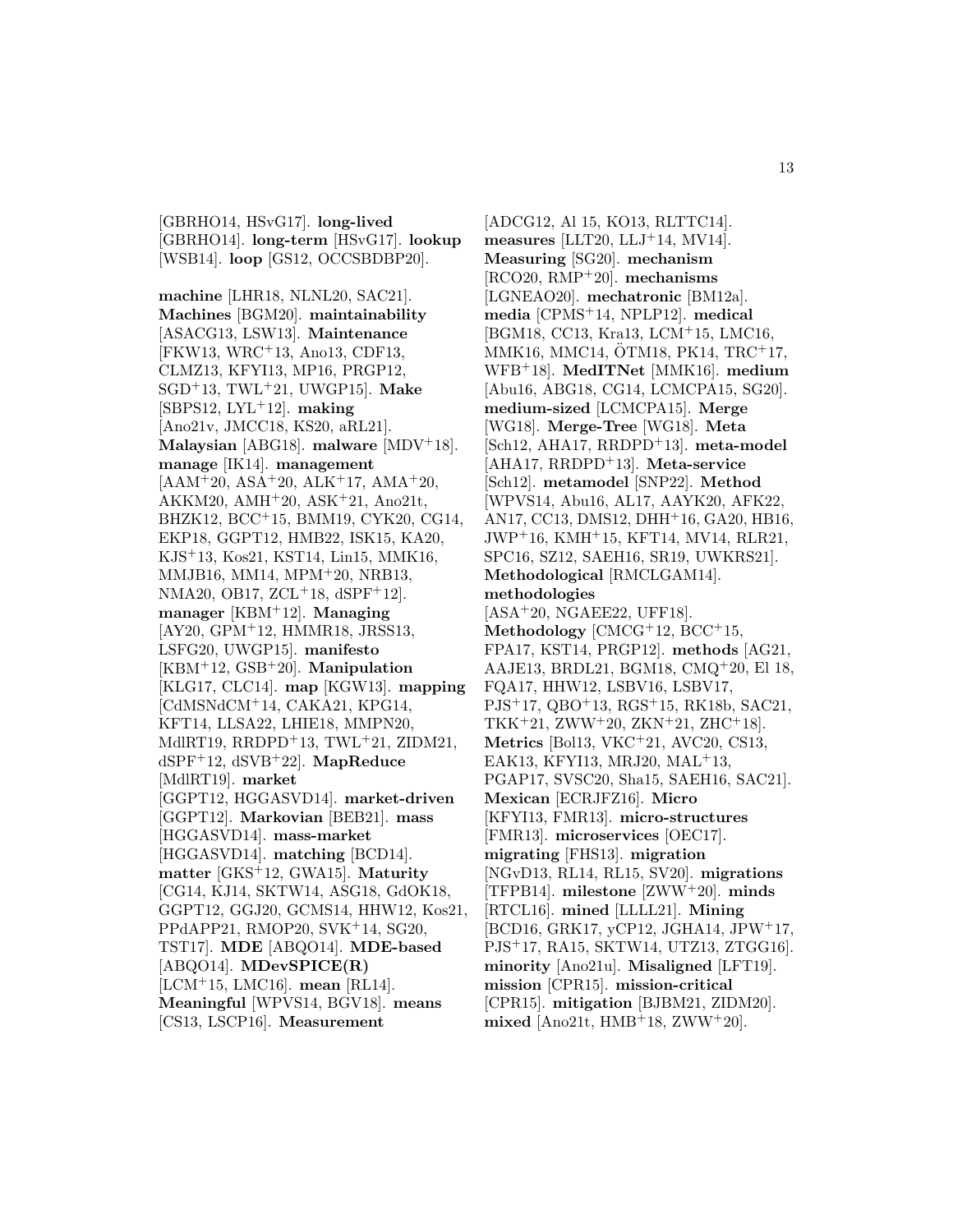**mixed-methods** [ZWW<sup>+</sup>20]. **ML** [GCMS14]. **ML-5** [GCMS14]. **Mobile** [PKY14, TRC<sup>+</sup>17, AMB18, CLAD17, LGS<sup>+</sup>17, UIK20]. **Model** [GEK14, GKHE18, OB17, SKWD15, AMH15, AHA17, AMH<sup>+</sup>20, ASACG13, Ano21p, Ano21q, BDGR12, BMM19, BH16, BSEA14, BJF12, CD19, DP15, FTW16, GLL<sup>+</sup>20, GGGBEM18, GS12, GdSC21, GJC<sup>+</sup>18, GdOK18, GGPT12, GD21, HD17, Hou14, LMdVT<sup>+</sup>12, dSLBF15, MBMR19, MFCP14, MAMN19, NHLTL17, NL18, OMTR12, PGCMA15, PBSA17, RYA<sup>+</sup>21, RCL19, RF16, RRL22, SRSEGA14, SLVOP18, SVK<sup>+</sup>14, SSA15, SG20, SGD<sup>+</sup>13, SG17, TST17, UIK20, Wan21, WWKC18,  $dSPF+12$ , RRDPD<sup>+</sup>13, SKTW14. **model-based** [BSEA14, GGGBEM18, UIK20]. **model-driven** [AMH15, Ano21p, BJF12, DP15, HD17]. **modeler** [PJ16]. **Modeling** [MGUA14, AAM<sup>+</sup>21, Ano21p, BHZK12, BJF12, GGGBEM18, JMR18,  $MCL+18$ , PJ16, RAS<sup>+</sup>13, RMAB15, SS18, TNLJ<sup>+</sup>17, ZKJ12, ZWK18, ZWY<sup>+</sup>20]. **Modell** [KFT16]. **modelling** [AHKL20, CS19, FZW<sup>+</sup>18, PMT20, RLR21]. **models** [ABB14, AG21, Ano21t, DS17, HAN18, HHW12, KTYK16, KLC<sup>+</sup>14, NL18, PJW17, PCCRP21, RRDPD<sup>+</sup>13, VMSH13, ZKJ12]. **modern** [KJS<sup>+</sup>13]. **modernization** [PCdGCP13]. **modification** [HAN18]. **modularization** [DMT13]. **modules** [AFK22, BPKZ16, CMQ<sup>+</sup>20]. **monitoring** [AYB<sup>+</sup>18, LWY<sup>+</sup>16]. **Motivators** [NMA<sup>+</sup>17, ASA<sup>+</sup>20, KA20, AAM<sup>+</sup>21]. moving  $[AL15]$ . **MPT**  $[SLL+21]$ . **MPT-embedding** [SLL<sup>+</sup>21]. **Multi** [Ano21q, AFK22, BCSS18, GKHE18, HB16,  $KK14, OKO+17, UCl2, UWKRS21$ . **multi-case** [BCSS18]. **multi-criteria** [HB16]. **multi-method** [UWKRS21].

multi-objective  $[GKHE18, OKO+17]$ . **multi-sourcing** [UC12]. **multi-standard** [KK14]. **Multi-upgradation** [Ano21q]. **multicase** [BO21]. **Multicloud** [LM18]. **Multicriteria** [El 18, KS20, aRL21]. **multidimension** [KBHG17]. **multilevel** [VMSH13]. **multimodel** [KKT12, LS14]. **multiobjective** [KRR<sup>+</sup>16]. **multiplatform** [SR19]. **multiple** [BM12a, MPB16]. **multisourcing** [SK18]. **multisystem** [DRM21]. **multivocal** [AMA<sup>+</sup>20]. **mutants** [NLNL20].

**NasBASE** [KO16]. **natural**  $\text{dGNA+16}$ . **natural-language** [dGNA<sup>+</sup>16]. **nature** [CN12]. **navigability** [VMSH13]. **need** [DS17]. **needs** [MDSSMS15, RDD<sup>+</sup>12]. **net** [SNP22]. **nets** [BEB21]. **Network** [MCSGBSA20, AHC21, JbAPT18, KTYK16, WYW<sup>+</sup>13]. **networks** [MMK16, PGAP17, VvV15, dSVB<sup>+</sup>22]. **neural** [HMB22, KTYK16, YYF<sup>+</sup>22, dSVB<sup>+</sup>22]. **next** [RPV12, dSVB<sup>+</sup>22]. **no** [CKMN15]. **non** [BEB21]. **non-Markovian** [BEB21]. **nonfunctional** [SGD<sup>+</sup>13]. **nonlinear** [Wan21]. **nonradial** [Ano21t]. **nonterminating** [WZ17]. **normalization** [BL15]. **Norway** [SDWA20]. **Norway-based** [SDWA20]. **noun**  $[CDO<sup>+</sup>13]$ . **noun-based**  $[CDO<sup>+</sup>13]$ . **nuclear** [VNM14].

**O** [BMZP14]. **obfuscation** [SWT<sup>+</sup>16]. **object** [Al 15, EAK13, JWP<sup>+</sup>16, KRG<sup>+</sup>13]. **object-oriented** [Al 15, EAK13, JWP<sup>+</sup>16, KRG<sup>+</sup>13]. **Objective** [De 16, AFK22, GKHE18,  $KRR+16$ ,  $OKO+17$ . **Objective-driven** [De 16]. **offshoring** [BABW12]. **Onboarding** [BCSS18]. **Online** [BGV18, FDM<sup>+</sup>18]. **Ontology** [PCCP14, AAM<sup>+</sup>20]. **Ontology-based** [PCCP14, AAM<sup>+</sup>20]. **Open**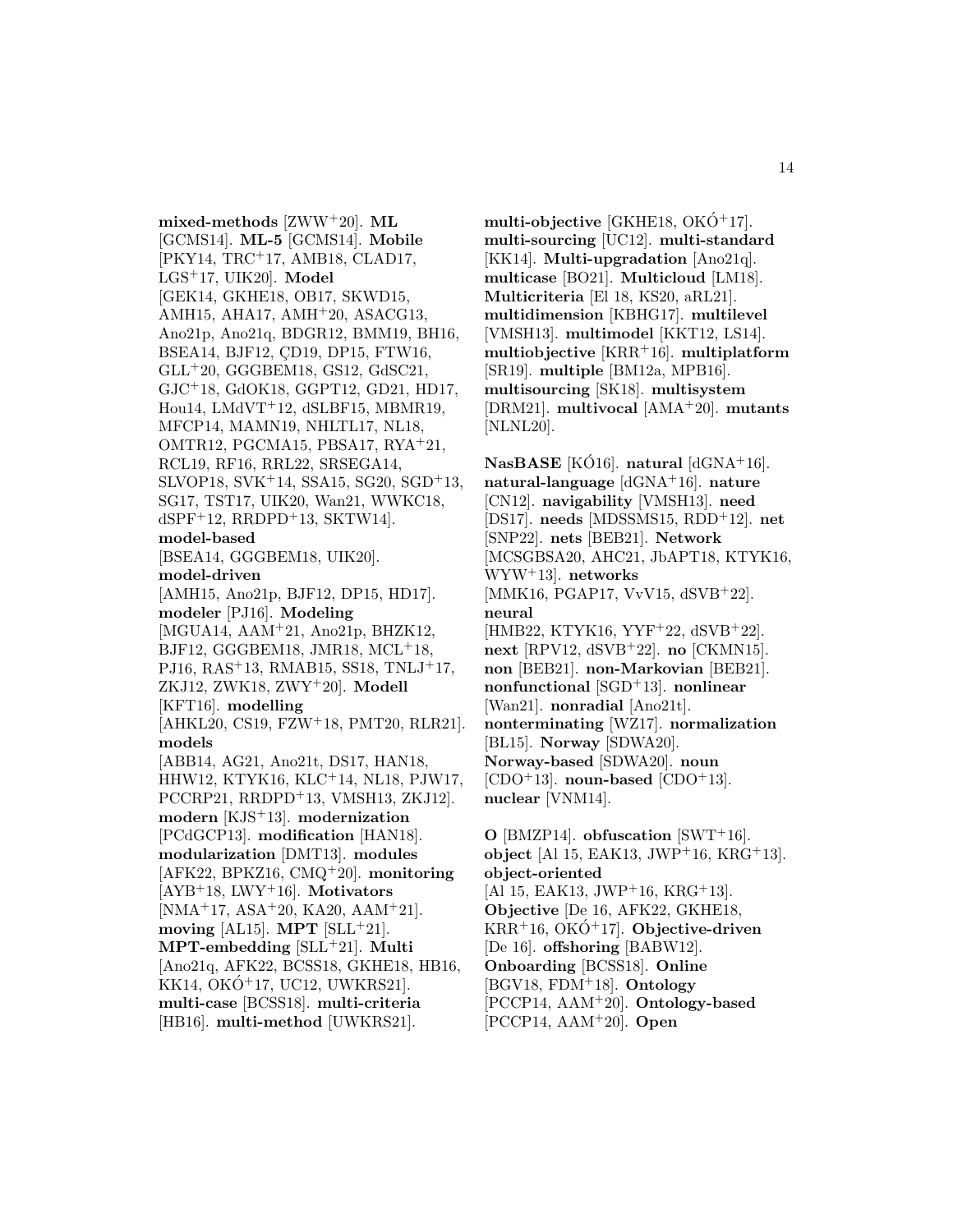[Wan21, Ano21s, Cap13, DRM21, HZ14, KFYI13, LGS<sup>+</sup>17, NXC13, QB21, RCO20]. **open-source** [Ano21s, LGS<sup>+</sup>17, NXC13]. **OpenPPM** [MMJB16]. **operation** [NSBR12]. **operations** [KFT16]. **operator** [ZCL<sup>+</sup>18]. **operators** [PGM21]. **opportunities** [Cap13, CdMSNdCM<sup>+</sup>14, MRJ20]. **optimization** [NSDP15, WSB14]. **optimization-based** [NSDP15, WSB14]. **optimizing** [HMMR18]. **oracled** [PPPdG20]. **order** [SAK17]. **ordinal** [MV14]. **organization** [NBF18, RMOP20, WWKC18]. **organizations** [BMM19, CD19, ECRJFZ13, ECRJFZ16, dH13, KHR18, LFT19, PRGP12, RYA<sup>+</sup>21]. **oriented** [ARD<sup>+</sup>12, Al 15, AAJE13, BHZK12, EAK13, Gal20, JWP<sup>+</sup>16, JMR18, KRG<sup>+</sup>13, RLR21, SV21, UC12, WPXZ13, WRC<sup>+</sup>13, ZWK18]. **origins** [DRW14]. **osmosis** [LMB12]. **other** [Kra13]. **outcome** [WKB<sup>+</sup>15]. **outsourced** [CRP14]. **outsourcing** [AKM<sup>+</sup>21, AHKL20, ALK<sup>+</sup>20, EKV15, UC12]. **over-sampling** [Ano21u]. **Owners** [UWKRS21]. **package** [MCSGBSA20]. **packages** [CKP15, RMCLGAM14, SVSC20].

**Pakistan** [SSA15]. **PAM** [Abu16]. **Papers** [BMP13, CDF13, KDK13, OP14, PP14]. **parallel** [AMB18, LWY<sup>+</sup>16, SSL15]. **parser** [RM22]. **Parsing** [AHH17]. **partially** [CRP14]. **Partition** [KL18]. **partnership** [AHKL20, ALK<sup>+</sup>20]. **past** [McQ12]. **pathways** [WFB<sup>+</sup>18]. **Pattern** [ZPFV14, ZWY<sup>+</sup>20, BCD14]. **Pattern-based** [ZWY<sup>+</sup>20]. **patterns** [FAA<sup>+</sup>17, FMR13, HAN18, JGHA14,  $JPW^+17$ , MGUA14, OKÓ<sup>+</sup>17, PVA<sup>+</sup>21, RRL22, SGSGYO19, UTZ13, ZKZH14]. **payment** [EKV15]. **people** [KJS<sup>+</sup>13]. **perceived** [Pri12]. **Perceptions** [VBMH22, PJ16]. **perform** [WPXZ13].

**performance** [BMZP14, CV21, EKP18, dH13, LB13, OCCSBDBP20, PMT20, PJ16, RF16, UIK20, VvV14]. **performance-based** [PMT20]. **personal** [RF16]. **personality** [AY20]. **perspective** [ASA<sup>+</sup>20, BPKZ16, GGJ20, KPG14, Lin15, OEC17, SVK<sup>+</sup>14, WYW<sup>+</sup>13]. **perspectives** [BCPM20b]. **Petri** [BEB21, SNP22]. **phase** [Ano21a, IK14]. **phases** [LSFG20, LLT20, PBSA17]. **phenomenon** [MB17]. **physical** [BZ21, BGV18, BMS21, CYK20, GdSC21, MSBE20, PMT20, PDP18, RMP<sup>+</sup>20, TMDE21, ZIDM20, ZIDM21]. **PI** [NEU<sup>+</sup>19]. **picture** [UWKRS21]. **pilot** [ADH20, GSB<sup>+</sup>20]. **placement** [MSK18]. **plan** [RFM16]. **planning** [ASG18, KO13]. **plans** [PCMCAC14]. **platform** [BM12a]. **platforms** [FHS13, ZKN<sup>+</sup>21]. **PLC** [LSFG20]. **PLM** [GGGBEM18]. **PMBOK(R)** [MM14]. **point** [Ano21q, CS19]. **points** [AN17, BCC<sup>+</sup>15, MKA20]. **policy** [AYB<sup>+</sup>18]. **popularity** [SVSC20]. **portfolio** [ALK<sup>+</sup>17]. **porting** [SR19]. **possible** [KJ14]. **post** [BKS<sup>+</sup>17]. **post-commit** [BKS<sup>+</sup>17]. **power** [SP22]. **Practical** [BGV18, RAS<sup>+</sup>13, RBFM15]. **practice** [EAD17, GGGBEM18, GdOK18, MGW<sup>+</sup>17, OKA14, PA14, SKTW14, SZ12, UWKRS21]. **Practices** [KHR18, BABW12, CWBC17, HGGASVD14, JW12, MPS<sup>+</sup>16, MGUA14, MMC14, RK18a, SSA15, TWFF18]. **Practitioner** [ALK<sup>+</sup>20]. **practitioners** [DS17]. **Pragmatic** [AM16]. **pragmatism** [LP17]. **pre** [BKS<sup>+</sup>17]. **pre-commit** [BKS<sup>+</sup>17]. **Pred** [IAA18a]. **predict** [EAK13]. **Predicting** [Ano21s, APL<sup>+</sup>14, SAC21]. **prediction** [AG21, Ano21a, Ano21u, BEB21, CMQ<sup>+</sup>20,  $ETT+21$ , LHEG18, SLL $+21$ , YZT22, ZHC<sup>+</sup>18, ZLW22]. **predictions** [KTYK16]. **Predictive** [HMB22]. **predictors** [TUF20]. **Preface** [KR15]. **prefactoring** [SLHS18]. **preprocessor** [GJ13]. **presence** [SJG<sup>+</sup>14].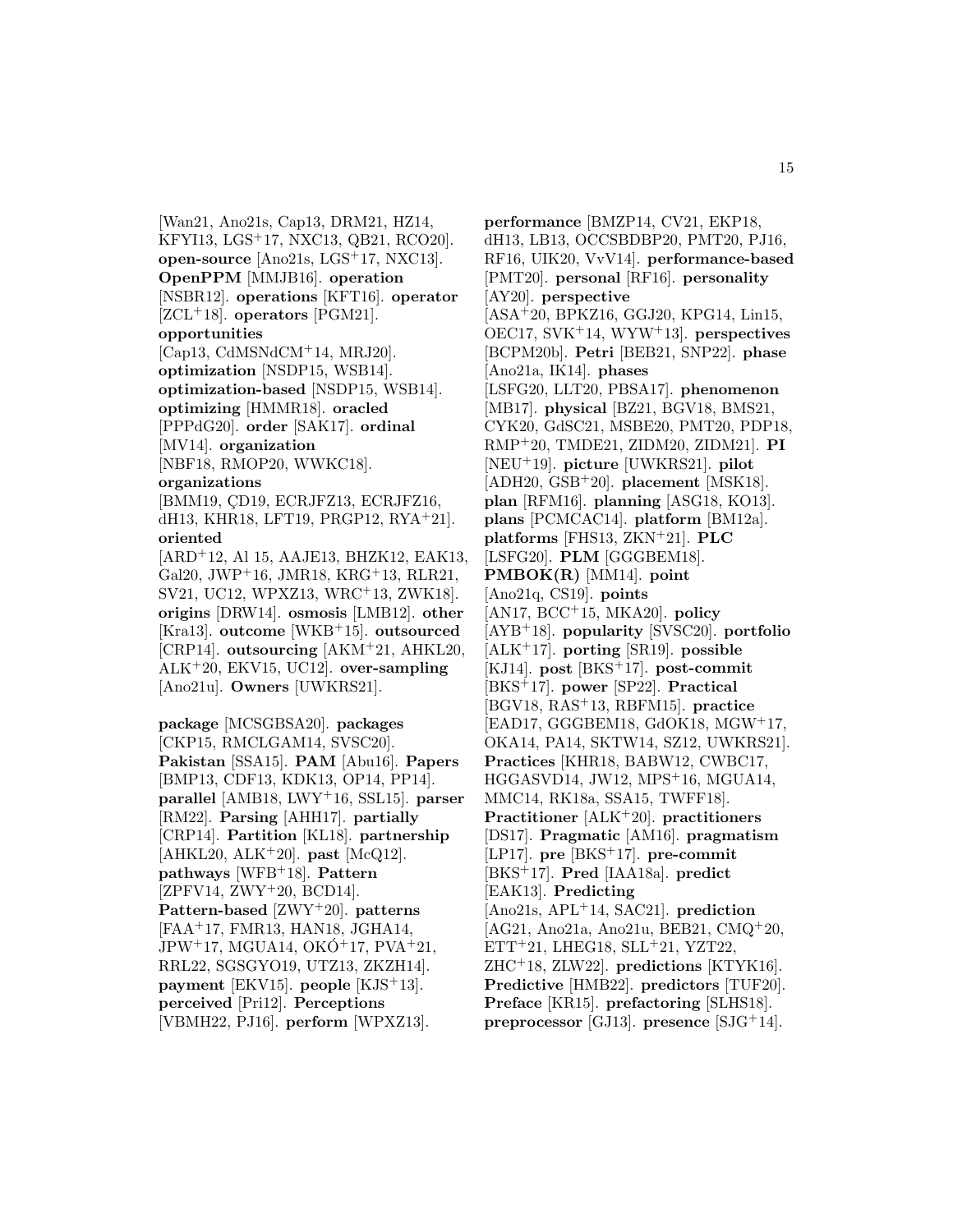**principle** [SKTW14]. **prioritization** [BLGZ18, KMB17, KHZ21, KKK<sup>+</sup>21, LYL<sup>+</sup>12]. **prioritize** [ASK<sup>+</sup>21, SLHS18]. **Prioritizing** [SKK<sup>+</sup>18, Yag18]. **proactive** [RCO20]. **probabilistic** [NL18]. **probability** [CS19]. **problems** [KJ14, KKT12, MVP12, RF16]. **Process** [BM12b, BMCP15, BMCP16, GSB<sup>+</sup>20, Jun12, PK14, RDD<sup>+</sup>12, RRDPD<sup>+</sup>13, SKTW14, SZ12, VBMH22, Abu16, AMA<sup>+</sup>20, AKKM20, ASK<sup>+</sup>21, AKM<sup>+</sup>21, ABB14, ABQO14, AM20, ADH20, ABG18, Bab12, BHZK12, BMM19, BKS<sup>+</sup>17, BJF12, BMP13, BMCP14a, BMCP14b, BCPM19, BCPM20b, BSB16, CKMN15, CMCG<sup>+</sup>12, CKP15, CG14, CCUP21, CO13, CLMZ13, CNS14, De 15, De 16, DMS12, DS17, Dow14, ECRJFZ13, Gal20, GGGBEM18, GPM<sup>+</sup>12, GP16, GP13, GdOK18, GGPT12, HAN18, HD17, HHW12, HLWL15, JMR18, JN12, KK14, KLC<sup>+</sup>14, KKT12, KKN<sup>+</sup>19, KS20, KA20, KHZ21, KBHG17, KJS<sup>+</sup>13, Kos21, Kuh15, KFT16, KFYI13, LCM<sup>+</sup>15, LMC16, LYL<sup>+</sup>12, LHA<sup>+</sup>16, Lin15, aRL21, LLT20, MBMCP18, MV14, MA12, Nia12, Nia15, NEU<sup>+</sup>19, NSBR12, OMTR12, OKA14, PCCP14, PJ16, PSMM19, RAS<sup>+</sup>13, RMAB15, RF16, RLR21, SDWA20, SGSGYO19, SL20]. **process** [Sch12, SN14, SV21, SGAP14, SKK<sup>+</sup>18, SG20, SBPS12, Stu12, THP<sup>+</sup>16, UC12, VMCN20, WCS14, WPXZ13, WWQ<sup>+</sup>21, ZKJ12, ZRB<sup>+</sup>14, ZWK18, ZWY<sup>+</sup>20, PF18, CDR12]. **process-based** [KHZ21]. **process-oriented** [SV21, UC12, WPXZ13]. **processes** [ARD<sup>+</sup>12, BSEA14, CRP14, DMT13, DHH<sup>+</sup>16, EMRF14, GNIS18, HAS21, LWY<sup>+</sup>16, Ost14, RPZ14, RMAB15, Rya16, THP13, ZPW12]. **product** [BSEA14, CGN17, GGPT12, HOD<sup>+</sup>14, HBH12, JPvdW<sup>+</sup>17, LHIE18, NBD17, OMTR12, PBDJ16, QVR<sup>+</sup>21, RDD<sup>+</sup>12, UWKRS21]. **production** [NSDP15, SPC16, TMDE21]. **productivity**

[AN17, AN18, GWA15, HOJ15]. **products**

[BPKZ16, KGW13, ŠW12]. **profile** [MCL<sup>+</sup>18, MPM<sup>+</sup>20]. **profiling** [HBH12]. **Program** [GAA18, RBM16, BMC18, KK14, KFYI13, MM14, PA16, San14, Sir18, WZ17, WSB14, ZKK13]. **programme** [MFA12]. **programming** [AAJE13, yCP12, LLLL21]. **programs** [MdlRT19]. **progressive** [PBSA17]. **Project** [AN18, AHA17, ADH20, Ano21a, Ano21t, AN17, CMQ<sup>+</sup>20, Dow14, GBRHO14, MGUA14, MMJB16, MM14, NMA20, PCP18, PCMCAC14, Pri12, RGS<sup>+</sup>15,  $RBE+21, SDWA20, SSB+20, dSPF+12$ . **projects** [AAM<sup>+</sup>20, AHA17, Ano21s, BM12a, BCSS18, CKMN15, Cap13, CN12, DFGP18, GKS<sup>+</sup>12, JWP<sup>+</sup>16, JMCC18, LMdVT<sup>+</sup>12, dSLBF15, NPLP12, PGAP17, PPdAPP21, PNL12, QB21, RCL19, SSM21, SAC21, Yag18, dSVB<sup>+</sup>22]. **PROMETHEE** [El 18]. **promotion** [TWFF18]. **prone** [AAYK20, EAK13]. **proneness** [ZHC<sup>+</sup>18, ZLW22]. **propagation** [BKZ13]. **properties** [KBHG17, SGD<sup>+</sup>13]. **property** [CNS14]. **Propinquity** [Pri12]. **Proposal** [OKA14]. **proposed** [PGCMA15, SDWA20]. **prospective** [AMA<sup>+</sup>20]. **prospects** [MCSGBSA20]. **Protecting** [IZJG18, KKW18]. **protocols** [BAAO<sup>+</sup>20]. **provenance** [BNBA21]. **provide** [UWKRS21]. **provider** [VvV15]. **proximity** [SAK17]. **Pthreads** [FZW<sup>+</sup>18]. **published** [LSBV17]. **pull** [Ano21s]. **Purity** [NSDD17]. **Python** [TFAL21].

**qualitative** [EAD17, LHR18]. **Quality**  $[GKS+12, RMP+20, CN12, GLL+21,$ HBH12, JWP<sup>+</sup>16, LML<sup>+</sup>18, MRJ20, MDV<sup>+</sup>18, MAL<sup>+</sup>13, NBD17, Pot16, SSA15, UFF18, VMSH13, WWKC18, ZKZH14]. **quality-centric** [NBD17]. **quantification** [ADCG12]. **Quantifying** [EKV15, Bol13, EAK13]. **Quantitative** [Ano21t, Gal20, LHR18]. **quantum** [HMB22]. **questions** [Ano21c].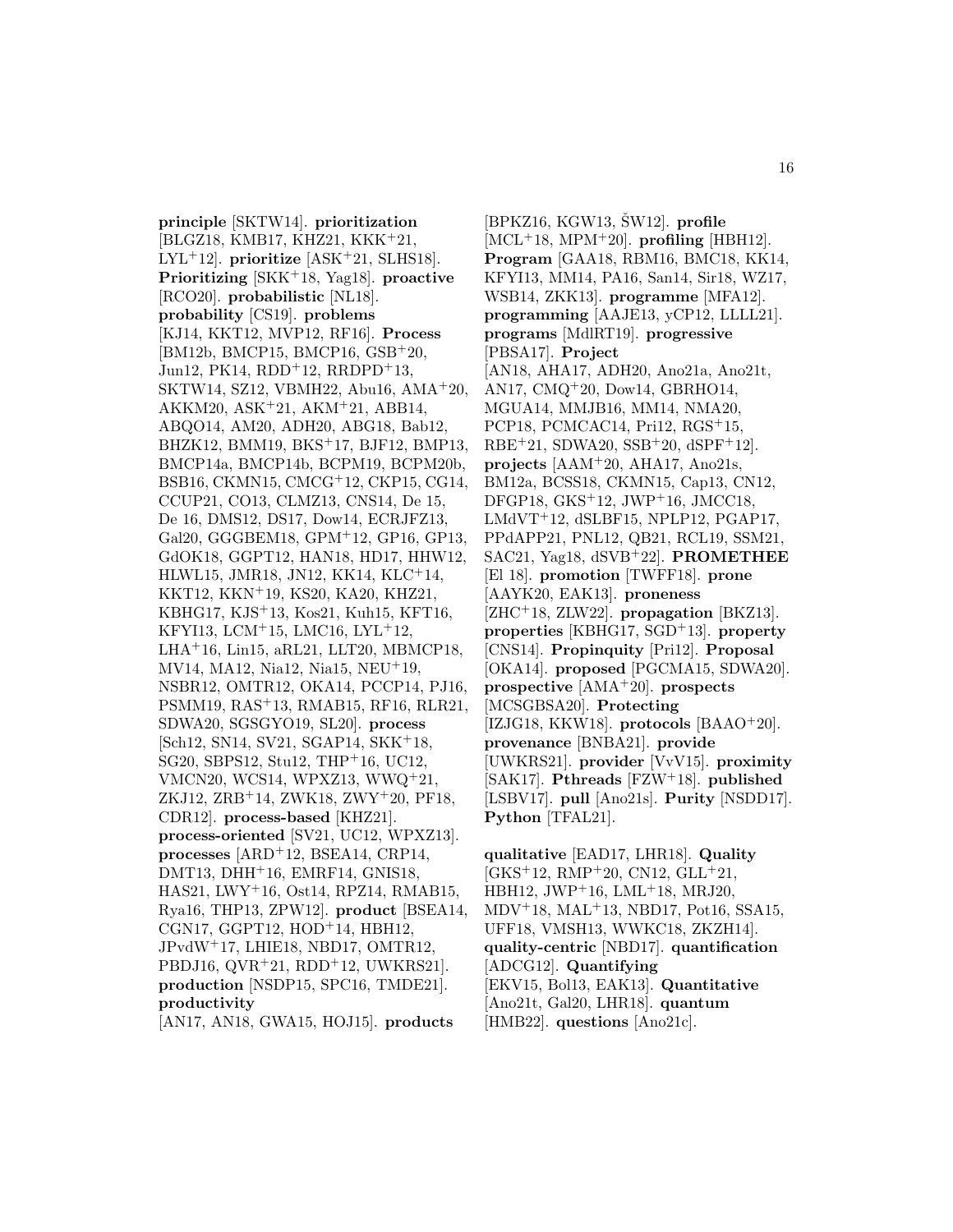**R** [MCSGBSA20, Bor16, vdGK12]. **R/3** [vdGK12]. **radial** [Ano21t]. **radius** [Ano21u]. **radius-synthetic** [Ano21u]. **ranking** [SVSC20]. **rate** [HSvG17]. **rating** [DGVP21, Jun12]. **re** [SG17, BCD13]. **re-assessing** [SG17]. **readability** [SLVOP18]. **Readiness** [AMH<sup>+</sup>20, RYA<sup>+</sup>21, NMA20, SG20]. **real** [BO21, SDWA20]. **real-life** [SDWA20]. **Reality** [LP17]. **realize** [DHH<sup>+</sup>16]. **Realizing** [NGvD13]. **really** [GKS<sup>+</sup>12]. **reasoning** [AIA20]. **recognition** [GDAG13]. **recommend** [CdSdAM16]. **recommendation**  $[GLL+21, LLLL21, OKO+17, WWQ+21].$ **recommendations** [Raj18b]. **recommending** [XLWZ15]. **reconfiguration** [HMB<sup>+</sup>18]. **record** [AM16]. **recovered** [DMT13]. **recovering** [PCdGCP13]. **recovery** [BCD13, CDO<sup>+</sup>13, QBO<sup>+</sup>13, ZPFV14]. **reduce** [KTHS16]. **Reengineering** [FKW13, Ano13, CDF13]. **Refactoring** [KTHS16, AAJE13, CKS18, GJ13, GEK14, GKHE18, MRJ20, MAMN19, OK $\acute{O}^+$ 17]. **refactorings** [CKS18]. **refinement** [DFGP18]. **Reflecting** [NPLP12]. **reflections** [BABW12, RTCL16]. **reflexion** [Kos13]. **Regression** [UY13, AMH15, AL15, IAA18b, KMB17]. **regression-based** [IAA18b]. **regressions** [BMZP14]. **regular** [PPPdG20]. **regulated** [DT18]. **relate** [MAD<sup>+</sup>14]. **related** [TBP<sup>+</sup>17]. **relating** [RGS<sup>+</sup>15]. **relation** [DRM21, SAPF22]. **relations** [DGVP21]. **relationship** [AN17, KCH<sup>+</sup>17, LSBV16, LSBV17]. **relative** [BPKZ16]. **releases** [JPvdW<sup>+</sup>17]. **relevance** [HCL<sup>+</sup>17]. **relevant** [PJS<sup>+</sup>17, ZCL<sup>+</sup>18]. **reliability** [Ano21q, CS19, KHZ21, Wan21]. **reliable** [BW18]. **remediation** [TFAL21]. **repair** [WWQ<sup>+</sup>21]. **repeat** [DRM21]. **replay** [AM16]. **replicated** [FQA17]. **Report**

[TKS<sup>+</sup>14, AÖAG16, KK14, PMT20, SV20, TP21, WWKC18, ZTGG16]. **reported** [DGVP21]. **reports**  $[ATR+17, RHD+16]$ . **repositories** [AIA20, CdMSNdCM<sup>+</sup>14, JGHA14, TUF20]. **representation** [SLL<sup>+</sup>21]. **representatives** [PJ16]. **reproduction** [NHLTL17]. **request** [CdMSNdCM<sup>+</sup>14]. **requests** [Ano21s, HZ14, KGPH12]. **required** [LP17]. **Requirement** [AKKM20, ASK<sup>+</sup>21,  $A\ddot{O}AG16$ , VMCN20, ZWK18]. **requirement-oriented** [ZWK18]. **Requirements**  $[DFGP18, ARD<sup>+</sup>12, AMA<sup>+</sup>20, AMH<sup>+</sup>20,$ ASACG13, AL17, AHC21, BCPM20a, CKG15, GGPT12, HZ14, HBM<sup>+</sup>16, JRSS13, JN12, KLWA20, KA20, KST14, KMH<sup>+</sup>15, LHA+16, OFAT+18, PGCMA15, PVA+21, SDWA20, SL20, TNLJ<sup>+</sup>17, WCS14, WKB<sup>+</sup>15,  $dGNA$ <sup>+</sup>16,  $dGNFAT17$ . **resampling** [ZLM<sup>+</sup>21, ZHC<sup>+</sup>18]. **Research** [RPV12, Ano21v, CDF13, CKR18, DFGP18, Dow14, MGW<sup>+</sup>17, RBE<sup>+</sup>21, SBS20, SV21, UWKRS21, WWKC18]. **research-driven** [WWKC18]. **residual** [HLWL15]. **Resilient** [LAF<sup>+</sup>18]. **resistance** [CMCG<sup>+</sup>12]. **resolution** [DRM21]. **resolve** [XLWZ15]. **resolving** [VvV15]. **resource** [AVC20]. **resources** [HMMR18]. **responsibility** [MSB<sup>+</sup>14]. **restructuring** [MPSM22]. **restructurings** [NBCM17]. **Results** [BMCP16, BDB<sup>+</sup>18, HSvG17, LSCP16, RM22, dSPF<sup>+</sup>12]. **retention** [RCO20]. **retrieval** [SAK17]. **retrospective** [CDR17, CDF13, EPG18, HBH12, Kuh15]. **reusable** [MGUA14]. **reuse** [AJP14, ADH20, AM16, PGCMA15, RCL19, SG17, dGNA<sup>+</sup>16, dGNFAT17]. **reuse-based** [dGNA<sup>+</sup>16, dGNFAT17]. **Reusing** [HAN18]. **Reverse** [OP14, PP14, GAA18, MBMR19, QSM15, PCCRP21]. **reverse-engineered** [GAA18]. **review** [AAG21, AJP14, AHC21, BNBA21, BGM18, BDB<sup>+</sup>18, CPSGAA20, GAA18, HHW12,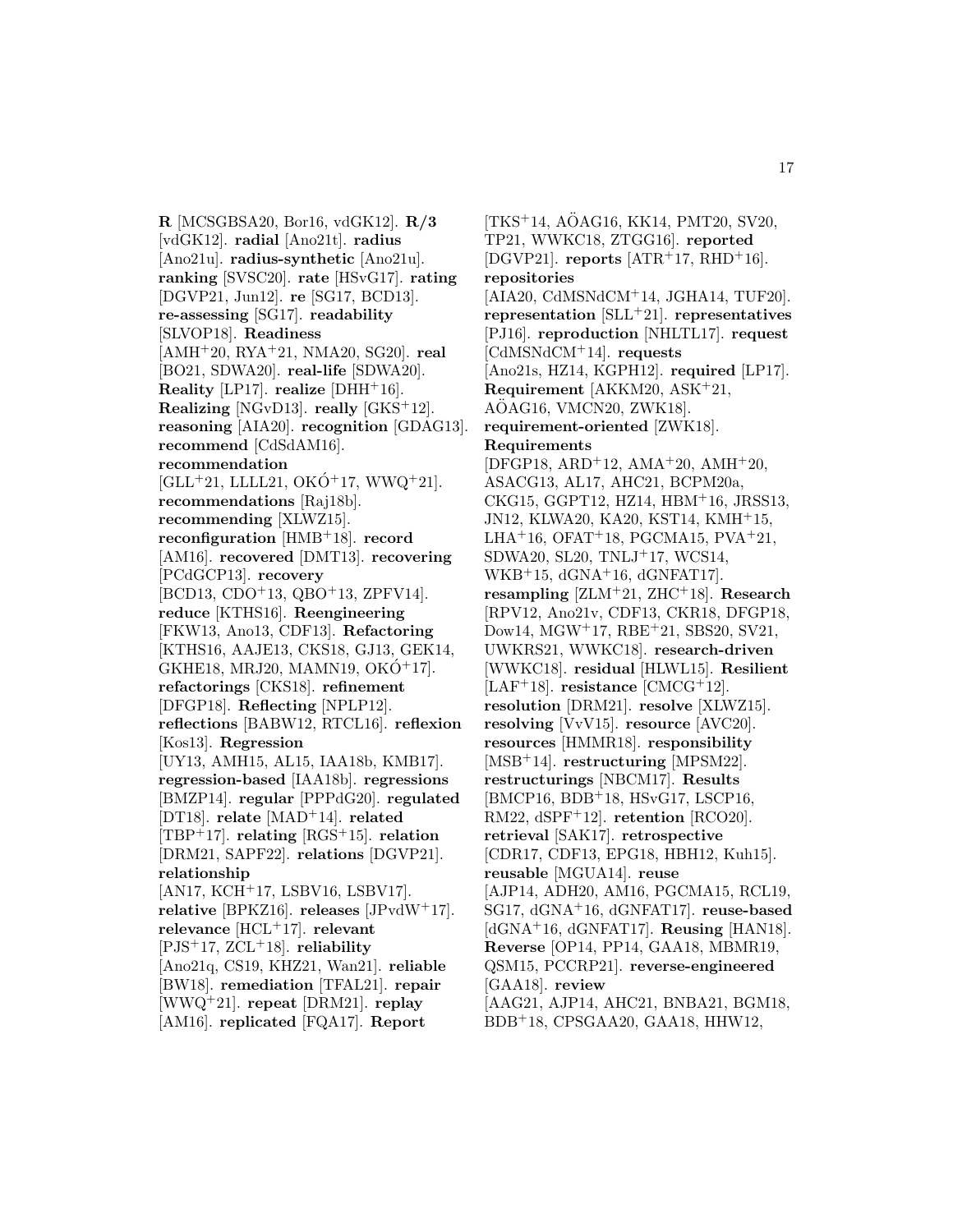JbAPT18, JW12, KKT12, KA20, MKA20, NBF18, PTK13, PDP18, RA15, RL15, RBG15, SK18, SSB<sup>+</sup>20, VKC<sup>+</sup>21, ZKN<sup>+</sup>21]. **Reviewer** [Ano17m]. **reviews** [BKS<sup>+</sup>17, GLL<sup>+</sup>20, LLLW18]. **rewards** [SV21]. **Rich** [WL16]. **rigorous** [SLMW21]. **risk** [AAM<sup>+</sup>20, BMM19, BJBM21, HMMR18, ISK15, LMdVT<sup>+</sup>12, Lin15, dSLBF15, MMK16, ZIDM20]. **Risks** [BJBM21, Nia12, ZIDM21]. **roadmap** [Ano21v, CKR18, FMC<sup>+</sup>15, JPvdW<sup>+</sup>17, KKN<sup>+</sup>19]. **Robula** [LSRT16]. **robust** [AKM<sup>+</sup>21, LSRT16]. **role** [BCD16]. **role-based** [BCD16]. **root** [RF16]. **ROS** [LGNEAO20, LAF<sup>+</sup>18]. **ROS-based** [LGNEAO20]. **Rule** [KST14, LMdVT<sup>+</sup>12, OCCSBDBP20]. **Rule-based** [KST14, LMdVT<sup>+</sup>12, OCCSBDBP20]. **rules** [yCP12, DMS12, HBG21, PJW17]. **run** [THP<sup>+</sup>16]. **run-time** [THP<sup>+</sup>16]. **runs** [SPC16]. **runtime** [SPC16].

**S#** [LHR18]. **SaaS** [MSK18]. **Safe** [BMS21, BW18, TMDE21]. **safety** [BM13, Gal20, GNIS18, JN12, LGNEAO20, LHR18, MBMCP18, MSBE20, PGM21, RGSR20, VMCN20, Wal18]. **safety-critical** [JN12, MSBE20, Wal18]. **safety-oriented** [Gal20]. **same** [ADCG12, CMQ<sup>+</sup>20]. **sampling** [Ano21u]. **SANER** [SA17]. **SAP** [vdGK12]. **Savalan** [AFK22]. **scalable** [ACM<sup>+</sup>14, BAAO<sup>+</sup>20]. **scale** [ASA<sup>+</sup>20, Kos14, PRNR14, SSM21, SSL15, WKB<sup>+</sup>15]. **scaled** [TST17, TST17]. **Scaling** [KHR18, AAM<sup>+</sup>21]. **SCAM** [KLG17, CLC14]. **SCAN** [MAD<sup>+</sup>14]. **scenarios** [ISK15]. **schema** [ZPFV14]. **scheme** [KBM<sup>+</sup>12]. **science** [MDSSMS15, SV21]. **Scorecard** [dH13]. **Scorecard-based** [dH13]. **scripted** [SGAP14]. **SCRUM** [SDWA20, CD19, GP13, PGAP17, PCMCAC14]. **Search** [FTW16, GEK14, GKHE18, KO16, ´

SKWD15]. **Search-based** [FTW16, GEK14, KÓ16, SKWD15]. **Searching** [CdSdAM16]. **section** [CT13, HH12, KR15]. **sector** [Ano21b, KO13, SSB<sup>+</sup>20]. **secure** [BW18, BMS21]. **Security** [AYB<sup>+</sup>18, BNBA21, CYK20, MSBE20, MSK18, ZIDM21, CG14, Gal20, GLL<sup>+</sup>21, GNIS18, KKK<sup>+</sup>21, LSFG20, PGM21, UFF18, WSB<sup>+</sup>21, ZIDM20]. **Security-** [MSBE20]. **Security-aware** [MSK18]. **security-informed** [Gal20]. **Segmentation** [WPVS14]. **segments** [MAD<sup>+</sup>14]. **Selected** [BMP13, MBMCP18, KDK13]. **Selecting** [TUF20]. **selection** [Ano21r, CDF13, KMB17, aRL21, MLM16, OP14, PP14, UC12, UY13]. **self** [GWA15, MKMW18]. **self-assessed** [GWA15]. **self-driving** [MKMW18]. **semantic** [Ano21c, Ano21p, KKW18, YYF<sup>+</sup>22, YZT22]. **semantics** [WZ17]. **sensitive** [ARSH16]. **sensitivity** [Jun12, LHA<sup>+</sup>16]. **sentence** [MLM16]. **sequence** [GAA18, LCMCPA15, SNP22, YYF<sup>+</sup>22]. **series** [HH12, RHL15]. **Service** [BMCP16, UC12, ARD<sup>+</sup>12, AMB18, Ano21p, AYB<sup>+</sup>18, BCPM19, KO13, LM18, MBMCP18, MKMW18, NGvD13, RLR21, Sch12, UTZ13, VvV15, WRC<sup>+</sup>13]. **service-oriented** [ARD<sup>+</sup>12, RLR21]. **Services** [BM12b, ARD<sup>+</sup>12, BH16, EKP18, PCdGCP13, PGM21]. **set** [LHEG18]. **setting** [ETT<sup>+</sup>21, HD17]. **settings** [HLP15, LS19]. **SFLA** [GA20]. **SFLA-based** [GA20]. **shared** [BMCP14c]. **sharing** [BABW12, CCUP21, GS12, LHEG18, VvV15]. **similar** [SBPS12]. **Similarities** [Cap13]. **similarity** [PCCP14]. **Simple** [ARSH16]. **Simplified** [YZT22, MFCP14, PB17]. **Simplifying** [NBCM17]. **Simulation** [CLMZ13, BHZK12,  $BKS^+17$ , GP16, OCCSBDBP20, ZRB<sup>+</sup>14. **simulator** [MVP12]. **since** [OKA14]. **single**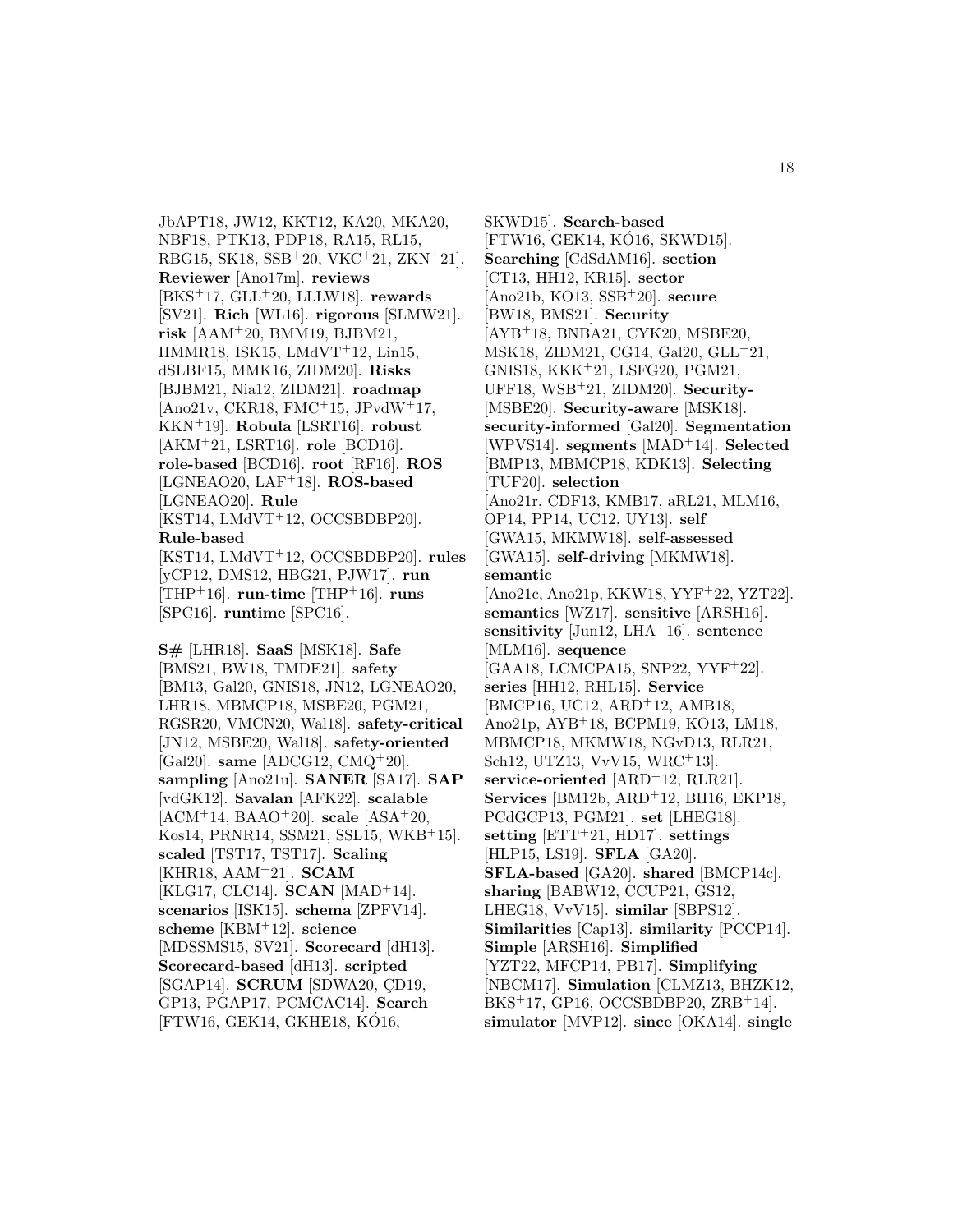$[KRR<sup>+</sup>16]$ . **single-objective**  $[KRR<sup>+</sup>16]$ . **sites** [AHC21]. **situation** [PKY14]. **situation-aware** [PKY14]. **size** [LLT20]. **sized** [LCMCPA15]. **sizes** [SP22]. **Skills**  $[SRSEGA14, ISK15, MDSSMS15, RDD<sup>+</sup>12,$ TWFF18]. **slicing** [ACM<sup>+</sup>14, HF12, KFYI13, WZ17]. **SLOC** [LSBV16, LSBV17]. **SLR** [ASA<sup>+</sup>20, KKK<sup>+</sup>21]. **small** [Abu16, ABG18, CG14, ECRJFZ13, ECRJFZ16, GPM<sup>+</sup>12, LS19, LCMCPA15, MPS<sup>+</sup>16, MPM<sup>+</sup>20, PRGP12, SG20]. **smaller** [BPKZ16]. **smart** [AVC20, PKY14]. **SME** [BABW12]. **smell** [AAG21, MRJ20, RA15]. **smells**  $[MAMN19, OKO<sup>+</sup>17, SLHS18, SAPF22].$ **SMEs** [Abu16, CO13, SS18]. **Snapshot** [BMCP14c, TPB<sup>+</sup>17]. **SOA** [RL15]. **Social** [AHC21, MSB<sup>+</sup>14, AY20, CPMS<sup>+</sup>14, ECRJVA<sup>+</sup>18, NMA<sup>+</sup>17]. **sociocultural** [GSB<sup>+</sup>20]. **Software** [AAG21, AL17, Ano21u, BM12b, BMCP14b, BMCP16, DS17, FKW13, HOJ15, IK17, aRL21, MPS<sup>+</sup>16, McQ12, MAL<sup>+</sup>13, PF18, PCdGCP13, PDP18, PBDJ16, Rya16, TFAL21, VBMH22, WWKC18, ZRB<sup>+</sup>14, ZHC<sup>+</sup>18, ZLW22, AAM<sup>+</sup>20, AIA20, ASA<sup>+</sup>20, ARD<sup>+</sup>12, ATR<sup>+</sup>17, ALK<sup>+</sup>17, AY20, AHA17, AMH<sup>+</sup>20, ASK<sup>+</sup>21, AKM<sup>+</sup>21, AOAG16, ASG18, ABB14, AM20, AHKL20, ADH20, ALK<sup>+</sup>20, AG21, ABG18, AL15, AI21, Ano13, Ano21b, Ano21a, Ano21q, Ano21t, Ano21v, AFK22, AAA13, AN18, Bab12, BW18, BM12a, BHZK12, BH16, BJBM21, BSEA14, BPKZ16, BMP13, BMCP14a, BCPM19, BCPM20a, BCPM20b, BSB16, BGM18, Bor16, BDB<sup>+</sup>18, BCSS18, Cao12, CDF13, CDO<sup>+</sup>13, CKR18, CPR15, CC13,  $CN12$ , CdMSNdCM<sup>+</sup>14, CD19, CAKA21, CKG15, CS19, CS13, CKS18, CGN17, CCUP21, CO13, CLMZ13, Dow14, ETT<sup>+</sup>21, EIA19, EAK13, ECRJFZ13, ECRJFZ16]. **software** [FDM<sup>+</sup>18, FQA17, FPA17, FHS13, GPM<sup>+</sup>12, GP16, GFK<sup>+</sup>20, GP13, GS18b,

GA20, GKHE18, Ghe17, GJC<sup>+</sup>18, GdOK18, GBRHO14, GKS<sup>+</sup>12, GWA15, GD21, HAN18, HH12, dH13, HB16, HSvG17, HAS21, HLP15, HBM<sup>+</sup>16, HIA19, HLWL15, HCL<sup>+</sup>17, IAA18a, IAA18b, II17, JGHA14, JWP<sup>+</sup>16, JPvdW<sup>+</sup>17, JW12, JMCC18, JN12, KGPH12, KTYK16, KKT12, KÓ16, KKN<sup>+</sup>19, KA20, KHZ21, KGW13, KCH<sup>+</sup>17, KR15, Kos21, KRG<sup>+</sup>13, Kru13, Kuh15, KFT16, KFYI13, KO13, LSW13, LMB12, LP17, LMdVT<sup>+</sup>12, LCMCPA15, LFT19, LCM<sup>+</sup>15, LMC16, LYL<sup>+</sup>12, LLSA22, Lin15, LLLW18, LHEG18, dSLBF15, LHIE18, MKA20, MVRP20, MGUA14, MPB16, MBMCP18, MMC14, MDSSMS15, MGN18, MAD12, MFCP14, MA20, MP16, MAMN19, MPM<sup>+</sup>20, NXC13, Nia12, Nia15, NMA<sup>+</sup>17, NSDP15, NPLP12, ND20, NBF18, OEC17, OMTR12, OKA14, OB20, Ost14, OTM18]. ¨ **software** [PL14, PGCMA15, PJW17, PA14, PBSA17, PKY14, PRNR14, PPdAPP21, PRGP12, PNL12, PK14, PSMM19, PUWS21, Pri12, QVR<sup>+</sup>21, RPZ14, RYA<sup>+</sup>21, RLMC19, Raj18b, RCL19, RMOP20, RMAB15, RK18a, RK18b, RCO20, RF16, RTCL16, RPV12, RBE<sup>+</sup>21, RBG15, RLTTC14, RMCLGAM14, RHL15, RFM16, SSM21, SDWA20, SKWD15, SVSC20, SK18, SRSEGA14, SKTW14, SGSGYO19, SAM13, SPC16, SSA15, SKK<sup>+</sup>18, SJA<sup>+</sup>14, SS18,  $SP22, SAEH16, SLL+21, SG20, SW12, SV20,$ SBPS12, SAC21, SG17, TP21, TGE17, TUF20, TWL<sup> $+21$ </sup>, TWFF18, THP<sup> $+16$ </sup>, THP13, UWGP15, VKPvV13, VKC<sup>+</sup>21, Wan21, Yag18, YZT22, ZKJ12, ZKZH14, ZWK18, ZWY<sup>+</sup>20, dSPF<sup>+</sup>12, dGNFAT17, dSVB<sup>+</sup>22, GSB<sup>+</sup>20, HOD<sup>+</sup>14, OCCSBDBP20, RRDPD<sup>+</sup>13, CDR12]. **software-intensive** [AAA13, OB20]. solution [ETT<sup>+</sup>21, GGGBEM18]. **solutions** [BW18, CdSdAM16, KJ14, KKT12, MVRP20, UWGP15]. **Source** [BHLO16, AVC20, Ano21s, AM16, Cap13, CLC14, DRM21, DRGP13, HZ14, KMH<sup>+</sup>15,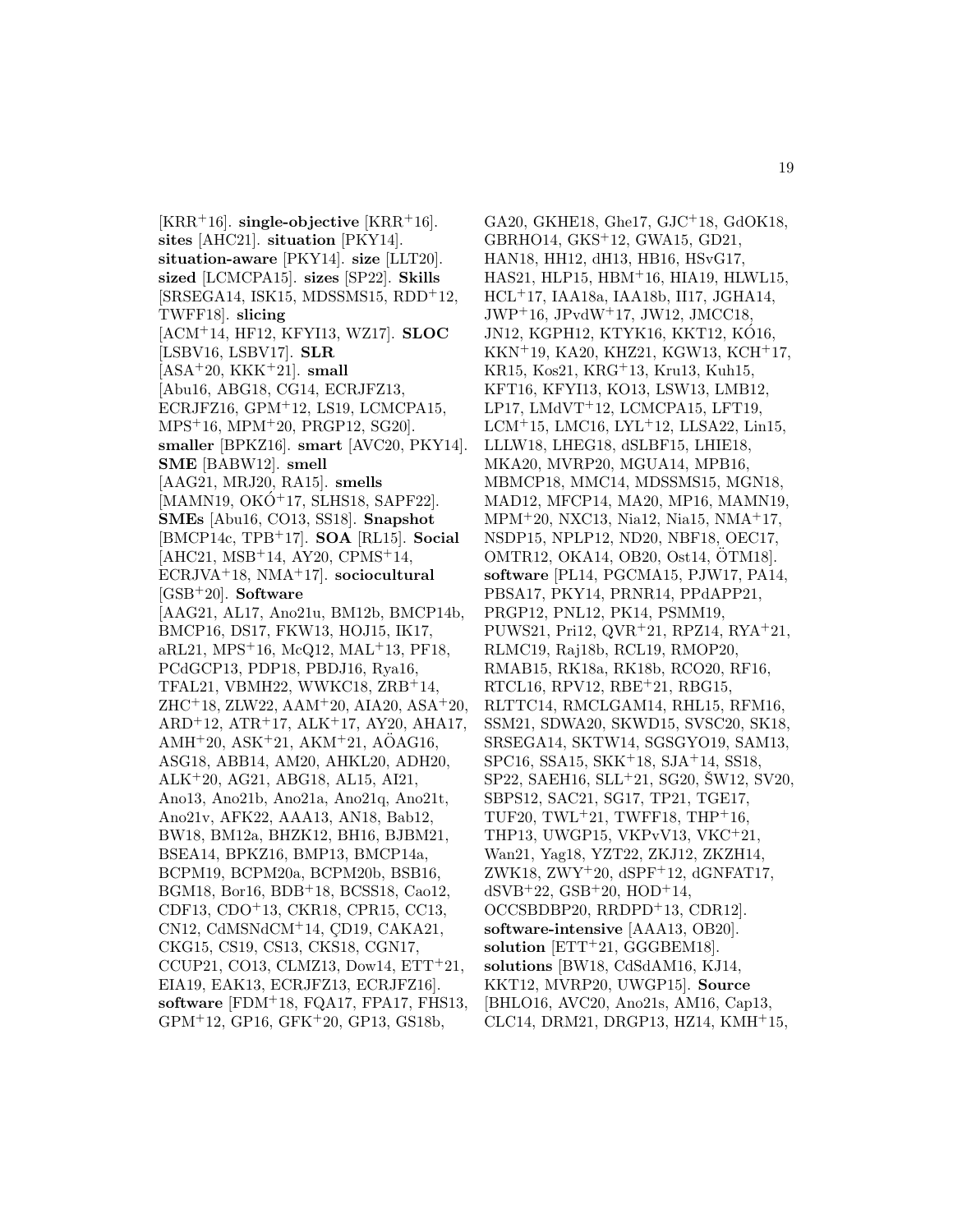KFYI13, LGS<sup>+</sup>17, MLM16, NXC13, NBCM17, QB21, RCO20, SAPF22, SAK17, Wan21, KLG17]. **Sources** [WL16]. **sourcing** [UC12]. **Space** [PBDJ16]. **Spanish** [GP13]. **spatial** [SAK17]. **Special** [Ano13, BMP13, CKR18, CT13, FKW13, KLG17, KDK13, KOPR17, MC14, MAD12, NSBR12, PF18, PKBT16, PP14, RPZ14, BMC18, CLC14, HAS21, KO16, KR15, MP16, SA17, RBM16]. ´ **specific** [EMRF14]. **specification** [GDJV18, dGNA<sup>+</sup>16]. **specifications** [Bol13, BGM20, PCL21, TG20]. **spectrum** [ZKK13]. **spectrum-based** [ZKK13]. **speech** [GDAG13]. **speed** [MPB16]. **SPI** [BMCP15, ECRJFZ16, KBM<sup>+</sup>12, LS19, MFA12, MSB<sup>+</sup>14, SS18, UGI<sup>+</sup>14]. **SPICE** [Gal20, ISK15, MKMW18, NGAEE22, SVK<sup>+</sup>14, SBPS12, VNM14]. **SPICE-compliant** [Gal20]. **spin** [Dow14]. **spin-out** [Dow14]. **splitting** [GDAG13]. **Spreadsheet** [KKW18, ADFT16]. **spreadsheets** [KKW18]. **sprint** [EPG18, PCMCAC14]. **srcDiff** [DCVM20]. **srcSlice** [ACM<sup>+</sup>14]. **stable** [HG13]. **stage** [PBSA17]. **staged** [BDGR12]. **stakeholder** [BHZK12]. **stakeholder-oriented** [BHZK12]. **stakeholders** [LYL<sup>+</sup>12]. **standard** [KK14]. **standardized** [IAA18a]. **standards** [ASACG13, KO13, PGM21]. **standards-based** [ASACG13]. **State** [BGM20, GS18b, PA14]. **state-of-the-art** [GS18b]. **states** [AHA17]. **static** [ACM<sup>+</sup>14, BCD16, CNS14, WRC<sup>+</sup>13, SJG<sup>+</sup>14]. **statistical** [EPG18, NL18, TKK<sup>+</sup>21]. **stealth** [BRDL21]. **stochastic** [BEB21]. **stores** [LLLL21]. **story** [NEU<sup>+</sup>19]. **strategic** [OB17]. **Strategy** [OB17, ABQO14, BM12a, PCL21, PHJ15, RL14]. **stream** [KPG14]. **structural** [AAM<sup>+</sup>21, AHKL20, EKG18, GA20, SS18]. **structure** [YYF<sup>+</sup>22]. **structures** [FMR13]. **student** [MDSSMS15]. **studies** [BABW12, CAKA21, MKA20]. **study** [AAM<sup>+</sup>20, ALK<sup>+</sup>17, AY20, AHA17,

AMA<sup>+</sup>20, ABG18, AAYK20, Ano21b, BKZ13, BO21, BCSS18, CdMSNdCM<sup>+</sup>14, CAKA21, CV21, CNS14, DRM21, EAD17, ECRJFZ16, EKV15, FQA17,  $GFK<sup>+</sup>20$ , GP13, GdOK18, HD17, HLP15, JPvdW<sup>+</sup>17, KFT14, KFYI13, KO13, LSW13, LMB12, LS19, LGS<sup> $+$ </sup>17, LLSA22, LHIE18, LLJ $+$ 14, MPSM22, MGUA14, MPB16, MDV<sup>+</sup>18, MdlRT19, NH14, NXC13, Nia12, Nia15, NMA<sup>+</sup>17, OCCSBDBP20, PMT20, PCP18, PCCRP21, PCMCAC14, RGS<sup>+</sup>15, RMOP20, RL14, RBE+21, RHD+16, RRDPD+13, SDG21, SJA<sup>+</sup>14, SKR15, TFAL21, TGE17, TFPB14, TWL<sup> $+21$ </sup>, TMDE21, TBP $+17$ , VvV15, WPXZ13, WSB<sup>+</sup>21, ZIDM21, ZKJ12, ZKZH14, dSPF<sup>+</sup>12, dSVB<sup>+</sup>22]. **Studying** [GK13, GBRHO14, KRG<sup>+</sup>13, Ost14]. **styles** [CNPR13]. **Success** [RK18b, ASK<sup>+</sup>21, BDB<sup>+</sup>18, KHR18,  $LYL+12$ , MSB<sup>+</sup>14, Nia15, RGS<sup>+</sup>15, Yag18. **success-critical** [LYL<sup>+</sup>12]. **Successful** [CKMN15]. **Successfully** [Dow14]. **suffix** [Kos14]. **suite** [EAK13, UY13]. **summarization** [MLM16]. **summarizing** [CKS18]. **supplier** [KJ14, NRB13]. **Support** [IAA18b, GP16, HB16, KTHS16, KL18, KMH<sup>+</sup>15, LHEG18, dSLBF15, NSDP15, NGAEE22, RMAB15, SKTW14, Sch12, THP13, WRC<sup>+</sup>13, ZCL<sup>+</sup>18, ZPW12, dGNFAT17]. **supported** [Bab12, NRB13]. **Supporting** [CKG15, KLC<sup>+</sup>14, Stu12, VKPvV13, ADH20, MSB<sup>+</sup>14]. **survey** [DRGP13, FMR13, LM18, MPS<sup>+</sup>16, MAMN19, SK18, SAM13]. **survivability** [ZBGH22]. **survival** [SPC16]. **Sustainability** [OFAT<sup>+</sup>18, CGN17, LP17, SL20]. **sustainable** [PJW17, RK18a, RK18b, SK18]. **swarm** [MSK18]. **symbolic** [CsZZ<sup>+</sup>13]. **Symposium** [KDK13]. **synchronicity** [NPLP12]. **syntactic** [DCVM20, NBCM17]. **syntax** [YZT22]. **synthesize** [GRK17].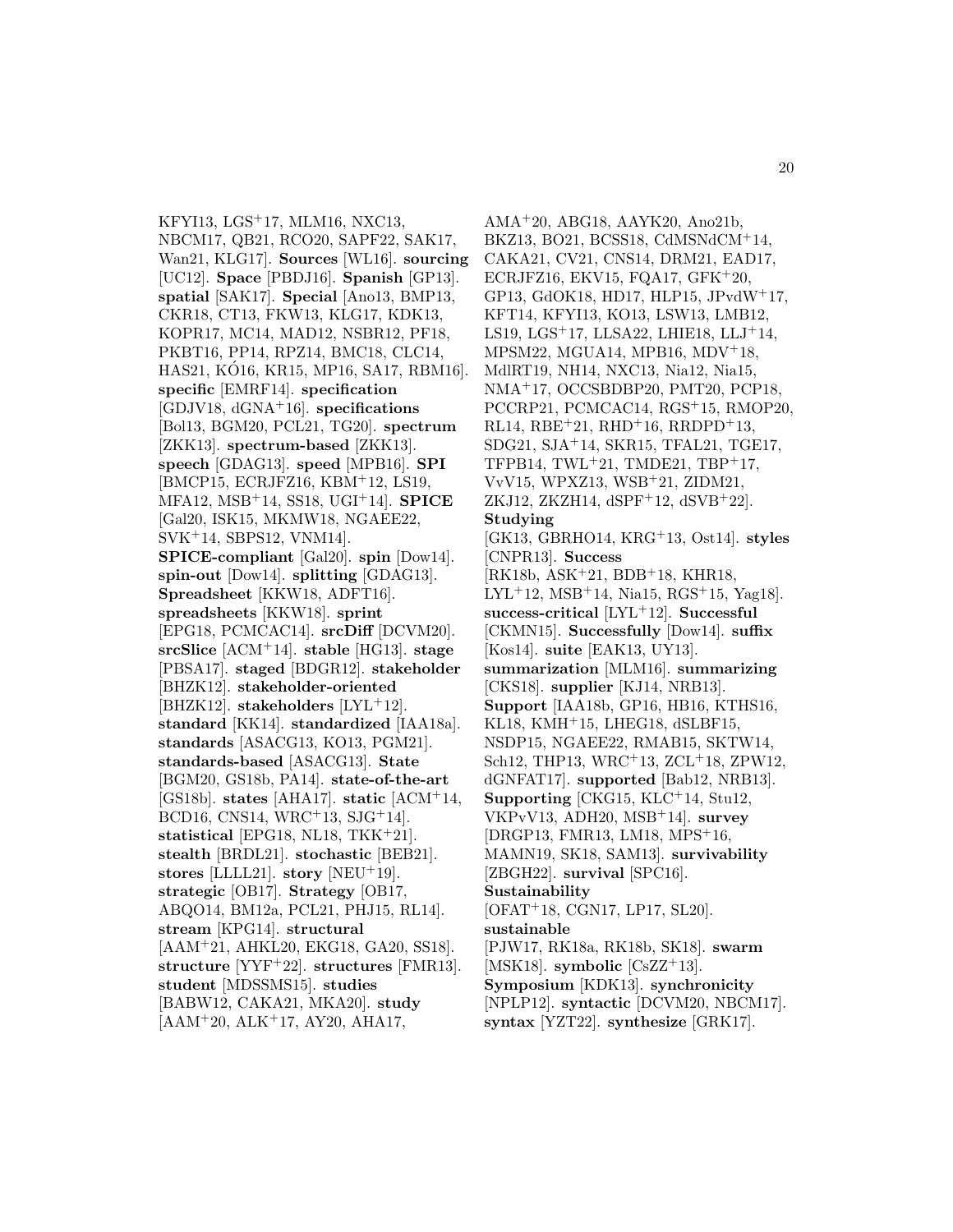**synthetic** [Ano21u]. **SysML** [MCL<sup>+</sup>18]. **System** [BMCP16, ASACG13, AAA13, BCPM19, CYK20, Kos14, aRL21, MBMCP18, MBMR19, NH14, PRNR14,  $SGD+13$ , THP<sup>+</sup>16, VKPvV13, dH13. **Systematic** [KA20, AAG21, AJP14, AHC21, BNBA21, BGM18, BDB<sup>+</sup>18, CdMSNdCM<sup>+</sup>14, GAA18, JbAPT18, JW12, JPW<sup>+</sup>17, LLSA22, LHIE18, MKA20, MMPN20, MdlRT19, PTK13, PDP18, RL15, RBG15, RRDPD<sup>+</sup>13, SK18, VKC<sup>+</sup>21, ZIDM21, ZKN<sup>+</sup>21, dSPF<sup>+</sup>12, dSVB<sup>+</sup>22]. **systematization** [Kuh15]. **SystemC** [NL18]. **Systems** [BM12b, KDK13, dSLBF15, MCL<sup>+</sup>18, RRDPD<sup>+</sup>13, SDG21, BW18, BM12a, BM13, BZ21, BGV18, BMS21, BGM18, BO21, CPR15, CYK20, DP15, FHS13, GdSC21, HF12, HAS21, HBM<sup>+</sup>16, HMMR18, JN12, KRG<sup>+</sup>13, LSW13, MSBE20, MA12, OB20, OCCSBDBP20, PMT20, PCCRP21, PRNR14, PDP18, RPZ14, RGSR20,  $RMP<sup>+</sup>20$ ,  $SJA<sup>+</sup>14$ ,  $SLMW21$ ,  $TNLJ<sup>+</sup>17$ , TMDE21, UFF18, Wal18, ZIDM20, ZIDM21, ZPFV14, vdGK12]. **Systems-of-systems**  $[ML<sup>+</sup>18, GdSC21].$ 

**table** [WSB14]. **tailoring** [ABQO14, Gal20, Sir18]. **TALAIA** [MMJB16]. **target** [RAS<sup>+</sup>13]. **task** [FPA17, II17, LMdVT<sup>+</sup>12, ZKN<sup>+</sup>21]. **tasks** [CdSdAM16, WPXZ13]. **Taxonomy** [RLMC19, RLTTC14, AAJE13, DRGP13, KS20]. **Taxonomy-based** [RLMC19]. **teaching** [De 15]. **Team** [SSM21, ECRJVA<sup>+</sup>18, GJC<sup>+</sup>18, GGJ20, RMOP20, SRSEGA14]. **Team-external** [SSM21]. **teams** [ASA<sup>+</sup>20, BCSS18, PA14, Pri12]. **teamwork** [RLTTC14]. **Technical** [SN14, CN12, CWBC17, HBM<sup>+</sup>16, KTHS16, MB17, TFAL21, ZBGH22]. **technique** [Ano21u, EKG18, GJC<sup>+</sup>18, KMB17, RAS<sup>+</sup>13]. **techniques** [AAG21, Ano21r,

GDAG13, MMPN20, MBMR19, MAMN19, PPPdG20, RA15, dGNA<sup>+</sup>16]. **technology** [BDB<sup>+</sup>18, CPSGAA20, HD17]. **TeLESM** [OB17]. **temporal** [BGV18, LWY<sup>+</sup>16]. **term** [HSvG17]. **terminological** [HBG21]. **test** [BLGZ18, EMRF14, GA20, GRK17, Hou14, KMB17, MMPN20, PPPdG20, QBO<sup>+</sup>13, SN14, SBPS12, UY13, UIK20, vdGK12, SBPS12]. **test-and-fix** [Hou14]. **test-to-code** [QBO<sup>+</sup>13]. **Testing** [BPKZ16, MdlRT19, AMH15, AMB18, CS19, FDM<sup>+</sup>18, FQA17, GP16, GFK<sup>+</sup>20, HH12, KMB17, LSRT16, LYL<sup>+</sup>12, RLMC19, SKWD15, SGAP14]. **TestSPICE** [SN14]. **text** [DRW14, PJS<sup>+</sup>17, ZTGG16]. **text-based** [DRW14]. **textual** [HBG21]. **thef** [PF18]. **their** [DGVP21, FMR13, SN14, VKPvV13]. **them** [BO18]. **themes** [BMCP14a]. **theory** [BPKZ16, NPLP12]. **There** [TPB<sup>+</sup>17]. **these** [MVP12]. **Things** [BNBA21]. **Thinking** [SDG21, RTCL16]. **Three** [OB17, BCSS18, PJ16]. **Three-Layer** [OB17]. **thresholds** [Sha15]. **throughout** [AOAG16, KKW18]. ¨ **TIDIER** [GDAG13]. **tier** [CLAD17]. **Time** [RHL15, HH12, HZ14, LHA<sup>+</sup>16, THP<sup>+</sup>16, WKB<sup>+</sup>15]. **time-series** [HH12]. **timed** [SNP22]. **times** [DRM21]. **TIPA** [CRP14]. **TMAP** [PJS<sup>+</sup>17]. **tolerance** [LAF<sup>+</sup>18]. **tomorrow** [RPZ14]. **tool** [ABB14, ADFT16,  $CsZZ^+13$ ,  $CPMS^+14$ ,  $GPM+12$ , NSDP15, SV21, ZWW+20. **tooled** [KLC<sup>+</sup>14]. **tools** [Bor16, MDSSMS15, NPLP12, PJ16]. **top** [AAA13]. **top-down** [AAA13]. **Topics** [BM12b]. **topological** [HMMR18]. **TOPSIS** [KKK<sup>+</sup>21]. **Toshiba** [OKA14]. **trace** [MAD<sup>+</sup>14]. **traceability**  $[AOAG16, CDO<sup>+</sup>13, CCl3, CAKA21,$  $DHH+16$ , HZ14, KMH $+15$ , QBO $+13$ , RBFM15, TWL<sup>+</sup>21, TRC<sup>+</sup>17]. **traces** [NHLTL17]. **tracing** [San14]. **traditional** [ECRJVA<sup>+</sup>18, PSMM19, dGNA<sup>+</sup>16]. **traffic**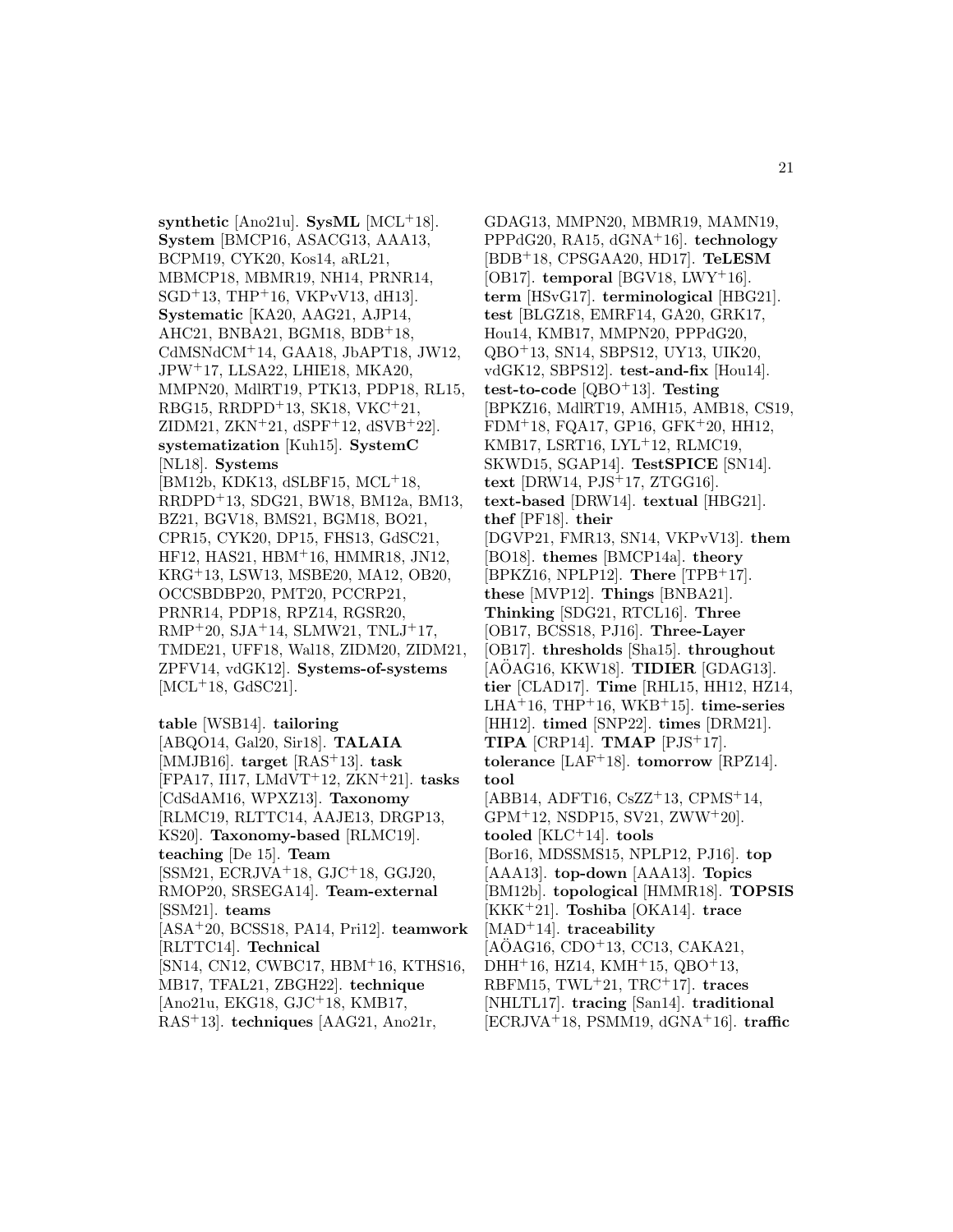[HMB<sup>+</sup>18]. **train** [MVP12]. **trajectory** [JPW<sup>+</sup>17]. **transaction** [QB21]. **transfer**  $[BDB+18]$ . **transferring**  $[\text{SW12}]$ . **transformable** [ZKJ12]. **Transformation** [SNP22, BO21, ECRJVA<sup>+</sup>18, OB20, RRL22, SKWD15, Sha15, SGD<sup>+</sup>13]. **transformations** [FTW16, NBCM17, PB17, WSB14]. **Transition**  $[HOD+14, ARD+12]$ . **transitioning** [Dow14]. **traps** [BO18]. **tree** [YZT22, WG18]. **trees** [Kos14]. **trends** [RHL15]. **Trustworthiness** [ZWK18]. **trustworthy** [BHZK12, Cao12, FDM<sup>+</sup>18, MA12, ZKJ12]. **TuneR** [Bor16]. **tuning** [Bor16]. **tutorials** [ND20]. **two** [BABW12, RTCL16]. **types** [PJ16]. **UML** [MMPN20, MAMN19]. **Uncovering** [CGN17, MB17]. **understandability** [DCVM20]. **Understanding** [DRM21, ECRJFZ16, JPW<sup>+</sup>17, LLSA22, PCMCAC14, McQ12, NXC13]. **unified** [CS19]. **unifying** [SGAP14]. **unit** [GRK17, OCCSBDBP20, UIK20]. **unit-level** [UIK20]. **university** [De 15]. **unofficial** [SG20]. **unsupervised** [SLL<sup>+</sup>21]. **unusual** [GFKH18]. **update** [BJBM21, CKG15]. **Updating** [GLL<sup>+</sup>20, SAM13]. **upgradation** [Ano21q]. **usage** [Ano21v, CdSdAM16, EAD17, GRK17, NPLP12, SWT<sup>+</sup>16, ZKN<sup>+</sup>21]. **Use** [TG20, AN17, BGM18, DS17, KFT16, MKA20, MMC14, MKMW18, MBMR19, RCL19, ZWW<sup>+</sup>20]. **used** [DT18]. **User** [VBMH22, DGVP21, GLL<sup>+</sup>20, GD21, KLWA20, Lin15, XBS<sup>+</sup>21]. **user-centered** [GD21]. **user-reported** [DGVP21]. **users** [IZJG18]. **Uses** [RRDPD<sup>+</sup>13]. **Using** [CPMS<sup>+</sup>14, HCL<sup>+</sup>17, MBMR19, RK18b, SAC21, AKM<sup>+</sup>21, AI21, Ano21p, APL<sup>+</sup>14, BM13, BCC<sup>+</sup>15, BKS<sup>+</sup>17, BEB21,

BAAO<sup>+</sup>20, BCD14, CKP15, CNPR13, Dow14, El 18, GEK14, GK13, GDAG13,

JWP<sup>+</sup>16, KLC<sup>+</sup>14, KS20, Kos14, KRG<sup>+</sup>13, KFYI13, KO13, LAF<sup>+</sup>18, MGUA14, MRJ20, MSK18, MMPN20, MCL<sup>+</sup>18, MPM<sup>+</sup>20, NBD17, PVA<sup>+</sup>21, PGAP17, SJG<sup>+</sup>14, SNP22, SKK<sup>+</sup>18, Sha15, SAEH16, SGD<sup>+</sup>13, SKR15, UY13, Yag18]. **UWA** [BCD13].

**V** [KFT16]. **V-Modell** [KFT16]. **valid** [ND20]. **Validating** [VMCN20]. **validation** [AG21, BGM20, GSB<sup>+</sup>20, MMK16, OCCSBDBP20, RLMC19, VMSH13, BAAO<sup>+</sup>20]. **VALO** [RGS<sup>+</sup>15]. **value** [Ano21r, KGW13, KPG14, SG17]. **values** [LFT19]. **variability** [KFT16, NH14, NBD17]. **variables** [AAYK20]. **variation** [EIA19]. **various** [BMCP14b]. **VBA** [ADFT16]. **VBA-based** [ADFT16]. **vector** [IAA18b]. **vehicles** [HMB<sup>+</sup>18]. **velocity** [ASG18, PCMCAC14]. **vendor** [AMA<sup>+</sup>20, KHZ21]. **vendors** [IK17, RK18a, RK18b, SK18]. **verbal** [FPA17]. **verification** [BEB21, BGV18, FZW<sup>+</sup>18, LWY<sup>+</sup>16, NL18]. **verified** [GDJV18]. **versa** [ARD<sup>+</sup>12]. **versions** [ND20]. **versus** [MDSSMS15, dGNA<sup>+</sup>16]. **very** [ACM<sup>+</sup>14, MPM<sup>+</sup>20, PRNR14]. **via** [AM16, CDO<sup>+</sup>13, MLM16, NBCM17, QB21, Stu12, WWQ<sup>+</sup>21]. **vice** [ARD<sup>+</sup>12]. **victimized** [IZJG18]. **view** [ALK<sup>+</sup>20, CDF13, THP13]. **viewpoint** [CPSGAA20, MCL<sup>+</sup>18]. **viewpoint-based** [MCL<sup>+</sup>18]. **views** [AAA13]. **violations** [yCP12]. **visibility** [VvV14]. **VISSOFT** [PF18]. **Visualization** [PF18, LHIE18, MGN18]. **Visualizing** [WG18]. **vocabulary** [BL15]. **vs** [DS17]. **VSE** [LSFG20]. **vulnerable** [SAC21].

**warehouses** [SZ12]. **warehousing** [Stu12]. **waste** [KPG14, RZL<sup>+</sup>15]. **wasted** [LHA<sup>+</sup>16]. **ways** [GGJ20]. **Web** [KDK13, Ano21p, DMT13, LSRT16, XBS<sup>+</sup>21, BCC<sup>+</sup>15, BCD13, LB13, ND20, PCdGCP13].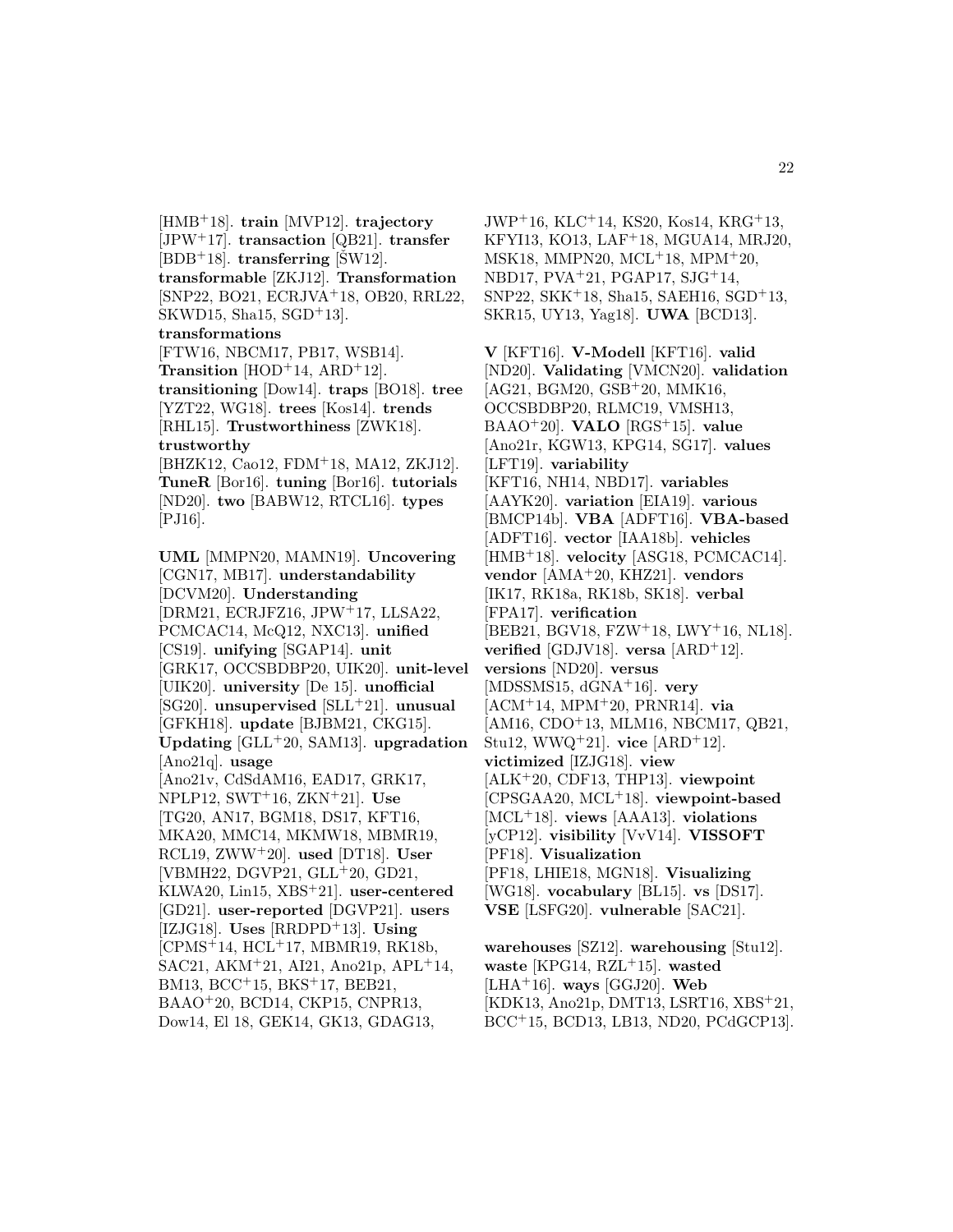**WebKit** [SJG<sup>+</sup>14]. **website** [VMSH13]. **weight** [RAS<sup>+</sup>13]. **weighted** [AL15]. **weighting** [EKG18]. **well** [RGSR20]. **well-being** [RGSR20]. **Where** [RZL<sup>+</sup>15, dSVB<sup>+</sup>22, BO18, RPV12]. **Wikipedia** [Cap13]. **wild** [DBP22]. **windows** [AL15, CsZZ<sup>+</sup>13]. **winners** [LYL<sup>+</sup>12]. **within** [Gal20]. **without** [CLMZ13]. **Work** [CSGR17, CLMZ13, RMCLGAM14]. **work-in-process** [CLMZ13]. **workers** [CPMS<sup>+</sup>14]. **Workflow** [LWY<sup>+</sup>16, BEB21, THP13]. **Working** [OP14, PF18, PP14, GGJ20, SRSEGA14]. **world** [RM22, Rya16]. **WSE** [KDK13].

**XPath** [LSRT16]. **XT** [KFT16].

**year** [CDR17, MMJB16].

**Z** [Bol13].

# **References**

**Arias:2013:TAC**

[AAA13] Trosky B. Callo Arias, Pierre America, and Paris Avgeriou. A top-down approach to construct execution views of a large software-intensive system. Journal of Software: Evolution and Process, 25(3): 233–260, March 2013. CO-DEN ???? ISSN 2047-7473 (print), 2047-7481 (electronic).

# **AbuHassan:2021:SSD**

[AAG21] Amjad AbuHassan, Mohammad Alshayeb, and Lahouari Ghouti. Software smell detection techniques: a systematic literature review. Journal of Software: Evolution and Process, 33(3): e2320:1–e2320:??, March 2021. CODEN ???? ISSN 2047-7473 (print), 2047- 7481 (electronic).

# **Alshayeb:2013:ETR**

[AAJE13] Mohammad Alshayeb, Hamdi Al-Jamimi, and Mahmoud O. Elish. Empirical taxonomy of refactoring methods for aspectoriented programming. Journal of Software: Evolution and Process, 25(1): 1–25, January 2013. CO-DEN ???? ISSN 2047-7473 (print), 2047-7481 (electronic).

# **Abioye:2020:TOB**

[AAM<sup>+</sup>20] Temitope Elizabeth Abioye, Oluwasefunmi Tale Arogundade, Sanjay Misra, Adio T. Akinwale, and Olusola John Adeniran. Toward ontology-based risk management framework for software projects: an empirical study. Journal of Software: Evolution and Process, 32(12): e2269:1–e2269:??, December 2020. CODEN ???? ISSN 2047-7473 (print), 2047-7481 (electronic).

# **Abrar:2021:FMS**

[AAM<sup>+</sup>21] Muhammad Faisal Abrar, Sikandar Ali, Muham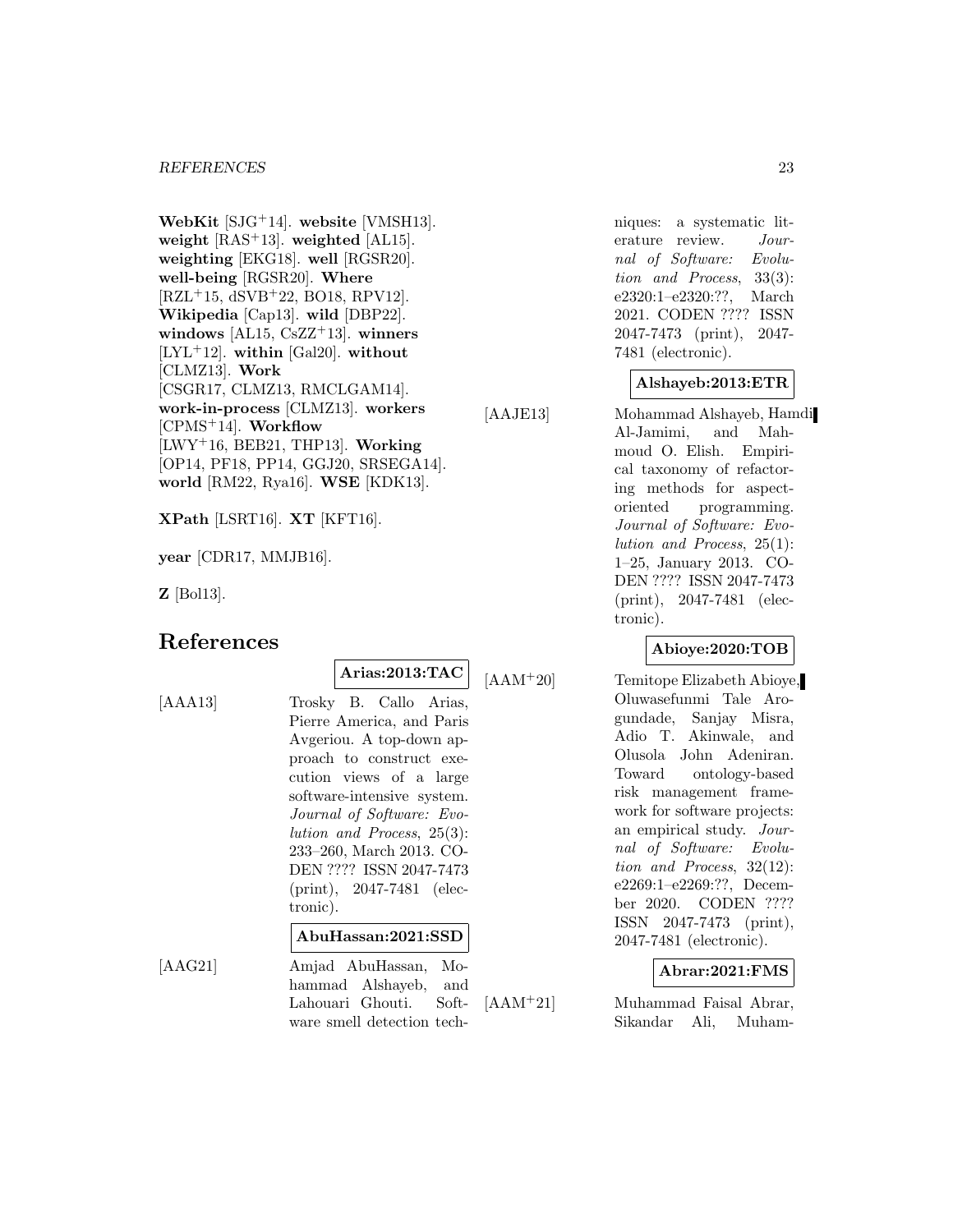mad Faran Majeed, Sohail Khan, Muzamil Khan, Hamid Ullah, Mushtaq Ahmad Khan, Samad Baseer, and Muhammad Asshad. A framework for modeling structural association among De-Motivators of scaling agile. Journal of Software: Evolution and Process, 33(8): e2366:1–e2366:??, August 2021. CODEN ???? ISSN 2047-7473 (print), 2047- 7481 (electronic).

# **Aman:2020:ESA**

[AAYK20] Hirohisa Aman, Sousuke Amasaki, Tomoyuki Yokogawa, and Minoru Kawahara. Empirical study of abnormality in local variables and its application to fault-prone Java method analysis. Journal of Software: Evolution and Process, 32(4): e2220:1–e2220:??, April 2020. CODEN ???? ISSN 2047-7473 (print), 2047- 7481 (electronic).

# **Alegria:2014:ATA**

[ABB14] Julio A. Hurtado Alegría, María Cecilia Bastarrica, and Alexandre Bergel. Avispa: a tool for analyzing software process models. Journal of Software: Evolution and Process, 26(4):434–450, April 2014. CODEN ???? ISSN

2047-7473 (print), 2047- 7481 (electronic).

#### **Almomani:2018:ESS**

[ABG18] Malek Ahmad Almomani, Shuib Basri, and Abdul Rehman Gilal. Empirical study of software process improvement in Malaysian small and medium enterprises: the human aspects. Journal of Software: Evolution and Process, 30(10): e1953:1–e1953:??, October 2018. CODEN ???? ISSN 2047-7473 (print), 2047- 7481 (electronic).

# **Alegria:2014:MBP**

[ABQO14] Julio A. Hurtado Alegría, María Cecilia Bastarrica, Alcides Quispe, and Sergio F. Ochoa. MDE-based process tailoring strategy. Journal of Software: Evolution and Process, 26(4): 386–403, April 2014. CO-DEN ???? ISSN 2047-7473 (print), 2047-7481 (electronic).

# **Abushama:2016:PSP**

[Abu16] Hisham M. Abushama. PAM–SMEs: process assessment method for small to medium enterprises. Journal of Software: Evolution and Process, 28 (8):689–711, August 2016. CODEN ???? ISSN 2047- 7473 (print), 2047-7481 (electronic).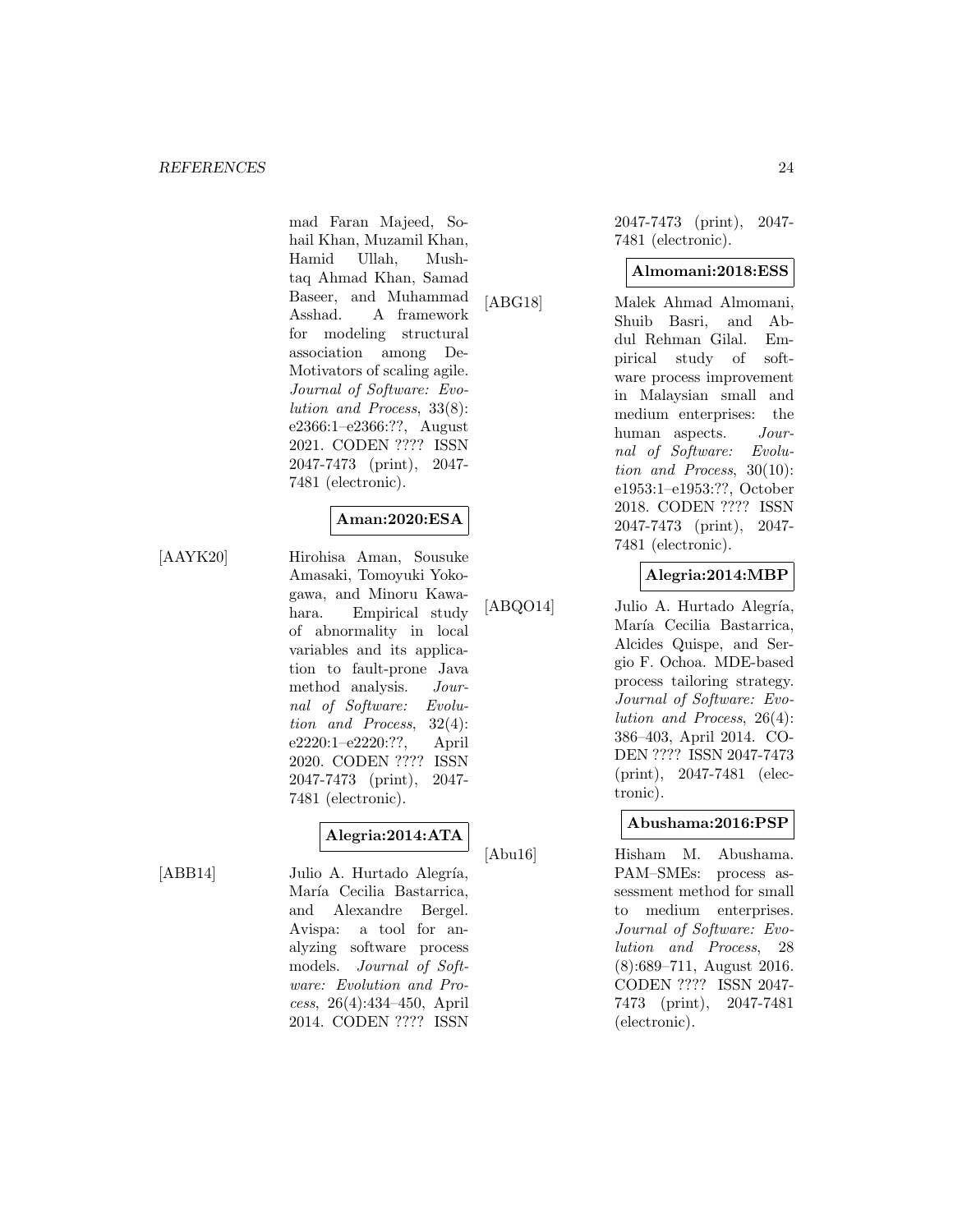# **Alomari:2014:SVE**

[ACM<sup>+</sup>14] Hakam W. Alomari, Michael [ADH20] Collard, Jonathan I. Maletic, Nouh Alhindawi, and Omar Meqdadi. srcSlice: very efficient and scalable forward static slicing. Journal of Software: Evolution and Process, 26(11): 931–961, November 2014. CODEN ???? ISSN 2047- 7473 (print), 2047-7481 (electronic).

# **Abran:2012:MQS**

[ADCG12] Alain Abran, Jean-Marc Desharnais, and Juan Jose Cuadrado-Gallego. Measurement and quantification are not the same: ISO 15939 and ISO 9126. Journal of Software: Evolution and Process, 24(5):585– 601, August 2012. CO-DEN ???? ISSN 2047-7473 (print), 2047-7481 (electronic).

# **Amalfitano:2016:ETC**

[ADFT16] Domenico Amalfitano, Vincenzo De Simone, Anna Rita Fasolino, and Porfirio Tramontana. EX-ACT: A tool for comprehending VBA-based Excel spreadsheet applications. Journal of Software: Evolution and Process, 28(6): 483–505, June 2016. CO-DEN ???? ISSN 2047-7473 (print), 2047-7481 (electronic).

# **Ali:2020:HDP**

Nazakat Ali, Horn Daneth, and Jang-Eui Hong. A hybrid DevOps process supporting software reuse: a pilot project. Journal of Software: Evolution and Process, 32 (7):e2248:1–e2248:??, July 2020. CODEN ???? ISSN 2047-7473 (print), 2047- 7481 (electronic).

# **Arasteh:2022:SMO**

[AFK22] Bahman Arasteh, Ahmad Fatolahzadeh, and Farzad Kiani. Savalan: Multi objective and homogeneous method for software modules clustering. Journal of Software: Evolution and Process, 34(1): e2408:1–e2408:??, January 2022. CODEN ???? ISSN 2047-7473 (print), 2047- 7481 (electronic).

# **Ali:2021:ECV**

[AG21] Asad Ali and Carmine Gravino. An empirical comparison of validation methods for software prediction models. Journal of Software: Evolution and Process, 33(8): e2367:1–e2367:??, August 2021. CODEN ???? ISSN 2047-7473 (print), 2047- 7481 (electronic).

# **Akbar:2017:MMS**

[AHA17] Rehan Akbar, Mohd Fadzil Hassan, and Azrai Abdul-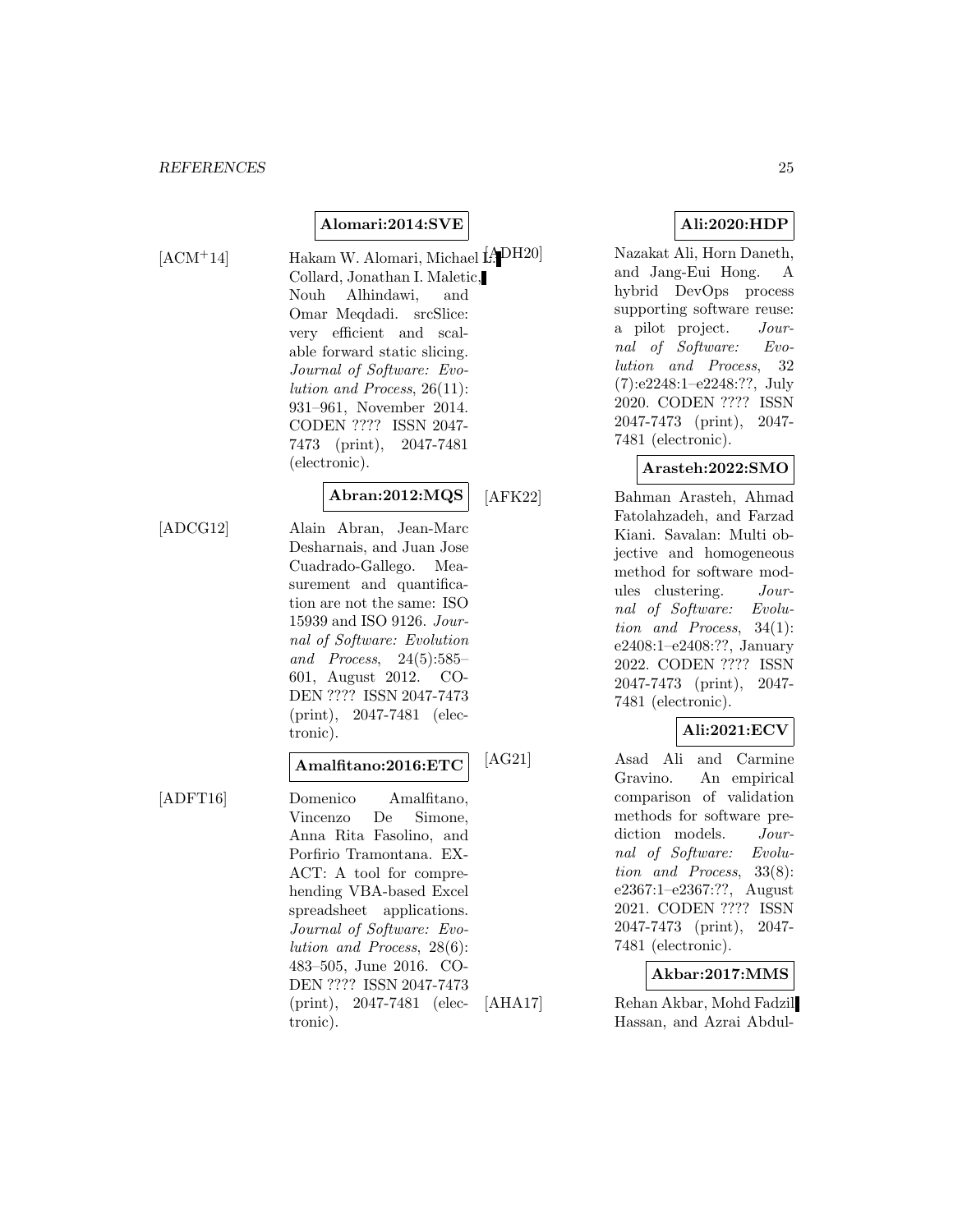lah. A meta-model of software development project states behavioral study of software projects. Journal of Software: Evolution and Process, 29(4):??, April 2017. CODEN ???? ISSN 2047-7473 (print), 2047-7481 (electronic).

# **Ali:2021:SNS**

[AHC21] Nazakat Ali, Jang-Eui Hong, and Lawrence Chung. Social network sites and requirements engineering: a systematic literature review. Journal of Software: Evolution and Process, 33(4): e2332:1–e2332:??, April 2021. CODEN ???? ISSN 2047-7473 (print), 2047- 7481 (electronic).

# **Aivaloglou:2017:PEF**

ware: Evolution and Process, 29(12):??, December 2017. CODEN ???? ISSN 2047-7473 (print), 2047-

7481 (electronic).

[AHH17] Efthimia Aivaloglou, David [AIA20] Hoepelman, and Felienne Hermans. Parsing Excel formulas: A grammar and its application on 4 large datasets. Journal of Soft-

# **Ali:2020:FMS**

[AHKL20] Sikandar Ali, Jiwei Huang, Siffat Ullah Khan, and Hongqi Li. A framework for modelling structural association amongst barriers to software outsourcing partnership formation: an interpretive structural modelling approach. Journal of Software: Evolution and Process, 32 (6):e2243:1–e2243:??, June 2020. CODEN ???? ISSN 2047-7473 (print), 2047- 7481 (electronic).

# **Amazal:2021:ESD**

[AI21] Fatima Azzahra Amazal and Ali Idri. Estimating software development effort using fuzzy clusteringbased analogy. Journal of Software: Evolution and Process, 33(4): e2324:1–e2324:??, April 2021. CODEN ???? ISSN 2047-7473 (print), 2047- 7481 (electronic).

# **Abnane:2020:FCB**

Ibtissam Abnane, Ali Idri, and Alain Abran. Fuzzy case-based-reasoning-based imputation for incomplete data in software engineering repositories. Journal of Software: Evolution and Process, 32(9): e2260:1–e2260:??, September 2020. CODEN ???? ISSN 2047-7473 (print), 2047-7481 (electronic).

# **Ahmad:2014:CCA**

[AJP14] Aakash Ahmad, Pooyan Jamshidi, and Claus Pahl. Classification and comparison of architecture evolu-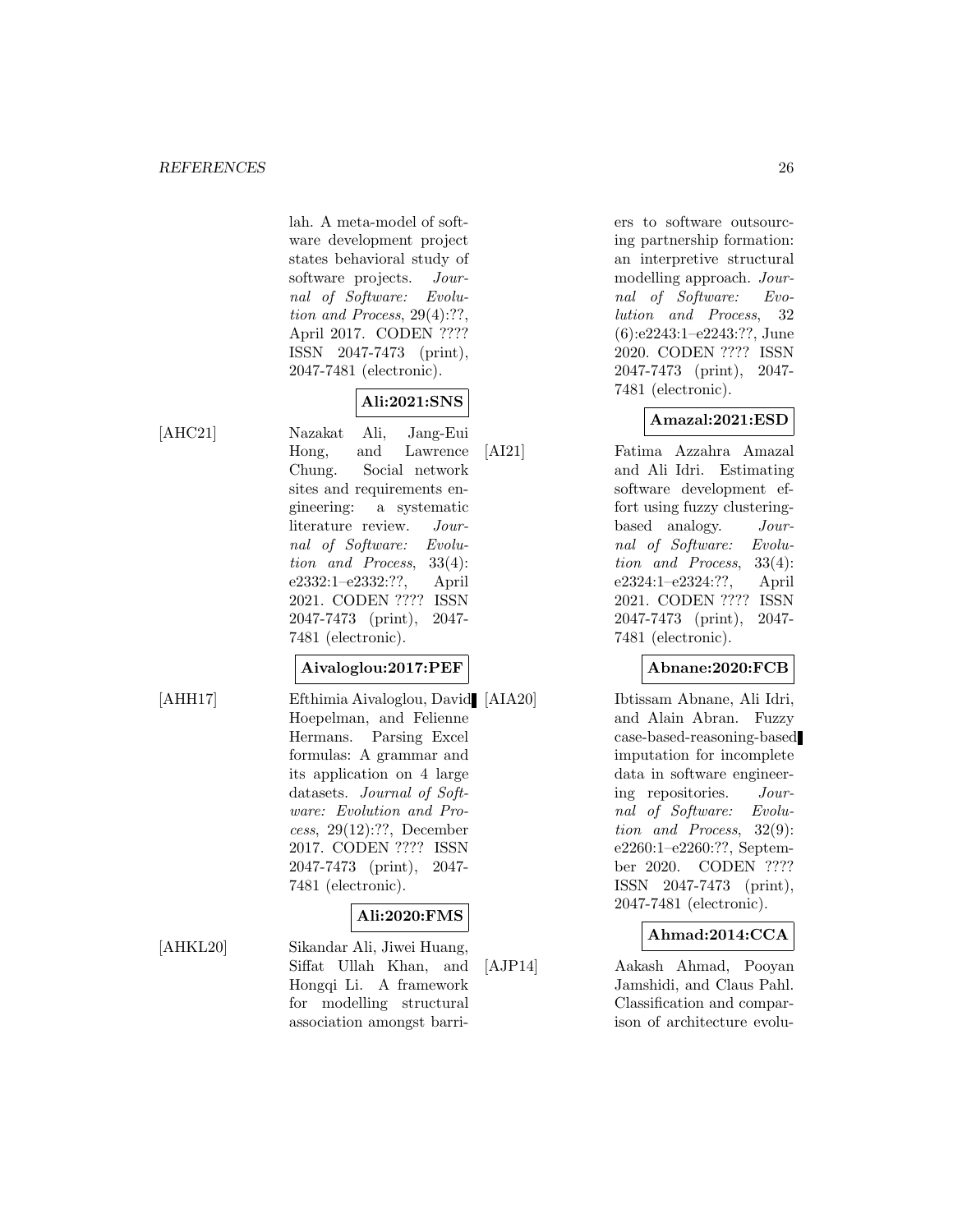tion reuse knowledge — a systematic review. Journal of Software: Evolution and Process, 26(7): 654–691, July 2014. CO-DEN ???? ISSN 2047-7473 (print), 2047-7481 (electronic).

# **Akbar:2020:RCM**

[AKKM20] Muhammad Azeem Akbar, Arif Ali Khan, Abdul Wahid Khan, and Sajjad Mahmood. Requirement change management challenges in GSD: an analytical hierarchy process approach. Journal of Software: Evolution and Process, 32 (7):e2246:1–e2246:??, July 2020. CODEN ???? ISSN 2047-7473 (print), 2047- 7481 (electronic).

# **Akbar:2021:RFC**

[AKM<sup>+</sup>21] Muhammad Azeem Akbar, Arif Ali Khan, Sajjad Mahmood, Ahmed Alsanad, and Abdu Gumaei. A robust framework for cloud-based software development outsourcing factors using analytical hierarchy process. Journal of Software: Evolution and Process, 33(2): e2275:1–e2275:??, February 2021. CODEN ???? ISSN 2047-7473 (print), 2047-7481 (electronic).

**AlDallal:2015:ADE**

[Al 15] Jehad Al Dallal. Accounting for data encapsulation in the measurement of object-oriented class cohesion. Journal of Software: Evolution and Process, 27(5):373–400, May 2015. CODEN ???? ISSN 2047-7473 (print), 2047- 7481 (electronic).

# **Amasaki:2015:EWM**

[AL15] S. Amasaki and C. Lokan. On the effectiveness of weighted moving windows: Experiment on linear regression based software effort estimation. Journal of Software: Evolution and Process, 27(7): 488–507, July 2015. CO-DEN ???? ISSN 2047-7473 (print), 2047-7481 (electronic).

# **Ali:2017:MRE**

[AL17] Naveed Ali and Richard Lai. A method of requirements elicitation and analysis for Global Software Development. Journal of Software: Evolution and Process, 29(4): ??, April 2017. CODEN ???? ISSN 2047-7473 (print), 2047-7481 (electronic).

# **Ahmad:2017:ESP**

[ALK<sup>+</sup>17] Muhammad Ovais Ahmad, Lucy Ellen Lwakatare,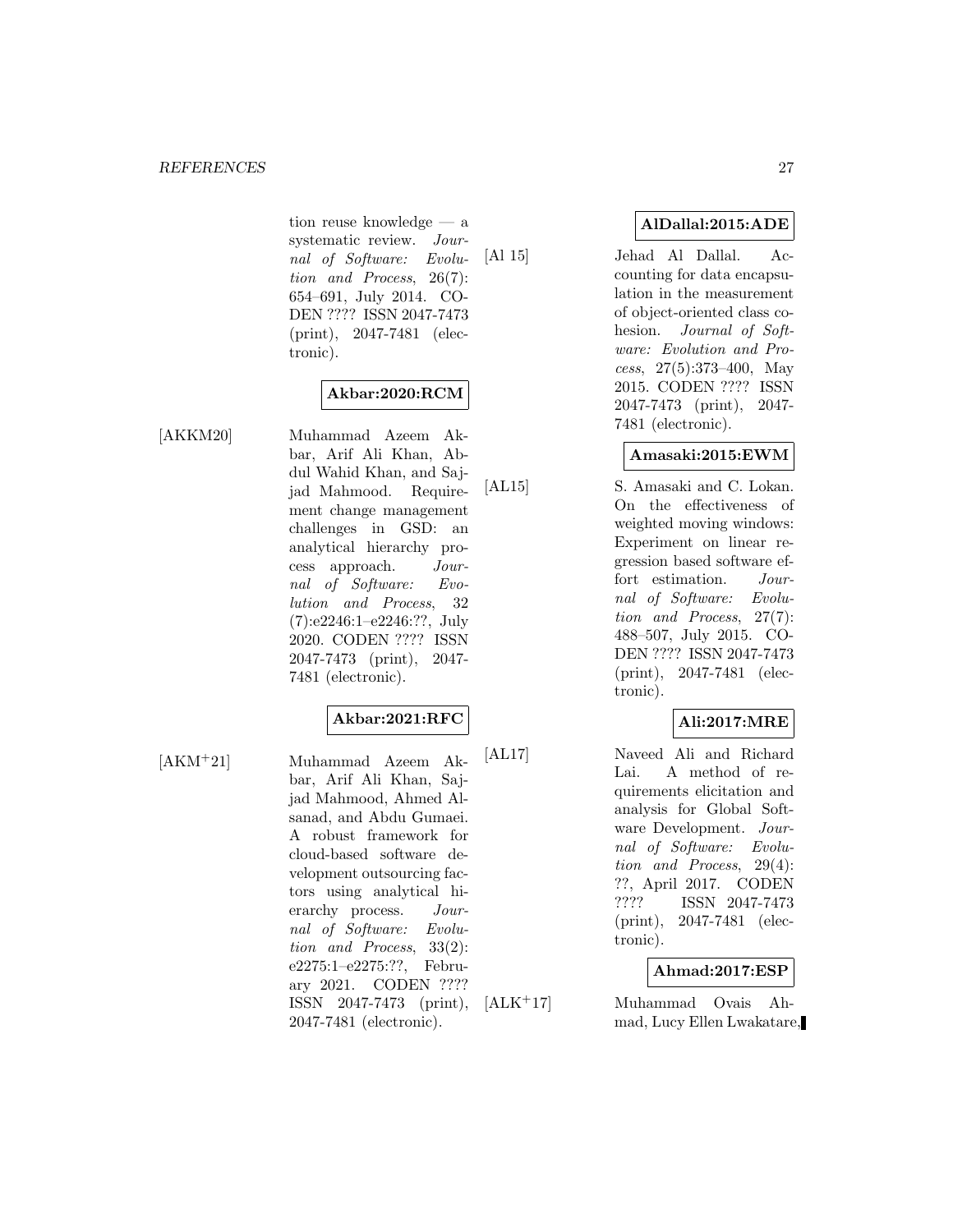Pasi Kuvaja, Markku Oivo, and Jouni Markkula. An empirical study of portfolio management and Kanban in agile and lean software companies. Journal of Software: Evolution and Process, 29(6):??, June 2017. CODEN ???? ISSN 2047-7473 (print), 2047-7481 (electronic).

# **Ali:2020:PVB**

[ALK<sup>+</sup>20] Sikandar Ali, Hongqi Li, Siffat Ullah Khan, Muhammad Faisal Abrar, and Yanhong Zhao. Practitioner's view of barriers to software outsourcing partnership formation: an empirical exploration. Journal of Software: Evolution and Process, 32 (5):e2233:1–e2233:??, May 2020. CODEN ???? ISSN 2047-7473 (print), 2047- 7481 (electronic).

# **Armaly:2016:PSC**

[AM16] Ameer Armaly and Collin McMillan. Pragmatic source code reuse via execution record and replay. Journal of Software: Evolution and Process, 28 (8):642–664, August 2016. CODEN ???? ISSN 2047- 7473 (print), 2047-7481 (electronic).

# **Alhammad:2020:CGS**

[AM20] Manal M. Alhammad and Ana M. Moreno. Challenges of gamification in software process improvement. Journal of Software: Evolution and Process, 32 (6):e2231:1–e2231:??, June 2020. CODEN ???? ISSN 2047-7473 (print), 2047- 7481 (electronic).

# **Akbar:2020:MSI**

[AMA<sup>+</sup>20] Muhammad Azeem Akbar, Sajjad Mahmood, Ahmed Alsanad, Abeer Abdul-Aziz Alsanad, Abdu Gumaei, and Syed Furqan Qadri. A multivocal study to improve the implementation of global requirements change management process: a clientvendor prospective. Journal of Software: Evolution and Process, 32(8): e2252:1–e2252:??, August 2020. CODEN ???? ISSN 2047-7473 (print), 2047- 7481 (electronic).

# **Ali:2018:APG**

[AMB18] Amira Ali, Huda Amin Maghawry, and Nagwa Badr. Automated parallel GUI testing as a service for mobile applications. Journal of Software: Evolution and Process, 30(10): e1963:1–e1963:??, October 2018. CODEN ???? ISSN 2047-7473 (print), 2047- 7481 (electronic).

# **Abadeh:2015:DBR**

[AMH15] Maryam Nooraei Abadeh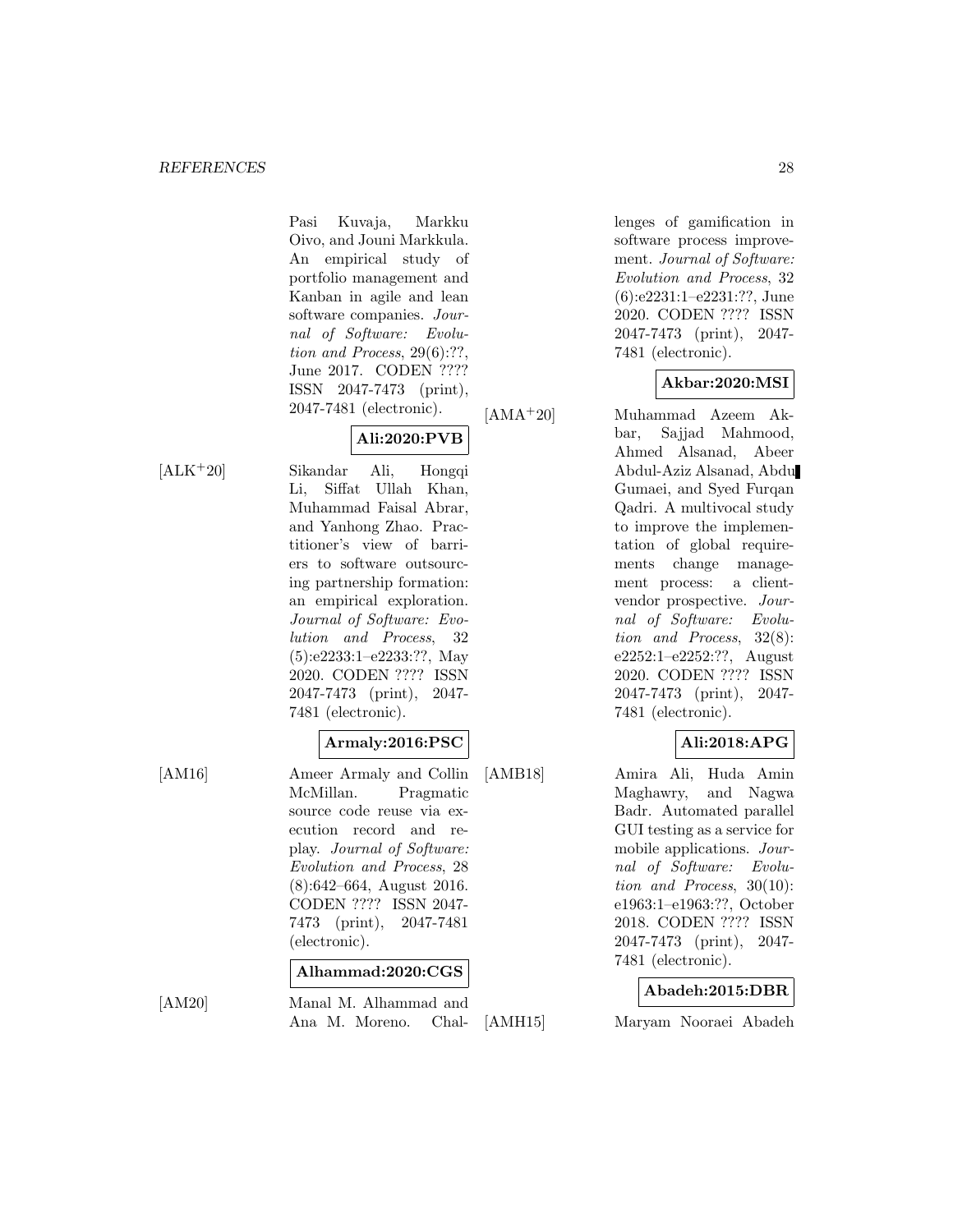and Seyed-Hassan Mirian-Hosseinabadi. Delta-based regression testing: a formal framework towards model-driven regression testing. Journal of Software: Evolution and Process, 27(12):913–952, December 2015. CODEN ???? ISSN 2047-7473 (print), 2047-7481 (electronic).

# **Akbar:2020:RMR**

[AMH<sup>+</sup>20] Muhammad Azeem Akbar, Sajjad Mahmood, Zhiqiu Huang, Arif Ali Khan, and Mohammad Shameem. Readiness model for requirements change management in global software development. Journal of Software: Evolution and Process, 32 (10):e2264:1–e2264:??, October 2020. CODEN ???? ISSN 2047-7473 (print), 2047-7481 (electronic).

# **Azzeh:2017:ARB**

[AN17] Mohammad Azzeh and Ali Bou Nassif. Analyzing the relationship between project productivity and environment factors in the use case points method. Journal of Software: Evolution and Process, 29(9): ??, September 2017. CO-DEN ???? ISSN 2047-7473 (print), 2047-7481 (electronic).

[AN18] Mohammad Azzeh and Ali Bou Nassif. Project productivity evaluation in early software effort estimation. Journal of Software: Evolution and Process, 30(12):e2110:1– e2110:??, December 2018. CODEN ???? ISSN 2047- 7473 (print), 2047-7481 (electronic).

# **Anonymous:2013:ESI**

[Ano13] Anonymous. Editorial: Special issue: software maintenance and reengineering (CSMR 2011). Journal of Software: Evolution and Process, 25(10): 1061–1062, October 2013. CODEN ???? ISSN 2047- 7473 (print), 2047-7481 (electronic).

# **Anonymous:2014:IIa**

[Ano14a] Anonymous. Issue information. Journal of Software: Evolution and Process,  $26(1)$ :i–iii, January 2014. CODEN ???? ISSN 2047-7473 (print), 2047- 7481 (electronic).

# **Anonymous:2014:IIb**

[Ano14b] Anonymous. Issue information. Journal of Software: Evolution and Process,  $26(2)$ :i–iii, February 2014. CODEN ???? ISSN 2047-7473 (print), 2047- 7481 (electronic).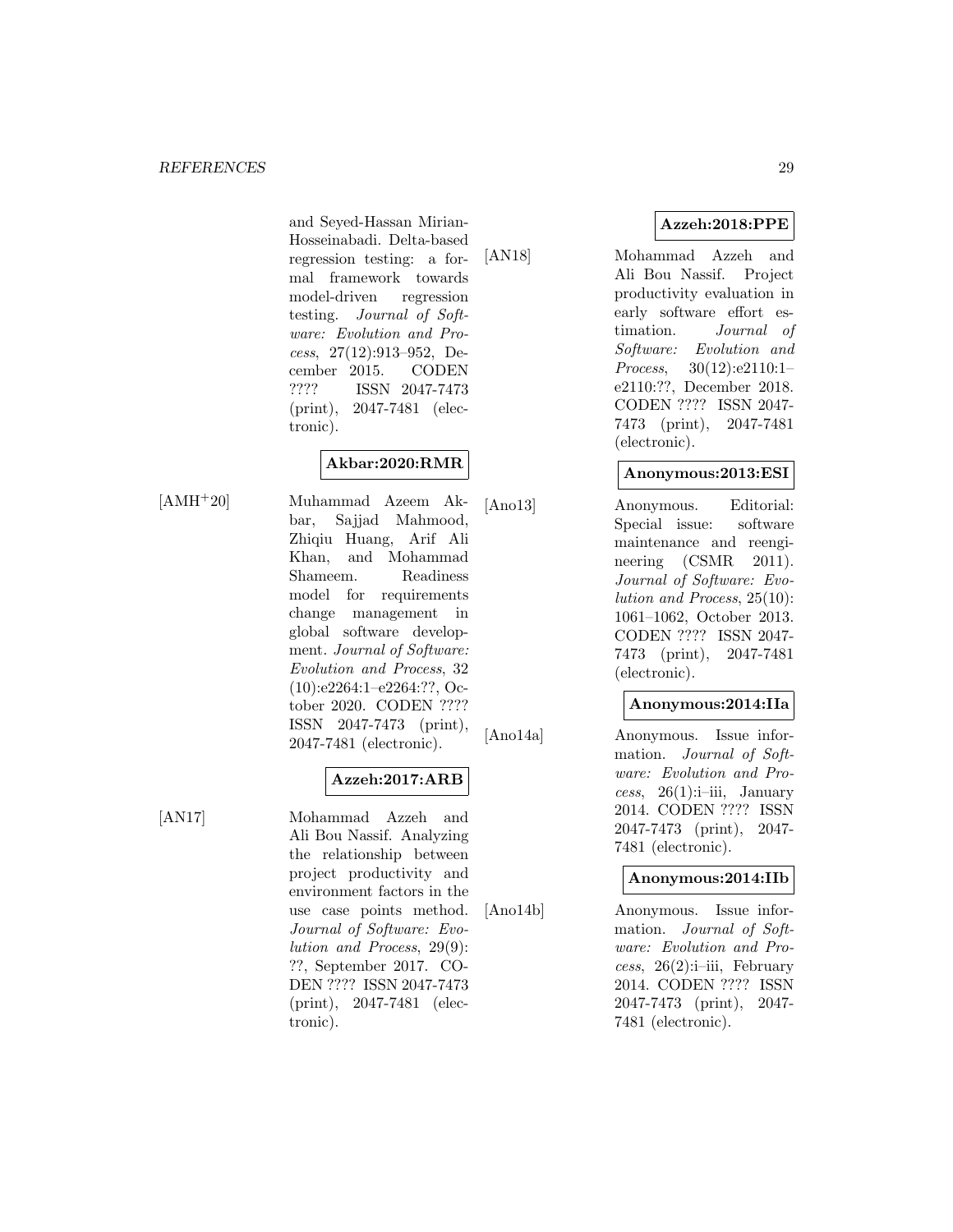# **Anonymous:2014:IIc**

[Ano14c] Anonymous. Issue information. Journal of Software: Evolution and Process, 26(3):i–iii, March 2014. CODEN ???? ISSN 2047-7473 (print), 2047- 7481 (electronic).

#### **Anonymous:2014:IId**

[Ano14d] Anonymous. Issue information. Journal of Software: Evolution and Process, 26(4):i–iii, April 2014. CODEN ???? ISSN 2047-7473 (print), 2047- 7481 (electronic).

#### **Anonymous:2014:IIe**

[Ano14e] Anonymous. Issue information. Journal of Software: Evolution and Process,  $26(5):i-iii$ , May 2014. CODEN ???? ISSN 2047-7473 (print), 2047- 7481 (electronic).

**Anonymous:2014:IIf**

[Ano14f] Anonymous. Issue information. Journal of Software: Evolution and Process, 26(6):i–iii, June 2014. CODEN ???? ISSN 2047-7473 (print), 2047- 7481 (electronic).

# **Anonymous:2014:IIg**

[Ano14g] Anonymous. Issue information. Journal of Software: Evolution and Process, 26(7):i–iii, July 2014. CODEN ???? ISSN

2047-7473 (print), 2047- 7481 (electronic).

#### **Anonymous:2014:IIh**

[Ano14h] Anonymous. Issue information. Journal of Software: Evolution and Process,  $26(8)$ :i–iii, August 2014. CODEN ???? ISSN 2047-7473 (print), 2047- 7481 (electronic).

# **Anonymous:2014:IIi**

[Ano14i] Anonymous. Issue information. Journal of Software: Evolution and Process, 26(9):i–iii, September 2014. CODEN ???? ISSN 2047-7473 (print), 2047- 7481 (electronic).

# **Anonymous:2014:IIj**

[Ano14j] Anonymous. Issue information. Journal of Software: Evolution and Process,  $26(10):i-iii$ , October 2014. CODEN ???? ISSN 2047-7473 (print), 2047- 7481 (electronic).

# **Anonymous:2014:IIk**

[Ano14k] Anonymous. Issue information. Journal of Software: Evolution and Pro $cess, 26(11):i-iii, Novem$ ber 2014. CODEN ???? ISSN 2047-7473 (print), 2047-7481 (electronic).

#### **Anonymous:2014:IIl**

[Ano14l] Anonymous. Issue information. Journal of Software: Evolution and Pro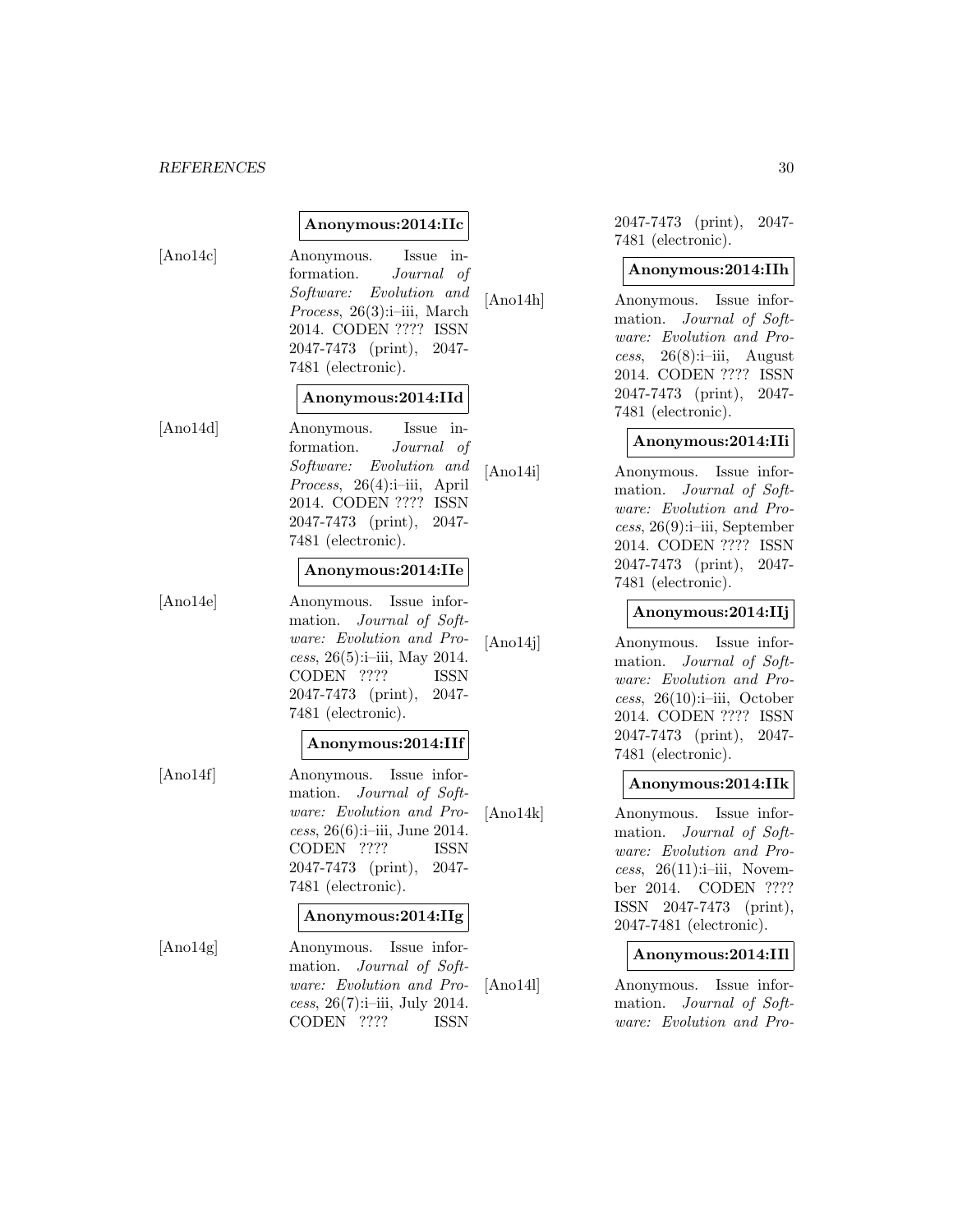cess,  $26(12):i-iii$ , December 2014. CODEN ???? ISSN 2047-7473 (print), 2047-7481 (electronic).

# **Anonymous:2015:IIa**

[Ano15a] Anonymous. Issue information. Journal of Software: Evolution and Process,  $27(1)$ :i–iii, January 2015. CODEN ???? ISSN 2047-7473 (print), 2047- 7481 (electronic).

# **Anonymous:2015:IIb**

[Ano15b] Anonymous. Issue information. Journal of Software: Evolution and Process,  $27(2)$ :i–iii, February 2015. CODEN ???? ISSN 2047-7473 (print), 2047- 7481 (electronic).

# **Anonymous:2015:IIc**

[Ano15c] Anonymous. Issue information. Journal of Software: Evolution and Process, 27(3):i–iii, March 2015. CODEN ???? ISSN 2047-7473 (print), 2047- 7481 (electronic).

# **Anonymous:2015:IId**

[Ano15d] Anonymous. Issue information. Journal of Software: Evolution and Process, 27(4):i–iii, April 2015. CODEN ???? ISSN 2047-7473 (print), 2047- 7481 (electronic).

# **Anonymous:2015:IIe**

[Ano15e] Anonymous. Issue information. Journal of Software: Evolution and Process,  $27(5)$ :i–iii, May 2015. CODEN ???? ISSN 2047-7473 (print), 2047- 7481 (electronic).

# **Anonymous:2015:IIf**

[Ano15f] Anonymous. Issue information. Journal of Software: Evolution and Process,  $27(6)$ :i–iii, June 2015. CODEN ???? ISSN 2047-7473 (print), 2047- 7481 (electronic).

# **Anonymous:2015:IIg**

[Ano15g] Anonymous. Issue information. Journal of Software: Evolution and Process, 27(7):i–iii, July 2015. CODEN ???? ISSN 2047-7473 (print), 2047- 7481 (electronic).

# **Anonymous:2015:IIh**

[Ano15h] Anonymous. Issue information. Journal of Software: Evolution and Process,  $27(8)$ :i–iii, August 2015. CODEN ???? ISSN 2047-7473 (print), 2047- 7481 (electronic).

#### **Anonymous:2015:IIi**

[Ano15i] Anonymous. Issue information. Journal of Software: Evolution and Process, 27(9):i–iii, September 2015. CODEN ???? ISSN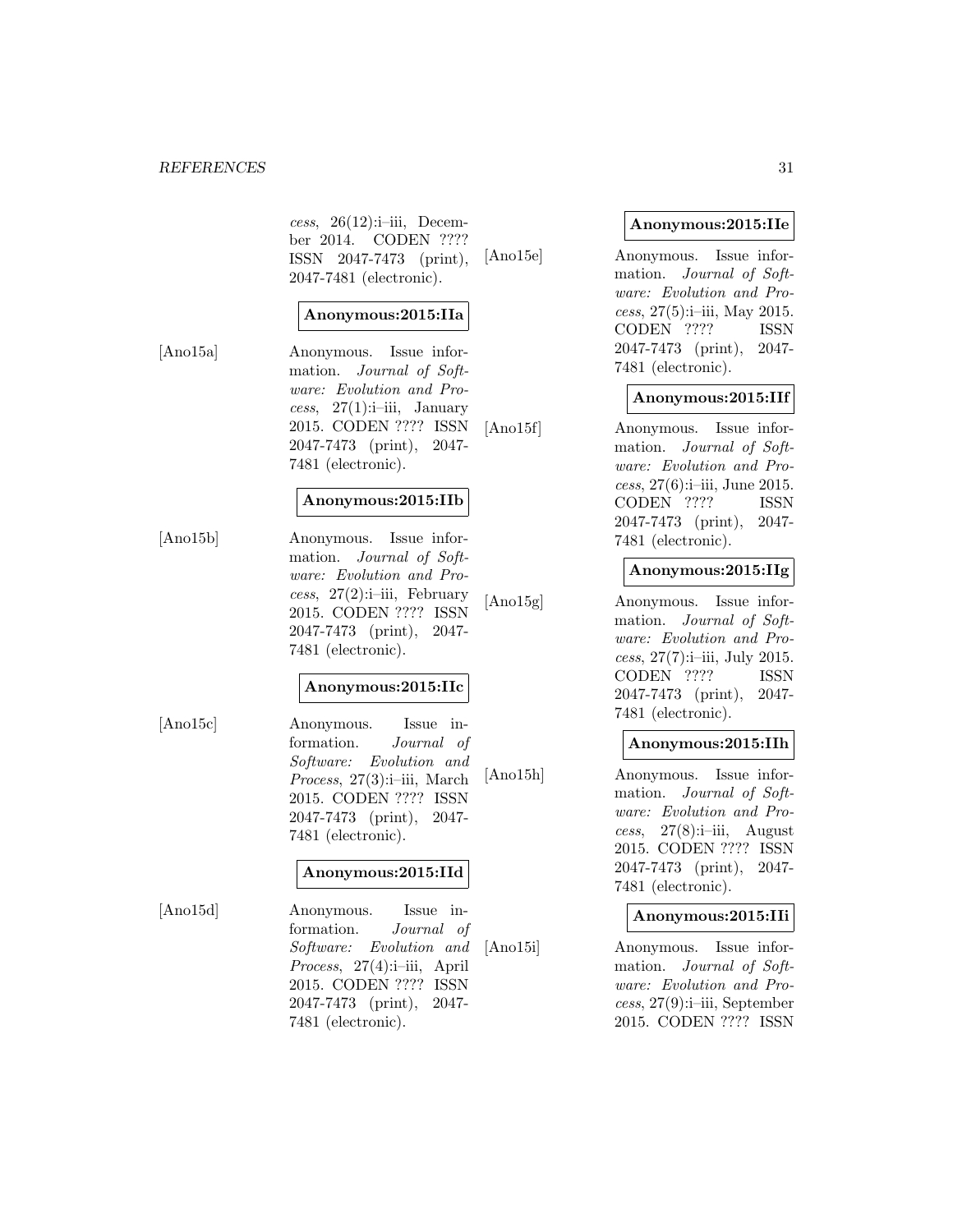2047-7473 (print), 2047- 7481 (electronic).

#### **Anonymous:2015:IIj**

[Ano15j] Anonymous. Issue information. Journal of Software: Evolution and Process,  $27(10):i-iii$ , October 2015. CODEN ???? ISSN 2047-7473 (print), 2047- 7481 (electronic).

# **Anonymous:2015:IIk**

[Ano15k] Anonymous. Issue information. Journal of Software: Evolution and Process,  $27(11):i-iii$ , November 2015. CODEN ???? ISSN 2047-7473 (print), 2047-7481 (electronic).

# **Anonymous:2015:IIl**

[Ano15l] Anonymous. Issue information. Journal of Software: Evolution and Process,  $27(12):i-iii$ , December 2015. CODEN ???? ISSN 2047-7473 (print), 2047-7481 (electronic).

# **Anonymous:2016:IIa**

[Ano16a] Anonymous. Issue information. Journal of Software: Evolution and Process,  $28(1):1-3$ , January 2016. CODEN ???? ISSN 2047-7473 (print), 2047- 7481 (electronic).

#### **Anonymous:2016:IIb**

[Ano16b] Anonymous. Issue information. Journal of Software: Evolution and Pro-

cess, 28(2):79–81, February 2016. CODEN ???? ISSN 2047-7473 (print), 2047-7481 (electronic).

# **Anonymous:2016:IIc**

[Ano16c] Anonymous. Issue information. Journal of Software: Evolution and Process, 28(3):147–149, March 2016. CODEN ???? ISSN 2047-7473 (print), 2047- 7481 (electronic).

# **Anonymous:2016:IId**

[Ano16d] Anonymous. Issue information. Journal of Software: Evolution and Process, 28(4):229–231, April 2016. CODEN ???? ISSN 2047-7473 (print), 2047- 7481 (electronic).

# **Anonymous:2016:IIe**

[Ano16e] Anonymous. Issue information. Journal of Software: Evolution and Process, 28(5):303–305, May 2016. CODEN ???? ISSN 2047-7473 (print), 2047- 7481 (electronic).

# **Anonymous:2016:IIf**

[Ano16f] Anonymous. Issue information. Journal of Software: Evolution and Process, 28(6):391–393, June 2016. CODEN ???? ISSN 2047-7473 (print), 2047- 7481 (electronic).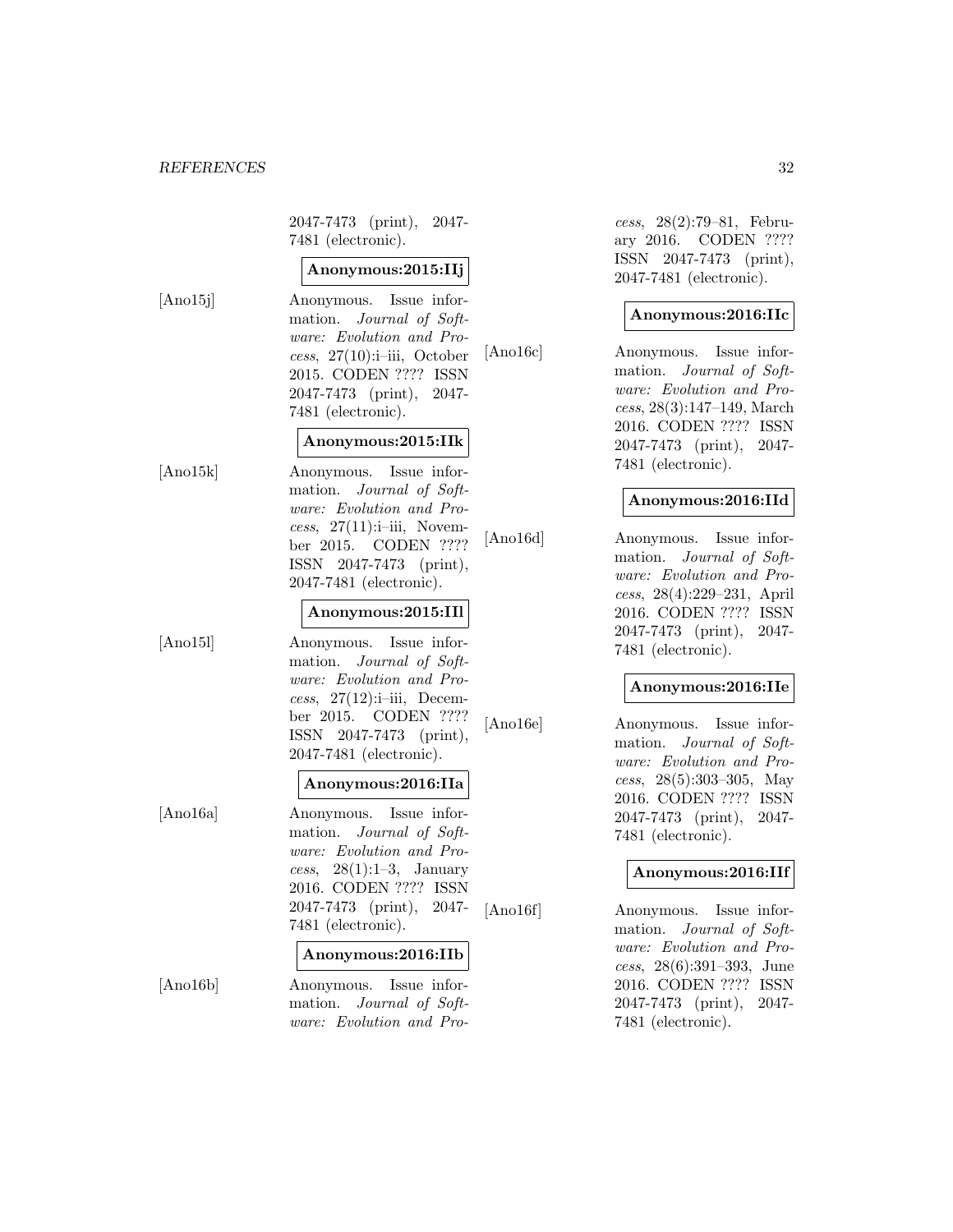# **Anonymous:2016:IIg**

[Ano16g] Anonymous. Issue information. Journal of Software: Evolution and Process, 28(7):507–509, July 2016. CODEN ???? ISSN 2047-7473 (print), 2047- 7481 (electronic).

## **Anonymous:2016:IIh**

[Ano16h] Anonymous. Issue information. Journal of Software: Evolution and Process, 28(8):619–621, August 2016. CODEN ???? ISSN 2047-7473 (print), 2047-7481 (electronic).

#### **Anonymous:2016:IIi**

[Ano16i] Anonymous. Issue information. Journal of Software: Evolution and Process, 28(9):713–715, September 2016. CODEN ???? ISSN 2047-7473 (print), 2047-7481 (electronic).

#### **Anonymous:2016:IIj**

[Ano16j] Anonymous. Issue information. Journal of Software: Evolution and Process,  $28(10):835-837$ , October 2016. CODEN ???? ISSN 2047-7473 (print), 2047-7481 (electronic).

#### **Anonymous:2016:IIk**

[Ano16k] Anonymous. Issue information. Journal of Software: Evolution and Process, 28(11):943–945,

November 2016. CODEN ???? ISSN 2047-7473 (print), 2047-7481 (electronic).

## **Anonymous:2016:IIl**

[Ano16l] Anonymous. Issue information. Journal of Software: Evolution and Process, 28(12):1021–1023, December 2016. CODEN ???? ISSN 2047-7473 (print), 2047-7481 (electronic).

# **Anonymous:2017:IIa**

[Ano17a] Anonymous. Issue information. Journal of Software: Evolution and Process, 29(1):??, January 2017. CODEN ???? ISSN 2047-7473 (print), 2047- 7481 (electronic).

# **Anonymous:2017:IIb**

[Ano17b] Anonymous. Issue information. Journal of Software: Evolution and Process,  $29(2):??$ , February 2017. CODEN ???? ISSN 2047-7473 (print), 2047- 7481 (electronic).

# **Anonymous:2017:IIc**

[Ano17c] Anonymous. Issue information. Journal of Software: Evolution and Process, 29(3):??, March 2017. CODEN ???? ISSN 2047-7473 (print), 2047- 7481 (electronic).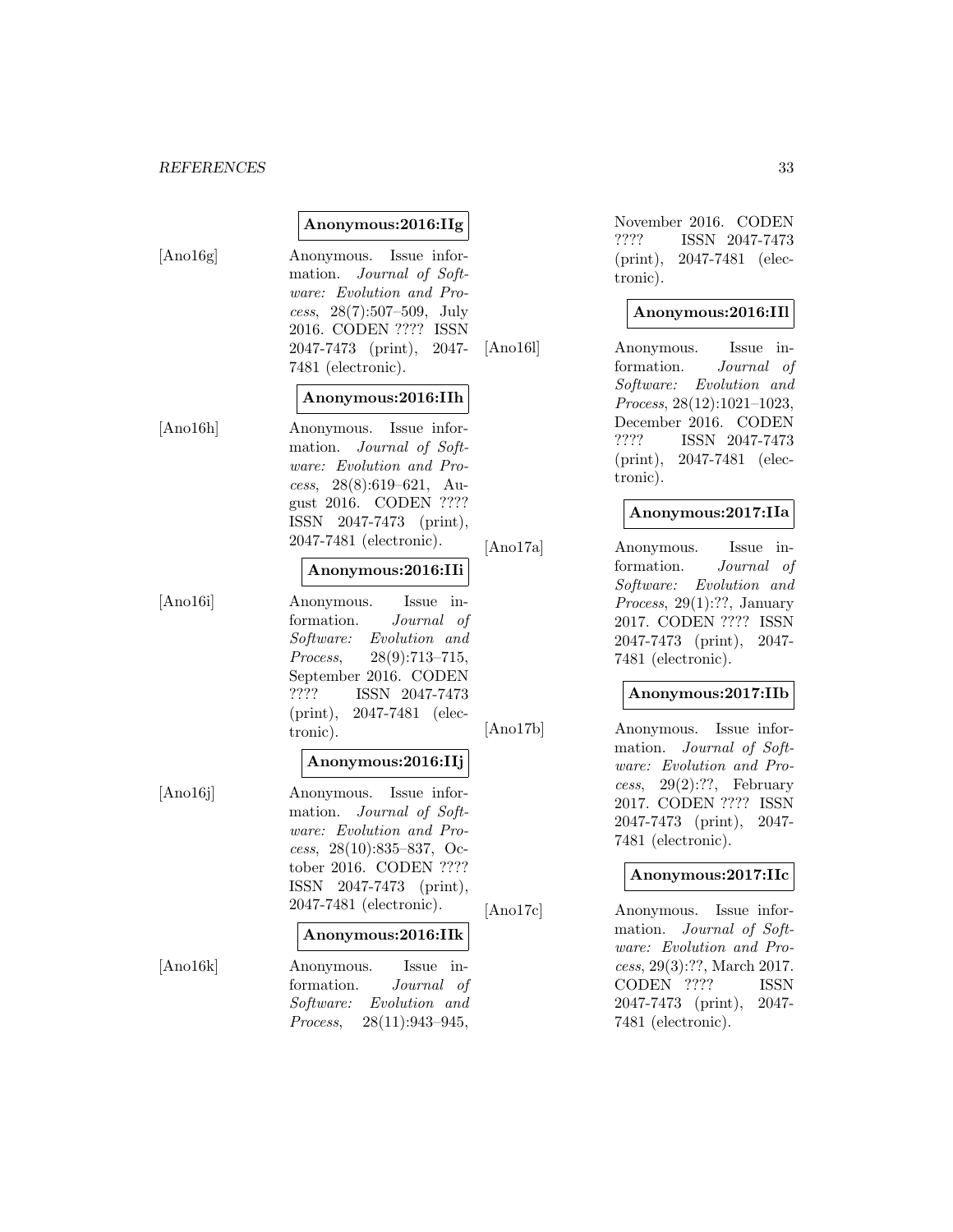# **Anonymous:2017:IId**

[Ano17d] Anonymous. Issue information. Journal of Software: Evolution and Process, 29(4):??, April 2017. CODEN ???? ISSN 2047-7473 (print), 2047- 7481 (electronic).

#### **Anonymous:2017:IIe**

[Ano17e] Anonymous. Issue information. Journal of Software: Evolution and Process, 29(5):??, May 2017. CODEN ???? ISSN 2047-7473 (print), 2047- 7481 (electronic).

# **Anonymous:2017:IIf**

[Ano17f] Anonymous. Issue information. Journal of Software: Evolution and Process, 29(6):??, June 2017. CODEN ???? ISSN 2047-7473 (print), 2047- 7481 (electronic).

# **Anonymous:2017:IIg**

[Ano17g] Anonymous. Issue information. Journal of Software: Evolution and Process, 29(7):??, July 2017. CODEN ???? ISSN 2047-7473 (print), 2047- 7481 (electronic).

#### **Anonymous:2017:IIh**

[Ano17h] Anonymous. Issue information. Journal of Software: Evolution and Process, 29(8):??, August 2017. CODEN ???? ISSN

2047-7473 (print), 2047- 7481 (electronic).

#### **Anonymous:2017:IIi**

[Ano17i] Anonymous. Issue information. Journal of Software: Evolution and Process, 29(9):??, September 2017. CODEN ???? ISSN 2047-7473 (print), 2047- 7481 (electronic).

# **Anonymous:2017:IIj**

[Ano17j] Anonymous. Issue information. Journal of Software: Evolution and Process, 29(10):??, October 2017. CODEN ???? ISSN 2047-7473 (print), 2047- 7481 (electronic).

# **Anonymous:2017:IIk**

[Ano17k] Anonymous. Issue information. Journal of Software: Evolution and Process, 29(11):??, November 2017. CODEN ???? ISSN 2047-7473 (print), 2047- 7481 (electronic).

# **Anonymous:2017:IIl**

[Ano17l] Anonymous. Issue information. Journal of Software: Evolution and Process, 29(12):??, December 2017. CODEN ???? ISSN 2047-7473 (print), 2047- 7481 (electronic).

# **Anonymous:2017:RA**

[Ano17m] Anonymous. Reviewer acknowledgements. Journal of Software: Evolution and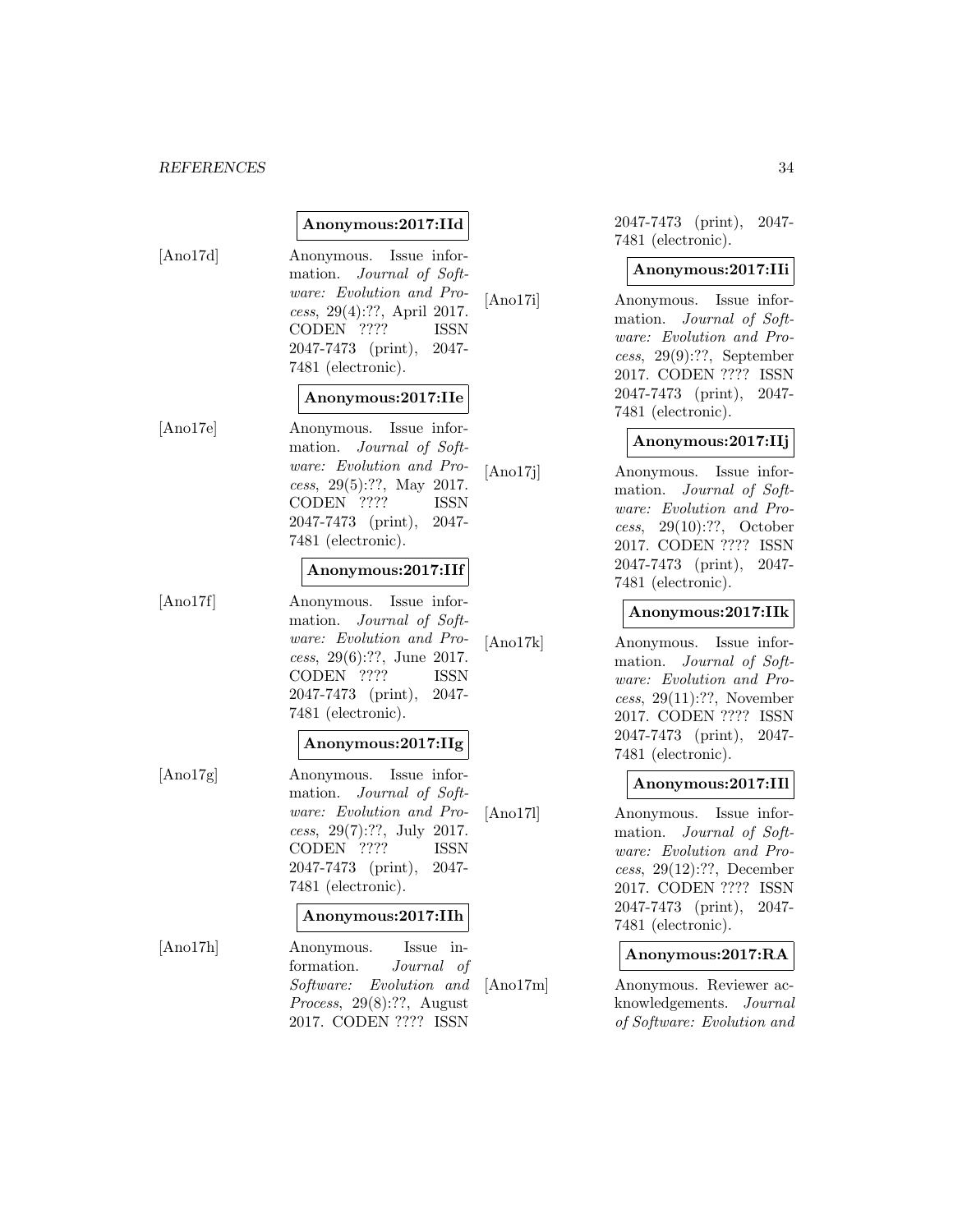Process, 29(1):??, January 2017. CODEN ???? ISSN 2047-7473 (print), 2047- 7481 (electronic).

# **Anonymous:2018:IIa**

[Ano18a] Anonymous. Issue information. Journal of Software: Evolution and Process, 30(1):??, January 2018. CODEN ???? ISSN 2047-7473 (print), 2047- 7481 (electronic).

# **Anonymous:2018:IIb**

[Ano18b] Anonymous. Issue information. Journal of Software: Evolution and Process, 30(2):e1900:1– e1900:??, February 2018. CODEN ???? ISSN 2047- 7473 (print), 2047-7481 (electronic).

# **Anonymous:2018:IIc**

[Ano18c] Anonymous. Issue information. Journal of Software: Evolution and Process, 30(3):e1901:1– e1901:??, March 2018. CO-DEN ???? ISSN 2047-7473 (print), 2047-7481 (electronic).

# **Anonymous:2018:IId**

[Ano18d] Anonymous. Issue information. Journal of Software: Evolution and Process, 30(4):e1902:1– e1902:??, April 2018. CO-DEN ???? ISSN 2047-7473 (print), 2047-7481 (electronic).

#### **Anonymous:2018:IIe**

[Ano18e] Anonymous. Issue information. Journal of Software: Evolution and Process, 30(5):e1903:1– e1903:??, May 2018. CO-DEN ???? ISSN 2047-7473 (print), 2047-7481 (electronic).

# **Anonymous:2018:IIf**

[Ano18f] Anonymous. Issue information. Journal of Software: Evolution and Process, 30(6):e1904:1– e1904:??, June 2018. CO-DEN ???? ISSN 2047-7473 (print), 2047-7481 (electronic).

# **Anonymous:2018:IIg**

[Ano18g] Anonymous. Issue information. Journal of Software: Evolution and Process, 30(7):e1905:1– e1905:??, July 2018. CO-DEN ???? ISSN 2047-7473 (print), 2047-7481 (electronic).

# **Anonymous:2018:IIh**

[Ano18h] Anonymous. Issue information. Journal of Software: Evolution and Process, 30(8):e1906:1– e1906:??, August 2018. CODEN ???? ISSN 2047- 7473 (print), 2047-7481 (electronic).

#### **Anonymous:2018:IIi**

[Ano18i] Anonymous. Issue information. Journal of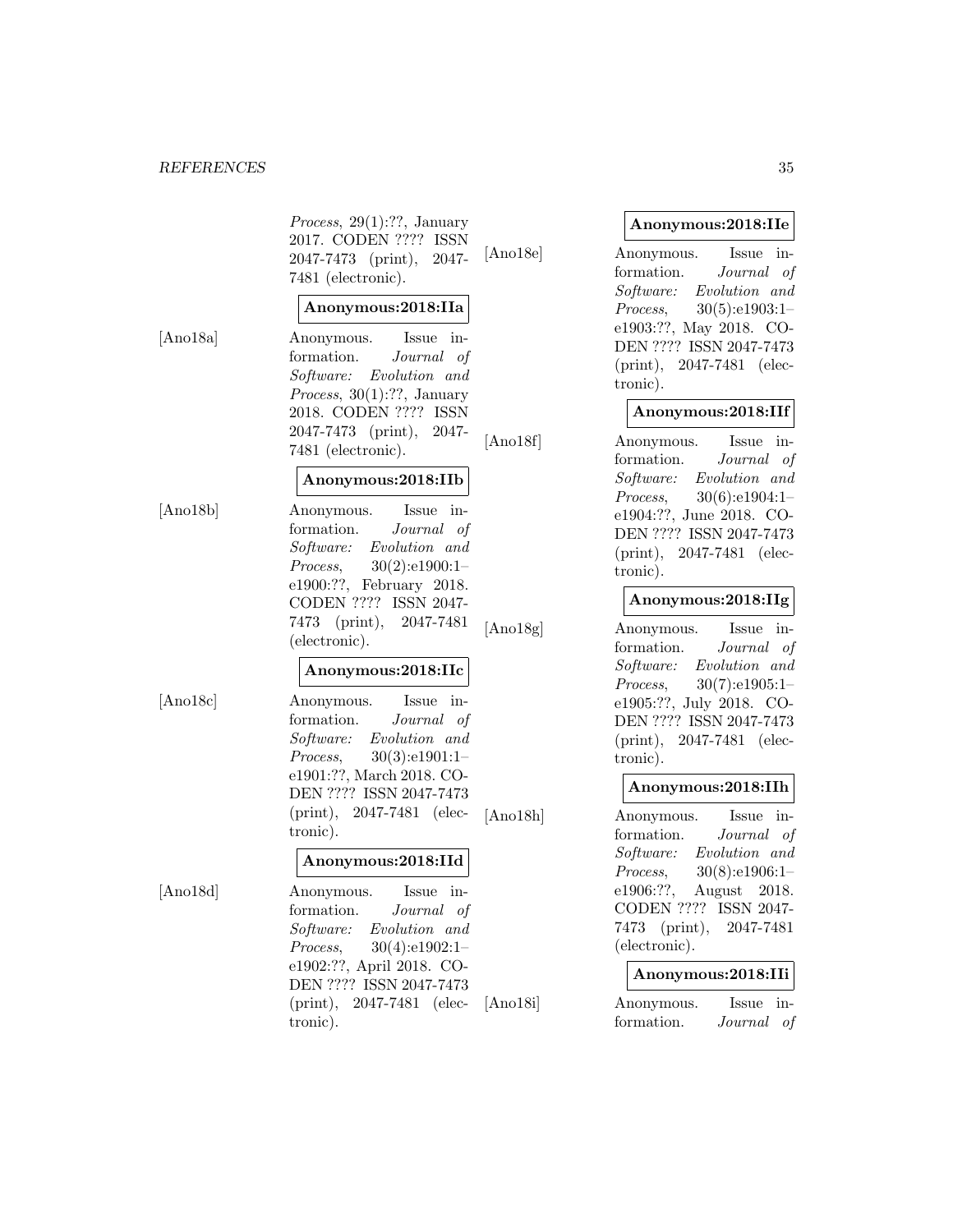Software: Evolution and Process, 30(9):e1907:1– e1907:??, September 2018. CODEN ???? ISSN 2047- 7473 (print), 2047-7481 (electronic).

#### **Anonymous:2018:IIj**

[Ano18j] Anonymous. Issue in-

formation. Journal of Software: Evolution and Process, 30(10):e1908:1– e1908:??, October 2018. CODEN ???? ISSN 2047- 7473 (print), 2047-7481 (electronic).

#### **Anonymous:2018:IIk**

[Ano18k] Anonymous. Issue information. Journal of Software: Evolution and Process, 30(11):e1909:1– e1909:??, November 2018. CODEN ???? ISSN 2047- 7473 (print), 2047-7481 (electronic).

#### **Anonymous:2018:IIl**

[Ano18l] Anonymous. Issue information. Journal of Software: Evolution and Process, 30(12):e1910:1– e1910:??, December 2018. CODEN ???? ISSN 2047- 7473 (print), 2047-7481 (electronic).

# **Anonymous:2019:IIa**

[Ano19a] Anonymous. Issue information. Journal of Software: Evolution and Process, 31(1):e1966:1– e1966:??, January 2019.

CODEN ???? ISSN 2047- 7473 (print), 2047-7481 (electronic).

# **Anonymous:2019:IIb**

[Ano19b] Anonymous. Issue information. Journal of Software: Evolution and Process, 31(2):e1967:1– e1967:??, February 2019. CODEN ???? ISSN 2047- 7473 (print), 2047-7481 (electronic).

# **Anonymous:2019:IIc**

[Ano19c] Anonymous. Issue information. Journal of Software: Evolution and Process, 31(3):e1968:1– e1968:??, March 2019. CO-DEN ???? ISSN 2047-7473 (print), 2047-7481 (electronic).

#### **Anonymous:2020:IIa**

[Ano20a] Anonymous. Issue information. Journal of Software: Evolution and Process, 32(1):e2185:1– e2185:??, January 2020. CODEN ???? ISSN 2047- 7473 (print), 2047-7481 (electronic).

#### **Anonymous:2020:IIb**

[Ano20b] Anonymous. Issue information. Journal of Software: Evolution and Process, 32(2):e2186:1– e2186:??, February 2020. CODEN ???? ISSN 2047- 7473 (print), 2047-7481 (electronic).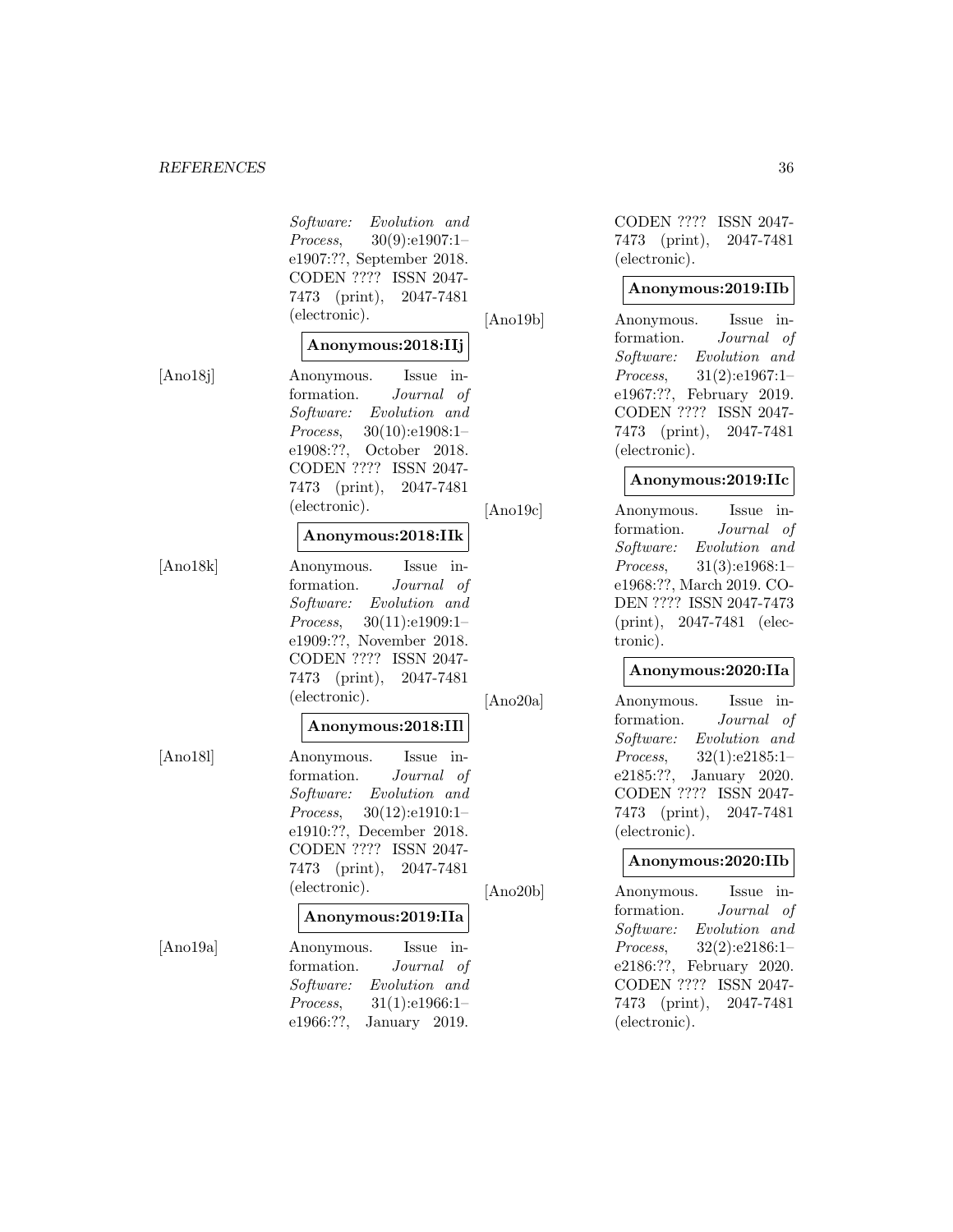#### *REFERENCES* 37

#### **Anonymous:2020:IIc**

[Ano20c] Anonymous. Issue information. Journal of Software: Evolution and Process, 32(3):e2187:1– e2187:??, March 2020. CO-DEN ???? ISSN 2047-7473 (print), 2047-7481 (electronic).

#### **Anonymous:2020:IId**

[Ano20d] Anonymous. Issue information. Journal of Software: Evolution and Process, 32(4):e2188:1– e2188:??, April 2020. CO-DEN ???? ISSN 2047-7473 (print), 2047-7481 (electronic).

#### **Anonymous:2020:IIe**

[Ano20e] Anonymous. Issue information. Journal of Software: Evolution and Process, 32(5):e2189:1– e2189:??, May 2020. CO-DEN ???? ISSN 2047-7473 (print), 2047-7481 (electronic).

# **Anonymous:2020:IIf**

[Ano20f] Anonymous. Issue information. Journal of Software: Evolution and Process, 32(6):e2190:1– e2190:??, June 2020. CO-DEN ???? ISSN 2047-7473 (print), 2047-7481 (electronic).

# **Anonymous:2020:IIg** [Ano20g] Anonymous. Issue in-

formation. Journal of

Software: Evolution and Process, 32(7):e2191:1– e2191:??, July 2020. CO-DEN ???? ISSN 2047-7473 (print), 2047-7481 (electronic).

#### **Anonymous:2020:IIh**

[Ano20h] Anonymous. Issue information. Journal of Software: Evolution and Process, 32(8):e2192:1– e2192:??, August 2020. CODEN ???? ISSN 2047- 7473 (print), 2047-7481 (electronic).

#### **Anonymous:2020:IIi**

[Ano20i] Anonymous. Issue information. Journal of Software: Evolution and Process, 32(9):e2193:1– e2193:??, September 2020. CODEN ???? ISSN 2047- 7473 (print), 2047-7481 (electronic).

## **Anonymous:2020:IIj**

[Ano20j] Anonymous. Issue information. Journal of Software: Evolution and Process, 32(10):e2194:1– e2194:??, October 2020. CODEN ???? ISSN 2047- 7473 (print), 2047-7481 (electronic).

#### **Anonymous:2020:IIk**

[Ano20k] Anonymous. Issue information. Journal of Software: Evolution and Process, 32(11):e2195:1– e2195:??, November 2020.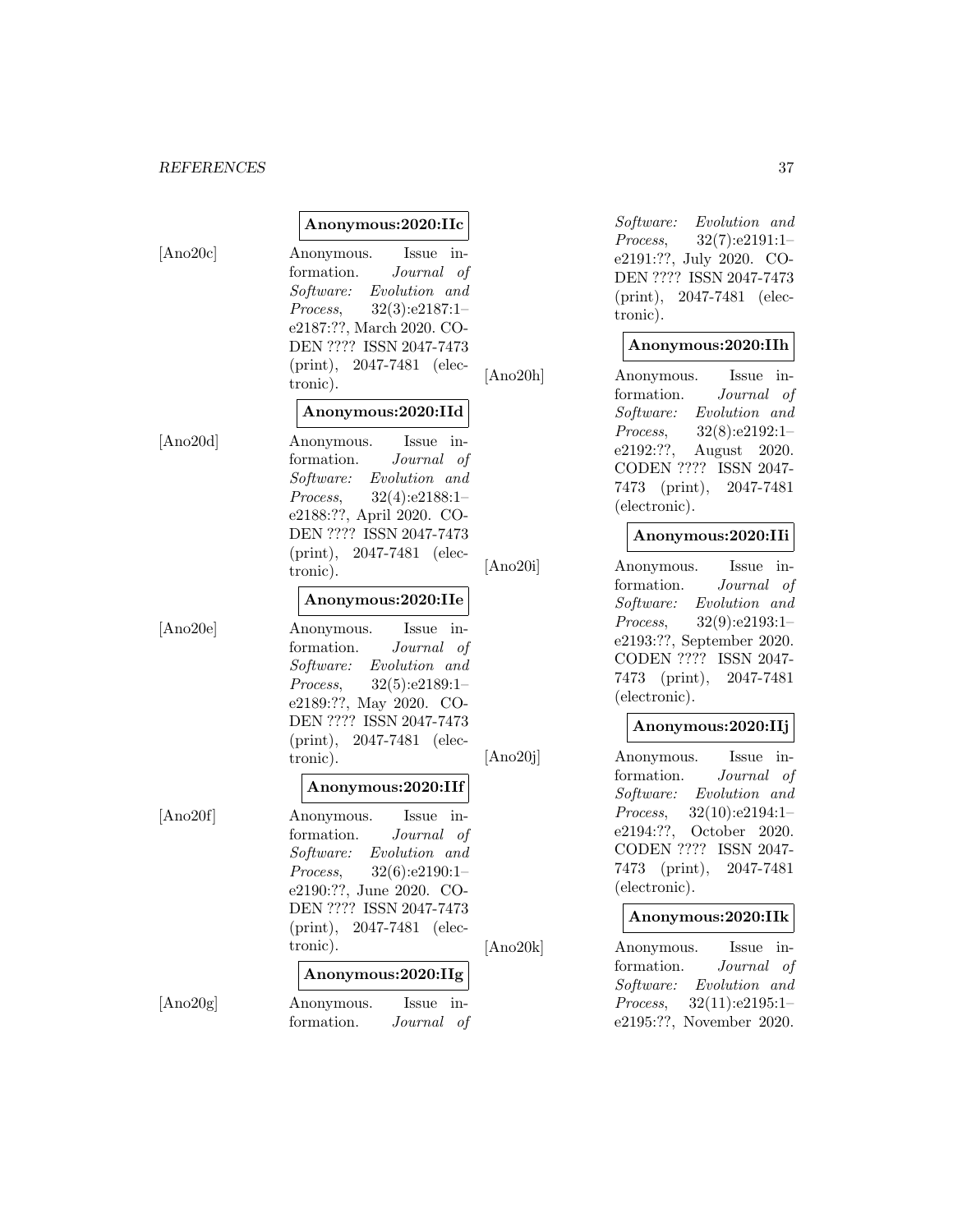#### *REFERENCES* 38

CODEN ???? ISSN 2047- 7473 (print), 2047-7481 (electronic).

#### **Anonymous:2020:IIl**

[Ano20l] Anonymous. Issue information. Journal of Software: Evolution and Process, 32(12):e2196:1– e2196:??, December 2020. CODEN ???? ISSN 2047- 7473 (print), 2047-7481 (electronic).

#### **Anonymous:2021:EPS**

[Ano21a] Anonymous. Effort prediction for the software project construction phase. Journal of Software: Evolution and Process, 33(7):e2365:1– e2365:??, July 2021. CO-DEN ???? ISSN 2047-7473 (print), 2047-7481 (electronic).

#### **Anonymous:2021:EAS**

[Ano21b] Anonymous. Enhancing agile software development in the banking sector — a comprehensive case study at LHV. Journal of Software: Evolution and Process, 33 (7):e2363:1–e2363:??, July 2021. CODEN ???? ISSN 2047-7473 (print), 2047- 7481 (electronic).

## **Anonymous:2021:ESA**

[Ano21c] Anonymous. An exploratory semantic analysis of logging questions.

Journal of Software: Evolution and Process, 33 (7):e2361:1–e2361:??, July 2021. CODEN ???? ISSN 2047-7473 (print), 2047- 7481 (electronic).

#### **Anonymous:2021:IIa**

[Ano21d] Anonymous. Issue information. Journal of Software: Evolution and Process, 33(1):e2278:1– e2278:??, January 2021. CODEN ???? ISSN 2047- 7473 (print), 2047-7481 (electronic).

#### **Anonymous:2021:IIb**

[Ano21e] Anonymous. Issue information. Journal of Software: Evolution and Process, 33(2):e2279:1– e2279:??, February 2021. CODEN ???? ISSN 2047- 7473 (print), 2047-7481 (electronic).

#### **Anonymous:2021:IIc**

[Ano21f] Anonymous. Issue information. Journal of Software: Evolution and Process, 33(3):e2280:1– e2280:??, March 2021. CO-DEN ???? ISSN 2047-7473 (print), 2047-7481 (electronic).

#### **Anonymous:2021:IId**

[Ano21g] Anonymous. Issue information. Journal of Software: Evolution and Process, 33(4):e2281:1– e2281:??, April 2021. CO-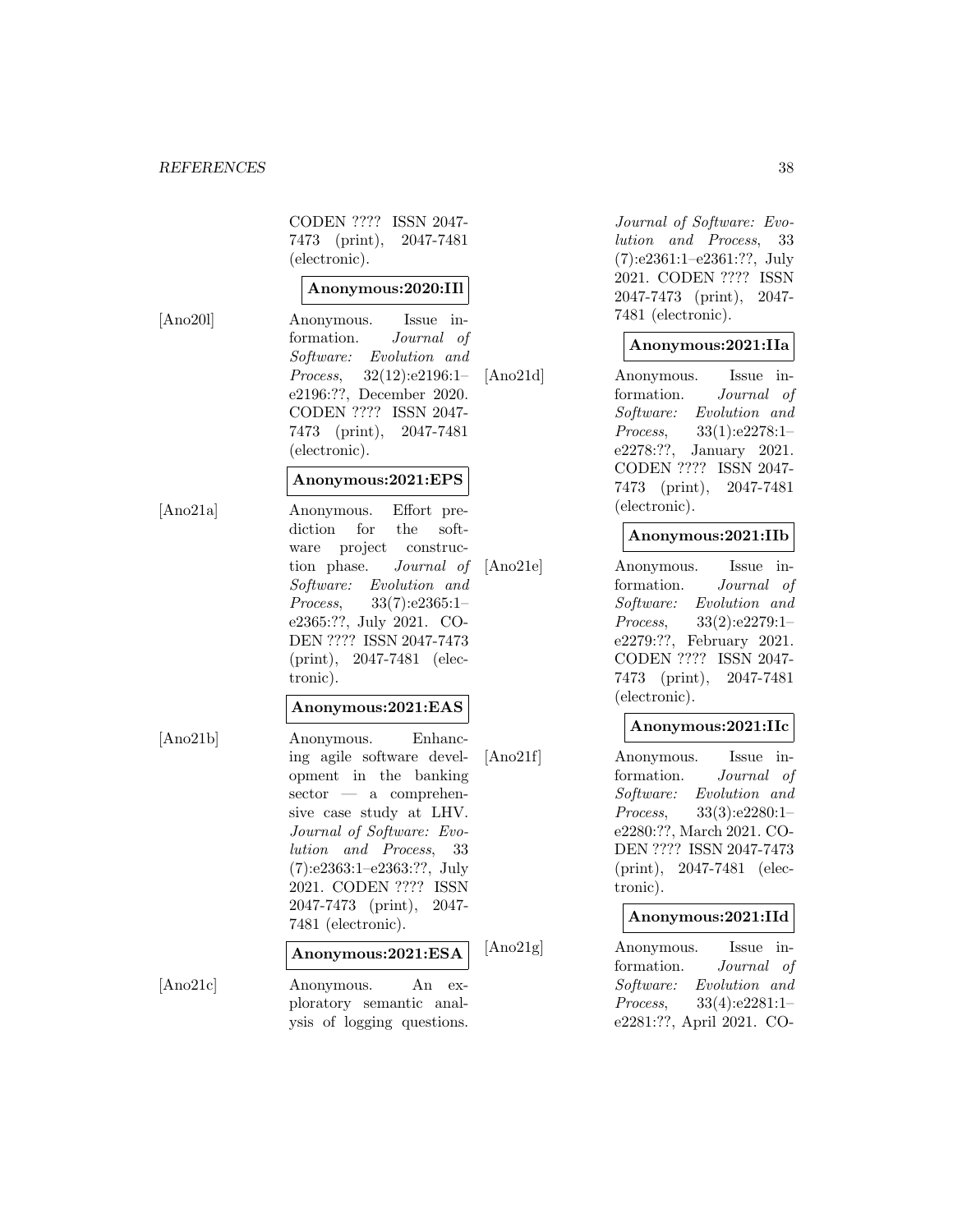DEN ???? ISSN 2047-7473 (print), 2047-7481 (electronic).

## **Anonymous:2021:IIe**

[Ano21h] Anonymous. Issue information. Journal of Software: Evolution and Process, 33(5):e2282:1– e2282:??, May 2021. CO-DEN ???? ISSN 2047-7473 (print), 2047-7481 (electronic).

## **Anonymous:2021:IIf**

[Ano21i] Anonymous. Issue information. Journal of Software: Evolution and Process, 33(6):e2283:1– e2283:??, June 2021. CO-DEN ???? ISSN 2047-7473 (print), 2047-7481 (electronic).

#### **Anonymous:2021:IIg**

[Ano21j] Anonymous. Issue information. Journal of Software: Evolution and Process, 33(7):e2284:1– e2284:??, July 2021. CO-DEN ???? ISSN 2047-7473 (print), 2047-7481 (electronic).

#### **Anonymous:2021:IIh**

[Ano21k] Anonymous. Issue information. Journal of Software: Evolution and Process, 33(8):e2285:1– e2285:??, August 2021. CODEN ???? ISSN 2047- 7473 (print), 2047-7481 (electronic).

## **Anonymous:2021:IIi**

[Ano21l] Anonymous. Issue information. Journal of Software: Evolution and Process, 33(9):e2286:1– e2286:??, September 2021. CODEN ???? ISSN 2047- 7473 (print), 2047-7481 (electronic).

# **Anonymous:2021:IIj**

[Ano21m] Anonymous. Issue information. Journal of Software: Evolution and Process, 33(10):e2287:1– e2287:??, October 2021. CODEN ???? ISSN 2047- 7473 (print), 2047-7481 (electronic).

#### **Anonymous:2021:IIk**

[Ano21n] Anonymous. Issue information. Journal of Software: Evolution and Process, 33(11):e2288:1– e2288:??, November 2021. CODEN ???? ISSN 2047- 7473 (print), 2047-7481 (electronic).

## **Anonymous:2021:IIl**

[Ano21o] Anonymous. Issue information. Journal of Software: Evolution and Process, 33(12):e2289:1– e2289:??, December 2021. CODEN ???? ISSN 2047- 7473 (print), 2047-7481 (electronic).

#### **Anonymous:2021:MDA**

[Ano21p] Anonymous. A modeldriven approach for se-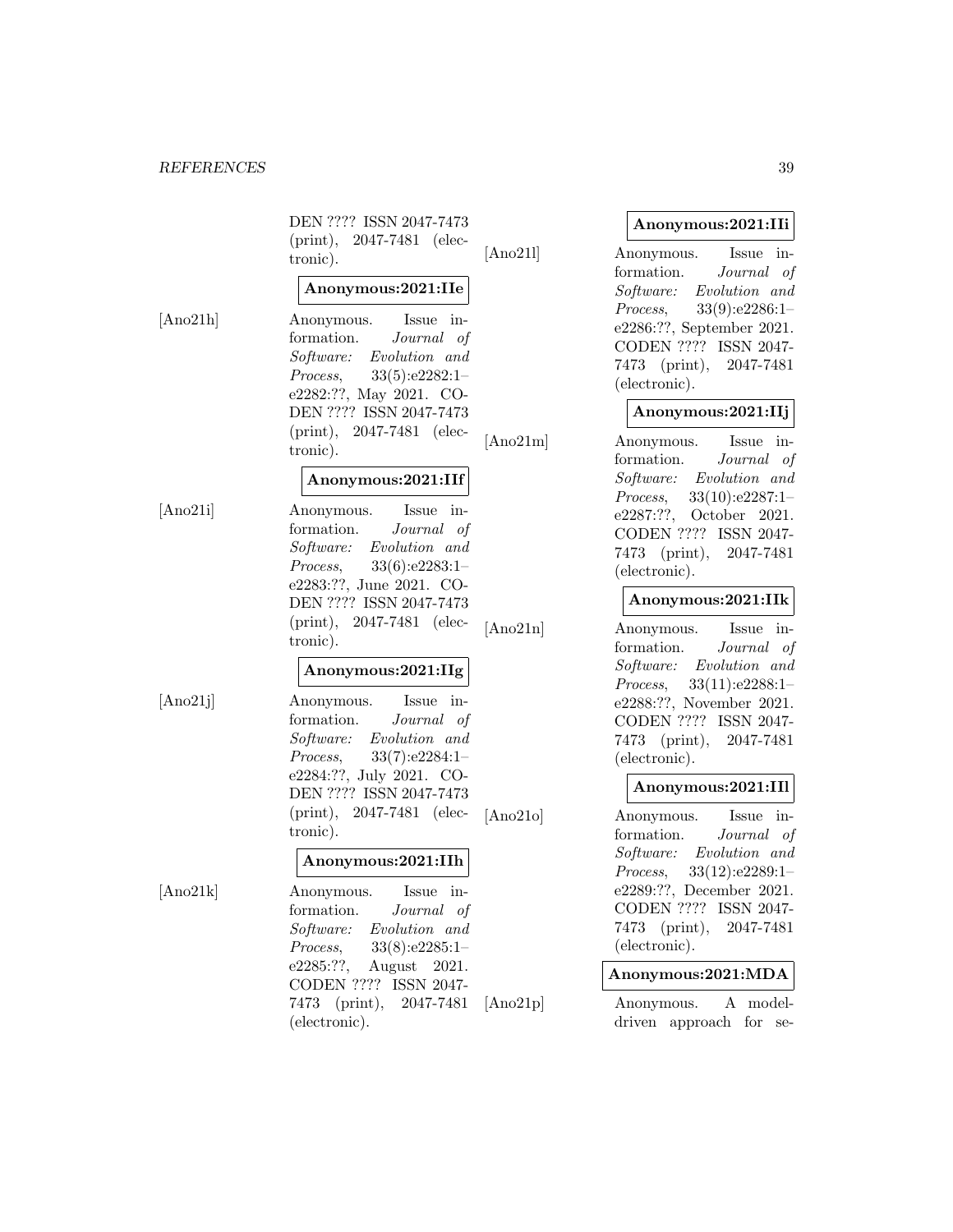mantic web service modeling using web service modeling languages. Journal of Software: Evolution and Process, 33 (7):e2364:1–e2364:??, July 2021. CODEN ???? ISSN 2047-7473 (print), 2047- 7481 (electronic).

## **Anonymous:2021:MUS**

[Ano21q] Anonymous. Multiupgradation software reliability growth model with dependency of faults under change point and imperfect debugging. Journal of Software: Evolution and Process, 33 (6):e2344:1–e2344:??, June 2021. CODEN ???? ISSN 2047-7473 (print), 2047- 7481 (electronic).

## **Anonymous:2021:VFF**

[Ano21r] Anonymous. On the value of filter feature selection techniques in homogeneous ensembles effort estimation. Journal of Software: Evolution and Process, 33 (6):e2343:1–e2343:??, June 2021. CODEN ???? ISSN 2047-7473 (print), 2047- 7481 (electronic).

#### **Anonymous:2021:PLP**

[Ano21s] Anonymous. Predicting the lifetime of pull requests in open-source projects. Journal of Software: Evolution and Process, 33

(6):e2337:1–e2337:??, June 2021. CODEN ???? ISSN 2047-7473 (print), 2047- 7481 (electronic).

## **Anonymous:2021:QSP**

[Ano21t] Anonymous. Quantitative software project management with mixed data: a comparison of radial, nonradial, and ensemble data envelopment analysis models. Journal of Software: Evolution and Process, 33 (6):e2348:1–e2348:??, June 2021. CODEN ???? ISSN 2047-7473 (print), 2047- 7481 (electronic).

## **Anonymous:2021:SDP**

[Ano21u] Anonymous. Software defect prediction with imbalanced distribution by radius-synthetic minority over-sampling technique. Journal of Software: Evolution and Process, 33 (7):e2362:1–e2362:??, July 2021. CODEN ???? ISSN 2047-7473 (print), 2047- 7481 (electronic).

## **Anonymous:2021:TEB**

[Ano21v] Anonymous. Towards evidence-based decisionmaking for identification and usage of assets in composite software: a research roadmap. Journal of Software: Evolution and Process, 33 (6):e2345:1–e2345:??, June 2021. CODEN ???? ISSN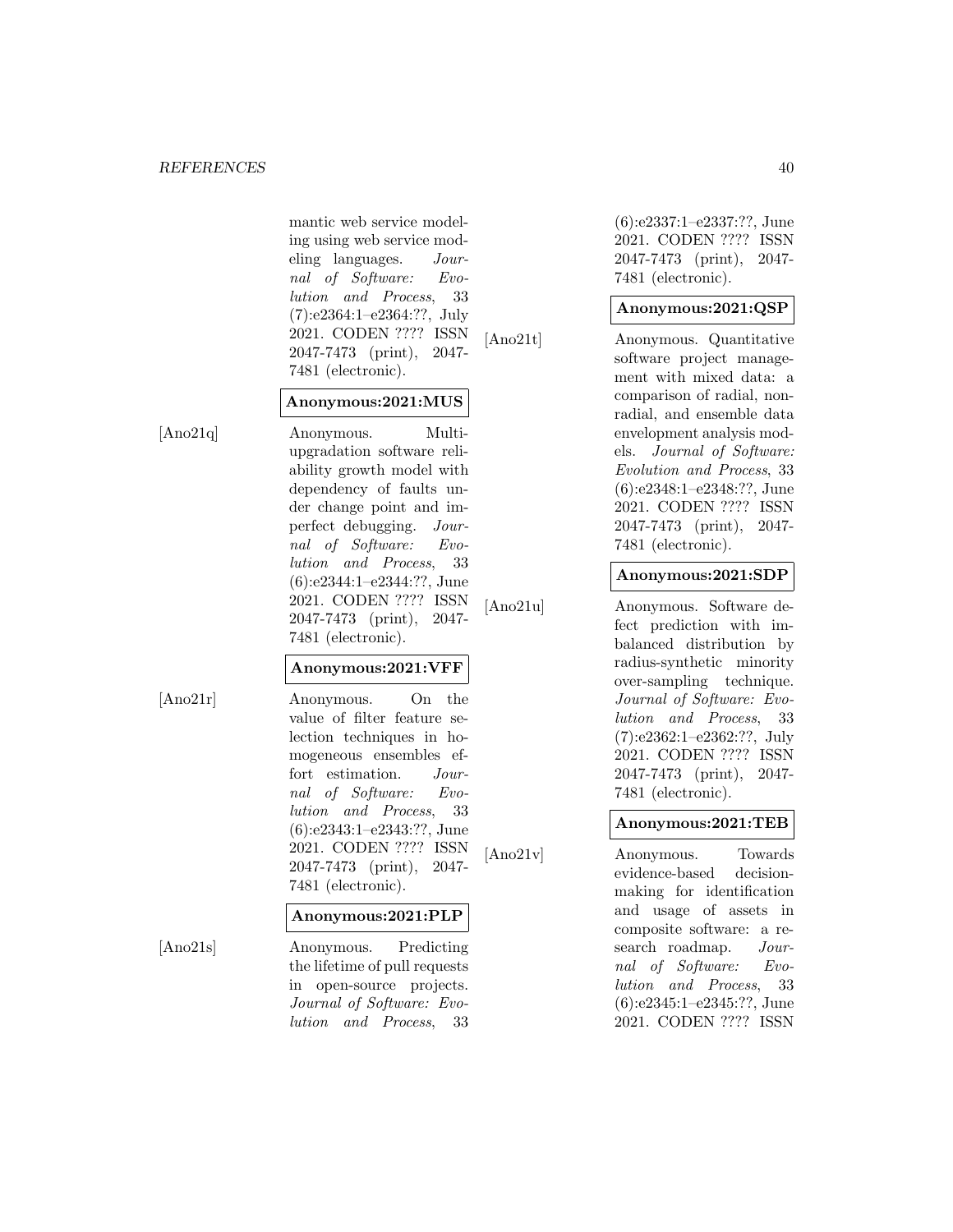2047-7473 (print), 2047- 7481 (electronic).

# **Anonymous:2022:IIa**

[Ano22a] Anonymous. Issue information. Journal of Software: Evolution and Process, 34(1):e2349:1– e2349:??, January 2022. CODEN ???? ISSN 2047- 7473 (print), 2047-7481 (electronic).

#### **Anonymous:2022:IIb**

[Ano22b] Anonymous. Issue information. Journal of Software: Evolution and Process, 34(2):e2350:1– e2350:??, February 2022. CODEN ???? ISSN 2047- 7473 (print), 2047-7481 (electronic).

#### **Anonymous:2022:IIc**

[Ano22c] Anonymous. Issue information. Journal of Software: Evolution and Process, 34(3):e2351:1– e2351:??, March 2022. CO-DEN ???? ISSN 2047-7473 (print), 2047-7481 (electronic).

#### **Anonymous:2022:IId**

[Ano22d] Anonymous. Issue information. Journal of Software: Evolution and Process, 34(4):e2352:1– e2352:??, April 2022. CO-DEN ???? ISSN 2047-7473 (print), 2047-7481 (electronic).

## **Akman:2016:EER**

 $[A\ddot{O}AG16]$  Suha Akman, Mert Özmut, Burak Aydın, and Serhat Göktürk. EUROSPI 2015: Experience report: implementing requirement traceability throughout the software development life cycle. Journal of Software: Evolution and Process, 28(11):950–954, November 2016. CODEN ???? ISSN 2047-7473 (print), 2047-7481 (electronic).

## **Aryani:2014:PDU**

[APL<sup>+</sup>14] Amir Aryani, Fabrizio Perin, Mircea Lungu, Abdun Naser Mahmood, and Oscar Nierstrasz. Predicting dependences using domain-based coupling. Journal of Software: Evolution and Process, 26(1): 50–76, January 2014. CO-DEN ???? ISSN 2047-7473 (print), 2047-7481 (electronic).

#### **Adam:2012:BPS**

[ARD<sup>+</sup>12] Sebastian Adam, Norman Riegel, Joerg Doerr, Oezguer Uenalan, and Daniel Kerkow. From business processes to software services and vice versa — an improved transition through service-oriented requirements engineering. Journal of Software: Evolution and Process, 24(3):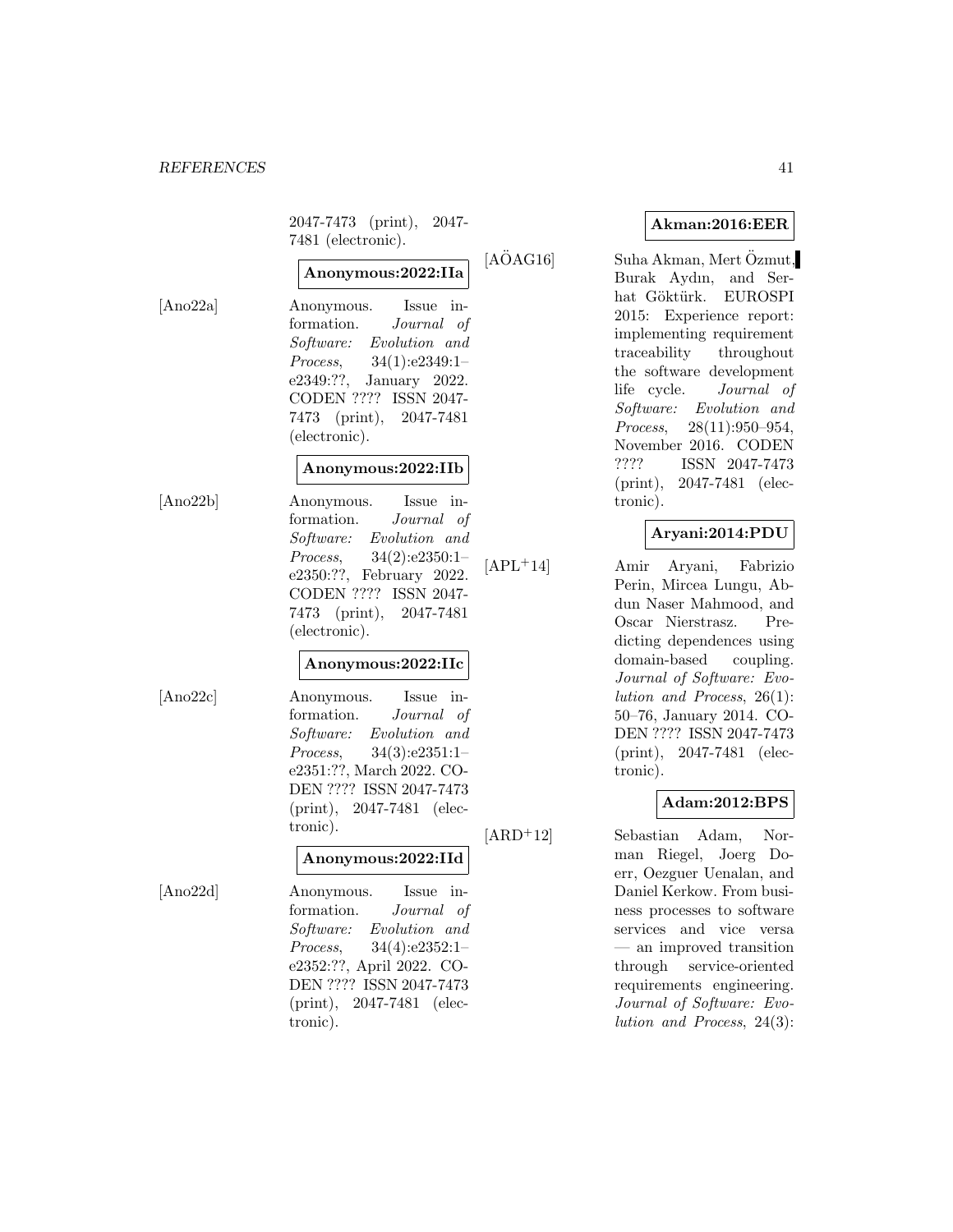237–258, April 2012. CO-DEN ???? ISSN 2047-7473 (print), 2047-7481 (electronic).

## **Litoriya:2021:SPS**

[aRL21] Prateek Pandey and. Ratnesh Litoriya. Software process selection system based on multicriteria decision making. Journal of Software: Evolution and Process, 33(2): e2305:1–e2305:??, February 2021. CODEN ???? ISSN 2047-7473 (print), 2047-7481 (electronic).

#### **Asaduzzaman:2016:SEC**

[ARSH16] Muhammad Asaduzzaman, Chanchal K. Roy, Kevin A. Schneider, and Daqing Hou. A simple, efficient, context-sensitive approach for code completion. Journal of Software: Evolution and Process, 28(7):512–541, July 2016. CODEN ???? ISSN 2047-7473 (print), 2047- 7481 (electronic).

# **Abrar:2020:MAA**

[ASA<sup>+</sup>20] Muhammad Faisal Abrar, M. Sohail, Sikandar Ali, Muhammad Faran Majeed, Ibrar Ali Shah, Nasir Rashid, and Naimat Ullah. De-motivators for the adoption of agile methodologies for large-scale software development teams: An SLR from management perspective. Journal of Software: Evolution and Process, 32(12): e2268:1–e2268:??, December 2020. CODEN ???? ISSN 2047-7473 (print), 2047-7481 (electronic).

## **Al-Sarayreh:2013:SBM**

[ASACG13] Khalid T. Al-Sarayreh, Alain Abran, and Juan J. Cuadrado-Gallego. A standards-based model of system maintainability requirements. Journal of Software: Evolution and Process, 25(5):459–505. May 2013. CODEN ???? ISSN 2047-7473 (print), 2047-7481 (electronic).

## **Al-Sabbagh:2018:CBG**

[ASG18] Khaled Walid Al-Sabbagh and Lucas Gren. The connections between group maturity, software development velocity, and planning effectiveness. Journal of Software: Evolution and Process, 30(1):??, January 2018. CODEN ???? ISSN 2047-7473 (print), 2047- 7481 (electronic).

## **Akbar:2021:FAH**

[ASK<sup>+</sup>21] Muhammad Azeem Akbar, Mohammad Shameem, Arif Ali Khan, Mohammad Nadeem, Ahmed Alsanad, and Abdu Gumaei. A fuzzy analytical hierarchy process to prioritize the success factors of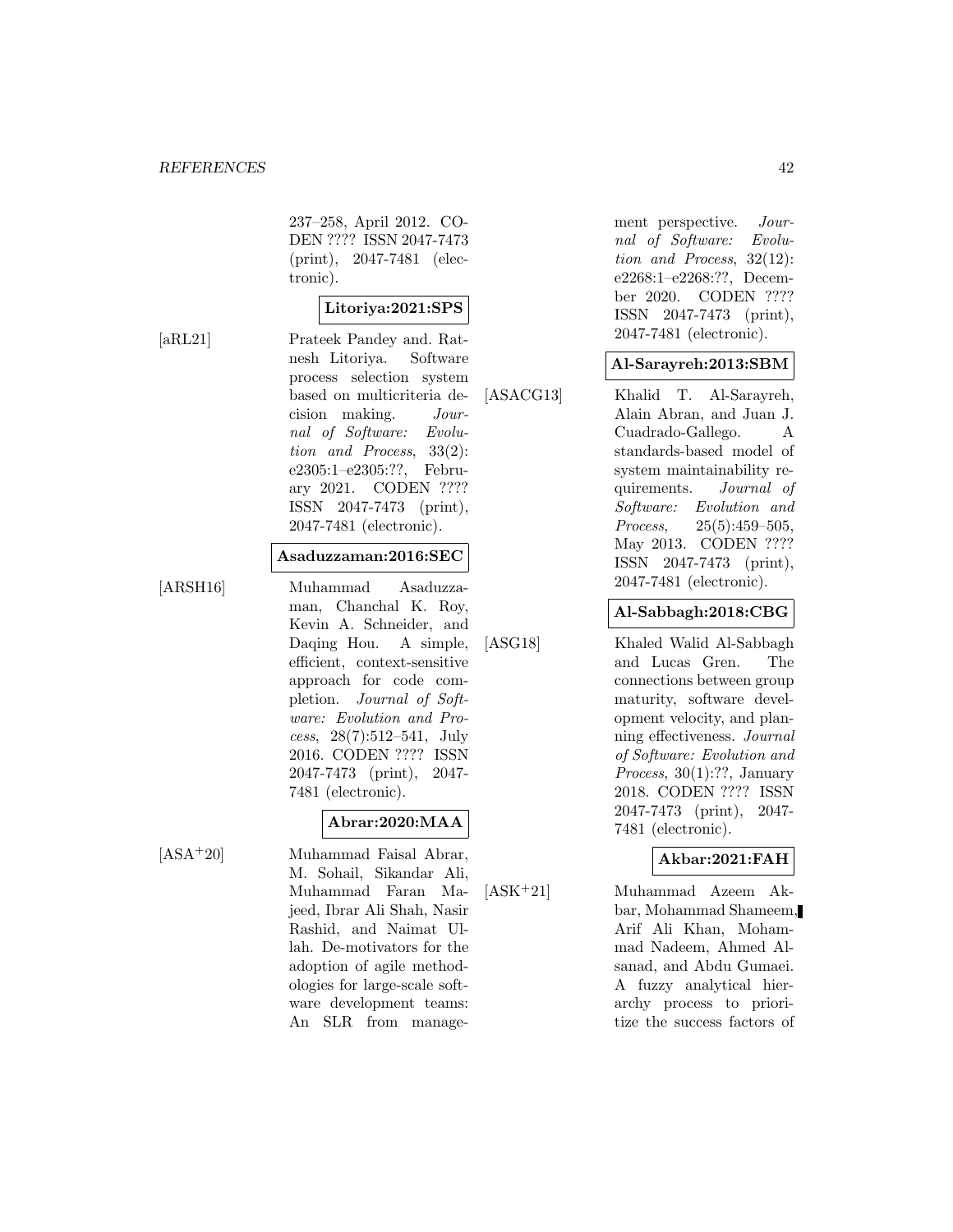requirement change management in global software development. Journal of Software: Evolution and Process, 33(2): e2292:1–e2292:??, February 2021. CODEN ???? ISSN 2047-7473 (print), 2047-7481 (electronic).

# **Aggarwal:2017:DDB**

[ATR<sup>+</sup>17] Karan Aggarwal, Finbarr Timbers, Tanner Rutgers, Abram Hindle, Eleni Stroulia, and Russell Greiner. Detecting duplicate bug reports with software engineering domain knowledge. Journal of Software: Evolution and Process, 29(3):??, March 2017. CODEN ???? ISSN 2047-7473 (print), 2047- 7481 (electronic).

## **Ajienka:2020:EAS**

[AVC20] Nemitari Ajienka, Peter Vangorp, and Andrea Capiluppi. An empirical analysis of source code metrics and smart contract resource consumption. Journal of Software: Evolution and Process, 32 (10):e2267:1–e2267:??, October 2020. CODEN ???? ISSN 2047-7473 (print), 2047-7481 (electronic).

## **Akarsu:2020:MSA**

[AY20] Zulal Akarsu and Murat Yilmaz. Managing the social aspects of software development ecosystems: an industrial case study on personality. Journal of Software: Evolution and Process, 32(11): e2277:1–e2277:??, November 2020. CODEN ???? ISSN 2047-7473 (print), 2047-7481 (electronic).

## **Asim:2018:SPM**

[AYB<sup>+</sup>18] Muhammad Asim, Artsiom Yautsiukhin, Achim D. Brucker, Thar Baker, Qi Shi, and Brett Lempereur. Security policy monitoring of BPMNbased service compositions. Journal of Software: Evolution and Process, 30(9):e1944:1– e1944:??, September 2018. CODEN ???? ISSN 2047- 7473 (print), 2047-7481 (electronic).

## **Benyagoub:2020:FDS**

[BAAO<sup>+</sup>20] Sarah Benyagoub, Yamine Aït-Ameur, Meriem Ouederni, Atif Mashkoor, and Ahmed Medeghri. Formal design of scalable conversation protocols using Event-B: Validation, experiments, and benchmarks. Journal of Software: Evolution and Process, 32(2):e2209:1– e2209:??, February 2020. CODEN ???? ISSN 2047- 7473 (print), 2047-7481 (electronic).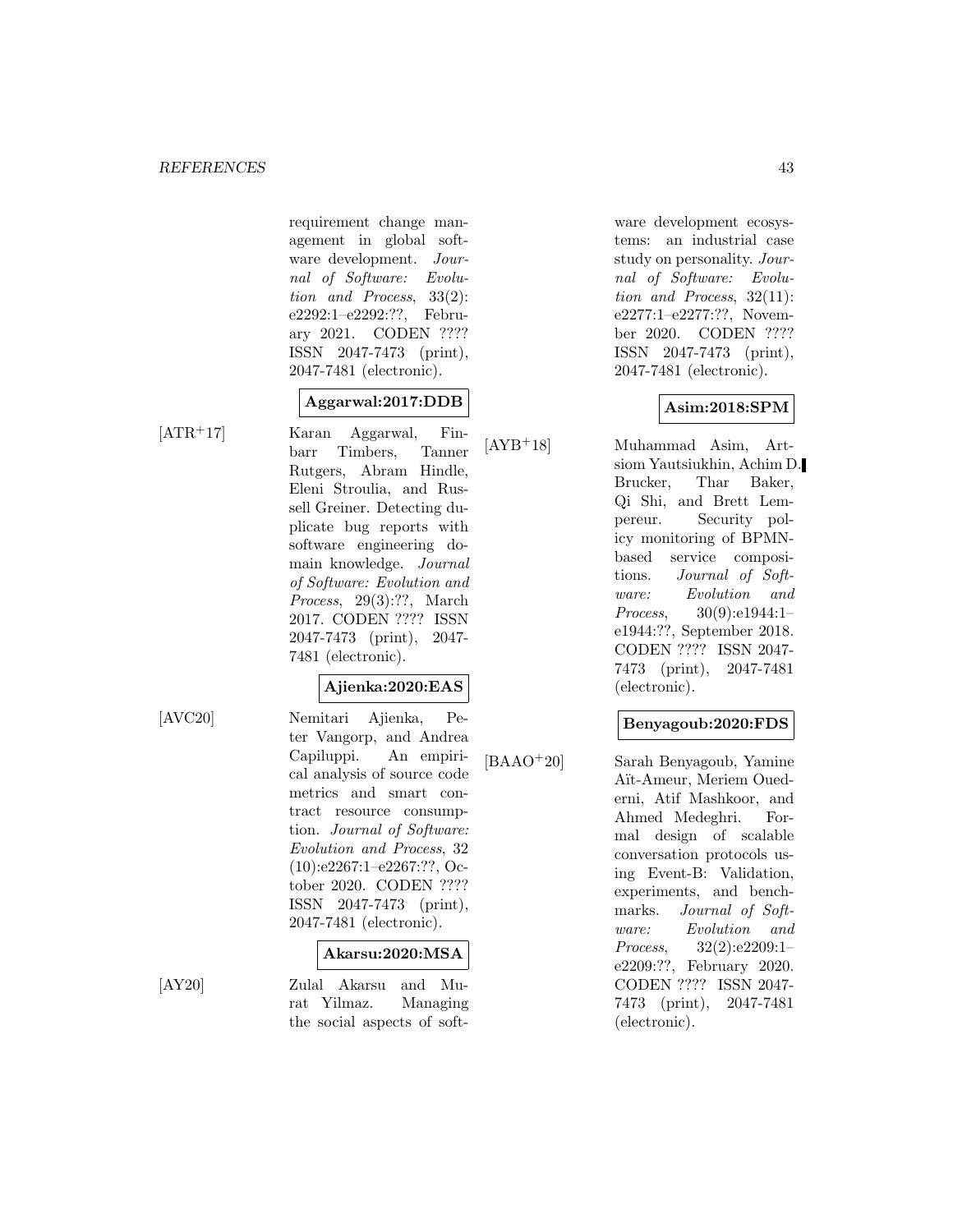**Babar:2012:FGS** [Bab12] Muhammad Ali Babar. A framework for groupwaresupported software architecture evaluation process in global software development. Journal of Software: Evolution and Process, 24(2):207–229, March 2012. CODEN ???? ISSN 2047-7473 (print), 2047- 7481 (electronic).

#### **Boden:2012:KSP**

- 
- [BABW12] Alexander Boden, Gabriela Avram, Liam Bannon, and Volker Wulf. Knowledge sharing practices and the impact of cultural factors: reflections on two case studies of offshoring in SME. Journal of Software: Evolution and Process, 24(2):139–152, March 2012. CODEN ???? ISSN 2047-7473 (print), 2047- 7481 (electronic).

#### **Barabino:2015:WFP**

- 
- [BCC<sup>+</sup>15] Giulio Barabino, Giulio Concas, Erika Corona, Daniele Grechi, Michele Marchesi, and Danilo Tigano. Web framework points: an effort estimation methodology for Web application development using a content management framework. Journal of Software: Evolution and Process, 27(9):603– 624, September 2015. CO-DEN ???? ISSN 2047-7473

(print), 2047-7481 (electronic).

## **Bernardi:2013:WAD**

[BCD13] Mario Luca Bernardi, Marta Cimitile, and Damiano Distante. Web applications design recovery and evolution with RE– UWA. Journal of Software: Evolution and Process, 25(8):789–814, August 2013. CODEN ???? ISSN 2047-7473 (print), 2047-7481 (electronic).

#### **Bernardi:2014:DPD**

[BCD14] Mario Luca Bernardi, Marta Cimitile, and Giuseppe Di Lucca. Design pattern detection using a DSL-driven graph matching approach. Journal of Software: Evolution and Process, 26(12):1233–1266, December 2014. CODEN ???? ISSN 2047-7473 (print), 2047-7481 (electronic).

## **Bernardi:2016:MSD**

[BCD16] Mario Luca Bernardi, Marta Cimitile, and Giuseppe Di Lucca. Mining static and dynamic crosscutting concerns: a role-based approach. Journal of Software: Evolution and Process, 28(5):306–339, May 2016. CODEN ???? ISSN 2047-7473 (print), 2047- 7481 (electronic).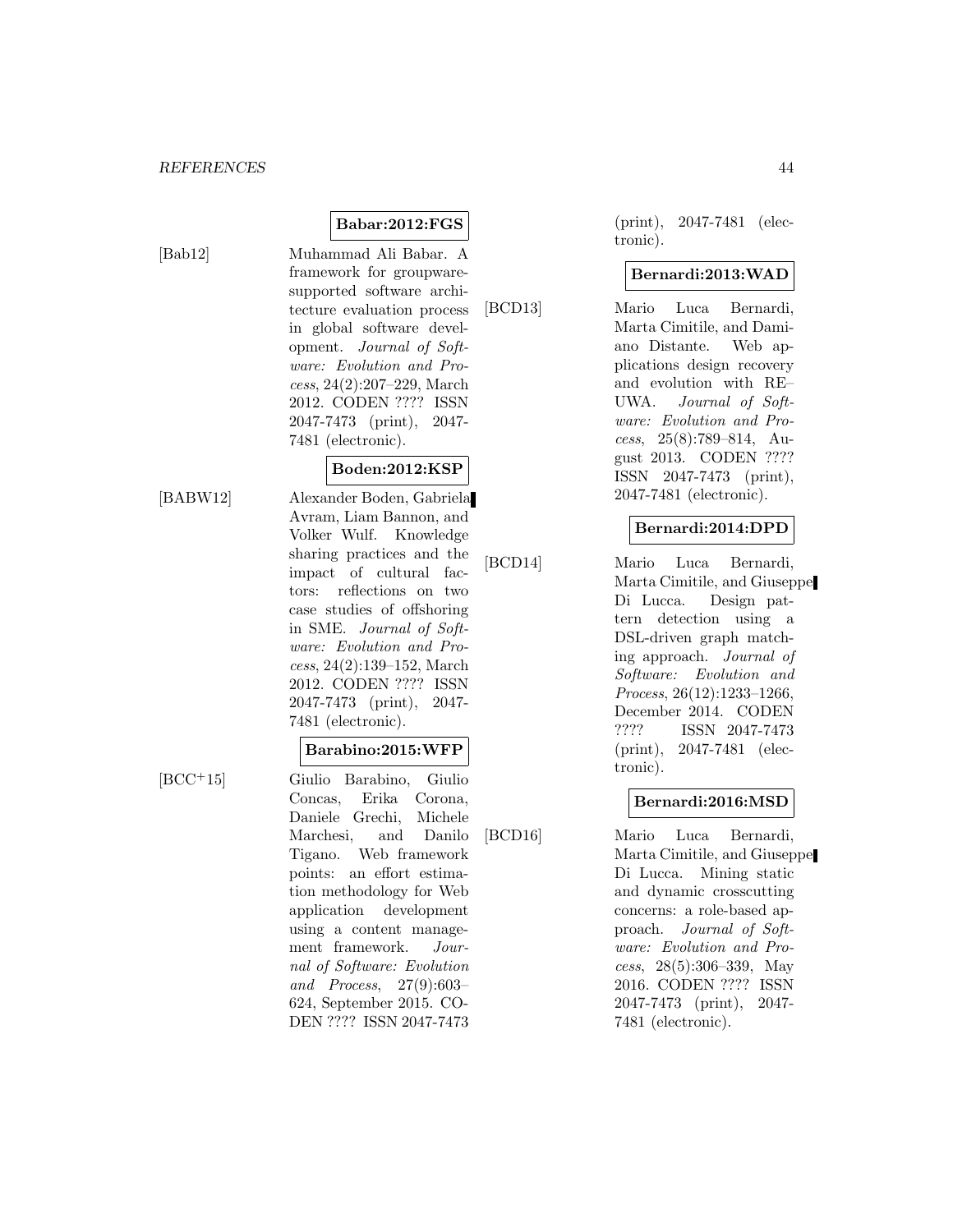## **Biro:2019:ASS**

[BCPM19] Miklós Biró, Ricardo Colomo-Palacios, and Richard Messnarz. Advances in system, software and service process improvement and innovation. Journal of Software: Evolution and Process, 31(1): e2146:1–e2146:??, January 2019. CODEN ???? ISSN 2047-7473 (print), 2047- 7481 (electronic).

## **Biro:2020:AER**

[BCPM20a] Miklós Biró, Ricardo

Colomo-Palacios, and Richard Messnarz. Addressing evolving requirements faced by the software industry. Journal of Software: Evolution and Process, 32(3):e2237:1– e2237:??, March 2020. CO-DEN ???? ISSN 2047-7473 (print), 2047-7481 (electronic).

# **Biro:2020:CPS**

[BCPM20b] Miklós Biró, Ricardo Colomo-Palacios, and Richard BDGR12 Messnarz. Current perspectives on the software engineering process. Journal of Software: Evolution and Process, 32(11): e2313:1–e2313:??, November 2020. CODEN ???? ISSN 2047-7473 (print), 2047-7481 (electronic).

## **Britto:2018:OSD**

[BCSS18] Ricardo Britto, Daniela S. Cruzes, Darja Smite, and Aivars Sablis. Onboarding software developers and teams in three globally distributed legacy projects: a multi-case study. Journal of Software: Evolution and Process, 30(4): e1921:1–e1921:??, April 2018. CODEN ???? ISSN 2047-7473 (print), 2047- 7481 (electronic).

#### **Brings:2018:ASF**

[BDB<sup>+</sup>18] Jennifer Brings, Marian Daun, Sarah Brinckmann, Kevin Keller, and Thorsten Weyer. Approaches, success factors, and barriers for technology transfer in software engineering — results of a systematic literature review. Journal of Software: Evolution and Process, 30(11): e1981:1–e1981:??, November 2018. CODEN ???? ISSN 2047-7473 (print), 2047-7481 (electronic).

## **Bagheri:2012:FIS**

Ebrahim Bagheri, Tommaso Di Noia, Dragan Gasevic, and Azzurra Ragone. Formalizing interactive staged feature model configuration. Journal of Software: Evolution and Process, 24(4): 375–400, June 2012. CO-DEN ???? ISSN 2047-7473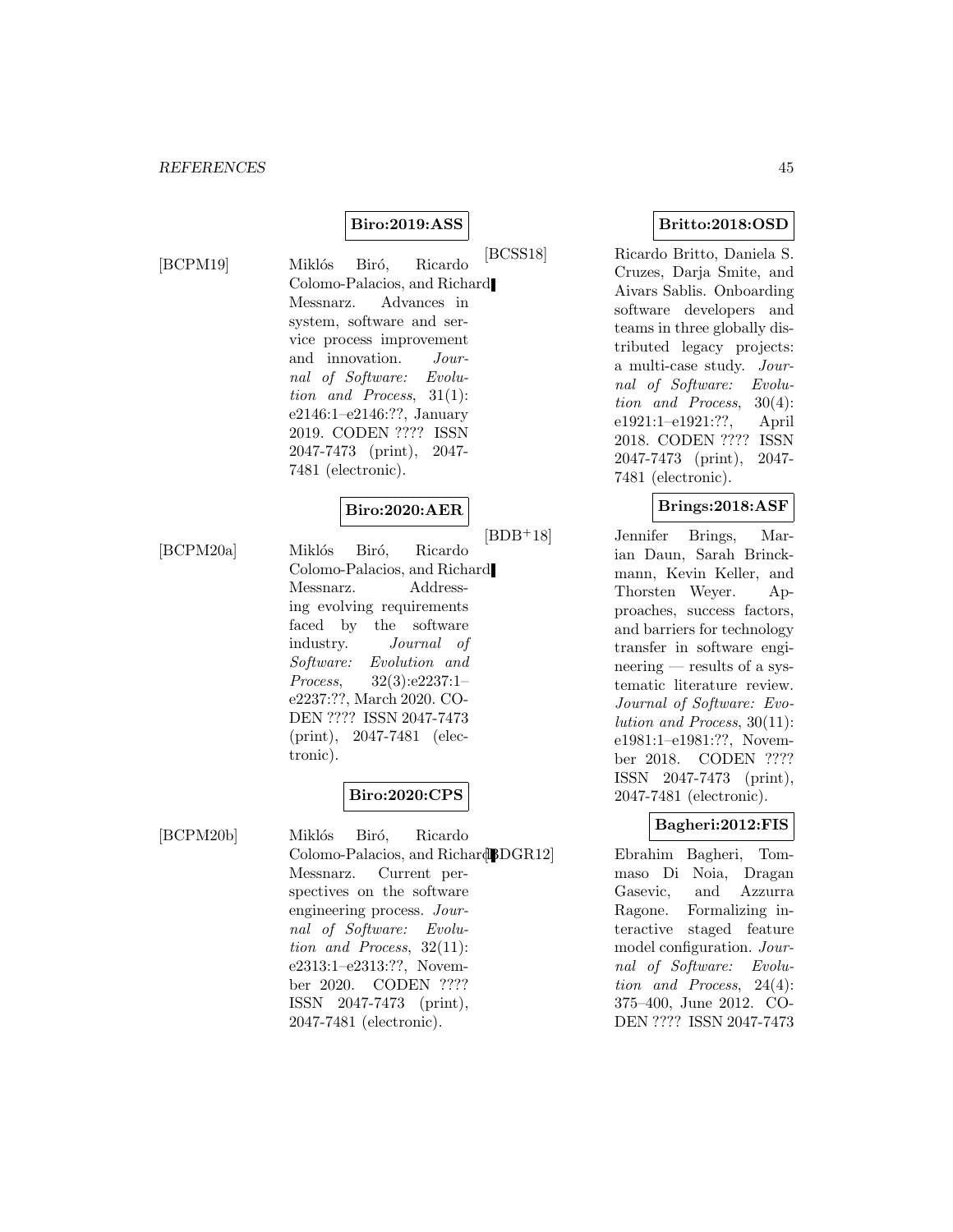(print), 2047-7481 (electronic).

#### **BenMesmia:2021:DWV**

[BEB21] Walid Ben Mesmia, Mohamed Escheikh, and Kamel Barkaoui. DevOps workflow verification and duration prediction using non-Markovian stochastic Petri nets. Journal of Software: Evolution and Process, 33(3): e2329:1–e2329:??, March 2021. CODEN ???? ISSN 2047-7473 (print), 2047- 7481 (electronic).

#### **Bonfanti:2018:SLR**

[BGM18] Silvia Bonfanti, Angelo Gargantini, and Atif Mashkoor. A systematic literature review of the use of formal methods in medical software systems. Journal of Software: Evolution and Process, 30 (5):e1943:1–e1943:??, May 2018. CODEN ???? ISSN 2047-7473 (print), 2047- 7481 (electronic).

#### **Bonfanti:2020:DVC**

[BGM20] Silvia Bonfanti, Angelo Gargantini, and Atif Mashkoor. Design and validation of a C++ code generator from Abstract State Machines specifications. Journal of Software: Evolution and Process, 32(2): e2205:1–e2205:??, February 2020. CODEN ????

ISSN 2047-7473 (print), 2047-7481 (electronic).

#### **Bersani:2018:OVC**

[BGV18] Marcello M. Bersani and Marisol García-Valls. Online verification in cyberphysical systems: Practical bounds for meaningful temporal costs. Journal of Software: Evolution and Process, 30(3), March 2018. CODEN ???? ISSN 2047-7473 (print), 2047- 7481 (electronic).

## **Bardsiri:2016:DEB**

[BH16] Amid Khatibi Bardsiri and Seyyed Mohsen Hashemi. A differential evolutionbased model to estimate the software services development effort. Journal of Software: Evolution and Process, 28(1):57–77, January 2016. CODEN ???? ISSN 2047-7473 (print), 2047-7481 (electronic).

## **Binkley:2016:SCA**

[BHLO16] David Binkley, Daniel Heinz, Dawn Lawrie, and Justin Overfelt. Source code analysis with LDA. Journal of Software: Evolution and Process, 28(10): 893–920, October 2016. CODEN ???? ISSN 2047- 7473 (print), 2047-7481 (electronic).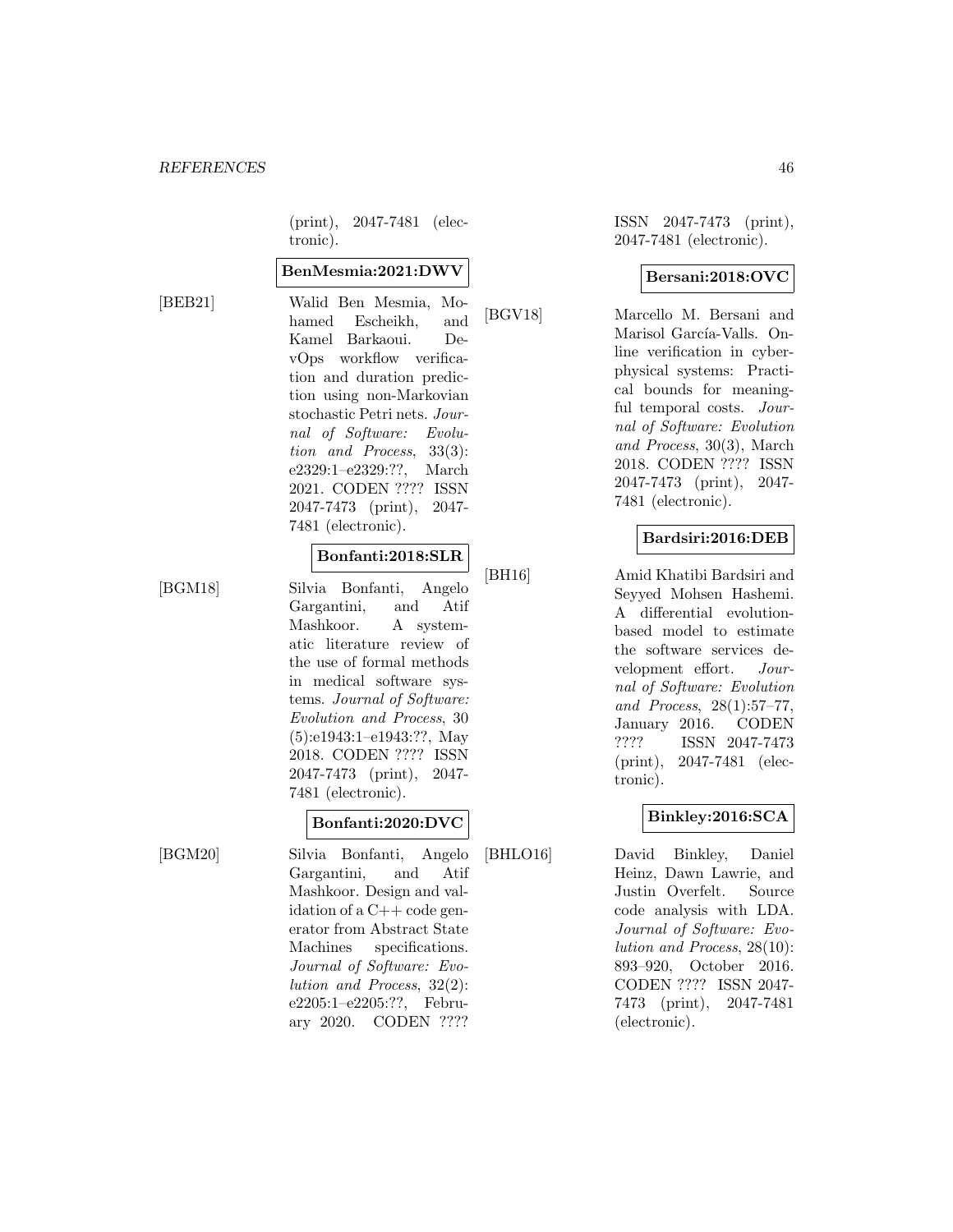## **Bai:2012:HMS**

[BHZK12] Xu Bai, LiGuo Huang, He Zhang, and Supannika Koolmanojwong. Hybrid modeling and simulation for trustworthy software process management: a stakeholderoriented approach. Journal of Software: Evolution and Process, 24(7):721– 740, November 2012. CO-DEN ???? ISSN 2047-7473 (print), 2047-7481 (electronic).

## **Barros-Justo:2021:RRM**

[BJBM21] José L. Barros-Justo, Fabiane B. V. Benitti, and Jefferson S. Molleri. Risks and risk mitigation in global software development: an update. Journal of Software: Evolution and Process, 33(11): e2370:1–e2370:??, November 2021. CODEN ???? ISSN 2047-7473 (print), 2047-7481 (electronic).

#### **Bendraou:2012:APM**

[BJF12] Reda Bendraou, Jean-Marc Jezéquél, and Franck Fleurey. Achieving process modeling and execution through the combination of aspect and model-driven engineering approaches. Journal of Software: Evolution and Process, 24(7): 765–781, November 2012. CODEN ???? ISSN 20477473 (print), 2047-7481 (electronic).

#### **Baum:2017:CPC**

[BKS<sup>+</sup>17] Tobias Baum, Fabian Kortum, Kurt Schneider, Arthur Brack, and Jens Schauder. Comparing precommit reviews and postcommit reviews using process simulation. Journal of Software: Evolution and Process, 29(11):??, November 2017. CODEN ???? ISSN 2047-7473 (print), 2047-7481 (electronic).

## **Barbour:2013:ESF**

[BKZ13] Liliane Barbour, Foutse Khomh, and Ying Zou. An empirical study of faults in late propagation clone genealogies. Journal of Software: Evolution and Process, 25(11):1139–1165, November 2013. CODEN ???? ISSN 2047-7473 (print), 2047-7481 (electronic).

## **Binkley:2015:IVN**

[BL15] Dave Binkley and Dawn Lawrie. The impact of vocabulary normalization. Journal of Software: Evolution and Process, 27(4): 255–273, April 2015. CO-DEN ???? ISSN 2047-7473 (print), 2047-7481 (electronic).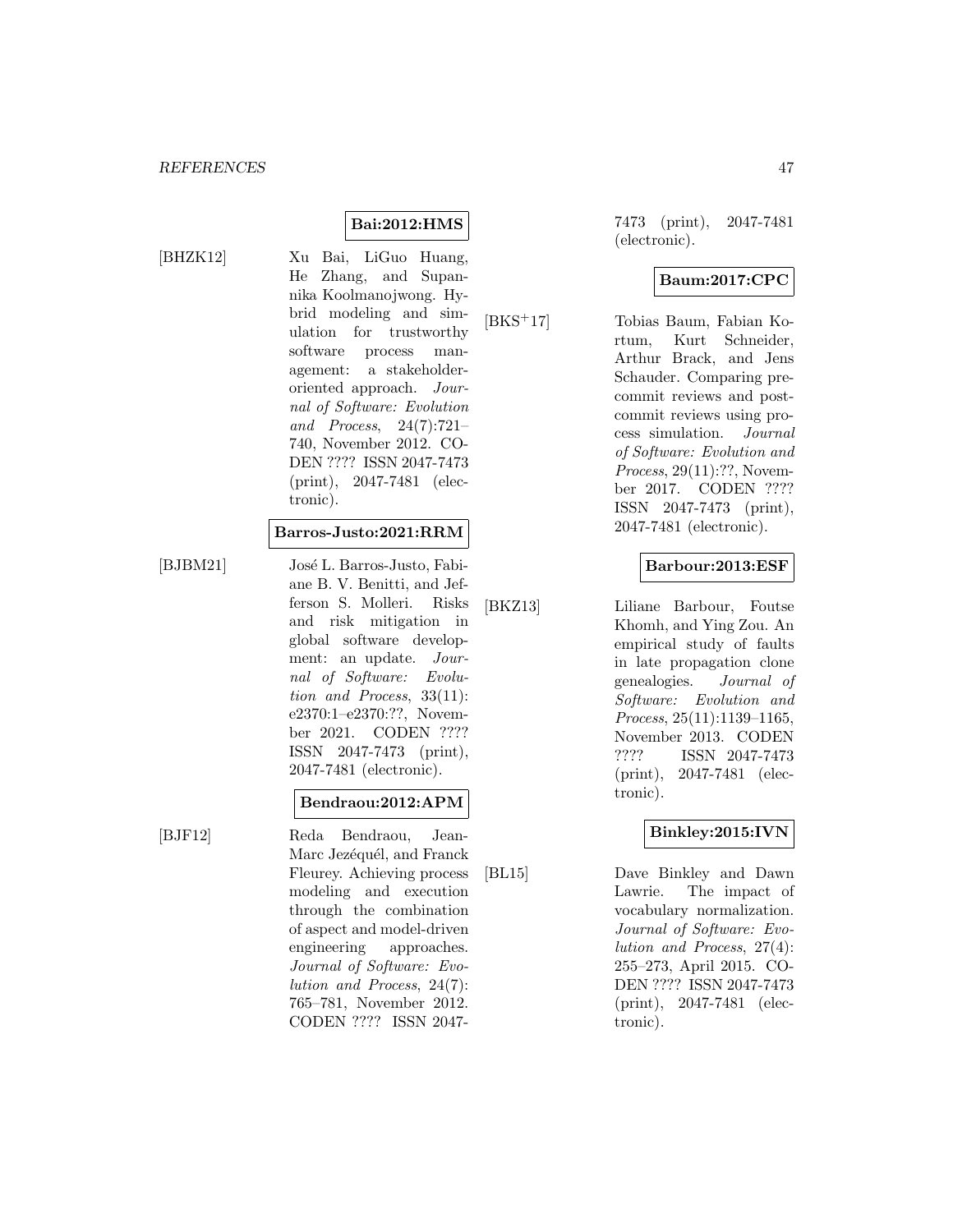## **Bian:2018:CHF**

[BLGZ18] Yi Bian, Zheng Li, Junxia Guo, and Ruilian Zhao. Concrete hyperheuristic framework for test case prioritization. Journal of Software: Evolution and Process, 30(11):e1992:1– e1992:??, November 2018. CODEN ???? ISSN 2047- 7473 (print), 2047-7481 (electronic).

## **Bachmann:2012:ISD**

[BM12a] Volver Bachmann and Richard Messnarz. Improving the software development for multiple projects by applying a platform strategy for mechatronic systems. Journal of Software: Evolution and Process, 24(5):541– 549, August 2012. CO-DEN ???? ISSN 2047-7473 (print), 2047-7481 (electronic).

# **Biro:2012:ETS**

[BM12b] Miklós Biró and Richard Messnarz. Editorials: Topics in software, systems and services process improvement. Journal of Software: Evolution and Process, 24(5):455–458, August 2012. CODEN<br>???? ISSN 2047-7473 ISSN 2047-7473 (print), 2047-7481 (electronic).

#### **Bachmann:2013:ISA**

[BM13] Volker Bachmann and Richard Messnarz. Improving safety and availability of complex systems by using an integrated design approach in development. Journal of Software: Evolution and Process, 25(4):341–349, April 2013. CODEN ???? ISSN 2047-7473 (print), 2047- 7481 (electronic).

#### **Bavota:2018:ISI**

[BMC18] Gabriele Bavota, Jonathan I. Maletic, and Michael L. Collard. Introduction to the special issue on program comprehension. Journal of Software: Evolution and Process, 30 (6):e1962:1–e1962:??, June 2018. CODEN ???? ISSN 2047-7473 (print), 2047- 7481 (electronic).

## **Biro:2014:EAT**

[BMCP14a] Miklós Biró, Richard Messnarz, and Ricardo Colomo-Palacios. Editorial: Application themes of software process assessment and improvement. Journal of Software: Evolution and Process, 26(3): 281–283, March 2014. CO-DEN ???? ISSN 2047-7473 (print), 2047-7481 (electronic).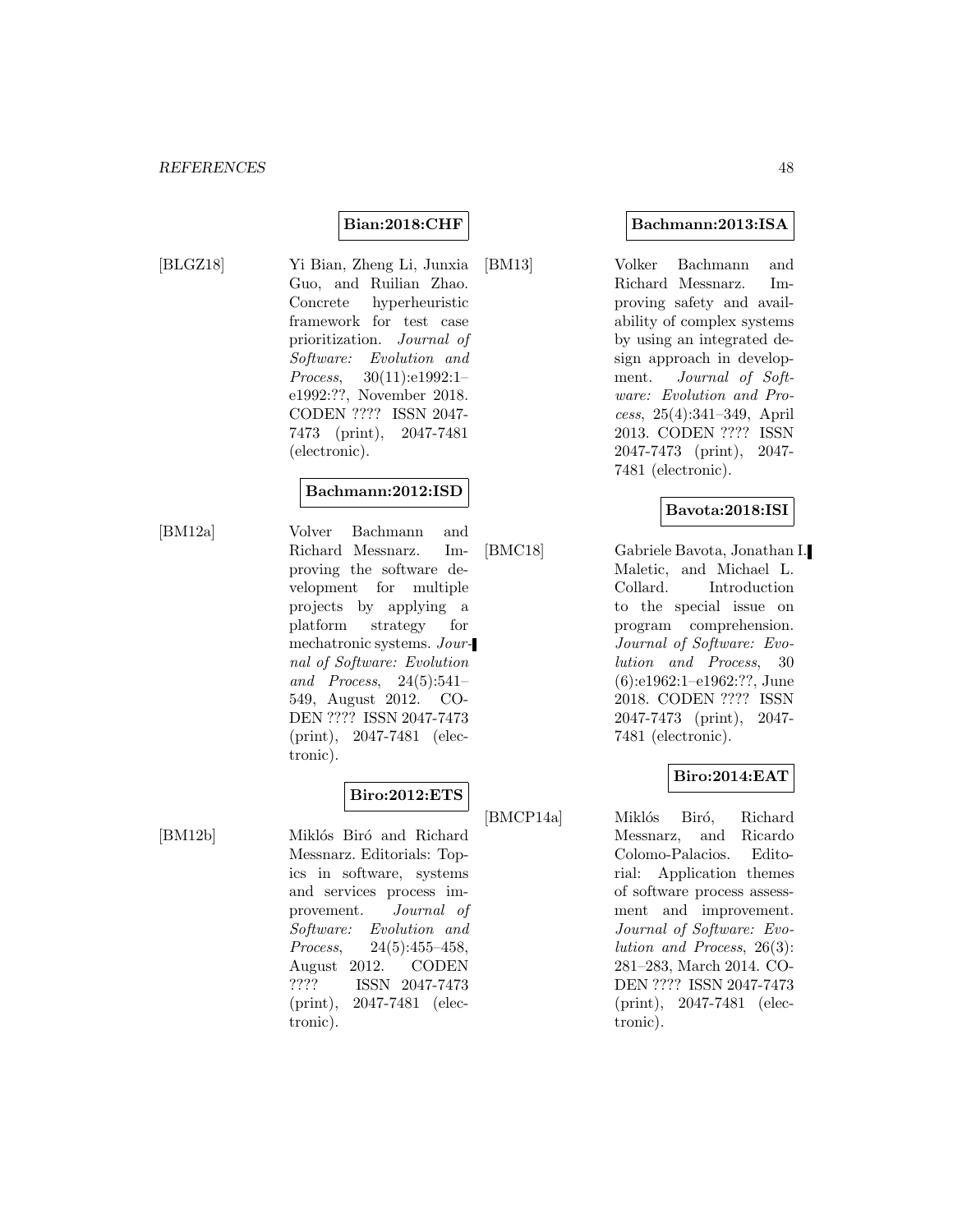## **Biro:2014:ESP**

[BMCP14b] Miklós Biró, Richard Messnarz, and Ricardo Colomo-Palacios. Editorial: Software process improvement leveraged in various application domains. Journal of Software: Evolution and Process, 26(5):465–467, May 2014. CODEN ???? ISSN 2047-7473 (print), 2047- 7481 (electronic).

# **Biro:2014:ESI**

[BMCP14c] Miklós Biró, Richard Messnarz, and Ricardo Colomo-Palacios. Editorials: Snapshot of industrial experiences shared at the 20th Anniversary EuroSPI Conference. Journal of Software: Evolution and Process, 26(9):771– 775, September 2014. CO-DEN ???? ISSN 2047-7473 (print), 2047-7481 (electronic).

#### **Biro:2015:EPI**

[BMCP15] Miklós Biró, Richard Messnarz, and Ricardo Colomo-Palacios. Editorial: Process improvement approaches fertilised by advances in SPI. Journal of Software: Evolution and Process, 27(8):509– 513, August 2015. CO-DEN ???? ISSN 2047-7473 (print), 2047-7481 (electronic).

**Biro:2016:ERL**

[BMCP16] Miklós Biró, Richard Messnarz, and Ricardo Colomo-Palacios. Editorial: Results and lessons learned in system, software & service process improvement & innovation. Journal of Software: Evolution and Process, 28(11):946– 949, November 2016. CO-DEN ???? ISSN 2047-7473 (print), 2047-7481 (electronic).

#### **Barafort:2019:IBI**

[BMM19] Béatrix Barafort, Antoni-Lluís Mesquida, and Antònia Mas. ISO 31000-based integrated risk management process assessment model for IT organizations. Journal of Software: Evolution and Process, 31(1): e1984:1–e1984:??, January 2019. CODEN ???? ISSN 2047-7473 (print), 2047- 7481 (electronic).

## **Biro:2013:EIE**

[BMP13] Miklós Biró, Richard Messnarz, and Ricardo Colomo Palacios. Editorial: Industrial experiences with software process assessment and improvement: (special issue with selected industrial experience papers of EuroSPI<sup>2</sup> 2010). Journal of Software: Evolution and Process, 25(4): 325–327, April 2013. CO-DEN ???? ISSN 2047-7473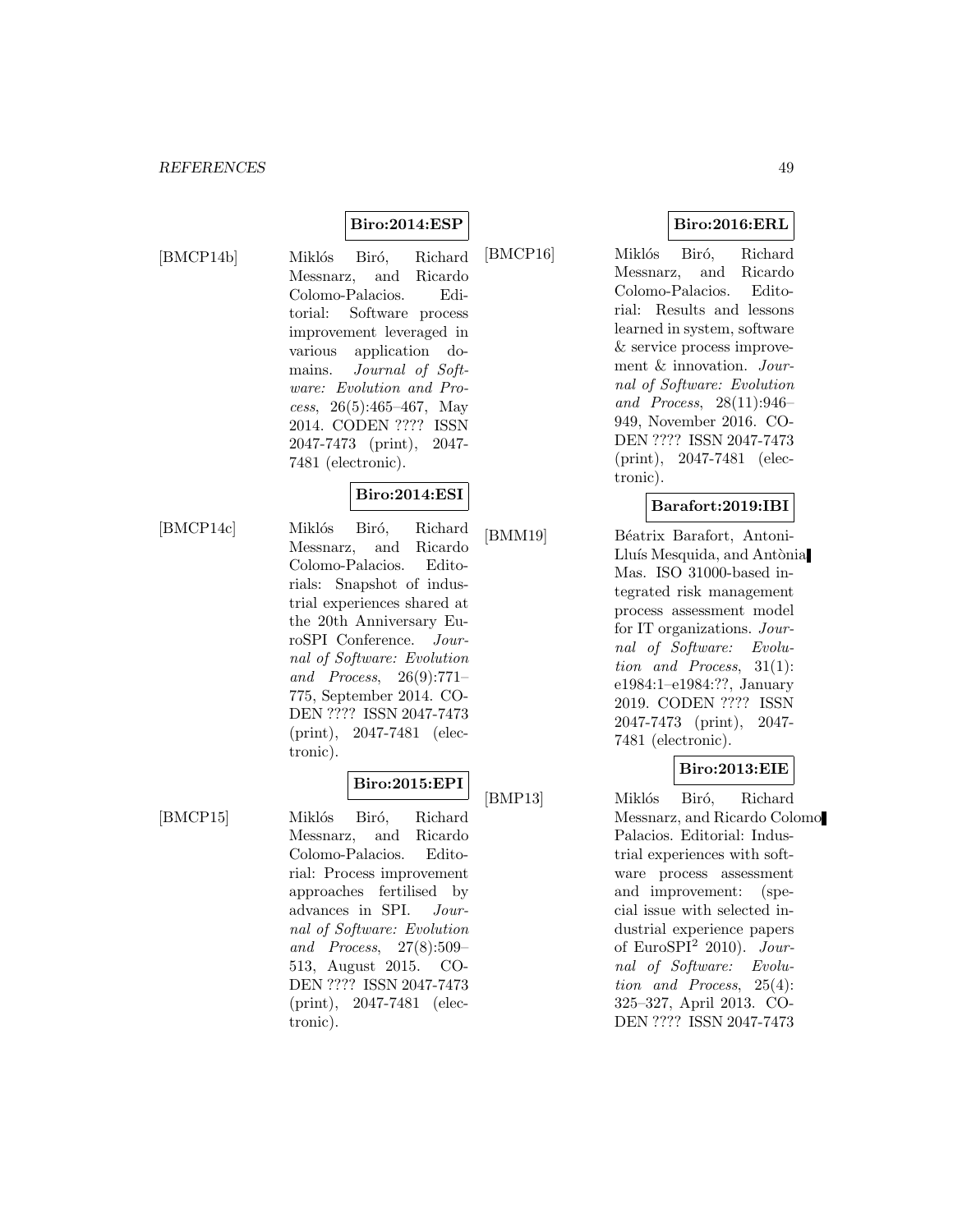(print), 2047-7481 (electronic).

#### **Biro:2021:SSC**

[BMS21] Miklós Biró, Atif Mashkoor, and Johannes Sametinger. Safe and secure cyberphysical systems. Journal of Software: Evolution and Process, 33(9): e2340:1–e2340:??, September 2021. CODEN ???? ISSN 2047-7473 (print), 2047-7481 (electronic).

#### **Bezemer:2014:DAP**

[BMZP14] C. Bezemer, E. Milon, A. Zaidman, and J. Pouwelse. Detecting and analyzing I/O performance regressions. Journal of Software: Evolution and Process, 26 (12):1193–1212, December 2014. CODEN ???? ISSN 2047-7473 (print), 2047- 7481 (electronic).

## **Bai:2021:SPI**

[BNBA21] Baogang Bai, Shah Nazir, Yuhe Bai, and Amir Anees. Security and provenance for Internet of Health Things: a systematic literature review. Journal of Software: Evolution and Process, 33 (5):e2335:1–e2335:??, May 2021. CODEN ???? ISSN 2047-7473 (print), 2047- 7481 (electronic).

## **Bosch:2018:ETW**

[BO18] Jan Bosch and Helena Holmström Olsson. Ecosystem traps and where to find them. Journal of Software: Evolution and Process, 30(11):e1961:1– e1961:??, November 2018. CODEN ???? ISSN 2047- 7473 (print), 2047-7481 (electronic).

## **Bosch:2021:DRM**

[BO21] Jan Bosch and Helena H. Olsson. Digital for real: a multicase study on the digital transformation of companies in the embedded systems domain. Journal of Software: Evolution and Process, 33 (5):e2333:1–e2333:??, May 2021. CODEN ???? ISSN 2047-7473 (print), 2047- 7481 (electronic).

## **Bollin:2013:MQE**

[Bol13] Andreas Bollin. Metrics for quantifying evolutionary changes in Z specifications. Journal of Software: Evolution and Process, 25 (9):1027–1059, September 2013. CODEN ???? ISSN 2047-7473 (print), 2047- 7481 (electronic).

## **Borg:2016:TFT**

[Bor16] Markus Borg. TuneR: a framework for tuning software engineering tools with hands-on instructions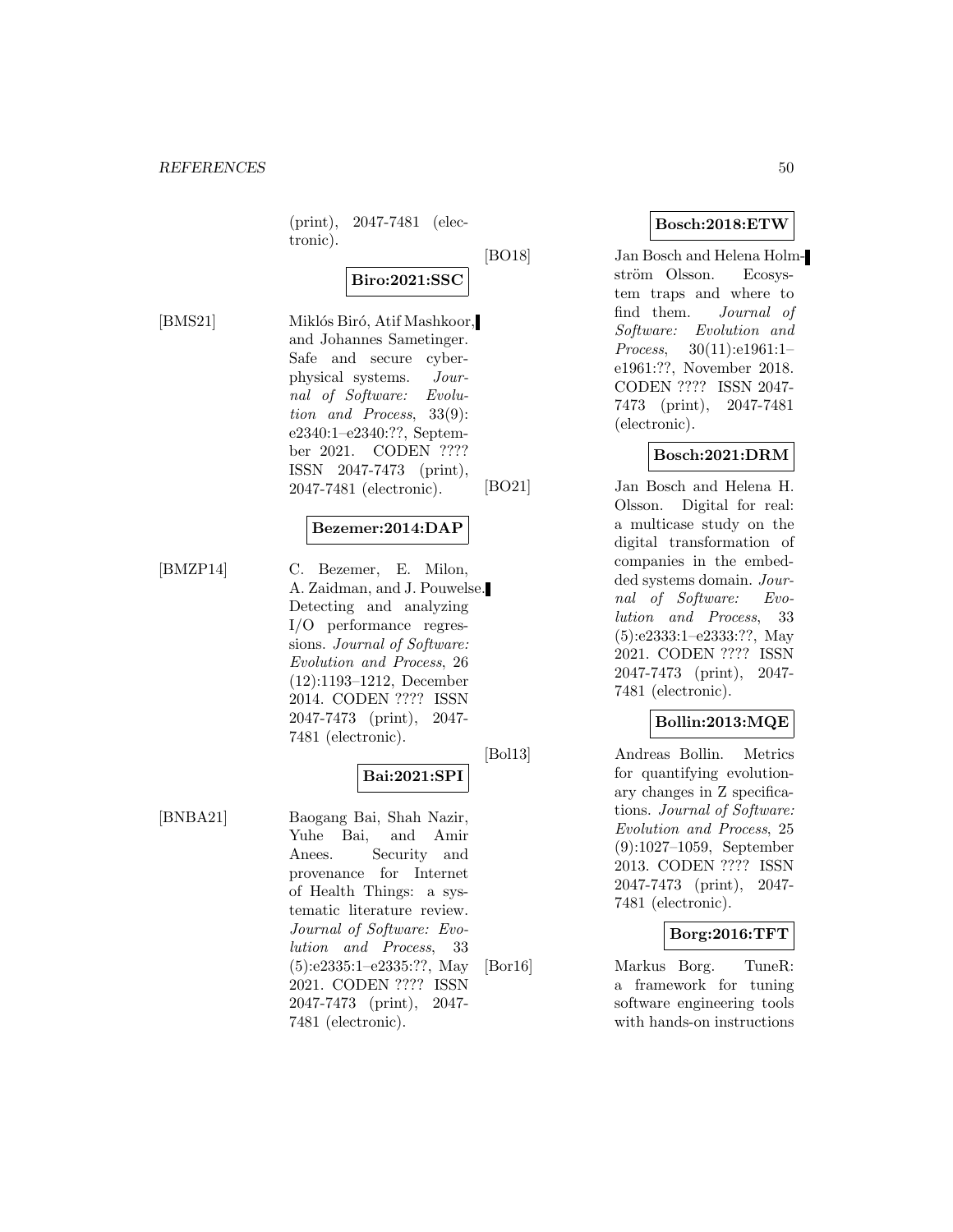in R. Journal of Software: Evolution and Process, 28(6):427–459, June 2016. CODEN ???? ISSN 2047-7473 (print), 2047- 7481 (electronic).

# **Bian:2016:TTR**

[BPKZ16] Yixin Bian, Mohammed Aziz [BSEA14] Parande, Gunes Koru, and Song Zhao. Testing the theory of relative dependency from an evolutionary perspective: higher dependencies concentration in smaller modules over the lifetime of software products. Journal of Software: Evolution and Process, 28(5):340–371, May 2016. CODEN ???? ISSN 2047-7473 (print), 2047- 7481 (electronic).

## **Banach:2021:FMS**

[BRDL21] Richard Banach, Joseph Razavi, Oivier Debicki, and Suzanne Lesecq. Formal methods by stealth: The INSPEX experience. Journal of Software: Evolution and Process, 33(12): e2383:1–e2383:??, December 2021. CODEN ???? ISSN 2047-7473 (print), 2047-7481 (electronic).

## **Blum:2016:ADS**

covering software process

[BSB16] Fabian Rojas Blum, Jocelyn Simmonds, and María Cecilia Bastarrica. The v-algorithm for dis7481 (electronic). **Belategi:2014:ESP** Lorea Belategi, Goiuria Sagardui, Leire Etxeber-

ria, and Maider Azanza. Embedded software product lines: domain and application engineering model-based analysis processes. Journal of Software: Evolution and Process, 26(4):419–433, April 2014. CODEN ???? ISSN 2047-7473 (print), 2047- 7481 (electronic).

lines. Journal of Software: Evolution and Process, 28 (9):783–799, September 2016. CODEN ???? ISSN 2047-7473 (print), 2047-

#### **Babiceanu:2018:EHA**

[BW18] Radu Babiceanu and Hélène Waeselynck. Emerging high assurance solutions for safe, secure, and reliable software systems. Journal of Software: Evolution and Process, 30(3): e1950:1–e1950:??, March 2018. CODEN ???? ISSN 2047-7473 (print), 2047- 7481 (electronic).

#### **Banach:2021:LEH**

[BZ21] Richard Banach and Huibiao Zhu. Language evolution and healthiness for critical cyber-physical systems. Journal of Software: Evolution and Process, 33(9):e2301:1–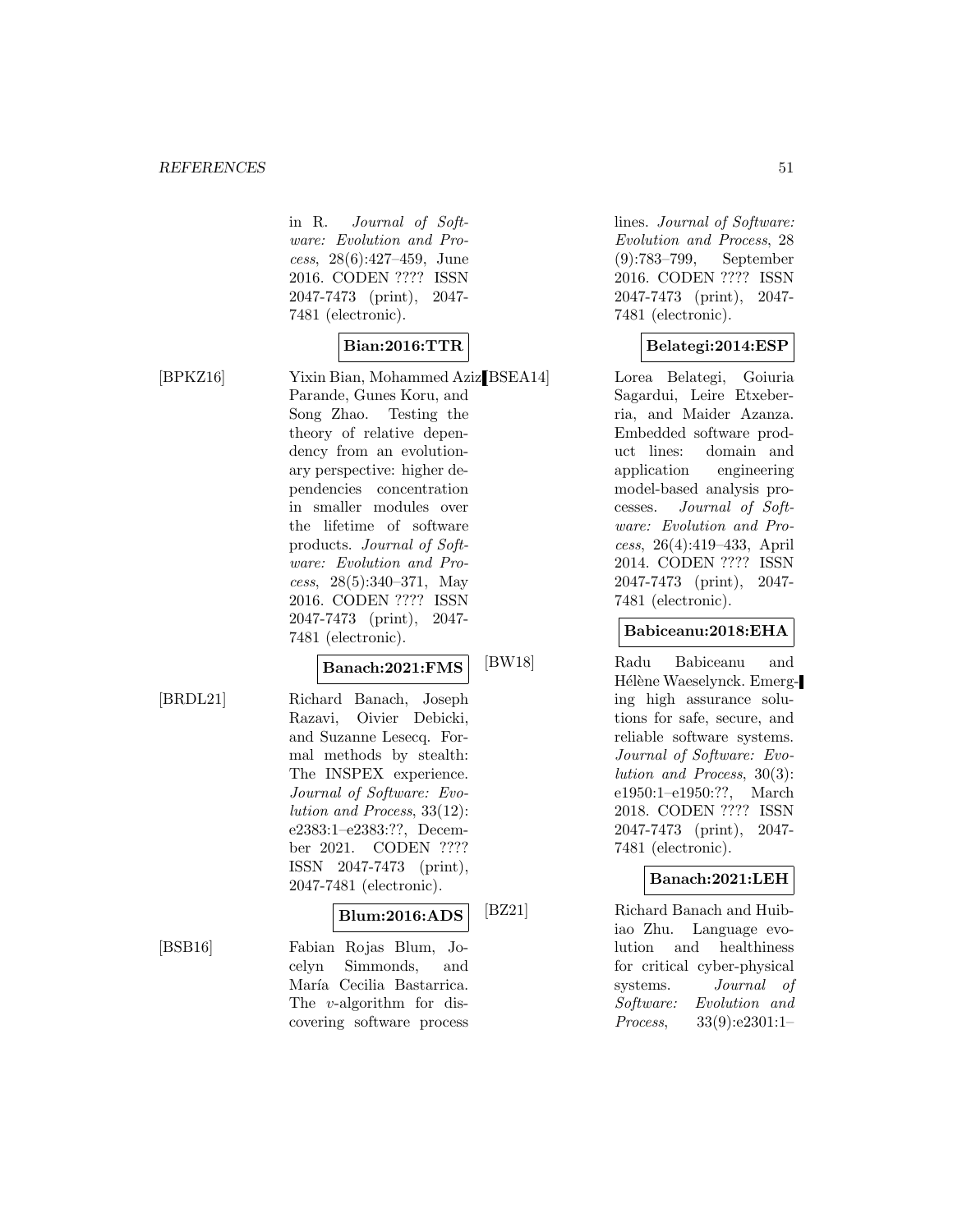e2301:??, September 2021. CODEN ???? ISSN 2047- 7473 (print), 2047-7481 (electronic).

## **Charalampidou:2021:ESS**

[CAKA21] Sofia Charalampidou, Apostolos Ampatzoglou, Evangelos Karountzos, and Paris Avgeriou. Empirical studies on software traceability: a mapping study. Journal of Software: Evolution and Process, 33(2): e2294:1–e2294:??, February 2021. CODEN ???? ISSN 2047-7473 (print),

## **Cao:2012:DCT**

[Cao12] Lan Cao. Dynamic capability for trustworthy software development. Journal of Software: Evolution and Process, 24(7): 837–850, November 2012. CODEN ???? ISSN 2047-7473 (print), 2047- 7481 (electronic).

2047-7481 (electronic).

## **Capiluppi:2013:SCO**

[Cap13] Andrea Capiluppi. Similarities, challenges and opportunities of Wikipedia content and open source projects. Journal of Software: Evolution and Process, 25(9):891–914, September 2013. CODEN<br>???? ISSN 2047-7473 ISSN 2047-7473 (print), 2047-7481 (electronic).

## **Casey:2013:LTA**

[CC13] Valentine Casey and Fergal Mc Caffery. A lightweight traceability assessment method for medical device software. Journal of Software: Evolution and Process, 25(4): 363–372, April 2013. CO-DEN ???? ISSN 2047-7473 (print), 2047-7481 (electronic).

## **Chugh:2021:ACK**

[CCUP21] Mitali Chugh, Nitin Chanderwal, Rajesh Kumar Upadhyay, and Devendra Kumar Punia. Antecedents and consequences of knowledge sharing for software process improvement in the Indian software industry. Journal of Software: Evolution and Process, 33(2): e2291:1–e2291:??, February 2021. CODEN ???? ISSN 2047-7473 (print), 2047-7481 (electronic).

## **Cetin:2019:BSM**

[CD19] Esra Çetin and Pinar Onay Durdu. Blended Scrum model for software development organizations. Journal of Software: Evolution and Process, 31(2): e2147:1–e2147:??, February 2019. CODEN ???? ISSN 2047-7473 (print), 2047-7481 (electronic).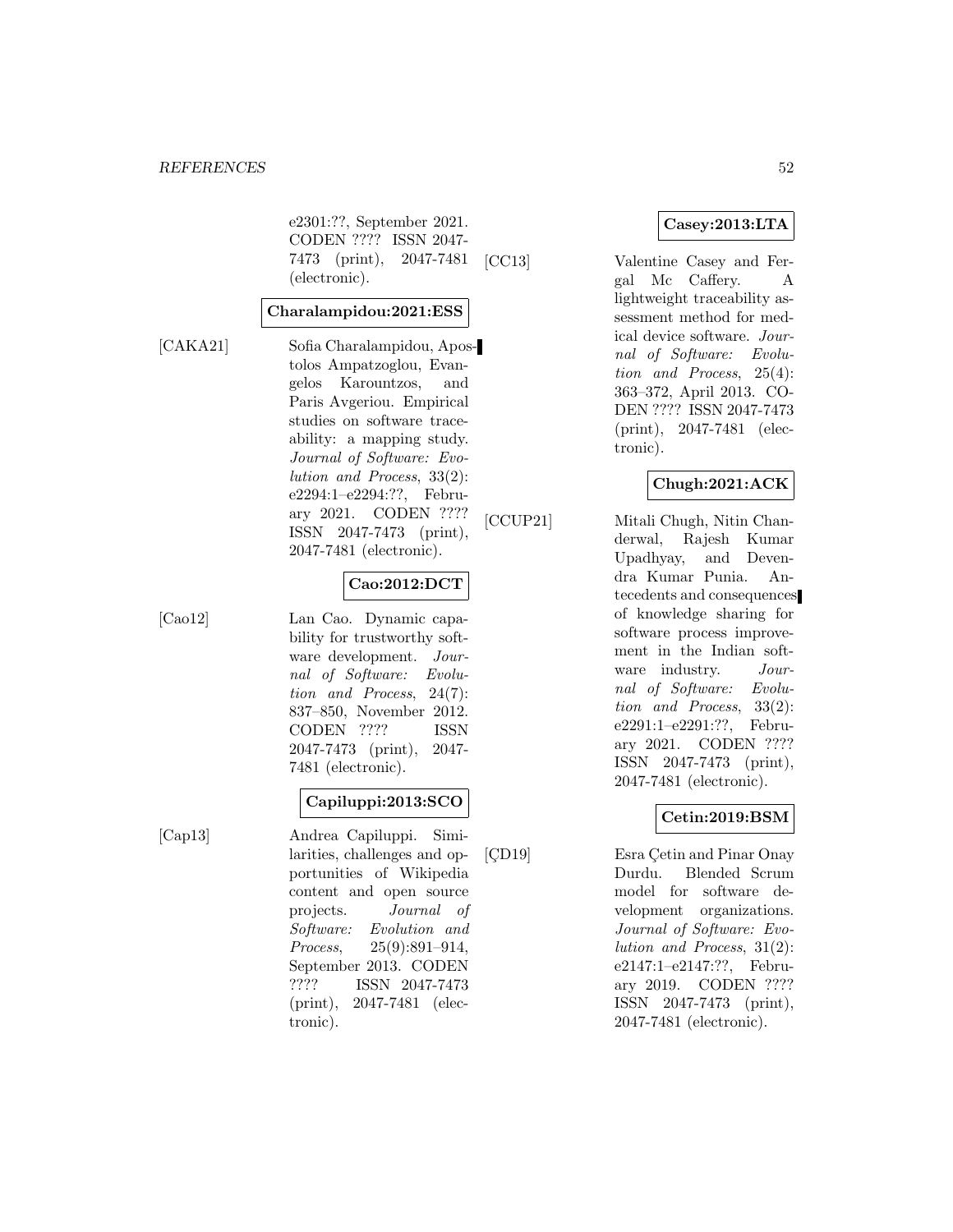# **Capilla:2013:ERV**

[CDF13] Rafael Capilla, Juan C. Dueñas, and Rudolf Ferenc. Editorial: A retrospective view of software maintenance and reengineering research — a selection of papers from European Conference on Software Maintenance and Reengineering 2010. Journal of Software: Evolution and Process, 25(6): 569–574, June 2013. CO-DEN ???? ISSN 2047-7473 (print), 2047-7481 (electronic).

## **Cavalcanti:2014:COS**

[CdMSNdCM<sup>+</sup>14] Yguaratã Cerqueira Cavalcanti, Paulo Anselmo da Mota Silveira Neto, Ivan do Carmo Machado, Tassio Ferreira Vale, Eduardo Santana de Almeida, and Silvio Romero de Lemos Meira. Challenges and opportunities for software change request repositories: a systematic mapping study. Journal of Software: Evolution and Process, 26(7): 620–653, July 2014. CO-DEN ???? ISSN 2047-7473 (print), 2047-7481 (electronic).

#### **Capobianco:2013:IIB**

[CDO<sup>+</sup>13] Giovanni Capobianco, Andrea De Lucia, Rocco Oliveto, Annibale Panichella, and Sebastiano Panichella.

Improving IR-based traceability recovery via nounbased indexing of software artifacts. Journal of Software: Evolution and Process, 25(7):743–762, July 2013. CODEN ???? ISSN 2047-7473 (print), 2047- 7481 (electronic).

#### **Canfora:2012:ESE**

[CDR12] Gerardo Canfora, Darren Dalcher, and David Raffo. Editorials: Software: evolution and process. A new journal is born. Journal of Software: Evolution and Process, 24(1):1, January 2012. CODEN ???? ISSN 2047-7473 (print), 2047- 7481 (electronic).

## **Canfora:2017:EFY**

[CDR17] Gerardo Canfora, Darren Dalcher, and David Raffo. Editorial: A five year retrospective. Journal of Software: Evolution and Process, 29(1):??, January 2017. CODEN ???? ISSN 2047-7473 (print), 2047- 7481 (electronic).

## **Campos:2016:SCK**

[CdSdAM16] Eduardo C. Campos, Lucas B. L. de Souza, and Marcelo de A. Maia. Searching crowd knowledge to recommend solutions for API usage tasks. Journal of Software: Evolution and Process, 28(10): 863–892, October 2016.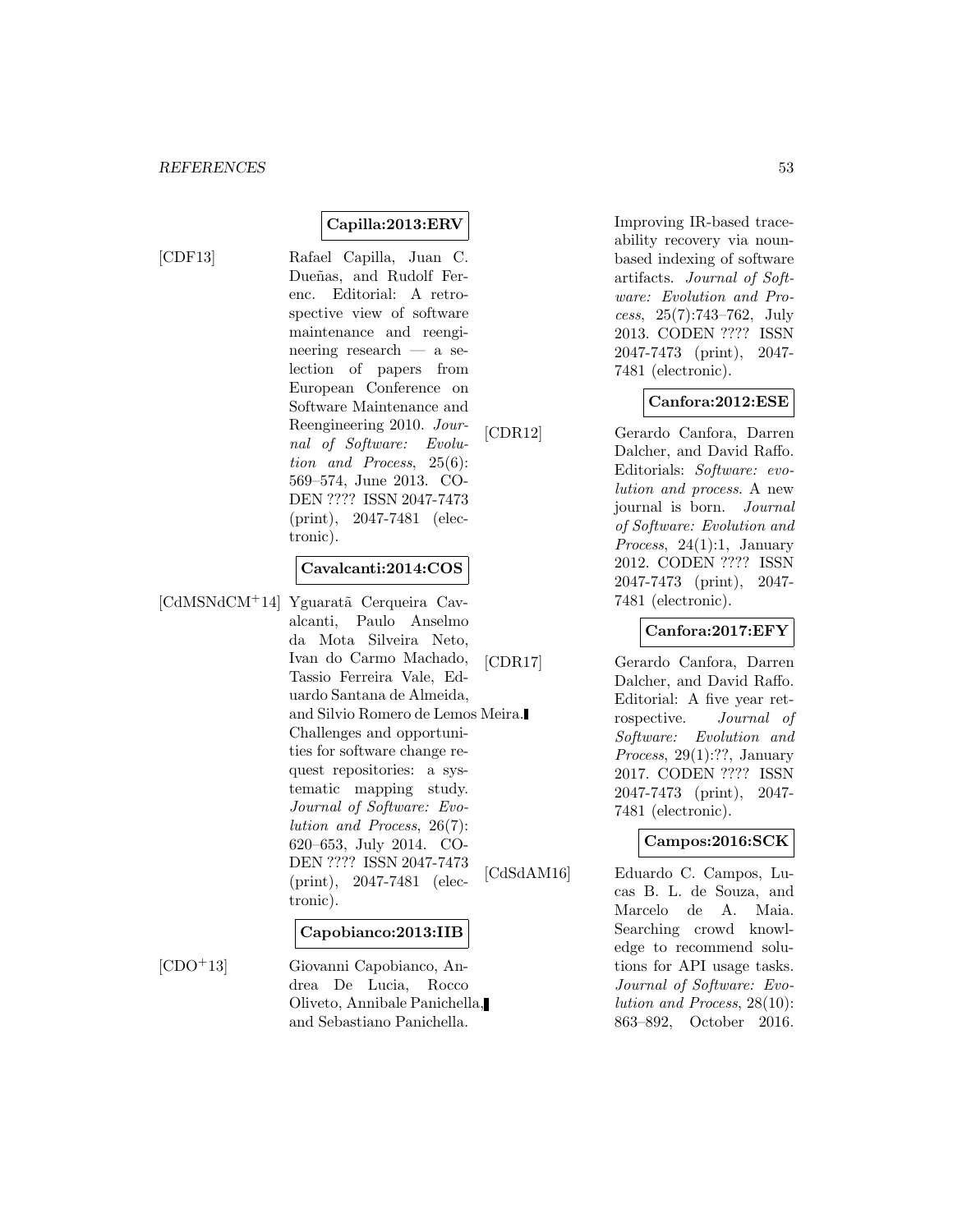CODEN ???? ISSN 2047- 7473 (print), 2047-7481 (electronic).

## **Cholez:2014:MAP**

[CG14] Hervé Cholez and Frédéric

Girard. Maturity assessment and process improvement for information security management in small and medium enterprises. Journal of Software: Evolution and Process, 26(5): 496–503, May 2014. CO-DEN ???? ISSN 2047-7473 (print), 2047-7481 (electronic).

#### **Chitchyan:2017:USC**

[CGN17] Ruzanna Chitchyan, Iris Groher, and Joost Noppen. Uncovering sustainability concerns in software product lines. Journal of Software: Evolution and Process, 29(2):??, February 2017. CODEN ???? ISSN 2047-7473 (print), 2047-7481 (electronic).

# **Charrada:2015:SRU**

[CKG15] Eya Ben Charrada, Anne Koziolek, and Martin Glinz. Supporting requirements update during software evolution. Journal of Software: Evolution and Process, 27(3): 166–194, March 2015. CO-DEN ???? ISSN 2047-7473 (print), 2047-7481 (electronic).

#### **Calderon:2015:SPI**

[CKMN15] Natalja Nikitina Calderon,

Mira Kajko-Mattsson, and Andrew James Nolan. Successful process improvement projects are no accidents. Journal of Software: Evolution and Process, 27 (11):896–911, November 2015. CODEN ???? ISSN 2047-7473 (print), 2047- 7481 (electronic).

## **Choi:2015:ICF**

[CKP15] Su-Jin Choi, Dae-Kyoo Kim, and Sooyong Park. Identifying correlations of findings for building process improvement packages using graph clustering. Journal of Software: Evolution and Process, 27 (8):514–527, August 2015. CODEN ???? ISSN 2047-7473 (print), 2047- 7481 (electronic).

#### **Carroll:2018:SIS**

[CKR18] Noel Carroll, Craig Kuziemsky, and Ita Richardson. Special issue on software engineering for Connected Health: Challenges and research roadmap. Journal of Software: Evolution and Process, 30 (7):e1941:1–e1941:??, July 2018. CODEN ???? ISSN 2047-7473 (print), 2047- 7481 (electronic).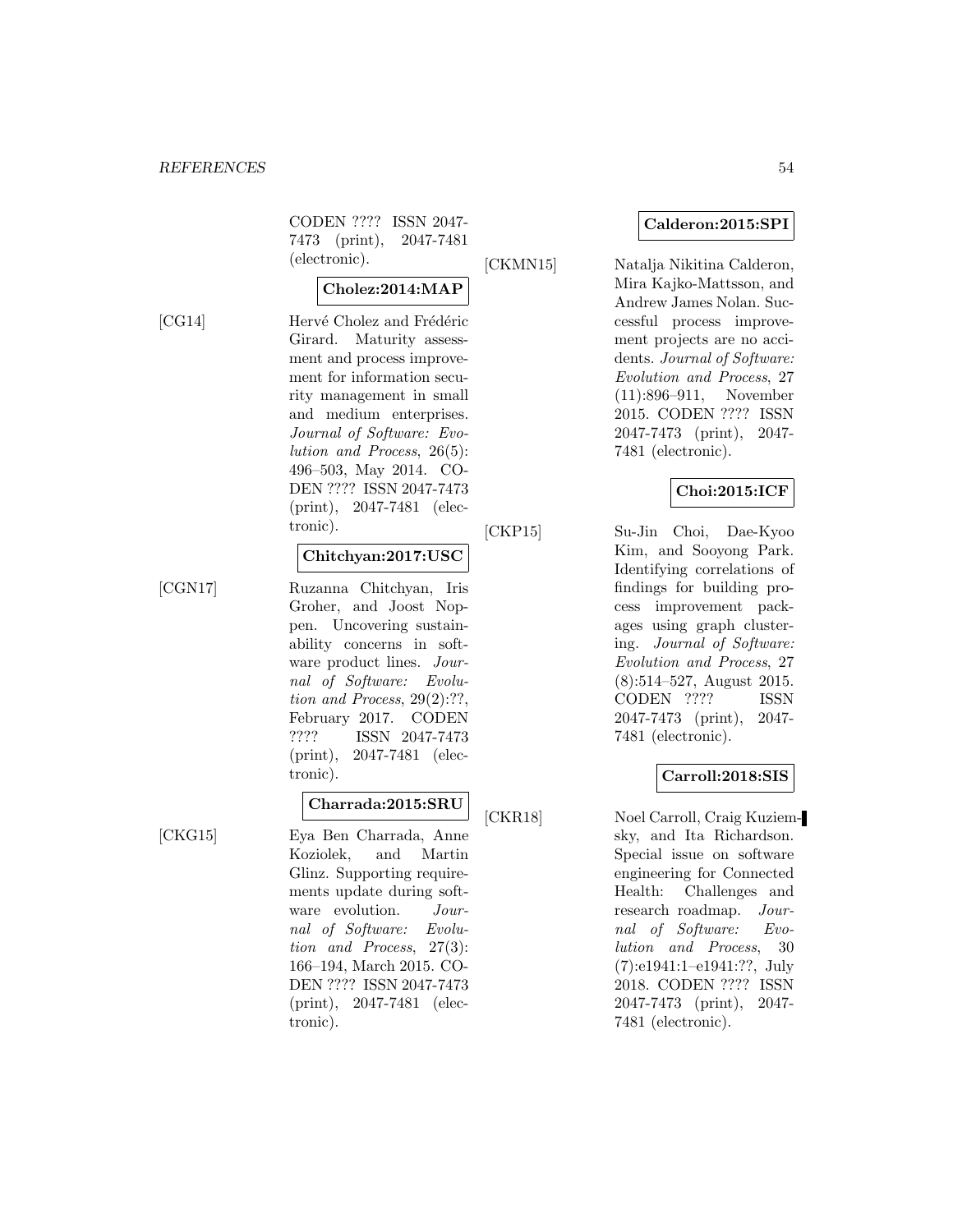**Chen:2018:CRI** [CKS18] Zhiyuan Chen, Young-Woo Kwon, and Myoungkyu Song. Clone refactoring inspection by summarizing clone refactorings and detecting inconsistent changes during software evolution. Journal of Software: Evolution and Process, 30(10): e1951:1–e1951:??, October 2018. CODEN ???? ISSN 2047-7473 (print), 2047- 7481 (electronic).

#### **Chinenyeze:2017:BBD**

[CLAD17] Samuel J. Chinenyeze, Xiaodong Liu, and Ahmed Al-Dubai. BEFTIGRE: Behaviour-driven full-tier green evaluation of mobile cloud applications. Journal of Software: Evolution and Process, 29(2):??, February 2017. CODEN ???? ISSN 2047-7473 (print), 2047-7481 (electronic).

## **Ceccato:2014:EGE**

[CLC14] Mariano Ceccato, Zheng Li, and James R. Cordy. Editorial: Guest editorial for the special issue on source code analysis and manipulation, SCAM 2012. Journal of Software: Evolution and Process, 26(6):531–532, June 2014. CODEN ???? ISSN 2047-7473 (print), 2047- 7481 (electronic).

## **Concas:2013:SSM**

[CLMZ13] Giulio Concas, Maria Ilaria Lunesu, Michele Marchesi, and Hongyu Zhang. Simulation of software maintenance process, with and without a work-in-process limit. Journal of Software: Evolution and Process, 25 (12):1225–1248, December 2013. CODEN ???? ISSN 2047-7473 (print), 2047- 7481 (electronic).

## **Calvo-Manzano:2012:MPI**

[CMCG<sup>+</sup>12] Jose A. Calvo-Manzano, Gonzalo Cuevas, Gerzón Gómez, Jezreel Mejia, Mirna Muñoz, and Tomás San Feliu. Methodology for process improvement through basic components and focusing on the resistance to change. Journal of Software: Evolution and Process, 24(5):511– 523, August 2012. CO-DEN ???? ISSN 2047-7473 (print), 2047-7481 (electronic).

## **Chen:2020:DDC**

[CMQ<sup>+</sup>20] Xiang Chen, Yanzhou Mu, Yubin Qu, Chao Ni, Meng Liu, Tong He, and Shangqing Liu. Do different cross-project defect prediction methods identify the same defective modules? Journal of Software: Evolution and Process, 32 (5):e2234:1–e2234:??, May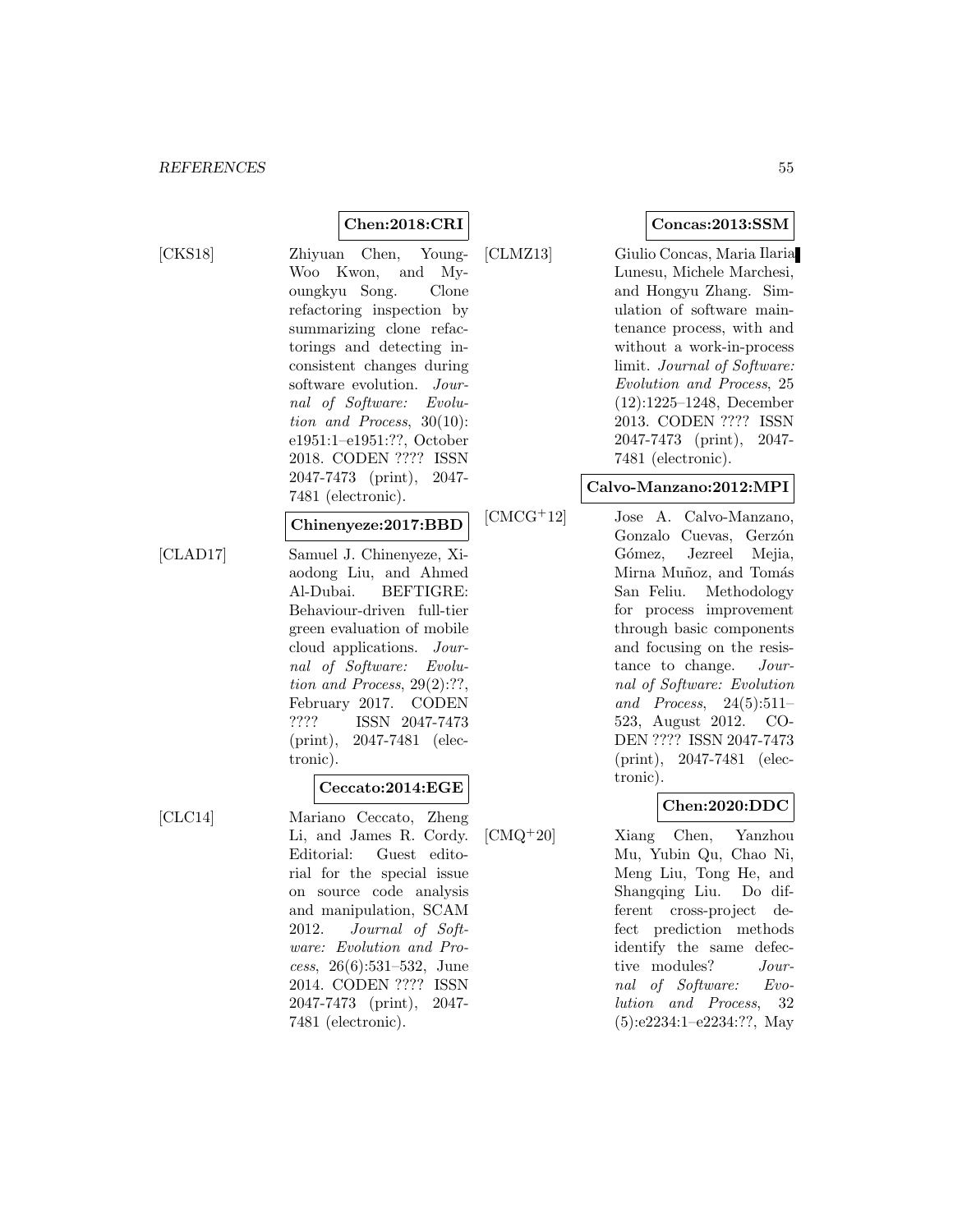2020. CODEN ???? ISSN 2047-7473 (print), 2047- 7481 (electronic).

## **Cataldo:2012:IGD**

[CN12] Marcelo Cataldo and Sangeeth Nambiar. The impact of geographic distribution and the nature of technical coupling on the quality of global software development projects. Journal of Software: Evolution and Process, 24(2):153– 168, March 2012. CO-DEN ???? ISSN 2047-7473 (print), 2047-7481 (electronic).

# **Cuesta:2013:ESU**

[CNPR13] Carlos E. Cuesta, Elena Navarro, Dewayne E. Perry, and Cristina Roda. Evolution styles: using architectural knowledge as an evolution driver. Journal of Software: Evolution and Process, 25(9):957– 980, September 2013. CO-DEN ???? ISSN 2047-7473 (print), 2047-7481 (electronic).

## **Crabtree:2014:ESP**

[CNS14] Carlton A. Crabtree, Anthony F. Norcio, and Carolyn B. Seaman. An empirical study of process knowledge: coherence as a static process property. Journal of Software: Evolution and Process, 26(4):

451–463, April 2014. CO-DEN ???? ISSN 2047-7473 (print), 2047-7481 (electronic).

## **Clarke:2013:EEE**

[CO13] Paul Clarke and Rory V. O'Connor. An empirical examination of the extent of software process improvement in software SMEs. Journal of Software: Evolution and Process, 25(9):981–998, September 2013. CODEN ???? ISSN 2047-7473 (print), 2047-7481 (electronic).

#### **Colomo-Palacios:2014:USM**

[CPMS<sup>+</sup>14] Ricardo Colomo-Palacios, Richard Messnarz, Kerstin Siakas, Daniel Palosi, and Darragh Coakley. Using social media as a tool for business improvement and certification of knowledge workers. Journal of Software: Evolution and Process, 26(9): 791–798, September 2014. CODEN ???? ISSN 2047-7473 (print), 2047- 7481 (electronic).

#### **Carrozza:2015:DAM**

[CPR15] Gabriella Carrozza, Roberto Pietrantuono, and Stefano Russo. Defect analysis in mission-critical software systems: a detailed investigation. Journal of Software: Evolution and Pro-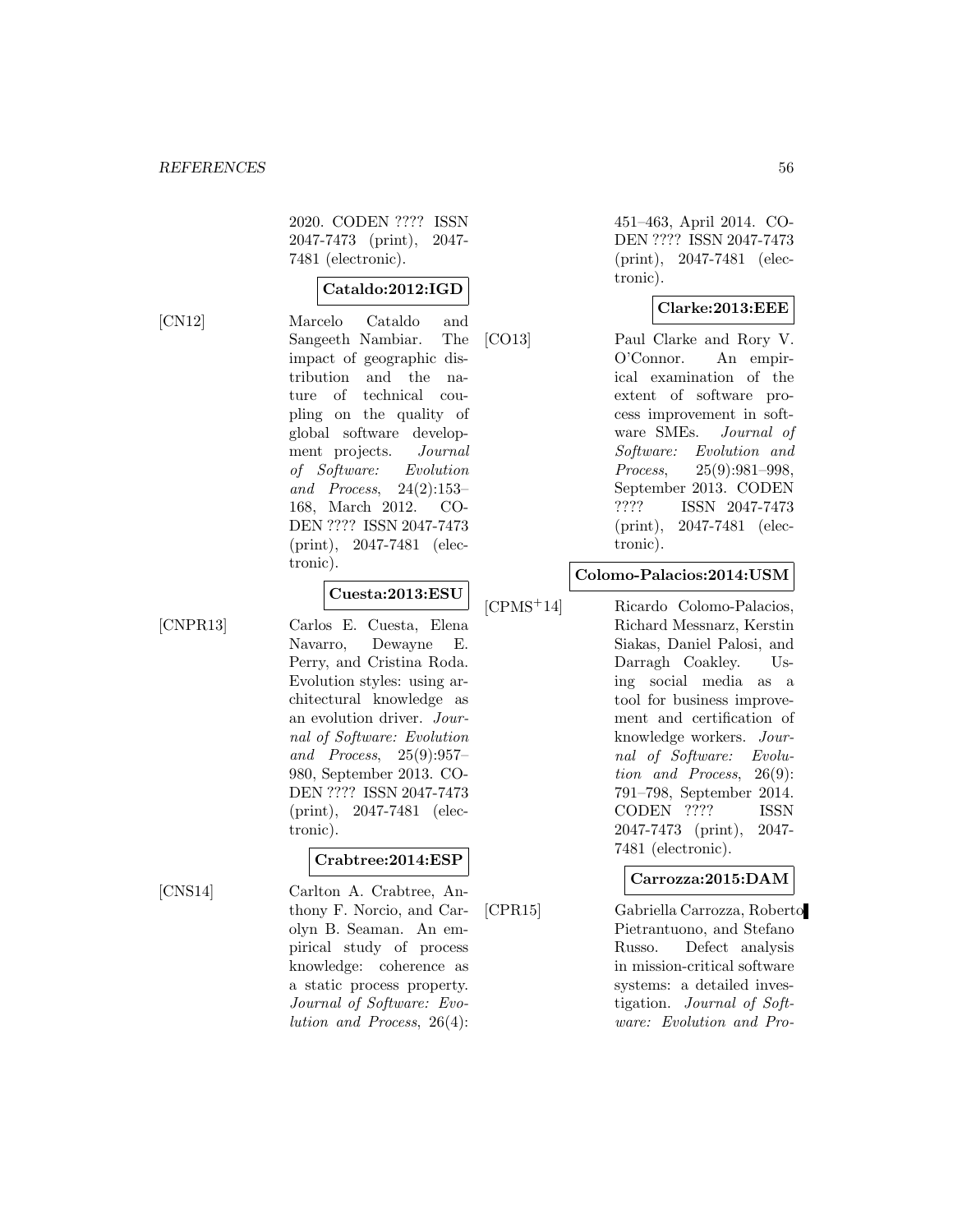cess, 27(1):22–49, January 2015. CODEN ???? ISSN 2047-7473 (print), 2047- 7481 (electronic).

#### **Colomo-Palacios:2020:CRB**

[CPSGAA20] Ricardo Colomo-Palacios, Mary Sánchez-Gordón, and Daniel Arias-Aranda. A critical review on blockchain assessment initiatives: a technology evolution viewpoint. Journal of Software: Evolution and Process, 32(11): e2272:1–e2272:??, November 2020. CODEN ???? ISSN 2047-7473 (print), 2047-7481 (electronic).

## **Cortina:2014:APO**

[CRP14] Stéphane Cortina, Alain Renault, and Michel Picard. Assessing partially outsourced processes lessons learned from TIPA assessments. Journal of Software: Evolution and Process, 26(9):799–807, September 2014. CODEN ???? ISSN 2047-7473 (print), 2047-7481 (electronic).

#### **Chatzigeorgiou:2013:CMS**

[CS13] Alexander Chatzigeorgiou and Emmanouil Stiakakis. Combining metrics for software evolution assessment by means of Data Envelopment Analysis. Journal of Software: Evolution and Process, 25(3):

303–324, March 2013. CO-DEN ???? ISSN 2047-7473 (print), 2047-7481 (electronic).

## **Chatterjee:2019:UAT**

[CS19] Subhashis Chatterjee and Ankur Shukla. A unified approach of testing coverage-based software reliability growth modelling with fault detection probability, imperfect debugging, and change point. Journal of Software: Evolution and Process, 31(3): e2150:1–e2150:??, March 2019. CODEN ???? ISSN 2047-7473 (print), 2047- 7481 (electronic).

## **Cruz:2017:WFD**

[CSGR17] Luis C. Cruz, Heider Sanchez, Víctor M. González, and Romain Robbes. Work fragmentation in developer interaction data. Journal of Software: Evolution and Process, 29(3):??, March 2017. CODEN ???? ISSN 2047-7473 (print), 2047- 7481 (electronic).

## **Chen:2013:DID**

[CsZZ<sup>+</sup>13] Ting Chen, Xiao song Zhang, Cong Zhu, Xiao li Ji, Shi ze Guo, and Yue Wu. Design and implementation of a dynamic symbolic execution tool for windows executables. Journal of Software: Evolution and Process, 25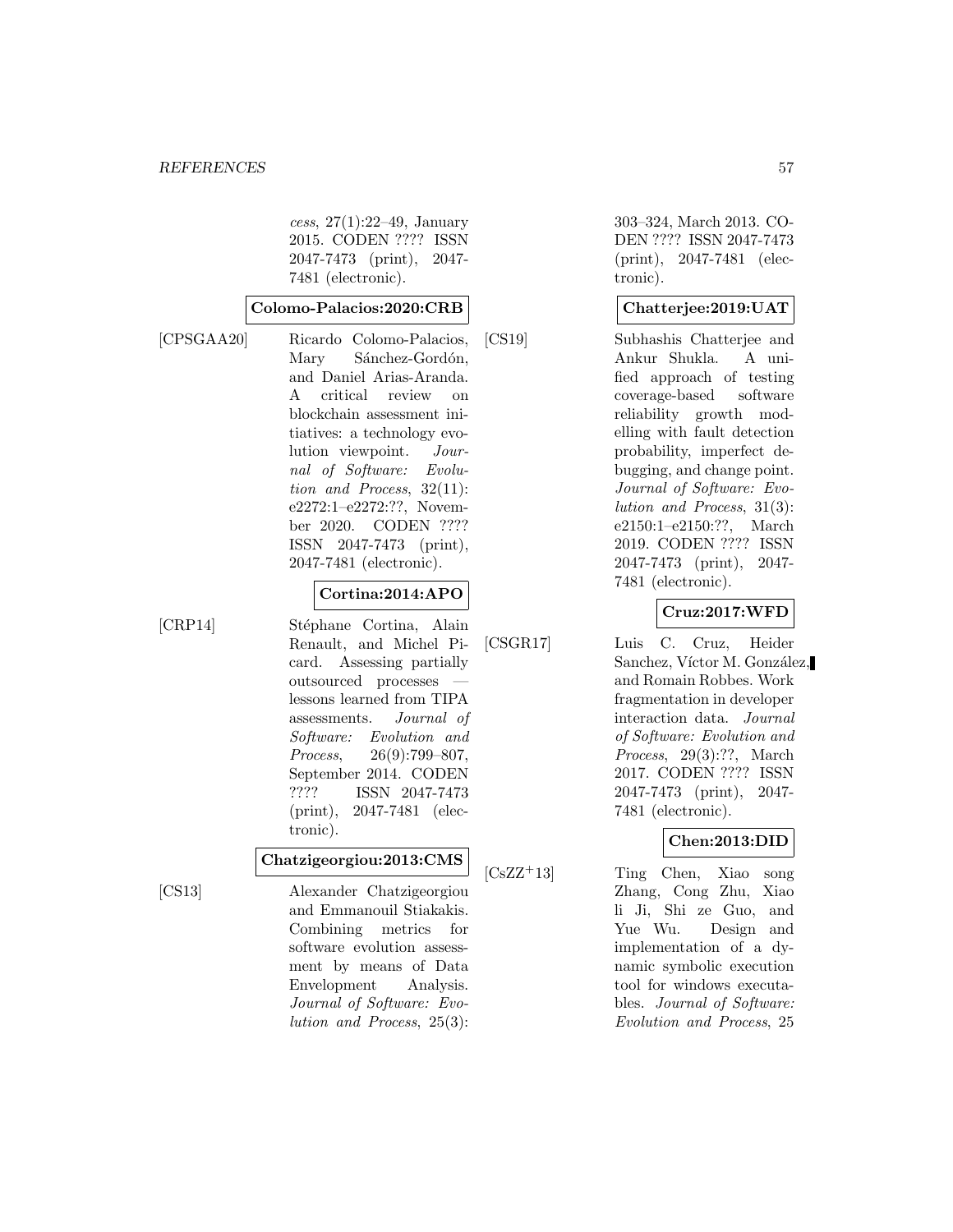(12):1249–1272, December 2013. CODEN ???? ISSN 2047-7473 (print), 2047- 7481 (electronic).

## **Cordy:2013:ESS**

[CT13] James R. Cordy and Paolo Tonella. Editorial: Special section on ICSM 2011. Journal of Software: Evolution and Process, 25 (11):1137–1138, November 2013. CODEN ???? ISSN 2047-7473 (print), 2047- 7481 (electronic).

#### **Couckuyt:2021:ESG**

[CV21] Dries Couckuyt and Amy Van Looy. An empirical study on Green BPM adoption: Contextual factors and performance. Journal of Software: Evolution and Process, 33(3): e2299:1–e2299:??, March 2021. CODEN ???? ISSN 2047-7473 (print), 2047- 7481 (electronic).

#### **Codabux:2017:EAT**

[CWBC17] Zadia Codabux, Byron J. Williams, Gary L. Bradshaw, and Murray Cantor. An empirical assessment of technical debt practices in industry. Journal of Software: Evolution and Process, 29(10):??, October 2017. CODEN ???? ISSN 2047-7473 (print), 2047- 7481 (electronic).

#### **Chaudhry:2020:SAD**

[CYK20] Natalia Chaudhry, Muhammad Murtaza Yousaf, and Muhammad Taimoor Khan. Security assessment of data management systems for cyber physical system applications. Journal of Software: Evolution and Process, 32(2): e2241:1–e2241:??, February 2020. CODEN ???? ISSN 2047-7473 (print), 2047-7481 (electronic).

## **Silva:2022:BCW**

[DBP22] L´euson Da Silva, Paulo Borba, and Arthur Pires. Build conflicts in the wild. Journal of Software: Evolution and Process, 34(4): e2441:1–e2441:??, April 2022. CODEN ???? ISSN 2047-7473 (print), 2047- 7481 (electronic).

## **Decker:2020:SSD**

[DCVM20] Michael John Decker, Michael L. Collard, L. Gwenn Volkert, and Jonathan I. Maletic. srcDiff: a syntactic differencing approach to improve the understandability of deltas. Journal of Software: Evolution and Process, 32(4): e2226:1–e2226:??, April 2020. CODEN ???? ISSN 2047-7473 (print), 2047- 7481 (electronic).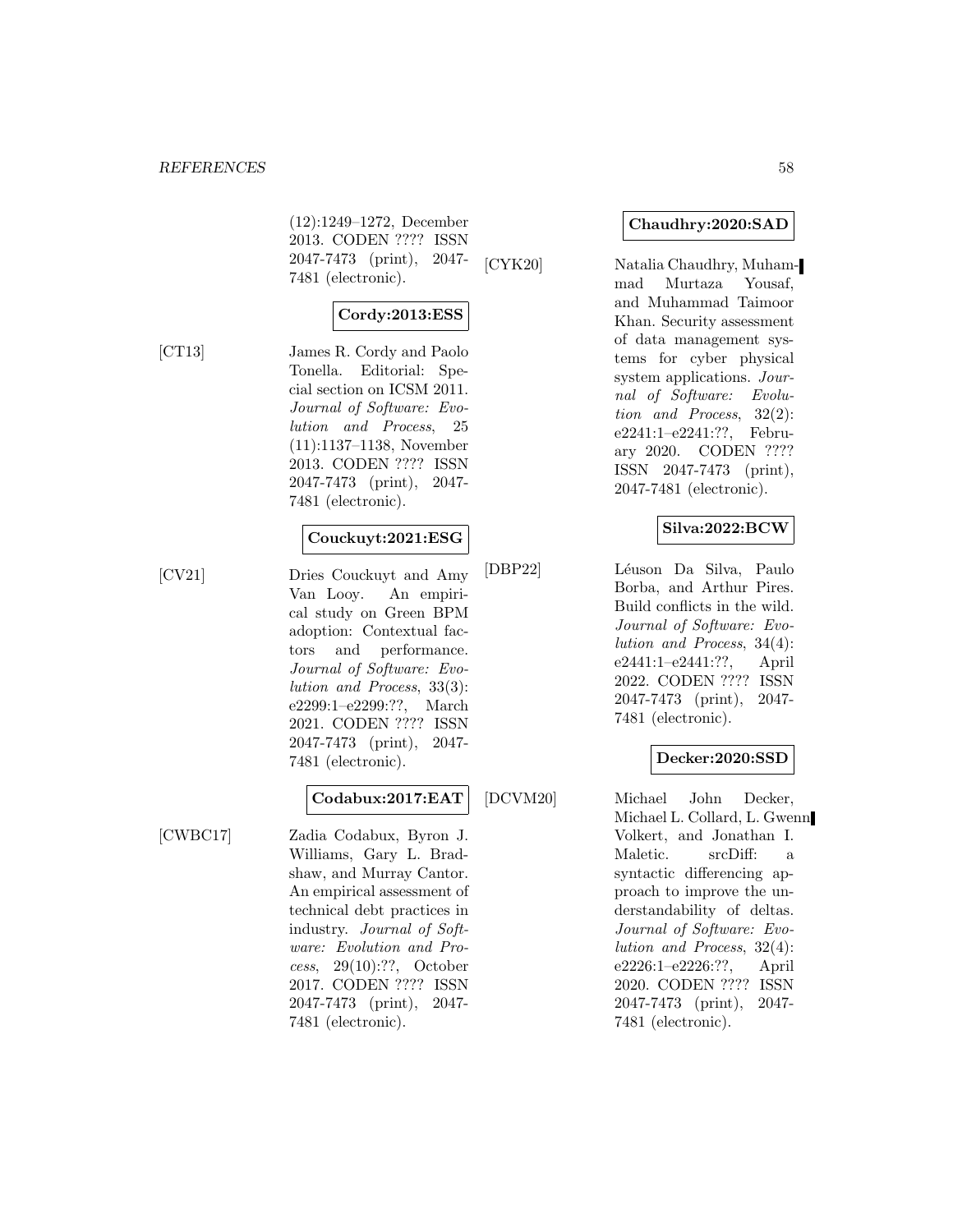# **DeMan:2015:ETA**

[De 15] Jozef De Man. Experience with teaching and applying process appraisals at a university. Journal of Software: Evolution and Process, 27(8):539–544, August 2015. CODEN ???? ISSN 2047-7473 (print), 2047-7481 (electronic).

# **DeMan:2016:EOD**

[De 16] Jozef De Man. EUROSPI 2015: Objective-driven process appraisals: an educational experiment. Journal of Software: Evolution and Process, 28(11):955– 959, November 2016. CO-DEN ???? ISSN 2047-7473 (print), 2047-7481 (electronic).

# **DeAngelis:2018:RER**

- 
- [DFGP18] Guglielmo De Angelis, Alessio Ferrari, Stefania Gnesi, and Andrea Polini. Requirements elicitation and refinement in collaborative research projects. Journal of Software: Evolution and Process, 30(12): e1990:1–e1990:??, December 2018. CODEN ???? ISSN 2047-7473 (print), 2047-7481 (electronic).

## **deGea:2016:CLD**

[dGNA<sup>+</sup>16] Juan M. Carrillo de Gea, Joaquín Nicolás, José L. Fernández Alemán, Ambrosio Toval, Sofia Ouhbi, and Ali Idri. Colocated and distributed natural-language requirements specification: traditional versus reuse-based techniques. Journal of Software: Evolution and Process, 28(3):205–227, March 2016. CODEN ???? ISSN 2047-7473 (print), 2047-7481 (electronic).

# **deGea:2017:ASR**

[dGNFAT17] Juan Manuel Carrillo de Gea, Joaquín Nicolás, José L. Fernández-Alemán, and Ambrosio Toval. Automated support for reusebased requirements engineering in global software engineering. Journal of Software: Evolution and Process, 29(8):??, August 2017. CODEN ???? ISSN 2047-7473 (print), 2047- 7481 (electronic).

# **DiSorbo:2021:ICU**

[DGVP21] Andrea Di Sorbo, Giovanni Grano, Corrado Aaron Visaggio, and Sebastiano Panichella. Investigating the criticality of userreported issues through their relations with app rating. Journal of Software: Evolution and Process, 33(3):e2316:1– e2316:??, March 2021. CO-DEN ???? ISSN 2047-7473 (print), 2047-7481 (electronic).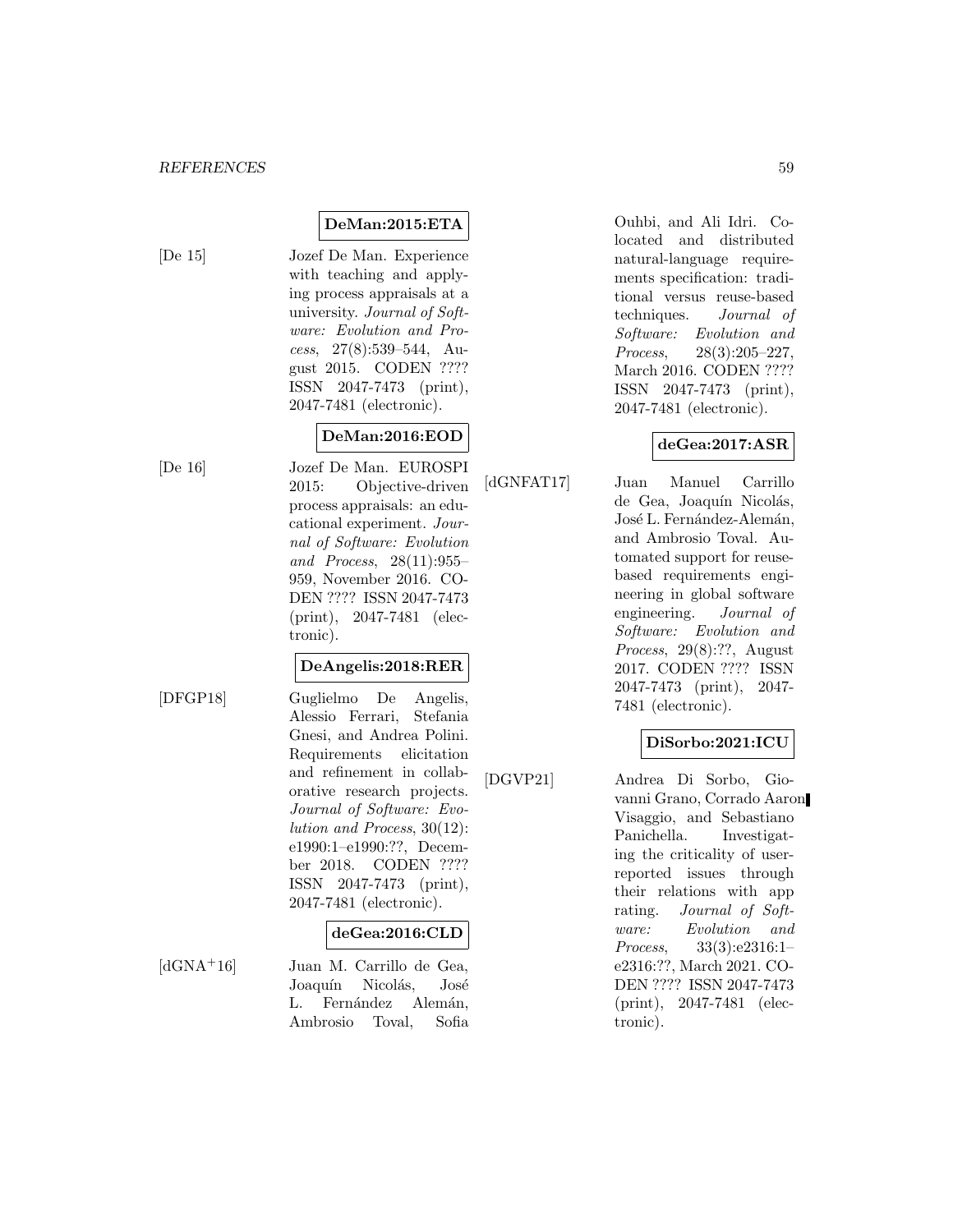#### **Hamouda:2013:BBS**

[dH13] Alaa El deen Hamouda. The BSCBAS: a Balanced Scorecard-based Appraisal System for improving the performance of software organizations. Journal of Software: Evolution and Process, 25(7):763– 780, July 2013. CODEN ???? ISSN 2047-7473 (print), 2047-7481 (electronic).

#### **Dreves:2016:EMR**

[DHH<sup>+</sup>16] Rainer Dreves, Frank Hällmayer, Lutz Haunert, Bernhard Sechser, and Armin Rieß. EUROSPI 2015: A method to realize traceability in development processes. Journal of Software: Evolution and Process, 28(11):1011– 1019, November 2016. CO-DEN ???? ISSN 2047-7473 (print), 2047-7481 (electronic).

#### **DeNicola:2012:TMB**

[DMS12] Antonio De Nicola, Michele Missikoff, and Fabrizio Smith. Towards a method for business process and informal business rules compliance. Journal of Software: Evolution and Process, 24(3):341–360, April 2012. CODEN ???? ISSN 2047-7473 (print), 2047-7481 (electronic).

#### **DiFrancescomarino:2013:CBM**

[DMT13] Chiara Di Francescomarino, Alessandro Marchetto, and Paolo Tonella. Clusterbased modularization of processes recovered from web applications. Journal of Software: Evolution and Process, 25(2):113– 138, February 2013. CO-DEN ???? ISSN 2047-7473 (print), 2047-7481 (electronic).

#### **Dowling:2014:STR**

[Dow14] Phelim Dowling. Successfully transitioning a research project to a commercial spin-out using an agile software process. Journal of Software: Evolution and Process, 26(5): 468–475, May 2014. CO-DEN ???? ISSN 2047-7473 (print), 2047-7481 (electronic).

#### **DiRuscio:2015:MDA**

[DP15] Davide Di Ruscio and Patrizio Pelliccione. A modeldriven approach to detect faults in FOSS systems. Journal of Software: Evolution and Process, 27(4): 294–318, April 2015. CO-DEN ???? ISSN 2047-7473 (print), 2047-7481 (electronic).

#### **Dit:2013:FLS**

[DRGP13] Bogdan Dit, Meghan Revelle, Malcom Gethers, and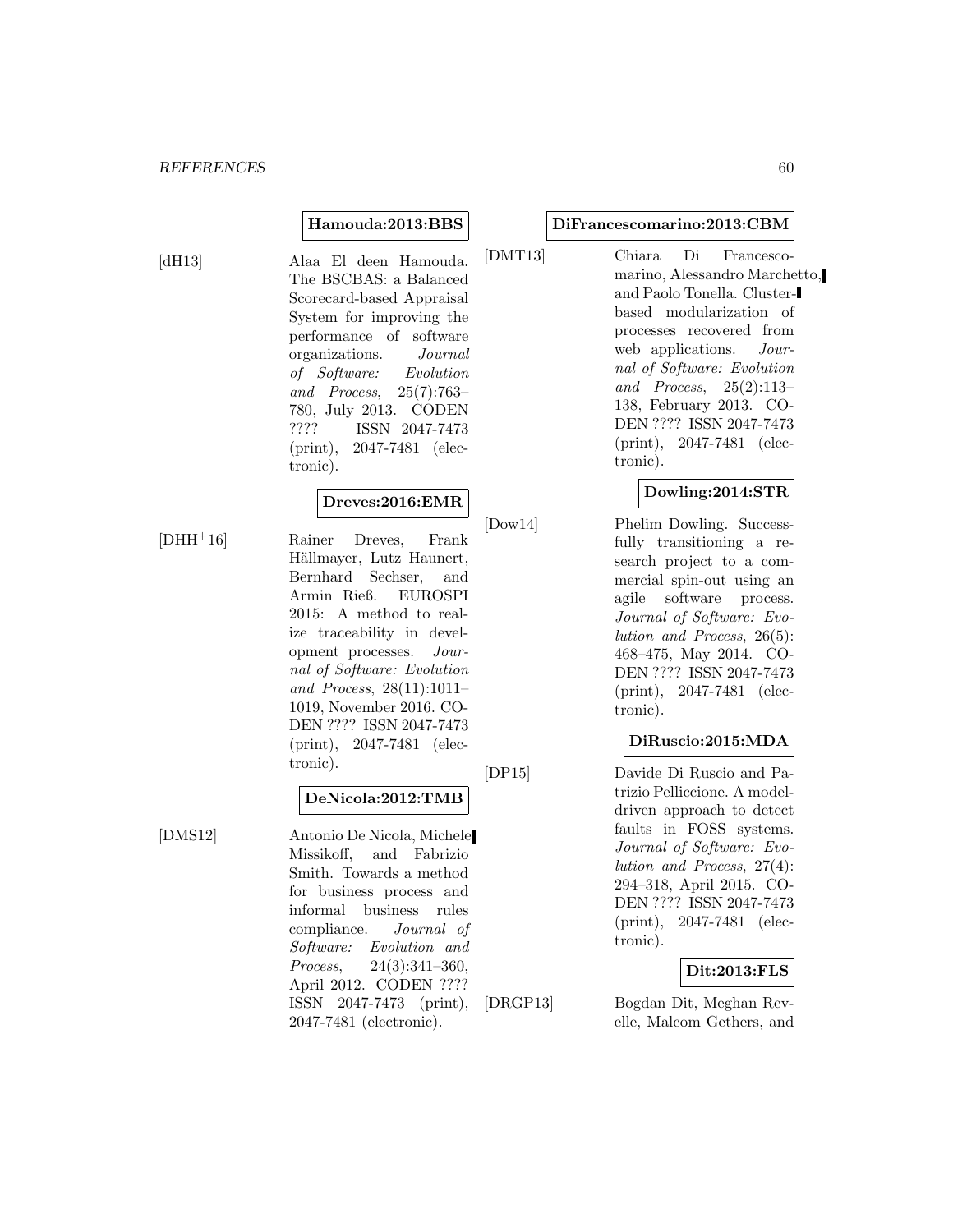Denys Poshyvanyk. Feature location in source code: a taxonomy and survey. Journal of Software: Evolution and Process, 25(1):53–95, January 2013. CODEN ???? ISSN 2047-7473 (print), 2047- 7481 (electronic).

# **Datta:2021:URB**

[DRM21] Subhajit Datta, Reshma Roychoudhuri, and Subhashis Majumder. Understanding the relation between repeat developer interactions and bug resolution times in large open source ecosystems: a multisystem study. Journal of Software: Evolution and Process, 33(4): e2317:1–e2317:??, April 2021. CODEN ???? ISSN 2047-7473 (print), 2047- 7481 (electronic).

## **Davies:2014:CTB**

[DRW14] Steven Davies, Marc Roper, and Murray Wood. Comparing text-based and dependence-based approaches for determining the origins of bugs. Journal of Software: Evolution and Process, 26(1):107–139, January 2014. CODEN ???? ISSN 2047-7473 (print), 2047-7481 (electronic).

## **Diebold:2017:SPM**

[DS17] P. Diebold and S. A. Scherr. Software process models vs descriptions: What do practitioners use and need? Journal of Software: Evolution and Process, 29(11): ??, November 2017. CO-DEN ???? ISSN 2047-7473 (print), 2047-7481 (electronic).

## **Lopes:2015:SDM**

[dSLBF15] Jhoney da. Silva Lopes, José Luis Braga, and Moisés A. Resende Filho. Systems dynamics model for decision support in risk assessment in software projects. Journal of Software: Evolution and Process, 27(12):976–989, December 2015. CODEN ???? ISSN 2047-7473 (print), 2047-7481 (electronic).

## **daSilva:2012:EBM**

[dSPF<sup>+</sup>12] Fabio Q. B. da Silva, Rafael Prikladnicki, A. César C. França, Cleviton V. F. Monteiro, Catarina Costa, and Rodrigo Rocha. An evidence-based model of distributed software development project management: results from a systematic mapping study. Journal of Software: Evolution and Process, 24(6): 625–642, October 2012. CODEN ???? ISSN 2047- 7473 (print), 2047-7481 (electronic).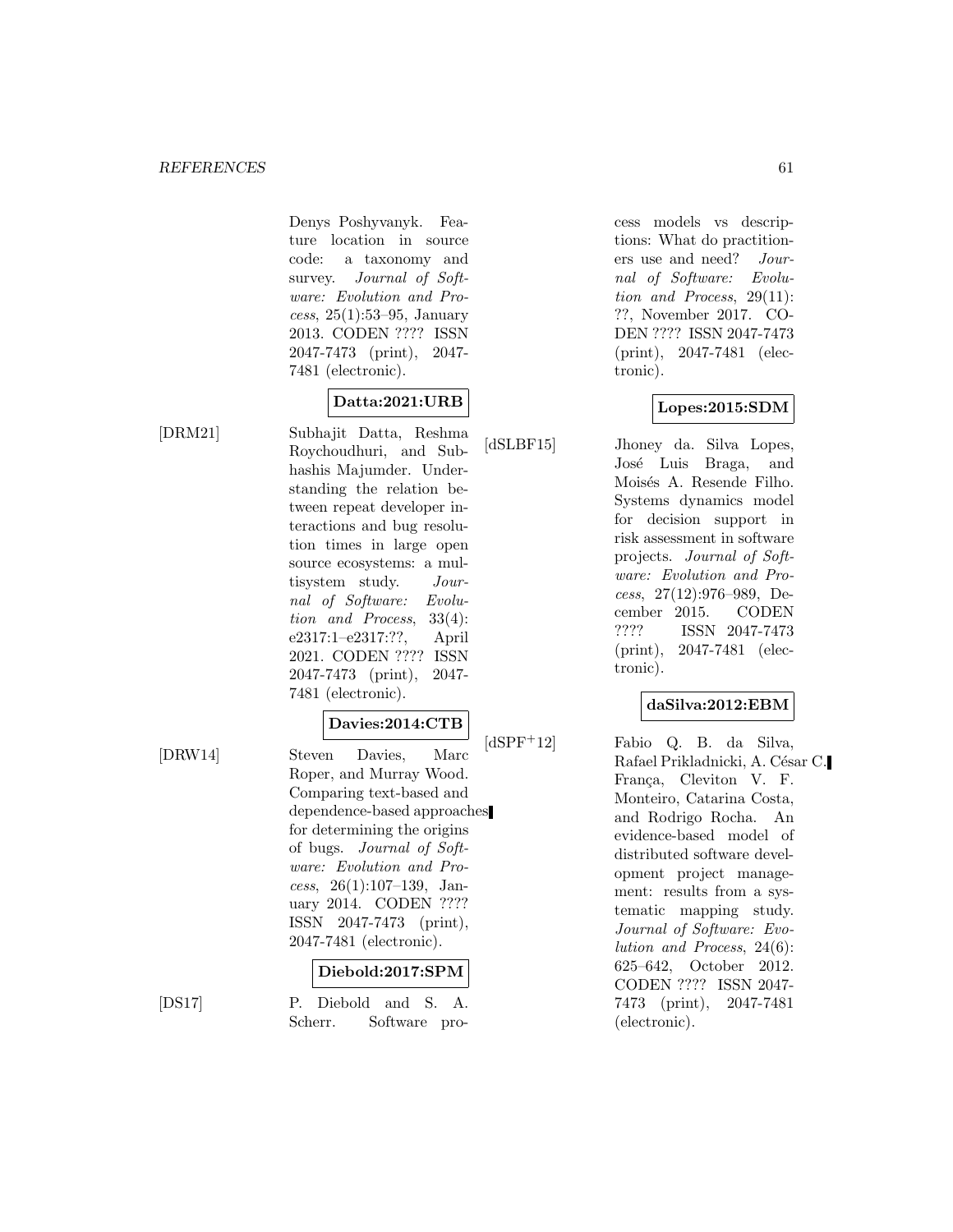#### **dosSantos:2022:SMS**

[dSVB<sup>+</sup>22] Rodrigo Augusto dos Santos, Darli Vieira, Alencar Bravo, Larissa Suzuki, and Fadiah Qudah. A systematic mapping study on the employment of neural networks on software engineering projects: Where to go next? Journal of Software: Evolution and Process, 34(3): e2402:1–e2402:??, March 2022. CODEN ???? ISSN 2047-7473 (print), 2047- 7481 (electronic).

#### **Diebold:2018:HAD**

[DT18] Philipp Diebold and Sven Theobald. How is agile development currently being used in regulated embedded domains? Journal of Software: Evolution and Process, 30(8): e1935:1–e1935:??, August 2018. CODEN ???? ISSN 2047-7473 (print), 2047- 7481 (electronic).

## **Erich:2017:QSD**

[EAD17] F. M. A. Erich, C. Amrit, and M. Daneva. A qualitative study of DevOps usage in practice. Journal of Software: Evolution and Process, 29(6): ??, June 2017. CODEN<br>???? ISSN 2047-7473 ISSN 2047-7473 (print), 2047-7481 (electronic).

## **Elish:2013:SMQ**

[EAK13] Mahmoud O. Elish and Mojeeb Al-Rahman Al-Khiaty. A suite of metrics for quantifying historical changes to predict future change-prone classes in object-oriented software. Journal of Software: Evolution and Process, 25(5):407–437, May 2013. CODEN ???? ISSN 2047-7473 (print), 2047- 7481 (electronic).

## **Espinosa-Curiel:2013:FEC**

[ECRJFZ13] Ismael Edrein Espinosa-Curiel, Josefina Rodríguez-Jacobo, and José Alberto Fernández-Zepeda. A framework for evaluation and control of the factors that influence the software process improvement in small organizations. Journal of Software: Evolution and Process, 25(4): 393–406, April 2013. CO-DEN ???? ISSN 2047-7473 (print), 2047-7481 (electronic).

## **Espinosa-Curiel:2016:USS**

[ECRJFZ16] Ismael Edrein Espinosa-Curiel, Josefina Rodríguez-Jacobo, and José Alberto Fernández-Zepeda. Understanding SPI in small organizations: a study of Mexican software enterprises. Journal of Software: Evolution and Process, 28(5):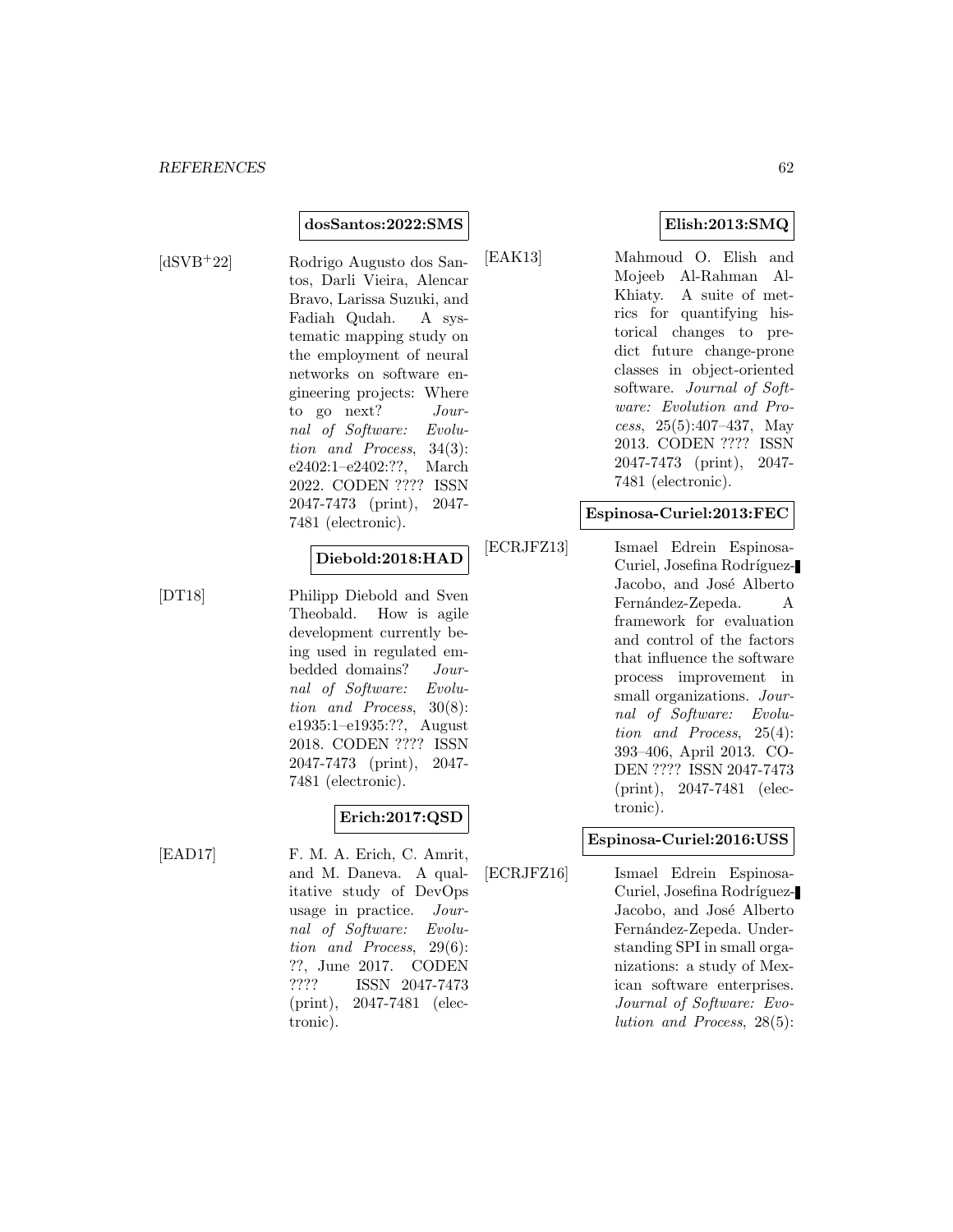372–390, May 2016. CO-DEN ???? ISSN 2047-7473 (print), 2047-7481 (electronic).

#### **Espinosa-Curiel:2018:ACC**

[ECRJVA<sup>+</sup>18] Ismael Edrein Espinosa-Curiel, Josefina Rodríguez-Jacobo, Erika Vázquez-Alfaro, José Alberto Fernández-Zepeda, and Daniel Fajardo-Delgado. Analysis of the changes in communication and social interactions during the transformation of a traditional team into an agile team. Journal of Software: Evolution and Process, 30(9): e1946:1–e1946:??, September 2018. CODEN ???? ISSN 2047-7473 (print), 2047-7481 (electronic).

#### **ElKoutbi:2019:EEE**

[EIA19] Salma El Koutbi, Ali Idri, and Alain Abran. Empirical evaluation of an entropy-based approach to estimation variation of software development effort. Journal of Software: Evolution and Process, 31(3):e2149:1– e2149:??, March 2019. CO-DEN ???? ISSN 2047-7473 (print), 2047-7481 (electronic).

#### **Eddy:2018:ISW**

[EKG18] Brian P. Eddy, Nicholas A. Kraft, and Jeff Gray. Impact of structural weighting on a latent Dirichlet allocation-based feature location technique. Journal of Software: Evolution and Process, 30(1): ??, January 2018. CO-DEN ???? ISSN 2047-7473 (print), 2047-7481 (electronic).

#### **Eze:2018:CBP**

[EKP18] Benjamin Eze, Craig Kuziemsky, and Liam Peyton. Cloud-based performance management of community care services. Journal of Software: Evolution and Process, 30 (7):e1897:1–e1897:??, July 2018. CODEN ???? ISSN 2047-7473 (print), 2047- 7481 (electronic).

## **Eveleens:2015:QFP**

[EKV15] Laurenz Eveleens, Peter Kampstra, and Chris Verhoef. Quantifying fair payment after outsourcing a case study. Journal of Software: Evolution and Process, 27(3): 147–165, March 2015. CO-DEN ???? ISSN 2047-7473 (print), 2047-7481 (electronic).

## **ElBeggar:2018:MDA**

[El 18] Omar El Beggar. Multicriteria decision aid for agile methods evaluation using fuzzy PROMETHEE. Journal of Software: Evolution and Process, 30(12):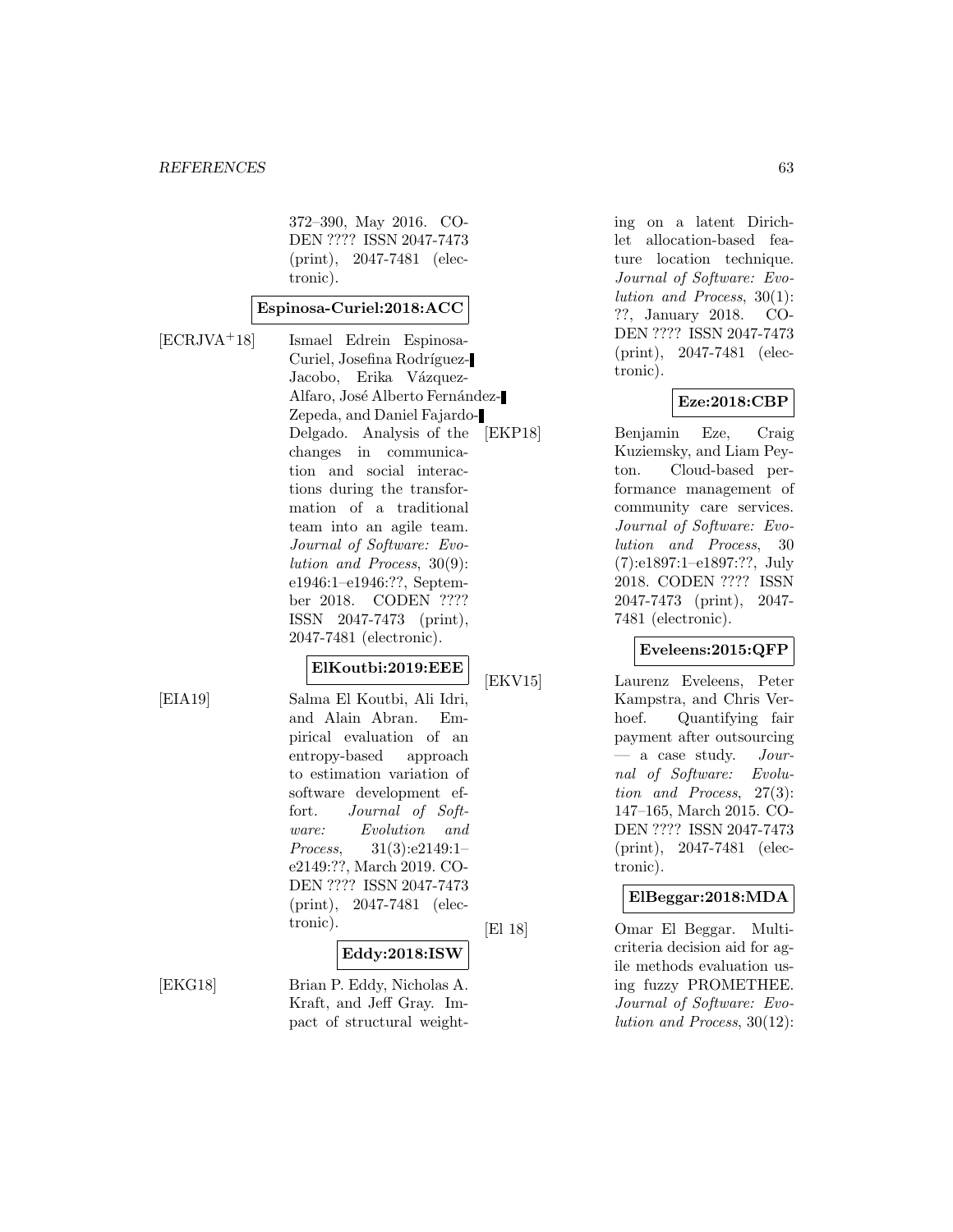e2108:1–e2108:??, December 2018. CODEN ???? ISSN 2047-7473 (print), 2047-7481 (electronic).

## **Elberzhager:2014:IIT**

[EMRF14] Frank Elberzhager, Jürgen Münch, Dieter Rombach, and Bernd Freimut. Integrating inspection and test processes based on context-specific assumptions. Journal of Software: Evolution and Process, 26(4):371–385, April 2014. CODEN ???? ISSN 2047-7473 (print), 2047- 7481 (electronic).

#### **Erdogan:2018:MES**

[EPG18] Onur Erdogan, Muhammed Emre Pekkaya, and Halime Gök. More effective sprint retrospective with statistical analysis. Journal of Software: Evolution and Process, 30(5):e1933:1– e1933:??, May 2018. CO-DEN ???? ISSN 2047-7473 (print), 2047-7481 (electronic).

#### **Eken:2021:DCL**

[ETT<sup>+</sup>21] Beyza Eken, Selda Tufan, Alper Tunaboylu, Tevfik Guler, Rifat Atar, and Ayse Tosun. Deployment of a change-level software defect prediction solution into an industrial setting. Journal of Software: Evolution and Process, 33(11): e2381:1–e2381:??, November 2021. CODEN ???? ISSN 2047-7473 (print), 2047-7481 (electronic).

## **Feitosa:2017:IED**

[FAA<sup>+</sup>17] Daniel Feitosa, Rutger Alders, Apostolos Ampatzoglou, Paris Avgeriou, and Elisa Yumi Nakagawa. Investigating the effect of design patterns on energy consumption. Journal of Software: Evolution and Process, 29(2):??, February 2017. CODEN ???? ISSN 2047-7473 (print), 2047-7481 (electronic).

## **Fabijan:2018:EGE**

[FDM<sup>+</sup>18] Aleksander Fabijan, Pavel Dmitriev, Colin McFarland, Lukas Vermeer, Helena Holmström Olsson, and Jan Bosch. Experimentation growth: Evolving trustworthy A/B testing capabilities in online software companies. Journal of Software: Evolution and Process, 30(12): e2113:1–e2113:??, December 2018. CODEN ???? ISSN 2047-7473 (print), 2047-7481 (electronic).

## **Frey:2013:ACC**

[FHS13] Sören Frey, Wilhelm Hasselbring, and Benjamin Schnoor. Automatic conformance checking for migrating software systems to cloud infrastructures and platforms. Journal of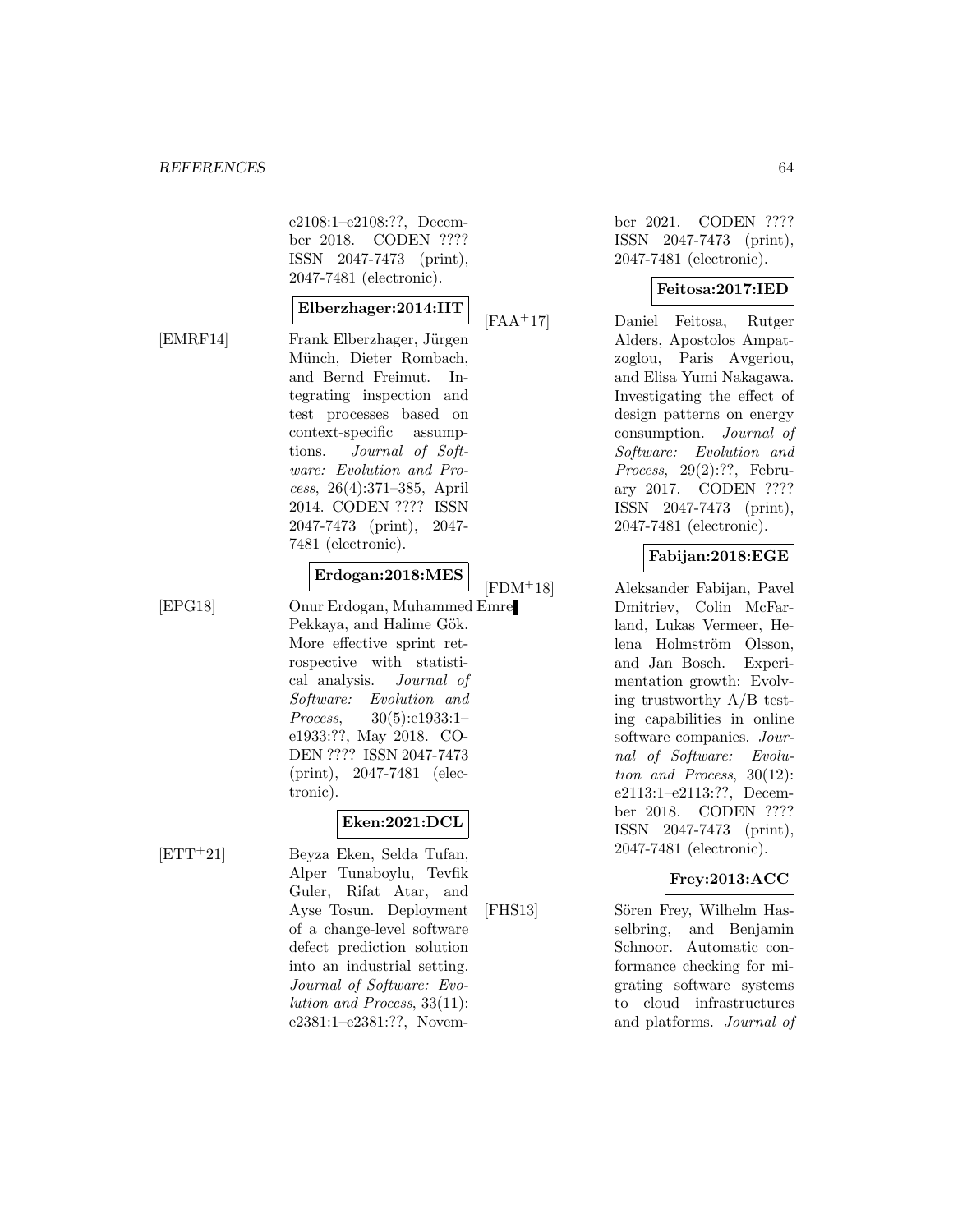Software: Evolution and Process, 25(10):1089–1115, October 2013. CODEN ???? ISSN 2047-7473 (print), 2047-7481 (electronic).

#### **Ferenc:2013:EIS**

[FKW13] Rudolf Ferenc, Jens Knodel, and Andreas Winter. Editorial: Introduction to the special issue of the 13th European Conference on Software Maintenance and Reengineering (CSMR 2009). Journal of Software: Evolution and Process, 25(2): 111–112, February 2013. CODEN ???? ISSN 2047-7473 (print), 2047- 7481 (electronic).

# **Flood:2015:RII**

[FMC<sup>+</sup>15] Derek Flood, Fergal Mc-Caffery, Valentine Casey, Ruth McKeever, and Peter Rust. A roadmap to ISO 14971 implementation. Journal of Software: Evolution and Process, 27(5):319–336, May 2015. CODEN ???? ISSN 2047-7473 (print), 2047- 7481 (electronic).

# **Fontana:2013:DPS**

[FMR13] Francesca Arcelli Fontana, Stefano Maggioni, and Claudia Raibulet. Design patterns: a survey on their micro-structures. Journal of Software: Evolution and

Process, 25(1):27–52, January 2013. CODEN ???? ISSN 2047-7473 (print), 2047-7481 (electronic).

## **Filho:2017:ATA**

[FPA17] Marum Simão Filho, Plácido Rogério Pinheiro, and Adriano Bessa Albuquerque. Analysis of task allocation in distributed software development through a hybrid methodology of verbal decision analysis. Journal of Software: Evolution and Process, 29(7):??, July 2017. CODEN ???? ISSN 2047-7473 (print), 2047- 7481 (electronic).

## **Farooq:2017:RES**

[FQA17] Sheikh Umar Farooq, S. M. K. Quadri, and Nesar Ahmad. A replicated empirical study to evaluate software testing methods. Journal of Software: Evolution and Process, 29(9): ??, September 2017. CO-DEN ???? ISSN 2047-7473 (print), 2047-7481 (electronic).

## **Fleck:2016:SBM**

[FTW16] Martin Fleck, Javier Troya, and Manuel Wimmer. Search-based model transformations. Journal of Software: Evolution and Process, 28(12):1081–1117, December 2016. CODEN ???? ISSN 2047-7473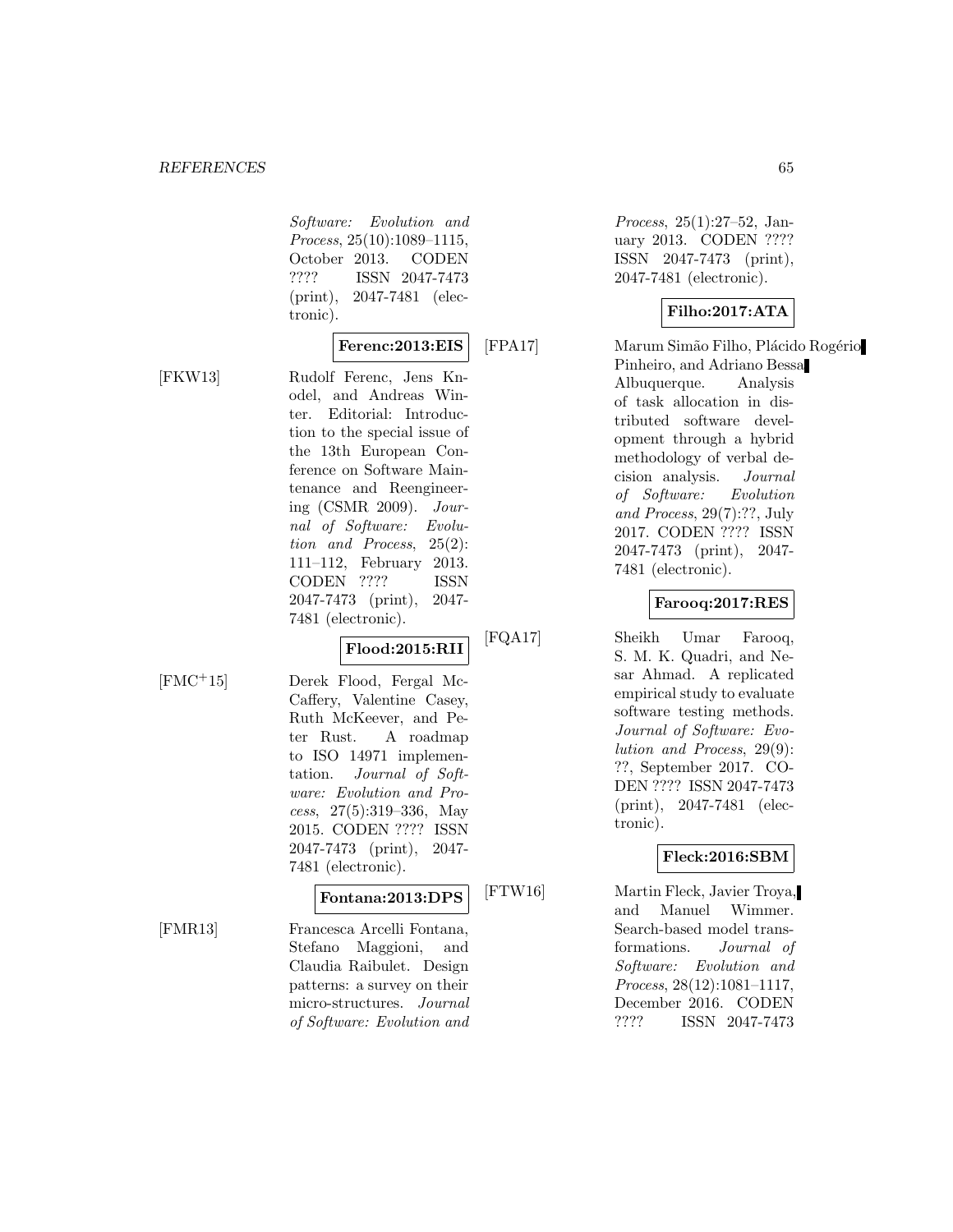(print), 2047-7481 (electronic).

# **Fei:2018:CMV**

[FZW<sup>+</sup>18] Yuan Fei, Huibiao Zhu, Xi Wu, Huixing Fang, and Shengchao Qin. Comparative modelling and verification of Pthreads and Dthreads. Journal of Software: Evolution and Process, 30(3): e1919:1–e1919:??, March 2018. CODEN ???? ISSN 2047-7473 (print), 2047- 7481 (electronic).

## **Ghaemi:2020:SBH**

[GA20] Amir Ghaemi and Bahman Arasteh. SFLA-based heuristic method to generate software structural test data. Journal of Software: Evolution and Process, 32 (1):e2228:1–e2228:??, January 2020. CODEN ???? ISSN 2047-7473 (print), 2047-7481 (electronic).

#### **Ghaleb:2018:PCT**

[GAA18] Taher Ahmed Ghaleb, Musab A. Alturki, and Khalid Aljasser. Program comprehension through reverse-engineered sequence diagrams: a systematic review. Journal of Software: Evolution and Process, 30(11):e1965:1–e1965:??, November 2018. CODEN ???? ISSN 2047-7473 (print), 2047-7481 (electronic).

## **Gallina:2020:QET**

[Gal20] Barbara Gallina. Quantitative evaluation of tailoring within SPICEcompliant security-informed safety-oriented process lines. Journal of Software: Evolution and Process, 32(3):e2212:1– e2212:??, March 2020. CO-DEN ???? ISSN 2047-7473 (print), 2047-7481 (electronic).

#### **Gonzalez-Barahona:2014:SLS**

[GBRHO14] Jesus M. Gonzalez-Barahona, Gregorio Robles, Israel Herraiz, and Felipe Ortega. Studying the laws of software evolution in a long-lived FLOSS project. Journal of Software: Evolution and Process, 26(7): 589–612, July 2014. CO-DEN ???? ISSN 2047-7473 (print), 2047-7481 (electronic).

#### **Grossi:2014:HML**

[GCMS14] Lucas Grossi, Jose A. Calvo-Manzano, and Tomas San Feliu. High-maturity levels: achieving CMMI ML-5 in a consultancy company. Journal of Software: Evolution and Process, 26(9):808–817, September 2014. CODEN ???? ISSN 2047-7473 (print), 2047-7481 (electronic).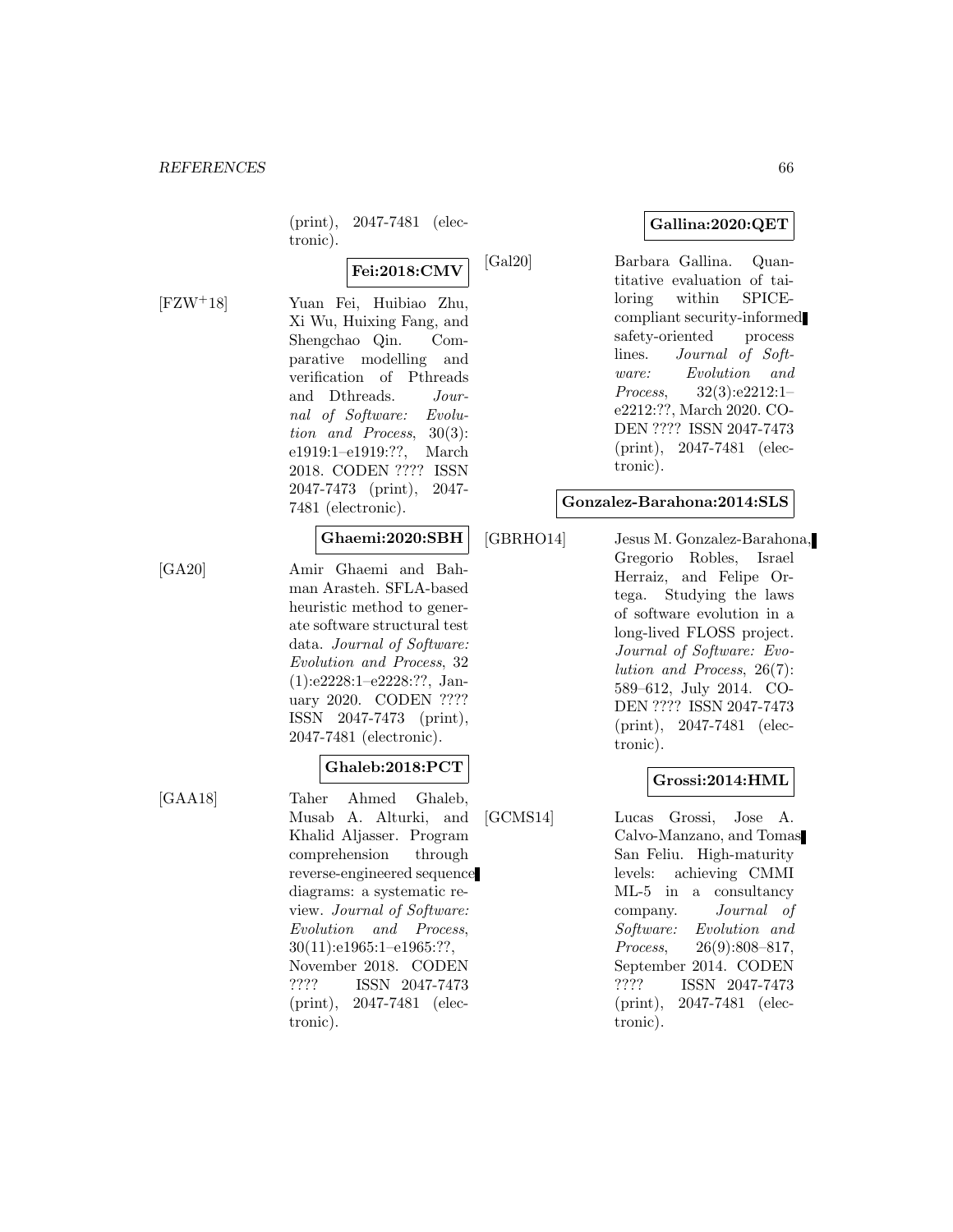**Gonzalez:2019:AGB**

[GCPM19] Anaisa Hernández González, Coral Calero, Dianelys Pérez Parra, and Javier Mancebo. Approaching Green BPM characterisation. Journal of Software: Evolution and Process, 31(2): e2145:1–e2145:??, February 2019. CODEN ???? ISSN 2047-7473 (print), 2047-7481 (electronic).

## **Guncan:2021:UCB**

[GD21] Damla Güncan and Pinar Onay Durdu. A user-centered behavioral software development model. Journal of Software: Evolution and Process, 33(2): e2274:1–e2274:??, February 2021. CODEN ???? ISSN 2047-7473 (print), 2047-7481 (electronic).

# **Guerrouj:2013:TIS**

[GDAG13] Latifa Guerrouj, Massimiliano Di Penta, Giuliano Antoniol, and Yann-Gaël Guéhéneuc. TIDIER: an identifier splitting approach using speech recognition techniques. Journal of Software: Evolution and Process, 25(6): 575–599, June 2013. CO-DEN ???? ISSN 2047-7473 (print), 2047-7481 (electronic).

# **Ge:2018:CCS**

[GDJV18] Ning Ge, Arnaud Dieumegard, Eric Jenn, and Lau- [GEK14] rent Voisin. Correct-byconstruction specification to verified code. Journal of Software: Evolution and Process, 30(10): e1959:1–e1959:??, October 2018. CODEN ???? ISSN 2047-7473 (print), 2047- 7481 (electronic).

#### **Goncalves:2018:HPE**

[GdOK18] Taisa Guidini Gonçalves, Káthia Marcal de Oliveira, and Christophe Kolski. HCI in practice: an empirical study with software process capability maturity model consultants in Brazil. Journal of Software: Evolution and Process, 30(11): e2109:1–e2109:??, November 2018. CODEN ???? ISSN 2047-7473 (print), 2047-7481 (electronic).

## **Gharib:2021:MDA**

[GdSC21] Mohamad Gharib, Leandro Dias da Silva, and Andrea Ceccarelli. A model to discipline autonomy in cyber-physical systems-of-systems and its application. Journal of Software: Evolution and Process, 33(9):e2328:1– e2328:??, September 2021. CODEN ???? ISSN 2047- 7473 (print), 2047-7481 (electronic).

#### **Ghannem:2014:MRU**

Adnane Ghannem, Ghi-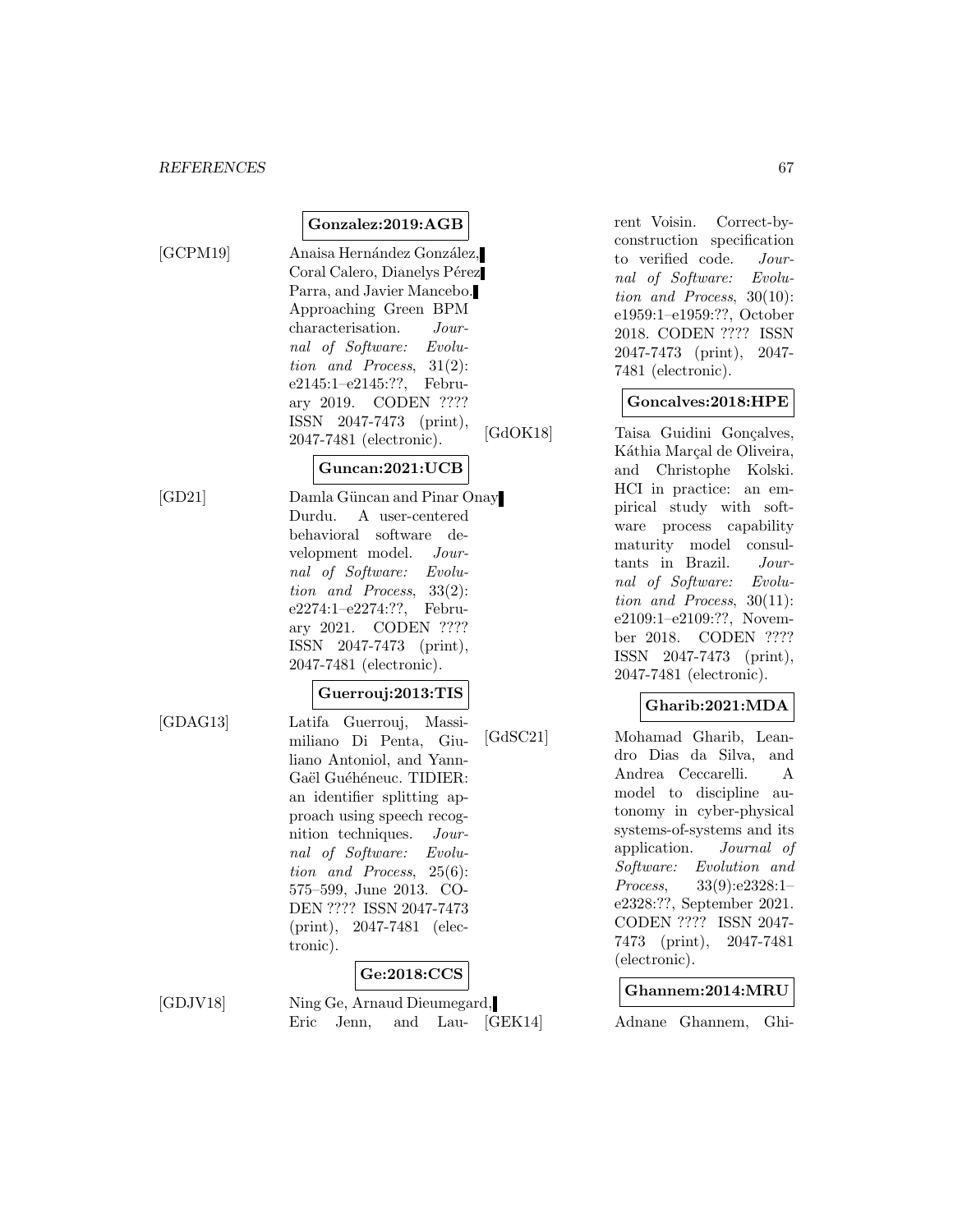zlane El Boussaidi, and Marouane Kessentini. Model refactoring using examples: a search-based approach. Journal of Software: Evolution and Process, 26(7):692–713, July 2014. CODEN ???? ISSN 2047-7473 (print), 2047- 7481 (electronic).

## **Garousi:2020:EIC**

[GFK<sup>+</sup>20] Vahid Garousi, Michael Felderer, Marco Kuhrmann, Kadir Herkiloglu, and Sigrid Eldh. Exploring the industry's challenges in software testing: an empirical study. Journal of Software: Evolution and Process, 32(8): e2251:1–e2251:??, August 2020. CODEN ???? ISSN 2047-7473 (print), 2047- 7481 (electronic).

#### **Goyal:2018:IUC**

[GFKH18] Raman Goyal, Gabriel Ferreira, Christian Kästner, and James Herbsleb. Identifying unusual commits on GitHub. Journal of Software: Evolution and Process, 30(1):??, January 2018. CODEN ???? ISSN 2047-7473 (print), 2047- 7481 (electronic).

#### **Godfrey:2014:ELL**

[GG14] Michael W. Godfrey and Daniel M. German. On the evolution of Lehman's Laws. Journal of Soft-

ware: Evolution and Process, 26(7):613–619, July 2014. CODEN ???? ISSN 2047-7473 (print), 2047- 7481 (electronic).

#### **Garcia-Garcia:2018:MBS**

[GGGBEM18] Julián Alberto García-García, Laura García-Borgoñón, María José Escalona, and Manuel Mejías. A model-based solution for process modeling in practice environments: PLM<sup>4</sup> BS. Journal of Software: Evolution and Process, 30(12): e1982:1–e1982:??, December 2018. CODEN ???? ISSN 2047-7473 (print), 2047-7481 (electronic).

# **Gren:2020:AWW**

[GGJ20] Lucas Gren, Alfredo Goldman, and Christian Jacobsson. Agile ways of working: a team maturity perspective. Journal of Software: Evolution and Process, 32 (6):e2244:1–e2244:??, June 2020. CODEN ???? ISSN 2047-7473 (print), 2047- 7481 (electronic).

## **Gorschek:2012:IPM**

[GGPT12] Tony Gorschek, Andrigo Gomes, Andreas Pettersson, and Richard Torkar. Introduction of a process maturity model for market-driven product management and require-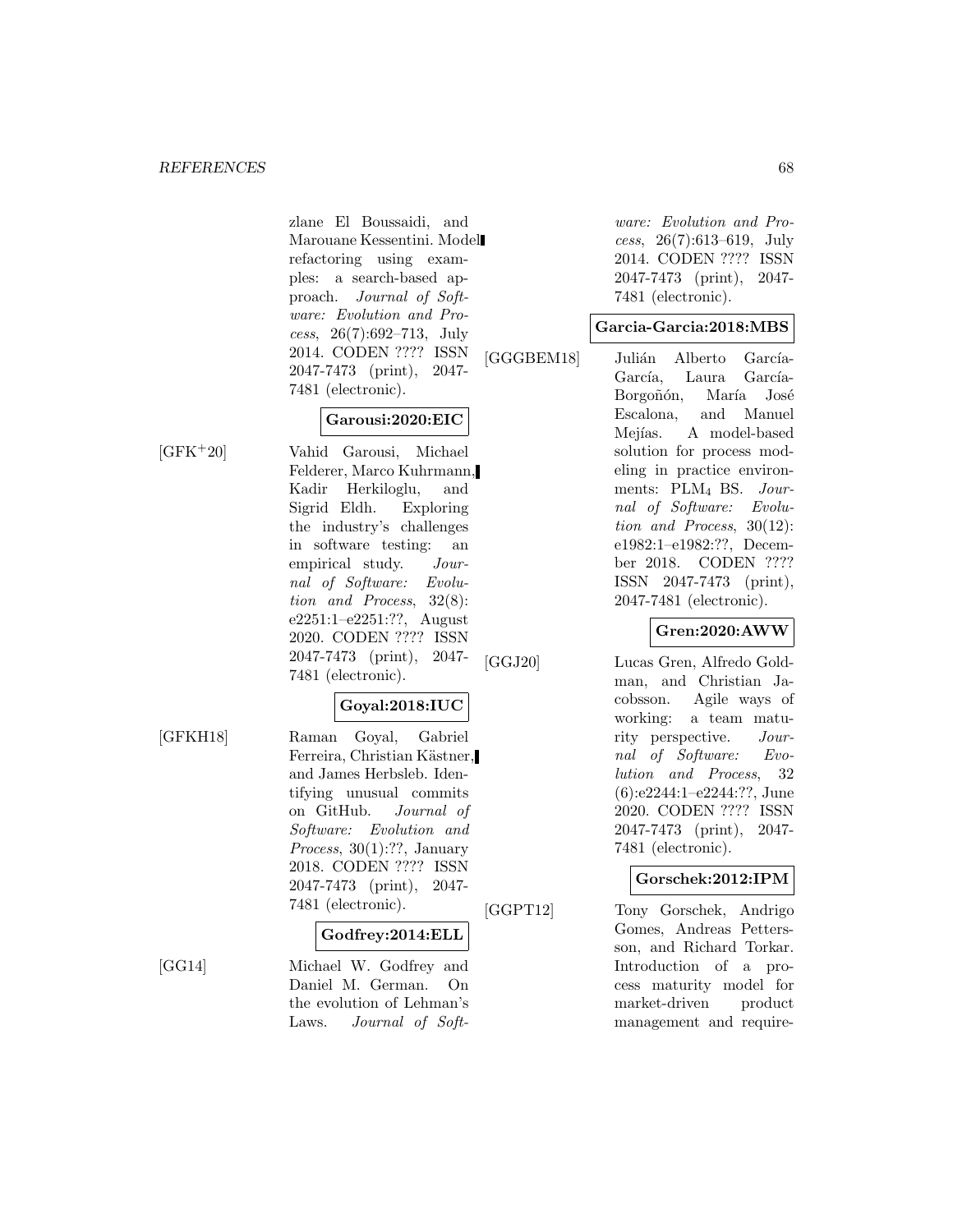#### *REFERENCES* 69

ments engineering. Journal of Software: Evolution and Process, 24(1):83– 113, January 2012. CO-DEN ???? ISSN 2047-7473 (print), 2047-7481 (electronic).

#### **Ghezzi:2017:SC**

[Ghe17] C. Ghezzi. Of software and change. Journal of Software: Evolution and Process, 29(9):??, September 2017. CODEN ???? ISSN 2047-7473 (print), 2047- 7481 (electronic).

## **Garrido:2013:ECP**

[GJ13] Alejandra Garrido and Ralph Johnson. Embracing the C preprocessor during refactoring. Journal of Software: Evolution and Process, 25(12):1285– 1304, December 2013. CO-DEN ???? ISSN 2047-7473 (print), 2047-7481 (electronic).

#### **Gilal:2018:FEC**

[GJC<sup>+</sup>18] Abdul Rehman Gilal, Jafreezal Jaafar, Luiz Fernando Capretz, Mazni Omar, Shuib Basri, and Izzatdin Abdul Aziz. Finding an effective classification technique to develop a software team composition model. Journal of Software: Evolution and Process, 30(1):??, January 2018. CODEN ???? ISSN

2047-7473 (print), 2047- 7481 (electronic).

#### **Gode:2013:SCE**

[GK13] Nils Göde and Rainer Koschke. Studying clone evolution using incremental clone detection. Journal of Software: Evolution and Process, 25(2):165– 192, February 2013. CO-DEN ???? ISSN 2047-7473 (print), 2047-7481 (electronic).

#### **Ghannem:2018:MRE**

[GKHE18] Adnane Ghannem, Marouane Kessentini, Mohammad Salah Hamdi, and Ghizlane El Boussaidi. Model refactoring by example: a multi-objective search based software engineering approach. Journal of Software: Evolution and Process, 30(4):e1916:1– e1916:??, April 2018. CO-DEN ???? ISSN 2047-7473 (print), 2047-7481 (electronic).

## **Gotel:2012:QIG**

[GKS<sup>+</sup>12] Olly Gotel, Vidya Kulkarni, Moniphal Say, Christelle Scharff, and Thanwadee Sunetnanta. Quality indicators on global software development projects: does 'getting to know you' really matter? Journal of Software: Evolution and Process, 24(2):169– 184, March 2012. CO-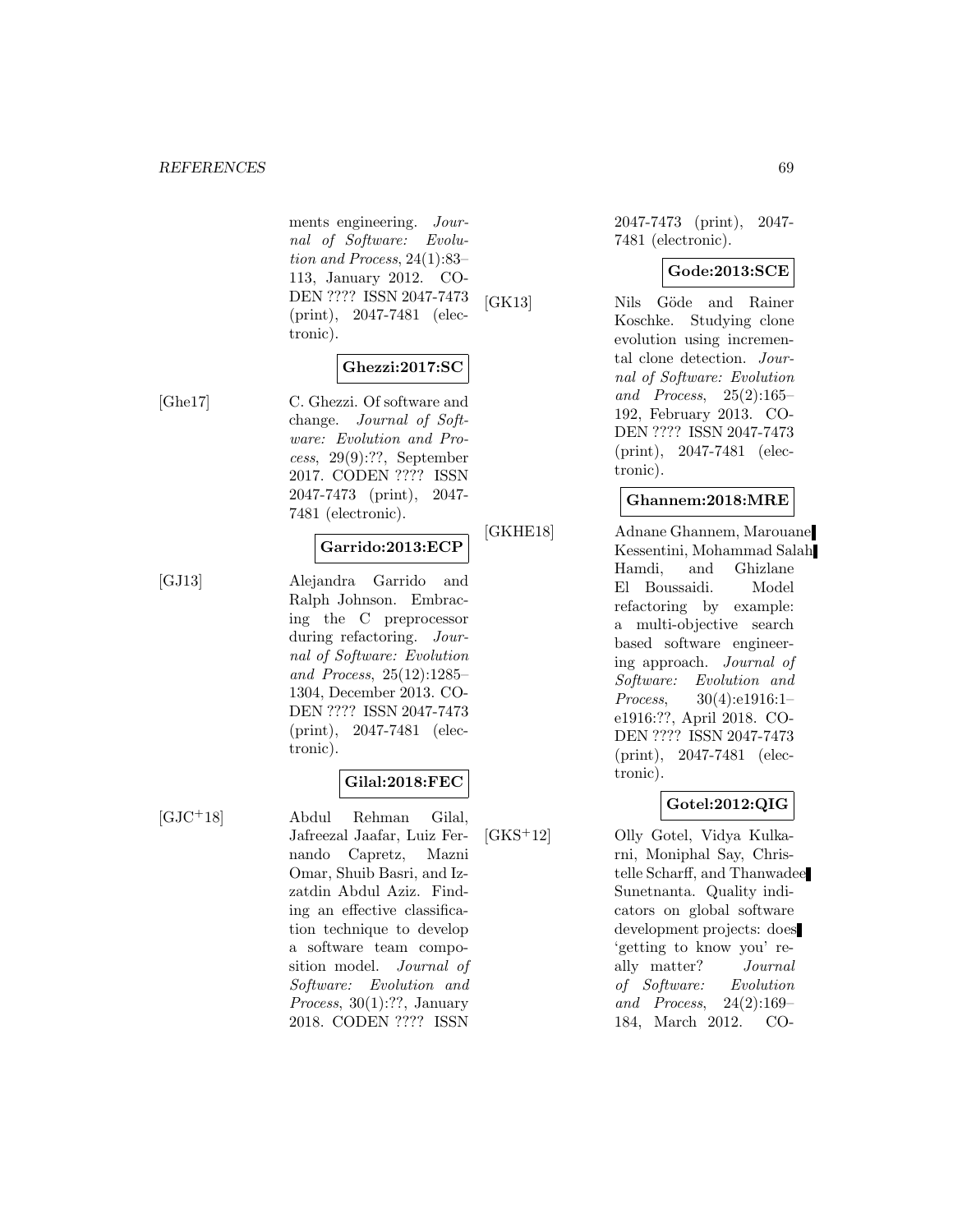DEN ???? ISSN 2047-7473 (print), 2047-7481 (electronic).

## **Gao:2020:UGM**

[GLL<sup>+</sup>20] Shanquan Gao, Lei Liu, Yuzhou Liu, Huaxiao Liu, and Yihui Wang. Updating the goal model with user reviews for the evolution of an app. Journal of Software: Evolution and Process, 32(8): e2257:1–e2257:??, August 2020. CODEN ???? ISSN 2047-7473 (print), 2047- 7481 (electronic).

## **Gao:2021:ARB**

[GLL<sup>+</sup>21] Shanquan Gao, Lei Liu, Yuzhou Liu, Huaxiao Liu, Yihui Wang, and Peixun Liu. App recommendation based on both quality and security. Journal of Software: Evolution and Process, 33(3): e2325:1–e2325:??, March 2021. CODEN ???? ISSN 2047-7473 (print), 2047- 7481 (electronic).

## **Geist:2018:TFS**

[GNIS18] Verena Geist, Christine Natschläger, Christa Illibauer, and Klaus-Dieter Schewe. Towards functional safety and security for adaptive and flexible business processes. Journal of Software: Evolution and Process, 30 (5):e1952:1–e1952:??, May

2018. CODEN ???? ISSN 2047-7473 (print), 2047- 7481 (electronic).

## **Garzas:2013:CSS**

[GP13] Javier Garzás and Mark C. Paulk. A case study of software process improvement with CMMI– DEV and Scrum in Spanish companies. Journal of Software: Evolution and Process, 25(12):1325–1333, December 2013. CODEN ???? ISSN 2047-7473 (print), 2047-7481 (electronic).

## **Garousi:2016:WAS**

[GP16] Vahid Garousi and Dietmar Pfahl. When to automate software testing? a decision-support approach based on process simulation. Journal of Software: Evolution and Process, 28(4):272–285, April 2016. CODEN ???? ISSN 2047-7473 (print), 2047- 7481 (electronic).

## **Garcia:2012:MSP**

[GPM<sup>+</sup>12] Iván García, Carla Pacheco, Eloy Mendoza, Jose A. Calvo-Manzano, Gonzalo Cuevas, and Tomás San Feliu. Managing the software process with a software process improvement tool in a small enterprise. Journal of Software: Evolution and Process, 24 (5):481–491, August 2012.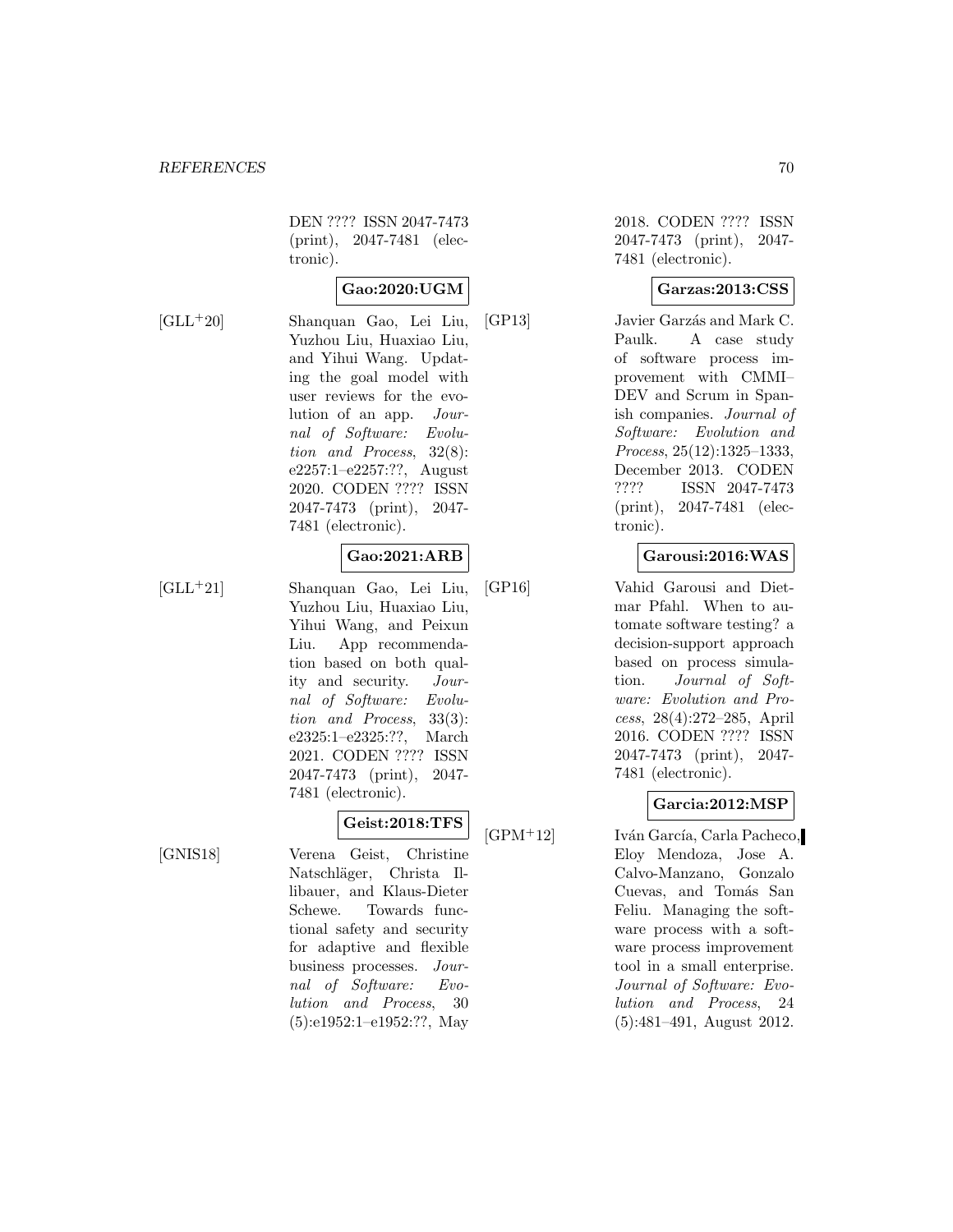CODEN ???? ISSN 2047- 7473 (print), 2047-7481 (electronic).

#### **Ghafari:2017:MUT**

[GRK17] Mohammad Ghafari, Konstantin Rubinov, and Mohammad Mehdi Pourhashem K. Mining unit test cases to synthesize API usage examples. Journal of Software: Evolution and Process, 29(12):??, December 2017. CODEN ???? ISSN 2047-7473 (print), 2047- 7481 (electronic).

#### **Georgiadou:2012:KID**

[GS12] Elli Georgiadou and Kerstin V. Siakas. KASL-II: a dynamic four-loop model for knowledge sharing and learning. Journal of Software: Evolution and Process, 24(5):573–583, August 2012. CODEN ???? ISSN 2047-7473 (print), 2047-7481 (electronic).

#### **Gautam:2018:CI**

[GS18a] Swarnima Singh Gautam and Vrijendra Singh. Cover image. Journal of Software: Evolution and Process, 30(12):e2152:1– e2152:??, December 2018. CODEN ???? ISSN 2047- 7473 (print), 2047-7481 (electronic).

#### **Gautam:2018:SAS**

[GS18b] Swarnima Singh Gautam and Vrijendra Singh. The state-of-the-art in software development effort estimation. Journal of Software: Evolution and Process, 30 (12):e1983:1–e1983:??, December 2018. CODEN ???? ISSN 2047-7473 (print), 2047-7481 (electronic).

#### **Georgiadou:2020:SDS**

[GSB<sup>+</sup>20] Elli Georgiadou, Kerstin Siakas, Eleni Berki, John Estdale, Harjinder Rahanu, and Margaret Ross. The sociocultural dimension of the Software Process Improvement Manifesto: Pilot validation by experts. Journal of Software: Evolution and Process, 32(11):e2304:1– e2304:??, November 2020. CODEN ???? ISSN 2047- 7473 (print), 2047-7481 (electronic).

## **Garousi:2012:EGE**

[GW12] Vahid Garousi and Qing Wang. Editorial: Guest editors' introduction. Journal of Software: Evolution and Process, 24(7):719– 720, November 2012. CO-DEN ???? ISSN 2047-7473 (print), 2047-7481 (electronic).

#### **Graziotin:2015:DFM**

[GWA15] Daniel Graziotin, Xiaofeng Wang, and Pekka Abrahamsson. Do feelings matter? On the correla-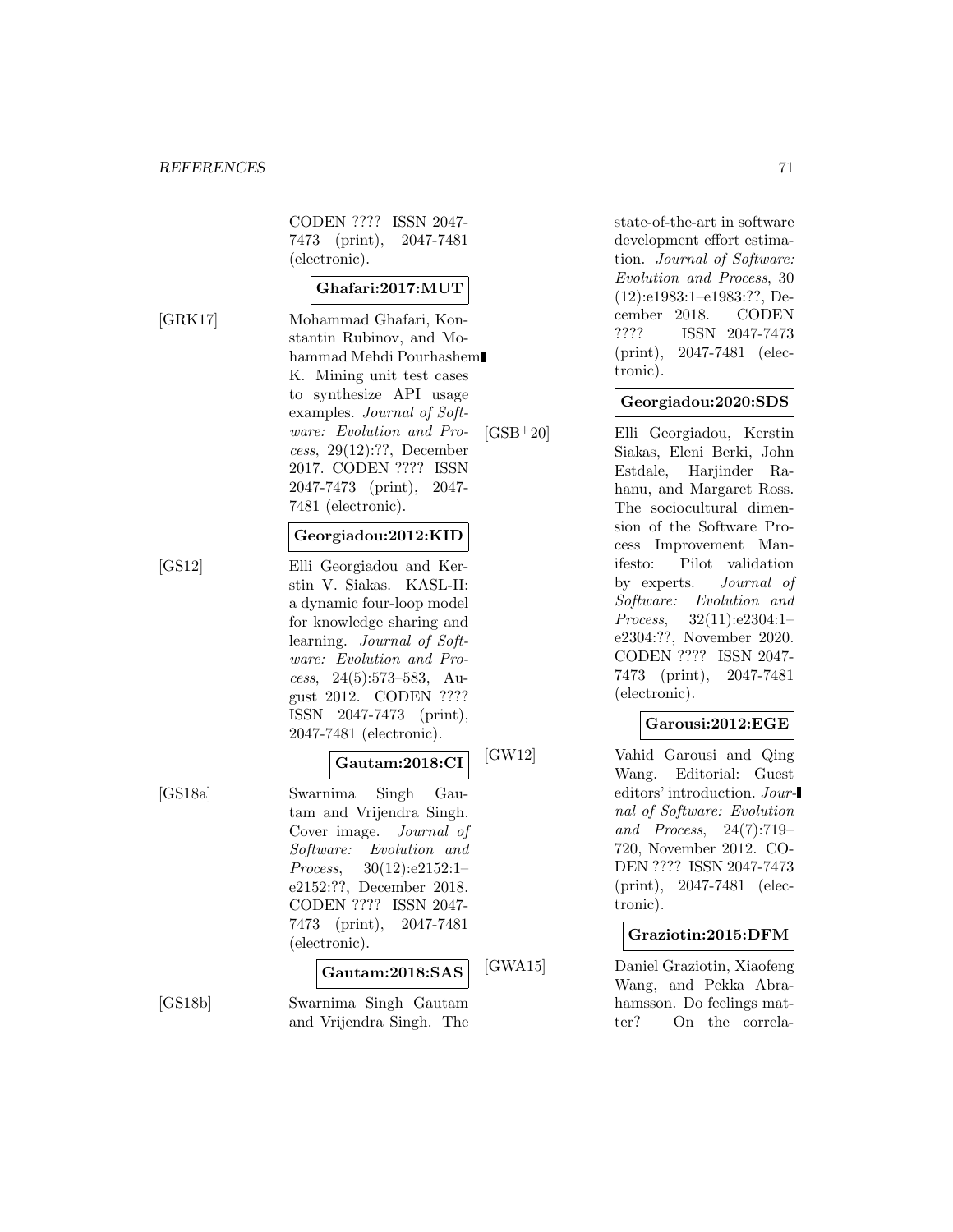tion of affects and the self-assessed productivity in software engineering. Journal of Software: Evolution and Process, 27(7): 467–487, July 2015. CO-DEN ???? ISSN 2047-7473 (print), 2047-7481 (electronic).

## **Huang:2014:EGE**

[HAE14] LiGuo Huang, Ove Armbrust, and Guest Editors. Editorial: Guest editors' introduction. Journal of Software: Evolution and Process, 26(10):867– 868, October 2014. CO-DEN ???? ISSN 2047-7473 (print), 2047-7481 (electronic).

## **Hachemi:2018:RPP**

[HAN18] Asma Hachemi and Mohamed Ahmed-Nacer. Reusing process patterns in software process models modification. Journal of Software: Evolution and Process, 30(8):e1938:1– e1938:??, August 2018. CODEN ???? ISSN 2047- 7473 (print), 2047-7481 (electronic).

## **Hebig:2021:HEP**

[HAS21] Regina Hebig, Ove Armbrust, and Stanley M. Sutton, Jr. Hybrid and evolving processes for software and systems — ICSSP 2019 special issue. Journal of Software: Evolu-

tion and Process, 33(1): e2318:1–e2318:??, January 2021. CODEN ???? ISSN 2047-7473 (print), 2047- 7481 (electronic).

#### **Hartmann:2016:TMC**

[HB16] Herman Hartmann and Jan Bosch. Towards a multi-criteria decision support method for consumer electronics software ecosystems. Journal of Software: Evolution and Process, 28(6):460–482, June 2016. CODEN ???? ISSN 2047-7473 (print), 2047-7481 (electronic).

## **Haj:2021:AGT**

[HBG21] Abdellatif Haj, Youssef Balouki, and Taoufiq Gadi. Automated generation of terminological dictionary from textual business rules. Journal of Software: Evolution and Process, 33(5):e2339:1– e2339:??, May 2021. CO-DEN ???? ISSN 2047-7473 (print), 2047-7481 (electronic).

## **Houston:2012:DPD**

[HBH12] Dan Houston, Douglas Buettner, and Myron Hecht. Defectivity profiling with dynamic CO-QUALMO: An explication and product quality retrospective. Journal of Software: Evolution and Process, 24(7):803–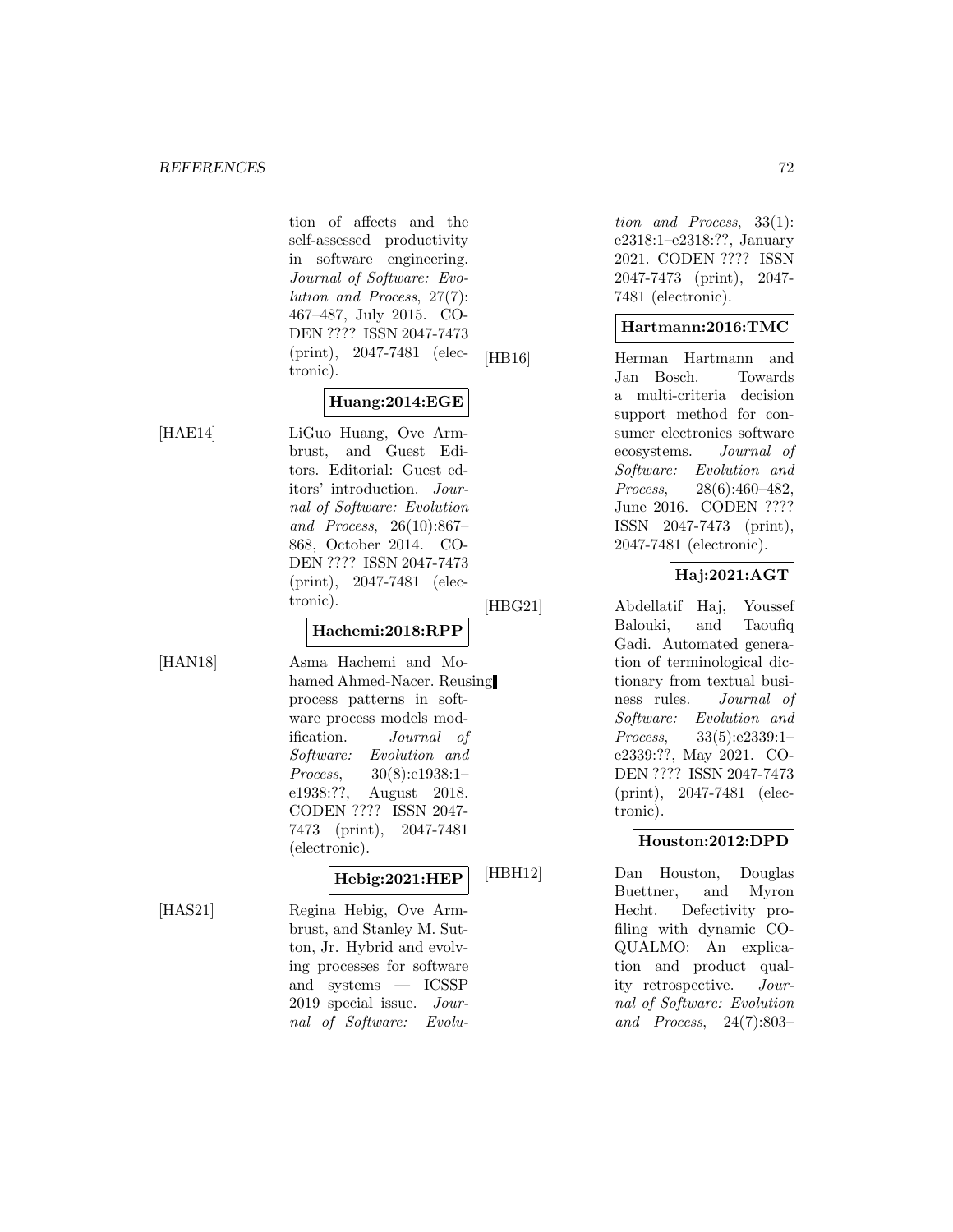814, November 2012. CO-DEN ???? ISSN 2047-7473 (print), 2047-7481 (electronic).

#### **Holtmann:2016:IIS**

[HBM<sup>+</sup>16] Jörg Holtmann, Ruslan Bernijazov, Matthias Meyer, David Schmelter, and Christian Tschirner. Integrated and iterative systems engineering and software requirements engineering for technical systems. Journal of Software: Evolution and Process, 28 (9):722–743, September 2016. CODEN ???? ISSN 2047-7473 (print), 2047- 7481 (electronic).

#### **Huang:2017:UDF**

[HCL<sup>+</sup>17] Yuan Huang, Xiangping Chen, Zhiyong Liu, Xiaonan Luo, and Zibin Zheng. Using discriminative feature in software entities for relevance identification of code changes. Journal of Software: Evolution and Process, 29(7):??, July 2017. CODEN ???? ISSN 2047-7473 (print), 2047- 7481 (electronic).

# **Hebig:2017:CBT**

[HD17] Regina Hebig and Jesper Derehag. The changing balance of technology and process: A case study on a combined setting of modeldriven development and classical c coding. Jour-

nal of Software: Evolution and Process, 29(11): ??, November 2017. CO-DEN ???? ISSN 2047-7473 (print), 2047-7481 (electronic).

# **Hajnal:2012:DDA**

 $[HF12]$   $\hat{A}$ kos Hajnal and István Forgács. A demand-driven approach to slicing legacy COBOL systems. Journal of Software: Evolution and Process, 24(1):67–82, January 2012. CODEN ???? ISSN 2047-7473 (print), 2047-7481 (electronic).

# **Harder:2013:CCS**

[HG13] Jan Harder and Nils Göde. Cloned code: stable code. Journal of Software: Evolution and Process, 25(10): 1063–1088, October 2013. CODEN ???? ISSN 2047-7473 (print), 2047- 7481 (electronic).

# **Heredia:2014:APA**

[HGGASVD14] Alberto Heredia, Javier Garcia-Guzman, Antonio Amescua-Seco, and Manuel Velasco-Diego. Agile practices adapted to mass-market application development. Journal of Software: Evolution and Process, 26(9):818– 828, September 2014. CO-DEN ???? ISSN 2047-7473 (print), 2047-7481 (electronic).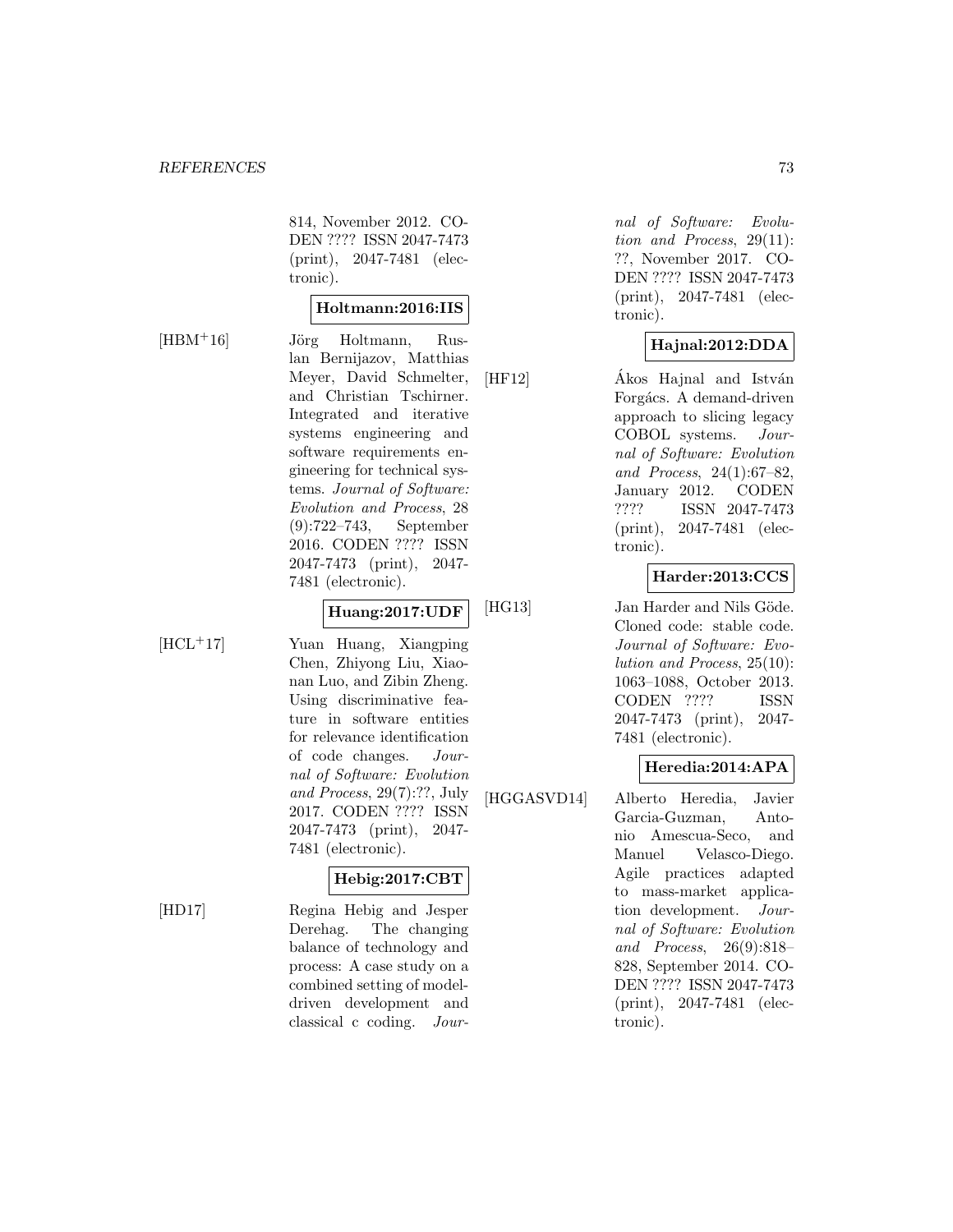#### **Hale:2012:ETE**

[HH12] Joanne E. Hale and David P. Hale. Evaluating testing effectiveness during software evolution: a time-series cross-section approach. Journal of Software: Evolution and Process, 24(1):35–49, January 2012. CODEN ???? ISSN 2047-7473 (print), 2047- 7481 (electronic).

## **Helgesson:2012:RME**

[HHW12] Yeni Yuqin Li Helgesson, Martin Höst, and Kim Weyns. A review of methods for evaluation of maturity models for process improvement. Journal of Software: Evolution and Process, 24(4): 436–454, June 2012. CO-DEN ???? ISSN 2047-7473 (print), 2047-7481 (electronic).

#### **Hosni:2019:EFF**

[HIA19] Mohamed Hosni, Ali Idri, and Alain Abran. Evaluating filter fuzzy analogy homogeneous ensembles for software development effort estimation. Journal of Software: Evolution and Process, 31(2): e2117:1–e2117:??, February 2019. CODEN ???? ISSN 2047-7473 (print), 2047-7481 (electronic).

#### **Holtkamp:2015:HSD**

[HLP15] Philipp Holtkamp, Ivan Lau, and Jan Martin Pawlowski. How software development competences change in global settings — an explorative study. Journal of Software: Evolution and Process, 27(1): 50–72, January 2015. CO-DEN ???? ISSN 2047-7473 (print), 2047-7481 (electronic).

#### **Huang:2015:ISP**

[HLWL15] Fuqun Huang, Bin Liu, Shihai Wang, and Qiuying Li. The impact of software process consistency on residual defects. Journal of Software: Evolution and Process, 27(9): 625–646, September 2015. CODEN ???? ISSN 2047-7473 (print), 2047- 7481 (electronic).

## **Horcas:2018:CDR**

 $[HMB<sup>+</sup>18]$  José Miguel Horcas, Julien Monteil, Mélanie Bouroche, Mónica Pinto, Lidia Fuentes, and Siobhán Clarke. Contextdependent reconfiguration of autonomous vehicles in mixed traffic. Journal of Software: Evolution and Process, 30(4): e1926:1–e1926:??, April 2018. CODEN ???? ISSN 2047-7473 (print), 2047- 7481 (electronic).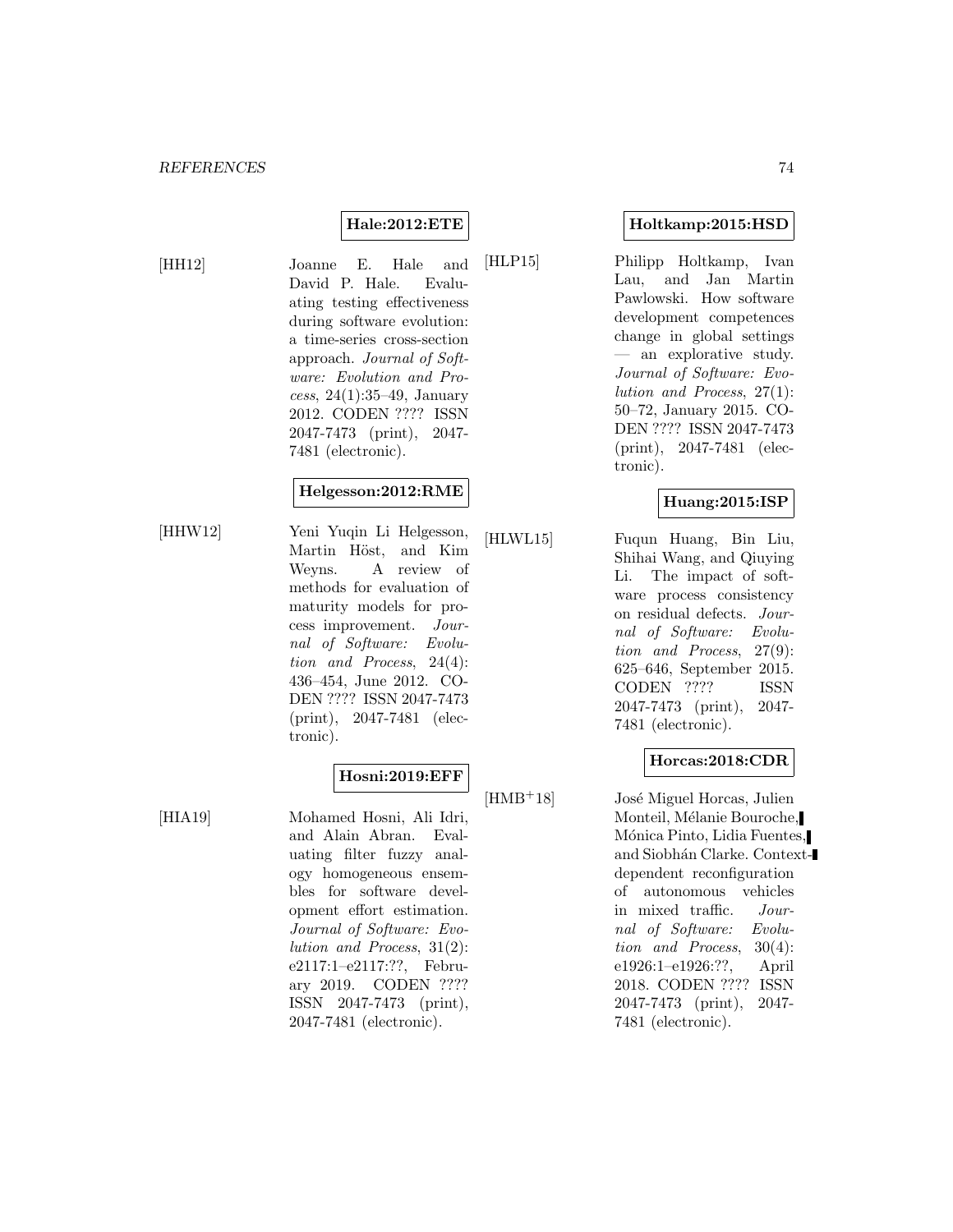# **Hedhli:2022:PBM**

[HMB22] Ameni Hedhli, Haithem Mezni, and Lamjed Ben Said. Predictive BPaaS management with quantum and neural computing. Journal of Software: Evolution and Process, 34(2):e2421:1– e2421:??, February 2022. CODEN ???? ISSN 2047- 7473 (print), 2047-7481 (electronic).

# **Hyden:2018:MRH**

[HMMR18] Paul Hyden, Richard G. McGrath, Ira S. Moskowitz, and Stephen Russell. Managing risk in high assurance systems by optimizing topological resources. Journal of Software: Evolution and Process, 30(3): e1887:1–e1887:??, March 2018. CODEN ???? ISSN 2047-7473 (print), 2047- 7481 (electronic).

#### **Hegarty:2014:TPL**

[HOD<sup>+</sup>14] Paraic Hegarty, Eoghan O'Leary, Danny Dineen, David Bustard, and Adrian Moore. Transition to a product line infrastructure: experience at Akari Software. Journal of Software: Evolution and Process, 26(9):784– 790, September 2014. CO-DEN ???? ISSN 2047-7473 (print), 2047-7481 (electronic).

## **Heidrich:2015:ESP**

[HOJ15] Jens Heidrich, Markku Oivo, and Andreas Jedlitschka. Editorial: Software productivity and effort estimation. Journal of Software: Evolution and Process, 27(7): 465–466, July 2015. CO-DEN ???? ISSN 2047-7473 (print), 2047-7481 (electronic).

#### **Houston:2014:GDF**

[Hou14] Dan Houston. A generalized duration forecasting model of test-and-fix cycles. Journal of Software: Evolution and Process, 26(10):877–889, October 2014. CODEN ???? ISSN 2047-7473 (print), 2047-7481 (electronic).

## **Hatton:2017:LTG**

[HSvG17] Les Hatton, Diomidis Spinellis, and Michiel van Genuchten. The long-term growth rate of evolving software: Empirical results and implications. Journal of Software: Evolution and Process, 29(5):??, May 2017. CODEN ???? ISSN 2047-7473 (print), 2047- 7481 (electronic).

## **Heck:2014:HTJ**

[HZ14] Petra Heck and Andy Zaidman. Horizontal traceability for just-intime requirements: the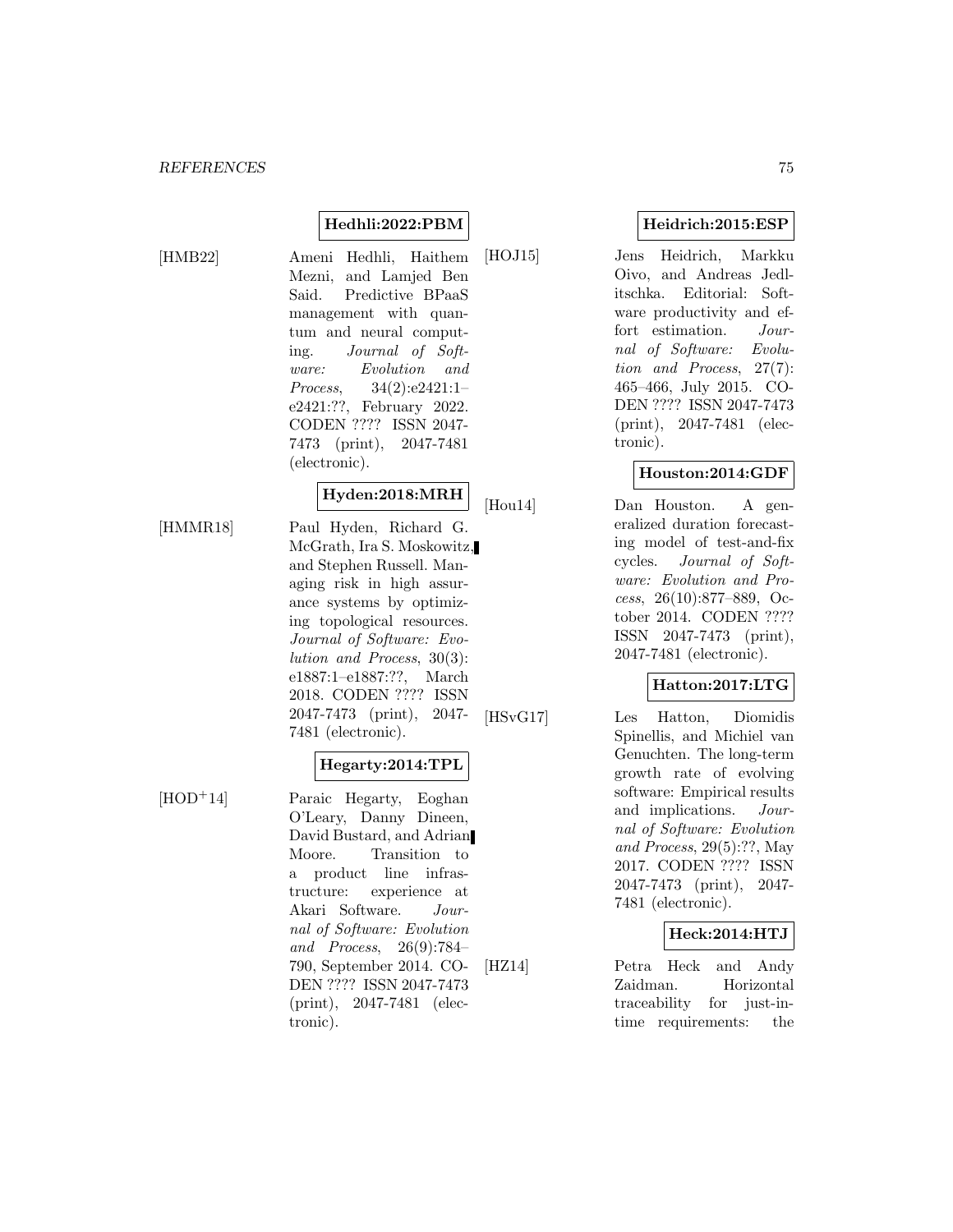case for open source feature requests. Journal of Software: Evolution and Process, 26(12):1280–1296, December 2014. CODEN ???? ISSN 2047-7473 (print), 2047-7481 (electronic).

#### **Huang:2016:EGE**

[HZR16] LiGuo Huang, He Zhang, and Ita Richardson. Editorial: Guest editors' introduction. Journal of Software: Evolution and Process, 28(4):232–235, April 2016. CODEN ???? ISSN 2047-7473 (print), 2047- 7481 (electronic).

# **Idri:2018:EPS**

[IAA18a] Ali Idri, Ibtissam Abnane, and Alain Abran. Evaluating  $Pred(p)$  and standardized accuracy criteria in software development effort estimation. Journal of Software: Evolution and Process, 30(4): e1925:1–e1925:??, April 2018. CODEN ???? ISSN 2047-7473 (print), 2047- 7481 (electronic).

# **Idri:2018:SVR**

[IAA18b] Ali Idri, Ibtissam Abnane, and Alain Abran. Support vector regression-based imputation in analogybased software development effort estimation. Journal of Software: Evolution and Process, 30(12): e2114:1–e2114:??, December 2018. CODEN ???? ISSN 2047-7473 (print), 2047-7481 (electronic).

#### **Imtiaz:2017:DTA**

[II17] Salma Imtiaz and Naveed Ikram. Dynamics of task allocation in global software development. Journal of Software: Evolution and Process,  $29(1)$ :??, January 2017. CODEN ???? ISSN 2047-7473 (print), 2047-7481 (electronic).

# **Ito:2014:AMC**

[IK14] Masao Ito and Koichi Kishida. An approach to manage the concept phase of ISO 26262. Journal of Software: Evolution and Process, 26(9):829– 836, September 2014. CO-DEN ???? ISSN 2047-7473 (print), 2047-7481 (electronic).

## **Ilyas:2017:SIG**

[IK17] Muhammad Ilyas and Siffat Ullah Khan. Software integration in global software development: Challenges for GSD vendors. Journal of Software: Evolution and Process, 29(8): ??, August 2017. CODEN ???? ISSN 2047-7473 (print), 2047-7481 (electronic).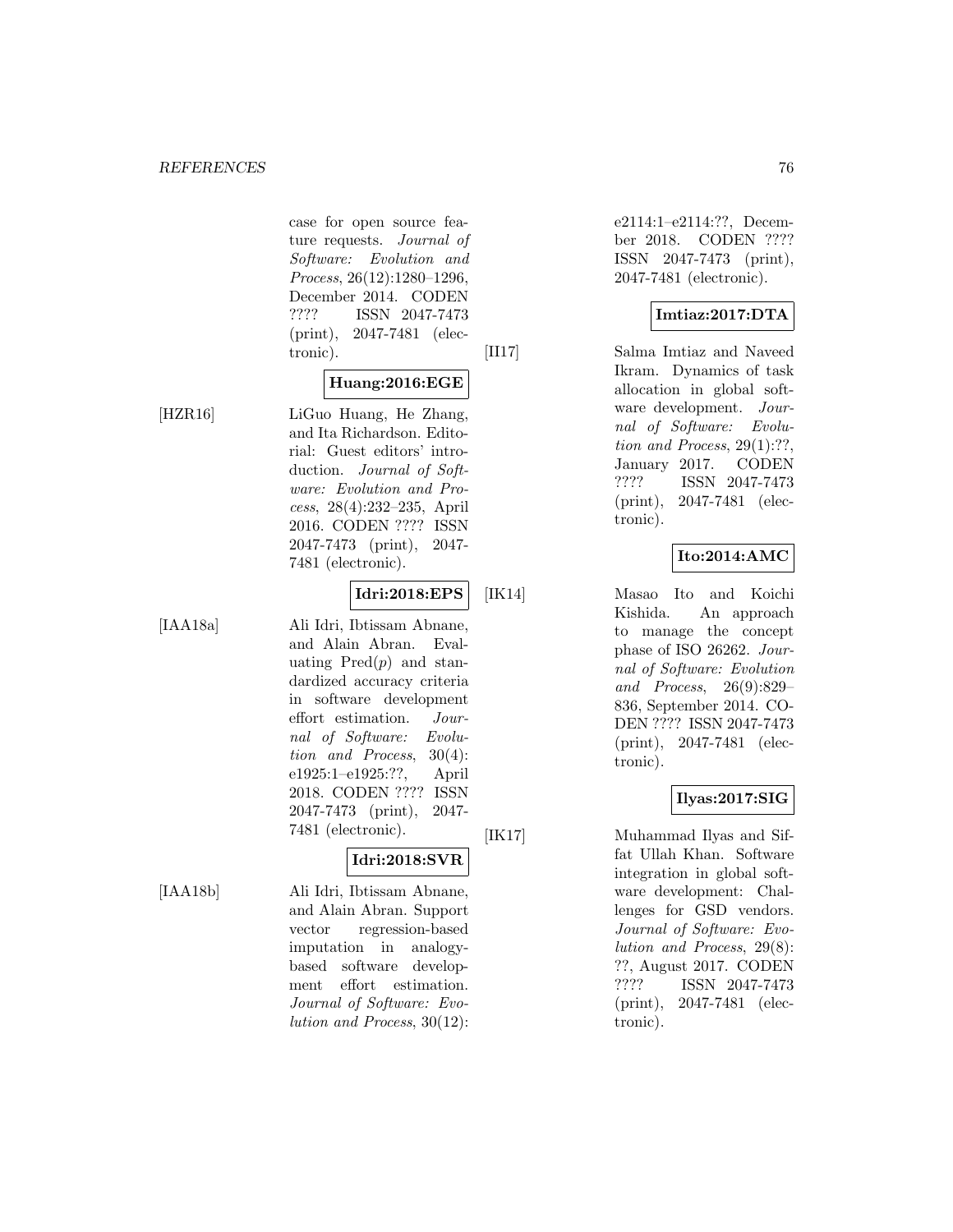#### **Ivanyos:2015:EGS**

[ISK15] János Ivanyos and Éva Sándor-Kriszt. ECQA Governance SPICE assessor skills for evaluating integrated risk management scenarios. Journal of Software: Evolution and Process, 27(8):545–554, August 2015. CODEN ???? ISSN 2047-7473 (print), 2047-7481 (electronic).

# **Iqbal:2018:PIU**

[IZJG18] Md Shahrear Iqbal, Mohammad Zulkernine, Fehmi [JMCC18] Jaafar, and Yuan Gu. Protecting Internet users from becoming victimized attackers of click-fraud. Journal of Software: Evolution and Process, 30(3): e1871:1–e1871:??, March 2018. CODEN ???? ISSN 2047-7473 (print), 2047- 7481 (electronic).

#### **Jabbari:2018:TBD**

[JbAPT18] Ramtin Jabbari, Nauman bin Ali, Kai Petersen, and Binish Tanveer. Towards a benefits dependency network for DevOps based on a systematic literature review. Journal of Software: Evolution and Process, 30(11): e1957:1–e1957:??, November 2018. CODEN ???? ISSN 2047-7473 (print), 2047-7481 (electronic).

# **Jaafar:2014:DAD**

[JGHA14] Fehmi Jaafar, Yann-Gaël Guéhéneuc, Sylvie Hamel, and Giuliano Antoniol. Detecting asynchrony and dephase change patterns by mining software repositories. Journal of Software: Evolution and Process,  $26(1):77-106$ , January 2014. CODEN ???? ISSN 2047-7473 (print), 2047-7481 (electronic).

#### **Jia:2018:GEF**

Jingdong Jia, Hanlin Mo, Luiz Fernando Capretz, and Zupeng Chen. Grouping environmental factors influencing individual decision-making behavior in software projects: a cluster analysis. Journal of Software: Evolution and *Process*,  $30(1)$ :??, January 2018. CODEN ???? ISSN 2047-7473 (print), 2047- 7481 (electronic).

# **Jalali:2018:HAA**

[JMR18] Amin Jalali, Fabrizio Maria Maggi, and Hajo A. Reijers. A hybrid approach for aspect-oriented business process modeling. Journal of Software: Evolution and Process, 30(8): e1931:1–e1931:??, August 2018. CODEN ???? ISSN 2047-7473 (print), 2047- 7481 (electronic).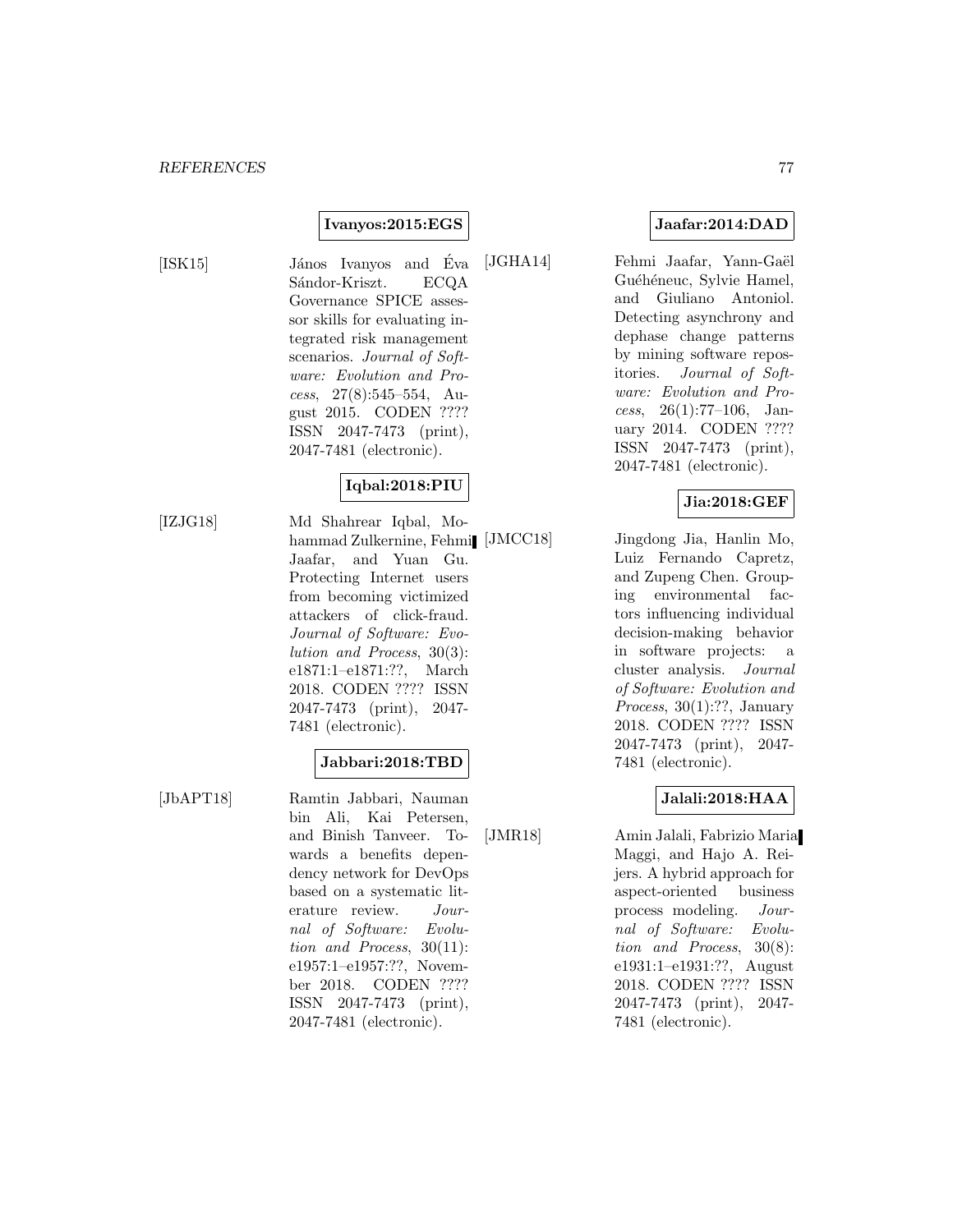#### **Johansson:2012:ARP**

[JN12] Mika Johansson and Risto Nevalainen. Additional requirements for process assessment in safety-critical software and systems domain. Journal of Software: Evolution and Process, 24 (5):501–510, August 2012. CODEN ???? ISSN 2047-7473 (print), 2047- 7481 (electronic).

#### **Jagroep:2017:EEP**

[JPvdW<sup>+</sup>17] Erik Jagroep, Giuseppe Procaccianti, Jan Martijn van der Werf, Sjaak Brinkkemper, Leen Blom, and Rob van Vliet. Energy efficiency on the product roadmap: An empirical study across releases of a software product. Journal of Software: Evolution and Process, 29(2): ??, February 2017. CO-DEN ???? ISSN 2047-7473 (print), 2047-7481 (electronic).

#### **Jiang:2017:USC**

[JPW<sup>+</sup>17] Qingtao Jiang, Xin Peng, Hai Wang, Zhenchang Xing, and Wenyun Zhao. Understanding systematic and collaborative code changes by mining evolutionary trajectory patterns. Journal of Software: Evolution and Process, 29 (3):??, March 2017. CO-DEN ???? ISSN 2047-7473

(print), 2047-7481 (electronic).

#### **Janes:2013:MCR**

[JRSS13] Andrea Janes, Tadas Remencius, Alberto Sillitti, and Giancarlo Succi. Managing changes in requirements: an empirical investigation. Journal of Software: Evolution and Process, 25(12):1273–1283, December 2013. CODEN ???? ISSN 2047-7473 (print), 2047-7481 (electronic).

## **Jung:2012:PAR**

[Jun12] Ho-Won Jung. Process attribute rating and sensitivity analysis in process assessment. Journal of Software: Evolution and Process, 24(4):401–419, June 2012. CODEN ???? ISSN 2047-7473 (print), 2047- 7481 (electronic).

# **Jalali:2012:GSE**

[JW12] Samireh Jalali and Claes Wohlin. Global software engineering and agile practices: a systematic review. Journal of Software: Evolution and Process, 24(6):643–659, October 2012. CODEN ???? ISSN 2047-7473 (print), 2047-7481 (electronic).

#### **Jabangwe:2016:MIQ**

[JWP<sup>+</sup>16] Ronald Jabangwe, Claes Wohlin, Kai Petersen,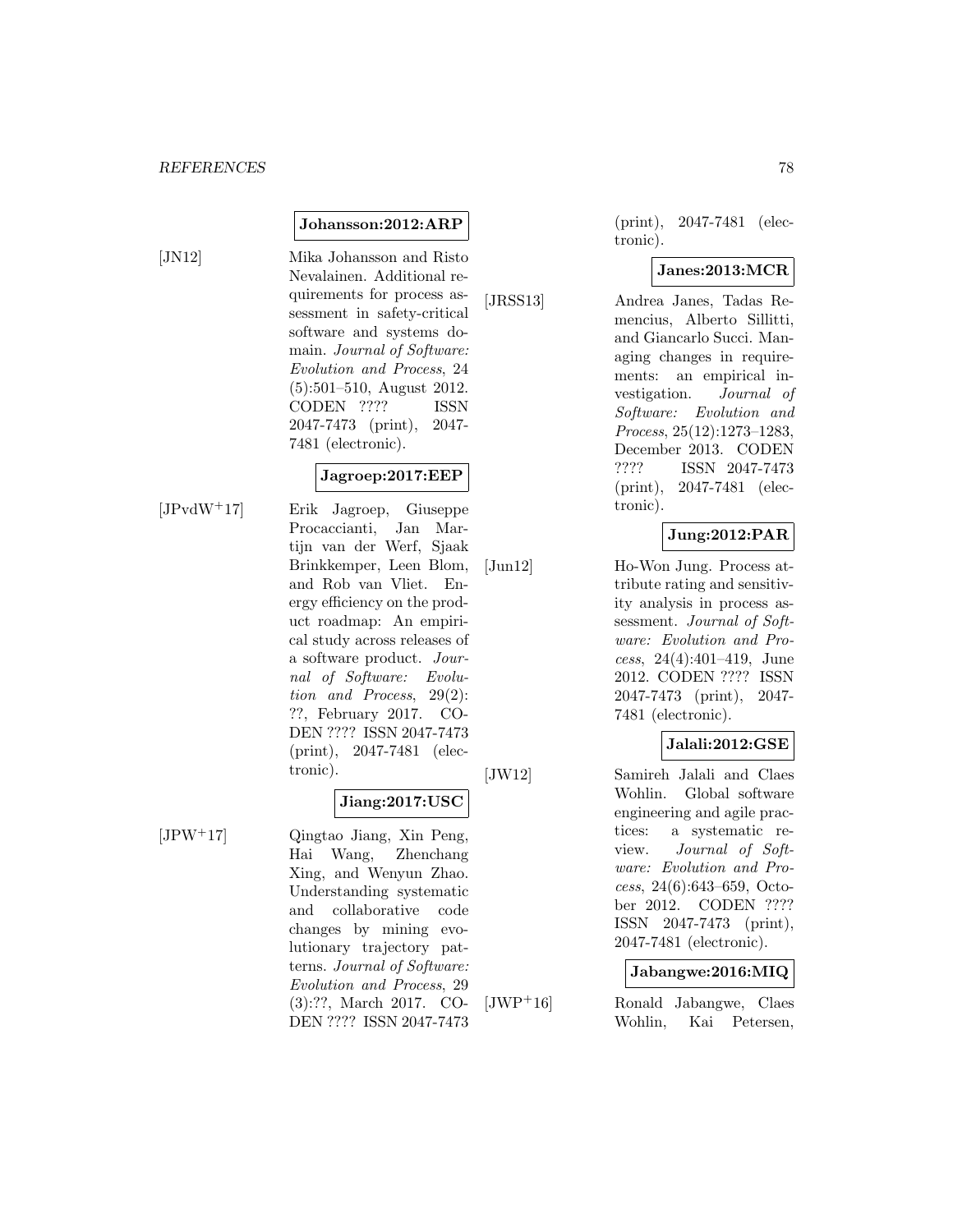Darja Šmite, and Jürgen Börstler. A method for investigating the quality of evolving object-oriented software using defects in global software development projects. Journal of Software: Evolution and Process, 28(8):622– 641, August 2016. CO-DEN ???? ISSN 2047-7473 (print), 2047-7481 (electronic).

## **Khan:2020:SLR**

[KA20] Arif Ali Khan and Muhammad Azeem Akbar. Systematic literature review and empirical investigation of motivators for requirements change management process in global software development. Journal of Software: Evolution and Process, 32(4):e2242:1– e2242:??, April 2020. CO-DEN ???? ISSN 2047-7473 (print), 2047-7481 (electronic).

## **Khelladi:2017:CMP**

[KBHG17] Djamel Eddine Khelladi, Reda Bendraou, Regina Hebig, and Marie-Pierre Gervais. Coadapting multidimension process properties. Journal of Software: Evolution and Process, 29(11):??, November 2017. CODEN ???? ISSN 2047-7473 (print), 2047- 7481 (electronic).

**Korsaa:2012:SME**

[KBM<sup>+</sup>12] Morten Korsaa, Miklos Biro, Richard Messnarz, Jörn Johansen, Detlef Vohwinkel, Risto Nevalainen, and Tomas Schweigert. The SPI manifesto and the ECQA SPI manager certification scheme. Journal of Software: Evolution and Process, 24(5):525– 540, August 2012. CO-DEN ???? ISSN 2047-7473 (print), 2047-7481 (electronic).

#### **Kirbas:2017:RBE**

[KCH<sup>+</sup>17] Serkan Kirbas, Bora Caglayan, Tracy Hall, Steve Counsell, David Bowes, Alper Sen, and Ayse Bener. The relationship between evolutionary coupling and defects in large industrial software. Journal of Software: Evolution and Process, 29(4):??, April 2017. CODEN ???? ISSN 2047- 7473 (print), 2047-7481 (electronic).

## **Kienle:2013:ESI**

[KDK13] Holger M. Kienle, Giuseppe Di Lucca, and Kostas Kontogiannis. Editorial: Special issue: selected papers from the 12th International Symposium on Web Systems Evolution (WSE 2010). Journal of Software: Evolution and Process, 25(8):781–787, August 2013. CODEN ????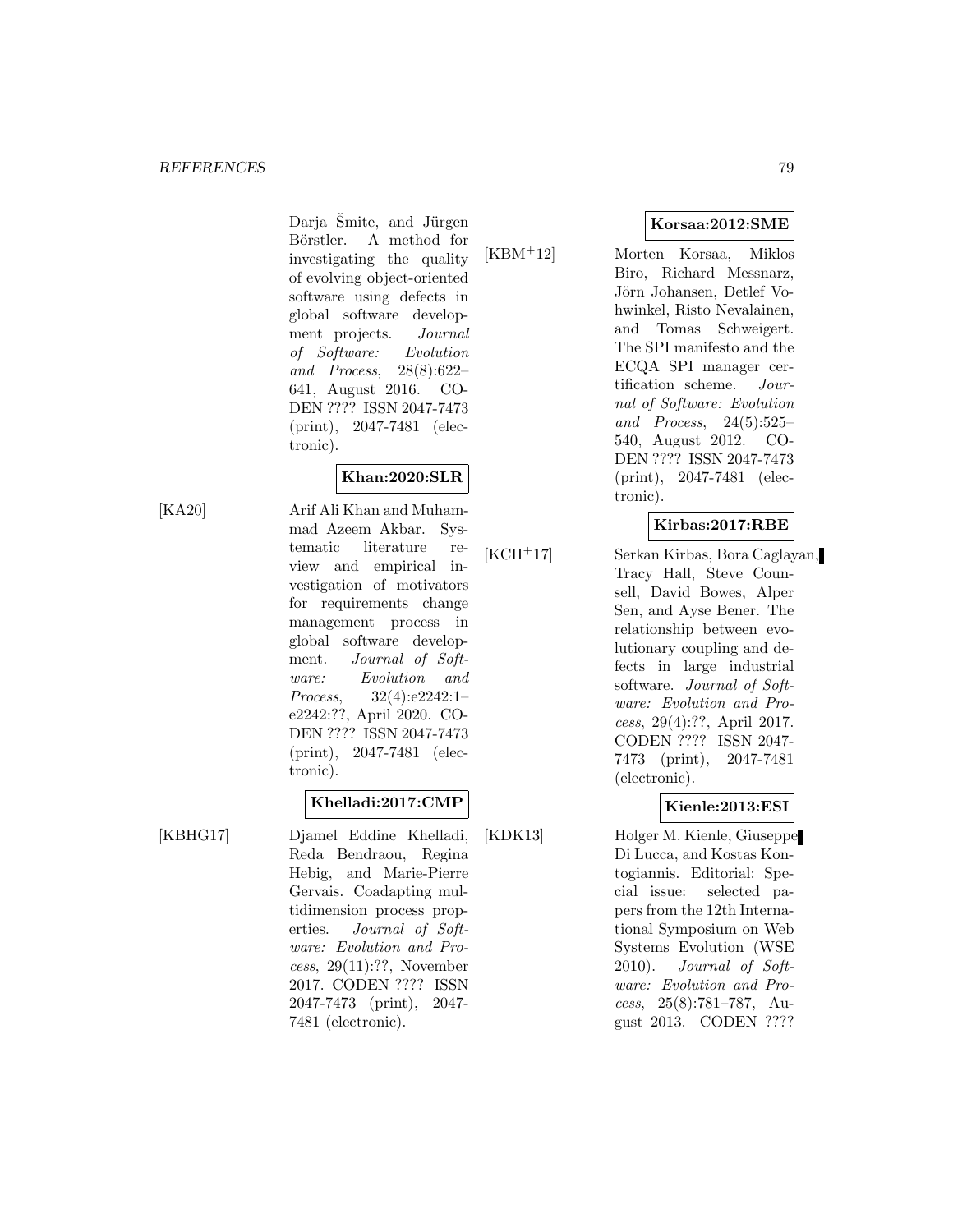ISSN 2047-7473 (print), 2047-7481 (electronic).

#### **Kuhrmann:2014:MSF**

[KFT14] Marco Kuhrmann, Daniel Mércel H12] Fernández, and Michaela Tiessler. A mapping study on the feasibility of method engineering. Journal of Software: Evolution and Process, 26(12):1053– 1073, December 2014. CO-DEN ???? ISSN 2047-7473 (print), 2047-7481 (electronic).

#### **Kuhrmann:2016:UVO**

[KFT16] Marco Kuhrmann, Daniel Méndez Fernández, and Thomas Ternité. On the use of variability operations in the V-Modell XT software process line. Journal of Software: Evolution and Process, 28(4):241–253, April 2016. CODEN ???? ISSN 2047-7473 (print), 2047-

7481 (electronic).

## **Kula:2013:MPA**

[KFYI13] Raula Gaikovina Kula, Kyohei Fushida, Norihiro Yoshida, and Hajimu Iida. Micro process analysis of maintenance effort: an open source software case study using metrics based on program slicing. Journal of Software: Evolution and Process, 25(9):935– 955, September 2013. CO-DEN ???? ISSN 2047-7473

(print), 2047-7481 (electronic).

#### **Kagdi:2012:ACR**

Huzefa Kagdi, Malcom Gethers, Denys Poshyvanyk, and Maen Hammad. Assigning change requests to software developers. Journal of Software: Evolution and Process, 24(1):3–33, January 2012. CODEN ???? ISSN 2047-7473 (print), 2047- 7481 (electronic).

# **Khurum:2013:SVM**

[KGW13] Mahvish Khurum, Tony Gorschek, and Magnus Wilson. The software value map — an exhaustive collection of value aspects for the development of software intensive products. Journal of Software: Evolution and Process, 25(7): 711–741, July 2013. CO-DEN ???? ISSN 2047-7473 (print), 2047-7481 (electronic).

## **Kalenda:2018:SAL**

[KHR18] Martin Kalenda, Petr Hyna, and Bruno Rossi. Scaling agile in large organizations: Practices, challenges, and success factors. Journal of Software: Evolution and Process, 30(10): e1954:1–e1954:??, October 2018. CODEN ???? ISSN 2047-7473 (print), 2047- 7481 (electronic).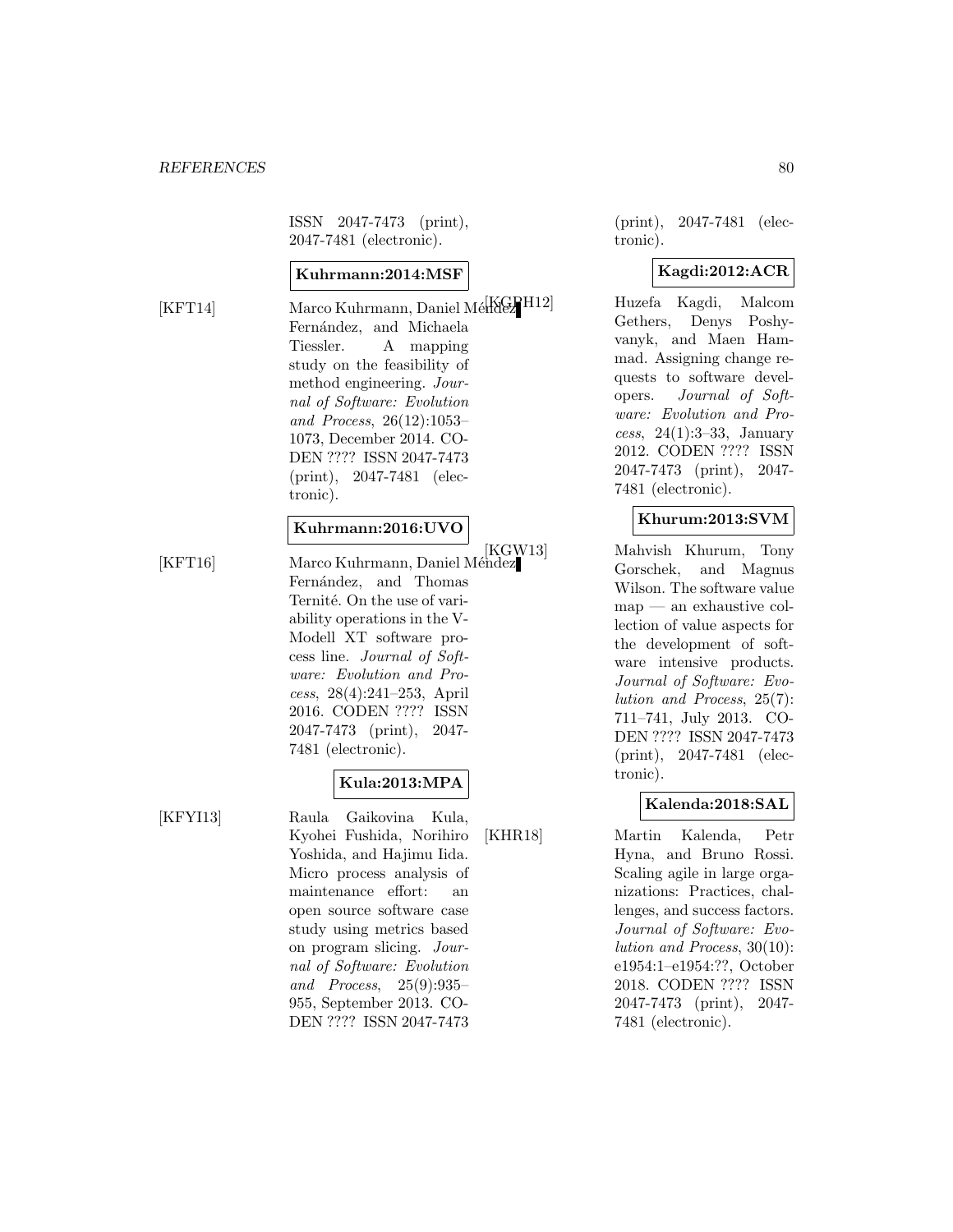[KHZ21] Abdul Wahid Khan, Imtiaz Hussain, and Muhammad Zamir. Analytic hierarchy process-based prioritization framework for vendor's reliability challenges in global software development. Journal of Software: Evolution and Process, 33(3):e2310:1– e2310:??, March 2021. CO-DEN ???? ISSN 2047-7473 (print), 2047-7481 (electronic).

**Khan:2021:AHP**

#### **Kasse:2014:MDB**

[KJ14] Tim Kasse and Jørn Johansen. Maturity differences between customer and supplier  $-$  challenges, problems, and possible solutions. Journal of Software: Evolution and Process, 26(3):295–305, March 2014. CODEN ???? ISSN 2047-7473 (print), 2047- 7481 (electronic).

## **Korsaa:2013:PAM**

 $[KJS^+13]$  Morten Korsaa, Jörn Johansen, Tomas Schweigert, Detlef Vohwinkel, Richard Messnarz, Risto Nevalainen, and Miklos Biro. The people aspects in modern process improvement management approaches. Journal of Software: Evolution and Process, 25(4): 381–391, April 2013. CO-DEN ???? ISSN 2047-7473

(print), 2047-7481 (electronic).

# **Kaynak:2014:ERI**

[KK14] Onur Kaynak and N. Alpay Karagöz. Experience report: implementation of a multi-standard compliant process improvement program. Journal of Software: Evolution and Process, 26(5):488–495, May 2014. CODEN ???? ISSN 2047-7473 (print), 2047- 7481 (electronic).

# **Khan:2021:IPS**

[KKK<sup>+</sup>21] Abdul Wahid Khan, Maseeh Ullah Khan, Javed Ali Khan, Javed Khan, and Wresham Gul. Identification and prioritization of security challenges of big data on cloud computing based on SLR: a fuzzy-TOPSIS analysis approach. Journal of Software: Evolution and Process, 33(12): e2387:1–e2387:??, December 2021. CODEN ???? ISSN 2047-7473 (print), 2047-7481 (electronic).

## **Khan:2019:GRS**

Arif Ali Khan, Jacky Keung, Mahmood Niazi, Shahid Hussain, and Mohammad Shameem. GSEPIM: a roadmap for software process assessment and improvement in the domain of global software development. Jour-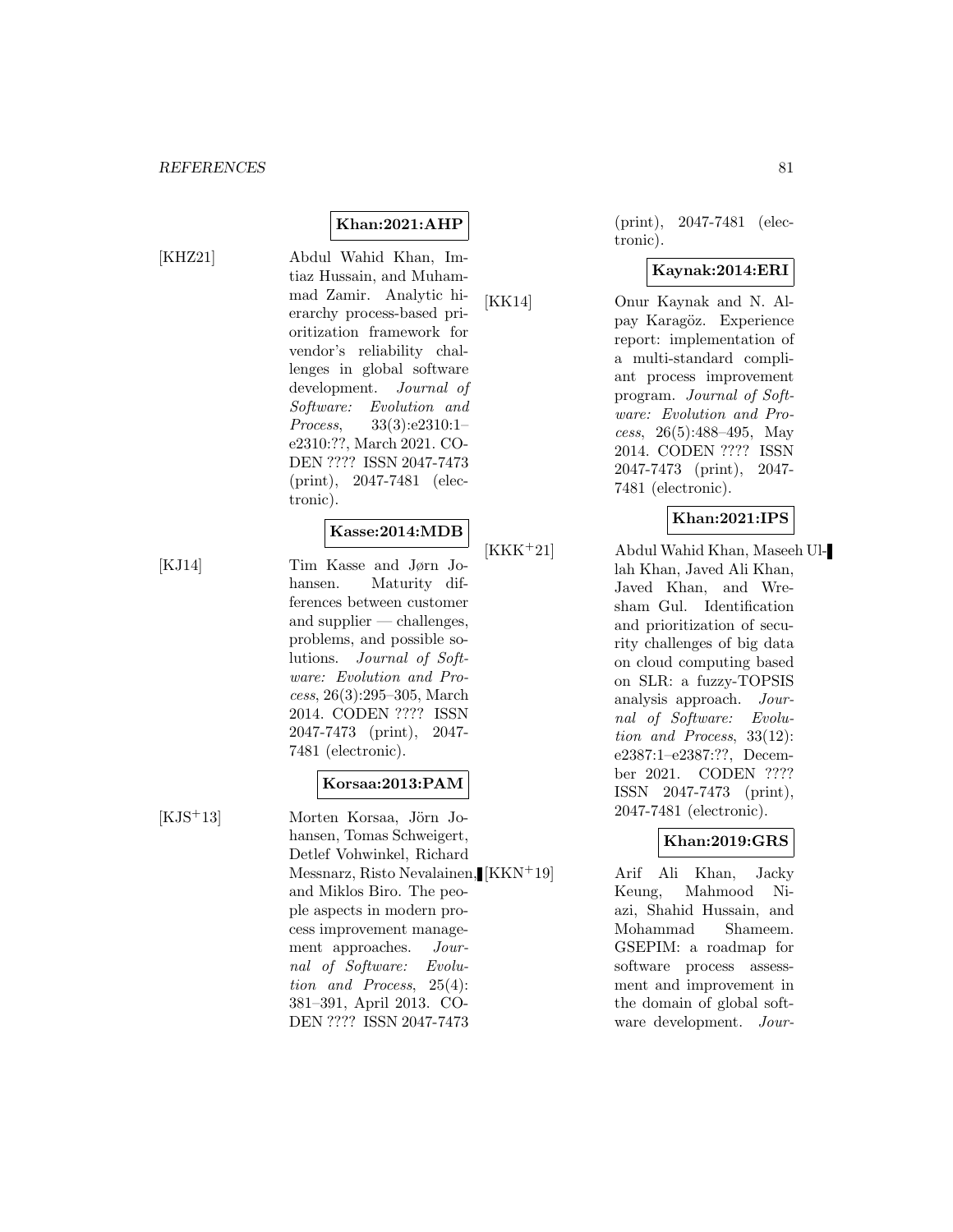nal of Software: Evolution and Process, 31(1): e1988:1–e1988:??, January 2019. CODEN ???? ISSN 2047-7473 (print), 2047- 7481 (electronic).

#### **Kelemen:2012:ICM**

[KKT12] Zádor Dániel Kelemen, Rob Kusters, and Jos Trienekens. Identifying criteria for multimodel software process improvement solutions — based on a review of current problems and initiatives. Journal of Software: Evolution and Process, 24(8):895– 909, December 2012. CO-DEN ???? ISSN 2047-7473 (print), 2047-7481 (electronic).

# **Kulesz:2018:SGA**

[KKW18] Daniel Kulesz, Verena Käfer, and Stefan Wagner. Spreadsheet guardian: an approach to protecting semantic correctness throughout the evolution of spreadsheets. Journal of Software: Evolution and Process, 30(9): e1934:1–e1934:??, September 2018. CODEN ???? ISSN 2047-7473 (print), 2047-7481 (electronic).

#### **Khalsa:2018:ECP**

[KL18] Sunint Kaur Khalsa and Yvan Labiche. Extending category partition's base choice criterion to better

support constraints. Journal of Software: Evolution and Process, 30(3): e1868:1–e1868:??, March 2018. CODEN ???? ISSN 2047-7473 (print), 2047- 7481 (electronic).

# **Kedji:2014:SCD**

 $[KLC^+14]$  Komlan Akpédjé Kedji, Redouane Lbath, Bernard Coulette, Mahmoud Nassar, Laurent Baresse, and Florin Racaru. Supporting collaborative development using process models: a tooled integrationfocused approach. Journal of Software: Evolution and Process, 26(10):890– 909, October 2014. CO-DEN ???? ISSN 2047-7473 (print), 2047-7481 (electronic).

## **Khomh:2017:EGE**

[KLG17] Foutse Khomh, David Lo, and Michael W. Godfrey. Editorial: Guest editor's introduction to the special issue on Source Code Analysis and Manipulation (SCAM 2015). Journal of Software: Evolution and Process, 29(12): ??, December 2017. CO-DEN ???? ISSN 2047-7473 (print), 2047-7481 (electronic).

## **Khan:2020:CEA**

[KLWA20] Javed Ali Khan, Lin Liu, Lijie Wen, and Raian Ali.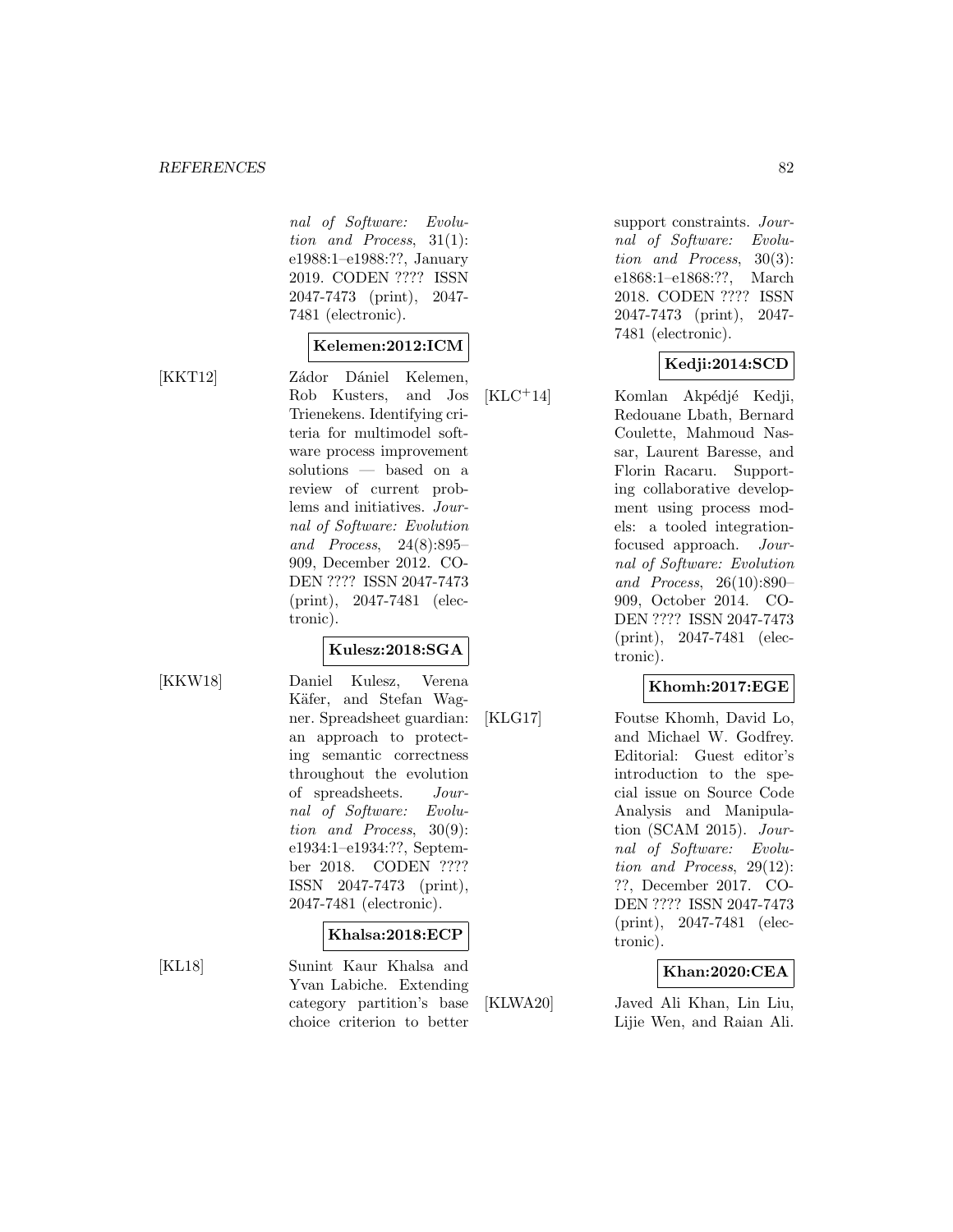Conceptualising, extracting and analysing requirements arguments in users' forums: The CrowdRE-Arg framework. Journal of Software: Evolution and Process, 32(12): e2309:1–e2309:??, December 2020. CODEN ???? ISSN 2047-7473 (print), 2047-7481 (electronic).

# **Kandil:2017:CBT**

[KMB17] Passant Kandil, Sherin Moussa, and Nagwa Badr. Cluster-based test cases prioritization and selection technique for agile regression testing. Journal of Software: Evolution and Process, 29(6):??, June 2017. CODEN ???? ISSN 2047-7473 (print), 2047- 7481 (electronic).

# **Kuang:2015:CMD**

[KMH<sup>+</sup>15] Hongyu Kuang, Patrick Mäder, Hao Hu, Achraf Ghabi, LiGuo Huang, Jian Lü, and Alexander Egyed. Can method data dependencies support the assessment of traceability between requirements and source code? Journal of Software: Evolution and Process, 27(11):838– 866, November 2015. CO-DEN ???? ISSN 2047-7473 (print), 2047-7481 (electronic).

**Kurtel:2013:CSM**

[KO13] Kaan Kurtel and Murat Ozemre. Cohesive software measurement planning framework using ISO standards: a case study from logistics service sector. Journal of Software: Evolution and Process, 25(7):663–679, July 2013. CODEN ???? ISSN 2047-7473 (print), 2047- 7481 (electronic).

#### **Kessentini:2016:EIS**

[KO16] Marouane Kessentini and Mel Ó Cinnéide. Editorial: Introduction to the special issue on search-based software engineering (Nas-BASE 2015). Journal of Software: Evolution and Process, 28(12):1024, December 2016. CODEN ???? ISSN 2047-7473 (print), 2047-7481 (electronic).

## **Kuhrmann:2017:ISI**

[KOPR17] Marco Kuhrmann, Rory V. O'Connor, Dewayne E. Perry, and David Raffo. ICSSP  $2016$  — special issue introduction. Journal of Software: Evolution and Process, 29(11):??, November 2017. CODEN ???? ISSN 2047-7473 (print), 2047-7481 (electronic).

## **Koschke:2013:IRA**

[Kos13] Rainer Koschke. Incre-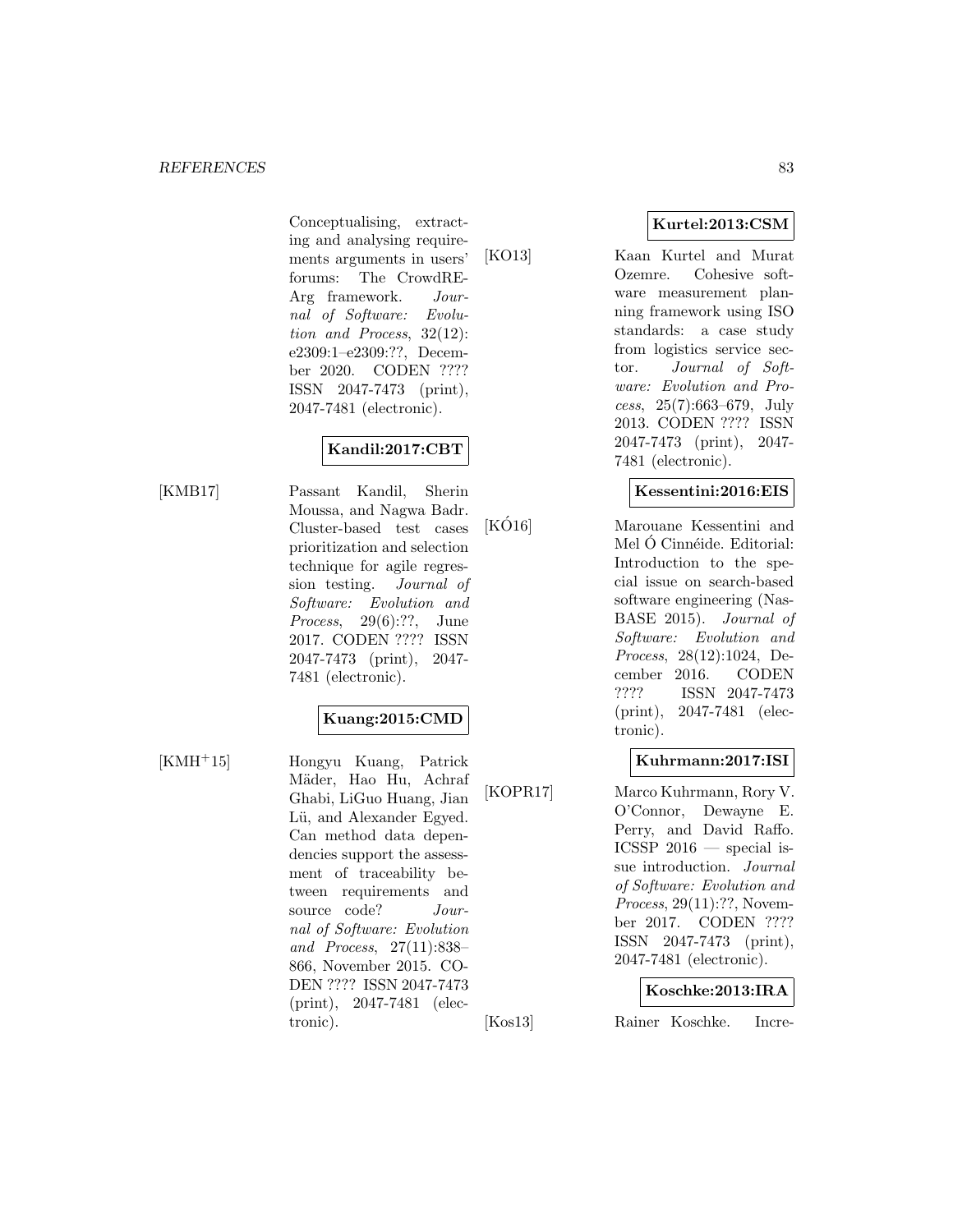mental reflexion analysis. Journal of Software: Evolution and Process, 25(6): 601–637, June 2013. CO-DEN ???? ISSN 2047-7473 (print), 2047-7481 (electronic).

## **Koschke:2014:LSI**

[Kos14] Rainer Koschke. Largescale inter-system clone detection using suffix trees and hashing. Journal of Software: Evolution and Process, 26(8):747– 769, August 2014. CO-DEN ???? ISSN 2047-7473 (print), 2047-7481 (electronic).

#### **Kose:2021:BPM**

[Kos21] Busra Ozdenizci Kose. Business process management approach for improving agile software process and agile maturity. Journal of Software: Evolution and Process, 33(4): e2331:1–e2331:??, April 2021. CODEN ???? ISSN 2047-7473 (print), 2047- 7481 (electronic).

#### **Khurum:2014:EVS**

[KPG14] Mahvish Khurum, Kai Petersen, and Tony Gorschek. Extending value stream mapping through waste definition beyond customer perspective. Journal of Software: Evolution and Process, 26(12):1074– 1105, December 2014. CO-

DEN ???? ISSN 2047-7473 (print), 2047-7481 (electronic).

#### **Koschke:2015:PSS**

[KR15] Rainer Koschke and Juergen Rilling. Preface special section on software clones (IWSC'13). Journal of Software: Evolution and Process, 27(6):401, June 2015. CODEN ???? ISSN 2047-7473 (print), 2047- 7481 (electronic).

#### **Kramer:2013:AMC**

[Kra13] Anne Kramer. Automotive and medical: can we learn from each other? Journal of Software: Evolution and Process, 25(4): 373–379, April 2013. CO-DEN ???? ISSN 2047-7473 (print), 2047-7481 (electronic).

## **Kpodjedo:2013:SSE**

[KRG<sup>+</sup>13] Segla Kpodjedo, Filippo Ricca, Philippe Galinier, Giuliano Antoniol, and Yann-Gaël Guéhéneuc. Studying software evolution of large objectoriented software systems using an ETGM algorithm. Journal of Software: Evolution and Process, 25(2):139–163, February 2013. CODEN ???? ISSN 2047-7473 (print), 2047-7481 (electronic).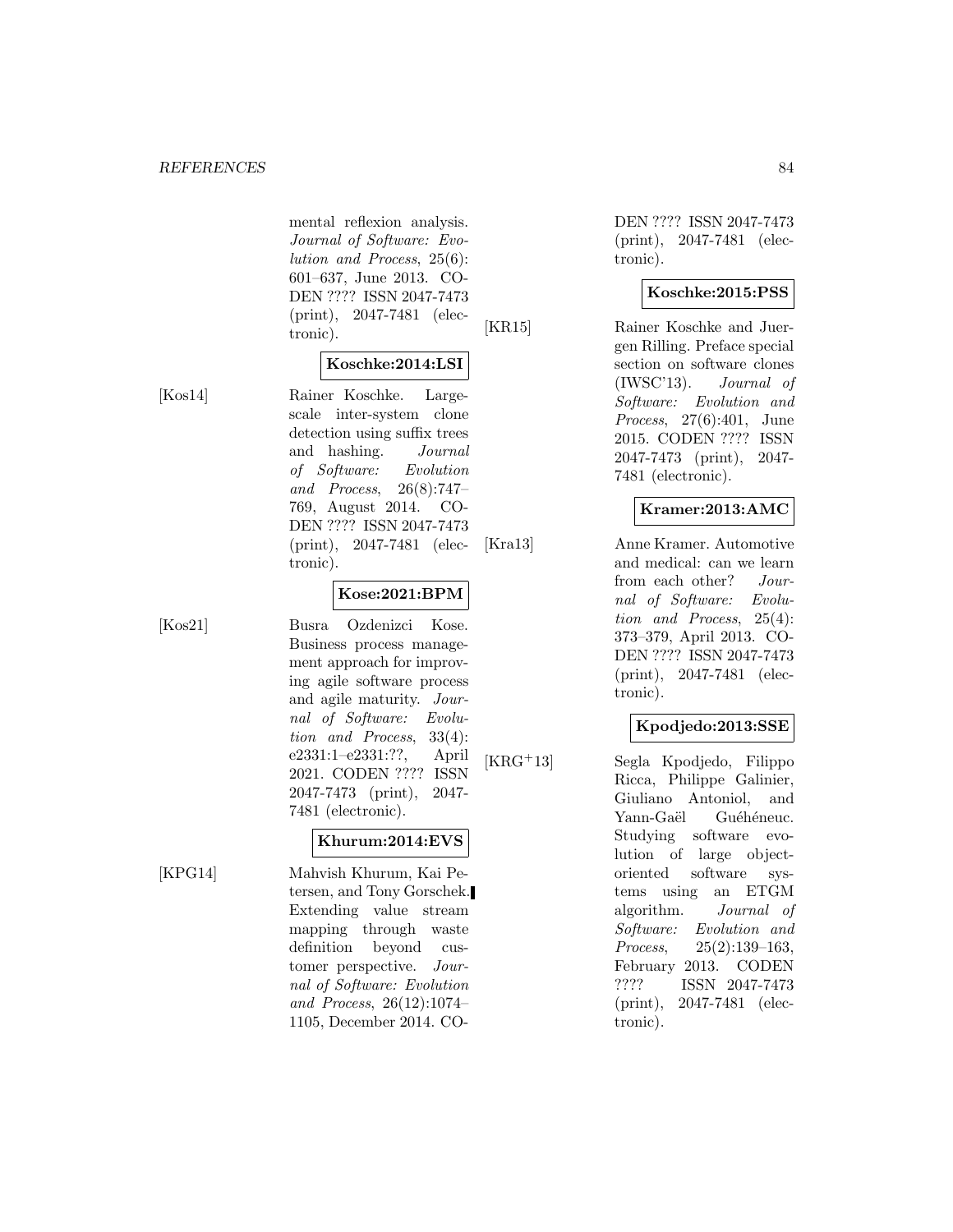#### **Karim:2016:EIS**

[KRR<sup>+</sup>16] Muhammad Rezaul Karim, [KST14] Günther Ruhe, Md. Mainur Rahman, Vahid Garousi, and Thomas Zimmermann. An empirical investigation of single-objective and multiobjective evolutionary algorithms for developer's assignment to bugs. Journal of Software: Evolution and Process, 28 (12):1025–1060, December 2016. CODEN ???? ISSN 2047-7473 (print), 2047- 7481 (electronic).

## **Kruchten:2013:CAS**

[Kru13] Philippe Kruchten. Contextualizing agile software development. Journal of Software: Evolution and Process, 25(4):351– 361, April 2013. CODEN ???? ISSN 2047-7473 (print), 2047-7481 (electronic).

#### **Khan:2020:MDM**

[KS20] Arif Ali Khan and Mohammad Shameem. Multicriteria decision-making taxonomy for DevOps challenging factors using analytical hierarchy process. Journal of Software: Evolution and Process, 32(10): e2263:1–e2263:??, October 2020. CODEN ???? ISSN 2047-7473 (print), 2047- 7481 (electronic).

#### **Kotejoshyer:2014:RBR**

Badari Kotejoshyer, Birendra Singh, and Suhas Tittibha. Rule-based requirements management methodology. Journal of Software: Evolution and Process, 26(3):321– 328, March 2014. CO-DEN ???? ISSN 2047-7473 (print), 2047-7481 (electronic).

#### **Kelemen:2016:ERT**

[KTHS16] Zádor Dániel Kelemen, Balázs Tódor, Sándor Hodosi, and Akos Somfai. ´ EUROSPI 2015: Refactoring technical support to reduce interrupts of developers. Journal of Software: Evolution and Process, 28 (11):960–968, November 2016. CODEN ???? ISSN 2047-7473 (print), 2047- 7481 (electronic).

# **Kaushik:2016:IFA**

[KTYK16] Anupama Kaushik, Devendra Kr. Tayal, Kalpana Yadav, and Arvinder Kaur. Integrating firefly algorithm in artificial neural network models for accurate software cost predictions. Journal of Software: Evolution and Process, 28(8):665–688, August 2016. CODEN ???? ISSN 2047-7473 (print), 2047-7481 (electronic).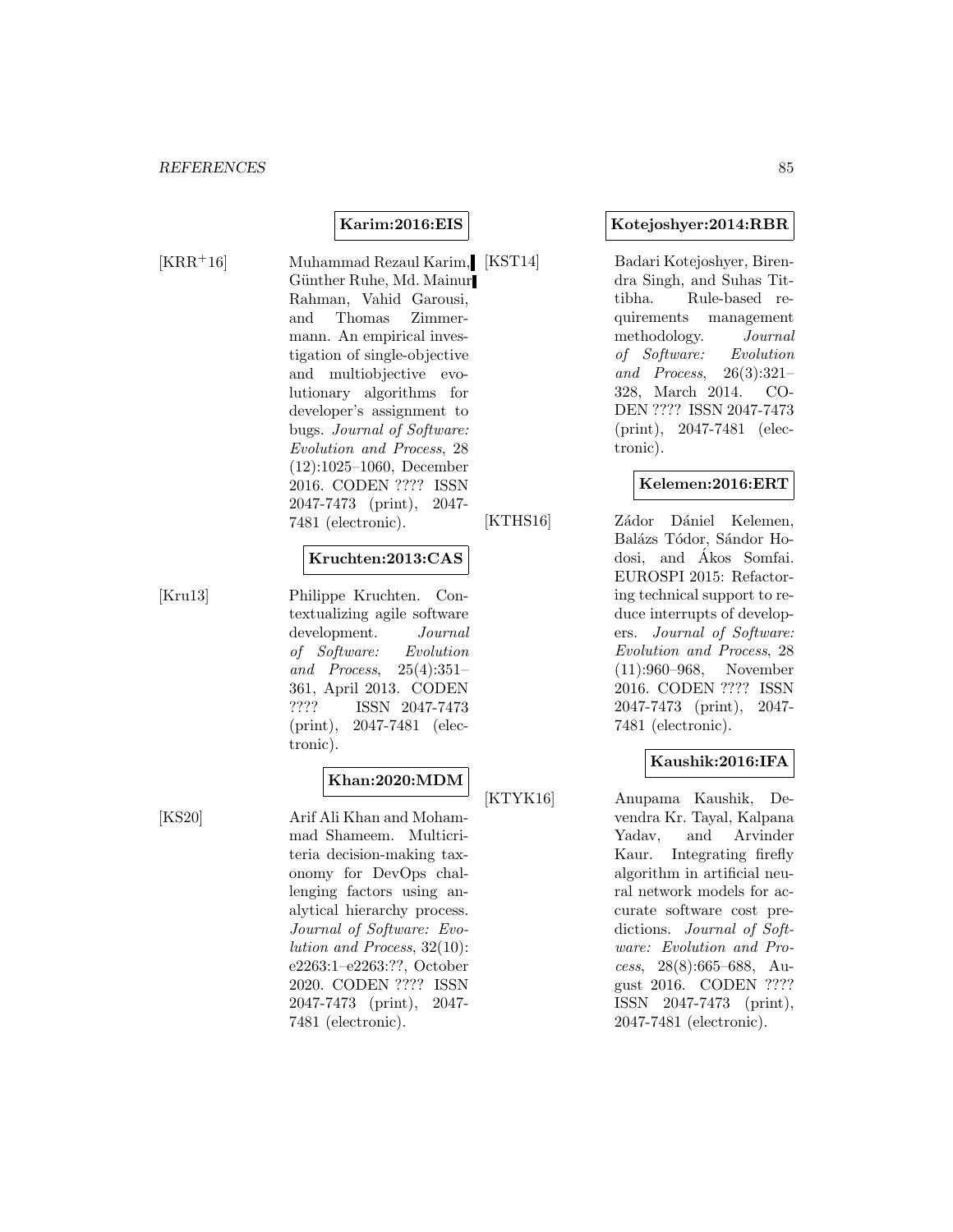#### **Kuhrmann:2015:CSP**

[Kuh15] Marco Kuhrmann. Crafting a software process improvement approach — a retrospective systematization. Journal of Software: Evolution and Process, 27(2):114–145, February 2015. CODEN ???? ISSN 2047-7473 (print), 2047- 7481 (electronic).

# **Lauer:2018:RCR**

[LAF<sup>+</sup>18] Michael Lauer, Matthieu Amy, Jean-Charles Fabre, Matthieu Roy, William Excoffon, and Miruna Stoicescu. Resilient computing on ROS using adaptive fault tolerance. Journal of Software: Evolution and Process, 30(3): e1917:1–e1917:??, March 2018. CODEN ???? ISSN 2047-7473 (print), 2047- 7481 (electronic).

## **Litoiu:2013:PEF**

[LB13] Marin Litoiu and Cornel Barna. A performance evaluation framework for Web applications. Journal of Software: Evolution and Process, 25(8):871– 890, August 2013. CO-DEN ???? ISSN 2047-7473 (print), 2047-7481 (electronic).

## **Lepmets:2015:DMM**

[LCM<sup>+</sup>15] Marion Lepmets, Paul Clarke, Fergal McCaffery,

Anita Finnegan, and Alec Dorling. Development of  $MDevSPICE(R)$  — the medical device software process assessment framework. Journal of Software: Evolution and Process, 27(8):565–572, August 2015. CODEN ???? ISSN 2047-7473 (print), 2047-7481 (electronic).

# **Lema:2015:ISM**

[LCMCPA15] Lohana Lema, José-Antonio Calvo-Manzano, Ricardo Colomo-Palacios, and Magdalena Arcilla. ITIL in small to medium-sized enterprises software companies: towards an implementation sequence. Journal of Software: Evolution and Process, 27(8):528– 538, August 2015. CO-DEN ???? ISSN 2047-7473 (print), 2047-7481 (electronic).

# **Lenberg:2019:MVS**

[LFT19] Per Lenberg, Robert Feldt, and Lars Göran Wallgren Tengberg. Misaligned values in software engineering organizations. Journal of Software: Evolution and Process, 31(3): e2148:1–e2148:??, March 2019. CODEN ???? ISSN 2047-7473 (print), 2047- 7481 (electronic).

#### **Larrucea:2020:AEM**

[LGNEAO20] Xabier Larrucea, Pablo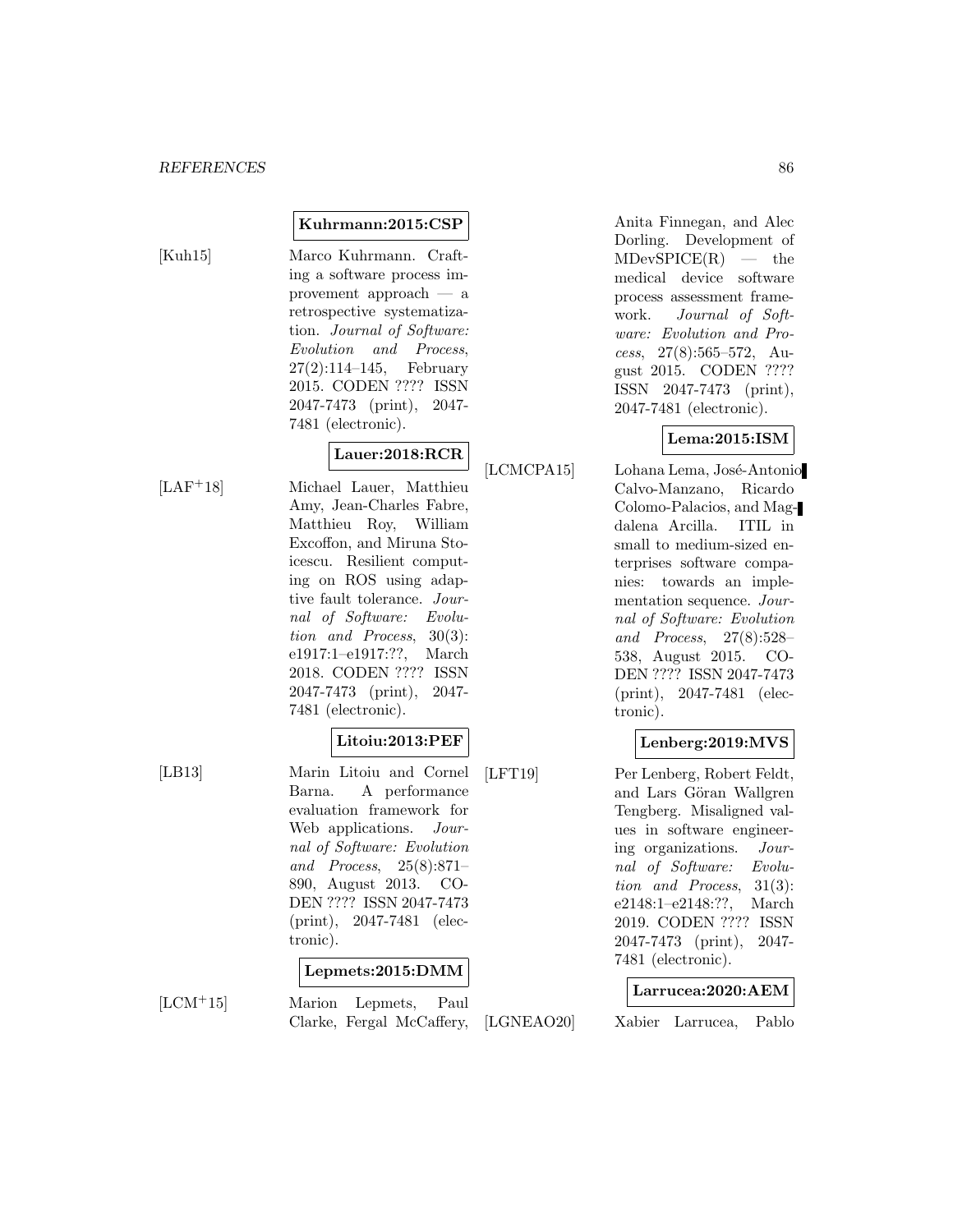González-Nalda, Ismael Etxeberria-Agiriano, and Mari Carmen Otero. Analysing HEG18] encryption mechanisms and functional safety in a ROS-based architecture. Journal of Software: Evolution and Process, 32(2): e2224:1–e2224:??, February 2020. CODEN ???? ISSN 2047-7473 (print), 2047-7481 (electronic).

# **Li:2017:EOS**

[LGS<sup>+</sup>17] Deguang Li, Bing Guo, Yan Shen, Junke Li, and Yanhui Huang. The evolution of open-source mobile applications: An empirical study. Journal of Software: Evolution and Process, 29 (7):??, July 2017. CO-DEN ???? ISSN 2047-7473 (print), 2047-7481 (electronic).

# **Li:2016:ELW**

[LHA<sup>+</sup>16] Wenbin Li, Jane Huffman Hayes, Giulio Antoniol, Yann-Gaël Guéhéneuc, and Bram Adams. Error leakage and wasted time: sensitivity and effort analysis of a requirements consistency checking process. Journal of Software: Evolution and Process, 28 (12):1061–1080, December 2016. CODEN ???? ISSN 2047-7473 (print), 2047- 7481 (electronic).

# **Liu:2018:DCD**

Xiaoyu Liu, LiGuo Huang, Alexander Egyed, and Jidong Ge. Do code data sharing dependencies support an early prediction of software actual change impact set? Journal of Software: Evolution and Process, 30(11): e1960:1–e1960:??, November 2018. CODEN ???? ISSN 2047-7473 (print), 2047-7481 (electronic).

#### **Lopez-Herrejon:2018:SMS**

[LHIE18] Roberto Erick Lopez-Herrejon, Sheny Illescas, and Alexander Egyed. A systematic mapping study of information visualization for software product line engineering. Journal of Software: Evolution and Process, 30(2): e1912:1–e1912:??, February 2018. CODEN ???? ISSN 2047-7473 (print), 2047-7481 (electronic).

# **Leupolz:2018:QQS**

[LHR18] Johannes Leupolz, Axel Habermaier, and Wolfgang Reif. Quantitative and qualitative safety analysis of a hemodialysis machine with  $S#$ . Journal of Software: Evolution and Process, 30 (5):e1942:1–e1942:??, May 2018. CODEN ???? ISSN 2047-7473 (print), 2047- 7481 (electronic).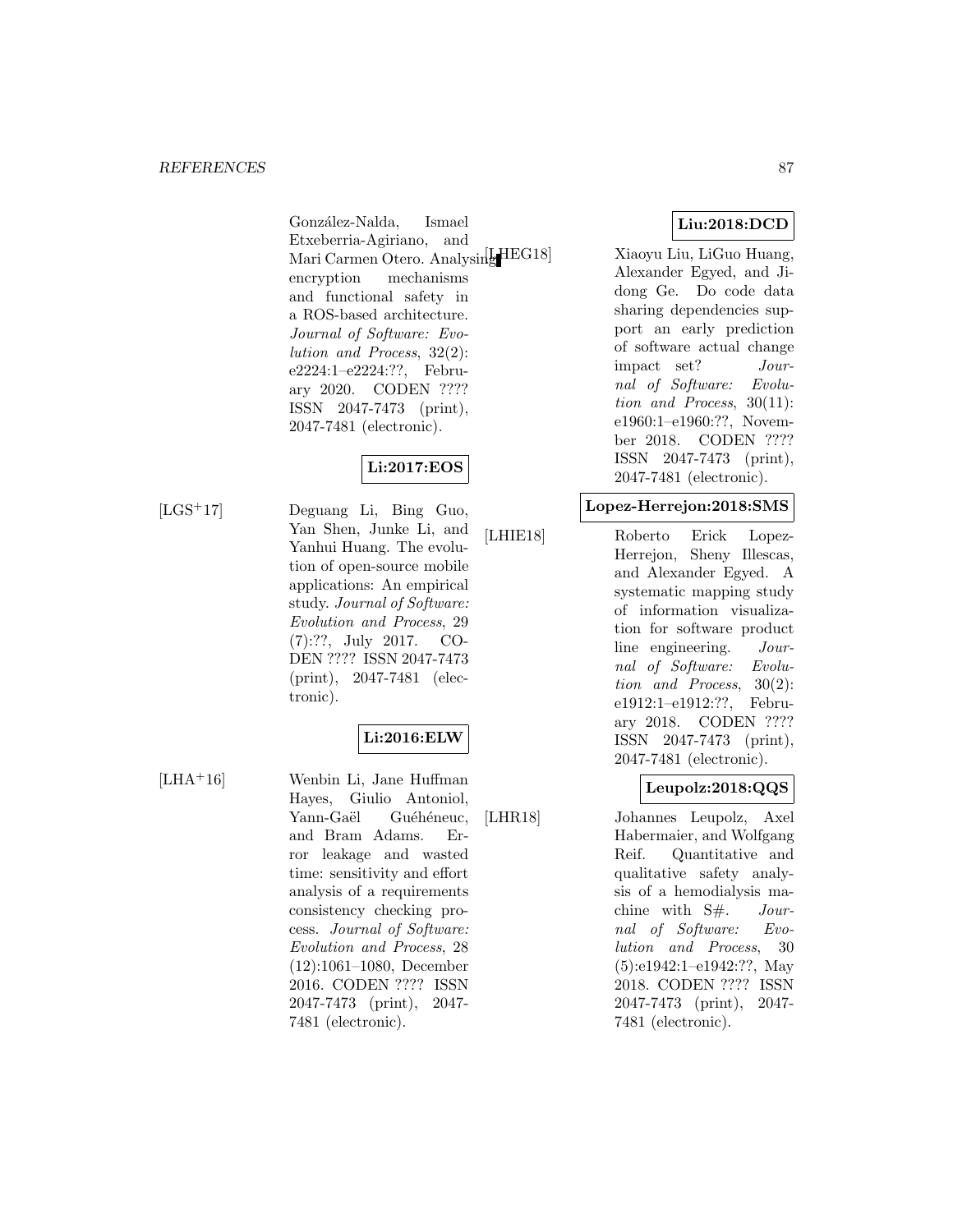#### **Lindholm:2015:IUP**

[Lin15] Christin Lindholm. Involving user perspective in a software risk management process. Journal of Software: Evolution and Process, 27(12):953–975, December 2015. CODEN ???? ISSN 2047-7473 (print), 2047-7481 (electronic).

# **Lucia:2014:ECS**

[LLJ<sup>+</sup>14] Lucia Lucia, David Lo, Lingxiao Jiang, Ferdian Thung, and Aditya Budi. Extended comprehensive study of association measures for fault localization. Journal of Software: Evolution and Process, 26(2): 172–219, February 2014. CODEN ???? ISSN 2047- 7473 (print), 2047-7481 (electronic).

# **Liu:2021:API**

[LLLL21] Lei Liu, Xun Li, Yuzhou Liu, and Huaxiao Liu. Application programming interface recommendation according to the knowledge indexed by app feature mined from app stores. Journal of Software: Evolution and Process, 33(11):e2380:1– e2380:??, November 2021. CODEN ???? ISSN 2047- 7473 (print), 2047-7481 (electronic).

# **Liu:2018:ARG**

[LLLW18] Yuzhou Liu, Lei Liu, Huaxiao Liu, and Xiaoyu Wang. Analyzing reviews guided by App descriptions for the software development and evolution. Journal of Software: Evolution and Process, 30(12): e2112:1–e2112:??, December 2018. CODEN ???? ISSN 2047-7473 (print), 2047-7481 (electronic).

## **Li:2022:USA**

[LLSA22] Ruiyin Li, Peng Liang, Mohamed Soliman, and Paris Avgeriou. Understanding software architecture erosion: a systematic mapping study. Journal of Software: Evolution and Process, 34(3): e2423:1–e2423:??, March 2022. CODEN ???? ISSN 2047-7473 (print), 2047- 7481 (electronic).

## **Liu:2020:EFS**

[LLT20] Geng Liu, Luigi Lavazza, and Davide Tosi. Evolution of functional size measures through ICONIX process phases. Journal of Software: Evolution and Process, 32 (5):e2240:1–e2240:??, May 2020. CODEN ???? ISSN 2047-7473 (print), 2047- 7481 (electronic).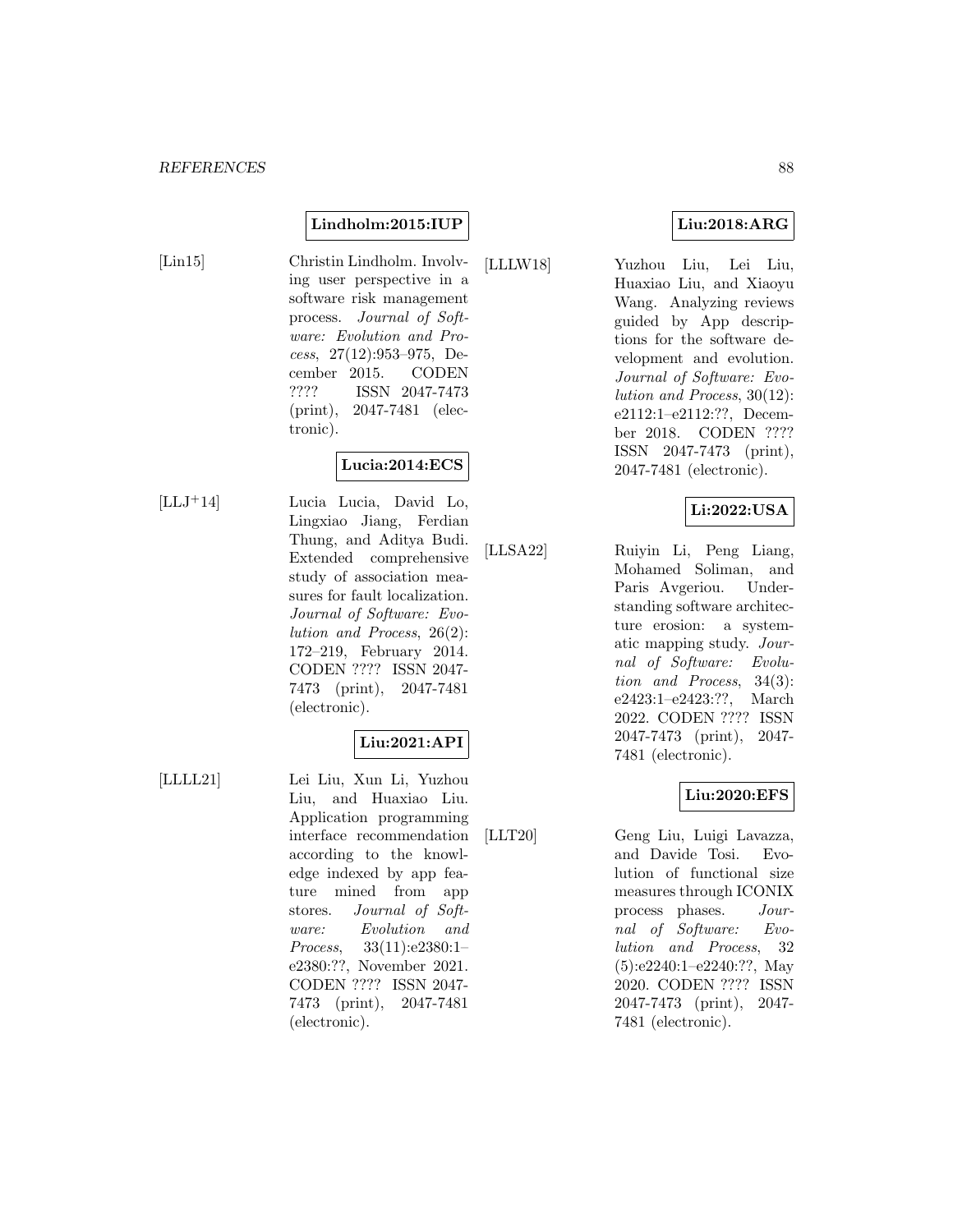# **Lahmar:2018:MSC**

[LM18] Fatma Lahmar and Haithem Mezni. Multicloud service composition: a survey of current approaches and issues. Journal of Software: Evolution and Process, 30 (10):e1947:1–e1947:??, October 2018. CODEN ???? ISSN 2047-7473 (print), 2047-7481 (electronic).

# **Lago:2012:ESL**

[LMB12] Patricia Lago, Henry Muccini, and Muhammad Ali Babar. An empirical study of learning by osmosis in global software engineering. Journal of Software: Evolution and Process, 24(6):693–706, October 2012. CODEN ???? ISSN 2047-7473 (print), 2047-7481 (electronic).

# **Lepmets:2016:DBM**

[LMC16] Marion Lepmets, Fergal McCaffery, and Paul Clarke. Development and benefits of MDevSPICE(R) the medical device software process assessment framework. Journal of Software: Evolution and Process, 28(9):800– 816, September 2016. CO-DEN ???? ISSN 2047-7473 (print), 2047-7481 (electronic).

## **Lamersdorf:2012:RBM**

 $[LMdVT+12]$  Ansgar Lamersdorf, Jürgen Münch, Alicia Fernández

del Viso Torre, Carlos Rebate Sánchez, Markus Heinz, and Dieter Rombach. A rule-based model for customized risk identification and evaluation of task assignment alternatives in distributed software development projects. Journal of Software: Evolution and Process, 24(6):661– 675, October 2012. CO-DEN ???? ISSN 2047-7473 (print), 2047-7481 (electronic).

# **Lu:2018:IQA**

[LML<sup>+</sup>18] Yao Lu, Xinjun Mao, Zude Li, Yang Zhang, Tao Wang, and Gang Yin. Internal quality assurance for external contributions in GitHub: an empirical investigation. Journal of Software: Evolution and Process, 30(4): e1918:1–e1918:??, April 2018. CODEN ???? ISSN 2047-7473 (print), 2047- 7481 (electronic).

## **Lago:2017:ERC**

[LP17] Patricia Lago and Birgit Penzenstadler. Editorial: Reality check for software engineering for sustainability — pragmatism required. Journal of Software: Evolution and Process,  $29(2):??$ , February 2017. CODEN ???? ISSN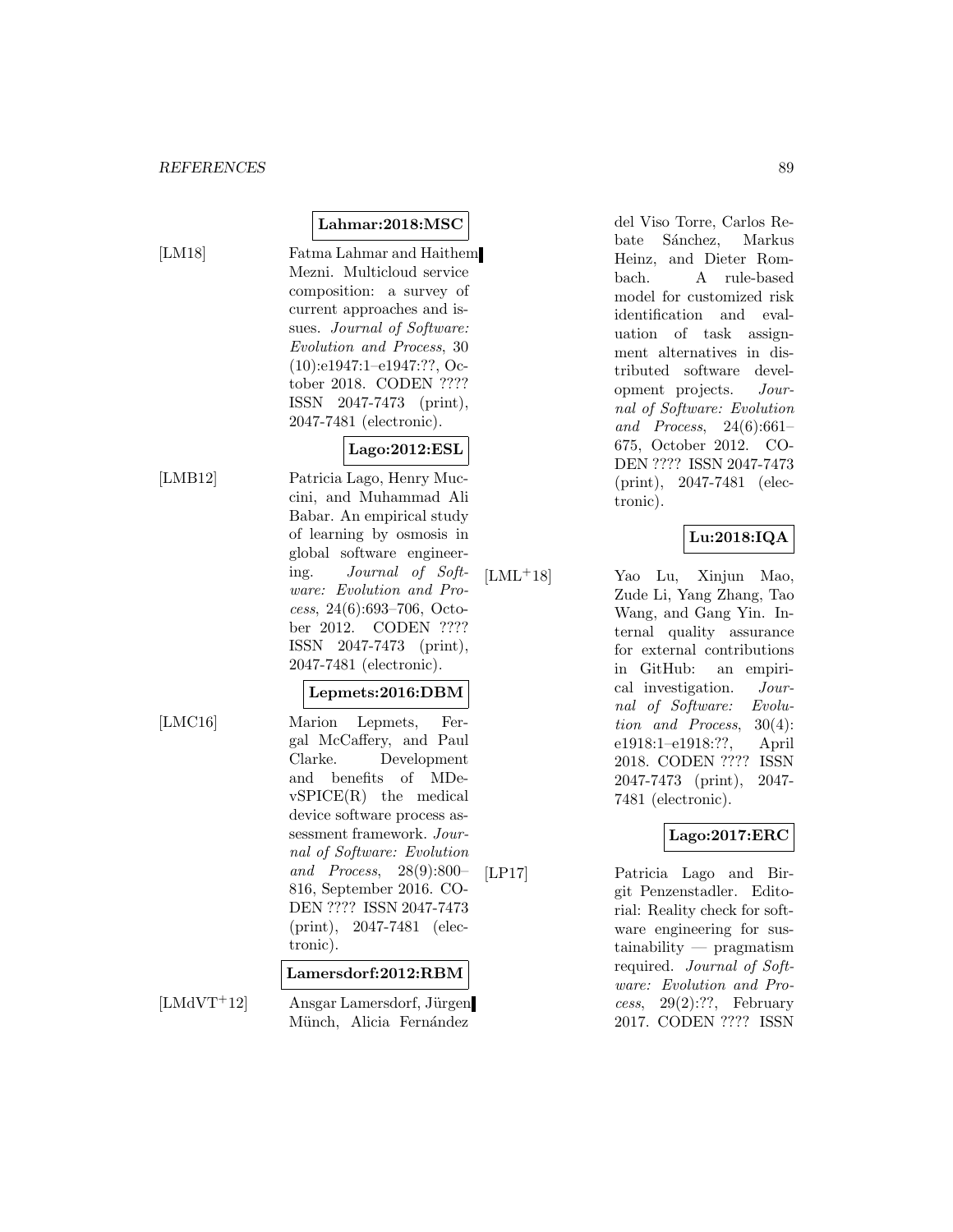2047-7473 (print), 2047- 7481 (electronic).

# **Larrucea:2014:IAM**

[LS14] Xabier Larrucea and Izaskun Santamaria. An industrial assessment for a multimodel framework. Journal of Software: Evolution and Process, 26(9): 837–845, September 2014. CODEN ???? ISSN 2047-7473 (print), 2047- 7481 (electronic).

#### **Larrucea:2019:CSC**

- 
- [LS19] Xabier Larrucea and Izaskun Santamaría. Correlations study and clustering from SPI experiences in small settings. Journal of Software: Evolution and Process, 31(1): e1989:1–e1989:??, January 2019. CODEN ???? ISSN 2047-7473 (print), 2047- 7481 (electronic).

# **Landman:2016:EAR**

[LSBV16] Davy Landman, Alexander Serebrenik, Eric Bouwers, and Jurgen J. Vinju. Empirical analysis of the relationship between CC and SLOC in a large corpus of Java methods and C functions. Journal of Software: Evolution and Process, 28(7):589–618, July 2016. CODEN ???? ISSN 2047-7473 (print), 2047- 7481 (electronic). See corrigendum [LSBV17].

# **Landman:2017:CEA**

[LSBV17] Davy Landman, Alexander Serebrenik, Eric Bouwers, and Jurgen Vinju. Corrigendum: Empirical analysis of the relationship between CC and SLOC in a large corpus of Java methods and C functions published on 9 December 2015. Journal of Software: Evolution and Process, 29(10):??, October 2017. CODEN ???? ISSN 2047-7473 (print), 2047- 7481 (electronic). See [LSBV16].

# **Larrucea:2016:EAI**

[LSCP16] Xabier Larrucea, Izaskun Santamaría, and Ricardo Colomo-Palacios. EU-ROSPI 2015: Assessing ISO/IEC 29110 by means of ITMark: results from an experience factory. Journal of Software: Evolution and Process, 28(11):969– 980, November 2016. CO-DEN ???? ISSN 2047-7473 (print), 2047-7481 (electronic).

# **Larrucea:2020:MSD**

[LSFG20] Xabier Larrucea, Izaskun Santamaria, and Borja Fernandez-Gauna. Managing security debt across PLC phases in a VSE context. Journal of Software: Evolution and Process, 32(3):e2214:1– e2214:??, March 2020. CO-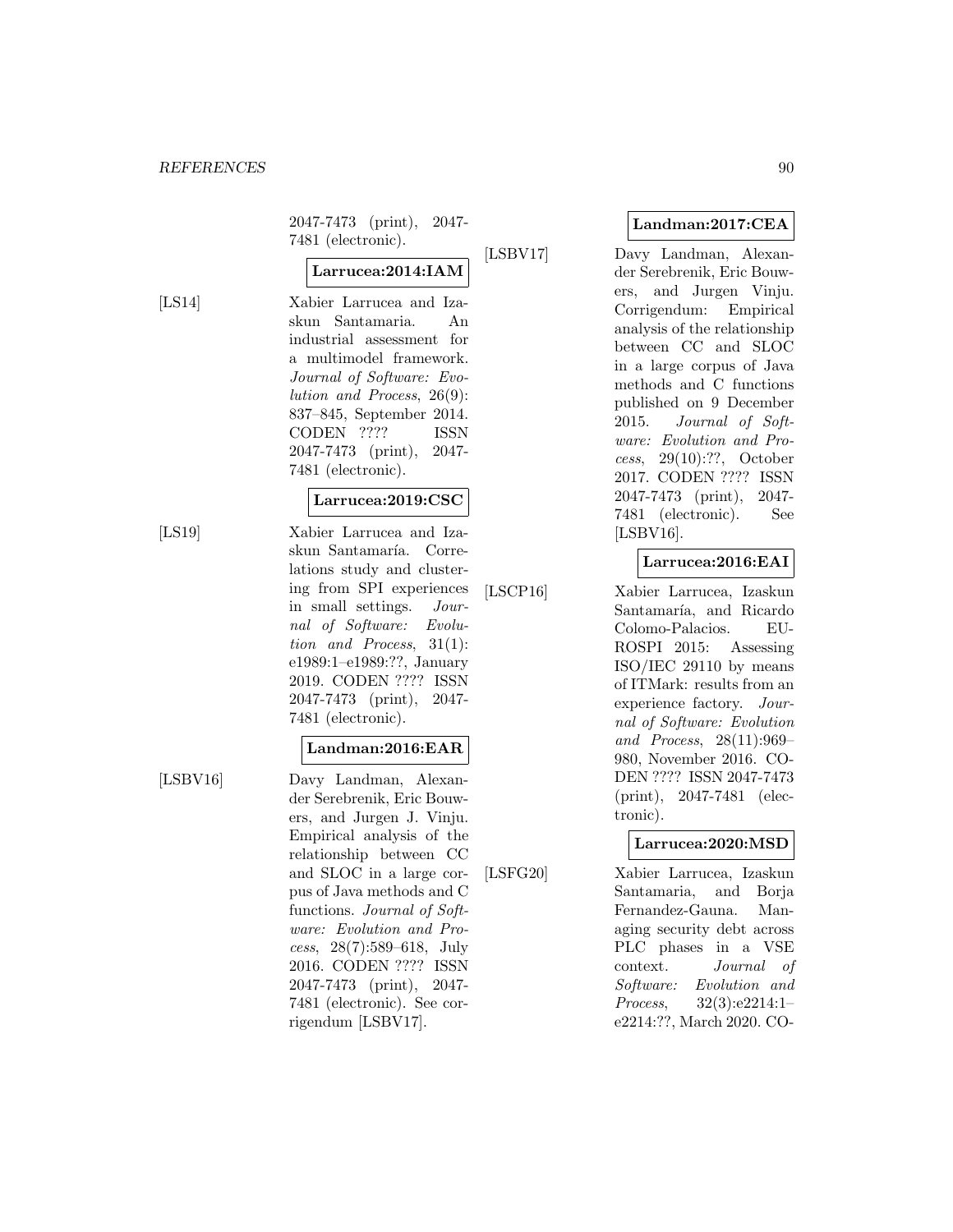DEN ???? ISSN 2047-7473 (print), 2047-7481 (electronic).

# **Leotta:2016:RAG**

[LSRT16] Maurizio Leotta, Andrea Stocco, Filippo Ricca, and Paolo Tonella. Robula+: an algorithm for generating robust XPath locators for web testing. Journal of Software: Evolution and Process, 28(3): 177–204, March 2016. CO-DEN ???? ISSN 2047-7473 (print), 2047-7481 (electronic).

#### **Lagerstrom:2013:ISD**

[LSW13] Robert Lagerström, Ulf Sporrong, and Anders Wall. Increasing software development efficiency and maintainability for complex industrial systems  $-$  a case study. Journal of Software: Evolution and Process, 25(3): 285–301, March 2013. CO-DEN ???? ISSN 2047-7473 (print), 2047-7481 (electronic).

# **Liu:2016:WTV**

[LWY<sup>+</sup>16] Xiao Liu, Dingxian Wang, Dong Yuan, Futian Wang, and Yun Yang. Workflow temporal verification for monitoring parallel business processes. Journal of Software: Evolution and Process, 28(4): 286–302, April 2016. CO-

DEN ???? ISSN 2047-7473 (print), 2047-7481 (electronic).

#### **Li:2012:IST**

[LYL<sup>+</sup>12] Qi Li, Ye Yang, Mingshu Li, Qing Wang, Barry W. Boehm, and Chenyong Hu. Improving software testing process: feature prioritization to make winners of success-critical stakeholders. Journal of Software: Evolution and Process, 24(7):783–801, November 2012. CODEN ???? ISSN 2047-7473 (print), 2047- 7481 (electronic).

## **Mohammad:2012:CBD**

[MA12] Mubarak Mohammad and Vangalur Alagar. A component-based development process for trustworthy systems. Journal of Software: Evolution and Process, 24(7):815– 835, November 2012. CO-DEN ???? ISSN 2047-7473 (print), 2047-7481 (electronic).

# **Mittas:2020:DDB**

[MA20] Nikolaos Mittas and Lefteris Angelis. Datadriven benchmarking in software development effort estimation: the few define the bulk. Journal of Software: Evolution and Process, 32(9): e2258:1–e2258:??, September 2020. CODEN ????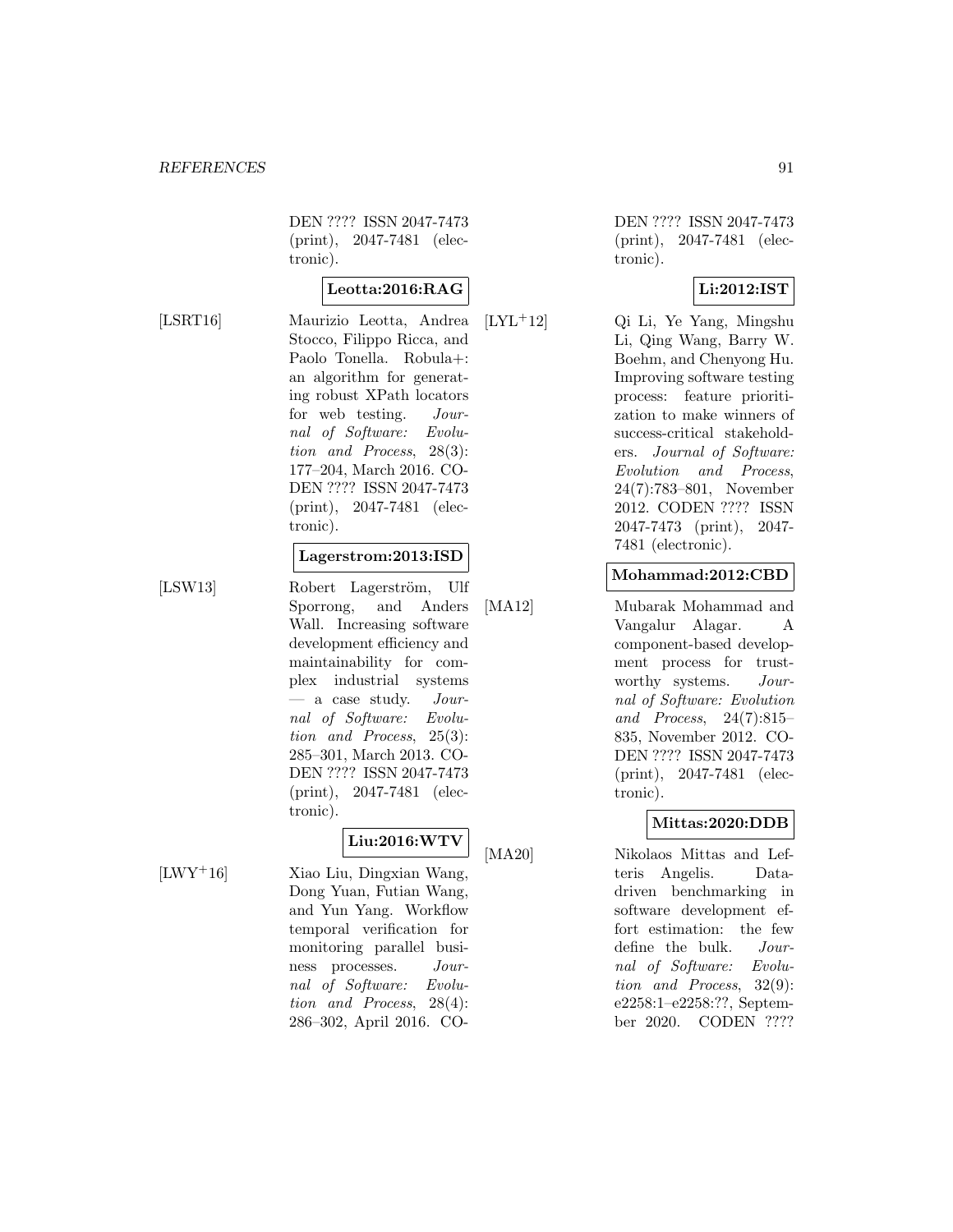ISSN 2047-7473 (print), 2047-7481 (electronic).

#### **Milewski:2012:ESI**

[MAD12] Allen Milewski, Alberto Avritzer, and Yael Dubinsky. Editorial: Special issue on global software engineering. Journal of Software: Evolution and Process, 24(6):603–604, October 2012. CODEN ???? ISSN 2047-7473 (print), 2047-7481 (electronic).

#### **Medini:2014:SAL**

- 
- [MAD<sup>+</sup>14] Soumaya Medini, Venera Arnaoudova, Massimiliano Di Penta, Giuliano Antoniol, Yann-Gaël Guéhéneuc, and Paolo Tonella. SCAN: an approach to label and relate execution trace segments. Journal of Software: Evolution and Process, 26(11): 962–995, November 2014. CODEN ???? ISSN 2047- 7473 (print), 2047-7481 (electronic).

#### **Mordal:2013:SQM**

[MAL<sup>+</sup>13] Karine Mordal, Nicolas Anquetil, Jannik Laval, Alexander Serebrenik, Bogdan Vasilescu, and Stéphane Ducasse. Software quality metrics aggregation in industry. Journal of Software: Evolution and Process, 25(10):1117–1135, October 2013. CODEN ???? ISSN 2047-7473

(print), 2047-7481 (electronic).

#### **Mumtaz:2019:SUM**

[MAMN19] Haris Mumtaz, Mohammad Alshayeb, Sajjad Mahmood, and Mahmood Niazi. A survey on UML model smells detection techniques for software refactoring. Journal of Software: Evolution and Process, 31(3): e2154:1–e2154:??, March 2019. CODEN ???? ISSN 2047-7473 (print), 2047- 7481 (electronic).

#### **Miranskyy:2018:DEE**

[MAzGB18] A. V. Miranskyy, Z. Alzanbouri, D. Godwin, and A. B. Bener. Database engines: Evolution of greenness. Journal of Software: Evolution and Process, 30(4):e1915:1– e1915:??, April 2018. CO-DEN ???? ISSN 2047-7473 (print), 2047-7481 (electronic).

## **Martini:2017:IAT**

[MB17] Antonio Martini and Jan Bosch. On the interest of architectural technical debt: Uncovering the contagious debt phenomenon. Journal of Software: Evolution and Process, 29(10): ??, October 2017. CO-DEN ???? ISSN 2047-7473 (print), 2047-7481 (electronic).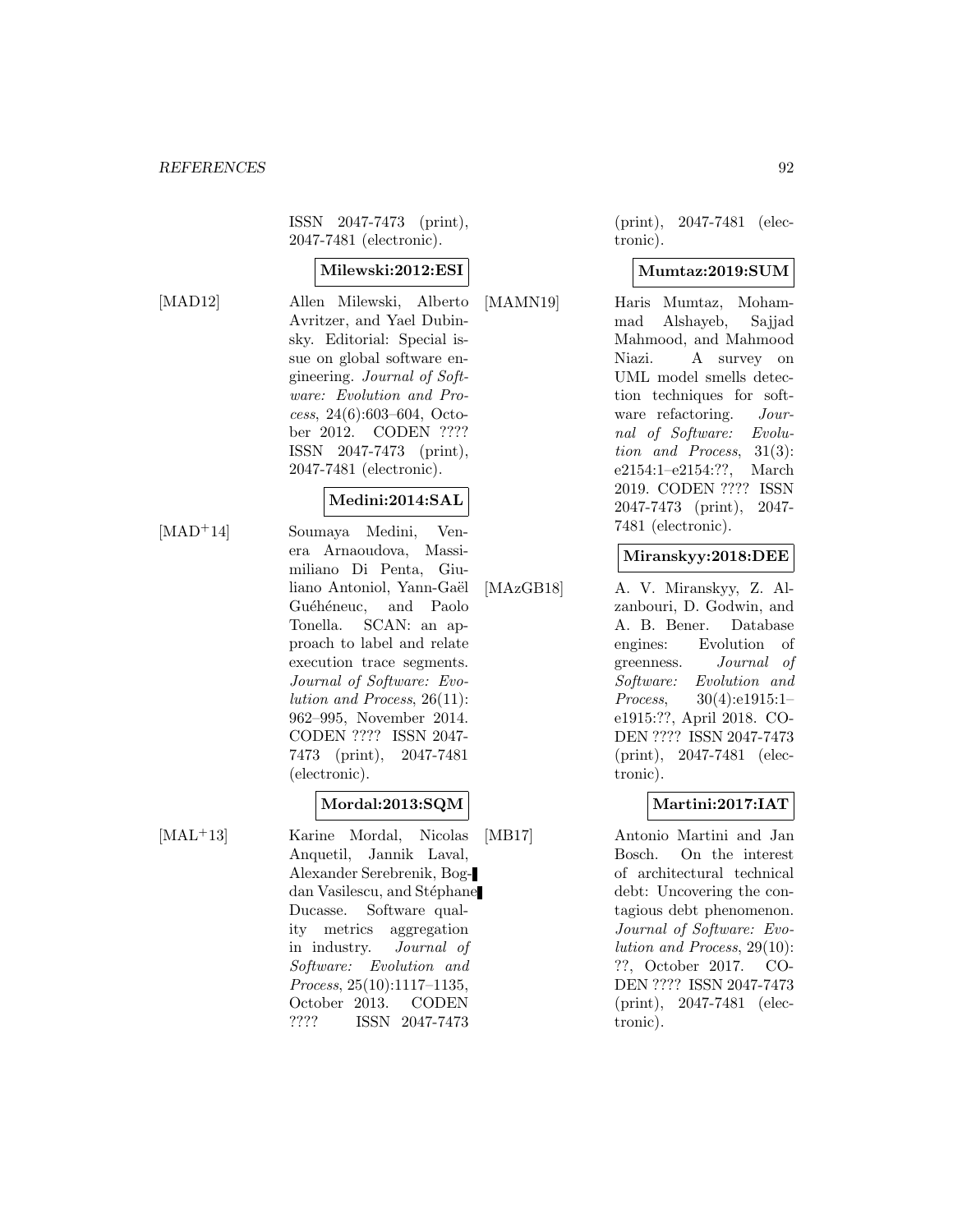#### **Mashkoor:2018:SFS**

Atif Mashkoor, Miklós Biró, Richard Messnarz, and Ricardo Colomo-Palacios. Selected functional safety and cybersecurity concerns in system, software, and service process improvement and innovation. Journal of Software: Evolution and Process, 30 (5):e1955:1–e1955:??, May 2018. CODEN ???? ISSN 2047-7473 (print), 2047- 7481 (electronic).

#### **Miranda:2019:URE**

[MBMR19] Enrique A. Miranda, Mario Berón, Germán Montejano, and Daniel Riesco. Using reverse engineering techniques to infer a system use case model. Journal of Software: Evolution and Process, 31(2): e2121:1–e2121:??, February 2019. CODEN ???? ISSN 2047-7473 (print), 2047-7481 (electronic).

## **Mens:2014:ECS**

[MC14] T. Mens and A. Cleve. Editorial: CSMR 2012 special issue — guest editorial. Journal of Software: Evolution and Process, 26 (8):729, August 2014. CO-DEN ???? ISSN 2047-7473 (print), 2047-7481 (electronic).

#### **Mori:2018:SSM**

[MCL<sup>+</sup>18] Marco Mori, Andrea Ceccarelli, Paolo Lollini, Bernhard Frömel, Francesco Brancati, and Andrea Bondavalli. Systems-ofsystems modeling using a comprehensive viewpointbased SysML profile. Journal of Software: Evolution and Process, 30(3): e1878:1–e1878:??, March 2018. CODEN ???? ISSN 2047-7473 (print), 2047- 7481 (electronic).

#### **McQuaid:2012:SDU**

[McQ12] Patricia A. McQuaid. Software disasters — understanding the past, to improve the future. Journal of Software: Evolution and Process, 24(5):459– 470, August 2012. CO-DEN ???? ISSN 2047-7473 (print), 2047-7481 (electronic).

#### **Mora-Cantallops:2020:EPC**

[MCSGBSA20] Marçal Mora-Cantallops, Miguel-Angel Sicilia, Elena García-Barriocanal, and Salvador Sánchez-Alonso. Evolution and prospects of the Comprehensive R Archive Network (CRAN) package ecosystem. Journal of Software: Evolution and Process, 32(11): e2270:1–e2270:??, November 2020. CODEN ???? ISSN 2047-7473 (print), 2047-7481 (electronic).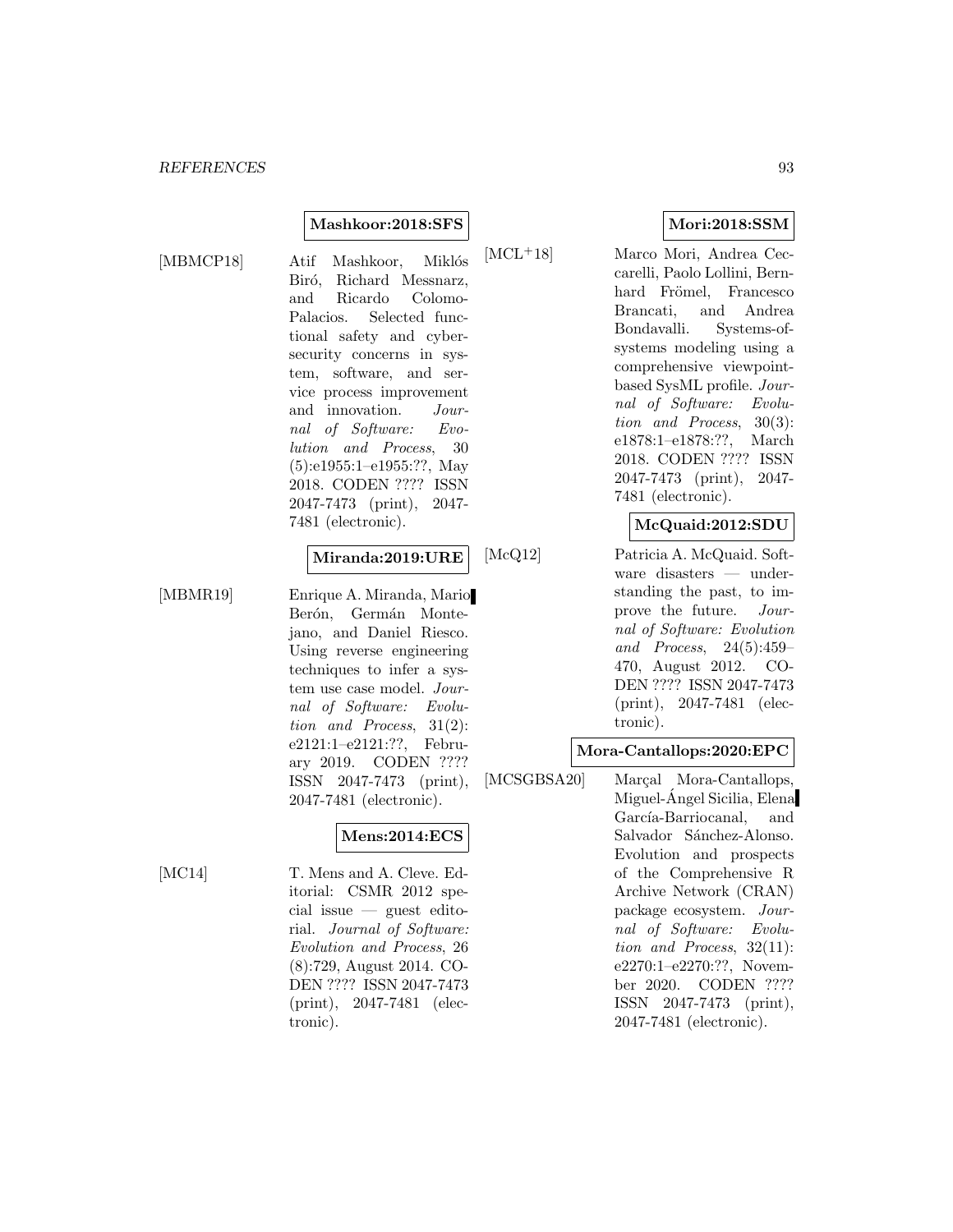#### **Moraga:2017:GGC**

- 
- $[\text{MdGC+17}]$  Ma Ángeles Moraga, Ignacio García-Rodríguez de Guzmán, Coral Calero, Timo Johann, Gianantonio Me, Harald Münzel, and Julia Kindelsberger. GreCo: Green code of ethics. Journal of Software: Evolution and Process,  $29(2):??$ , February 2017. CODEN ???? ISSN 2047-7473 (print), 2047- 7481 (electronic).

#### **Moran:2019:TMP**

[MdlRT19] Jesús Morán, Claudio de la Riva, and Javier Tuya. Testing MapReduce programs: a systematic mapping study. Journal of Software: Evolution and Process, 31(3):e2120:1– e2120:??, March 2019. CO-DEN ???? ISSN 2047-7473 (print), 2047-7481 (electronic).

#### **Medina-Dominguez:2015:CTC**

[MDSSMS15] Fuensanta Medina-Dominguez, Maria-Isabel Sanchez-Segura, Ana Moreno, and Daniel Santin. Collaborative tools: computer science students' skills versus software industry needs. Journal of Software: Evolution and Process, 27(3): 221–235, March 2015. CO-DEN ???? ISSN 2047-7473 (print), 2047-7481 (electronic).

#### **Mercaldo:2018:ESE**

[MDV<sup>+</sup>18] Francesco Mercaldo, Andrea Di Sorbo, Corrado Aaron Visaggio, Aniello Cimitile, and Fabio Martinelli. An exploratory study on the evolution of Android malware quality. Journal of Software: Evolution and Process, 30(11): e1978:1–e1978:??, November 2018. CODEN ???? ISSN 2047-7473 (print), 2047-7481 (electronic).

#### **Mas:2012:LLI**

[MFA12] Antonia Mas, Bartomeu Fluxà, and Esperança Amengual. Lessons learned from an ISO/IEC 15504 SPI programme in a company. Journal of Software: Evolution and Process, 24 (5):493–500, August 2012. CODEN ???? ISSN 2047- 7473 (print), 2047-7481 (electronic).

## **Misra:2014:SMS**

[MFCP14] Sanjay Misra, Luis Fernández, and Ricardo Colomo-Palacios. A simplified model for software inspection. Journal of Software: Evolution and Process, 26 (12):1297–1315, December 2014. CODEN ???? ISSN 2047-7473 (print), 2047- 7481 (electronic).

## **Merino:2018:TAV**

[MGN18] Leonel Merino, Mohammad Ghafari, and Oscar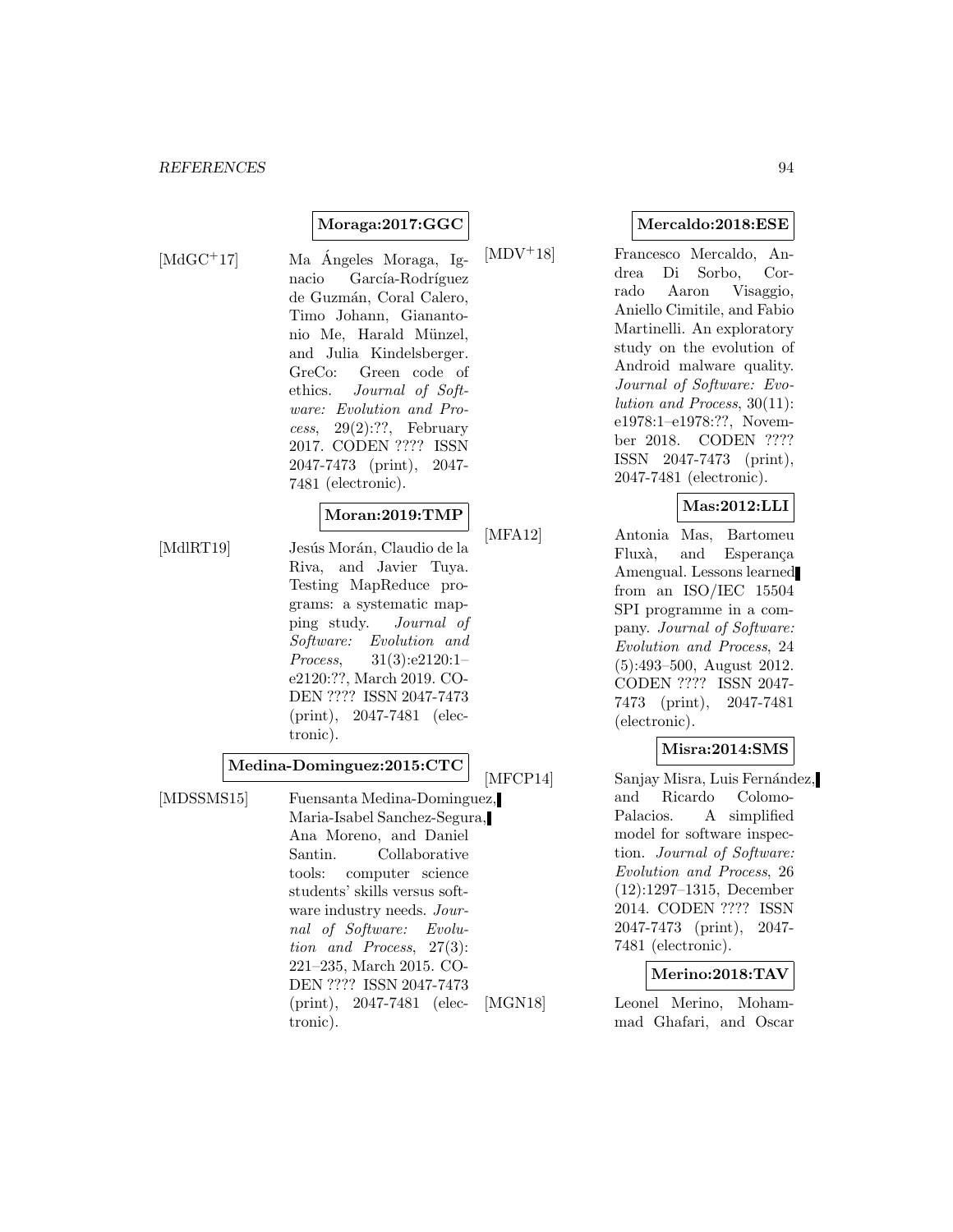Nierstrasz. Towards actionable visualization for software developers. Journal of Software: Evolution and Process, 30(2): e1923:1–e1923:??, February 2018. CODEN ???? ISSN 2047-7473 (print), 2047-7481 (electronic).

# **Martin:2014:MSD**

[MGUA14] Diego Martín, Javier García Guzmán, Julián Urbano, and Antonio Amescua. Modeling software development practices using reusable project patterns: a case study. Journal of Software: Evolution and Process, 26(3):339– 349, March 2014. CO-DEN ???? ISSN 2047-7473 (print), 2047-7481 (electronic).

# **Mishra:2017:EFD**

[MGW<sup>+</sup>17] Alok Mishra, Juan Garbajosa, Xiaofeng Wang, Jan Bosch, and Pekka Abrahamsson. Editorial: Future directions in Agile research: Alignment and divergence between research and practice. Journal of Software: Evolution and Process, 29(6):??, June 2017. CODEN ???? ISSN 2047-7473 (print), 2047- 7481 (electronic).

## **Mahmood:2020:SRS**

[MKA20] Yasir Mahmood, Nazri Kama, and Azri Azmi. A

systematic review of studies on use case points and expert-based estimation of software development effort. Journal of Software: Evolution and Process, 32 (7):e2245:1–e2245:??, July 2020. CODEN ???? ISSN 2047-7473 (print), 2047- 7481 (electronic).

#### **Messnarz:2018:EAS**

[MKMW18] Richard Messnarz, Christian Kreiner, Georg Macher, and Alastair Walker. Extending automotive SPICE 3.0 for the use in ADAS and future self-driving service architectures. Journal of Software: Evolution and Process, 30 (5):e1948:1–e1948:??, May 2018. CODEN ???? ISSN 2047-7473 (print), 2047- 7481 (electronic).

## **McBurney:2016:AFD**

[MLM16] Paul W. McBurney, Cheng Liu, and Collin McMillan. Automated feature discovery via sentence selection and source code summarization. Journal of Software: Evolution and Process, 28(2):120– 145, February 2016. CO-DEN ???? ISSN 2047-7473 (print), 2047-7481 (electronic).

## **Mesquida:2014:PMI**

[MM14] Antoni-Lluís Mesquida and Antonia Mas. A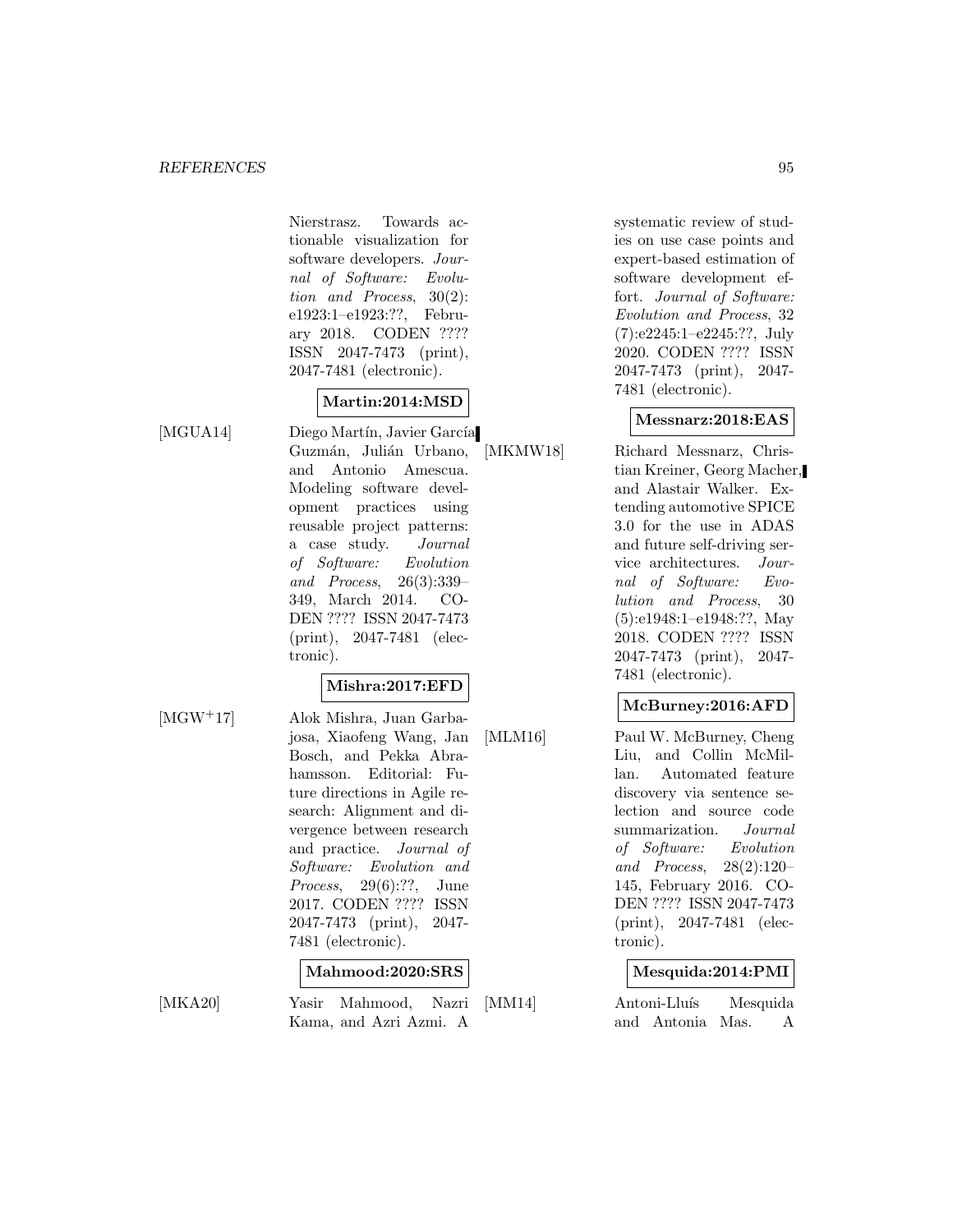project management improvement program according to ISO/IEC 29110 and PMBOK(R). Journal of Software: Evolution and Process, 26(9):846– 854, September 2014. CO-DEN ???? ISSN 2047-7473 (print), 2047-7481 (electronic).

# **McHugh:2014:AAP**

[MMC14] Martin McHugh, Fergal McCaffery, and Valentine Casey. Adopting agile practices when developing software for use in the medical domain. Journal of Software: Evolution and Process, 26(5): 504–512, May 2014. CO-DEN ???? ISSN 2047-7473 (print), 2047-7481 (electronic).

# **Mas:2016:ELL**

[MMJB16] Antonia Mas, Antoni-Lluís Mesquida, Miloš Jovanović, and Joan Barceló. EUROSPI 2015: Lessons learned from 4 year empowering project management with TA-LAIA OpenPPM. Journal of Software: Evolution and Process, 28(11):981– 989, November 2016. CO-DEN ???? ISSN 2047-7473 (print), 2047-7481 (electronic).

#### **MacMahon:2016:MAF**

[MMK16] Silvana Togneri MacMa-

hon, Fergal McCaffery, and Frank Keenan. The MedITNet assessment framework: development and validation of a framework for improving risk management of medical IT networks. Journal of Software: Evolution and Process, 28(9):817– 834, September 2016. CO-DEN ???? ISSN 2047-7473 (print), 2047-7481 (electronic).

## **Minhas:2020:SMT**

[MMPN20] Nasir Mehmood Minhas, Sohaib Masood, Kai Petersen, and Aamer Nadeem. A systematic mapping of test case generation techniques using UML interaction diagrams. Journal of Software: Evolution and Process, 32(6):e2235:1– e2235:??, June 2020. CO-DEN ???? ISSN 2047-7473 (print), 2047-7481 (electronic).

## **Moonen:2016:EIS**

[MP16] Leon Moonen and Lori Pollock. Editorial: Introduction to the special issue on software maintenance and evolution. Journal of Software: Evolution and Process, 28(7): 510–511, July 2016. CO-DEN ???? ISSN 2047-7473 (print), 2047-7481 (electronic).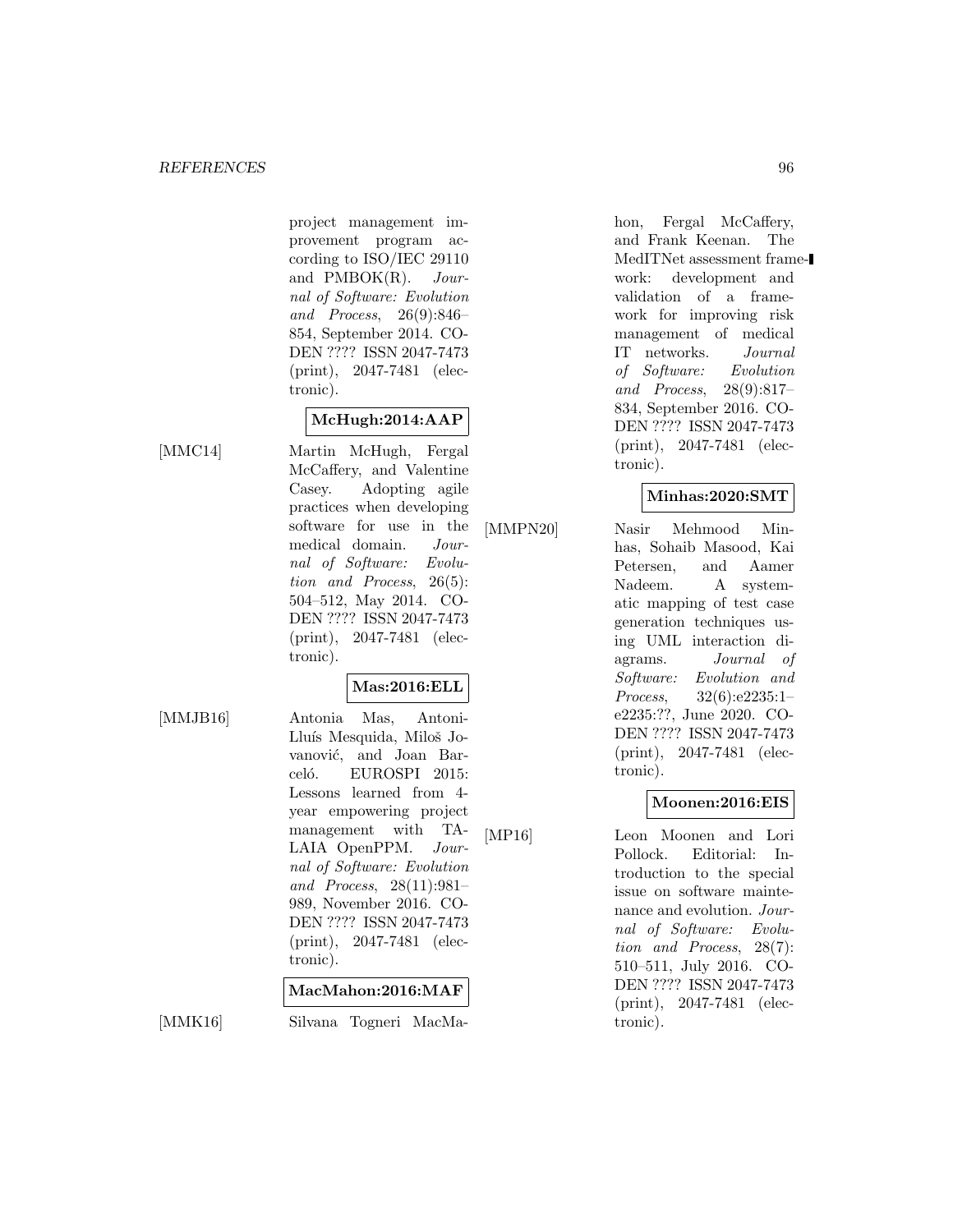#### **Martini:2016:MCS**

[MPB16] Antonio Martini, Lars Pareto, and Jan Bosch. A multiple case study on the inter-group interaction speed in large, embedded software companies employing agile. Journal of Software: Evolution and Process, 28(1):4–26, January 2016. CODEN ???? ISSN 2047-7473 (print), 2047-7481 (electronic).

#### **Munoz:2020:AIS**

[MPM<sup>+</sup>20] Mirna Muñoz, Adriana Peña, Jezreel Mejía, Gloria Piedad Gasca-Hurtado, María Clara Gómez-Alvarez, and Claude Y. Laporte. Analysis of 13 implementations of the software engineering management and engineering basic profile guide of ISO/IEC 29110 in very small entities using different life cycles. Journal of Software: Evolution and Process, 32(11): e2300:1–e2300:??, November 2020. CODEN ???? ISSN 2047-7473 (print), 2047-7481 (electronic).

#### **Majchrowski:2016:ESD**

[MPS<sup>+</sup>16] Annick Majchrowski, Christophe Ponsard, Sanae Saadaoui, Jacques Flamand, and Jean-Christophe Deprez. EUROSPI 2015: Software development practices in small entities: an ISO

29110-based survey. Journal of Software: Evolution and Process, 28(11):990– 999, November 2016. CO-DEN ???? ISSN 2047-7473 (print), 2047-7481 (electronic).

## **Machado:2022:ABC**

[MPSM22] João Paulo L. Machado, Elder V. P. Paula-Sobrinho, and Marcelo A. Maia. Anti-bloater class restructuring: an exploratory study. Journal of Software: Evolution and Process, 34(3):e2431:1– e2431:??, March 2022. CO-DEN ???? ISSN 2047-7473 (print), 2047-7481 (electronic).

## **Mayvan:2020:BSD**

[MRJ20] Bahareh Bafandeh Mayvan, Abbas Rasoolzadegan, and Abbas Javan Jafari. Bad smell detection using quality metrics and refactoring opportunities. Journal of Software: Evolution and Process, 32(8): e2255:1–e2255:??, August 2020. CODEN ???? ISSN 2047-7473 (print), 2047- 7481 (electronic).

#### **Messnarz:2014:SRA**

[MSB<sup>+</sup>14] Richard Messnarz, Miguel-Angel Sicilia, Miklos Biro, Elena García-Barriocanal, Miguel Garre-Rubio, Kerstin Siakas, and Adrienne Clarke. Social responsi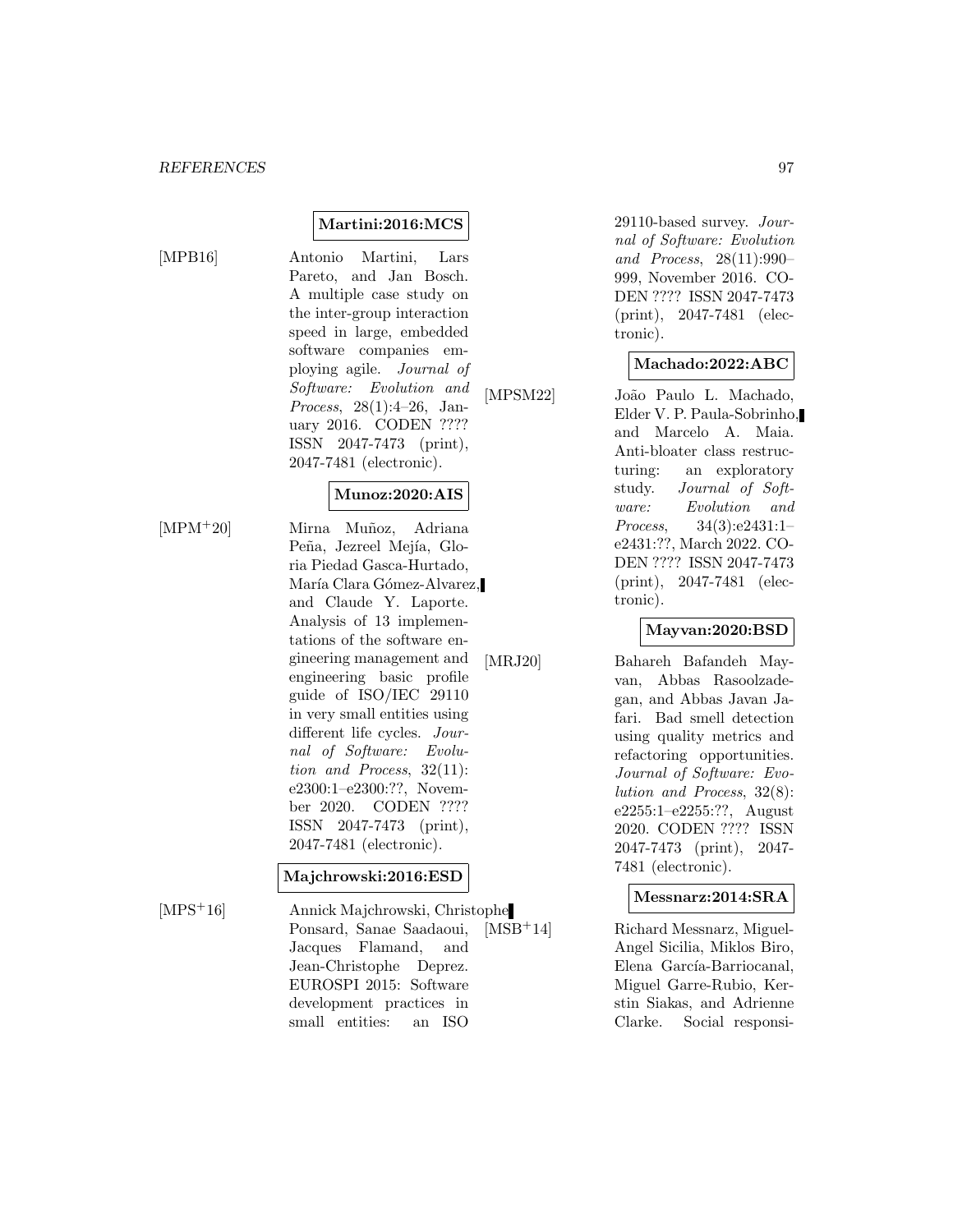bility aspects supporting the success of SPI. Journal of Software: Evolution and Process, 26(3): 284–294, March 2014. CO-DEN ???? ISSN 2047-7473 (print), 2047-7481 (electronic).

## **Mashkoor:2020:SSC**

[MSBE20] Atif Mashkoor, Johannes Sametinger, Miklós Biro, and Alexander Egyed. Security- and safety-critical cyber-physical systems. Journal of Software: Evolution and Process, 32(2): e2239:1–e2239:??, February 2020. CODEN ???? ISSN 2047-7473 (print), 2047-7481 (electronic).

## **Mezni:2018:SAS**

[MSK18] Haithem Mezni, Mokhtar Sellami, and Jaber Kouki. Security-aware SaaS placement using swarm intelligence. Journal of Software: Evolution and Process, 30(8):e1932:1– e1932:??, August 2018. CODEN ???? ISSN 2047- 7473 (print), 2047-7481 (electronic).

## **McBride:2014:MAO**

[MV14] Tom McBride and Timo Varkoi. A method for aggregating ordinal process assessment measures. Journal of Software: Evolution and Process, 26 (12):1267–1279, December

2014. CODEN ???? ISSN 2047-7473 (print), 2047- 7481 (electronic).

#### **Monasor:2012:CLP**

[MVP12] Miguel J. Monasor, Aurora Vizcaíno, and Mario Piattini. Cultural and linguistic problems in GSD: a simulator to train engineers in these issues. Journal of Software: Evolution and Process, 24(6):707– 717, October 2012. CO-DEN ???? ISSN 2047-7473 (print), 2047-7481 (electronic).

#### **Manjavacas:2020:GSD**

[MVRP20] Antonio Manjavacas, Aurora Vizcaíno, Francisco Ruiz, and Mario Piattini. Global software development governance: Challenges and solutions. Journal of Software: Evolution and Process, 32(10): e2266:1–e2266:??, October 2020. CODEN ???? ISSN 2047-7473 (print), 2047- 7481 (electronic).

# **Newman:2017:SCS**

[NBCM17] Christian D. Newman, Brian Bartman, Michael L. Collard, and Jonathan I. Maletic. Simplifying the construction of source code transformations via automatic syntactic restructurings. Journal of Software: Evolution and Process, 29 (4):??, April 2017. CO-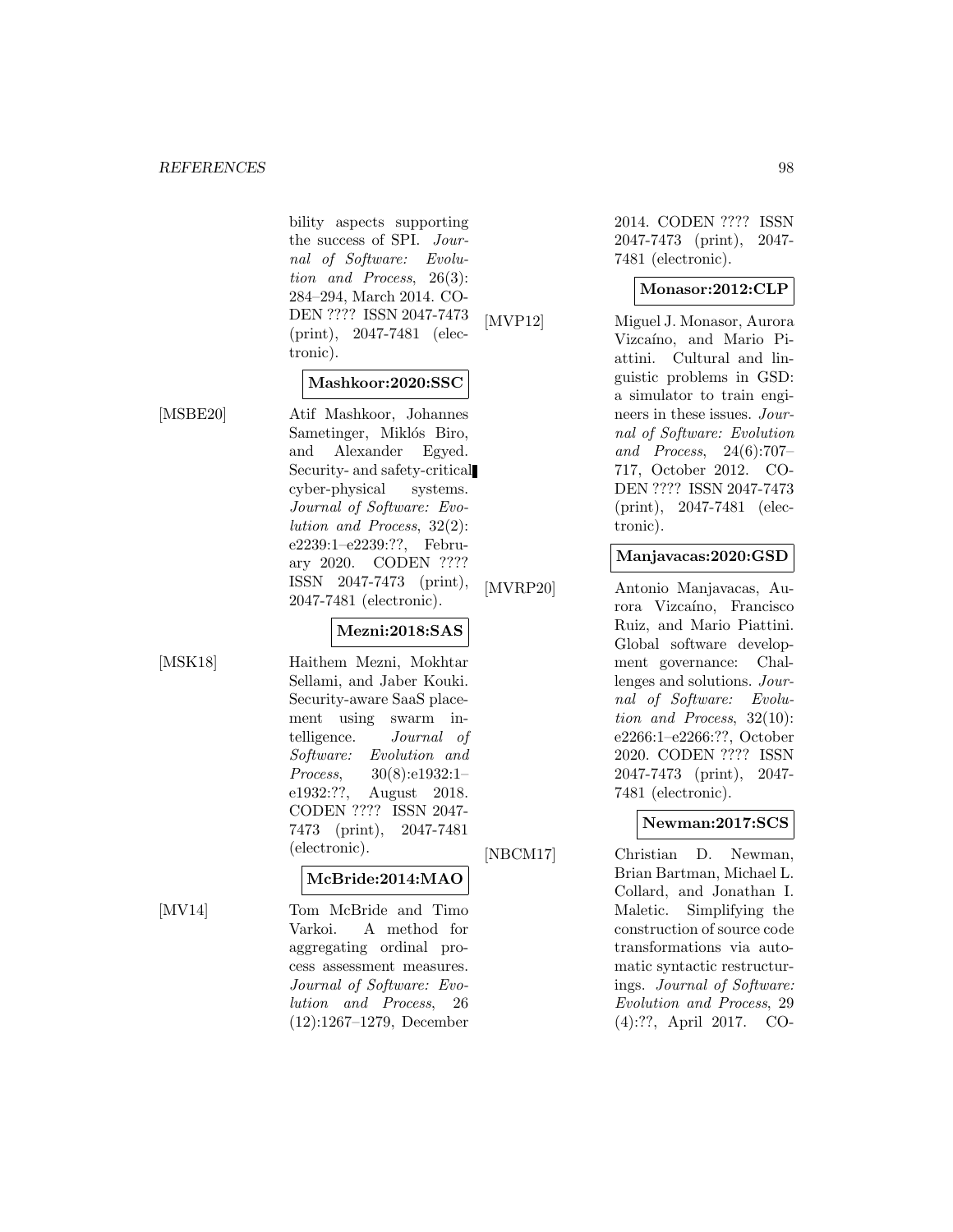DEN ???? ISSN 2047-7473 (print), 2047-7481 (electronic).

#### **Noorian:2017:TAQ**

[NBD17] Mahdi Noorian, Ebrahim Bagheri, and Weichang Du. Toward automated quality-centric product line configuration using intentional variability. Journal of Software: Evolution and Process, 29(9): ??, September 2017. CO-DEN ???? ISSN 2047-7473 (print), 2047-7481 (electronic).

#### **Nurdiani:2018:LRF**

[NBF18] Indira Nurdiani, Jürgen Börstler, and Samuel A. Fricker. Literature review of flexibility attributes: a flexibility framework for software developing organization. Journal of Software: Evolution and Process, 30(9):e1937:1– e1937:??, September 2018. CODEN ???? ISSN 2047- 7473 (print), 2047-7481 (electronic).

# **Nishi:2020:AIV**

[ND20] Manziba Akanda Nishi and Kostadin Damevski. Automatically identifying valid API versions for software development tutorials on the Web. Journal of Software: Evolution and Process, 32(4): e2227:1–e2227:??, April

2020. CODEN ???? ISSN 2047-7473 (print), 2047- 7481 (electronic).

#### **Norimatsu:2019:FPI**

[NEU<sup>+</sup>19] So Norimatsu, Kiyoshi Endo, Makoto Usugi, Aiichiro Niwa, and Koichi Tange. Formulation of process improvement knowledge: 7 components of a good PI story. Journal of Software: Evolution and Process, 31(1): e2107:1–e2107:??, January 2019. CODEN ???? ISSN 2047-7473 (print), 2047- 7481 (electronic).

#### **Noureldin:2022:BAM**

[NGAEE22] Menna Noureldin, Atef Ghalwash, Laila Abd-Ellatif, and Mohamed El-Gazzar. Blending agile methodologies to support automotive SPICE compliance. Journal of Software: Evolution and Process, 34 (1):e2391:1–e2391:??, January 2022. CODEN ???? ISSN 2047-7473 (print), 2047-7481 (electronic).

## **Nasr:2013:RSM**

[NGvD13] Khalid Adam Nasr, Hans-Gerhard Gross, and Arie van Deursen. Realizing service migration in industry — lessons learned. Journal of Software: Evolution and Process, 25(6): 639–661, June 2013. CO-DEN ???? ISSN 2047-7473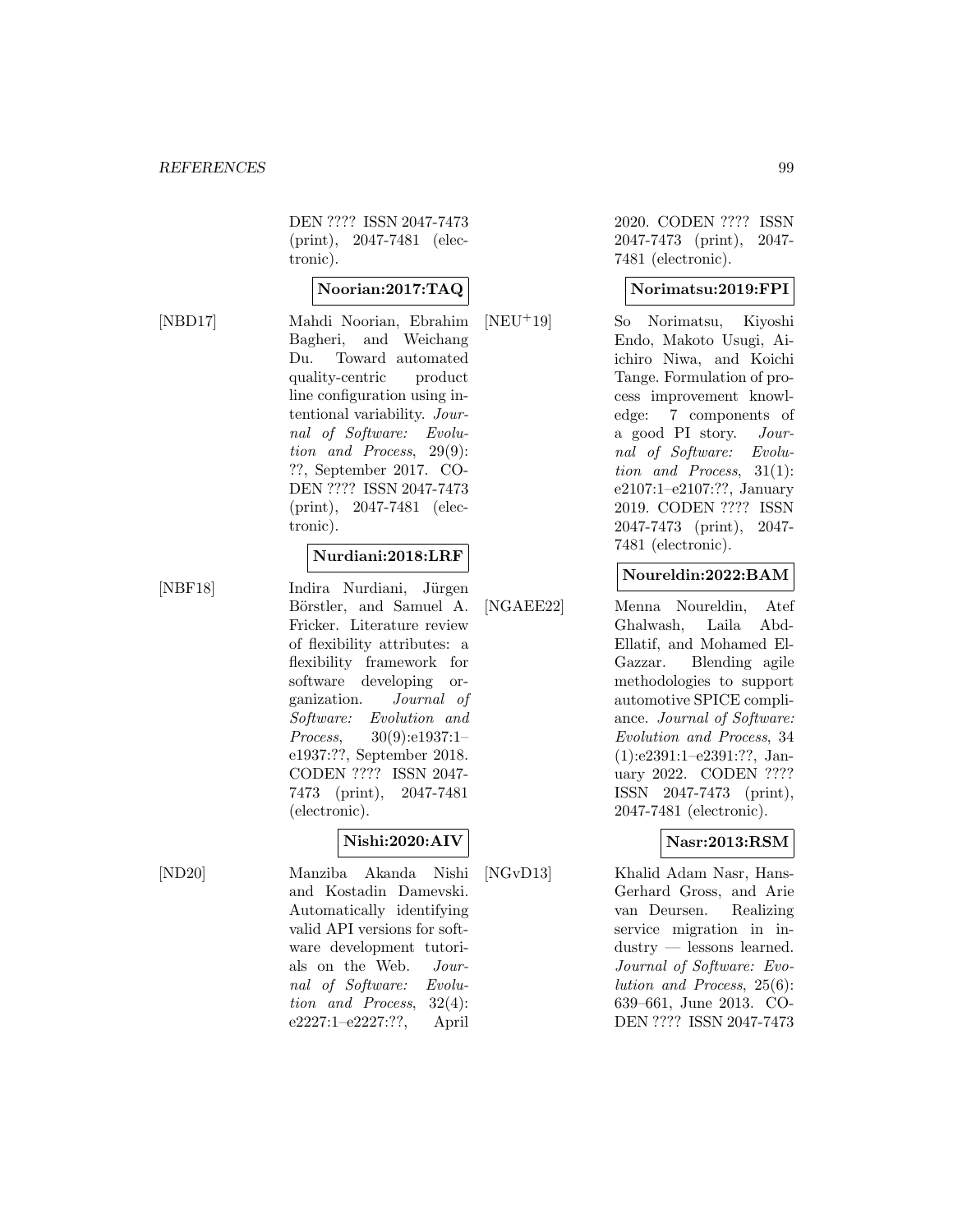(print), 2047-7481 (electronic).

# **Nadi:2014:LKC**

[NH14] Sarah Nadi and Ric Holt. The Linux kernel: a case study of build system variability. Journal of Software: Evolution and Process, 26(8):730–746, August 2014. CODEN ???? ISSN 2047-7473 (print), 2047-7481 (electronic).

#### **Nayrolles:2017:BRA**

- [NHLTL17] Mathieu Nayrolles, Abdelwahab Hamou-Lhadj, Sofiène Tahar, and Alf Larsson. A bug reproduction approach based on directed model checking and crash traces. Journal of Software: Evolution and Process, 29(3):??, March 2017. CODEN ???? ISSN 2047-7473 (print), 2047- 7481 (electronic).
	- **Niazi:2012:ESS**
- [Nia12] Mahmood Niazi. An exploratory study of software process improvement implementation risks. Journal of Software: Evolution and Process, 24(8): 877–894, December 2012. CODEN ???? ISSN 2047-7473 (print), 2047- 7481 (electronic).

#### **Niazi:2015:CSS**

[Nia15] Mahmood Niazi. A comparative study of software process improvement implementation success factors. Journal of Software: Evolution and Process, 27 (9):700–722, September 2015. CODEN ???? ISSN 2047-7473 (print), 2047- 7481 (electronic).

# **Ngo:2018:FVP**

[NL18] Van Chan Ngo and Axel Legay. Formal verification of probabilistic SystemC models with statistical model checking. Journal of Software: Evolution and Process, 30(3): e1890:1–e1890:??, March 2018. CODEN ???? ISSN 2047-7473 (print), 2047- 7481 (electronic).

#### **Naeem:2020:MLA**

[NLNL20] Muhammad Rashid Naeem, Tao Lin, Hamad Naeem, and Hailu Liu. A machine learning approach for classification of equivalent mutants. Journal of Software: Evolution and Process, 32 (5):e2238:1–e2238:??, May 2020. CODEN ???? ISSN 2047-7473 (print), 2047- 7481 (electronic).

## **Niazi:2017:MAS**

[NMA<sup>+</sup>17] Mahmood Niazi, Sajjad Mahmood, Mohammad Alshayeb, Abdulrahman Ahmed Bobakr Baqais, and Asif Qumer Gill. Motivators for adopting social computing in global soft-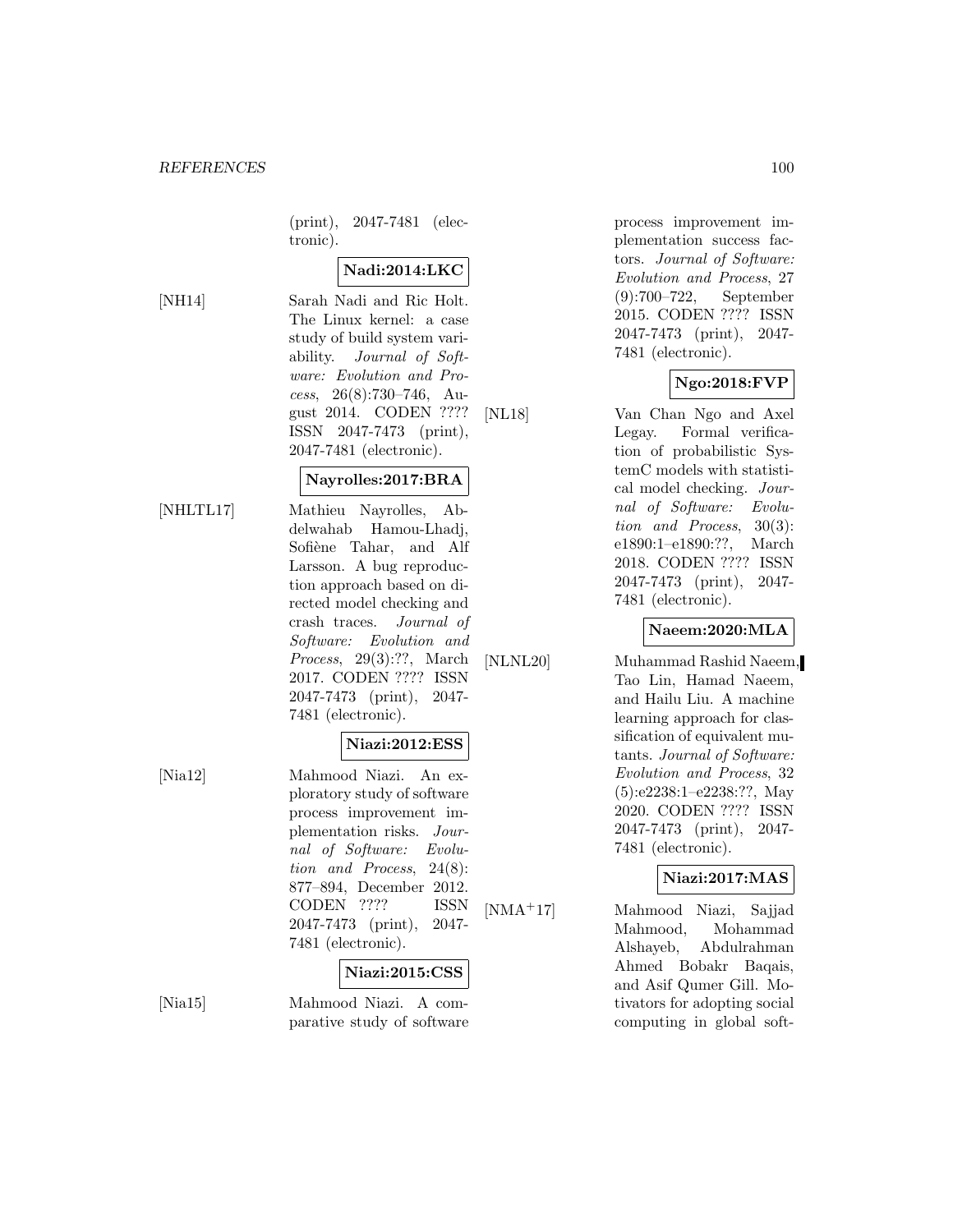ware development: An empirical study. Journal of Software: Evolution and Process, 29(8):??, August 2017. CODEN ???? ISSN 2047-7473 (print), 2047- 7481 (electronic).

# **Niazi:2020:GGP**

[NMA20] Mahmood Niazi, Sajjad Mahmood, and Mohammad Alshayeb. GLOB: a global project management readiness framework. Journal of Software: Evolution and Process, 32(12): e2302:1–e2302:??, December 2020. CODEN ???? ISSN 2047-7473 (print), 2047-7481 (electronic).

#### **Niinimaki:2012:RCU**

[NPLP12] Tuomas Niinimäki, Arttu Piri, Casper Lassenius, and Maria Paasivaara. Reflecting the choice and usage of communication tools in global software development projects with media synchronicity theory. Journal of Software: Evolution and Process, 24(6):677–692, October 2012. CODEN ???? ISSN 2047-7473 (print), 2047-7481 (electronic).

#### **Neumann:2013:ISI**

[NRB13] Martin Neumann, Andreas Riel, and Daniel Brissaud. IT-supported innovation management in the automotive supplier industry to drive idea generation and leverage innovation. Journal of Software: Evolution and Process, 25(4):329–339, April 2013. CODEN ???? ISSN 2047-7473 (print), 2047- 7481 (electronic).

## **Nurcan:2012:ESI**

[NSBR12] Selmin Nurcan, Rainer Schmidt, Ilia Bider, and Gil Regev. Editorials: Special issue on business process lifecycle: design, deployment, operation and evaluation. Journal of Software: Evolution and Process, 24(3):231–236, April 2012. CODEN ???? ISSN 2047-7473 (print), 2047-7481 (electronic).

# **Nicolay:2017:PAJ**

[NSDD17] Jens Nicolay, Quentin Stiévenart, Wolfgang De Meuter, and Coen De Roover. Purity analysis for JavaScript through abstract interpretation. Journal of Software: Evolution and Process, 29(12): ??, December 2017. CO-DEN ???? ISSN 2047-7473 (print), 2047-7481 (electronic).

## **Nicoletti:2015:OBT**

[NSDP15] Matias Nicoletti, Silvia Schiaffino, and J. Andres Diaz-Pace. An optimization-based tool to support the cost-effective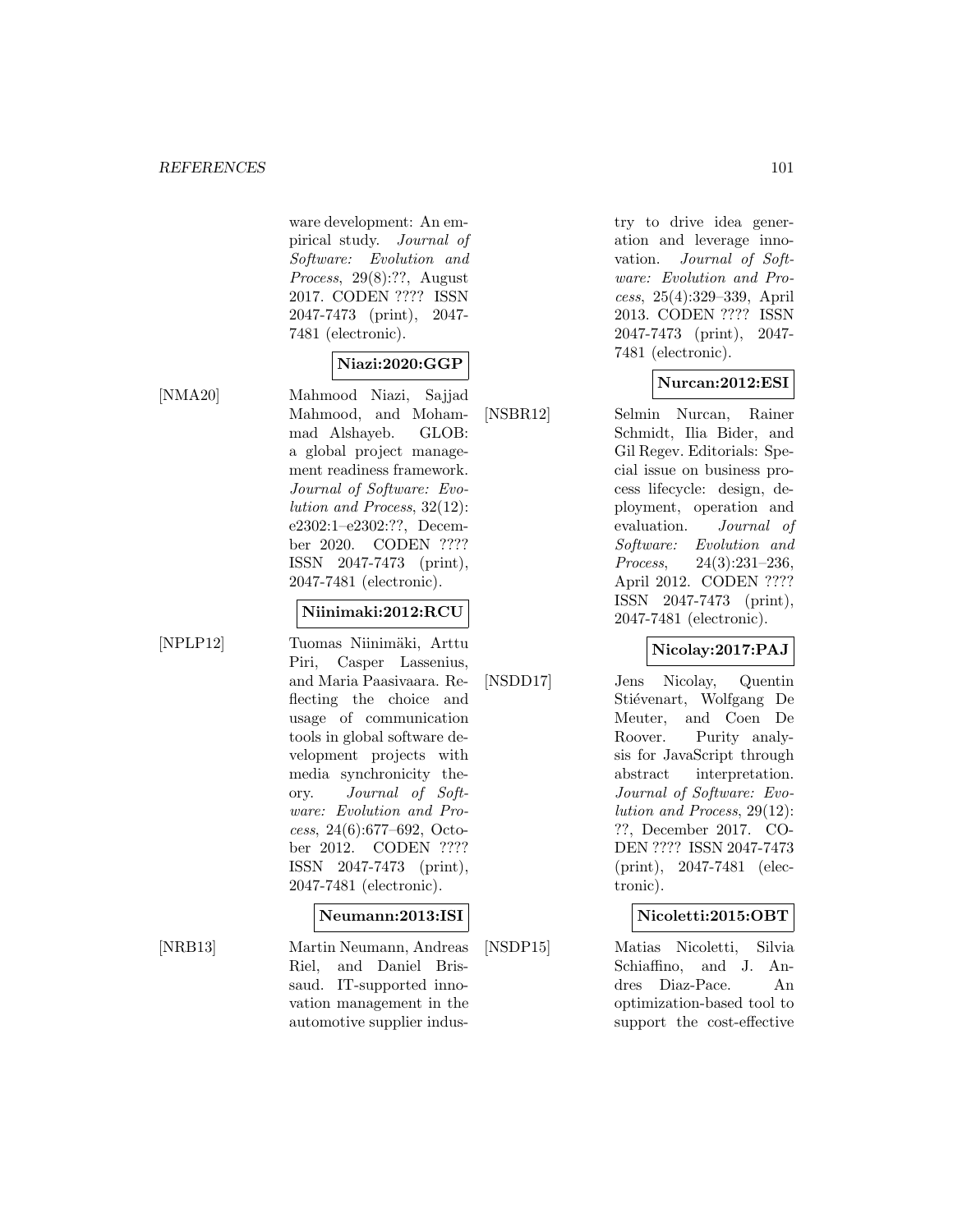production of software architecture documentation. Journal of Software: Evolution and Process, 27(9): 674–699, September 2015. CODEN ???? ISSN 2047- 7473 (print), 2047-7481 (electronic).

#### **Neamtiu:2013:TBU**

[NXC13] Iulian Neamtiu, Guowu Xie, and Jianbo Chen. Towards a better understanding of software evolution: an empirical study on open-source software. Journal of Software: Evolution and Process, 25(3): 193–218, March 2013. CO-DEN ???? ISSN 2047-7473 (print), 2047-7481 (electronic).

# **Olsson:2017:AHS**

[OB17] Helena Holmström Olsson and Jan Bosch. From ad hoc to strategic ecosystem management: the "Three-Layer Ecosystem Strategy Model" (TeLESM). Journal of Software: Evolution and Process, 29(7):??, July 2017. CODEN ???? ISSN 2047-7473 (print), 2047- 7481 (electronic).

# **Olsson:2020:GDD**

[OB20] Helena Holmström Olsson and Jan Bosch. Going digital: Disruption and transformation in softwareintensive embedded systems ecosystems. Jour-

nal of Software: Evolution and Process, 32 (6):e2249:1–e2249:??, June 2020. CODEN ???? ISSN 2047-7473 (print), 2047- 7481 (electronic).

#### **Ortega-Cabezas:2020:ARB**

[OCCSBDBP20] Pedro Miguel Ortega-Cabezas, Antonio Colmenar-Santos, David Borge-Diez, and Jorge Juan Blanes-Peiró. Application of rulebased expert systems in hardware-in-the-loop simulation case study: Software and performance validation of an engine electronic control unit. Journal of Software: Evolution and Process, 32(1): e2223:1–e2223:??, January 2020. CODEN ???? ISSN 2047-7473 (print), 2047- 7481 (electronic).

## **OConnor:2017:CSE**

[OEC17] Rory V. O'Connor, Peter Elger, and Paul M. Clarke. Continuous software engineering — a microservices architecture perspective. Journal of Software: Evolution and Process, 29(11):??, November 2017. CODEN ???? ISSN 2047-7473 (print), 2047- 7481 (electronic).

# **Ouhbi:2018:SRC**

[OFAT<sup>+</sup>18] Sofia Ouhbi, José Luis Fernández-Alemán, Ambrosio Toval, José Rivera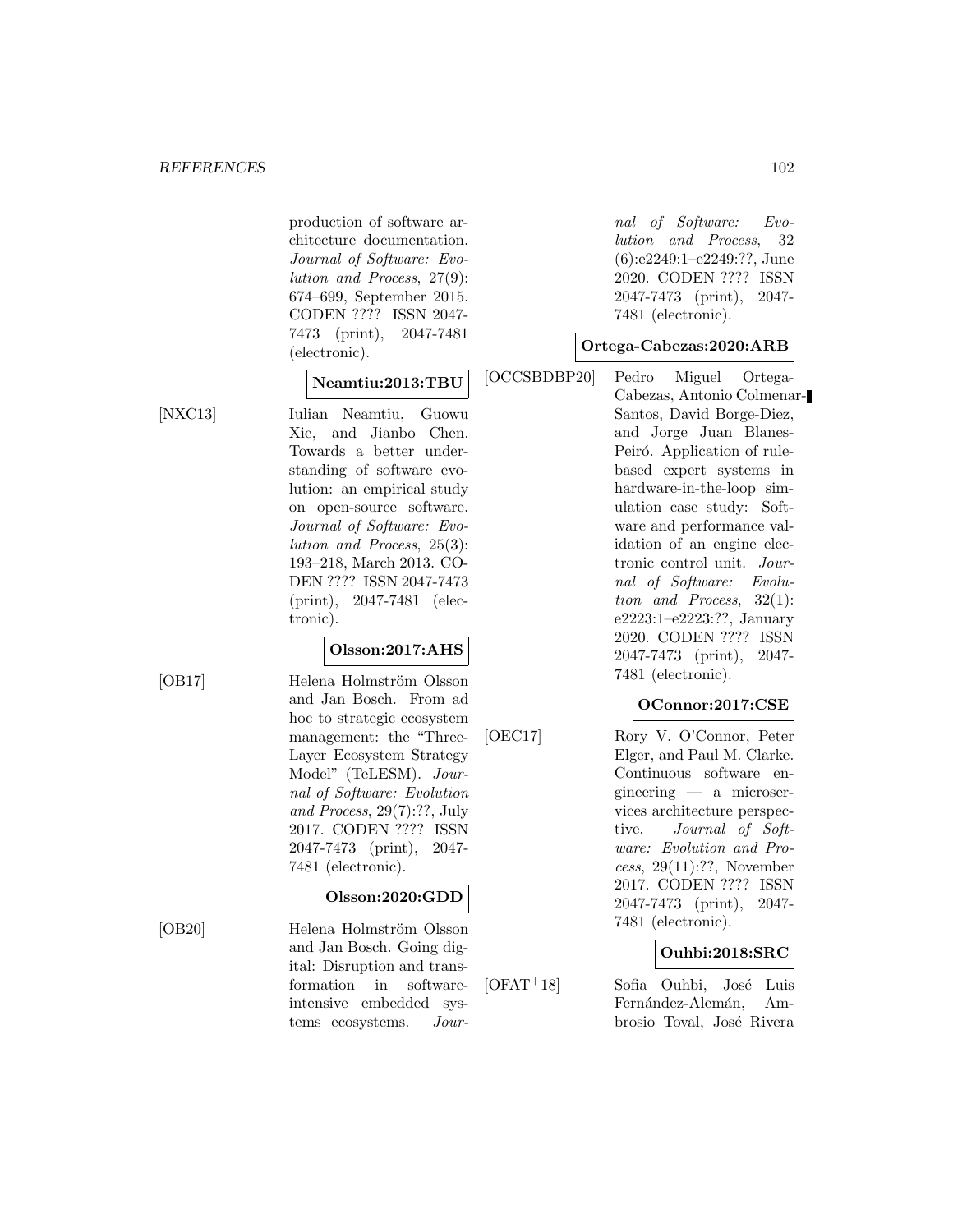Pozo, and Ali Idri. Sustainability requirements for connected health applications. Journal of Software: Evolution and Process, 30(7):e1922:1– e1922:??, July 2018. CO-DEN ???? ISSN 2047-7473 (print), 2047-7481 (electronic).

## **Ogasawara:2014:PPS**

[OKA14] Hideto Ogasawara, Takumi Kusanagi, and Minoru Aizawa. Proposal and practice of software process improvement framework — Toshiba's software process improvement history since 2000. Journal of Software: Evolution and Process, 26(5): 521–529, May 2014. CO-DEN ???? ISSN 2047-7473 (print), 2047-7481 (electronic).

## **Ouni:2017:MMO**

 $[OKO+17]$  Ali Ouni, Marouane Kessentini, Mel Ó Cinnéide, Houari Sahraoui, Kalyanmoy Deb, and Katsuro Inoue. MORE: A multiobjective refactoring recommendation approach to introducing design patterns and fixing code smells. Journal of Software: Evolution and Process, 29(5):??, May 2017. CODEN ???? ISSN 2047- 7473 (print), 2047-7481 (electronic).

# **OLeary:2012:APM**

[OMTR12] Pádraig O'Leary, Fergal McCaffery, Steffen Thiel, and Ita Richardson. An agile process model for product derivation in software product line engineering. Journal of Software: Evolution and Process, 24(5):561–571, August 2012. CODEN ???? ISSN 2047-7473 (print), 2047-7481 (electronic).

# **Oliveto:2014:SDP**

[OP14] Rocco Oliveto and Denys Poshyvanyk. A selection of distinguished papers from the 19th Working Conference on Reverse Engineering 2012. Journal of Software: Evolution and Process, 26(11):929– 930, November 2014. CO-DEN ???? ISSN 2047-7473 (print), 2047-7481 (electronic).

# **Osterweil:2014:LAA**

[Ost14] Leon J. Osterweil. Learning about application software by studying processes. Journal of Software: Evolution and Process,  $26(10):869-876$ , October 2014. CODEN ???? ISSN 2047-7473 (print), 2047-7481 (electronic).

## **Ozcan-Top:2018:HAA**

 $[ÖTM18]$   $Özden Özcan-Top$  and Fergal McCaffery. A hy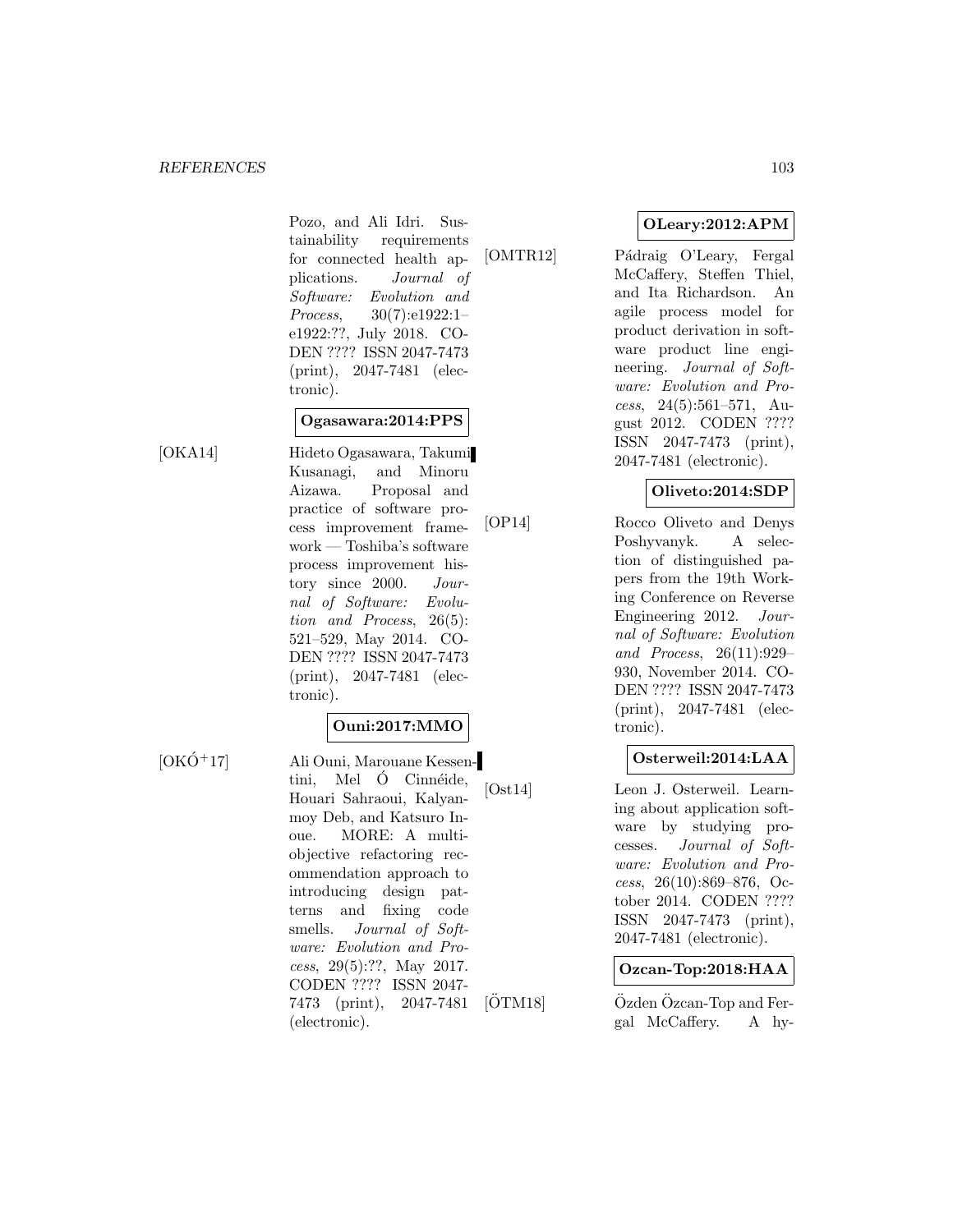brid assessment approach for medical device software development companies. Journal of Software: Evolution and Process, 30 (7):e1929:1–e1929:??, July 2018. CODEN ???? ISSN 2047-7473 (print), 2047- 7481 (electronic).

#### **Papatheocharous:2014:EES**

[PA14] Efi Papatheocharous and Andreas S. Andreou. Empirical evidence and state of practice of software agile teams. Journal of Software: Evolution and Process, 26(9):855–866, September 2014. CODEN ???? ISSN 2047-7473 (print), 2047-7481 (electronic).

# **Perez:2016:FPC**

[PA16] Alexandre Perez and Rui Abreu. Framing program comprehension as fault localization. Journal of Software: Evolution and Process, 28(10):840–862, October 2016. CODEN ???? ISSN 2047-7473 (print), 2047-7481 (electronic).

# **Pracner:2017:ECT**

[PB17] Doni Pracner and Zoran Budimac. Enabling code transformations with FermaT on simplified bytecode. Journal of Software: Evolution and Process, 29 (5):??, May 2017. CO-DEN ???? ISSN 2047-7473

(print), 2047-7481 (electronic).

# **Prause:2016:SPA**

[PBDJ16] Christian R. Prause, Markus Bibus, Carsten Dietrich, and Wolfgang Jobi. Software product assurance at the German Space Agency. Journal of Software: Evolution and Process, 28(9): 744–761, September 2016. CODEN ???? ISSN 2047- 7473 (print), 2047-7481 (electronic).

#### **Papatheocharous:2017:IED**

[PBSA17] Efi Papatheocharous, Stamatia Bibi, Ioannis Stamelos, and Andreas S. Andreou. An investigation of effort distribution among development phases: A four-stage progressive software cost estimation model. Journal of Software: Evolution and Process, 29(10):??, October 2017. CODEN ???? ISSN 2047-7473 (print), 2047-7481 (electronic).

# **Perez-Castillo:2014:OBS**

[PCCP14] Ricardo Pérez-Castillo, Danilo Caivano, and Mario Piattini. Ontology-based similarity applied to business process clustering. Journal of Software: Evolution and Process, 26 (12):1128–1149, December 2014. CODEN ???? ISSN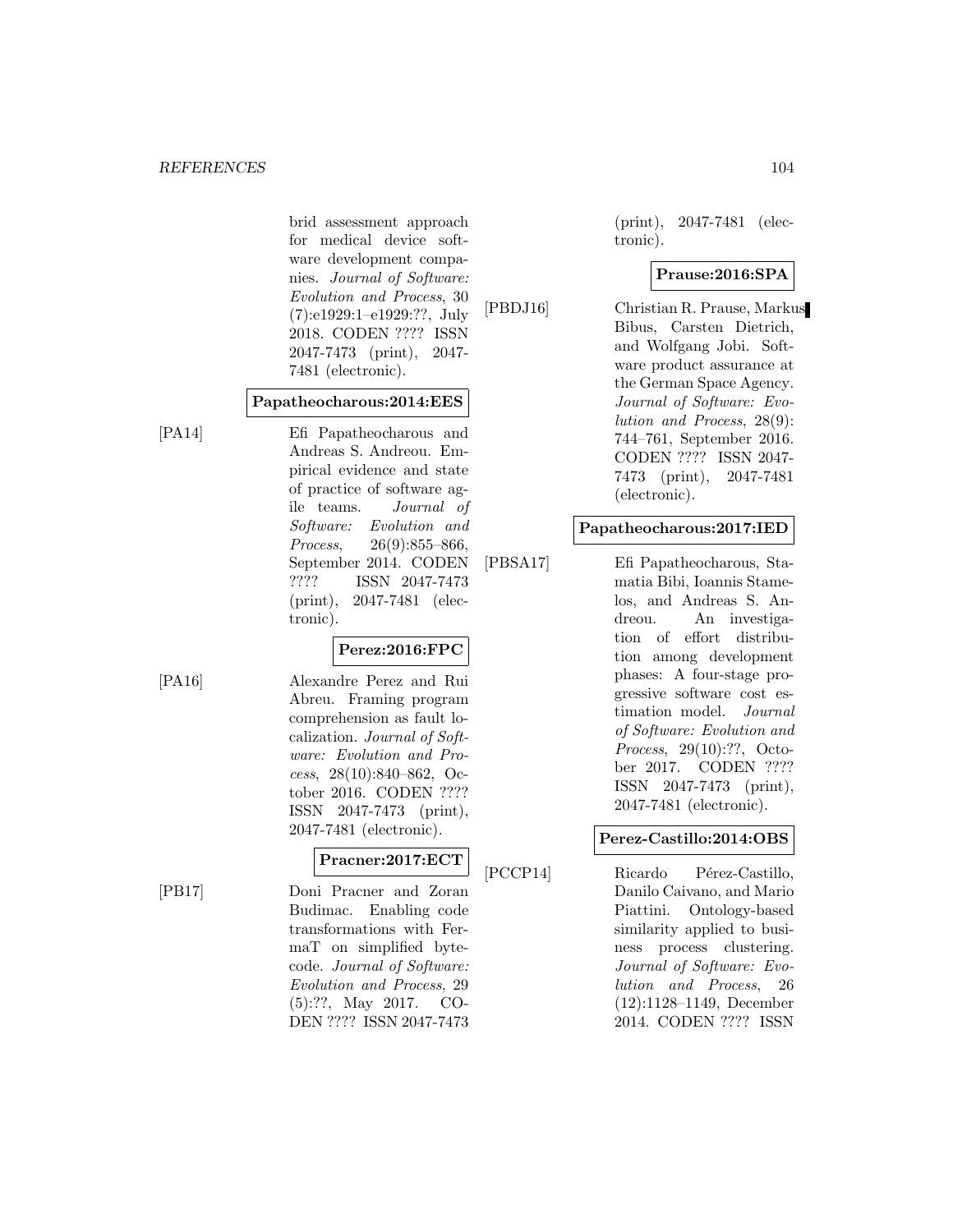2047-7473 (print), 2047- 7481 (electronic).

#### **Perez-Castillo:2021:ARE**

[PCCRP21] Ricardo Pérez-Castillo, Danilo Caivano, Francisco Ruiz, and Mario Piattini. ArchiRev-Reverse engineering of information systems toward Archi-Mate models. An industrial case study. Journal of Software: Evolution and Process, 33(2): e2314:1–e2314:??, February 2021. CODEN ???? ISSN 2047-7473 (print), 2047-7481 (electronic).

## **Perez-Castillo:2013:SMR**

[PCdGCP13] Ricardo Pérez-Castillo, Ignacio García-Rodríguez de Guzmán, Ismael Caballero, and Mario Piattini. Software modernization by recovering Web services from legacy databases. Journal of Software: Evolution and Process, 25(5):507–533, May 2013. CODEN ???? ISSN 2047-7473 (print), 2047- 7481 (electronic).

## **Paul:2021:NDL**

[PCL21] T. K. Paul, M. J. M. Chowdhury, and M. F. Lau. A new disjunctive literal insertion fault detection strategy in boolean specifications. Journal of Software: Evolution and Process, 33(5):e2336:1–

e2336:??, May 2021. CO-DEN ???? ISSN 2047-7473 (print), 2047-7481 (electronic).

## **Pomar:2014:USV**

[PCMCAC14] Filipe Albero Pomar, Jose A. Calvo-Manzano, Edgar Caballero, and Magdalena Arcilla-Cobián. Understanding sprint velocity fluctuations for improved project plans with Scrum: a case study. Journal of Software: Evolution and Process, 26(9):776– 783, September 2014. CO-DEN ???? ISSN 2047-7473 (print), 2047-7481 (electronic).

#### **Perez-Castillo:2018:ESH**

[PCP18] Ricardo Perez-Castillo and Mario Piattini. An empirical study on how project context impacts on code cloning. Journal of Software: Evolution and Process, 30(12): e2115:1–e2115:??, December 2018. CODEN ???? ISSN 2047-7473 (print), 2047-7481 (electronic).

## **Plaza:2018:SAH**

[PDP18] Andrea M. Plaza, Jessica Díaz, and Jennifer Pérez. Software architectures for health care cyber-physical systems: a systematic literature review. Journal of Software: Evolution and Process, 30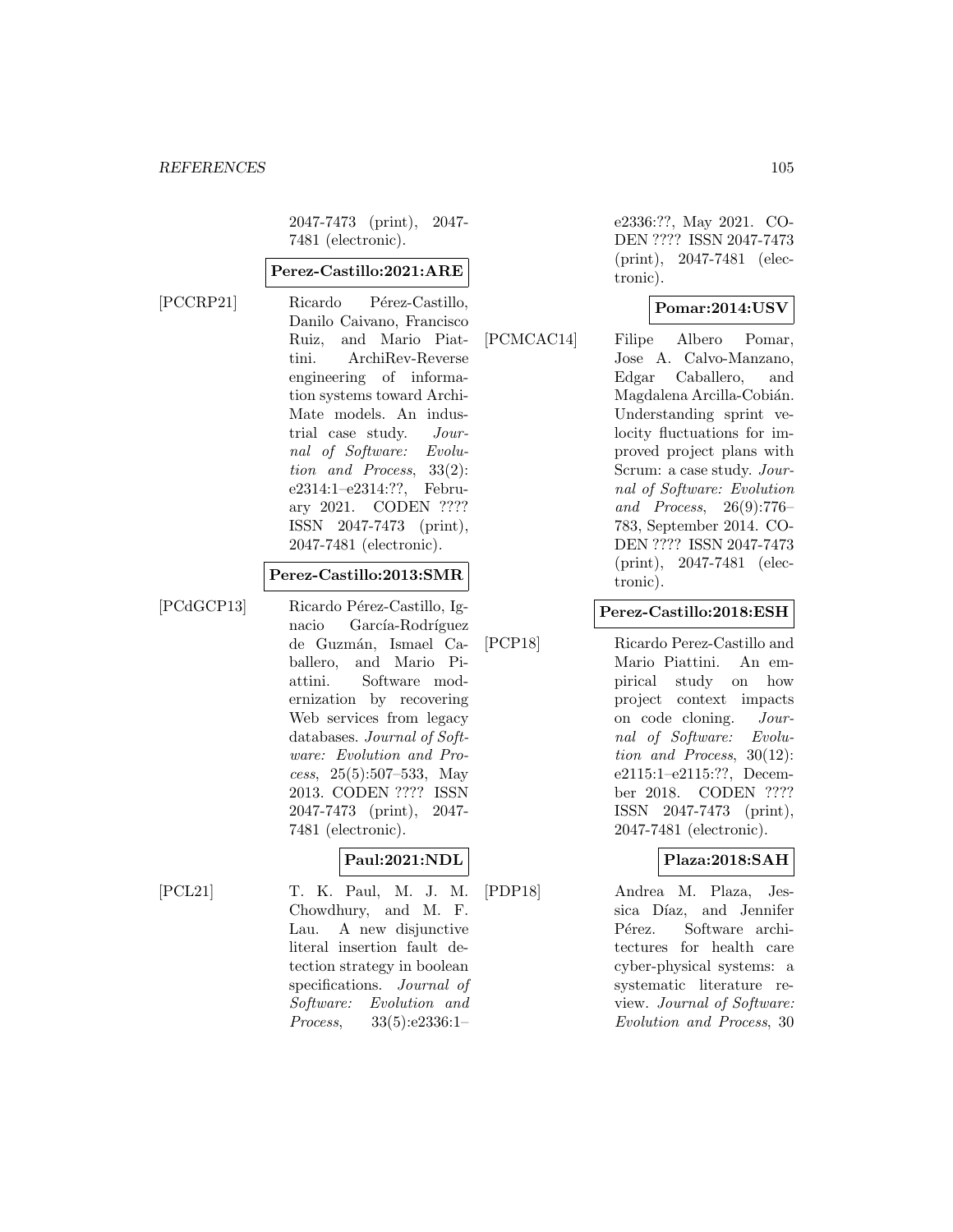(7):e1930:1–e1930:??, July 2018. CODEN ???? ISSN 2047-7473 (print), 2047- 7481 (electronic).

#### **Parnin:2018:SEJ**

[PF18] Christopher Parnin and Johan Fabry. Special edition of the Journal of Software: Evolution and Process for thef 4th IEEE Working Conference on Software Visualization (VISSOFT 2016). Journal of Software: Evolution and Process, 30(2): e1940:1–e1940:??, February 2018. CODEN ???? ISSN 2047-7473 (print), 2047-7481 (electronic).

# **Perkusich:2017:ACI**

[PGAP17] Mirko Perkusich, Kyller Costa Gorgônio, Hyggo Almeida, and Angelo Perkusich. Assisting the continuous improvement of Scrum projects using metrics and Bayesian networks. Journal of Software: Evolution and Process, 29(6):??, June 2017. CODEN ???? ISSN 2047-7473 (print), 2047-7481 (electronic).

# **Pacheco:2015:PMR**

[PGCMA15] C. L. Pacheco, I. A. Garcia, J. A. Calvo-Manzano, and M. Arcilla. A proposed model for reuse of software requirements in requirements catalog. Journal of Software: Evo-

lution and Process, 27(1): 1–21, January 2015. CO-DEN ???? ISSN 2047-7473 (print), 2047-7481 (electronic).

#### **Ponsard:2021:GDA**

[PGM21] Christophe Ponsard, Jeremy Grandclaudon, and Philippe Massonet. A goal-driven approach for the joint deployment of safety and security standards for operators of essential services. Journal of Software: Evolution and Process, 33(9): e2338:1–e2338:??, September 2021. CODEN ???? ISSN 2047-7473 (print), 2047-7481 (electronic).

#### **Pries-Heje:2015:CCS**

Jan Pries-Heje and Jørn Johansen. Choosing change strategy for ISO/ IEC 33014. Journal of Software: Evolution and Process, 27(8):573–583, August 2015. CODEN ???? ISSN 2047-7473 (print), 2047-7481 (electronic).

## **Polancic:2016:IRT**

[PJ16] Gregor Polančič and Gregor Jošt. The impact of the representatives of three types of process modeling tools on modeler's perceptions and performance. Journal of Software: Evolution and Process, 28(1): 27–56, January 2016. CO-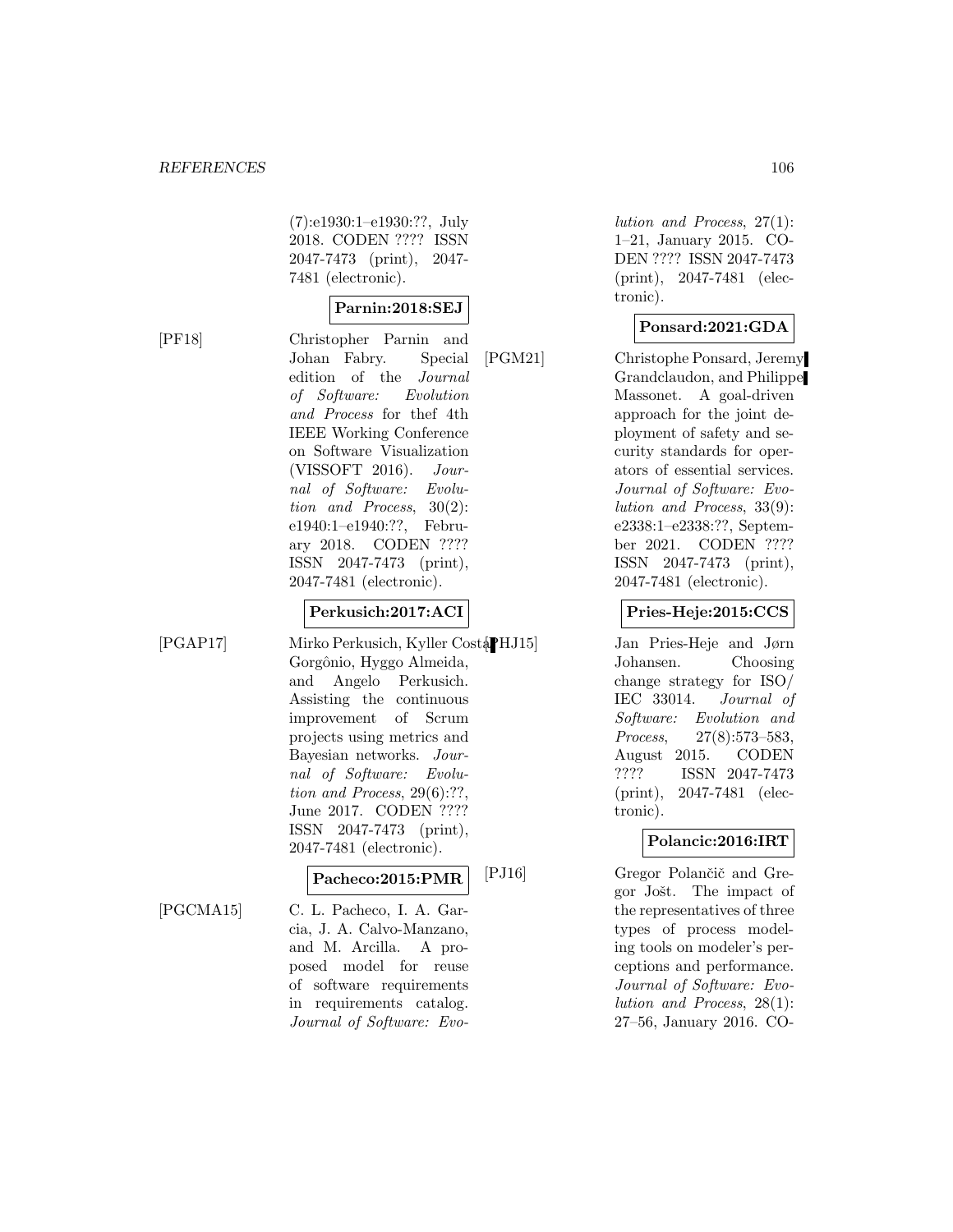DEN ???? ISSN 2047-7473 (print), 2047-7481 (electronic).

#### **Pandita:2017:TDR**

[PJS<sup>+</sup>17] Rahul Pandita, Raoul Jetley, Sithu Sudarsan, Timothy Menzies, and Laurie Williams. TMAP: Discovering relevant API methods through text mining of API documentation. Journal of Software: Evolution and Process, 29(12): ??, December 2017. CO-DEN ???? ISSN 2047-7473 (print), 2047-7481 (electronic).

# **Pahl:2017:CAC**

[PJW17] Claus Pahl, Pooyan Jamshidi, and Danny Weyns. Cloud architecture continuity: Change models and change rules for sustainable cloud software architectures. Journal of Software: Evolution and Process, 29(2): ??, February 2017. CO-DEN ???? ISSN 2047-7473 (print), 2047-7481 (electronic).

# **Polgar:2014:PCM**

[PK14] Péter Balázs Polgár and Ferenc Kazinci. Process communication in medical software development. Journal of Software: Evolution and Process, 26(3): 313–320, March 2014. CO-DEN ???? ISSN 2047-7473

(print), 2047-7481 (electronic).

# **Pfahl:2016:ISI**

[PKBT16] Dietmar Pfahl, Marco Kuhrmann, Reda Bendraou, and Richard Turner. ICSSP  $2015$  — special issue introduction. Journal of Software: Evolution and Process, 28(9):716– 721, September 2016. CO-DEN ???? ISSN 2047-7473 (print), 2047-7481 (electronic).

# **Park:2014:MSA**

[PKY14] Joonseok Park, Taejun Kang, and Keunhyuk Yeom. Mobile situationaware framework for developing smart mobile software. Journal of Software: Evolution and Process, 26 (12):1213–1232, December 2014. CODEN ???? ISSN 2047-7473 (print), 2047- 7481 (electronic).

## **Paasivaara:2014:ACG**

[PL14] Maria Paasivaara and Casper Lassenius. Agile coaching for global software development. Journal of Software: Evolution and Process, 26(4): 404–418, April 2014. CO-DEN ???? ISSN 2047-7473 (print), 2047-7481 (electronic).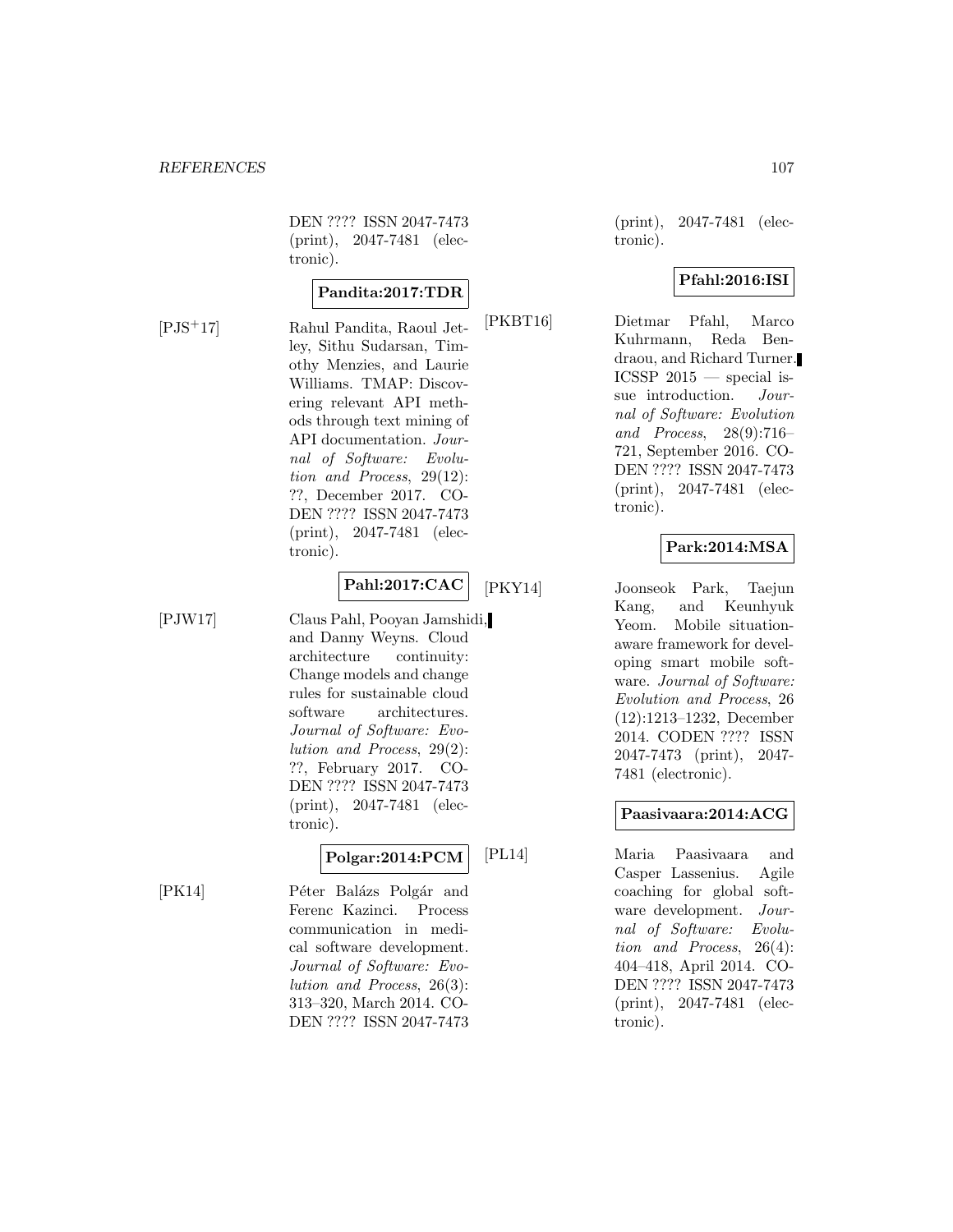# **Pagliari:2020:ECP**

[PMT20] Lorenzo Pagliari, Raffaela Mirandola, and Catia Trubiani. Engineering cyberphysical systems through performance-based modelling and analysis: a case study experience report. Journal of Software: Evolution and Process, 32(1): e2179:1–e2179:??, January 2020. CODEN ???? ISSN 2047-7473 (print), 2047- 7481 (electronic).

#### **Piri:2012:FDG**

[PNL12] Arttu Piri, Tuomas Niinimäki, and Casper Lassenius. Fear and distrust in global software engineering projects. Journal of Software: Evolution and Process, 24(2): 185–205, March 2012. CO-DEN ???? ISSN 2047-7473 (print), 2047-7481 (electronic).

## **Poth:2016:EEE**

[Pot16] Alexander Poth. EU-ROSPI 2015: Effectivity and economical aspects for agile quality assurance in large enterprises. Journal of Software: Evolution and Process, 28(11):1000– 1004, November 2016. CO-DEN ???? ISSN 2047-7473 (print), 2047-7481 (electronic).

**Pinzger:2014:ESI**

[PP14] Martin Pinzger and Denys Poshyvanyk. Editorial: Special issue: a selection of distinguished papers from the 18th Working Conference on Reverse Engineering 2011. Journal of Software: Evolution and Process,  $26(1):1-2$ , January 2014. CODEN ???? ISSN 2047-7473 (print), 2047- 7481 (electronic).

# **PhD:2021:KGM**

[PPdAPP21] Maria-Isabel Sanchez-Segura PhD, Fuensanta Medina-Dominguez PhD, Antonio de Amescua PhD, and German-Lenin Dugarte-Peña PhD. Knowledge governance maturity assessment can help software engineers during the design of business digitalization projects. Journal of Software: Evolution and Process, 33(4): e2326:1–e2326:??, April 2021. CODEN ???? ISSN 2047-7473 (print), 2047- 7481 (electronic).

## **Polo:2020:AGO**

[PPPdG20] Macario Polo, Oscar Pedreira, Angeles S. Places, ´ and Ignacio García Rodríguez de Guzmán. Automated generation of oracled test cases with regular expressions and combinatorial techniques. Journal of Software: Evolution and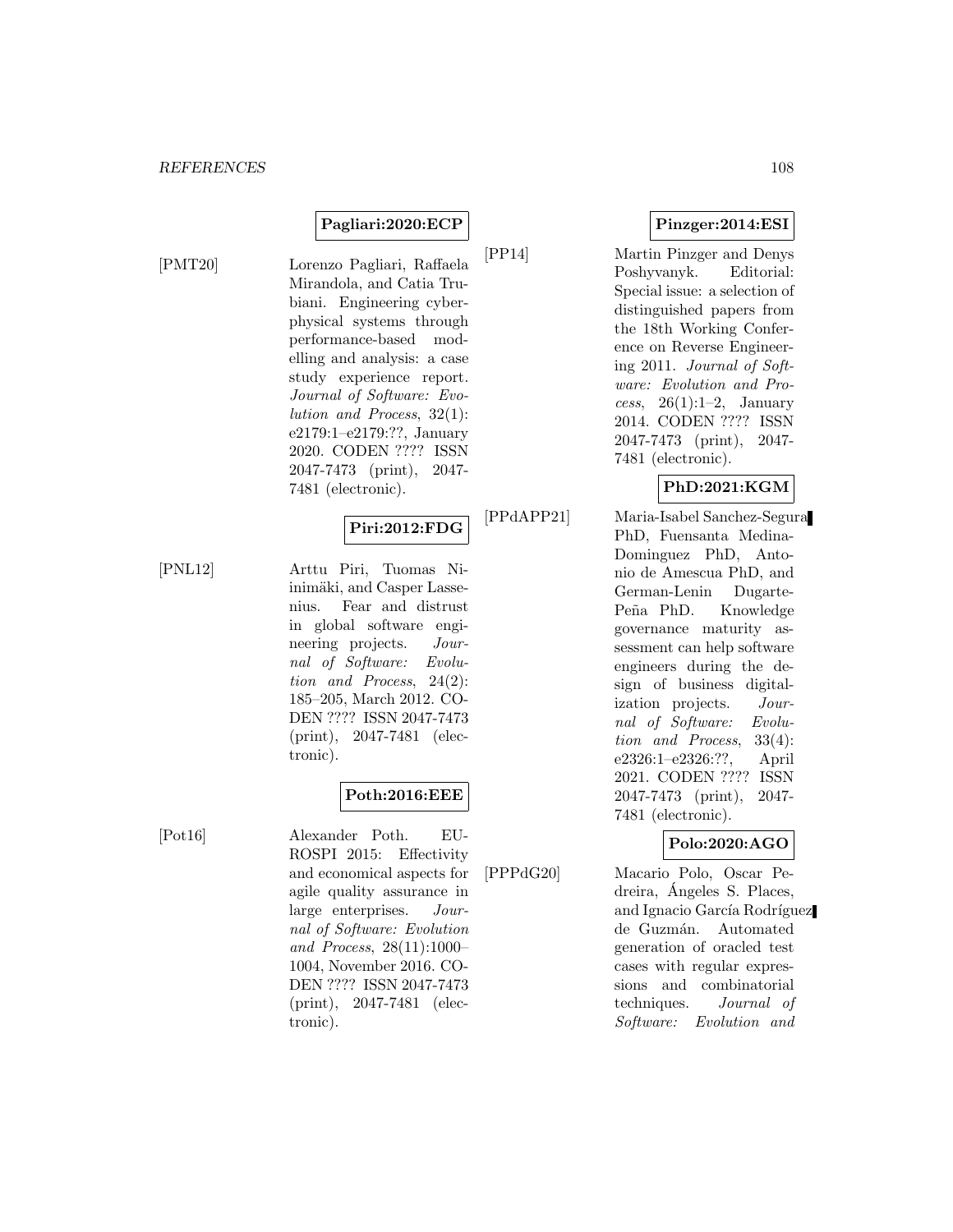Process, 32(12):e2273:1– e2273:??, December 2020. CODEN ???? ISSN 2047- 7473 (print), 2047-7481 (electronic).

#### **Pino:2012:SMM**

[PRGP12] Francisco J. Pino, Francisco Ruiz, Félix García, and Mario Piattini. A software maintenance methodology for small organizations: Agile MANTEMA. Journal of Software: Evolution and Process, 24(8): 851–876, December 2012. CODEN ???? ISSN 2047- 7473 (print), 2047-7481 (electronic).

## **Prikladnicki:2012:PGS**

[Pri12] Rafael Prikladnicki. Propinquity in global software engineering: examining perceived distance in globally distributed project teams. Journal of Software: Evolution and Process, 24(2): 119–137, March 2012. CO-DEN ???? ISSN 2047-7473 (print), 2047-7481 (electronic).

## **Petersen:2014:EIB**

[PRNR14] Kai Petersen, Peter Roos, Staffan Nyström, and Per Runeson. Early identification of bottlenecks in very large scale system of systems software development. Journal of Software: Evolution and Process, 26 (12):1150–1171, December 2014. CODEN ???? ISSN 2047-7473 (print), 2047- 7481 (electronic).

## **Poth:2019:LAS**

[PSMM19] Alexander Poth, Susumu Sasabe, Antònia Mas, and Antoni-Lluís Mesquida. Lean and agile software process improvement in traditional and agile environments. Journal of Software: Evolution and Process, 31(1):e1986:1– e1986:??, January 2019. CODEN ???? ISSN 2047- 7473 (print), 2047-7481 (electronic).

## **Pate:2013:CES**

[PTK13] Jeremy R. Pate, Robert Tairas, and Nicholas A. Kraft. Clone evolution: a systematic review. Journal of Software: Evolution and Process, 25(3): 261–283, March 2013. CO-DEN ???? ISSN 2047-7473 (print), 2047-7481 (electronic).

## **Prenner:2021:GCH**

[PUWS21] Nils Prenner, Carolin Unger-Windeler, and Kurt Schneider. Goals and challenges in hybrid software development approaches. Journal of Software: Evolution and Process, 33(11): e2382:1–e2382:??, November 2021. CODEN ???? ISSN 2047-7473 (print), 2047-7481 (electronic).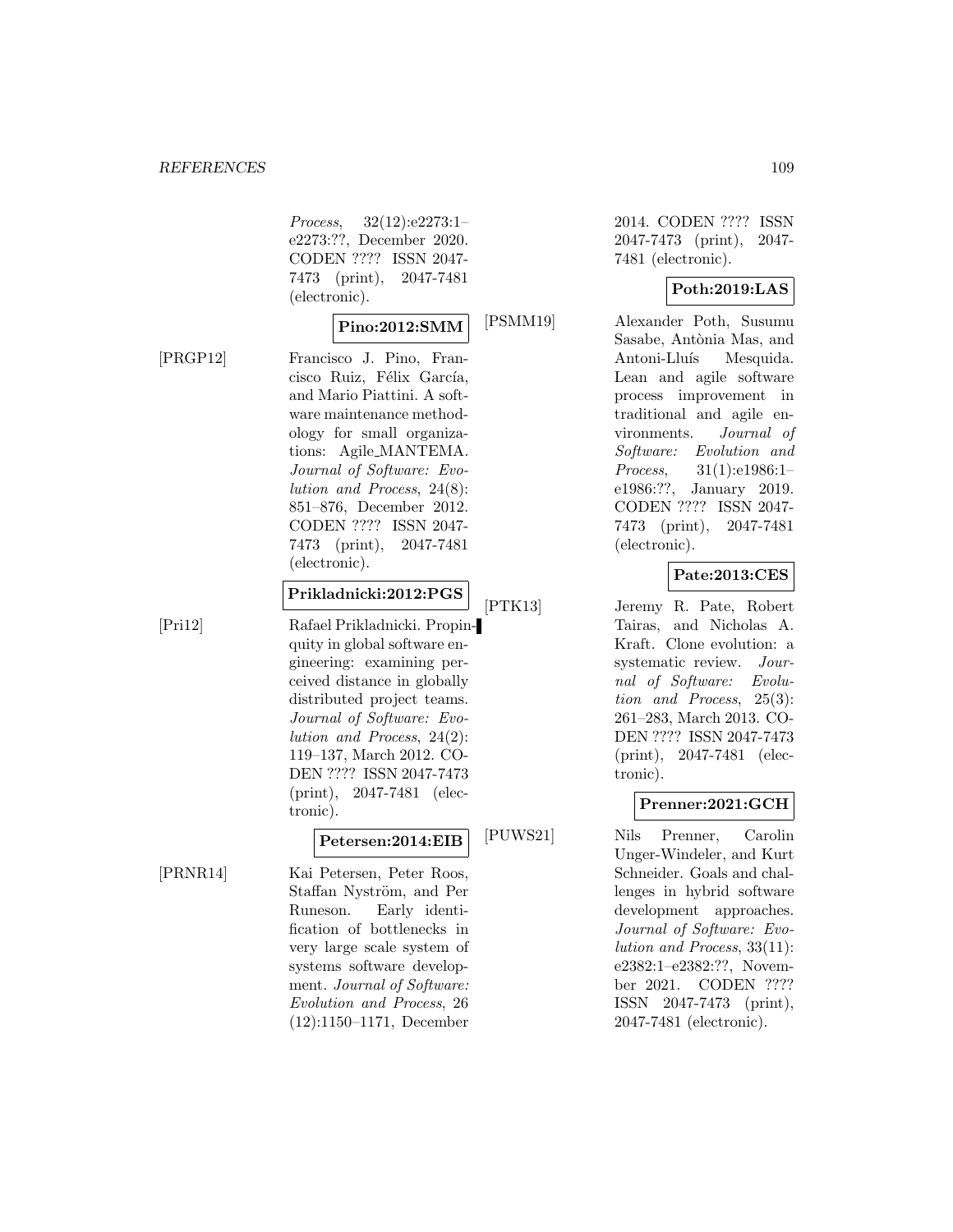## **Paschali:2021:IGR**

[PVA+21] Maria-Eleni Paschali, Christina M15] Volioti, Apostolos Ampatzoglou, Anastasios Gkagkas, Ioannis Stamelos, and Alexander Chatzigeorgiou. Implementing game requirements using design patterns. Journal of Software: Evolution and Process, 33(12): e2399:1–e2399:??, December 2021. CODEN ???? ISSN 2047-7473 (print), 2047-7481 (electronic).

#### **Qi:2021:EEO**

[QB21] Kan Qi and Barry Boehm. Effort estimation of open source Android projects via transaction analysis. Journal of Software: Evolution and Process, 33(1): e2253:1–e2253:??, January 2021. CODEN ???? ISSN 2047-7473 (print), 2047-

7481 (electronic).

#### **Qusef:2013:ETC**

[QBO<sup>+</sup>13] Abdallah Qusef, Gabriele Bavota, Rocco Oliveto, Andrea De Lucia, and David Binkley. Evaluating test-to-code traceability recovery methods through controlled experiments. Journal of Software: Evolution and Process, 25(11):1167–1191, November 2013. CODEN ???? ISSN 2047-7473 (print), 2047-7481 (electronic).

## **Qiu:2015:IFB**

Jing Qiu, Xiaohong Su, and Peijun Ma. Identifying functions in binary code with reverse extended control flow graphs. Journal of Software: Evolution and Process, 27(10):793– 820, October 2015. CO-DEN ???? ISSN 2047-7473 (print), 2047-7481 (electronic).

## **Quinton:2021:EDS**

 $[QVR^+21]$  Clément Quinton, Michael Vierhauser, Rick Rabiser, Luciano Baresi, Paul Grünbacher, and Christian Schuhmayer. Evolution in dynamic software product lines. *Jour*nal of Software: Evolution and Process, 33(2): e2293:1–e2293:??, February 2021. CODEN ???? ISSN 2047-7473 (print), 2047-7481 (electronic).

## **Rasool:2015:RCS**

[RA15] Ghulam Rasool and Zeeshan Arshad. A review of code smell mining techniques. Journal of Software: Evolution and Process, 27(11):867– 895, November 2015. CO-DEN ???? ISSN 2047-7473 (print), 2047-7481 (electronic).

## **Rajlich:2018:CI**

[Raj18a] Václav Rajlich. Cover image. Journal of Software: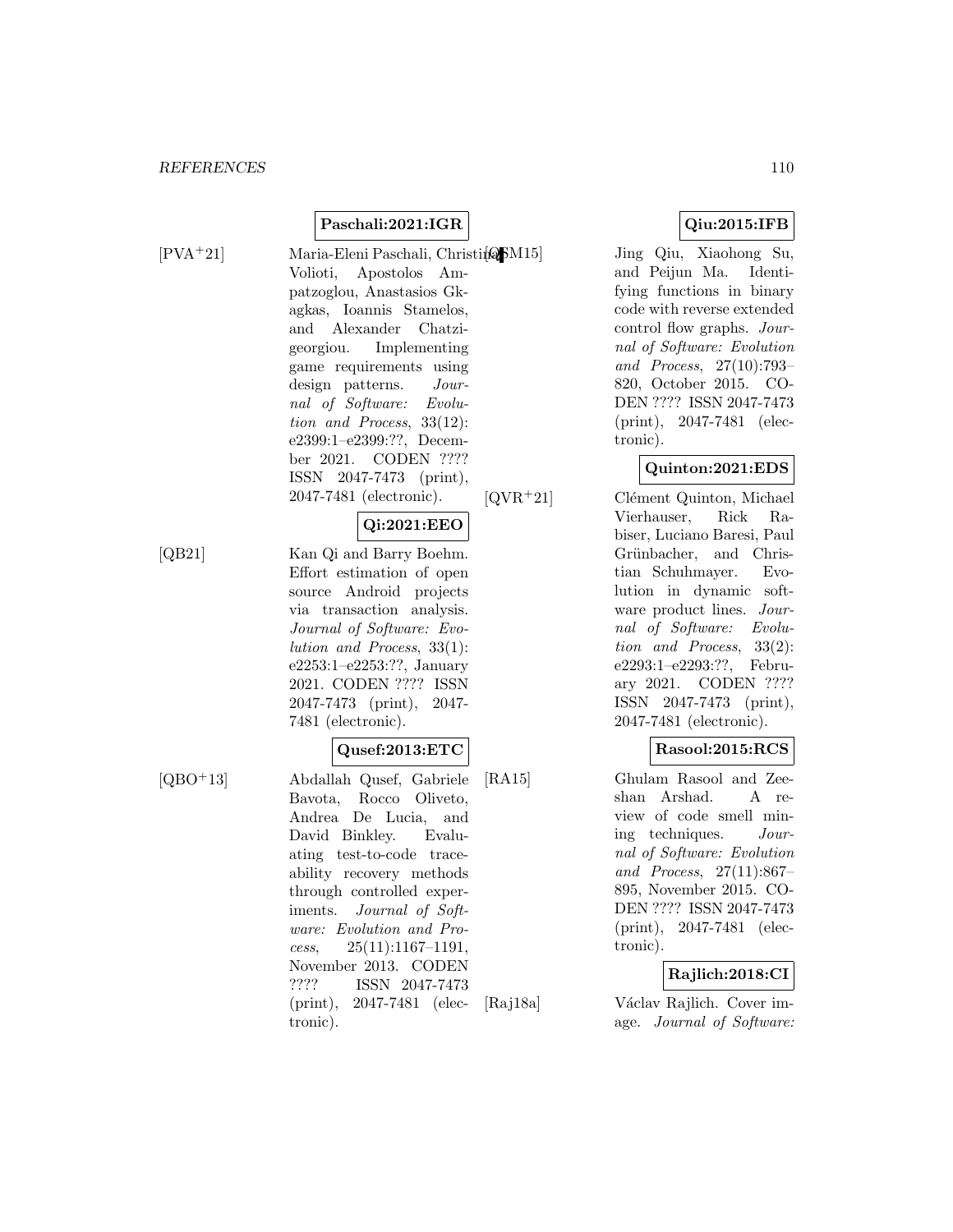Evolution and Process, 30 (9):i, September 2018. CO-DEN ???? ISSN 2047-7473 (print), 2047-7481 (electronic).

## **Rajlich:2018:FRS**

[Raj18b] Václav Rajlich. Five recommendations for software evolvability. Journal of Software: Evolution and Process, 30(9): e1949:1–e1949:??, September 2018. CODEN ???? ISSN 2047-7473 (print), 2047-7481 (electronic).

## **Raninen:2013:LLW**

[RAS<sup>+</sup>13] Anu Raninen, Jarmo J. Ahonen, Hanna-Miina Sihvonen, Paula Savolainen, and Sarah Beecham. LAPPI: A light-weight technique to practical process modeling and improvement target identification. Journal of Software: Evolution and Process, 25(9):915– 933, September 2013. CO-DEN ???? ISSN 2047-7473 (print), 2047-7481 (electronic).

## **Rico:2021:CSI**

[RBE<sup>+</sup>21] Sergio Rico, Elizabeth Bjarnason, Emelie Engström, Martin Höst, and Per Runeson. A case study of industry-academia communication in a joint software engineering research project. Journal of Software: Evolution and

Process, 33(10):e2372:1-<br>e2372:??, October 2021. October 2021. CODEN ???? ISSN 2047- 7473 (print), 2047-7481 (electronic).

#### **Regan:2015:ATP**

[RBFM15] Gilbert Regan, Miklos Biro, Derek Flood, and Fergal McCaffery. Assessing traceability — practical experiences and lessons learned. Journal of Software: Evolution and Process, 27(8):591–601, August 2015. CODEN ???? ISSN 2047-7473 (print), 2047-7481 (electronic).

## **Rizvi:2015:SRD**

[RBG15] Buturab Rizvi, Ebrahim Bagheri, and Dragan Gasevic. A systematic review of distributed Agile software engineering. Journal of Software: Evolution and Process, 27(10):723– 762, October 2015. CO-DEN ???? ISSN 2047-7473 (print), 2047-7481 (electronic).

## **Roy:2016:EGE**

[RBM16] Chanchal K. Roy, Andrew Begel, and Leon Moonen. Editorial: Guest editor's introduction to the Special Issue on Program Comprehension (ICPC 2014). Journal of Software: Evolution and Process, 28(10): 838–839, October 2016. CODEN ???? ISSN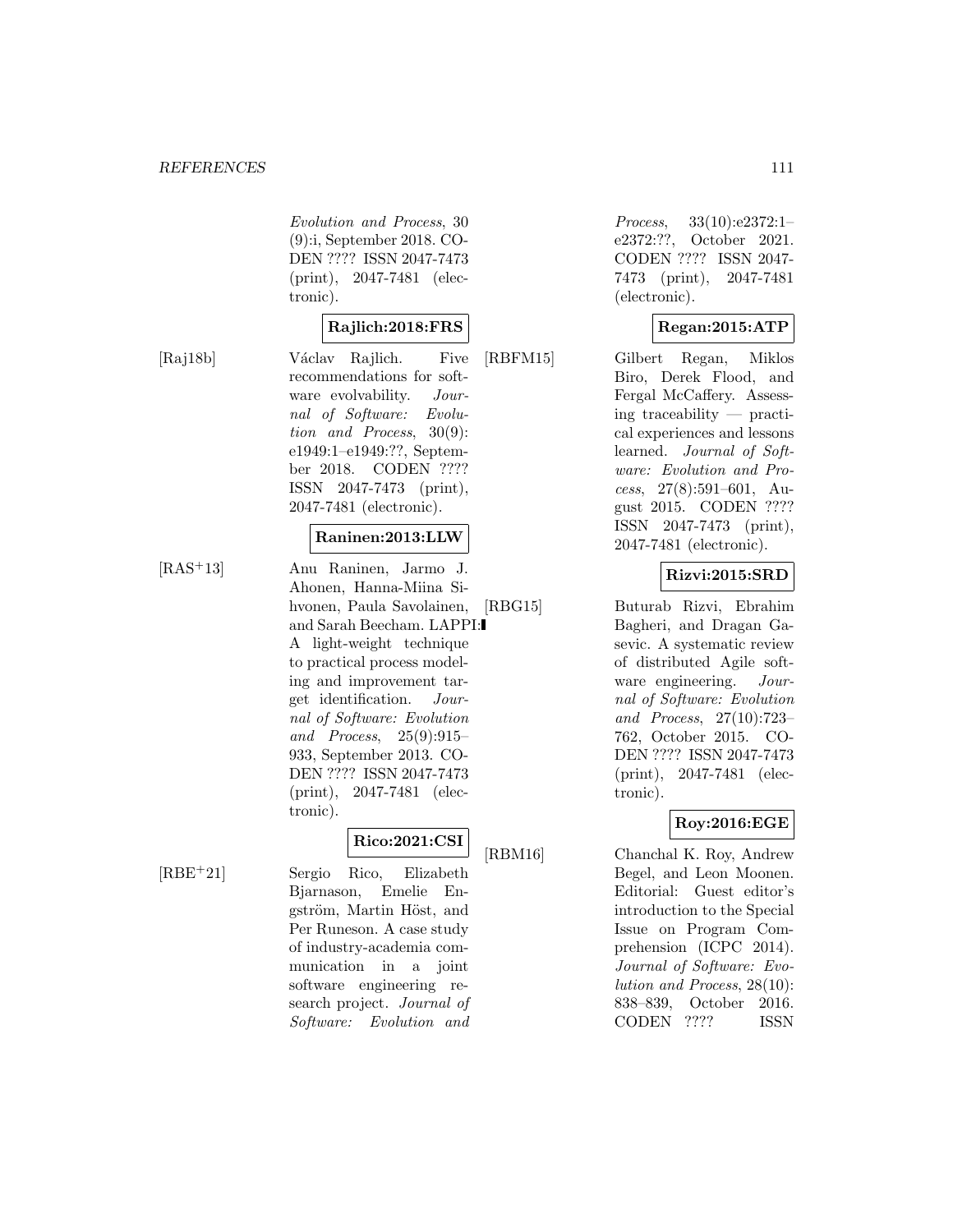2047-7473 (print), 2047- 7481 (electronic).

## **Rak:2019:EEM**

[RCL19] Katija Rak, Zeljka Car, and Ignac Lovrek. Effort estimation model for software development projects based on use case reuse. Journal of Software: Evolution and Process, 31(2): e2119:1–e2119:??, February 2019. CODEN ???? ISSN 2047-7473 (print), 2047-7481 (electronic).

#### **Rashid:2020:MEP**

[RCO20] Mehvish Rashid, Paul M. Clarke, and Rory V. O'Connor. A mechanism to explore proactive knowledge retention in open source software communities. Journal of Software: Evolution and Process, 32(3):e2198:1– e2198:??, March 2020. CO-DEN ???? ISSN 2047-7473 (print), 2047-7481 (electronic).

#### **Riel:2012:PPI**

[RDD<sup>+</sup>12] Andreas Riel, Anca Draghici, George Draghici, Damian Grajewski, and Richard Messnarz. Process and product innovation needs integrated engineering collaboration skills. Journal of Software: Evolution and Process, 24(5):551– 560, August 2012. CO-DEN ???? ISSN 2047-7473

(print), 2047-7481 (electronic).

#### **Raza:2016:MAP**

[RF16] M. Raza and J. P. Faria. A model for analyzing performance problems and root causes in the personal software process. Journal of Software: Evolution and Process, 28(4): 254–271, April 2016. CO-DEN ???? ISSN 2047-7473 (print), 2047-7481 (electronic).

#### **Rust:2016:ECI**

[RFM16] Peter Rust, Derek Flood, and Fergal McCaffery. EU-ROSPI 2015: Creation of an IEC 62304 compliant software development plan. Journal of Software: Evolution and Process, 28 (11):1005–1010, November 2016. CODEN ???? ISSN 2047-7473 (print), 2047- 7481 (electronic).

#### **Rahanu:2015:TRD**

[RGS<sup>+</sup>15] Harjinder Rahanu, Elli Georgiadou, Kerstin Siakas, Damjan Ekert, Richard Messanarz, and Geetha Abeysinghe. Towards relating delivery methods and examination success: lessons learned from the VALO LLP project case study. Journal of Software: Evolution and Process, 27(8):555–564, August 2015. CODEN ????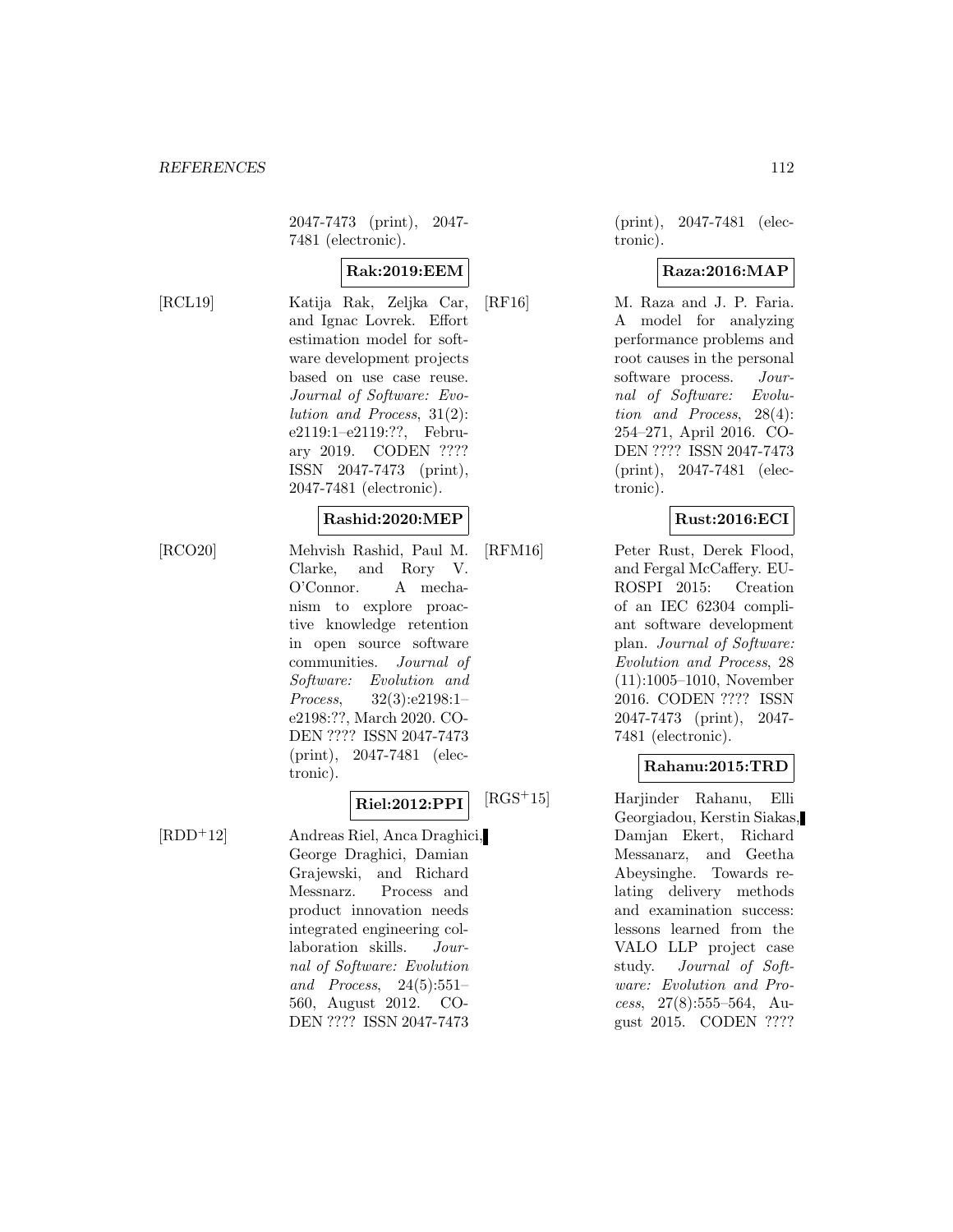ISSN 2047-7473 (print), 2047-7481 (electronic).

#### **Rahanu:2020:HSW**

[RGSR20] Harjinder Rahanu, Elli Georgiadou, Kerstin Siakas, and Margaret Ross. Health, safety, and well-being through ethical behaviours in computer and information systems development and deployment. Journal of Software: Evolution and Process, 32(3): e2225:1–e2225:??, March 2020. CODEN ???? ISSN 2047-7473 (print), 2047- 7481 (electronic).

#### **Rodeghero:2016:ESH**

[RHD<sup>+</sup>16] Paige Rodeghero, Da Huo, Tao Ding, Collin McMillan, and Malcom Gethers. An empirical study on how expert knowledge affects bug reports. Journal of Software: Evolution and Process, 28(7): 542–564, July 2016. CO-DEN ???? ISSN 2047-7473 (print), 2047-7481 (electronic).

#### **Ruohonen:2015:TST**

[RHL15] Jukka Ruohonen, Sami Hyrynsalmi, and Ville Leppänen. Time series trends in software evolution. Journal of Software: Evolution and Process, 27 (12):990–1015, December 2015. CODEN ???? ISSN

2047-7473 (print), 2047- 7481 (electronic).

## **Rashid:2018:APG**

[RK18a] Nasir Rashid and Siffat Ullah Khan. Agile practices for global software development vendors in the development of green and sustainable software. Journal of Software: Evolution and Process, 30(10): e1964:1–e1964:??, October 2018. CODEN ???? ISSN 2047-7473 (print), 2047- 7481 (electronic).

## **Rashid:2018:UAM**

[RK18b] Nasir Rashid and Siffat Ullah Khan. Using agile methods for the development of green and sustainable software: Success factors for GSD vendors. Journal of Software: Evolution and Process, 30(8): e1927:1–e1927:??, August 2018. CODEN ???? ISSN 2047-7473 (print), 2047- 7481 (electronic).

#### **Razavian:2014:LMS**

[RL14] Maryam Razavian and Patricia Lago. A lean and mean strategy: a data migration industrial study. Journal of Software: Evolution and Process, 26(2): 141–171, February 2014. CODEN ???? ISSN 2047-7473 (print), 2047- 7481 (electronic).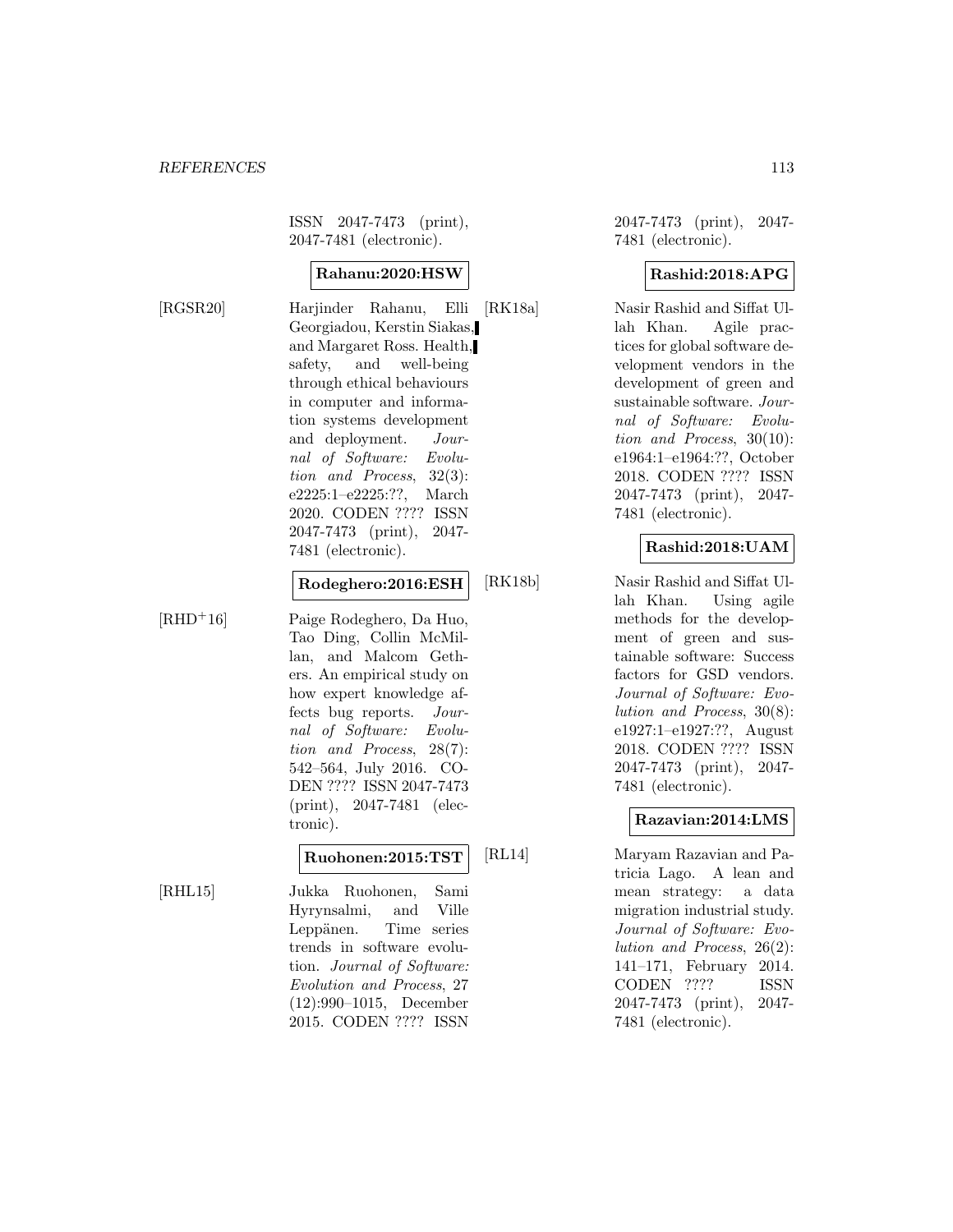**Razavian:2015:SLR**

[RL15] Maryam Razavian and Patricia Lago. A systematic literature review on SOA migration. Journal of Software: Evolution and Process, 27(5):337–372, May 2015. CODEN ???? ISSN 2047-7473 (print), 2047- 7481 (electronic).

## **Rajaram:2019:TBT**

[RLMC19] Hamsini Ketheswarasarma Rajaram, John Loane, Silvana Togneri MacMahon, and Fergal Mc Caffery. Taxonomy-based testing and validation of a new defect classification for health software. Journal of Software: Evolution and Process, 31(1): e1985:1–e1985:??, January 2019. CODEN ???? ISSN 2047-7473 (print), 2047- 7481 (electronic).

# **Reggio:2021:SOM**

[RLR21] Gianna Reggio, Maurizio Leotta, and Filippo Ricca. A service-oriented method for domain and business process modelling. Journal of Software: Evolution and Process, 33(2): e2307:1–e2307:??, February 2021. CODEN ???? ISSN 2047-7473 (print), 2047-7481 (electronic).

#### **Robillard:2014:TST**

[RLTTC14] Pierre N. Robillard, Mathieu Lavallée, Yvan TonThat, and François Chiocchio. Taxonomy for software teamwork measurement. Journal of Software: Evolution and Process, 26(10):910–922, October 2014. CODEN ???? ISSN 2047-7473 (print), 2047-7481 (electronic).

#### **Rucker:2022:FAL**

[RM22] Nadine Rücker and Andreas Maier. FlexParser — the adaptive log file parser for continuous results in a changing world. Journal of Software: Evolution and Process, 34(3): e2426:1–e2426:??, March 2022. CODEN ???? ISSN 2047-7473 (print), 2047- 7481 (electronic).

## **Raninen:2015:ASP**

[RMAB15] Anu Raninen, Helena Merikoski, Jarmo J. Ahonen, and Sarah Beecham. Applying software process modeling to improve customer support processes. Journal of Software: Evolution and Process, 27(4): 274–293, April 2015. CO-DEN ???? ISSN 2047-7473 (print), 2047-7481 (electronic).

#### **Ruano-Mayoral:2014:MFA**

[RMCLGAM14] Marcos Ruano-Mayoral, Cristina Casado-Lumbreras, Helena Garbarino-Alberti, and Sanjay Misra. Methodological framework for the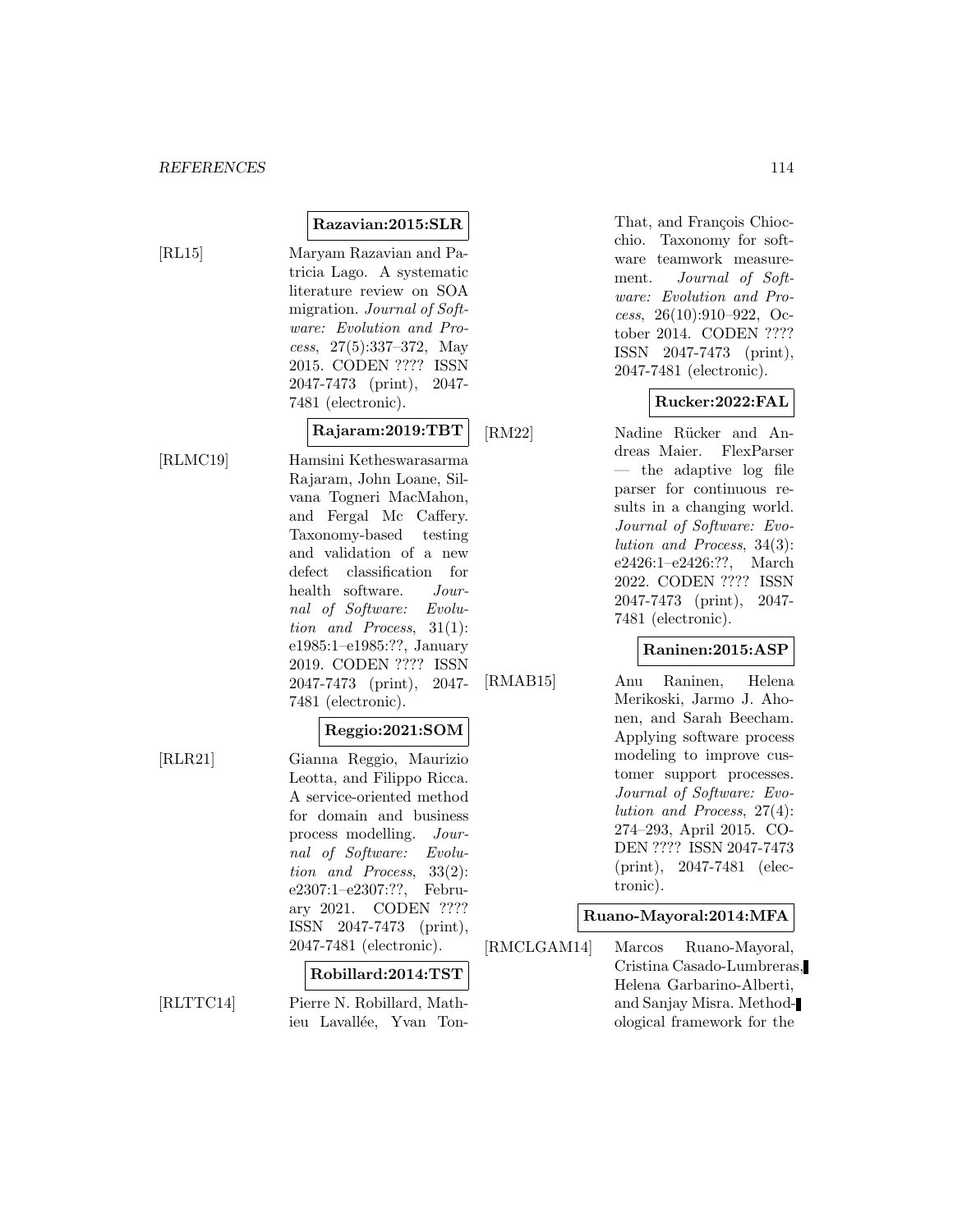allocation of work packages in global software development. Journal of Software: Evolution and Process, 26(5):476–487, May 2014. CODEN ???? ISSN 2047-7473 (print), 2047-7481 (electronic).

#### **Ramirez-Mora:2020:GMT**

[RMOP20] Sandra L. Ramírez-Mora, Hanna Oktaba, and Juana Patlán Pérez. Group maturity, team efficiency, and team effectiveness in software development: a case study in a CMMI-DEV Level 5 organization. Journal of Software: Evolution and Process, 32(4): e2232:1–e2232:??, April 2020. CODEN ???? ISSN 2047-7473 (print), 2047- 7481 (electronic).

## **Regan:2020:QIM**

[RMP<sup>+</sup>20] Gilbert Regan, Fergal Mc-Caffery, Pangkaj Chandra Paul, Jan Reich, Eric Armengaud, Cem Kaypmaz, Marc Zeller, Joe Zhensheng Guo, Simone Longo, Eoin O'Carroll, and Ioannis Sorokos. Quality improvement mechanism for cyber physical systems an evaluation. Journal of Software: Evolution and Process, 32(11):e2295:1– e2295:??, November 2020. CODEN ???? ISSN 2047- 7473 (print), 2047-7481 (electronic).

**Richardson:2012:ERD**

[RPV12] Ita Richardson, Dan Paulish, and June Verner. Editorials: Research directions for global software engineering — where to next? Journal of Software: Evolution and Process, 24(2):115–117, March 2012. CODEN ???? ISSN 2047-7473 (print), 2047- 7481 (electronic).

## **Raffo:2014:EIS**

[RPZ14] David Raffo, Dietmar Pfahl, and Li Zhang. Editorial: ICSSP 2011 special issue: processes for tomorrow's systems and software engineering: an evolving dynamic domain. Journal of Software: Evolution and Process, 26(4): 369–370, April 2014. CO-DEN ???? ISSN 2047-7473 (print), 2047-7481 (electronic).

## **Ruiz-Rube:2013:UAS**

[RRDPD<sup>+</sup>13] Iván Ruiz-Rube, Juan Manuel Dodero, Manuel Palomo-Duarte, Mercedes Ruiz, and David Gawn. Uses and applications of Software & Systems Process Engineering Meta-Model process models. A systematic mapping study. Journal of Software: Evolution and Process, 25(9):999-1025, September 2013. CODEN ???? ISSN 2047-7473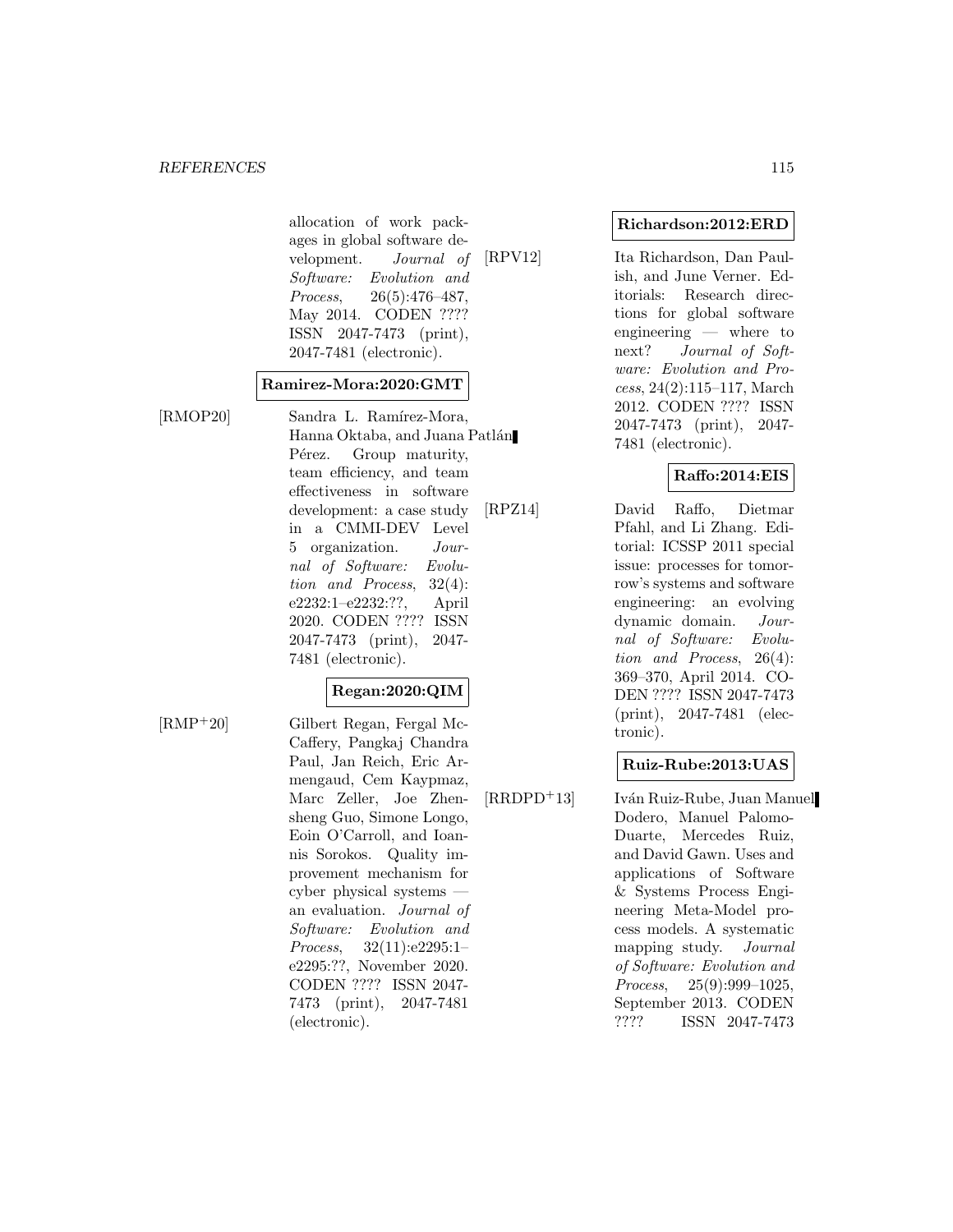(print), 2047-7481 (electronic).

#### **Rouhi:2022:FMT**

[RRL22] Alireza Rouhi, Shekoufeh Kolahdouz Rahimi, and Kevin Lano. Formalizing model transformation patterns. Journal of Software: Evolution and Process, 34(2): e2406:1–e2406:??, February 2022. CODEN ???? ISSN 2047-7473 (print), 2047-7481 (electronic).

#### **Razavian:2016:TMH**

[RTCL16] Maryam Razavian, Antony Tang, Rafael Capilla, and Patricia Lago. In two minds: how reflections influence software design thinking. Journal of Software: Evolution and Process, 28(6):394–426, June 2016. CODEN ???? ISSN 2047-7473 (print), 2047- 7481 (electronic).

#### **Ryan:2016:SPC**

[Rya16] Kevin T. Ryan. Software processes for a changing world. Journal of Software: Evolution and Process, 28(4):236–240, April 2016. CODEN ???? ISSN 2047-7473 (print), 2047- 7481 (electronic).

## **Rafi:2021:RMD**

[RYA<sup>+</sup>21] Saima Rafi, Wu Yu, Muhammad Azeem Akbar, Sajjad Mahmood, Ahmed Alsanad, and Abdu Gumaei. Readiness model for DevOps implementation in software organizations. Journal of Software: Evolution and Process, 33(4): e2323:1–e2323:??, April 2021. CODEN ???? ISSN 2047-7473 (print), 2047- 7481 (electronic).

#### **Raschke:2015:WDA**

[RZL<sup>+</sup>15] Wolfgang Raschke, Massimiliano Zilli, Johannes Loinig, Reinhold Weiss, Christian Steger, and Christian Kreiner. Where does all this waste come from? Journal of Software: Evolution and Process,  $27(8):584-590$ , August 2015. CODEN ???? ISSN 2047-7473 (print), 2047-7481 (electronic).

#### **Serebrenik:2017:FSS**

[SA17] Alexander Serebrenik and Bram Adams. Foreword to the SANER 2015 special issue. Journal of Software: Evolution and Process, 29 (3):??, March 2017. CO-DEN ???? ISSN 2047-7473 (print), 2047-7481 (electronic).

#### **Sultana:2021:USM**

[SAC21] Kazi Zakia Sultana, Vaibhav Anu, and Tai-Yin Chong. Using software metrics for predicting vulnerable classes and meth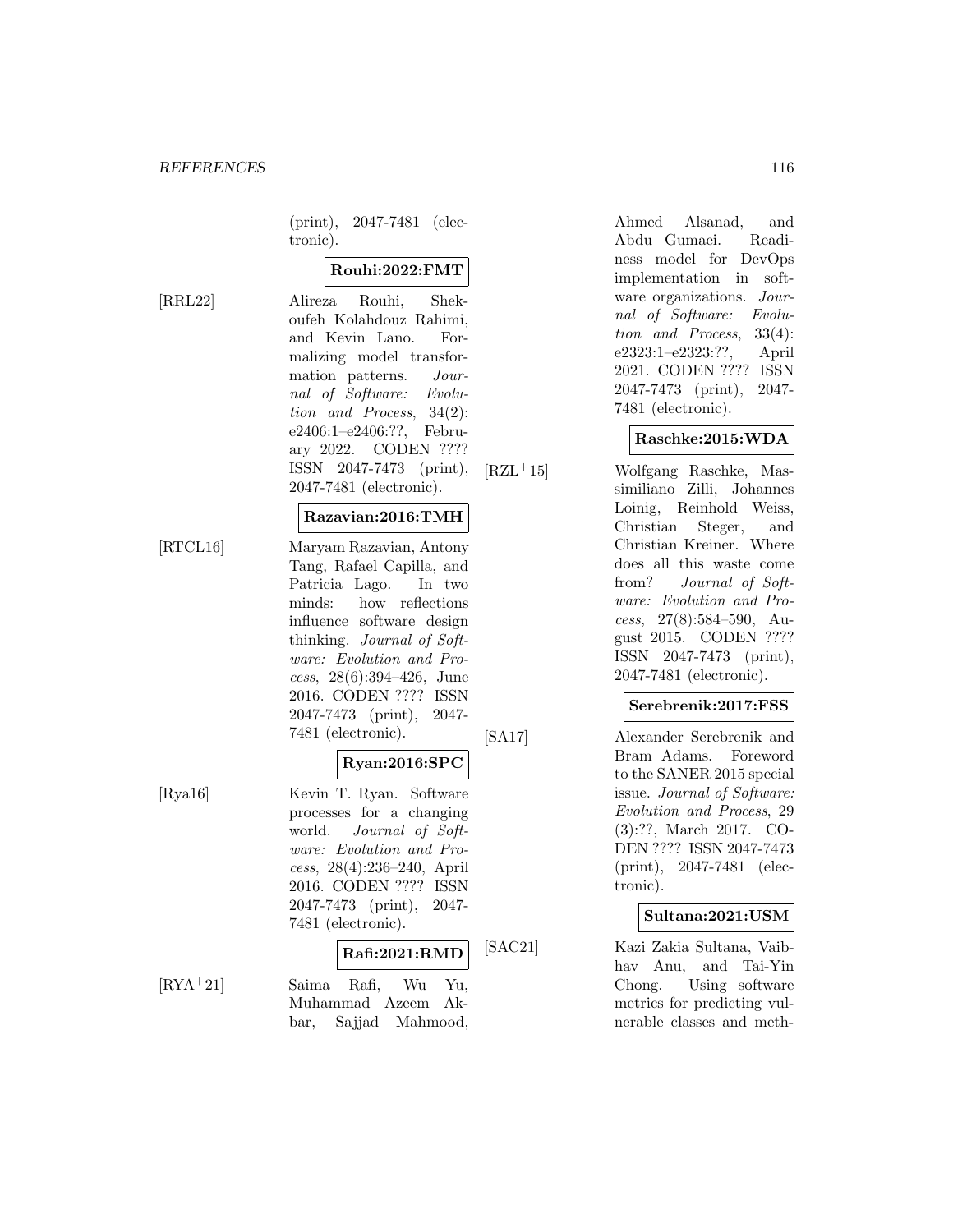ods in Java projects: a machine learning approach. Journal of Software: Evolution and Process, 33(3): e2303:1–e2303:??, March 2021. CODEN ???? ISSN 2047-7473 (print), 2047- 7481 (electronic).

## **Shawky:2016:CSD**

[SAEH16] Doaa M. Shawky and Salwa K. Abd-El-Hafiz. Characterizing software development method using metrics. Journal of Software: Evolution and Process, 28(2):82–96, February 2016. CODEN ???? ISSN 2047-7473 (print), 2047-7481 (electronic).

#### **Sisman:2017:ESC**

[SAK17] Bunyamin Sisman, Shayan A. Akbar, and Avinash C. Kak. Exploiting spatial code proximity and order for improved source code retrieval for bug localization. Journal of Software: Evolution and Process, 29 (1):??, January 2017. CO-DEN ???? ISSN 2047-7473 (print), 2047-7481 (electronic).

#### **Seifzadeh:2013:SDS**

[SAM13] Habib Seifzadeh, Hassan Abolhassani, and Mohsen Sadighi Moshkenani. A survey of dynamic software updating. Journal of Software: Evolution and Process, 25(5): 535–568, May 2013. CO-DEN ???? ISSN 2047-7473 (print), 2047-7481 (electronic).

## **Santos:2014:GCT**

[San14] André L. Santos. GUI code tracing through direct program interaction. Journal of Software: Evolution and Process, 26(6): 552–568, June 2014. CO-DEN ???? ISSN 2047-7473 (print), 2047-7481 (electronic).

#### **Sas:2022:RBA**

[SAPF22] Darius Sas, Paris Avgeriou, Ilaria Pigazzini, and Francesca Arcelli Fontana. On the relation between architectural smells and source code changes. Journal of Software: Evolution and Process, 34(1): e2398:1–e2398:??, January 2022. CODEN ???? ISSN 2047-7473 (print), 2047- 7481 (electronic).

## **Steiner:2012:MTP**

[SBPS12] Michael Steiner, Monique Blaschke, Michael Philipp, and Tomas Schweigert. Make test process assessment similar to software process assessment — the Test SPICE approach. Journal of Software: Evolution and Process, 24(5):471–480, August 2012. CODEN ????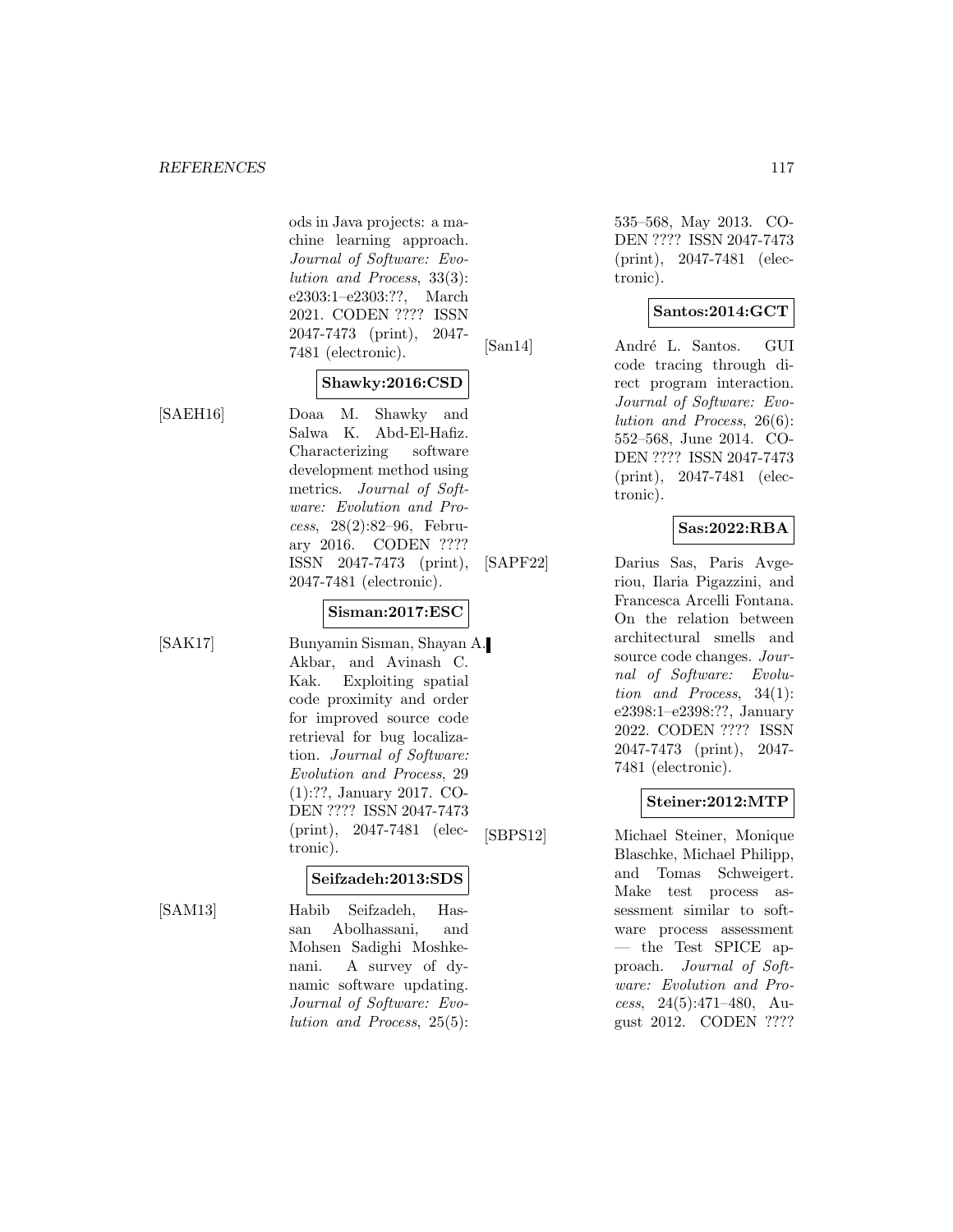ISSN 2047-7473 (print), 2047-7481 (electronic).

#### **Sajedi-Badashian:2020:GEB**

[SBS20] Ali Sajedi-Badashian and Eleni Stroulia. Guidelines for evaluating bugassignment research. Journal of Software: Evolution and Process, 32(9): e2250:1–e2250:??, September 2020. CODEN ???? ISSN 2047-7473 (print), 2047-7481 (electronic).

#### **Schmidt:2012:MSS**

[Sch12] Rainer Schmidt. Meta-

service support for the business process life cycle. Journal of Software: Evolution and Process, 24(3): 361–373, April 2012. CO-DEN ???? ISSN 2047-7473 (print), 2047-7481 (electronic).

#### **Senapathi:2021:STA**

- 
- [SDG21] Mali Senapathi and Meghann L. Drury-Grogan. Systems thinking approach to implementing Kanban: a case study. Journal of Software: Evolution and Process, 33(4):e2322:1– e2322:??, April 2021. CO-DEN ???? ISSN 2047-7473 (print), 2047-7481 (electronic).

#### **Saeeda:2020:PFI**

[SDWA20] Hina Saeeda, Junyu Dong, Yong Wang, and Muhammmad Adil Abid. A proposed framework for improved software requirements elicitation process in SCRUM: Implementation by a real-life Norwaybased IT project. Journal of Software: Evolution and Process, 32 (7):e2247:1–e2247:??, July 2020. CODEN ???? ISSN 2047-7473 (print), 2047- 7481 (electronic).

#### **Svahnberg:2017:MAR**

[SG17] Mikael Svahnberg and Tony Gorschek. A model for assessing and reassessing the value of software reuse. Journal of Software: Evolution and Process, 29(4):??, April 2017. CODEN ???? ISSN 2047-7473 (print), 2047- 7481 (electronic).

## **Singh:2020:MMI**

[SG20] Ashima Singh and Sukhpal Singh Gill. Measuring the maturity of Indian small and medium enterprises for unofficial readiness for capability maturity model integrationbased software process improvement. Journal of Software: Evolution and Process, 32(9):e2261:1– e2261:??, September 2020. CODEN ???? ISSN 2047- 7473 (print), 2047-7481 (electronic).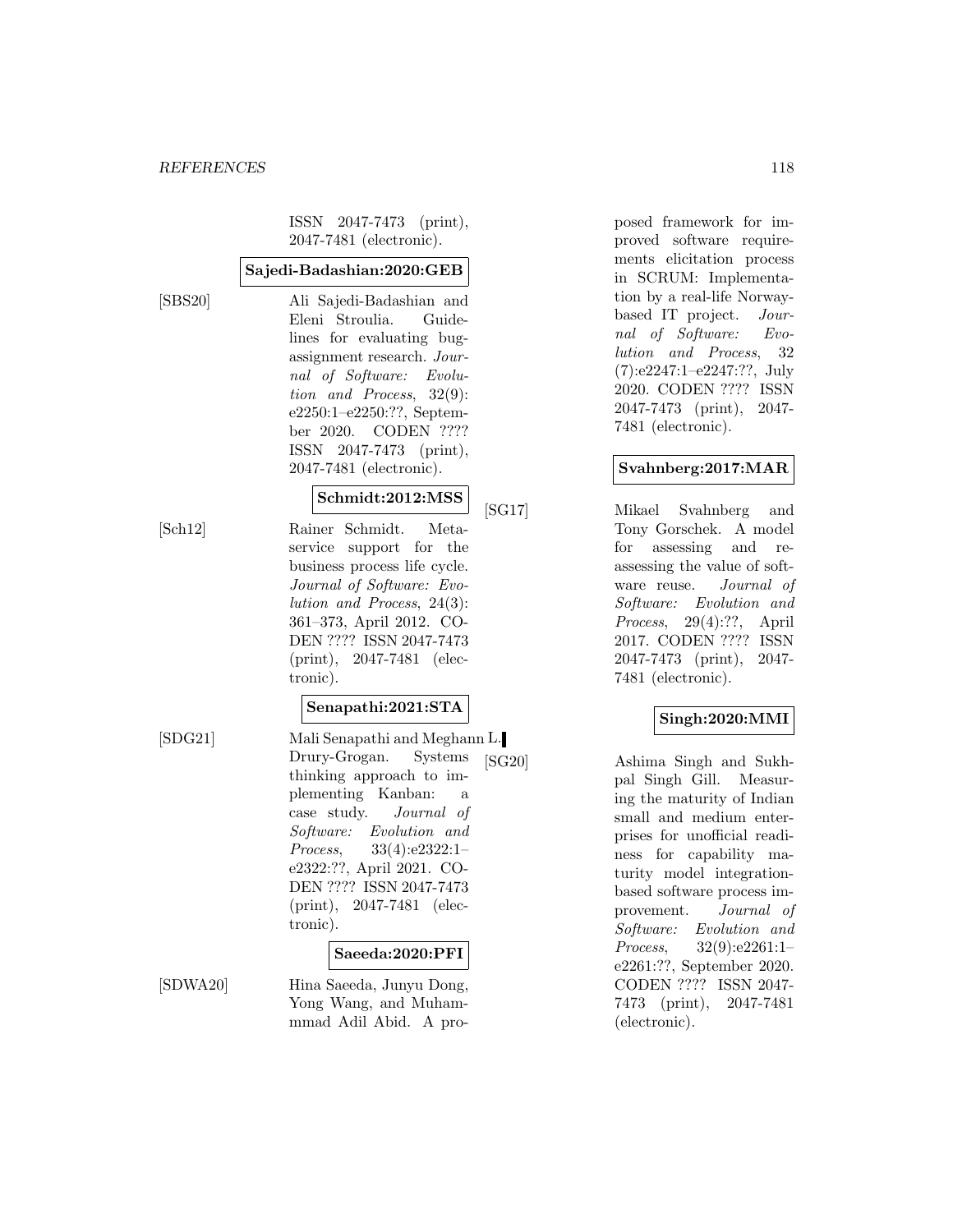$[SGAP14]$ 

| Syed Muhammad Ali            |
|------------------------------|
| Shah, Cigdem Gencel, Us-     |
| man Sattar Alvi, and Kai     |
| Petersen. Towards a hy-      |
| brid testing process uni-    |
| fying exploratory testing    |
| and scripted testing. Jour-  |
| nal of Software: Evolution   |
| and Process, $26(2):220-$    |
| 250, February 2014. CO-      |
| DEN ???? ISSN 2047-7473      |
| $(print)$ , 2047-7481 (elec- |
| tronic).                     |
|                              |

**Shah:2014:THT**

## **Sun:2013:AMN**

[SGD<sup>+</sup>13] Yu Sun, Jeff Gray, Romain Delamare, Benoit Baudry, and Jules White. Automating the maintenance of nonfunctional system properties using demonstration-based model transformation. Journal of Software: Evolution and Process, 25(12):1335– 1356, December 2013. CO-DEN ???? ISSN 2047-7473 (print), 2047-7481 (electronic).

## **Sanchez-Gordon:2019:IAD**

[SGSGYO19] Sandra Sanchez-Gordon, Mary Sánchez-Gordón, Murat Yilmaz, and Rory V. O'Connor. Integration of accessibility design patterns with the software implementation process of ISO/IEC 29110. Journal of Software: Evolution and Process, 31(1): e1987:1–e1987:??, January

2019. CODEN ???? ISSN 2047-7473 (print), 2047- 7481 (electronic).

## **Shatnawi:2015:DMT**

[Sha15] Raed Shatnawi. Deriving metrics thresholds using log transformation. Journal of Software: Evolution and Process, 27(2):95–113, February 2015. CODEN ???? ISSN 2047-7473 (print), 2047-7481 (electronic).

#### **Sirkia:2018:JKC**

[Sir18] Teemu Sirkiä. Jsvee and Kelmu: Creating and tailoring program animations for computing education. Journal of Software: Evolution and Process, 30(2): e1924:1–e1924:??, February 2018. CODEN ???? ISSN 2047-7473 (print), 2047-7481 (electronic).

## **Shang:2014:ESE**

[SJA<sup>+</sup>14] Weiyi Shang, Zhen Ming Jiang, Bram Adams, Ahmed E. Hassan, Michael W. Godfrey, Mohamed Nasser, and Parminder Flora. An exploratory study of the evolution of communicated information about the execution of large software systems. Journal of Software: Evolution and Process,  $26(1):3-26$ , January 2014. CODEN ???? ISSN 2047-7473 (print), 2047- 7481 (electronic).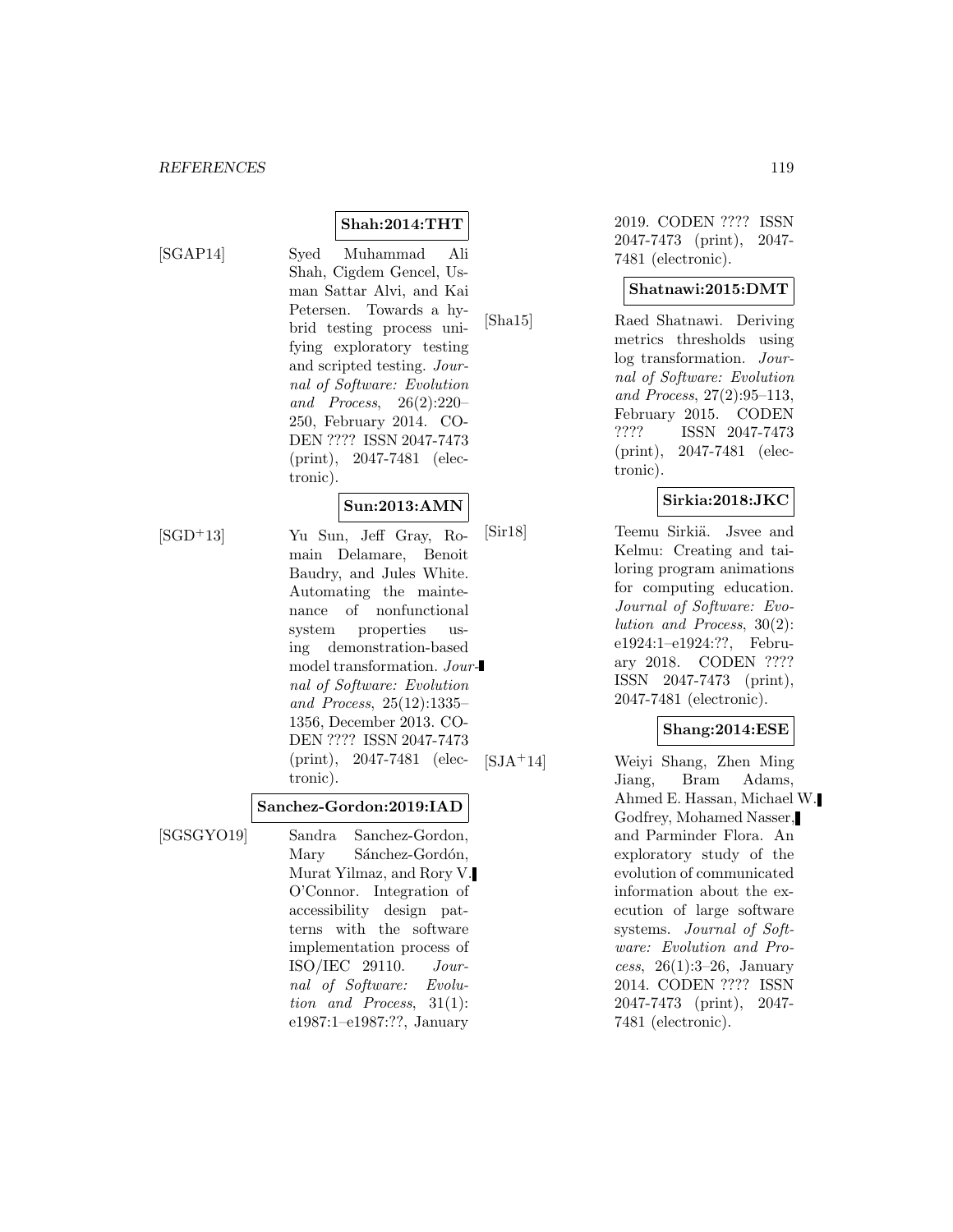#### **Schrettner:2014:IAP**

[SJG<sup>+</sup>14] Lajos Schrettner, Judit Jász, Tamás Gergely, Arpád Beszédes, and Tibor Gyimóthy. Impact analysis in the presence of dependence clusters using Static Execute After in WebKit. Journal of Software: Evolution and Process, 26(6):569–588, June 2014. CODEN ???? ISSN 2047-7473 (print), 2047- 7481 (electronic).

## **Salam:2018:CDG**

[SK18] Muhammad Salam and Siffat Ullah Khan. Challenges in the development of green and sustainable software for software multisourcing vendors: Findings from a systematic literature review and industrial survey. Journal of Software: Evolution and Process, 30(8): e1939:1–e1939:??, August 2018. CODEN ???? ISSN 2047-7473 (print), 2047- 7481 (electronic).

#### **Shameem:2018:PCA**

[SKK<sup>+</sup>18] Mohammad Shameem, Rakesh Ranjan Kumar, Chiranjeev Kumar, Bibhas Chandra, and Arif Ali Khan. Prioritizing challenges of agile process in distributed software development environment using analytic hierarchy process.

Journal of Software: Evolution and Process, 30(11): e1979:1–e1979:??, November 2018. CODEN ???? ISSN 2047-7473 (print), 2047-7481 (electronic).

#### **Svajlenko:2015:BDC**

[SKR15] Jeffrey Svajlenko, Iman Keivanloo, and Chanchal K. Roy. Big data clone detection using classical detectors: an exploratory study. Journal of Software: Evolution and Process, 27(6):430–464, June 2015. CODEN ???? ISSN 2047-7473 (print), 2047- 7481 (electronic).

#### **Samalikova:2014:PMS**

[SKTW14] J. Samalikova, R. J. Kusters, J. J. M. Trienekens, and A. J. M. M. Weijters. Process mining support for Capability Maturity Model integration-based software process assessment, in principle and in practice. Journal of Software: Evolution and Process, 26(7):714–728, July 2014. CODEN ???? ISSN 2047-7473 (print), 2047- 7481 (electronic).

#### **Sahin:2015:MTT**

[SKWD15] Dilan Sahin, Marouane Kessentini, Manuel Wimmer, and Kalyanmoy Deb. Model transformation testing: a bi-level search-based software en-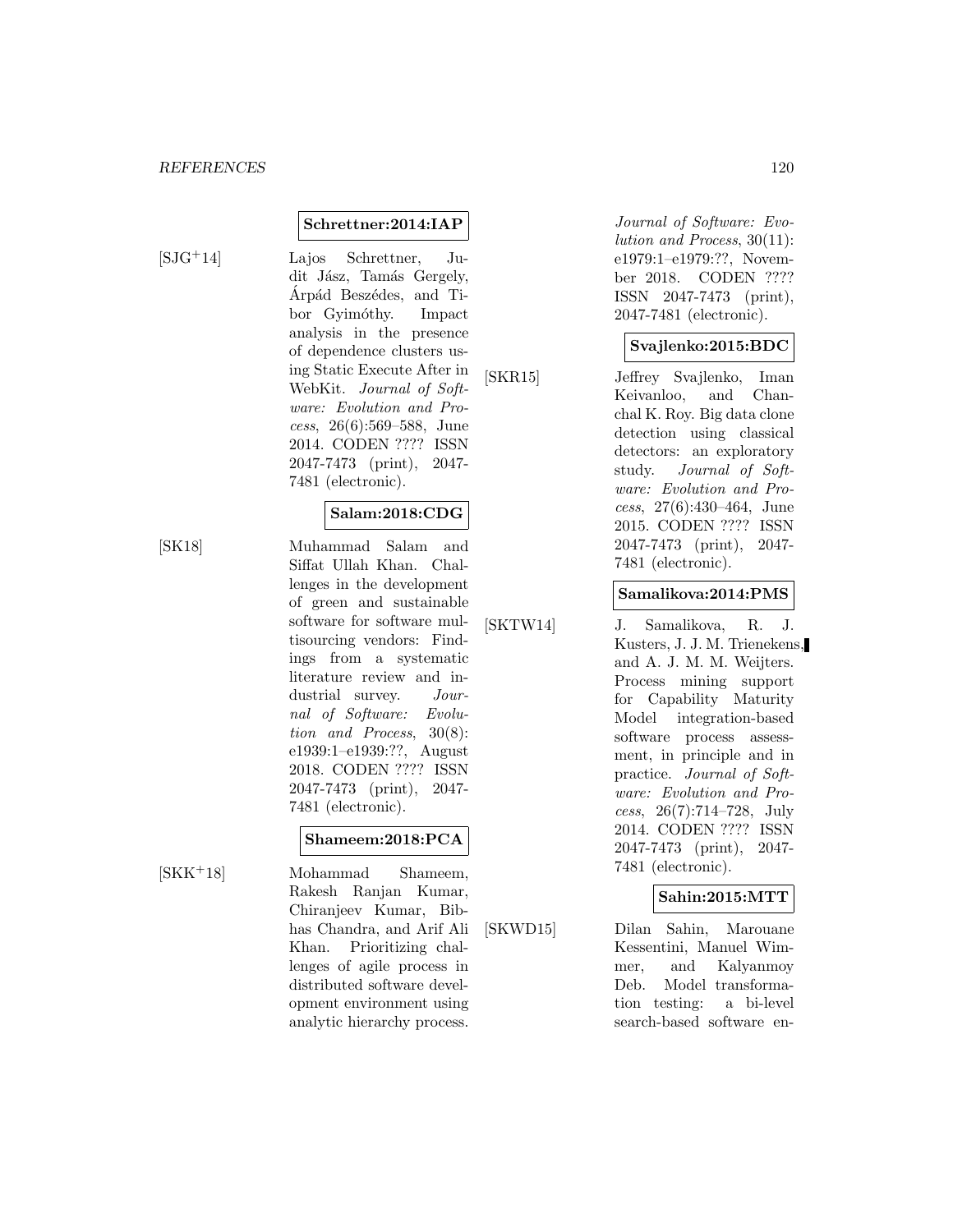gineering approach. Journal of Software: Evolution and Process, 27(11):821– 837, November 2015. CO-DEN ???? ISSN 2047-7473 (print), 2047-7481 (electronic).

## **Saputri:2020:ASR**

[SL20] Theresia Ratih Dewi Saputri and Seok-Won Lee. Addressing sustainability in the requirements engineering process: From elicitation to functional decomposition. Journal of Software: Evolution and Process, 32(8): e2254:1–e2254:??, August 2020. CODEN ???? ISSN 2047-7473 (print), 2047- 7481 (electronic).

# **Sae-Lim:2018:CBA**

[SLHS18] Natthawute Sae-Lim, Shinpei Hayashi, and Motoshi Saeki. Context-based approach to prioritize code smells for prefactoring. Journal of Software: Evolution and Process, 30 (6):e1886:1–e1886:??, June 2018. CODEN ???? ISSN 2047-7473 (print), 2047- 7481 (electronic).

## **Shi:2021:MEU**

[SLL<sup>+</sup>21] Ke Shi, Yang Lu, Guangliang Liu, Zhenchun Wei, and Jingfei Chang. MPTembedding: an unsupervised representation learning of code for software defect prediction. Journal of Software: Evolution and Process, 33(4): e2330:1–e2330:??, April 2021. CODEN ???? ISSN 2047-7473 (print), 2047- 7481 (electronic).

## **Singh:2021:FAR**

[SLMW21] Neeraj Kumar Singh, Mark Lawford, Thomas S. E. Maibaum, and Alan Wassyng. A formal approach to rigorous development of critical systems. Journal of Software: Evolution and Process, 33(4): e2334:1–e2334:??, April 2021. CODEN ???? ISSN 2047-7473 (print), 2047- 7481 (electronic).

#### **Scalabrino:2018:CMC**

[SLVOP18] Simone Scalabrino, Mario Linares-Vásquez, Rocco Oliveto, and Denys Poshyvanyk. A comprehensive model for code readability. Journal of Software: Evolution and Process, 30 (6):e1958:1–e1958:??, June 2018. CODEN ???? ISSN 2047-7473 (print), 2047- 7481 (electronic).

## **Schweigert:2014:TIT**

[SN14] Tomas Schweigert and Andreas Nehfort. Technical issues in test process assessment and their current handling in TestSPICE. Journal of Software: Evolution and Process, 26(3):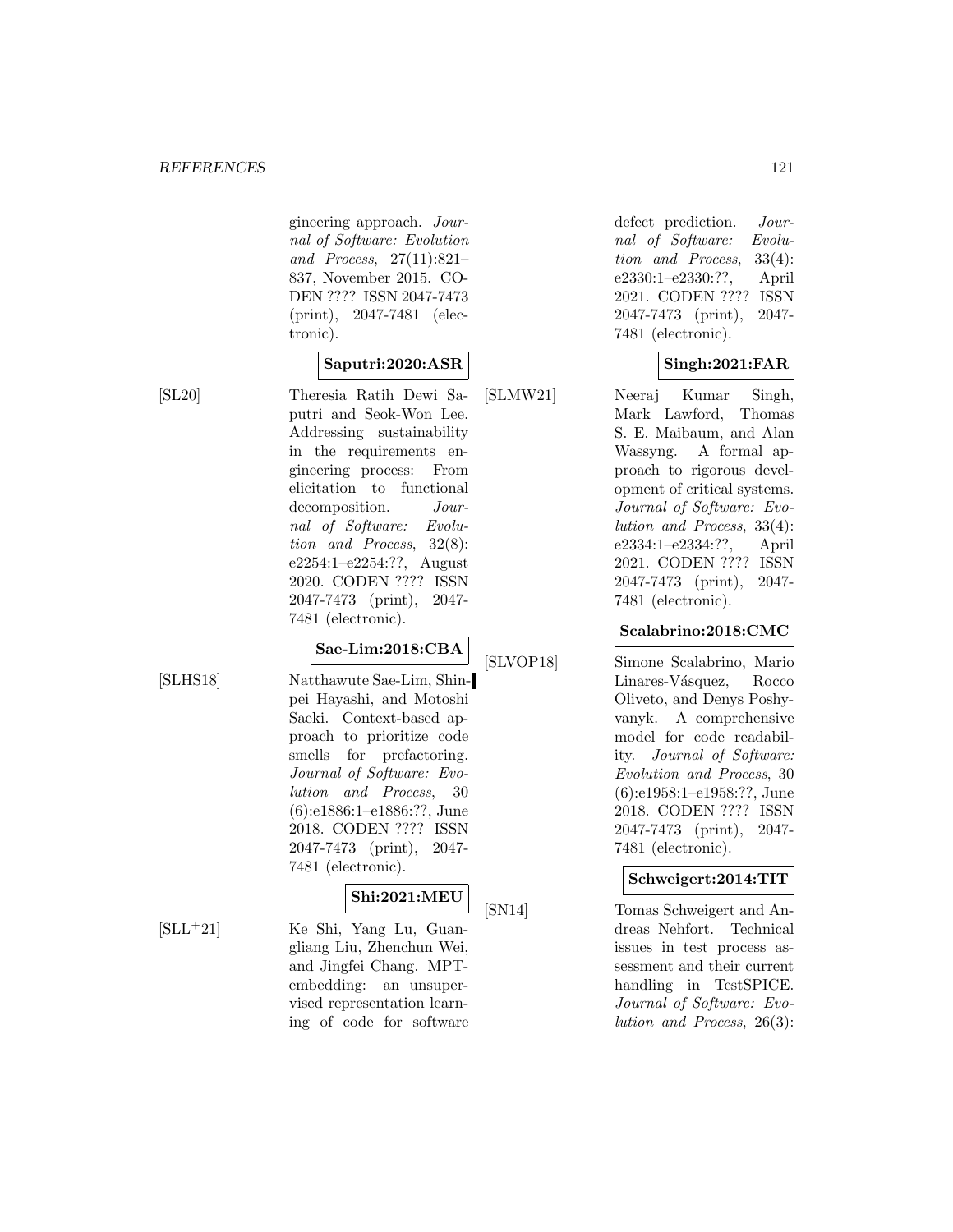350–356, March 2014. CO-DEN ???? ISSN 2047-7473 (print), 2047-7481 (electronic).

#### **Shailesh:2022:TSD**

[SNP22] Tanuja Shailesh, Ashalatha Nayak, and Devi Prasad. Transformation of sequence diagram to timed Petri net using Atlas Transformation Language metamodel approach. Journal of Software: Evolution and Process, 34(1):e2412:1– e2412:??, January 2022. CODEN ???? ISSN 2047- 7473 (print), 2047-7481 (electronic).

#### **Sharma:2022:APL**

[SP22] Shachi Sharma and Parag C. Pendharkar. On the analysis of power law distribution in software component sizes. Journal of Software: Evolution and Process, 34(2):e2417:1– e2417:??, February 2022. CODEN ???? ISSN 2047- 7473 (print), 2047-7481 (electronic).

#### **Seo:2016:RFS**

[SPC16] Jooyoung Seo, Jihyun Park, and Byoungju Choi. A runtime fault survival method for deployed software during production runs. Journal of Software: Evolution and Process, 28 (2):97–119, February 2016.

CODEN ???? ISSN 2047- 7473 (print), 2047-7481 (electronic).

## **Stehle:2019:PMC**

[SR19] Tilmann Stehle and Matthias Riebisch. A porting method for coordinated multiplatform evolution. Journal of Software: Evolution and Process, 31(2): e2116:1–e2116:??, February 2019. CODEN ???? ISSN 2047-7473 (print), 2047-7481 (electronic).

#### **Saldana-Ramos:2014:SAW**

[SRSEGA14] Javier Saldaña-Ramos, Ana Sanz-Esteban, Javier García, and Antonio Amescua. Skills and abilities for working in a global software development team: a competence model. Journal of Software: Evolution and Process, 26(3):329–338, March 2014. CODEN ???? ISSN 2047-7473 (print), 2047- 7481 (electronic).

#### **Sharma:2018:FEE**

[SS18] Pooja Sharma and Amrit Lal Sangal. Framework for empirical examination and modeling structural dependencies among inhibitors that impact SPI implementation initiatives in software SMEs. Journal of Software: Evolution and Process, 30(12): e1993:1–e1993:??, Decem-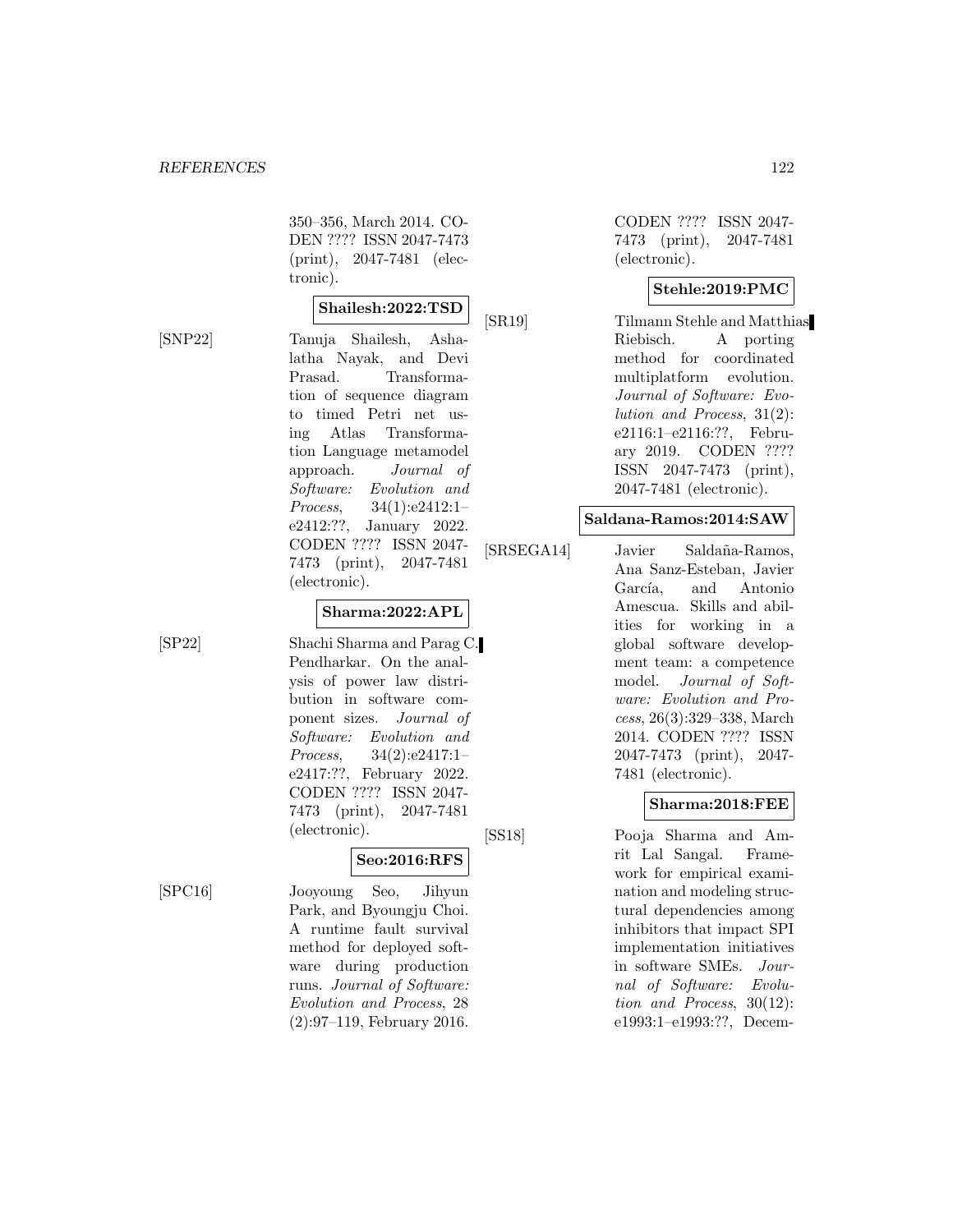ber 2018. CODEN ???? ISSN 2047-7473 (print), 2047-7481 (electronic).

## **Shah:2015:LQI**

[SSA15] Faisal Tehseen Shah, Shafay Shamail, and Niaz Ahmad Akhtar. Lean quality improvement model for quality practices in software industry in Pakistan. Journal of Software: Evolution and Process, 27(4):237–254, April 2015. CODEN ???? ISSN 2047-7473 (print), 2047- 7481 (electronic).

## **Stolfa:2020:DEB**

[SSB<sup>+</sup>20] Jakub Stolfa, Svatopluk Stolfa, Christian Baio, Utimia Madaleno, Petr Dolejsi, Federico Brugnoli, and Richard Messnarz. DRIVES-EU blueprint project for the automotive sector — a literature review of drivers of change in automotive industry. Journal of Software: Evolution and Process, 32(3): e2222:1–e2222:??, March 2020. CODEN ???? ISSN 2047-7473 (print), 2047- 7481 (electronic).

## **Sajnani:2015:PEA**

[SSL15] Hitesh Sajnani, Vaibhav Saini, and Cristina Lopes. A parallel and efficient approach to large scale clone detection. Journal of Software: Evolution and Pro-

cess, 27(6):402–429, June 2015. CODEN ???? ISSN 2047-7473 (print), 2047- 7481 (electronic).

## **Sablis:2021:TEC**

[SSM21] Aivars Sablis, Darja Smite, and Nils Moe. Teamexternal coordination in large-scale software development projects. Journal of Software: Evolution and Process, 33(3): e2297:1–e2297:??, March 2021. CODEN ???? ISSN 2047-7473 (print), 2047- 7481 (electronic).

#### **Sturm:2012:SBP**

[Stu12] Arnon Sturm. Supporting business process analysis via data warehousing. Journal of Software: Evolution and Process, 24(3): 303–319, April 2012. CO-DEN ???? ISSN 2047-7473 (print), 2047-7481 (electronic).

## **Sneed:2020:CDS**

[SV20] Harry M. Sneed and Chris Verhoef. Cost-driven software migration: an experience report. Journal of Software: Evolution and Process, 32 (7):e2236:1–e2236:??, July 2020. CODEN ???? ISSN 2047-7473 (print), 2047- 7481 (electronic).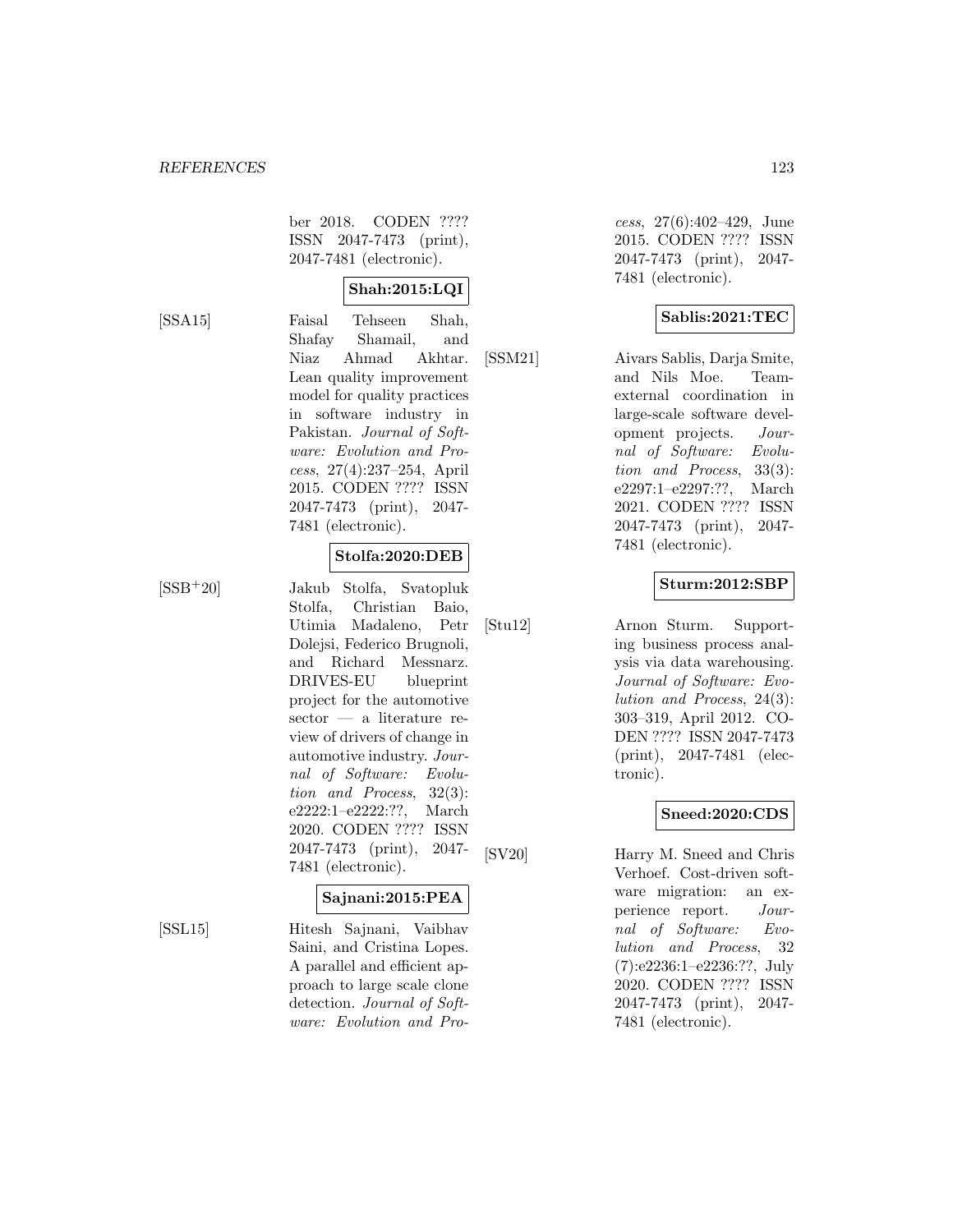#### **Shafagatova:2021:DTP**

[SV21] Aygun Shafagatova and Amy Van Looy. Developing a tool for processoriented appraisals and rewards: Design science research. Journal of Software: Evolution and Process, 33(3):e2321:1– e2321:??, March 2021. CO-DEN ???? ISSN 2047-7473 (print), 2047-7481 (electronic).

## **Silva:2017:ICL**

[SVB<sup>+</sup>17] Leonardo Humberto Silva, Marco Tulio Valente, Alexandre Bergel, Nicolas Anquetil, and Anne Etien. Identifying classes in legacy JavaScript code. Journal of Software: Evolution and Process, 29(8): ??, August 2017. CO-DEN ???? ISSN 2047-7473 (print), 2047-7481 (electronic).

#### **Schweigert:2014:AMM**

[SVK<sup>+</sup>14] Tomas Schweigert, Detlef Vohwinkel, Morten Korsaa, Risto Nevalainen, and Miklos Biro. Agile maturity model: analysing agile maturity characteristics from the SPICE perspective. Journal of Software: Evolution and Process, 26(5):513–520, May 2014. CODEN ???? ISSN 2047-7473 (print), 2047- 7481 (electronic).

**Saini:2020:IDI**

[SVSC20] Munish Saini, Rohan Verma, Antarpuneet Singh, and Kuljit Kaur Chahal. Investigating diversity and impact of the popularity metrics for ranking software packages. Journal of Software: Evolution and Process, 32(9): e2265:1–e2265:??, September 2020. CODEN ???? ISSN 2047-7473 (print), 2047-7481 (electronic).

## **Smite:2012:LLT**

 $[SW12]$  Darja  $\overline{S}$ mite and Claes Wohlin. Lessons learned from transferring software products to India. Journal of Software: Evolution and Process, 24(6):605– 623, October 2012. CO-DEN ???? ISSN 2047-7473 (print), 2047-7481 (electronic).

## **Sahin:2016:HDC**

[SWT<sup>+</sup>16] Cagri Sahin, Mian Wan, Philip Tornquist, Ryan McKenna, Zachary Pearson, William G. J. Halfond, and James Clause. How does code obfuscation impact energy usage? Journal of Software: Evolution and Process, 28(7): 565–588, July 2016. CO-DEN ???? ISSN 2047-7473 (print), 2047-7481 (electronic).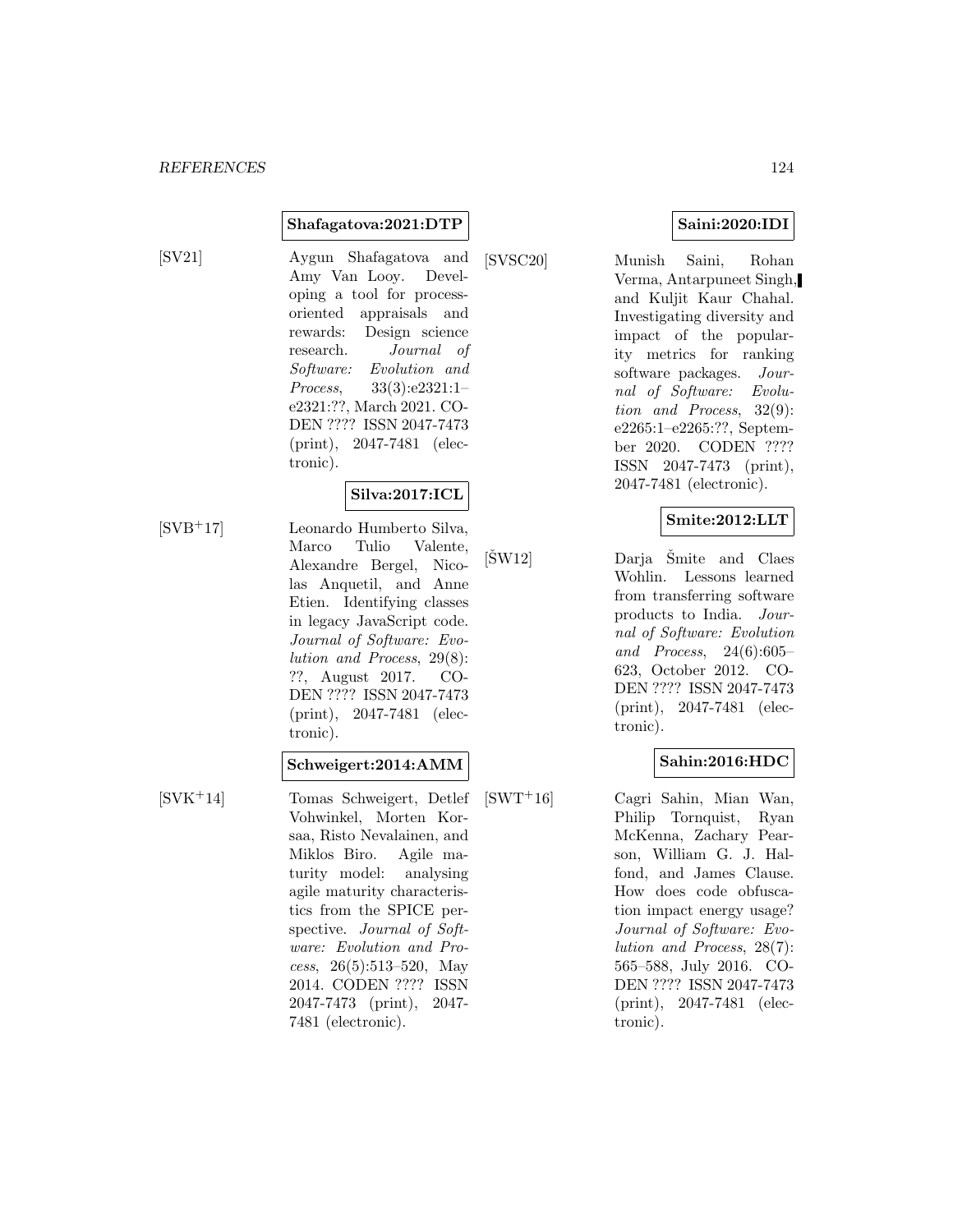## **Shahzad:2012:PWP**

[SZ12] Khurram Shahzad and Jelena Zdravkovic. Process warehouses in practice: a goal-driven method for business process analysis. Journal of Software: Evolution and Process, 24(3):321–339, April 2012. CODEN ???? ISSN 2047-7473 (print), 2047-

## 7481 (electronic). **Tufano:2017:ESD**

[TBP<sup>+</sup>17] Michele Tufano, Gabriele Bavota, Denys Poshyvanyk, Massimiliano Di Penta, Rocco Oliveto, and Andrea De Lucia. An empirical study on developerrelated factors characterizing fix-inducing commits. Journal of Software: Evolution and Process, 29(1): ??, January 2017. CO-DEN ???? ISSN 2047-7473 (print), 2047-7481 (electronic).

## **Tan:2021:ETD**

[TFAL21] Jie Tan, Daniel Feitosa, Paris Avgeriou, and Mircea Lungu. Evolution of technical debt remediation in Python: a case study on the Apache Software Ecosystem. Journal of Software: Evolution and Process, 33(4):e2319:1– e2319:??, April 2021. CO-DEN ???? ISSN 2047-7473 (print), 2047-7481 (electronic).

## **Teyton:2014:SLM**

[TFPB14] Cédric Teyton, Jean-Rémy Falleri, Marc Palyart, and Xavier Blanc. A study of library migrations in Java. Journal of Software: Evolution and Process, 26 (11):1030–1052, November 2014. CODEN ???? ISSN 2047-7473 (print), 2047- 7481 (electronic).

#### **Tiwari:2020:UCS**

[TG20] Saurabh Tiwari and Atul Gupta. Use case specifications: How complete are they? Journal of Software: Evolution and Process, 32 (1):e2218:1–e2218:??, January 2020. CODEN ???? ISSN 2047-7473 (print), 2047-7481 (electronic).

## **Tanveer:2017:EEA**

[TGE17] Binish Tanveer, Liliana Guzmán, and Ulf Martin Engel. Effort estimation in agile software development: Case study and improvement framework. Journal of Software: Evolution and Process, 29(11):??, November 2017. CODEN ???? ISSN 2047-7473 (print), 2047- 7481 (electronic).

#### **Tunkelo:2013:IGD**

[THP13] Teemu Tunkelo, Ari-Pekka Hameri, and Yves Pigneur. Improving globally distributed software devel-

- 
- 
- 

- 
-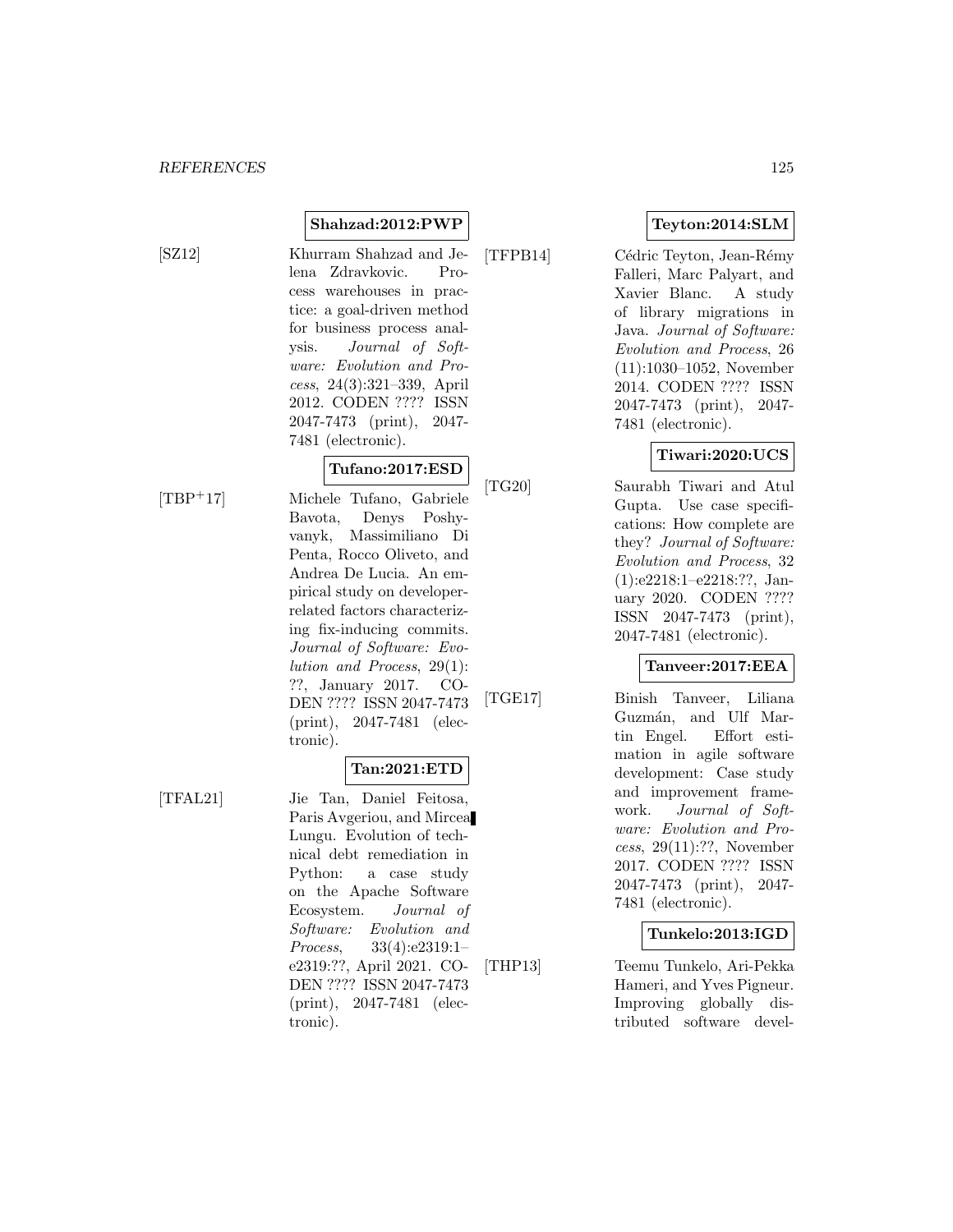opment and support processes — a workflow view. Journal of Software: Evolution and Process, 25 (12):1305–1324, December 2013. CODEN ???? ISSN 2047-7473 (print), 2047- 7481 (electronic).

## **Tran:2016:IRT**

[THP<sup>+</sup>16] Hanh Nhi Tran, Mojtaba Hajmoosaei, Christian Percebois, Agnes Front, and Claudia Roncancio. Integrating runtime changes into system and software process enactment. Journal of Software: Evolution and Process, 28(9):762– 782, September 2016. CO-DEN ???? ISSN 2047-7473 (print), 2047-7481 (electronic).

## **Tell:2021:TSC**

[TKK<sup>+</sup>21] Paolo Tell, Jil Klünder, Steffen Küpper, David Raffo, Stephen MacDonell, Jürgen Münch, Dietmar Pfahl, Oliver Linssen, and Marco Kuhrmann. Towards the statistical construction of hybrid development methods. Journal of Software: Evolution and Process, 33(1): e2315:1–e2315:??, January 2021. CODEN ???? ISSN 2047-7473 (print), 2047- 7481 (electronic).

**Takeuchi:2014:RAE**

[TKS<sup>+</sup>14] Motoko Takeuchi, Naohiko Kohtake, Seiko Shirasaka, Yumi Koishi, and Kazunori Shioya. Report on an assessment experience based on ISO/IEC 29110. Journal of Software: Evolution and Process, 26(3):306–312, March 2014. CODEN ???? ISSN 2047-7473 (print), 2047- 7481 (electronic).

## **Trols:2021:ESC**

[TMDE21] Michael Tröls, Atif Mashkoor, Andreas Demuth, and Alexander Egyed. Ensuring safe and consistent coengineering of cyberphysical production systems: a case study. Journal of Software: Evolution and Process, 33(9): e2308:1–e2308:??, September 2021. CODEN ???? ISSN 2047-7473 (print), 2047-7481 (electronic).

## **Teruel:2017:CFM**

[TNLJ<sup>+</sup>17] Miguel A. Teruel, Elena Navarro, Víctor López-Jaquero, Francisco Montero, and Pascual González. A comprehensive framework for modeling requirements of CSCW systems. Journal of Software: Evolution and Process, 29(5): ??, May 2017. CODEN ???? ISSN 2047-7473 (print), 2047-7481 (electronic).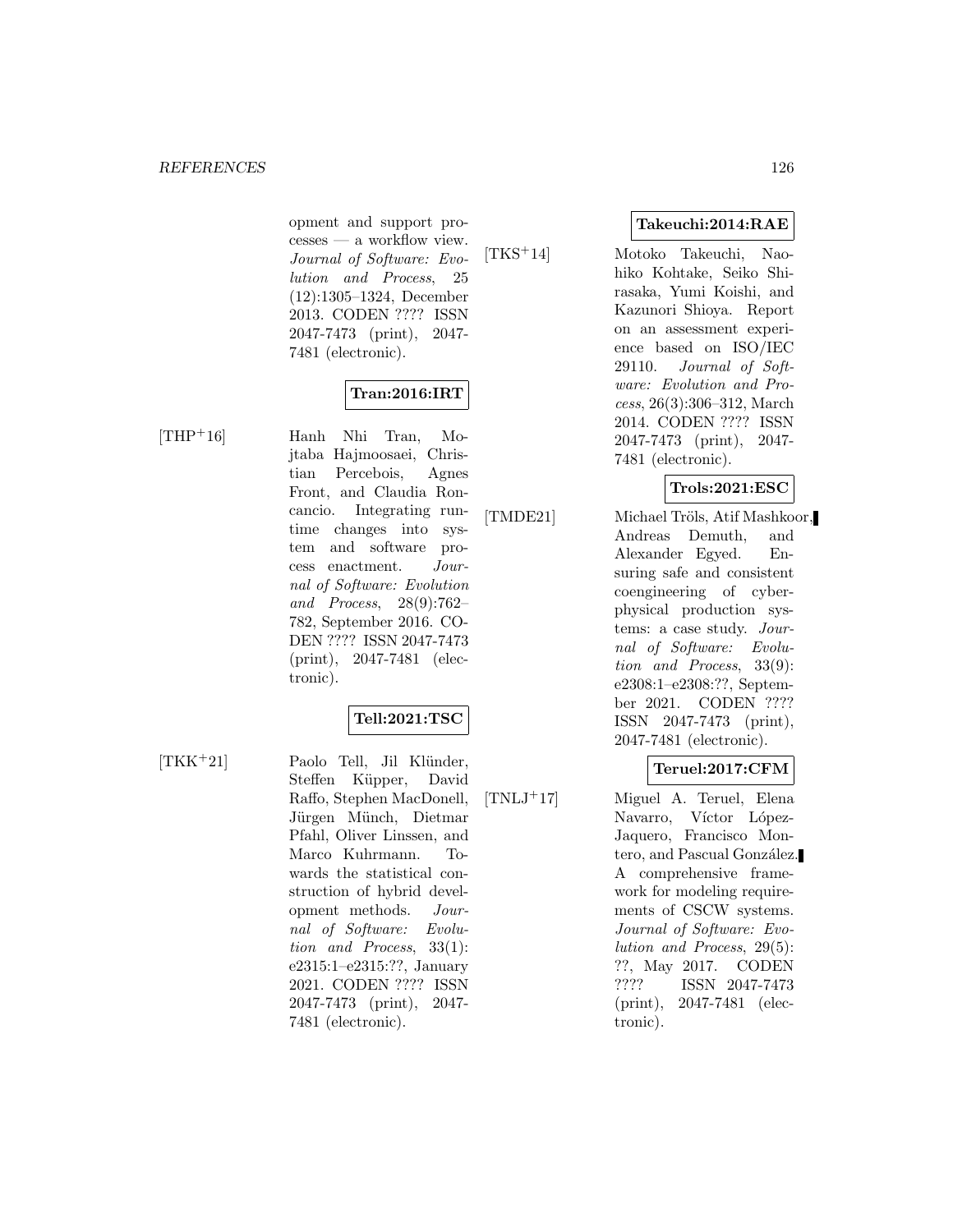#### **Tamburri:2021:ESF**

[TP21] Damian A. Tamburri and Fabio Palomba. Evolving software forges: an experience report from Apache Allura. Journal of Software: Evolution and Process, 33(12):e2397:1– e2397:??, December 2021. CODEN ???? ISSN 2047- 7473 (print), 2047-7481 (electronic).

## **Tufano:2017:TBA**

[TPB<sup>+</sup>17] Michele Tufano, Fabio Palomba, Gabriele Bavota, Massimiliano Di Penta, Rocco Oliveto, Andrea De Lucia, and Denys Poshyvanyk. There and back again: Can you compile that snapshot? Journal of Software: Evolution and Process, 29(4):??, April 2017. CODEN ???? ISSN 2047-7473 (print), 2047- 7481 (electronic).

#### **Trektere:2017:MMA**

[TRC<sup>+</sup>17] Kitija Trektere, Gilbert Regan, Fergal Mc Caffery, Derek Flood, Marion Lepmets, and Grainne Barry. Mobile medical app development with a focus on traceability. Journal of Software: Evolution and Process, 29(11): ??, November 2017. CO-DEN ???? ISSN 2047-7473 (print), 2047-7481 (electronic).

#### **Turetken:2017:AAL**

[TST17] Oktay Turetken, Igor Stojanov, and Jos J. M. Trienekens. Assessing the adoption level of scaled agile development: a maturity model for Scaled Agile Framework. Journal of Software: Evolution and Process, 29(6): ??, June 2017. CODEN ???? ISSN 2047-7473 (print), 2047-7481 (electronic).

## **Tariq:2020:SBP**

[TUF20] Sidra Tariq, Muhammad Usman, and Alvis C. M. Fong. Selecting best predictors from large software repositories for highly accurate software effort estimation. Journal of Software: Evolution and Process, 32(10):e2271:1– e2271:??, October 2020. CODEN ???? ISSN 2047- 7473 (print), 2047-7481 (electronic).

## **Tolfo:2018:APP**

[TWFF18] Cristiano Tolfo, Raul Sidnei Wazlawick, Marcelo Gitirana Gomes Ferreira, and Fernando Antonio Forcellini. Agile practices and the promotion of entrepreneurial skills in software development. Journal of Software: Evolution and Process, 30(9): e1945:1–e1945:??, September 2018. CODEN ????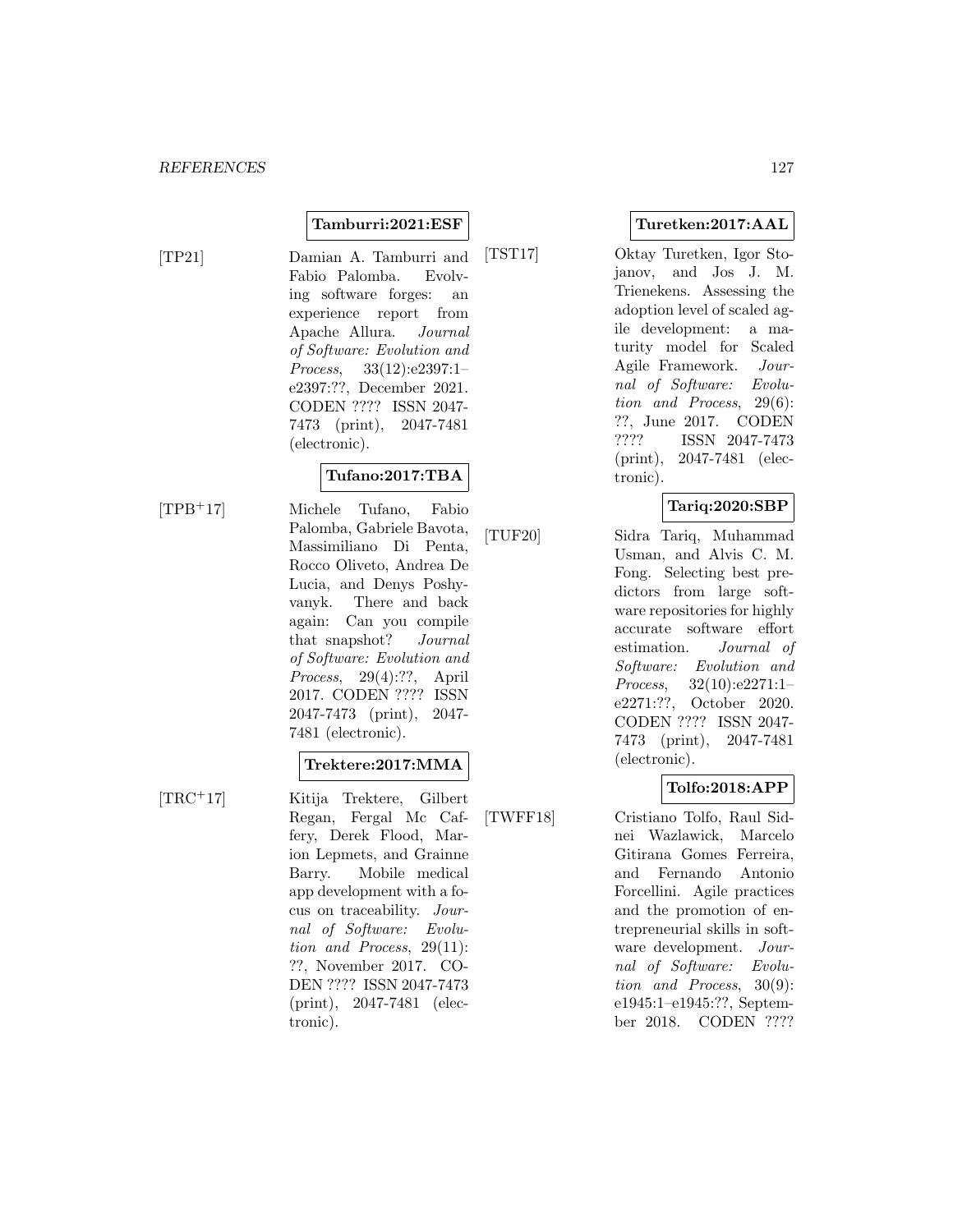ISSN 2047-7473 (print), 2047-7481 (electronic).

## **Tian:2021:ITS**

[TWL<sup>+</sup>21] Fangchao Tian, Tianlu Wang, Peng Liang, Chong Wang, Arif Ali Khan, and Muhammad Ali Babar. The impact of traceability on software maintenance and evolution: a mapping study. Journal of Software: Evolution and Process, 33 (10):e2374:1–e2374:??, October 2021. CODEN ???? ISSN 2047-7473 (print), 2047-7481 (electronic).

#### **Ukor:2012:SSH**

[UC12] Roland Ukor and Andy Carpenter. Service selection and horizontal multi-sourcing in processoriented capability outsourcing. *Journal of Soft*ware: Evolution and Process, 24(3):259–283, April 2012. CODEN ???? ISSN 2047-7473 (print), 2047- 7481 (electronic).

# **Uzunov:2018:AIQ**

[UFF18] Anton V. Uzunov, Eduardo B. Fernandez, and Katrina Falkner. Assessing and improving the quality of security methodologies for distributed systems. Journal of Software: Evolution and Process, 30(11): e1980:1–e1980:??, November 2018. CODEN ????

ISSN 2047-7473 (print), 2047-7481 (electronic).

#### **Unterkalmsteiner:2014:CFS**

[UGI<sup>+</sup>14] Michael Unterkalmsteiner, Tony Gorschek, A. K. M. Moinul Islam, Chow Kian Cheng, Rahadian Bayu Permadi, and Robert Feldt. A conceptual framework for SPI evaluation. Journal of Software: Evolution and Process, 26(2): 251–279, February 2014. CODEN ???? ISSN 2047- 7473 (print), 2047-7481 (electronic).

## **Usman:2020:AMB**

[UIK20] Muhammad Usman, Muhammad Zohaib Iqbal, and Muhammad Uzair Khan. An automated modelbased approach for unitlevel performance test generation of mobile applications. Journal of Software: Evolution and Process, 32 (1):e2215:1–e2215:??, January 2020. CODEN ???? ISSN 2047-7473 (print), 2047-7481 (electronic).

## **Upadhyaya:2013:AMS**

[UTZ13] Bipin Upadhyaya, Ran Tang, and Ying Zou. An approach for mining service composition patterns from execution logs. Journal of Software: Evolution and Process, 25(8):841– 870, August 2013. CO-DEN ???? ISSN 2047-7473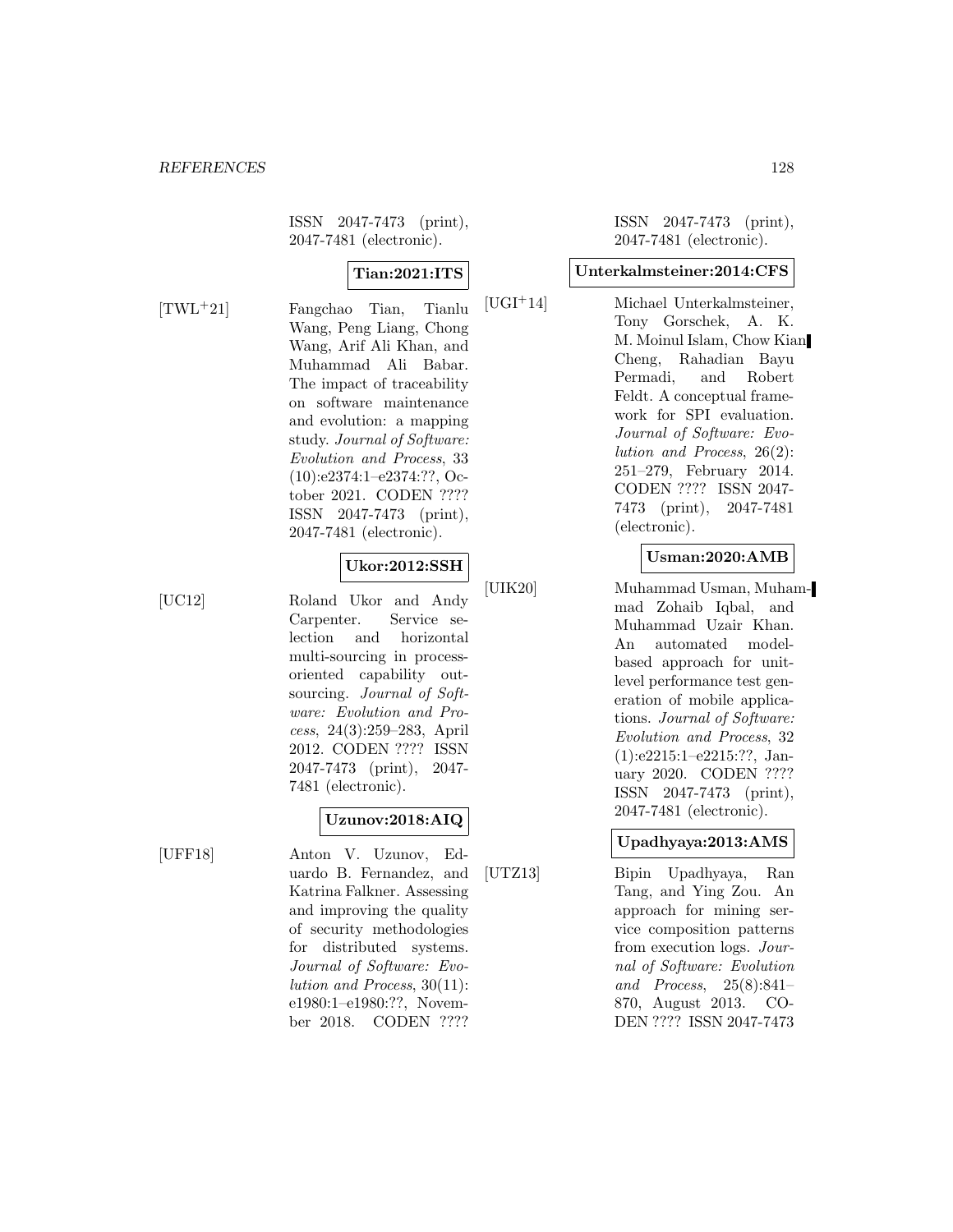(print), 2047-7481 (electronic).

## **Ulziit:2015:CFC**

[UWGP15] Bayarbuyan Ulziit, Zeeshan Akhtar Warraich, Cigdem Gencel, and Kai Petersen. A conceptual framework of challenges and solutions for managing global software maintenance. Journal of Software: Evolution and Process, 27(10):763–792, October 2015. CODEN ???? ISSN 2047-7473 (print), 2047-7481 (electronic).

#### **Unger-Windeler:2021:POC**

[UWKRS21] Carolin Unger-Windeler, Jil Ann-Christin Klünder, Timothy Reuscher, and Kurt Schneider. Are Product Owners communicators? A multi-method research approach to provide a more comprehensive picture of Product Owners in practice. Journal of Software: Evolution and Process, 33(1): e2311:1–e2311:??, January 2021. CODEN ???? ISSN 2047-7473 (print), 2047- 7481 (electronic).

## **Ural:2013:RTS**

[UY13] Hasan Ural and Hüsnü Yenigün. Regression test suite selection using dependence analysis. Journal of Software: Evolution and Process, 25(7):

681–709, July 2013. CO-DEN ???? ISSN 2047-7473 (print), 2047-7481 (electronic).

#### **Vavpotic:2022:SPE**

[VBMH22] Damjan Vavpotic, Saimir Bala, Jan Mendling, and Tomaz Hovelja. Software process evaluation from user perceptions and log data. Journal of Software: Evolution and Process, 34(4):e2438:1– e2438:??, April 2022. CO-DEN ???? ISSN 2047-7473 (print), 2047-7481 (electronic).

#### **vandeGriend:2012:ITE**

[vdGK12] P. A. van de Griend and R. J. Kusters. Integration test effort in SAP R/3 systems. Journal of Software: Evolution and Process, 24(4):421–435, June 2012. CODEN ???? ISSN 2047-7473 (print), 2047- 7481 (electronic).

#### **Vogel:2021:MAS**

[VKC<sup>+</sup>21] Martin Vogel, Peter Knapik, Moritz Cohrs, Bernd Szyperrek, Winfried Pueschel, Haiko Etzel, Daniel Fiebig, Andreas Rausch, and Marco Kuhrmann. Metrics in automotive software development: a systematic literature review. Journal of Software: Evolution and Process, 33(2): e2296:1–e2296:??, Febru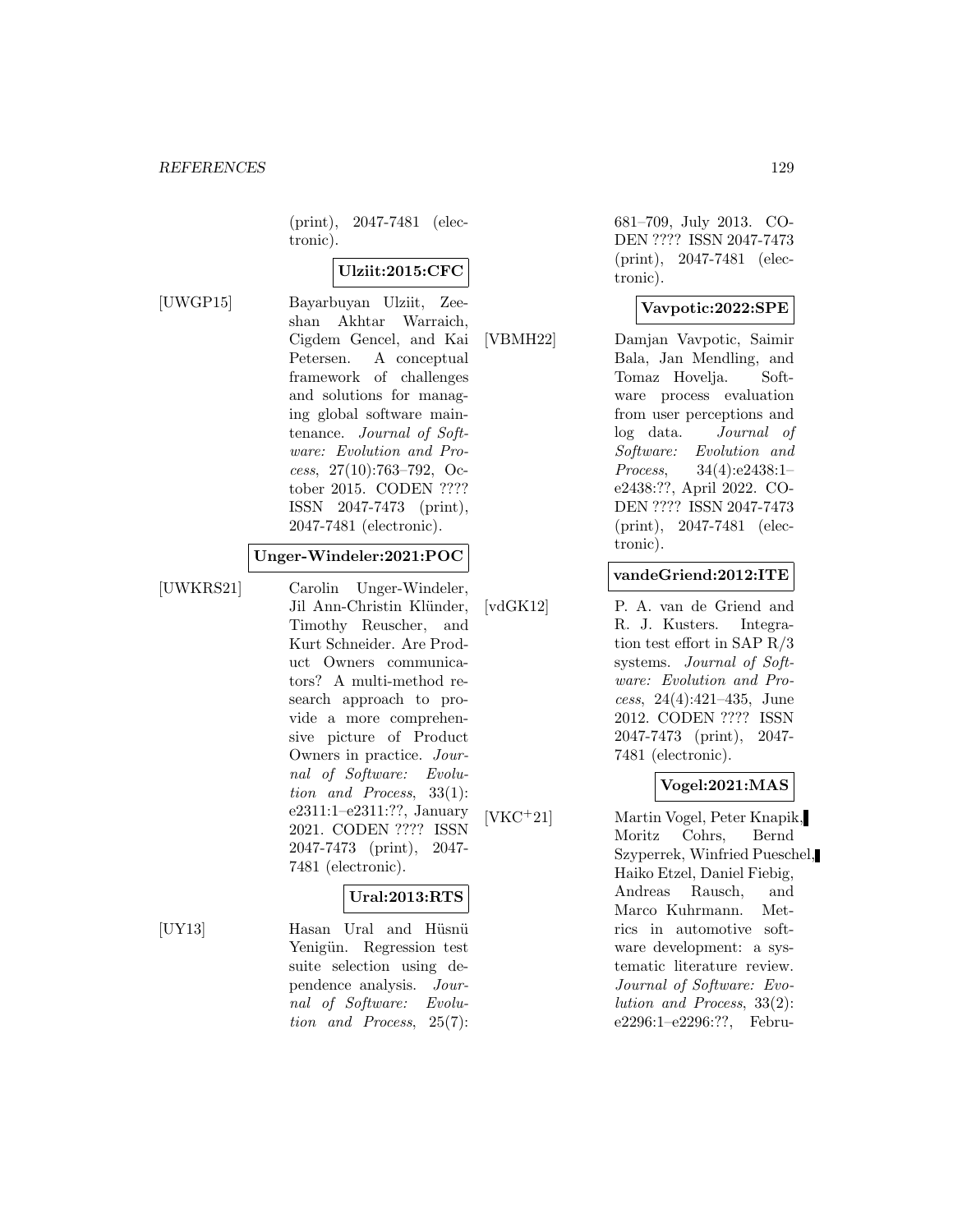ary 2021. CODEN ???? ISSN 2047-7473 (print), 2047-7481 (electronic).

## **Vanya:2013:SSA**

[VKPvV13] Adam Vanya, Steven Klusener, Rahul Premraj, and Hans van Vliet. Supporting software architects to improve their software system's decomposition lessons learned. Journal of Software: Evolution and Process, 25(3): 219–232, March 2013. CO-DEN ???? ISSN 2047-7473 (print), 2047-7481 (electronic).

#### **Varkoi:2020:VES**

[VMCN20] Timo Varkoi, Timo Mäkinen, VvV14] Frank Cameron, and Risto Nevalainen. Validating effectiveness of safety requirements' compliance evaluation in process assessments. Journal of Software: Evolution and Process, 32(3):e2177:1– e2177:??, March 2020. CO-DEN ???? ISSN 2047-7473 (print), 2047-7481 (electronic).

## **Vaucher:2013:AEW**

[VMSH13] Stéphane Vaucher, Antoine Moulart, Houari Sahraoui, and Naji Habra. Automated evaluation of website navigability: an empirical validation of multilevel quality models. Journal of Software:

Evolution and Process, 25 (8):815–839, August 2013. CODEN ???? ISSN 2047- 7473 (print), 2047-7481 (electronic).

#### **Varkoi:2014:TNS**

[VNM14] Timo Varkoi, Risto Nevalainen, and Timo Mäkinen. Toward nuclear SPICE — integrating IEC 61508, IEC 60880 and SPICE. Journal of Software: Evolution and Process, 26(3): 357–365, March 2014. CO-DEN ???? ISSN 2047-7473 (print), 2047-7481 (electronic).

#### **Vlietland:2014:III**

Jan Vlietland and Hans van Vliet. Improving IT incident handling performance with information visibility. Journal of Software: Evolution and Process, 26(12):1106–1127, December 2014. CODEN ???? ISSN 2047-7473 (print), 2047-7481 (electronic).

## **Vlietland:2015:ISE**

[VvV15] Jan Vlietland and Hans van Vliet. Information sharing for effective IT incident resolving in IT service provider networks: a financial service case study. Journal of Software: Evolution and Process, 27 (2):73–94, February 2015. CODEN ???? ISSN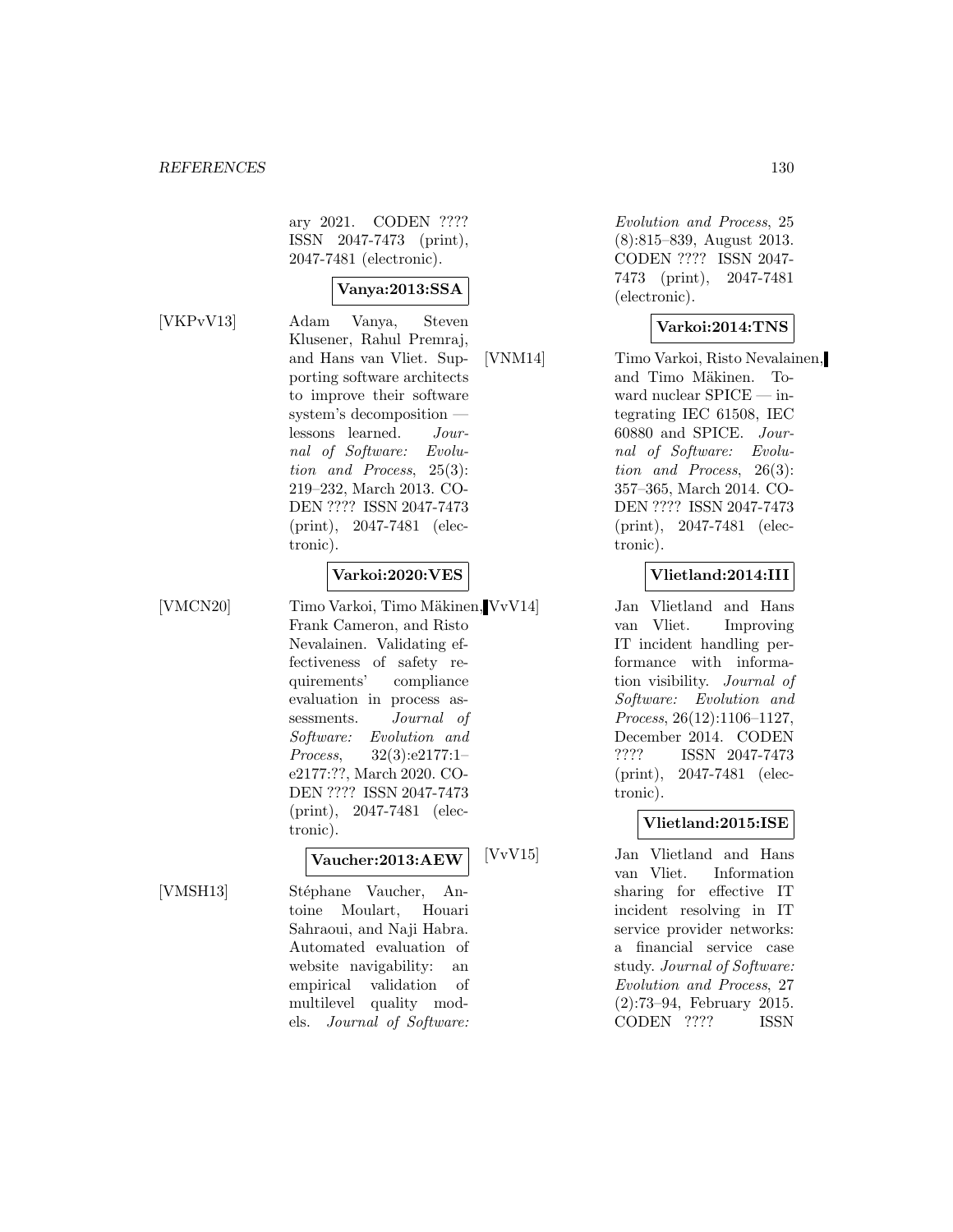2047-7473 (print), 2047- 7481 (electronic).

## **Walker:2018:CSC**

[Wal18] Alastair Walker. Cybersecurity in safety-critical systems. Journal of Software: Evolution and Process, 30 (5):e1956:1–e1956:??, May 2018. CODEN ???? ISSN 2047-7473 (print), 2047- 7481 (electronic).

## **Wang:2021:OSS**

[Wan21] Jinyong Wang. Open source software reliability model with nonlinear fault detection and fault introduction. Journal of Software: Evolution and Process, 33(12): e2385:1–e2385:??, December 2021. CODEN ???? ISSN 2047-7473 (print), 2047-7481 (electronic).

## **Walker:2014:EPC**

[WCS14] Alastair Walker, Antonio Coletta, and Rama Sivaraman. An evaluation of the process capability implications of the requirements of ISO/IEC 20000-1. Journal of Software: Evolution and Process, 26(12):1316– 1326, December 2014. CO-DEN ???? ISSN 2047-7473 (print), 2047-7481 (electronic).

## **Weber:2018:ACD**

[WFB<sup>+</sup>18] Philip Weber, João Bosco Fer-*[WL16]* reira Filho, Behzad Bordbar, Mark Lee, Ian Litchfield, and Ruth Backman. Automated conflict detection between medical care pathways. Journal of Software: Evolution and Process, 30 (7):e1898:1–e1898:??, July 2018. CODEN ???? ISSN 2047-7473 (print), 2047- 7481 (electronic).

## **Wilde:2018:MTV**

[WG18] Evan Wilde and Daniel German. Merge-Tree: Visualizing the integration of commits into Linux. Journal of Software: Evolution and Process, 30(2): e1936:1–e1936:??, February 2018. CODEN ???? ISSN 2047-7473 (print), 2047-7481 (electronic).

## **Wnuk:2015:EFA**

[WKB<sup>+</sup>15] Krzysztof Wnuk, Jaap Kabbedijk, Sjaak Brinkkemper, Björn Regnell, and David Callele. Exploring factors affecting decision outcome and lead time in large-scale requirements engineering. Journal of Software: Evolution and Process, 27(9):647– 673, September 2015. CO-DEN ???? ISSN 2047-7473 (print), 2047-7481 (electronic).

#### **Wang:2016:ACR**

Shaowei Wang and David Lo. AmaLgam+: Com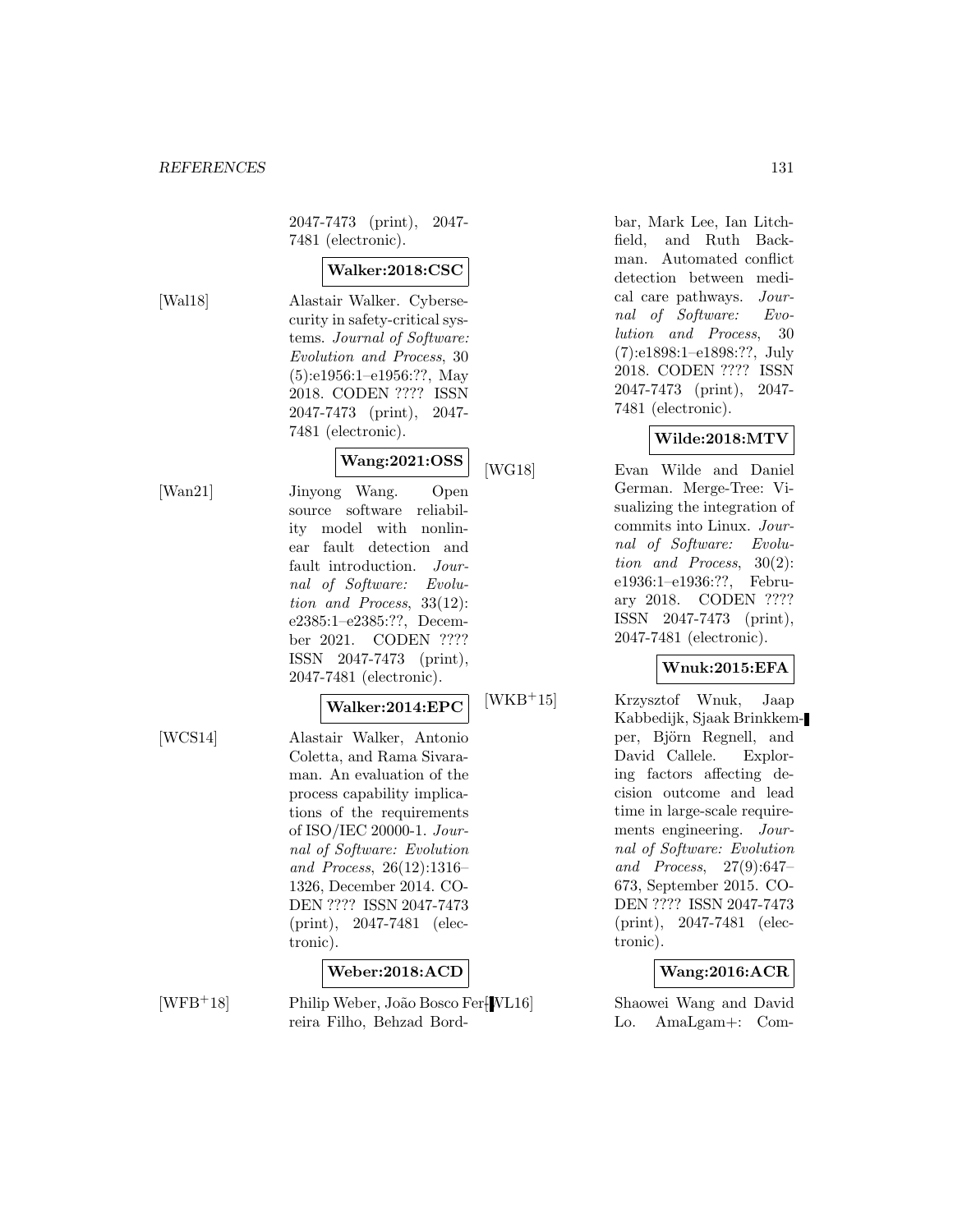posing rich information sources for accurate bug localization. Journal of Software: Evolution and Process, 28(10):921–942, October 2016. CODEN ???? ISSN 2047-7473 (print), 2047-7481 (electronic).

## **Wang:2014:ASM**

[WPVS14] Xiaoran Wang, Lori Pollock, and K. Vijay-Shanker. Automatic segmentation of method code into meaningful blocks: Design and evaluation. Journal of Software: Evolution and Process, 26(1): 27–49, January 2014. CO-DEN ???? ISSN 2047-7473 (print), 2047-7481 (electronic).

## **Wang:2013:HDP**

[WPXZ13] Jinshui Wang, Xin Peng, Zhenchang Xing, and Wenyun Zhao. How developers perform feature location tasks: a humancentric and process-oriented exploratory study. Journal of Software: Evolution and Process, 25(11):1193– 1224, November 2013. CO-DEN ???? ISSN 2047-7473 (print), 2047-7481 (electronic).

#### **White:2013:MSO**

[WRC<sup>+</sup>13] Laura J. White, Thomas Reichherzer, John Coffey, Norman Wilde, and

Sharon Simmons. Maintenance of service oriented architecture composite applications: static and dynamic support. Journal of Software: Evolution and Process, 25(1):97– 109, January 2013. CO-DEN ???? ISSN 2047-7473 (print), 2047-7481 (electronic).

## **Wilcox:2014:OBA**

[WSB14] Chris Wilcox, Michelle Mills Strout, and James M. Bieman. An optimizationbased approach to lookup table program transformations. Journal of Software: Evolution and Process, 26(6):533–551, June 2014. CODEN ???? ISSN 2047-7473 (print), 2047- 7481 (electronic).

## **Wei:2021:CSS**

[WSB<sup>+</sup>21] Ying Wei, Xiaobing Sun, Lili Bo, Sicong Cao, Xin Xia, and Bin Li. A comprehensive study on security bug characteristics. Journal of Software: Evolution and Process, 33(10): e2376:1–e2376:??, October 2021. CODEN ???? ISSN 2047-7473 (print), 2047- 7481 (electronic).

#### **Wolski:2018:SQM**

[WWKC18] Marcin Wolski, Bartosz Walter, Szymon Kupiński, and Jakub Chojnacki. Software quality model for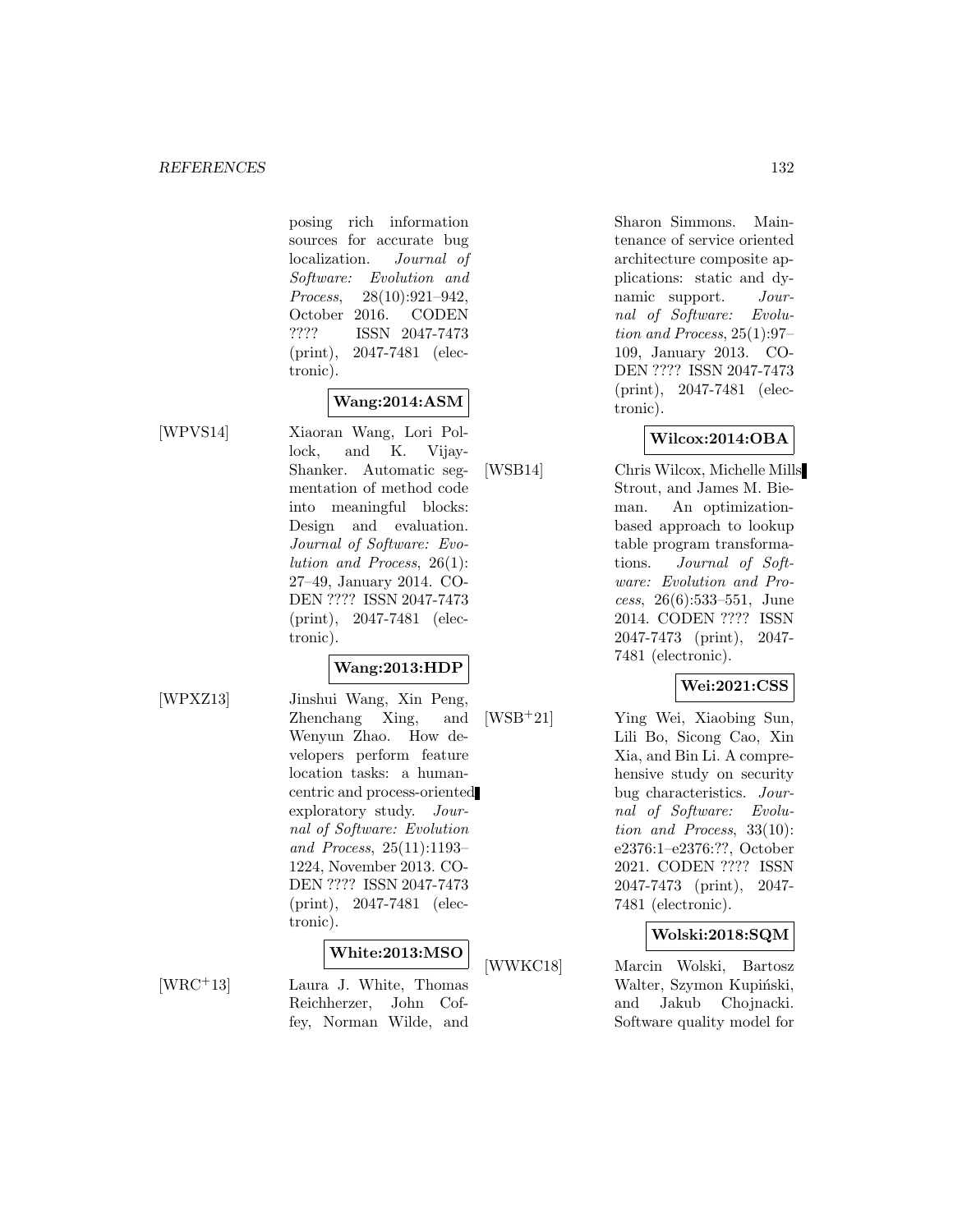a research-driven organization — an experience report. Journal of Software: Evolution and Process, 30 (5):e1911:1–e1911:??, May 2018. CODEN ???? ISSN 2047-7473 (print), 2047- 7481 (electronic).

## **Wang:2021:TMA**

[WWQ<sup>+</sup>21] Siwen Wang, Linhui Wang, Yang Qu, Rong Chen, and Shikai Guo. Toward more accurate developer recommendation via inference of development activities from interaction with bug repair process. Journal of Software: Evolution and Process, 33 (5):e2341:1–e2341:??, May 2021. CODEN ???? ISSN 2047-7473 (print), 2047- 7481 (electronic).

## **Wang:2013:ELK**

[WYW<sup>+</sup>13] Lei Wang, Pengzhi Yu, Zheng Wang, Chen Yang, and Qiang Ye. On the evolution of Linux kernels: a complex network perspective. Journal of Software: Evolution and Process, 25(5):439–458, May 2013. CODEN ???? ISSN 2047-7473 (print), 2047- 7481 (electronic).

#### **Ward:2017:FSP**

[WZ17] Martin Ward and Hussein Zedan. The formal semantics of program slicing for nonterminating computations. Journal of Software: Evolution and Process, 29 (1):??, January 2017. CO-DEN ???? ISSN 2047-7473 (print), 2047-7481 (electronic).

## **Xu:2021:IAC**

[XBS<sup>+</sup>21] Yong Xu, Lili Bo, Xiaobing Sun, Bin Li, Jing Jiang, and Wei Zhou. image2emmet: Automatic code generation from web user interface image. Journal of Software: Evolution and Process, 33(8): e2369:1–e2369:??, August 2021. CODEN ???? ISSN 2047-7473 (print), 2047- 7481 (electronic).

#### **Xia:2015:DAR**

[XLWZ15] Xin Xia, David Lo, Xinyu Wang, and Bo Zhou. Dual analysis for recommending developers to resolve bugs. Journal of Software: Evolution and Process, 27(3): 195–220, March 2015. CO-DEN ???? ISSN 2047-7473 (print), 2047-7481 (electronic).

## **Yaghoobi:2018:PKS**

[Yag18] Tahere Yaghoobi. Prioritizing key success factors of software projects using fuzzy AHP. Journal of Software: Evolution and Process, 30(1):??, January 2018. CODEN ???? ISSN 2047-7473 (print), 2047- 7481 (electronic).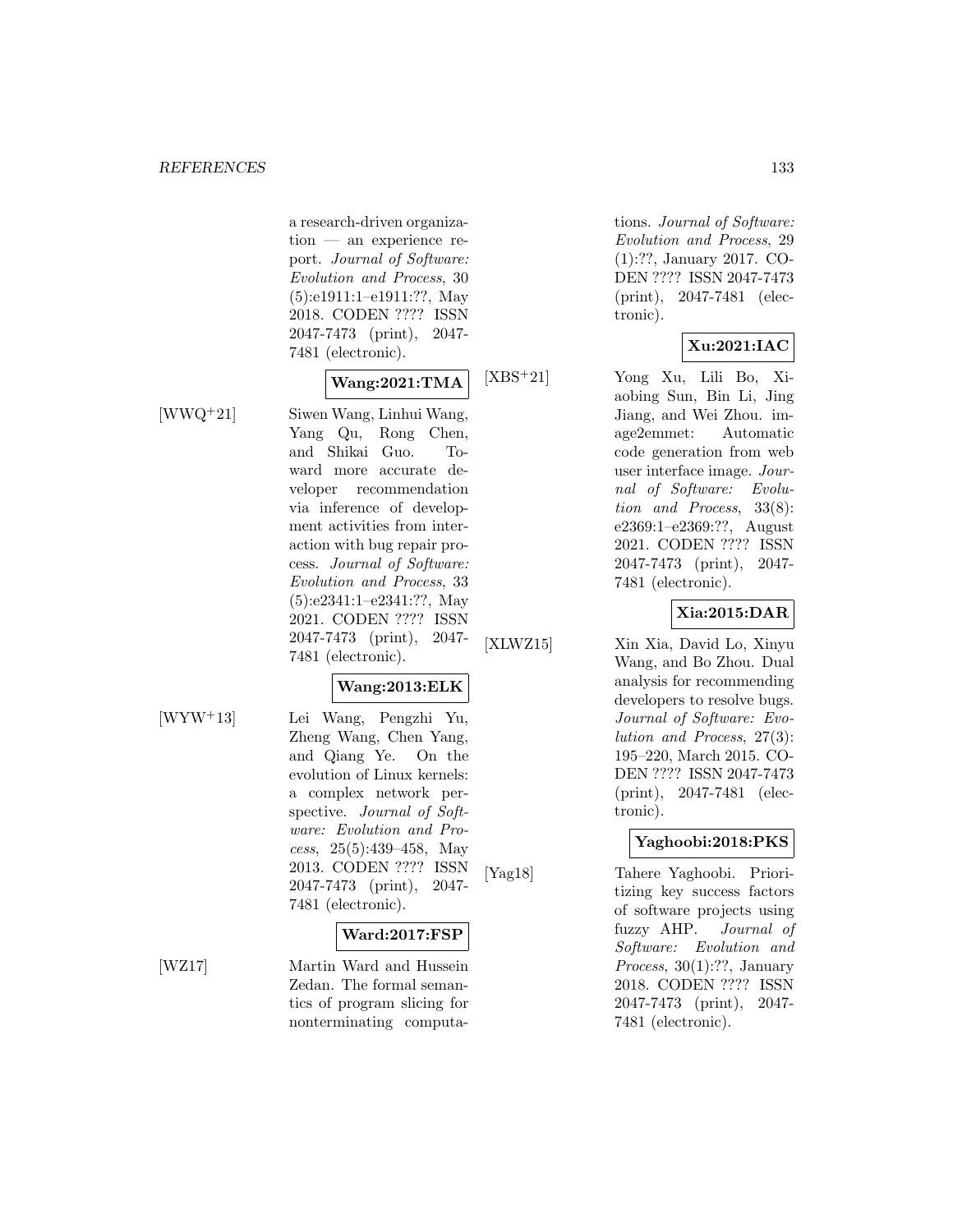## **Chang:2012:DPR**

[yCP12] Ray yaung Chang and Andy Podgurski. Discovering programming rules and violations by mining interprocedural dependences. Journal of Software: Evolution and Process, 24(1):51–66, January 2012. CODEN ???? ISSN 2047-7473 (print), 2047- 7481 (electronic).

## **Yang:2022:GSN**

[YYF<sup>+</sup>22] Kang Yang, Huiqun Yu, Guisheng Fan, Xingguang Yang, and Zijie Huang. A graph sequence neural architecture for code completion with semantic structure features. Journal of Software: Evolution and Process, 34(1): e2414:1–e2414:??, January 2022. CODEN ???? ISSN 2047-7473 (print), 2047- 7481 (electronic).

## **Yang:2022:SAS**

[YZT22] Xinyue Yang, Xiaofang Zhang, and Yao Tong. Simplified abstract syntax tree based semantic features learning for software change prediction. Journal of Software: Evolution and Process, 34(4): e2445:1–e2445:??, April 2022. CODEN ???? ISSN 2047-7473 (print), 2047- 7481 (electronic).

#### **Zabardast:2022:FIS**

[ZBGH22] Ehsan Zabardast, Kwabena Ebo Bennin, and Javier Gonzalez-Huerta. Further investigation of the survivability of code technical debt items. Journal of Software: Evolution and Process, 34(2): e2425:1–e2425:??, February 2022. CODEN ???? ISSN 2047-7473 (print), 2047-7481 (electronic).

## **Zoppi:2018:LRE**

[ZCL<sup>+</sup>18] Tommaso Zoppi, Andrea Ceccarelli, Francesco Lo Piccolo, Paolo Lollini, Gabriele Giunta, Vito Morreale, and Andrea Bondavalli. Labelling relevant events to support the crisis management operator. Journal of Software: Evolution and Process, 30(3): e1874:1–e1874:??, March 2018. CODEN ???? ISSN 2047-7473 (print), 2047- 7481 (electronic).

## **Zhu:2018:SCP**

[ZHC<sup>+</sup>18] Xiaoyan Zhu, Yueyang He, Long Cheng, Xiaolin Jia, and Lei Zhu. Software change-proneness prediction through combination of bagging and resampling methods. Journal of Software: Evolution and Process, 30(12):e2111:1– e2111:??, December 2018. CODEN ???? ISSN 2047-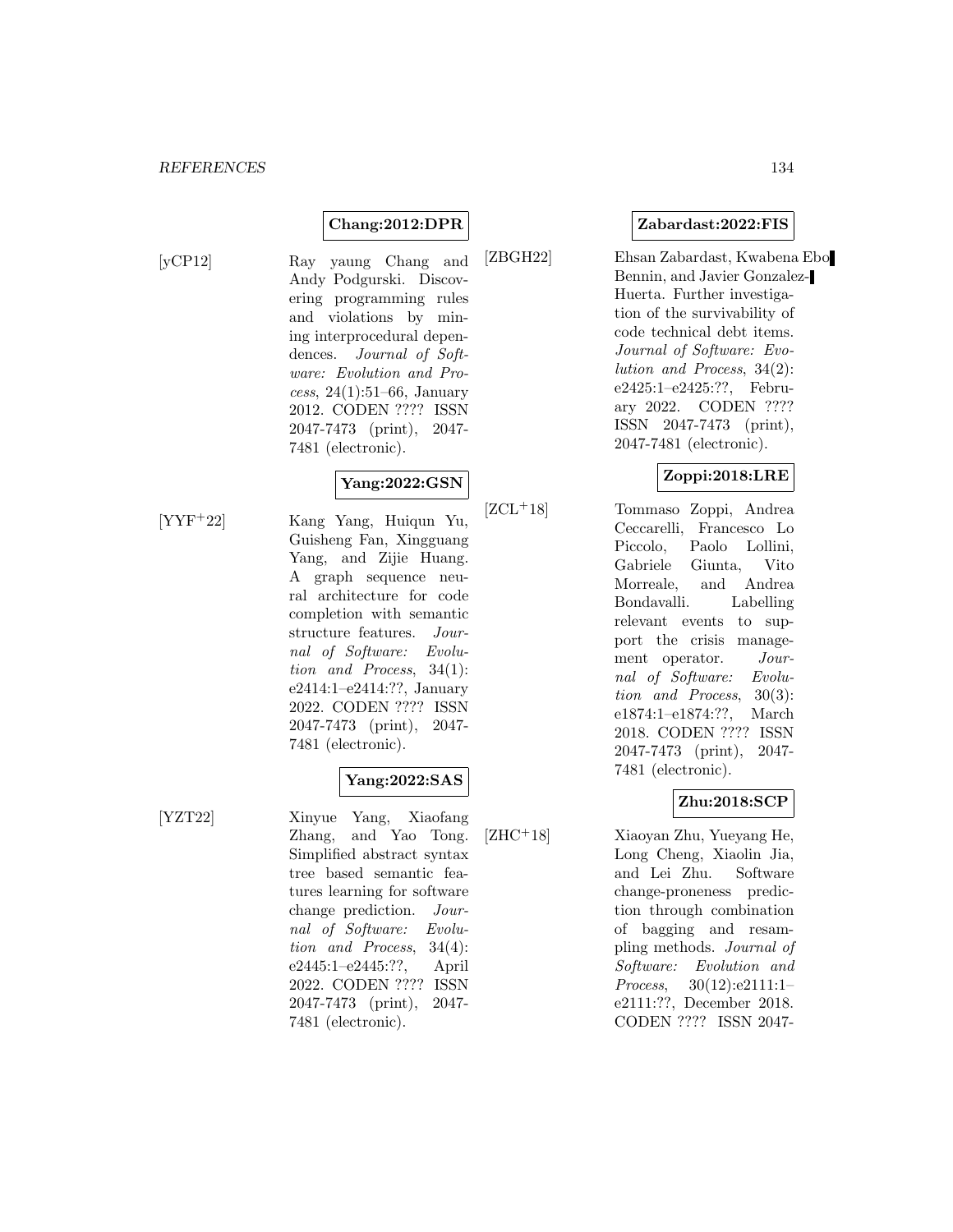7473 (print), 2047-7481 (electronic).

## **Zahid:2020:SRM**

[ZIDM20] Maryam Zahid, Irum Inayat, Maya Daneva, and Zahid Mehmood. A security risk mitigation framework for cyber physical systems. Journal of Software: Evolution and Process, 32(2):e2219:1– e2219:??, February 2020. CODEN ???? ISSN 2047- 7473 (print), 2047-7481 (electronic).

#### **Zahid:2021:SRC**

[ZIDM21] Maryam Zahid, Irum Inayat, Maya Daneva, and Zahid Mehmood. Security risks in cyber physical systems — a systematic mapping study. Journal of Software: Evolution and Process, 33(9): e2346:1–e2346:??, September 2021. CODEN ???? ISSN 2047-7473 (print), 2047-7481 (electronic).

**Zhang:2012:TTS**

[ZKJ12] He Zhang, Barbara Kitchenham, and Ross Jeffery. Toward trustworthy software process models: an exploratory study on transformable process modeling. Journal of Software: Evolution and Process, 24(7):741–763, November 2012. CODEN ???? ISSN

2047-7473 (print), 2047- 7481 (electronic).

#### **Zhang:2013:FSB**

[ZKK13] Lingming Zhang, Miryung Kim, and Sarfraz Khurshid. FaultTracer: a spectrum-based approach to localizing failure-inducing program edits. Journal of Software: Evolution and Process, 25(12):1357–1383, December 2013. CODEN ???? ISSN 2047-7473 (print), 2047-7481 (electronic).

#### **Zhen:2021:CUT**

[ZKN<sup>+</sup>21] Ying Zhen, Abdullah Khan, Shah Nazir, Zhao Huiqi, Abdullah Alharbi, and Sulaiman Khan. Crowdsourcing usage, task assignment methods, and crowdsourcing platforms: a systematic literature review. Journal of Software: Evolution and Process, 33 (8):e2368:1–e2368:??, August 2021. CODEN ???? ISSN 2047-7473 (print), 2047-7481 (electronic).

## **Zhang:2014:ESE**

[ZKZH14] Feng Zhang, Foutse Khomh, Ying Zou, and Ahmed E. Hassan. An empirical study of the effect of file editing patterns on software quality. Journal of Software: Evolution and Process, 26(11):996–1029, November 2014. CODEN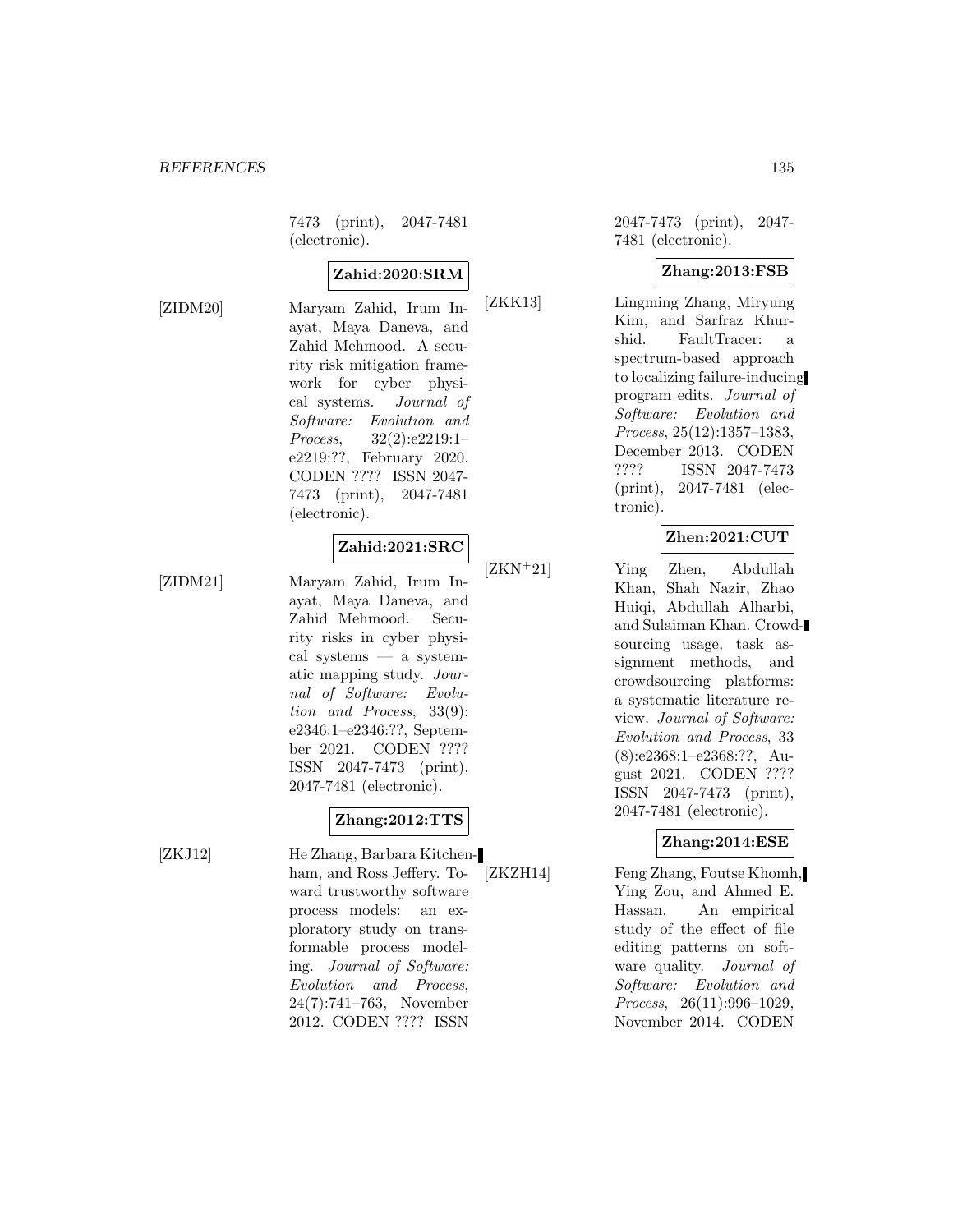???? ISSN 2047-7473 (print), 2047-7481 (electronic).

## **Zhang:2021:IDL**

[ZLM<sup>+</sup>21] Zhuo Zhang, Yan Lei, Xiaoguang Mao, Meng Yan, Ling Xu, and Junhao Wen. Improving deep-learningbased fault localization with resampling. *Jour*nal of Software: Evolution and Process, 33(3): e2312:1–e2312:??, March 2021. CODEN ???? ISSN 2047-7473 (print), 2047- 7481 (electronic).

## **Zhu:2022:SCP**

[ZLW22] Xiaoyan Zhu, Nan Li, and Yong Wang. Software change-proneness prediction based on deep learning. Journal of Software: Evolution and Process, 34(4):e2434:1– e2434:??, April 2022. CO-DEN ???? ISSN 2047-7473 (print), 2047-7481 (electronic).

## **Zanoni:2014:PDC**

[ZPFV14] Marco Zanoni, Fabrizio Perin, Francesca Arcelli Fontana, and Gianluigi Viscusi. Pattern detection for conceptual schema recovery in data-intensive systems. Journal of Software: Evolution and Process, 26(12):1172–1192, December 2014. CODEN ???? ISSN 2047-7473

(print), 2047-7481 (electronic).

## **Zugal:2012:TEL**

[ZPW12] Stefan Zugal, Jakob Pinggera, and Barbara Weber. Toward enhanced lifecycle support for declarative processes. Journal of Software: Evolution and Process, 24(3): 285–302, April 2012. CO-DEN ???? ISSN 2047-7473 (print), 2047-7481 (electronic).

## **Zhang:2014:SPS**

[ZRB<sup>+</sup>14] He Zhang, David Raffo, Thomas Birkhöltzer, Dan Houston, Raymond Madachy, Jürgen Münch, and Stanley M. Sutton, Jr. Software process simulation at a crossroads? Journal of Software: Evolution and Process, 26(10):923– 928, October 2014. CO-DEN ???? ISSN 2047-7473 (print), 2047-7481 (electronic).

## **Zhou:2016:CTM**

[ZTGG16] Yu Zhou, Yanxiang Tong, Ruihang Gu, and Harald Gall. Combining text mining and data mining for bug report classification. Journal of Software: Evolution and Process, 28(3): 150–176, March 2016. CO-DEN ???? ISSN 2047-7473 (print), 2047-7481 (electronic).